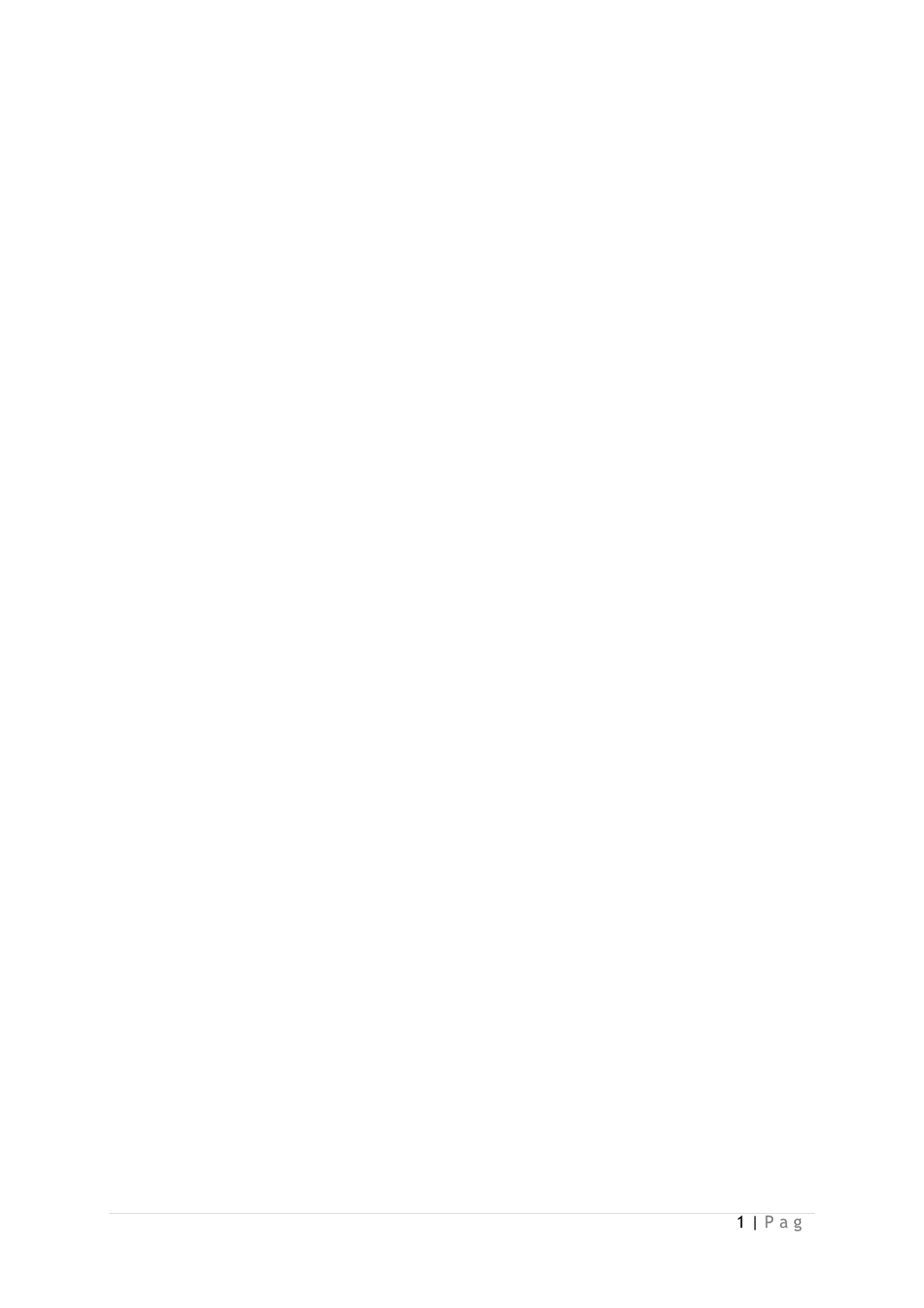# *E-BRAND MANAGEMENT IN INDIAN SMES: A STRATEGIC PERSPECTIVE*

# **DIVYA NAMBIAR**

# **SALFORD BUSINESS SCHOOL**

# **UNIVERSITY OF SALFORD, MANCHESTER**

**Submitted to the partial requirements of the degree of Master of Philosophy**

**September 2019**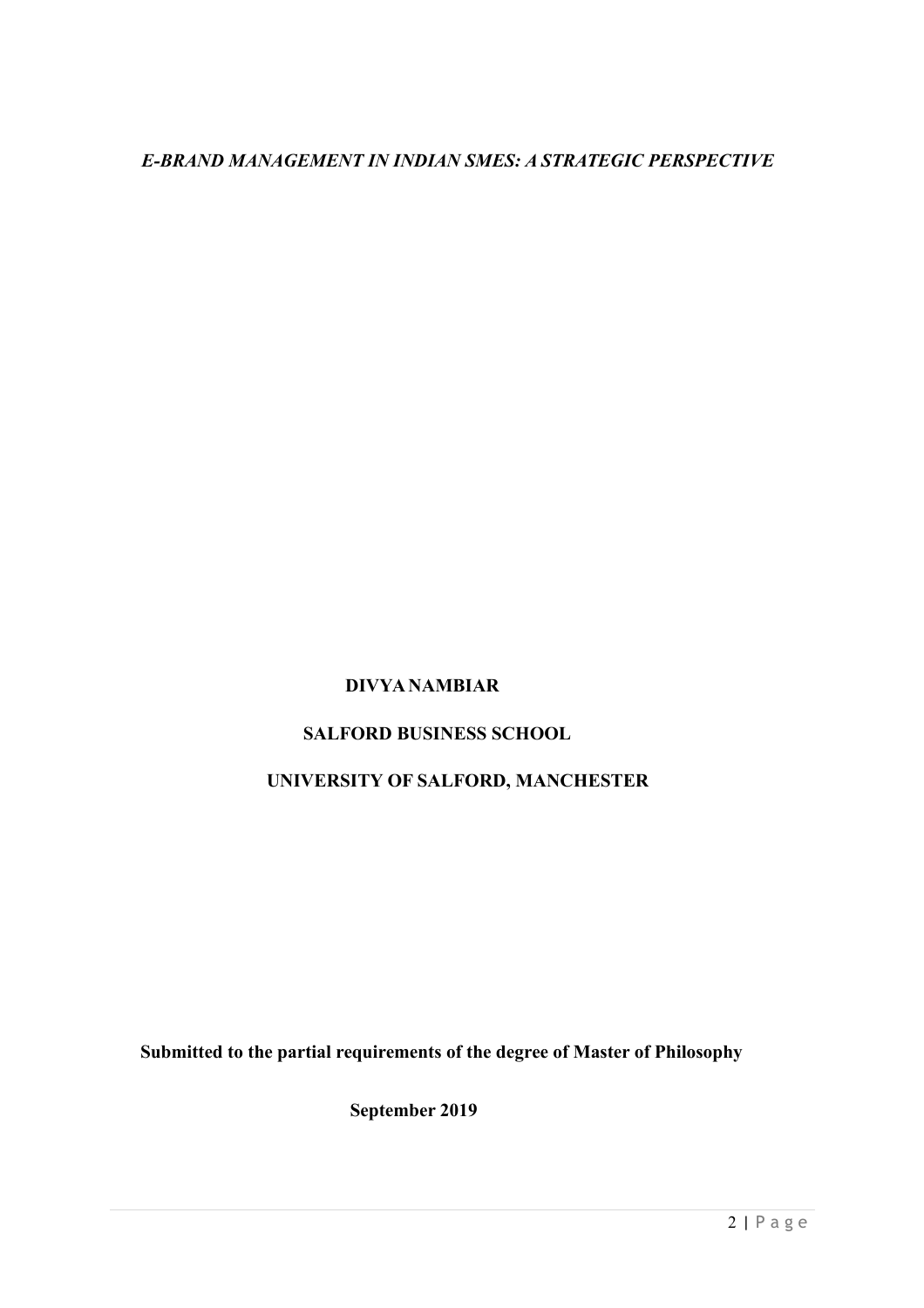#### **Abstract:**

The intense competitive environment combined with discerning consumers and varied attention span persuades brands to be outstanding and distinct. A strong brand develops an emotional connect amongst organisations and customers by generating substantial value, so it is imperative that strong brands integrate digitalisation into their strategy. The digitalisation adopts the combination of electronic branding and online marketing to develop a brand over wide range of digital venues consisting of internet-based applications and online media content.

The research explores electronic brand (E-brand) management in the context of Small and Medium Enterprises (SMEs). The literatures in the domains of SME branding and Ebranding from a strategic perspective are under investigated areas, with a focus of extant literature being devoted to studies from the customer perspective. Hence this study reports an exploratory study which enables a consideration of wider perspectives on E- branding.

The study argues that SME branding activities are influenced by owner-managers, resource constraints, and online networking. The research considers conceptualisations on E- branding from the perspectives of owners/managers, including the success components and the challenges faced by the SMEs in managing E- brands.

Drawing upon the interpretivist research tradition, the study adopts interview with the Owner-Manager of ten SMEs in the Hospitality sector located in Kerala; a coastal state in southern India.The study contributes to academic knowledge and practice, most significantly in the development of E-brands for SMEs. The research not only adds to the scant research in the domains of branding and E-branding in SMEs but indicates possibilities for further research and future of E- brands in the SMEs.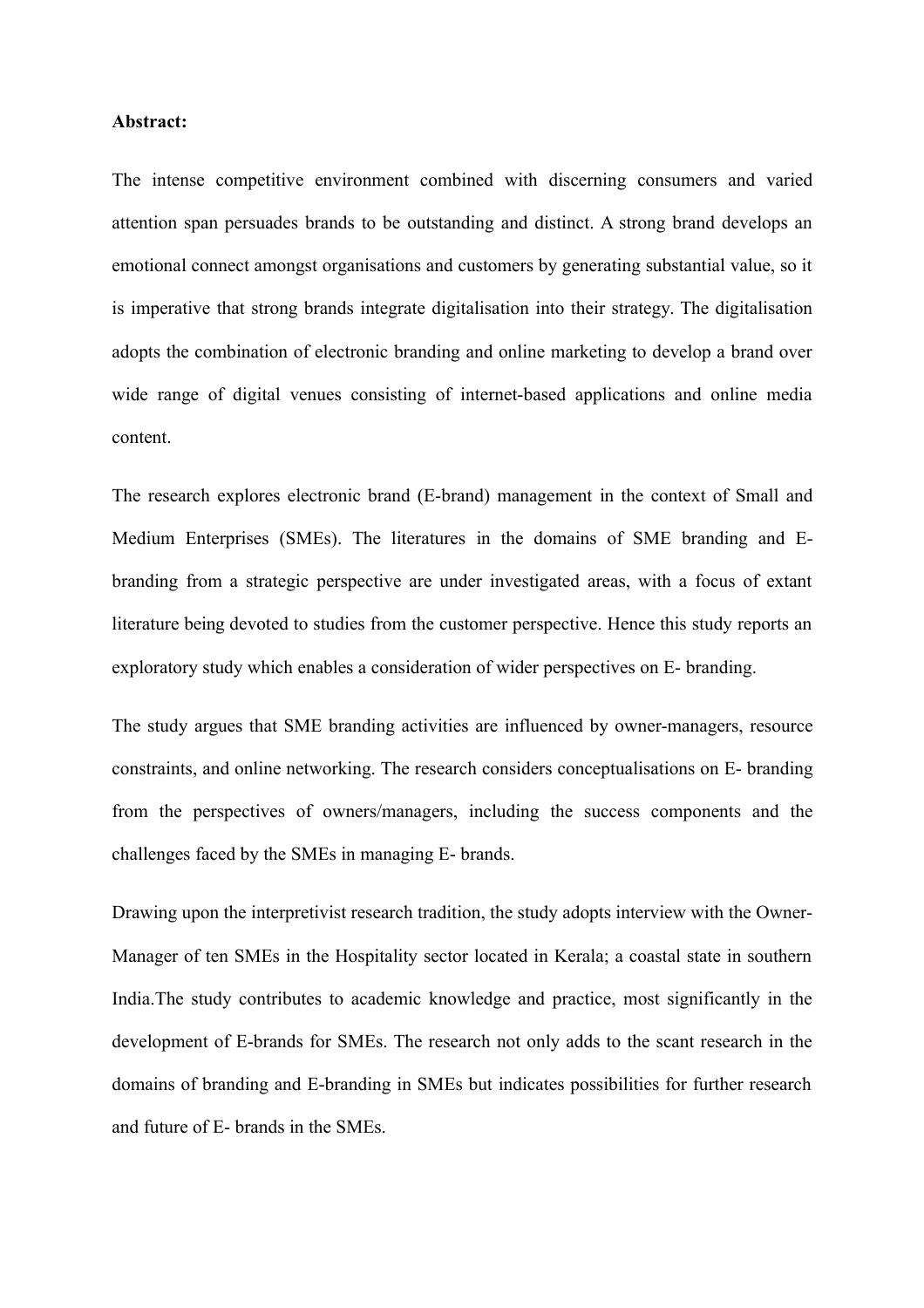# **Abbreviations:**

| E-brand     | Electronic brand                                      |
|-------------|-------------------------------------------------------|
| <b>SME</b>  | Small and Medium Enterprise                           |
| <b>GDP</b>  | <b>Gross Domestic Product</b>                         |
| HDI         | Human Development Index                               |
| <b>HR</b>   | <b>Human Resources</b>                                |
| <b>MSME</b> | Micro, Small and Medium Enterprises                   |
| <b>ORS</b>  | online retail service                                 |
| <b>OBC</b>  | Online brand community                                |
| <b>OTAs</b> | online travel agencies                                |
| <b>SMAC</b> | social media, mobility, analytics and cloud computing |
| <b>SME</b>  | Small and Medium Enterprise                           |
| UK.         | United Kingdom                                        |
| US          | <b>United States</b>                                  |
| <b>WOM</b>  | word of mouth                                         |
| E-WOM       | Electronic word of mouth                              |
|             |                                                       |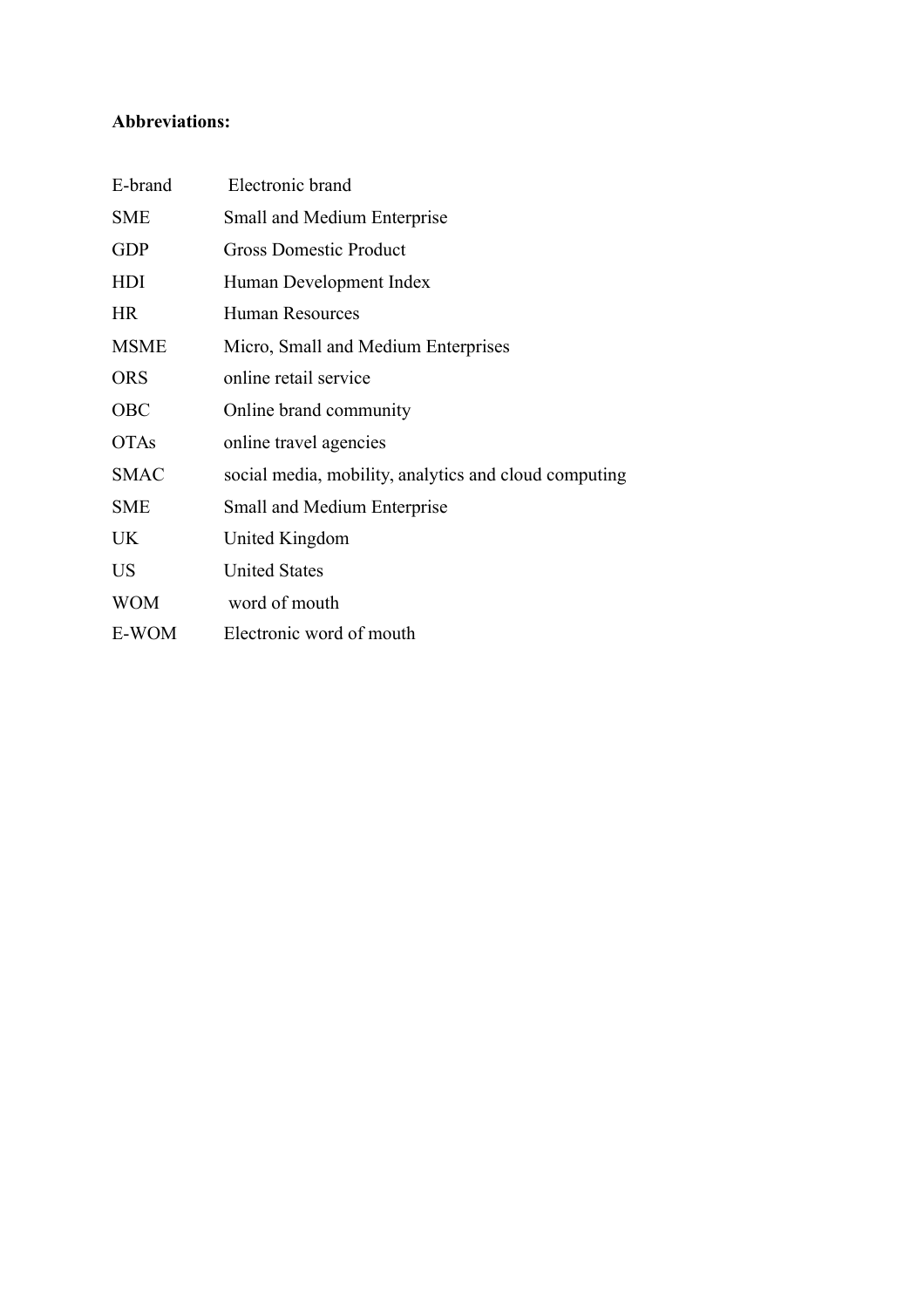|                  | <b>TABLE OF CONTENTS</b>                    |    |
|------------------|---------------------------------------------|----|
|                  |                                             |    |
| <b>CHAPTER 1</b> | <b>INTRODUCTION</b>                         |    |
| 1.1              | <b>INTRODUCTION TO THE STUDY</b>            | 11 |
| 1.2              | <b>RESEARCH BACKGROUND</b>                  | 11 |
| 1.2.1            | <b>INDIAN SME DEFINITION</b>                | 13 |
| 1.2.2            | <b>SMES IN THE INDIAN CONTEXT</b>           | 14 |
| 1.3              | <b>RESEARCH PROBLEM</b>                     | 17 |
| 1.4              | <b>RESEARCH AIM AND OBJECTIVES</b>          | 18 |
| 1.5              | <b>RESEARCH JUSTIFICATION</b>               | 19 |
| 1.6              | <b>STRUCTURE OF THE REPORT</b>              | 19 |
| 1.7              | <b>CONCLUSION</b>                           | 21 |
| <b>CHAPTER 2</b> | <b>LITERATURE REVIEW</b>                    |    |
| 2.1              | <b>INTRODUCTION</b>                         | 22 |
| 2.2              | <b>BRAND AS ASSETS</b>                      | 22 |
| 2.3              | <b>SME BRANDING</b>                         | 24 |
| 2.3.1            | <b>SME BRANDING IN START-UP FIRMS</b>       | 28 |
| 2.3.2            | <b>B2B SME BRANDING</b>                     | 30 |
| 2.3.4            | <b>STRATEGIC SME BRANDING</b>               | 34 |
| 2.3.5            | <b>QUANTITATIVE STUDIES IN SME BRANDING</b> | 35 |
| 2.4              | <b>ORGANISATION STRATEGY PERSPECTIVE</b>    | 36 |
| 2.4.1            | <b>EXTERNAL STRATEGY PERSPECTIVE</b>        | 36 |
| 2.4.2            | <b>INTERNAL STRATEGY PERSPECTIVE</b>        | 36 |
| 2.4.3            | <b>SME BRAND ORIENTATION AND MARKET</b>     | 37 |
|                  | <b>ORIENTATION</b>                          |    |
| 2.4.4            | THE BRANDING RELATIONAL NETWORK             | 38 |
| 2.4.4.1          | <b>BRAND ORIENTATION</b>                    | 39 |
| 2.4.4.2          | <b>VALUES</b>                               | 40 |
| 2.4.4.3          | <b>CONSISTENT BRAND DELIVERY</b>            | 40 |
| 2.4.4.4          | <b>REPUTATION</b>                           | 40 |
| 2.4.4.5          | <b>INTERNAL BRAND ORIENTATION</b>           | 41 |
| 2.4.4.6          | <b>BRAND PROMISE</b>                        | 42 |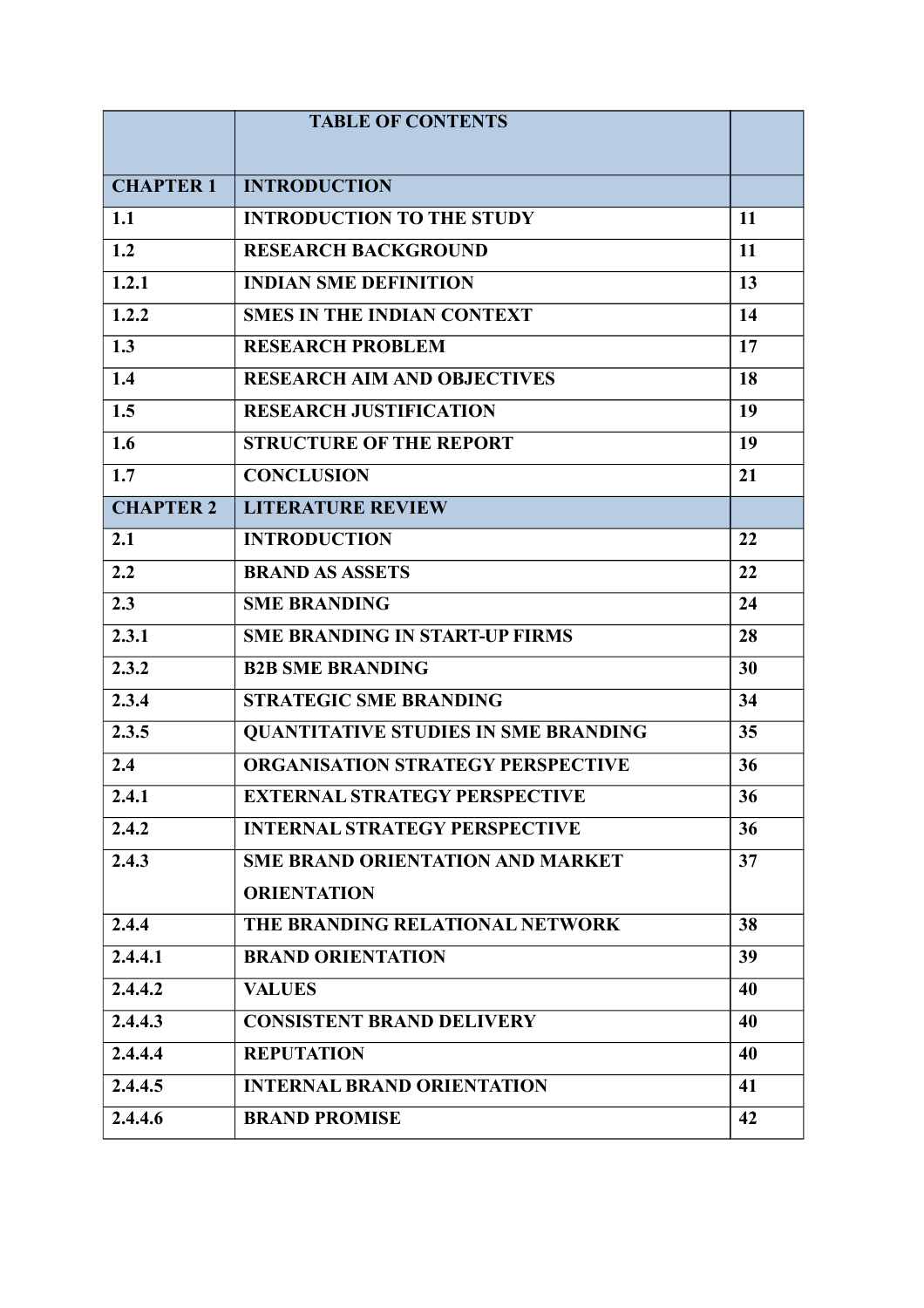| 2.5              | <b>E-BRANDING</b>                             | 43 |
|------------------|-----------------------------------------------|----|
| 2.5.1            | THE EVOLUTION OF INTERNET IN BRANDING         | 44 |
| 2.6              | <b>E-BRANDING IN SMES</b>                     | 45 |
| 2.6.1            | <b>E-BRANDING IN FASHION SECTOR</b>           | 48 |
| 2.6.2            | <b>E-BRANDING IN ONLINE BRAND COMMUNITY</b>   | 49 |
| 2.6.3            | <b>E-BRANDING IN HOTEL INDUSTRY</b>           | 51 |
| 2.6.4            | <b>E-BRANDING IN SOCIAL MEDIA CONTEXT</b>     | 53 |
| 2.7              | <b>DIGITAL ORIENTATION IN SMES</b>            | 55 |
| 2.7.1            | DIGITAL IMPACT IN THE ONLINE TRAVEL           | 56 |
|                  | <b>INDUSTRY</b>                               |    |
| 2.7.2            | <b>EMERGENCE OF OTA</b>                       | 57 |
| 2.8              | <b>E-BRANDING COMPONENTS</b>                  | 59 |
| 2.8.1            | <b>TRUST AND CUSTOMER PERCEIVED VALUE</b>     | 59 |
| 2.8.2            | <b>WORD OF MOUTH</b>                          | 60 |
| 2.8.3            | <b>WEBSITE INTERACTIVITY</b>                  | 61 |
| 2.9              | <b>CHALLENGES OF SME BRANDING</b>             | 62 |
| 2.10             | <b>GAPS IN LITERATURE</b>                     | 64 |
| 2.11             | <b>CONCLUSIONS</b>                            | 65 |
| <b>CHAPTER 3</b> | <b>RESEARCH METHODOLOGY</b>                   |    |
| 3.1              | <b>INTRODUCTION</b>                           | 67 |
| 3.2              | PHILOSOPHICAL RESEARCH PARADIGMS              | 68 |
| 3.2.1            | <b>RESEARCH ENQUIRY</b>                       | 70 |
| 3.3              | <b>METHODOLOGY</b>                            | 71 |
| 3.3.1            | <b>INTERPRETIVISM</b>                         | 72 |
| 3.3.2            | <b>CHALLENGES OF INTERPRETIVISM</b>           | 72 |
| 3.4              | <b>RESEARCH DESIGN</b>                        | 73 |
| 3.4.1            | <b>JUSTIFICATION FOR QUALITATIVE RESEARCH</b> | 74 |
| 3.4.2            | <b>SAMPLING</b>                               | 76 |
| 3.4.3            | <b>KEY INFORMANT SAMPLING</b>                 | 78 |
| 3.4.4            | <b>SAMPLING SCHEME GENERALISATION</b>         | 78 |
| 3.4.5            | <b>SAMPLING SIZE</b>                          | 78 |
| 3.4.6            | <b>FINDING SUITABLE ORGANISATIONS</b>         | 79 |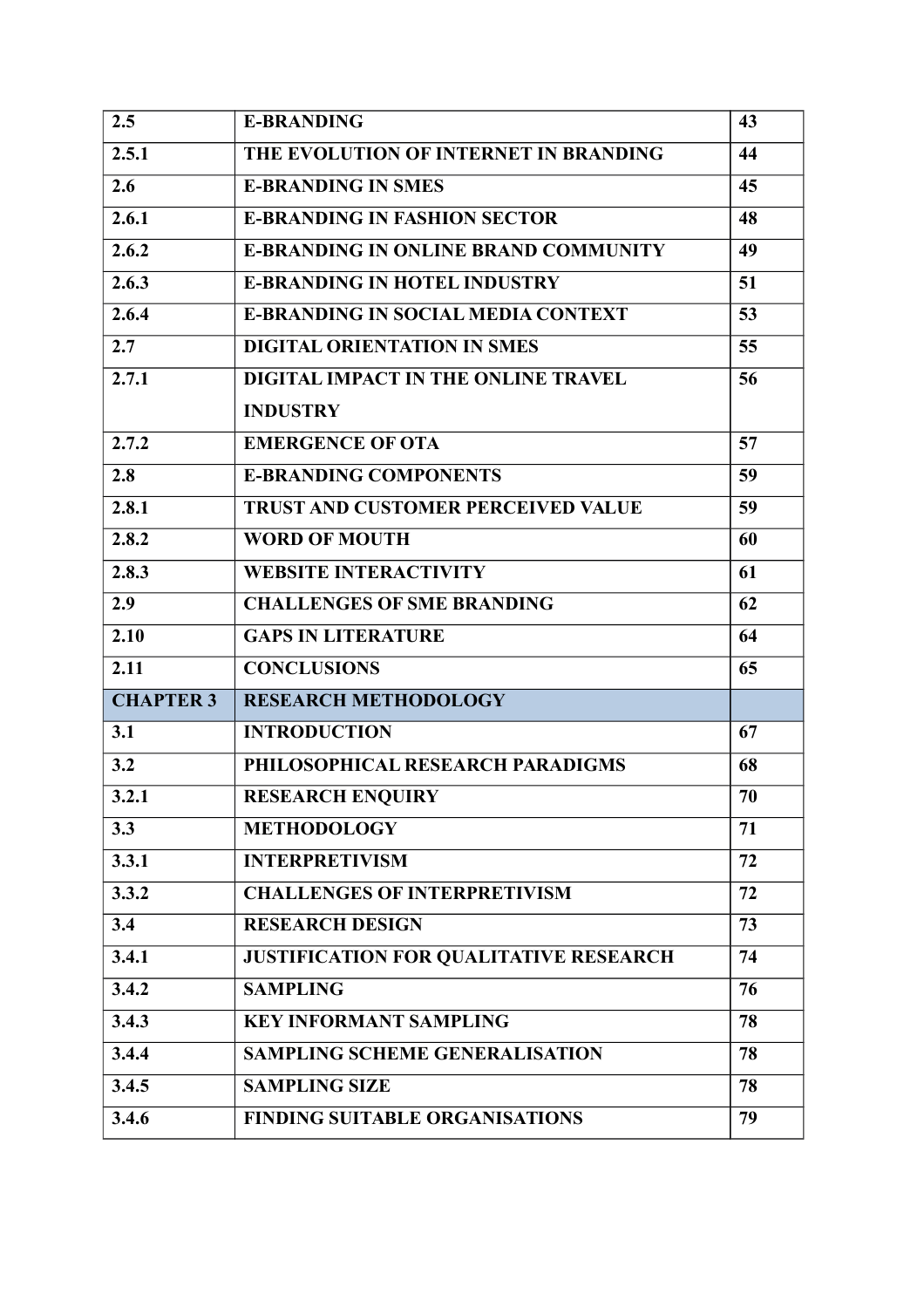| 3.4.7            | DATA COLLECTION TECHNIQUES                       | 79         |
|------------------|--------------------------------------------------|------------|
| 3.4.7.1          | <b>INTERVIEWS</b>                                | 79         |
| 3.4.7.2          | <b>JUSTIFICATION FOR USING SEMI STRUCTURED</b>   | 81         |
|                  | <b>INTERVIEWS</b>                                |            |
| 3.4.7.3          | <b>WEBSITE ANALYSIS</b>                          | 82         |
| 3.4.8            | <b>SELECTION AND RECRUITMENT OF PARTICIPANTS</b> | 82         |
| 3.4.9            | <b>INTERVIEW PROTOCOL</b>                        | 83         |
| 3.4.10           | <b>SCREENING INTERVIEWS</b>                      | 83         |
| 3.4.11           | <b>INTERVIEW QUESTIONS</b>                       | 83         |
| 3.4.12           | <b>PROBING</b>                                   | 84         |
| 3.4.13           | <b>RECORDING AND TRANSCRIBING INTERVIEWS</b>     | 84         |
| 3.4.14           | <b>VALIDITY AND RELIABILITY</b>                  | 85         |
| 3.4.15           | <b>ENSURING VALIDITY AND RELIABILITY</b>         | 86         |
| 3.4.16           | <b>EXPLORATORY STAGE: PILOT STUDY</b>            | 87         |
| 3.4.17           | <b>DATA QUALITY</b>                              | 88         |
| 3.5              | <b>DATA ANALYSIS</b>                             | 89         |
| 3.5.1            | <b>QUALITATIVE DATA</b>                          | 90         |
| 3.5.2            | <b>QUALITATIVE THEMATIC ANALYSIS</b>             | 92         |
| 3.5.3            | <b>DATA COLLECTION APPLICATION</b>               | 92         |
| 3.5.4            | <b>CONSIDERATION OF ALTERNATE METHODS</b>        | 93         |
| 3.5.5            | <b>RESEARCH LOCATION</b>                         | 94         |
| 3.6              | <b>RESEARCH LIMITATIONS</b>                      | 96         |
| 3.7              | <b>CONCLUSIONS</b>                               | 97         |
| <b>CHAPTER 4</b> | <b>FINDINGS AND DISCUSSIONS</b>                  |            |
| 4.1              | <b>INTRODUCTION</b>                              | 99         |
| 4.2              | <b>OVERVIEW OF RESEARCH SAMPLE</b>               | <b>100</b> |
| 4.3              | <b>ANALYTICAL PROCESS</b>                        | 102        |
| 4.4.1            | <b>E-BRAND MANAGEMENT FINDINGS IN THE ONLINE</b> | 103        |
|                  | <b>CONTEXT</b>                                   |            |
| 4.4.1.1          | <b>LOW TECHNOLOGY ADOPTION AND INTERACTIVE</b>   | 103        |
| 4.4.1.2          | <b>OPERATIONAL FOCUS</b>                         | 104        |
| 4.4.1.3          | <b>HIGH TECHNOLOGY ADOPTION</b>                  | 105        |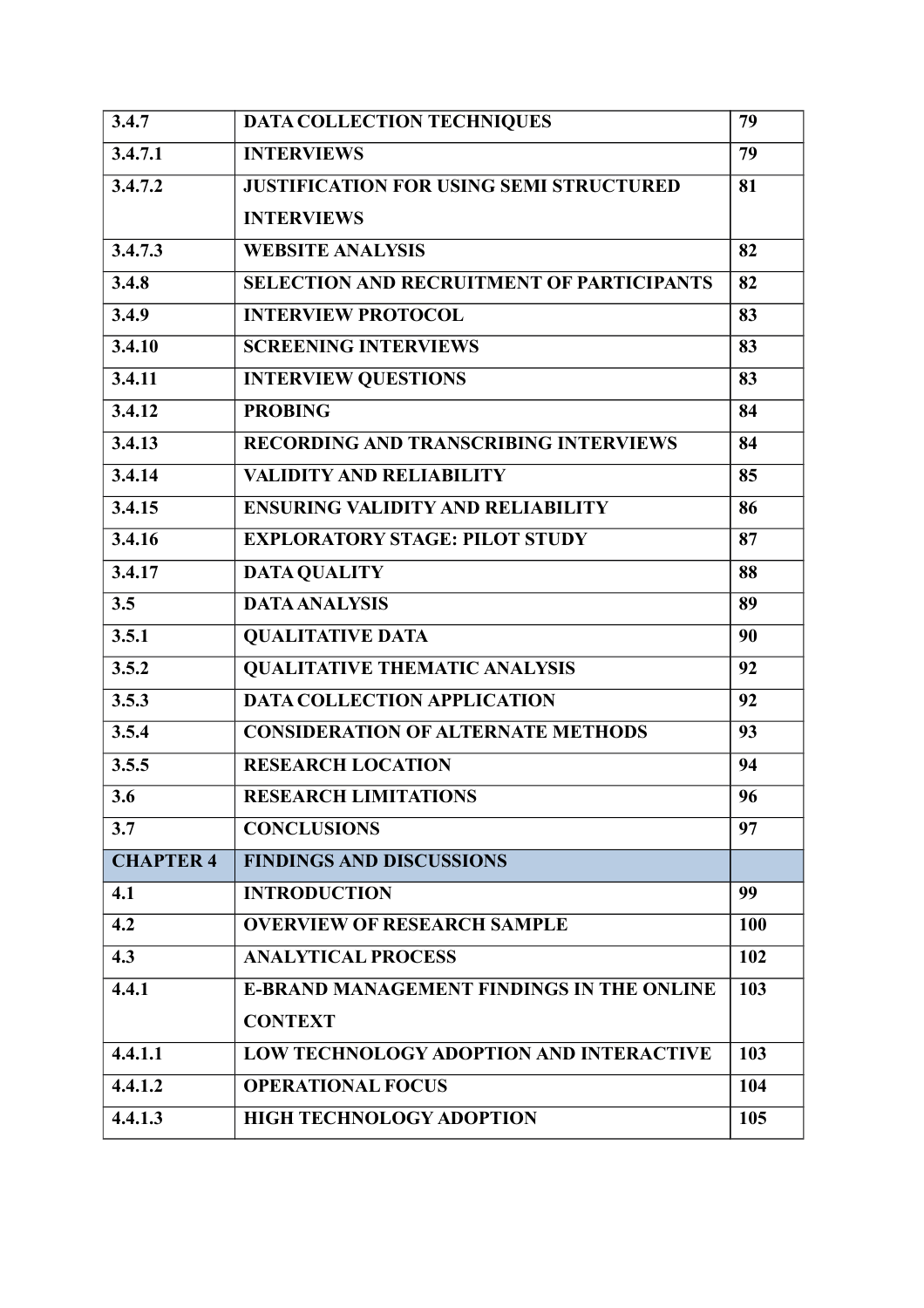| 4.4.1.4 | <b>OPPORTUNITY FOCUS</b>                        | 105 |
|---------|-------------------------------------------------|-----|
| 4.4.2   | <b>E-BRAND ADOPTION IN THE ONLINE CONTEXT</b>   | 106 |
| 4.4.3   | <b>ONLINE COMMUNICATION</b>                     | 107 |
| 4.4.4   | <b>SOCIAL MEDIA BRAND MANAGEMENT</b>            | 108 |
| 4.4.5   | <b>ONLINE CONTENT MANAGEMENT</b>                | 109 |
| 4.4.6   | <b>ONLINE PROMOTIONAL TOOLS</b>                 | 111 |
| 4.4.7   | <b>ONLINE TRAVEL AGENTS</b>                     | 112 |
| 4.4.8   | <b>ONLINE BRAND BENEFITS</b>                    | 114 |
| 4.5.1   | THE INTERNAL STRATEGIC FOCUS                    | 118 |
| 4.5.2   | <b>STRATEGIC CAPABILITIES</b>                   | 118 |
| 4.5.3   | <b>STRATEGIC VALUES</b>                         | 120 |
| 4.5.4   | <b>STRATEGIC EXTERNAL FOCUS</b>                 | 121 |
| 4.5.5   | <b>STRATEGIC DECISION MAKING</b>                | 122 |
| 4.5.5.1 | <b>ROLE OF OWNER/MANAGERS</b>                   | 123 |
| 4.5.6   | <b>CONSISTENT BRAND DELIVERY</b>                | 124 |
| 4.5.7   | <b>BRAND PERFORMANCE ASSESSMENT</b>             | 125 |
| 4.6     | <b>E-BRAND COMPONENTS IN THE ONLINE CONTEXT</b> | 126 |
| 4.6.1   | <b>TRUST</b>                                    | 126 |
| 4.6.2   | <b>TECHNOLOGY AND DESIGN</b>                    | 127 |
| 4.6.3   | <b>INTERACTIVITY</b>                            | 128 |
| 4.6.4   | <b>E-BRAND EXPERIENCE</b>                       | 129 |
| 4.6.5   | <b>ONLINE POSITIONING</b>                       | 130 |
| 4.6.6   | <b>CONSISTENCY</b>                              | 130 |
| 4.6.7   | <b>OFFLINE FACTORS</b>                          | 131 |
| 4.6.8   | <b>WORD OF MOUTH</b>                            | 132 |
| 4.7     | <b>E-BRAND CHALLENGES IN THE ONLINE CONTEXT</b> | 133 |
| 4.7.1   | <b>BUDGETARY RESTRICTIONS</b>                   | 135 |
| 4.7.2   | <b>TECHNOLOGICAL CONSTRAINTS</b>                | 136 |
| 4.7.3   | <b>PROFESSIONALISM</b>                          | 137 |
| 4.7.4   | TIME CONSTRAINTS AND COMPETITIONS               | 137 |
| 4.7.5   | <b>ONLINE REVIEWS</b>                           | 138 |
| 4.7.6   | <b>RISK IN E-BRANDING</b>                       | 138 |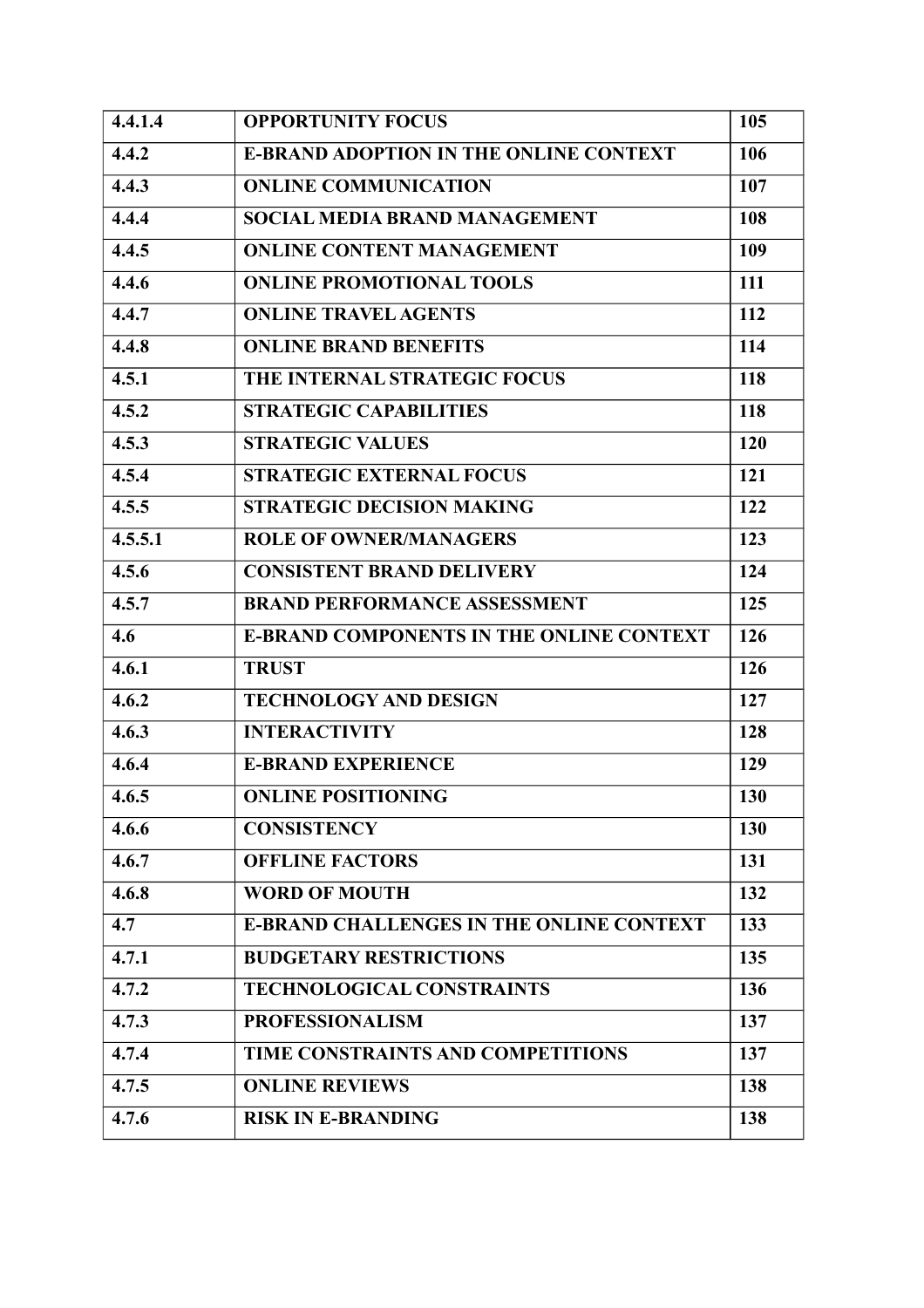| 4.8              | <b>CONCLUSION</b>                            | 139        |
|------------------|----------------------------------------------|------------|
| <b>CHAPTER 5</b> | <b>CONCLUSION OF THE STUDY</b>               |            |
| 5.1              | <b>INTRODUCTION</b>                          | 141        |
| 5.2              | <b>SUMMARY OF RESEARCH FINDINGS</b>          | 141        |
| 5.3              | <b>THEORETICAL CONTRIBUTION</b>              | 146        |
| 5.3.1            | <b>EVOLUTION OF E-BRAND KNOWLEDGE</b>        | 146        |
| 5.3.2            | <b>CONTRIBUTION TO GEOGRAPHICAL LOCATION</b> | 148        |
| 5.4              | <b>METHODOLOGICAL CONTRIBUTION</b>           | 149        |
| 5.5              | <b>MANAGERIAL IMPLICATIONS</b>               | 149        |
| 5.5.1            | <b>ONLINE REPUTATION</b>                     | <b>150</b> |
| 5.5.2            | <b>E-WORD OF MOUTH</b>                       | 150        |
| 5.6              | <b>LIMITATION OF THE STUDY</b>               | 151        |
| 5.7              | <b>RECOMMENDATIONS FOR FUTURE STUDY</b>      | 152        |
| 5.8              | <b>CONCLUDING STATEMENT</b>                  | 153        |
|                  | <b>REFERENCES</b>                            | 154        |
|                  | <b>APPENDIX A</b>                            |            |
|                  | ETHICAL APPROVAL FROM THE UNIVERSITY         |            |
|                  | <b>INTERVIEW PROTOCOL</b>                    |            |
|                  | <b>INTERVIEW QUESTIONS</b>                   |            |
|                  | PARTICIPANT CONSENT FORM                     |            |
|                  | PARTICPANT INFORMATION SHEET                 |            |
|                  | PARTICIPANT INVITATION LETTER                |            |
|                  | ETHICAL APPROVAL FROM THE UNIVERSITY         |            |
|                  | <b>APPENDIX B</b>                            |            |
|                  | <b>THEMATIC ANALYSIS REPORT- DATA MATRIX</b> |            |
|                  |                                              |            |
|                  |                                              |            |
|                  |                                              |            |
|                  |                                              |            |
|                  |                                              |            |
|                  |                                              |            |
|                  |                                              |            |
|                  |                                              |            |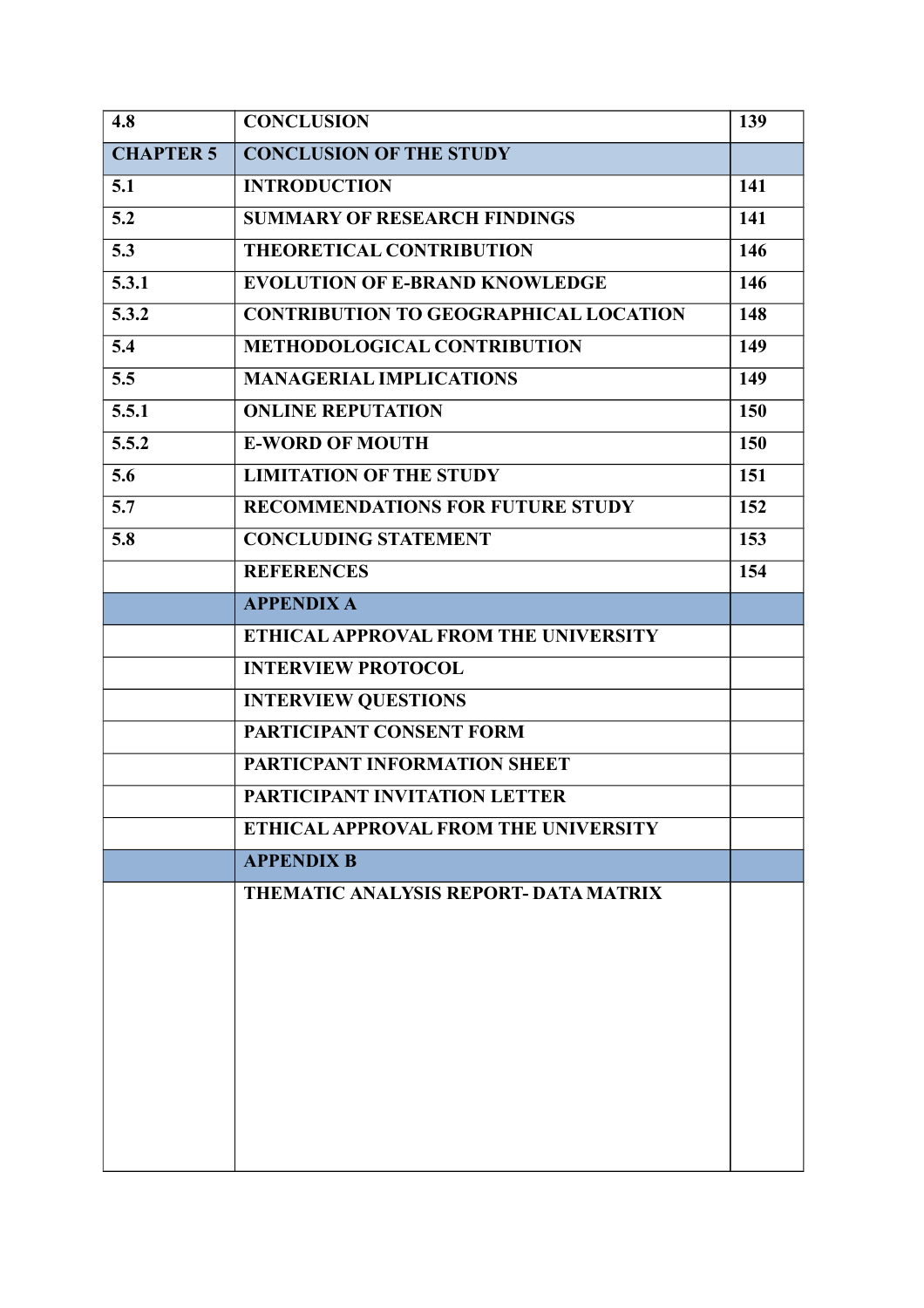|                   | <b>LIST OF TABLES AND FIGURES</b>             |     |
|-------------------|-----------------------------------------------|-----|
| <b>TABLE1</b>     | <b>SME DEFINITION</b>                         | 14  |
| TABLE2            | <b>SUMMARY OF SME BRANDING LITERATURE</b>     | 26  |
| <b>TABLE 2.2</b>  | <b>SUMMARY OF E-BRANDING LITERATURE</b>       | 46  |
| TABLE3.1          | <b>RESEARCH PARADIGM BELIEF SYSTEM</b>        | 70  |
| TABLE3.2          | <b>METHOD OF ANALYSING QUALITATIVE DATA</b>   | 90  |
| TABLE4.1          | <b>PROFILE OF SAMPLED ORGANISATIONS</b>       | 100 |
| TABLE4.2          | <b>PROFILE OF ORGANISATION AND INFORMANTS</b> | 101 |
| <b>FIGURE 3.1</b> | <b>THREE PHASE DATA ANALYSIS</b>              | 91  |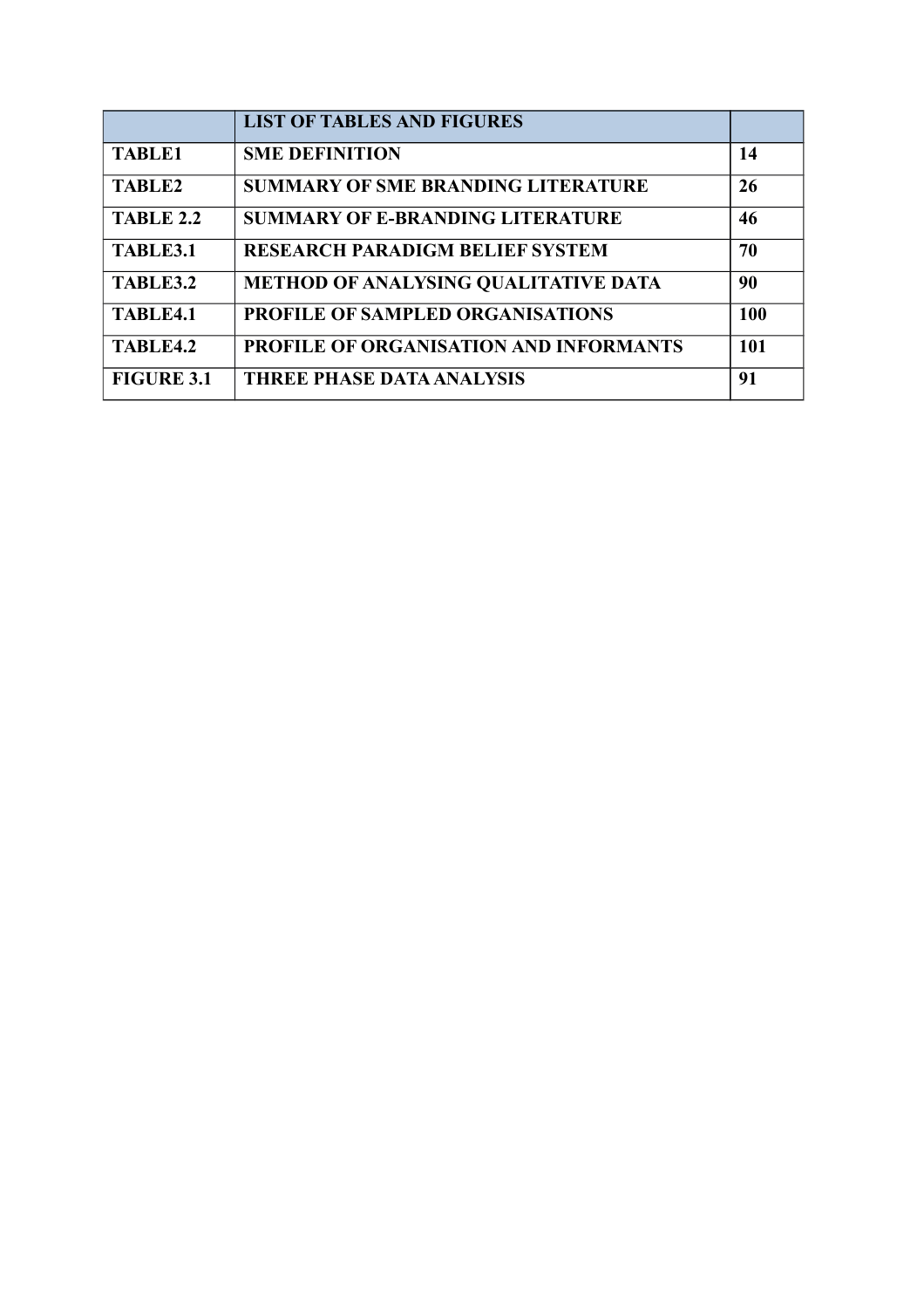#### **Chapter 1: Introduction**

### **1.1 Introduction**

This chapter opens an introductory discussion of E- brand management in the context of Small and Medium Enterprises (SMEs) and provides an overview of the necessity to address this research area. The objectives of the research are presented, followed by the research justification. The chapter concludes with an overview of the thesis structure.

#### **1.2 Research Background**

The brand concept is a principle precept in marketing, supported by academics and scholarly practices (Dall'Olmo Riley, 2009; Heding et al., 2009). Brands are an important aspect which holds strategic significance within the organisation (De Chernatony & McWilliam, 1990; Aaker, 1991; Keller & Lehmann, 2006; Merz et al., 2009). Subsequently brand management within the SMEs are the concern of top management (Bierre, 2002) and a fundamental marketing issue (McEnally & De Chernatony, 1999; Quinton, 2013).

Recent years have seen the transition of branding and brand management from corporate spaces to online spaces (Christodoulides, 2009), which is a progression from broadcasting to networking in online platforms. Online branding involves social media interaction and integration with content networks (Goh et al., 2013). The rapid expansion in online media and social media combined with extensive adoption by customers, enabled brand marketers to maximise their potentials through novel virtual platforms (Fournier & Avery, 2011; Michaelidou et al., 2011; Andzulis et al., 2012).

Several conceptualisations of the benefits of marketing through online media and social media have been postulated consisting of, building customer relationships (Waters et al., 2009; de Vries et al., 2012); increased customer engagement, loyalty (Mangold & Faulds,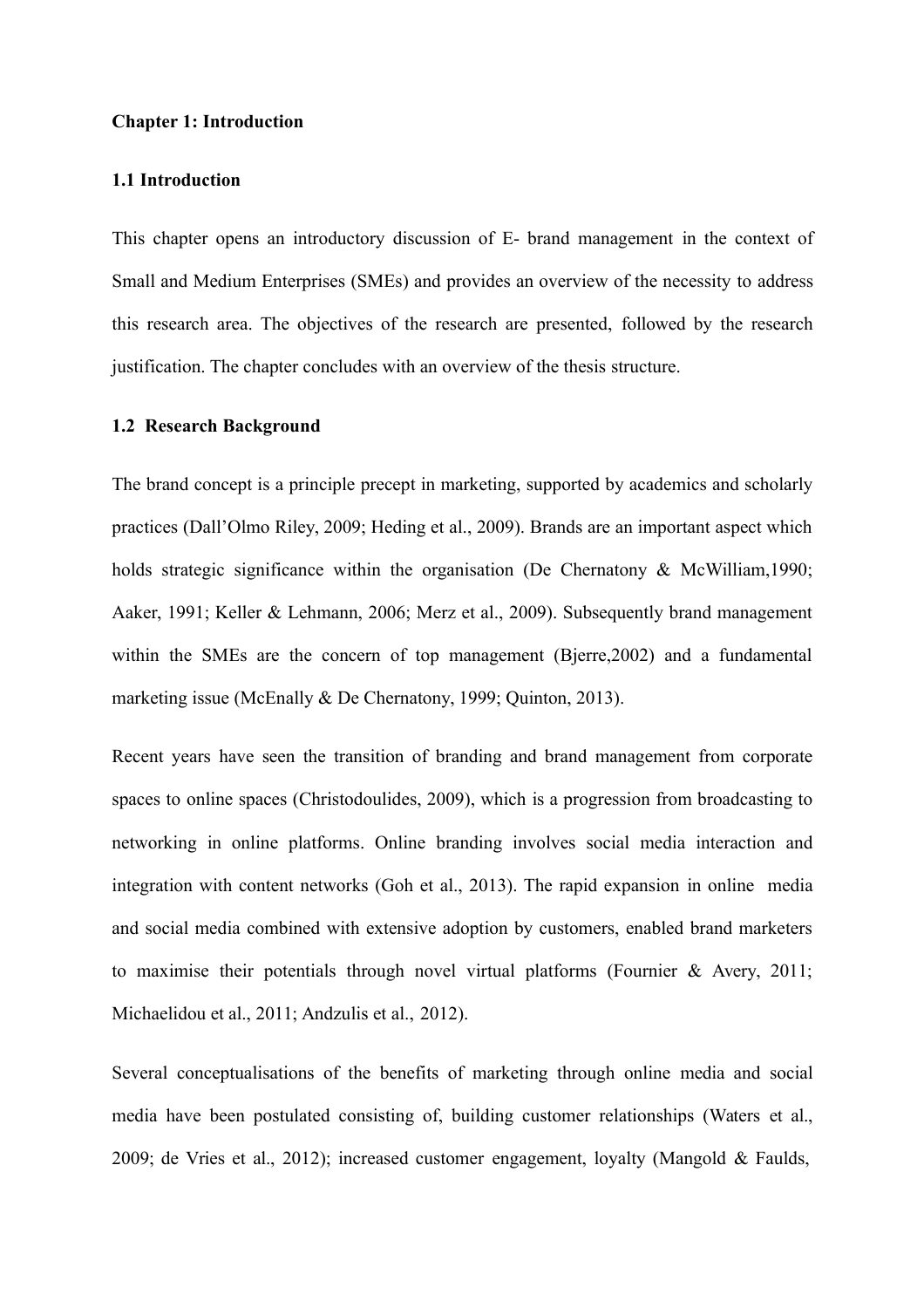2009; Yan, 2011; Ang, 2011; Sashi, 2012); developing customer insights through market research (Beer, 2008; Cooke & Buckley, 2008; Bryant, 2009; Casteleyn et al., 2009; Cooke, 2009), and creation of online brand communities (Bryant, 2009; Kaplan & Haenlein, 2010; Zaglia, 2013).

Online media and social media stimulate a paradigm shift in marketing and branding (Fournier and Avery, 2011; Andzulis et al., 2012; Christodoulides et al., 2012; Quinton, 2013; Rapp and Panagopoulos, 2012), generating unique online spaces and marketing spaces. Accordingly, brands located in online platforms should confront an evolving environment to traditional branding platforms, with evidence signifying that organisations are gradually seeking to redesign the branding strategies due to the characteristics of online media (Bryant, 2009; Deighton & Kornfeld, 2009; Jones et al., 2009; Fournier & Avery, 2011; Quinton, 2013).

The prompt performance is one of the increased benefits due to the progressive transformation of internet brands (Hoffman, 2000), with numerous opportunities and challenges for brand marketers (Chun, 2004). The successful online brand strategies consist of building relationships, customer interactivity and tailored offerings (De Chernatony & Christodoulides, 2004). The popular practice considered by organisations are the creation of brand follow up pages in social networking sites (Jones et al., 2009; Heller Baird & Parasnis, 2011; Pentina et al., 2012; de Vries et al., 2012), with organisations using these platforms to support their brands and contributing direct associations to the pages from their websites (Michaelidou et al., 2011).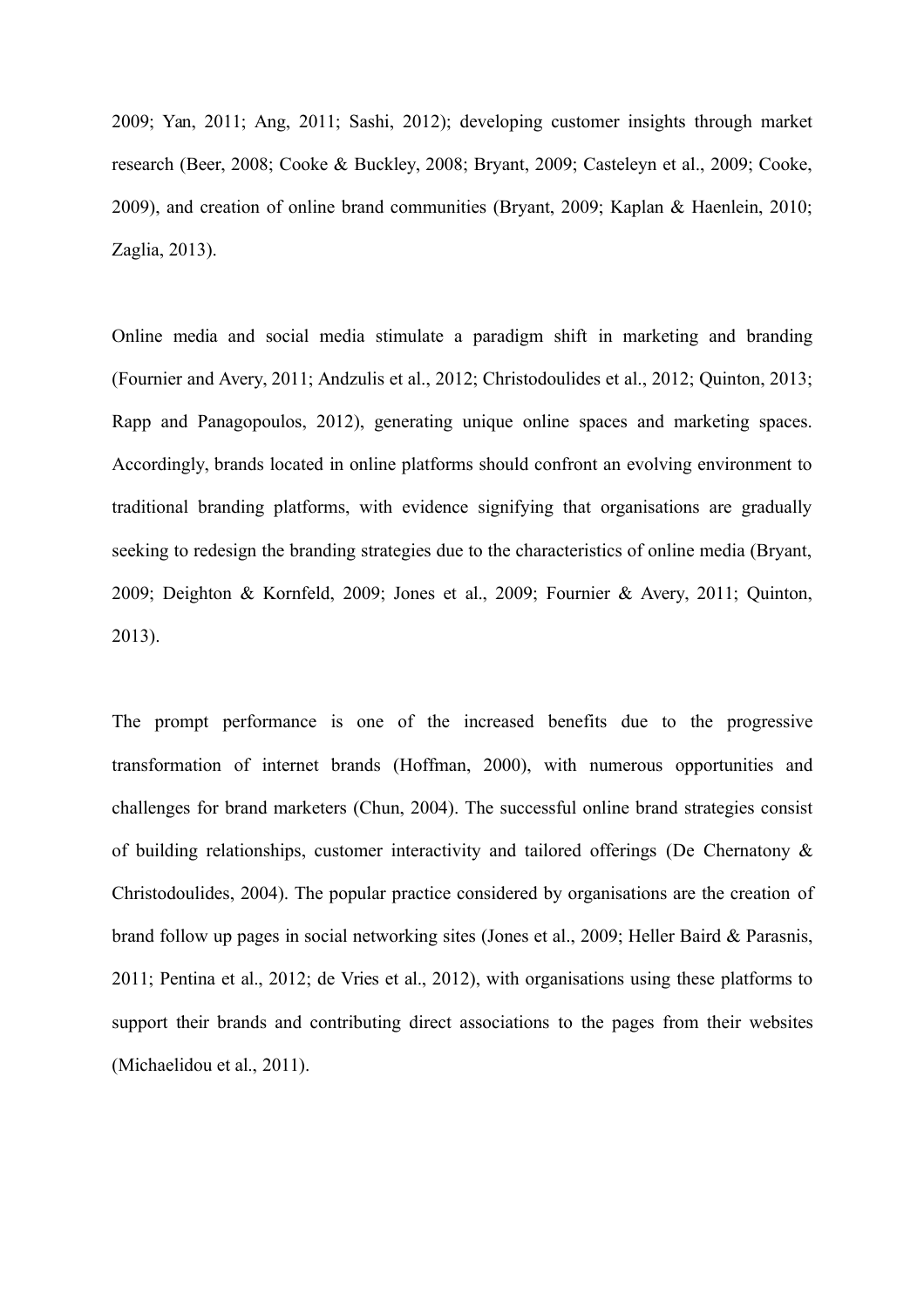Despite the increased benefits of E-brands, there is a common notion on e-branding practices as intended only for large organisations, but in the recent decade small portion of literatures on E-branding practices in SMEs has emerged, which is still in an infancy state. The digital media is not considered as significant (Pentina et al., 2012) in all the SMEs (Harris and Rae, 2010; Pentina et al., 2012; Kim et al., 2013) with limited market resources. E-branding practices in the SME hospitality sector constitute the base for the study. To attain an overview of the SME organisations, the subsequent section classifies the nature and role of SMEs in the Indian Context.

## **1.2.1 Indian SME definition**

The Indian SME definition is provided by the Micro, Small and Medium Enterprises (MSMEs), which is a conglomerate directed by the SME ministry, Government of India. The SME is defined by the MSME Act of 2006, which supports in covering the investment ceiling of the sector. The MSMEs have been contributing widely to the expansion of entrepreneurial endeavours of the country through business innovations. The sector expands their domain across the sectors of economy with extended range of product and services to meet the demands of domestic and global markets (MSME Report ,2017-18).

The SMEs are classified as manufacturing and service enterprises. The manufacturing sector deals with the investments in plant and machinery and the service sector deals with the investments in equipment.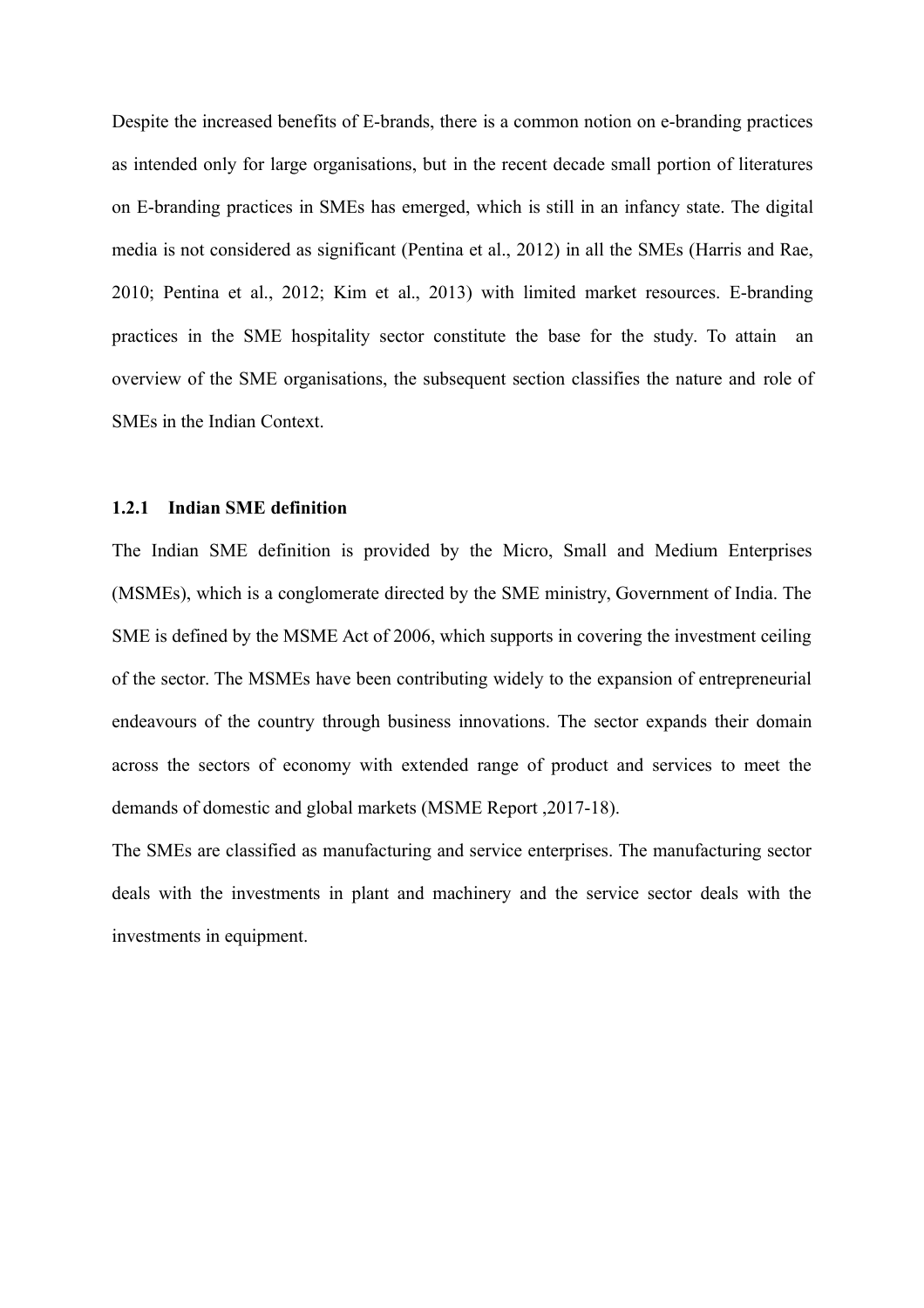**Table 1:**

**Manufacturing Enterprises – Investment in Plant & Machinery and**

**Service Enterprises – Investment in Equipments** (Source: SME Chamber of India, 2017)

| <b>Manufacturing Enterprises – Investment in Plant &amp; Machinery</b> |                                      |                                  |
|------------------------------------------------------------------------|--------------------------------------|----------------------------------|
| <b>Description</b>                                                     | <b>INR(Rupees)</b>                   | $\boldsymbol{\mathrm{USD}}$ (\$) |
| Small                                                                  | above Rs. $25,0000 \& \text{upto}$   | above $$62,500 \&$ upto          |
| Enterprises                                                            | Rs. 50000000                         | $$1.25$ million                  |
| Medium                                                                 | above Rs. $50,000000 \& \text{upto}$ | above $$1.25$ million $&$        |
| Enterprises                                                            | Rs. 100000000                        | upto $$2.5$ million              |

| <b>Service Enterprises – Investment in Equipments</b> |                                      |                           |
|-------------------------------------------------------|--------------------------------------|---------------------------|
| <b>Description</b>                                    | <b>INR(Rupees)</b>                   | USD( <sub>s</sub> )       |
| Small                                                 | above Rs. $10,00000 \& \text{upto}$  | above $$25,000 \&$ upto   |
| Enterprises                                           | Rs. 20000000                         | \$ 0.5 million            |
| Medium                                                | above Rs. $20,000000 \& \text{upto}$ | above $$ 0.5$ million $&$ |
| Enterprises                                           | Rs. 50,000000                        | upto $$1.5$ million       |

# **1.2.2 The Role of SMEs in The Indian Context**

The hallmarks of strong brands emanate from the successful organisations. The business that develops reputable brands represents superiority of the business culture and admirable entrepreneurial spirit. Despite the tradition and notion of brand building are for large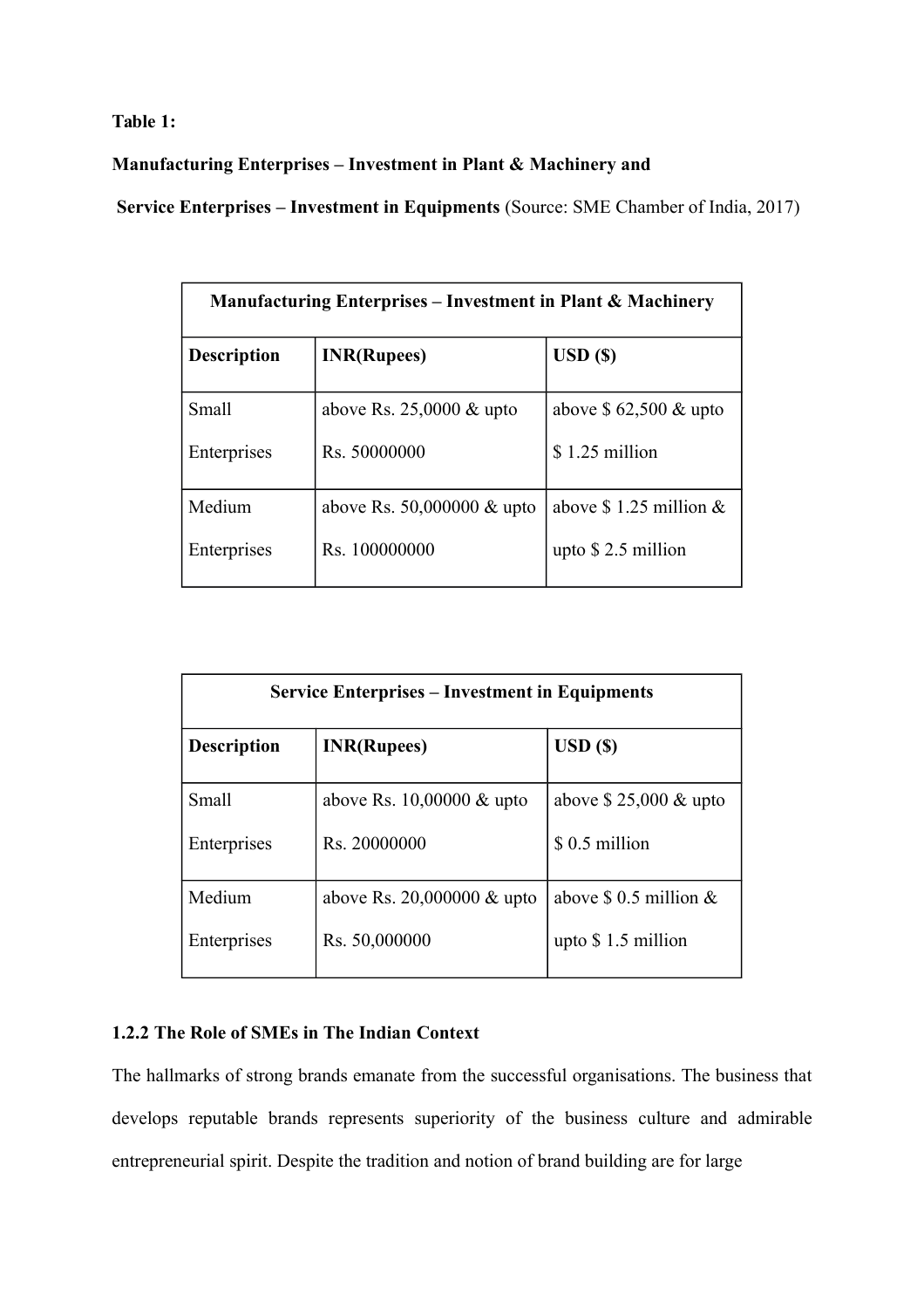organisations, the small business has evolved during the last few decades for building businesses, developing stronger brands and nurturing entrepreneurship. The small business has shown their entrepreneurial skills and risk-taking capabilities by building successful business enterprises. The economy is looking forward to large number of small businesses that create employment opportunities and contribute to improving economic conditions. Thus, the small business is gradually creating brands that are recognised, recalled and accepted by people within the domestic and global market.

SMEs have demonstrated substantial potential and resilience in maintaining a steady growth rate and employment generation during global recession and economic slowdown (Das, 2017). The SMEs exhibit a crucial role in the socio-economic growth history of India by providing 45% of the manufacturing output and 40% of aggregate exports as of 2017-18 and by providing 18% of employment in the manufacturing sector and 34% employment in the service sector (Annual Report 2017-18; Ministry of MSME, 2018). The sector is a prominent provider of employment in urban and rural India. The SME in India is very significant to the country's economy facilitating expansion in local economies. The SMEs in the country persist in being competitive locally and globally provided the significance is given to the Micro Small and Medium Enterprises (MSME) sector (Pauchouri & Sharma, 2016).

The Gross Domestic Product (GDP) of India is expected to reach 8.5%, with the nation projected to be a USD 5 trillion economy by 2025 (Department of Economic Affairs, Ministry of Finance Fact Book, 2012). The MSME sustains as a pillar for economic growth, provided the right support and empowerment to the economic framework. The MSME aims to develop entrepreneurship and financial support catalysed by innovation over the subsequent decade by, primarily increasing the share of MSME contribution to GDP from the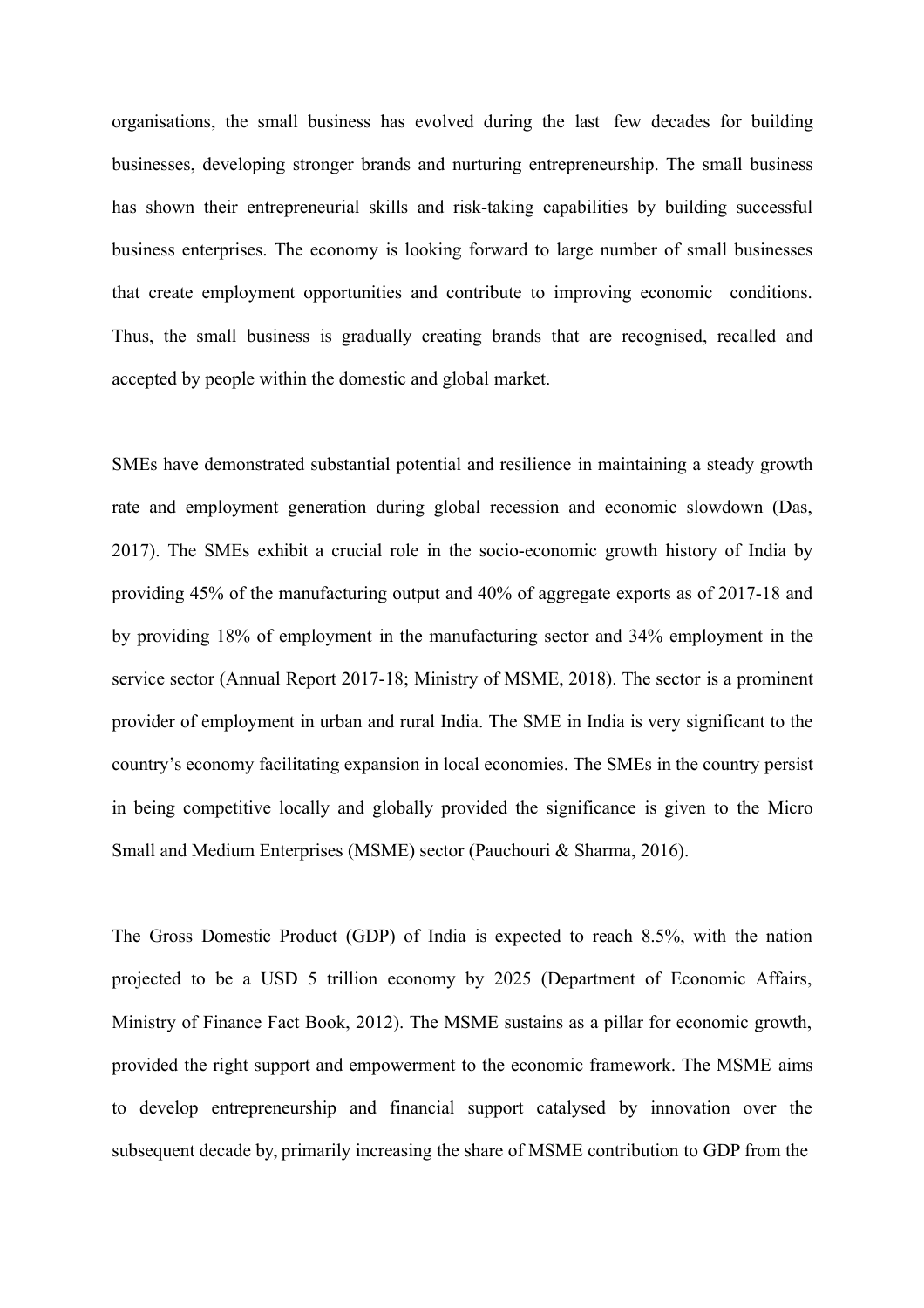present 8% to 15% by 2020, (Planning Commission, 2012), generating the employment levels to 50% of the overall employment, and increasing the workforce of MSME by 106 million in manufacturing and service sectors together (CII MSME Issues and Recommendations, 2014).

The SMEs at present witness drastic dynamism in operations due to various government initiatives and policies which can improve the growth of SME sector. The advent of internet and information technology exhibits a major role in business by providing affordable technology adoption to be competent in business. The use of online tools and technology makes business agile and supports business success according to market dynamics. The selection of suitable technology is very crucial for the business success, which leads the organisation to the heights of competency (Moghavvemi et al., 2012). The SMEs are more active and adjacent to the customers than the larger counterparts (Rathod et al,2016; Dresner, 2013). The Indian Government constantly motivates the SMEs to follow the model of socioeconomic policies, which can expose the non-concentration of the economic authority with the large organisational group and lower the monopolistic practices (Banerjee & Dasgupta, 2009).

The SME is the backbone of future high growth business where the domestic and foreign companies make investments in the 'make in India' (2014) initiative and creates significant impact in the area of indigenisation. The 'make in India with zero defect and zero effect' is a slogan coined by the Prime Minister as essence of 'Make in India' initiative which manages advanced process and technologies. The recent trend in the MSME enhance the development of the business eco system which can consistently support business in gearing with good service and quality in domestic and international markets. The 'digital India' initiative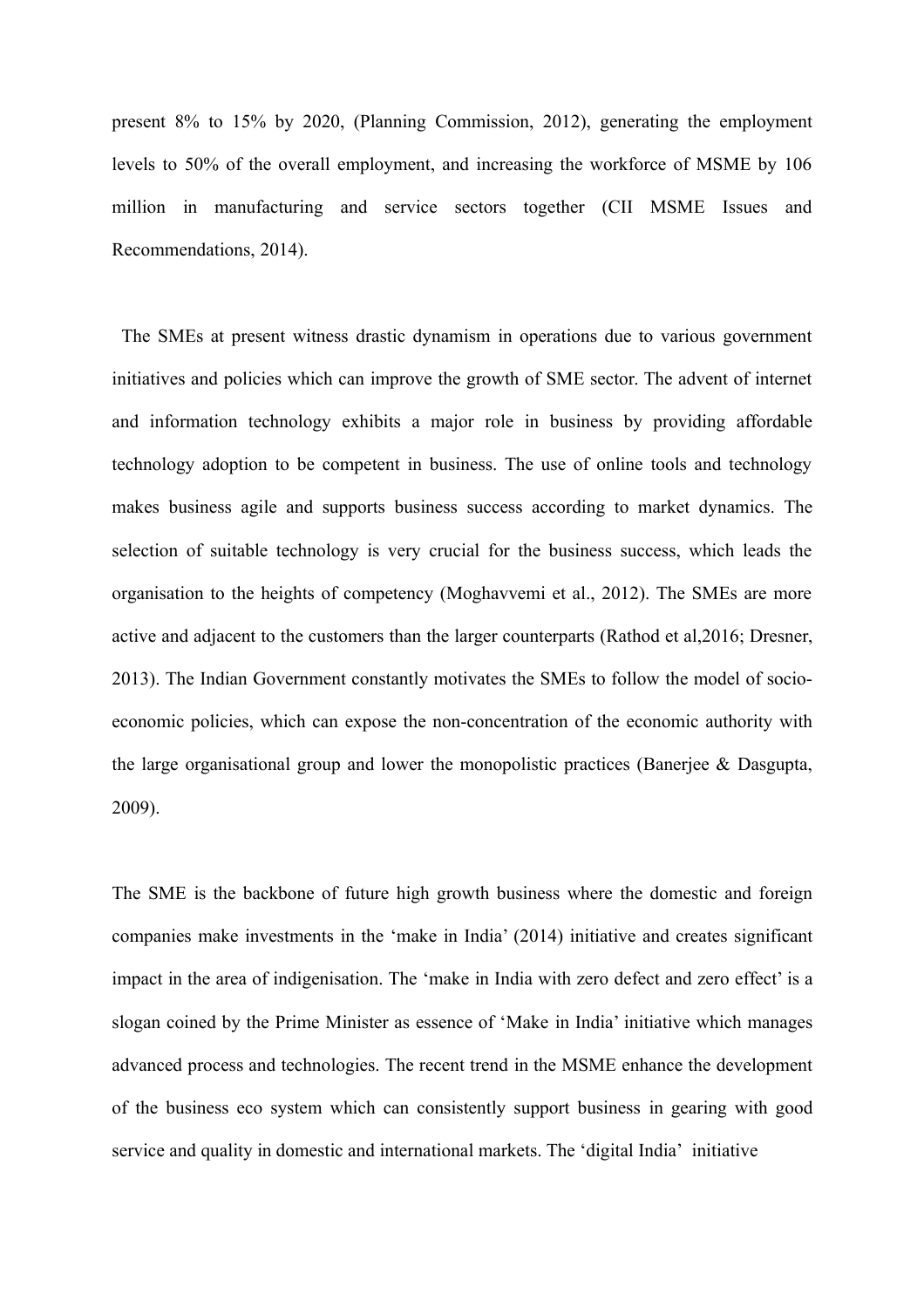provides ample opportunity in promoting the MSME participation information, and digitalisation in line with Government vision.

## **1.3 Research Problem**

The research sets out to address the gap in the literature concentrating on E- brand management in SMEs. The technologies are increasingly identified as the business facilitator and an inevitable tool for increased efficiency and effectiveness. The MSMEs in order to develop competitive advantage and global reputation strongly focus on new technology. The technology offers a pivotal role in facing competition and accepting challenges within the business. The technology dynamics rapidly drives the customer, business and business application, linking disruptive technology by disintegrating the boundaries. The business develops daily and becomes agile with the increased technology like social media, mobility, analytics and cloud computing (SMAC) and coincide to unleash better value and opportunity (KPMG Report, 2015).

In E- brand management within the SMEs refers to the strategic management who capitalises the capabilities to project the brand online. The study of online branding within SMEs contributes very little to published knowledge in the area and particularly contributes an analysis which integrates and associates the perspectives of strategic management in SME. It opens by considering a new outlook and approach for managers in developing the internetbased technology in the SME, where the experiences and involvement is widely scant thus far in the research literature.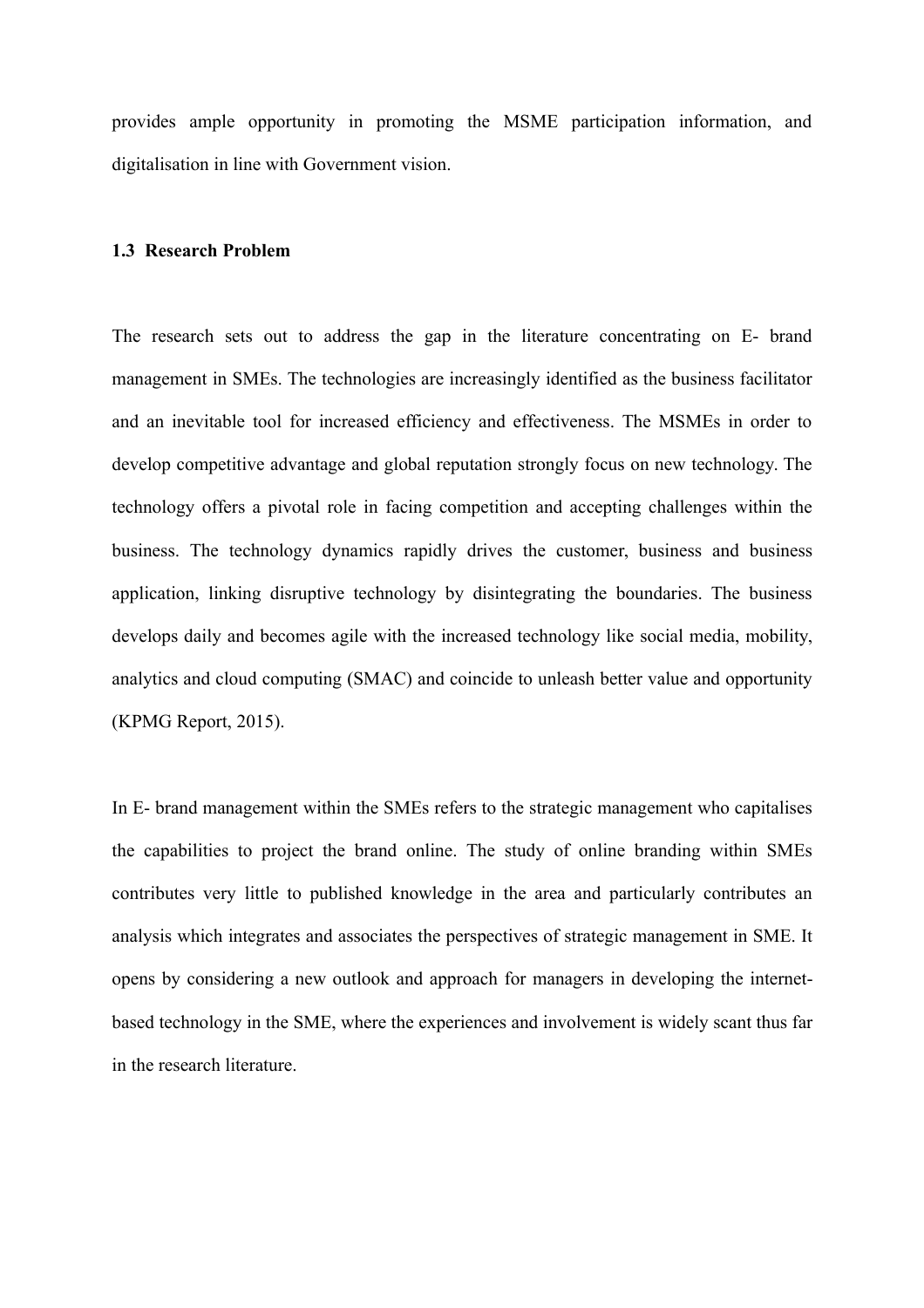E-branding and its increased benefits is a widely accepted contemporary phenomenon, however much of the literature on online brand/ brand digitalisation are fragmented and draw from different fields of brand identity, online marketing, e-commerce, visual identity design and strategy. From the perspective of this study, there are few notable issues with the present state of E-branding, which are; E-branding as fragmented and biased towards large organisation, despite the SME contributions to the country. The E-branding in SMEs are in the preliminary stage with narrow focus on the specific aspects of online presence. The intent of the study is detailed in the following research aims and objectives to address these problems.

#### **1.4 Research Aims and Objectives**

In the light of the above discussion, the overall aim of the research is "to explore E-brand management in Indian SMEs, from a strategic perspective".

Subsequently, the objectives of the research are to:

- I. To investigate how the e-brand is managed from the strategic perspective in the context of Indian SMEs in the hospitality sector
- II. To investigate how successfully are the components of an SME e- brand managed in the Indian hospitality sector.
- III. To investigate how effectively the challenges of e-branding are addressed by Indian SMEs in the hospitality sector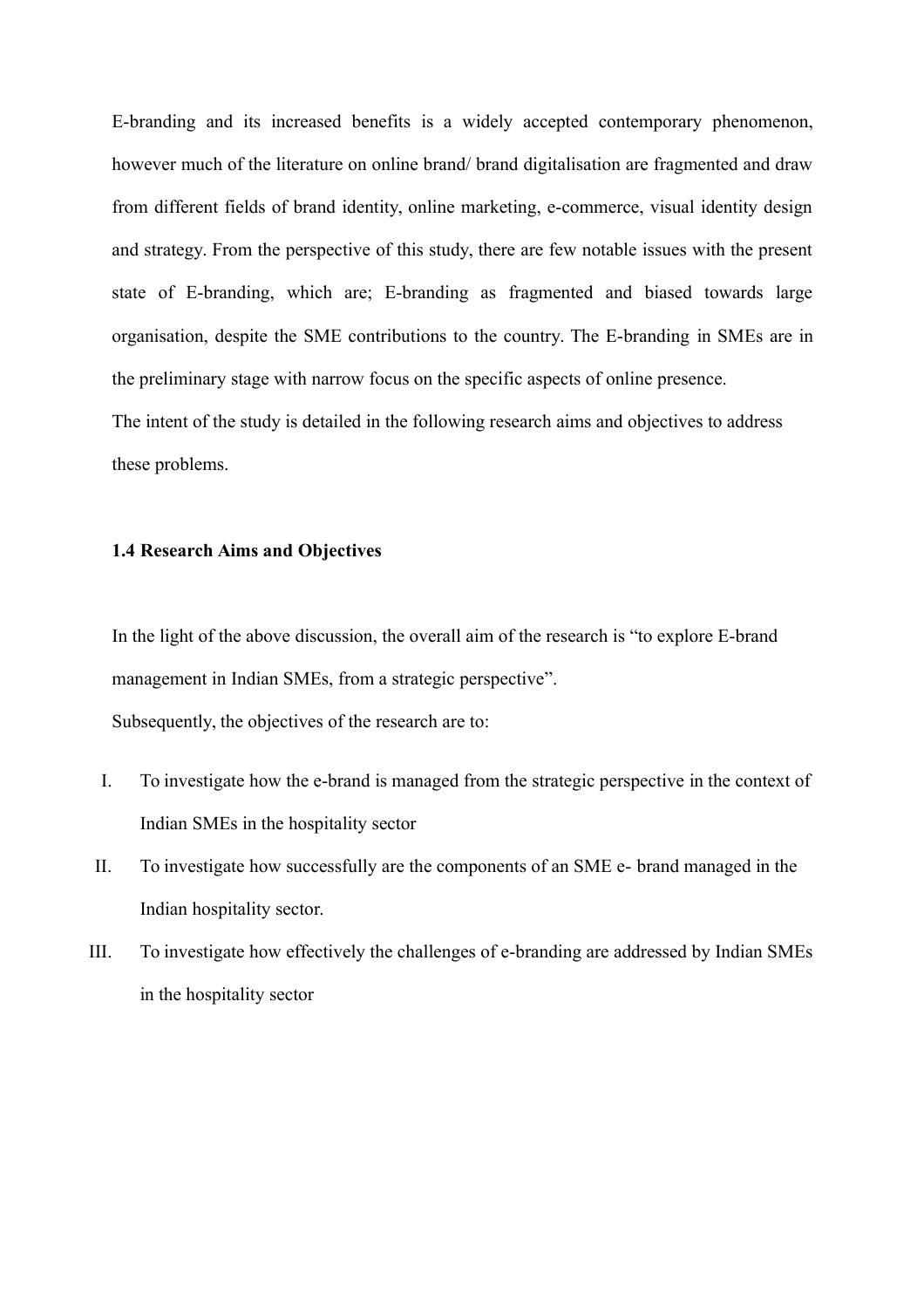#### **1.5 Research Justification**

The discussions on the impact of online media and social media on brand management are extant and topical. Branding in the SMEs are an under-researched area (Abimbola, 2001). Most of the literatures available in the branding fields are influenced by corporate branding and branding of large organisations (Agostini et al., 2015). The small business is the backbone of developing nations with significant economic growth and GDP contribution, yet the branding within them are reasonably unclear (Culkin & Smith, 2000).

SMEs quite recently have shown evidence of brand investments (Hughes & Mina, 2010), despite constrained budgets. SME marketers have proved they are capable of managing and leveraging the full brand prospects (Berthon et al., 2008). According to different authors (Abimbola, 2001; Wong & Merrilees, 2005) branding is a major determinant of the SME market performance, which makes brand a dominant competitive strategy (Ramello and Silve, 2006). The existing inadequacies of theoretically grounded research on the influence of Online media on brand and brand management in the SME context engenders the motivation for this thesis.

#### **1.6 Structure of the Report**

The study report consists of five chapters, namely Introduction, Literature Review, Research Methodology, Findings, Discussions and Conclusions. The structure of this chapter is as follows; Introduction is stated at the start of this chapter, where the arguments explored in the individual chapters are outlined below.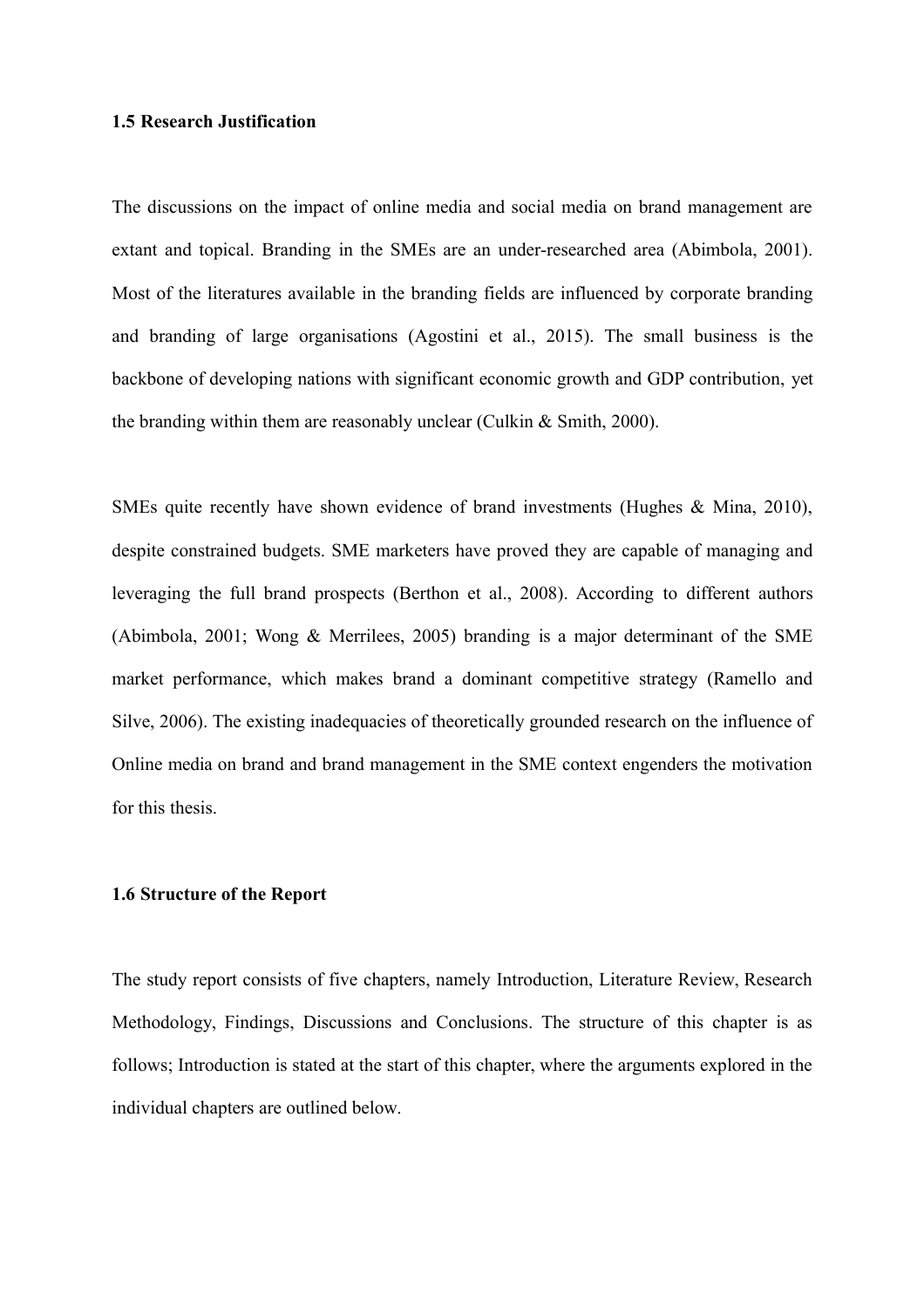Chapter 2 provides a literature review and includes a critical review and assessment of the relevant literature on branding, and particularly e-branding within SMEs. Particularly the limited research into branding/e-branding in SMEs is evident throughout the literature review. The chapter argues that branding in SMEs occur mainly through the social interactions which leads to the development of meaning and a common reality.

Chapter 3 explains the rationale for choice of research methodology selected for the primary research from an inductive perspective to analyse the individual perspectives of the Owner/manager within the SMEs, their interpretation of the world and individual experiences within the SMEs. Data was collected using qualitative face to face interviews conducted with the Owner/managers of the SMEs. The knowledge of reality is context-specific and identifies the individuality of the Owners/managers. The face to face interactions with the interviewee enhances and facilitates a complete understanding of the social phenomenon within the SMEs. The website analysis was undertaken to enhance in the understanding of e-branding within the SMEs, the online analysis helps in identifying the various website interactions of the organisation including the customer reviews and feedback.

Chapter 4 presents the findings and discussions from the research process. Moreover, the discussion in the chapter situates the research within the literature and highlights contributions to knowledge. These contributions spread the understanding of how online media and social media impacts brand management, and how brand management responds organisational need for adoption of the use of online media.

Chapter 5 concludes the study by re-examining the research aim and objectives set out in the current chapter, by underlining contributions to knowledge and generating implications for research and practitioners.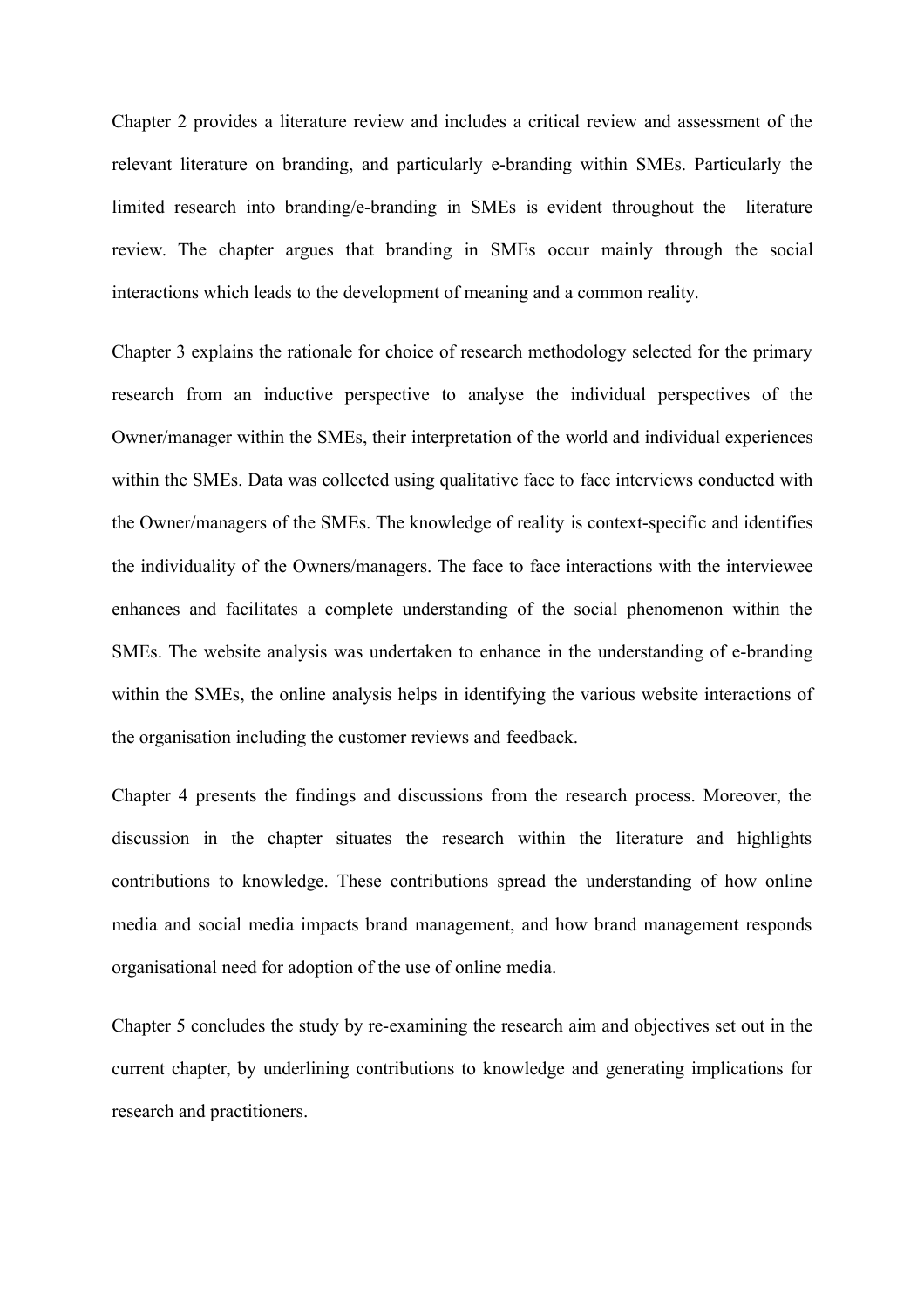## **1.7 Conclusion**

This chapter presented the research area and explained the necessity for the research study. The overall aim and objectives were defined, and an outline of the study structure is presented. The following chapter builds on the overview, developing the relevant literature on branding and e-branding. The subsequent chapter reviews the literatures available on SME branding and E-branding in the SMEs.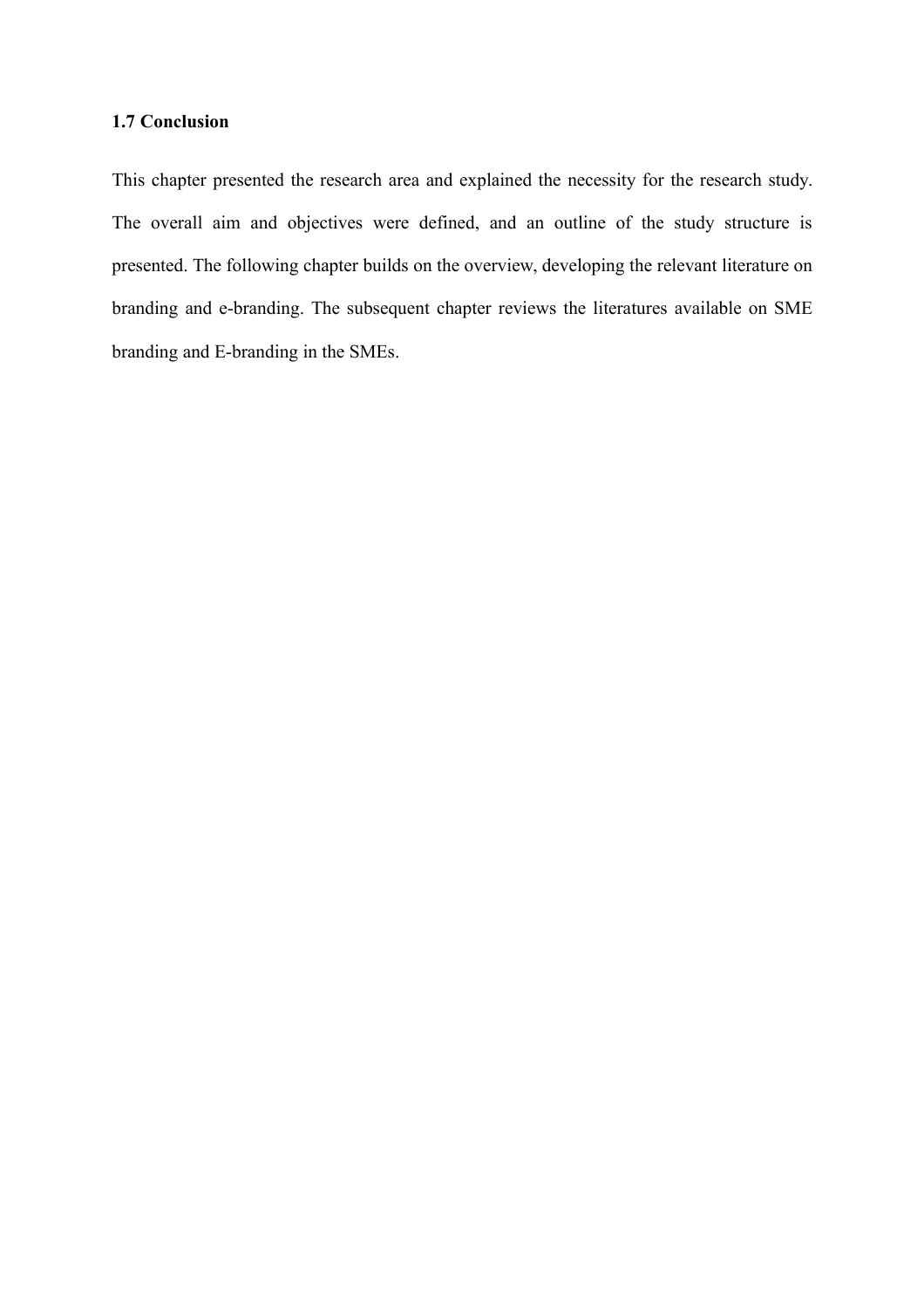#### **Chapter 2: Literature Review**

#### **2.1 Introduction**

The literature review aims to develop the present state of SME E-brand management by identifying the existing knowledge gaps. The chapter reviews and evaluates the literature pertaining to SME branding including e-branding in SMEs, and to address the research questions and objectives stated in the introductory chapter. In order to answer the main research objective, it is important to introduce the research areas where the concept of branding and e- branding are studied.

The following section 2.2 reviews the SME branding literatures, which begins with the insight on brands as valuable assets of organisations. Section 2.3 reviews the E-branding literatures within SMEs, to establish the present state of e-brand management in the SMEs. The following section 2.4 reviews the present strategic approaches within SMEs followed by the review of strategic e-brand components in the literature and the challenges incurred in ebrand adoption. Having established the present state of SME E-brand management, the research gaps are identified in section 2.5. Finally, section 2.6 concludes the chapter by reiterating the need to synthesis the literature review into a coherent conceptual model.

#### **2.2 Brands as Assets**

A brand is an identifiable product, service, (organization) person or place, augmented in such a way, that the buyer or user perceives to have relevant unique added values which match their needs more closely. Brands *"..attract and keep customers by promoting value, image, prestige or lifestyle"* (Rooney, 1995*,* p. 48)*.*They convey information, reduce risks and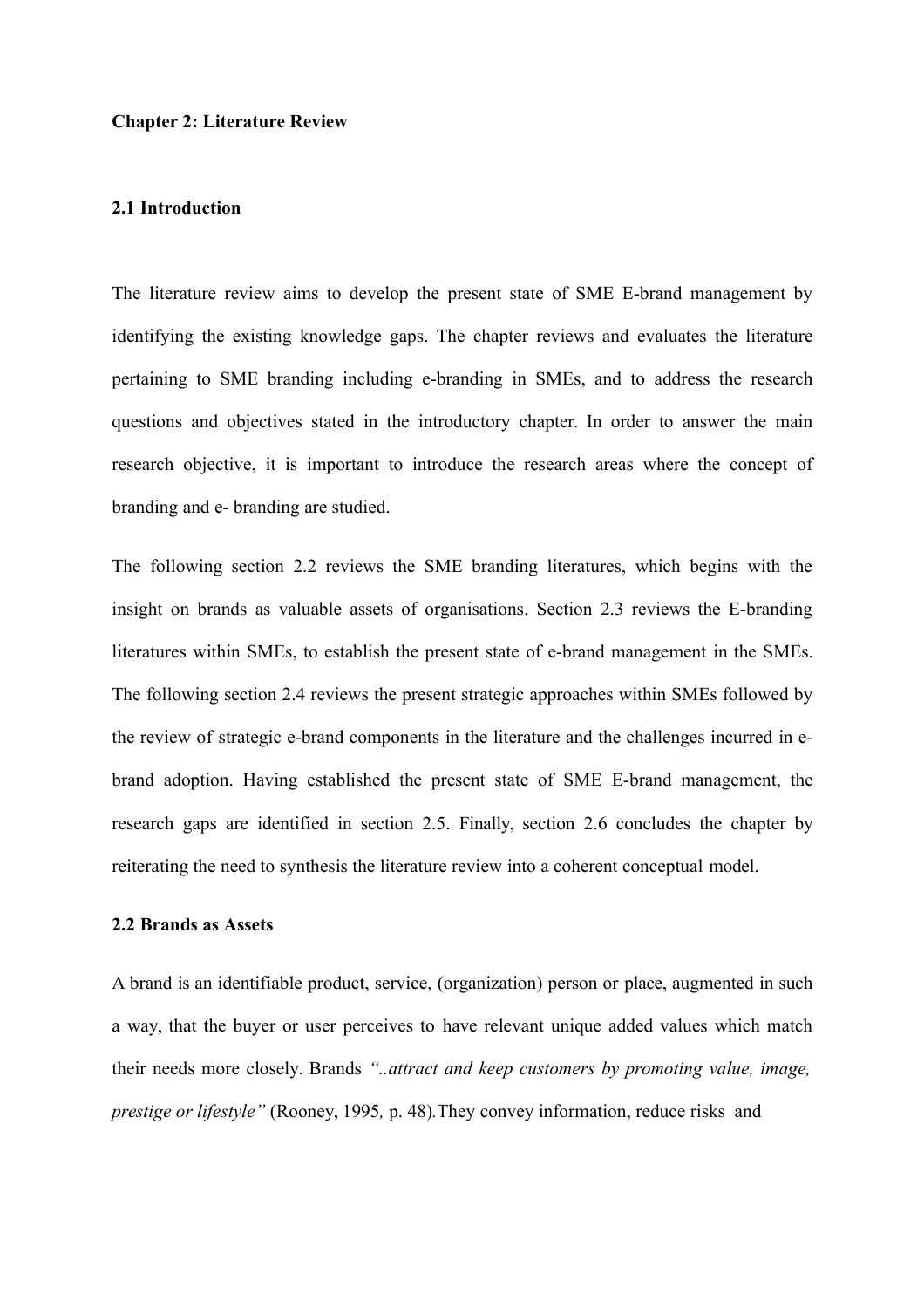increase the customer trust (Knox, 2004), they enable brand recall and competitor differentiation (Palumbo & Herbig, 2000).

The brand building activities are justifiable as they create value for both consumers and organisations alike (Aaker, 1992).

Brands communicate with customers; they capture key values and messages, relating, for instance, to quality, excellence, consistency, reliability, modern, traditional, exciting, socially responsible, or entertaining. (Rowley, 2008, p.1).

The core of strong brands is encapsulated by Doyle (1998, p. 158) as *"…developing brand is a central issue for top management because it is a key determinant of corporate value".*

Brand management is recommended as a critical success factor for the organisation (Helm & Jones, 2010). Branding is a 'supportive mechanism' for organisations to attain competitive advantage (Woods, 2000), which are equally important to SMEs and Large Organisations (Helander & Ulkuniemi, 2006) but, many SMEs fail to realise their branding potential (Merrilees, 2007). It is commonly understood that SMEs do not perform in the same way as large organisations (Fillis, 2007); (Culkin & Smith, 2000) mostly in adapting to the changing business environment (O'Dwyer et al., 2009; Hills & Cairncross, 2011), facing resource constraints (Walsh and Lipinski, 2009), structuring the enterprise (Culkin  $\&$  Smith, 2001), adoption of technology and managerial skills (Boohene, Sheridan, & Kotey, 2008).

As SMEs are a significant part of the local and global economy therefore the need for branding in the SMEs is an important business activity. It is essential to identify the branding practices developed by the SME management. The creation of a brand denotes a unique and an appropriate use of values as strategic options, which are synchronised with each other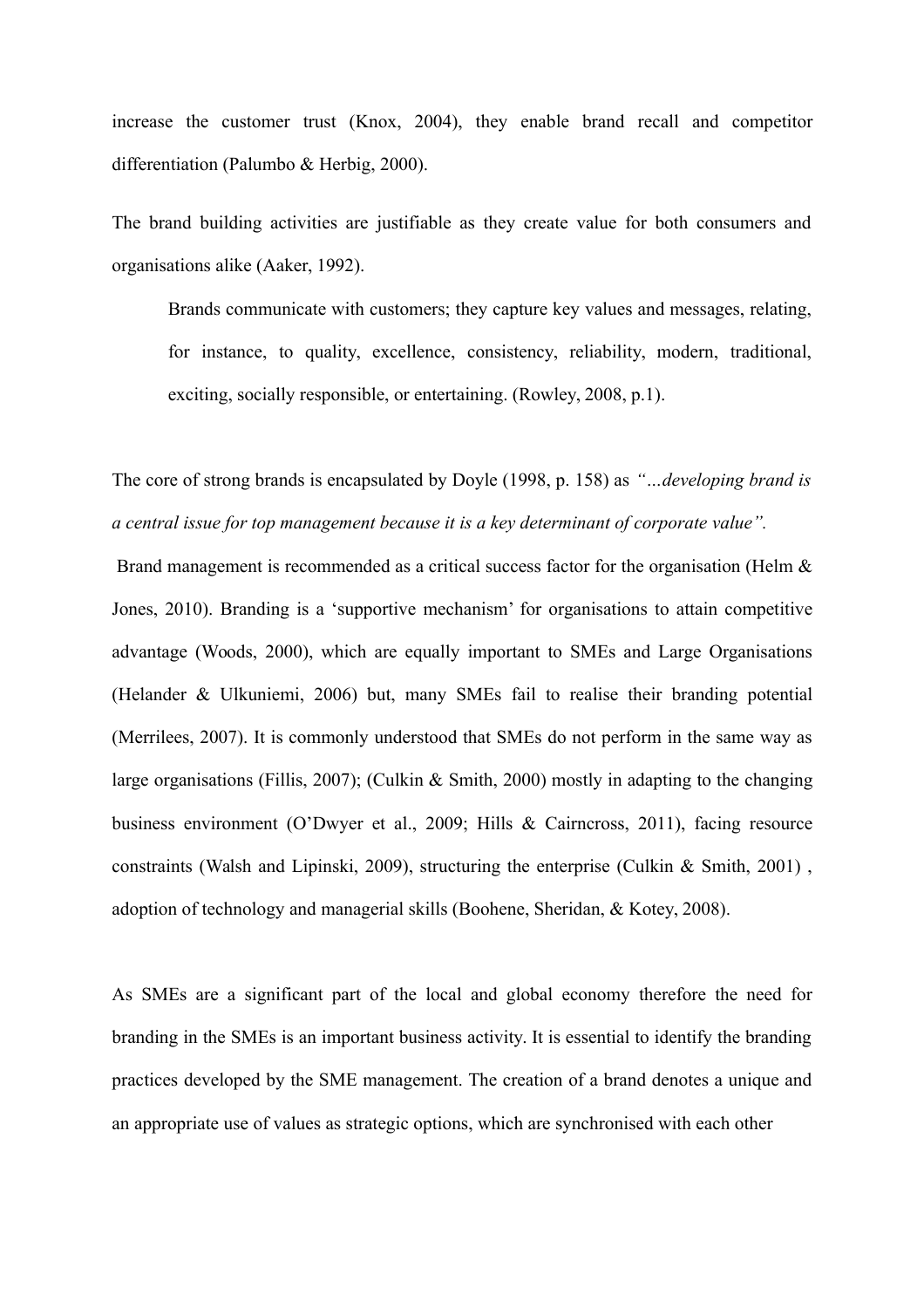(Lepak et al., 2007). The literature on SME branding is reviewed next to understand the present state of SME brands.

## **2.3 SME Branding**

The SME organisations are among the growing academic interests within the broader area of brand management (Inskip, 2004; Krake, 2005; Berthon, Ewing, & Napoli, 2008; Ojasalo, 2008) and the SME brand is a multidisciplinary area with a base in 'management, entrepreneurship and marketing' (Krake, 2005; Merrilees, 2007; Plessis, 2015).

The prominent study on SME branding was coined a decade ago by Abimbola, (2001) who explores the role of brands as a competitive entrepreneurial strategy, according to the study SME branding foster innovation and develop market demand and conceptualised on five brand building guidelines(Keller, 2003,P:274). The study argues that branding principles are mutually inclusive for SMEs and large organisations. The study emphasis is on SMEs and focuses on branding by conducting extensive marketing campaigns and to develop an entrepreneurial flair in relations with stakeholders. According to Keller (2013), small business enterprise should elicit marketing attention and stability and recommends implementing marketing activity on more than one strategic association by occupying well integrated conventional brand elements like brand image, brand equity and brand extension in creating awareness.

The succeeding studies of Abimbola (2001) still focused on branding in large organisations (Schroeder & Salzer-Mörling, 2005). Until recent years the research approach focussed more on SME marketing by concentrating on sales, market performance and competitiveness in the business markets (Carson, 2009). As the increased scholarly foci was on large organisation, this led to deviated branding approaches from the conventional literatures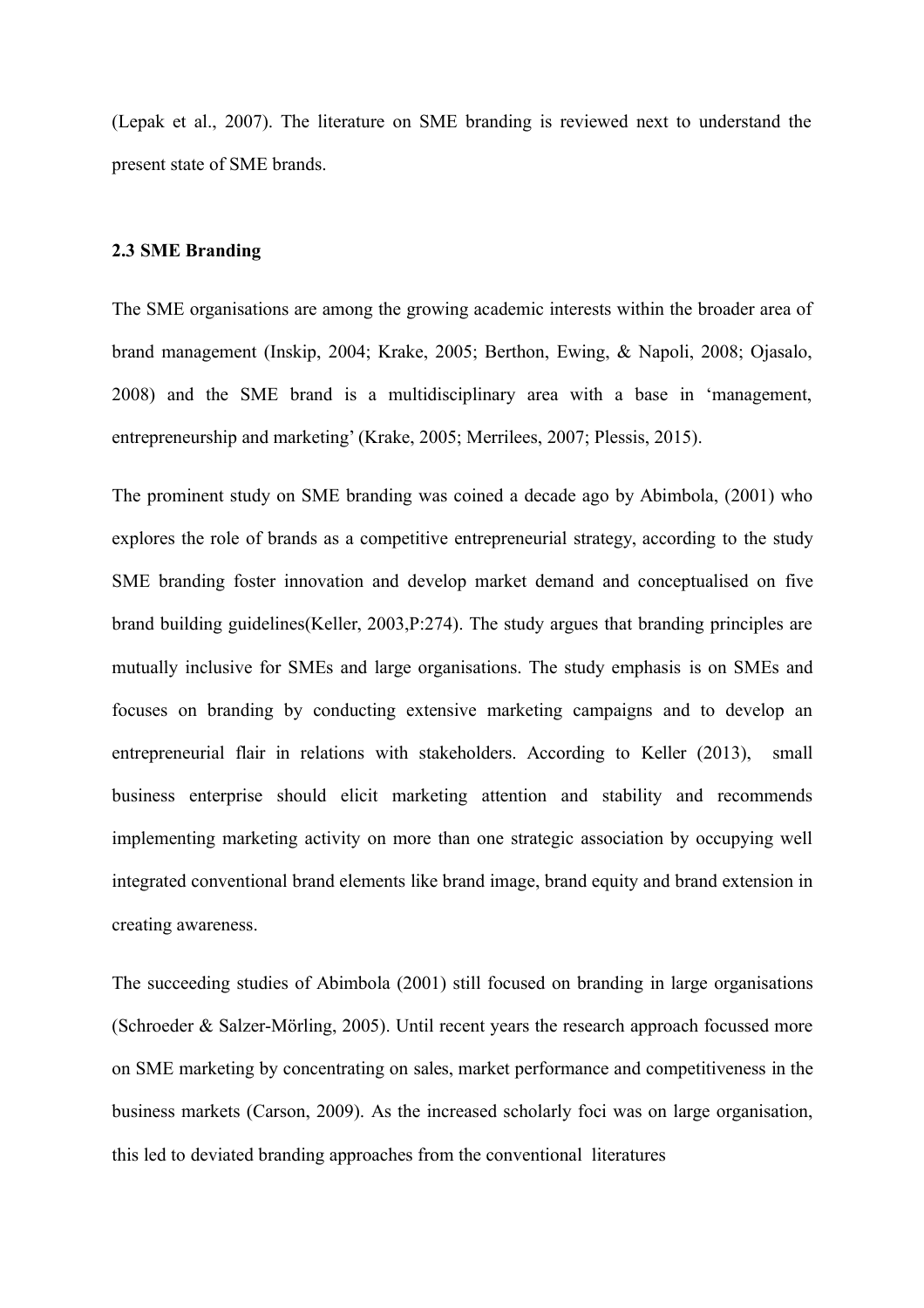(Keller,1993;Burmann, Zeplin, & Riley, 2009), the approach turned out to be indeterminate and problematic when applied to small and medium enterprises due to the disparity between large and small organisations.

The initial studies on SME brand management appeared in 2005, the independent studies were conducted by Krake (2005) and Wong and Merrilees (2007). The important insights from the study of Krake (2005) are:

- 1. The brand management is not found as a priority
- 2. The SME is influenced by the owner or the manager in the internal and external brand management and brand building
- 3. Brand management in the SME depend on the business nature, company profile and the market
- 4. Creativity is critical in creating awareness
- 5. The budgets are limited and influence marketing activity
- 6. The objective of marketing activity is creating awareness

The following literature review Table 2.1 on SME brands are classified based on various contexts such as; SME start-up, B2C SME branding and B2B SME branding. This will be followed by a more in-depth discussion of the literature content reviewed.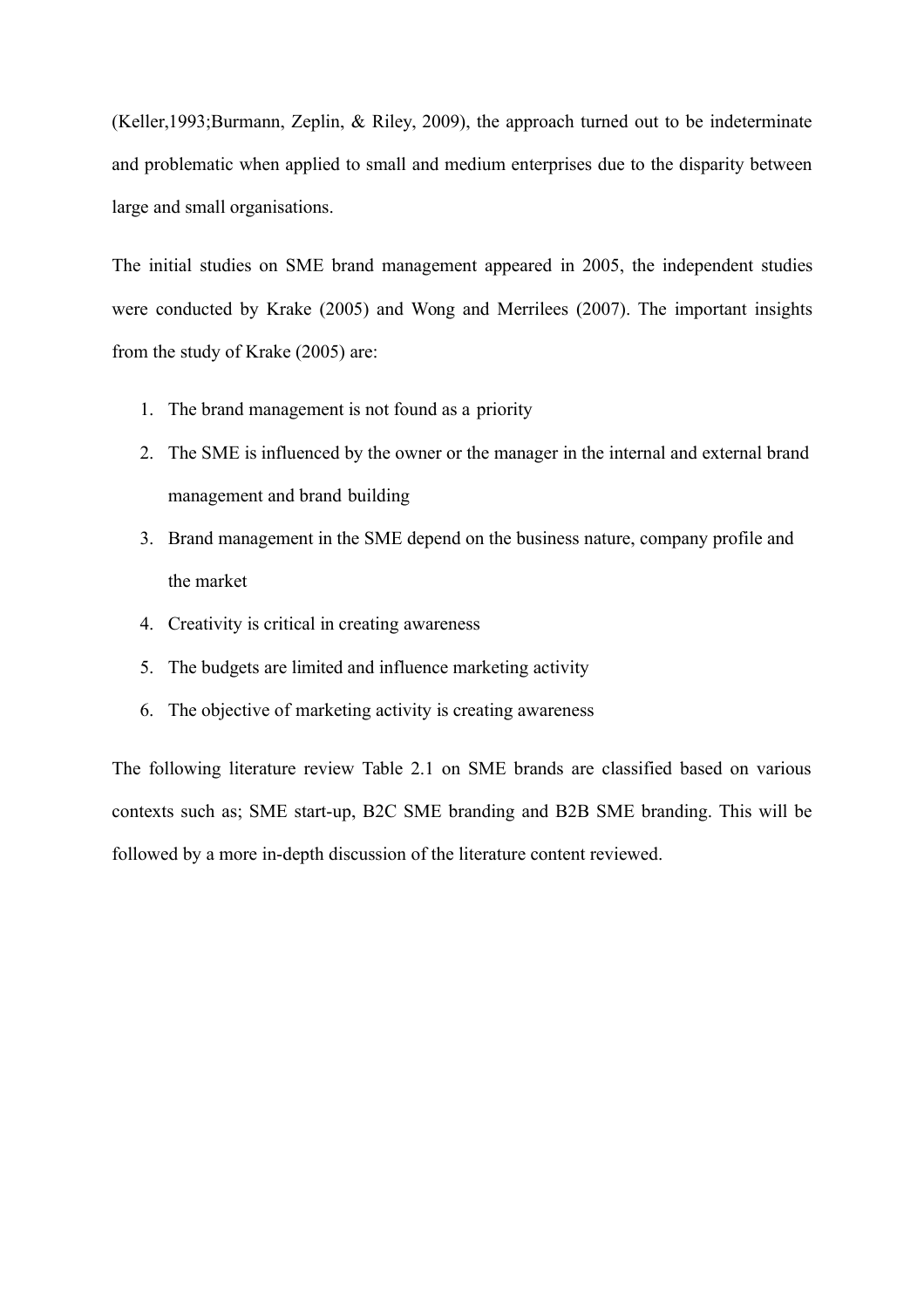# **Table 2.1 Summary of SME Branding literature**

| <b>Author</b>                | Context                                          |
|------------------------------|--------------------------------------------------|
| Conceptual                   |                                                  |
| Abimbola(2001)               | SME brand building conceptual guidelines         |
|                              |                                                  |
| <b>Start-up SME branding</b> |                                                  |
| Rode & Vallaster(2005)       | A multiple case study of branding in SME         |
|                              | entrepreneurial start-ups in Germany             |
| Merrilees (2007)             | Brand led SME new venture development model      |
| Bresciani & Eppler           | The study on Entrepreneurial branding issues     |
| (2010)                       | among start-up SMEs in Switzerland.              |
| Juntunen(2012)               | Managers and employees brand identification in   |
|                              | <b>SMEs</b>                                      |
| Centeno et al (2012)         | Development of brand communication and           |
|                              | brand building in SME and developed a            |
|                              | conceptual model of various brand building       |
| <b>B2B SME branding</b>      | phases.                                          |
| Inskip(2004)                 | The case study of corporate brand building in 15 |
|                              | UK B2B SMEs                                      |
| Krake(2005)                  | Brand management in 10 SMEs of consumer          |
|                              | goods manufacturer in Netherlands                |
| Ojasalo et al (2008)         | Brand building in software SMEs                  |
| Spence and Essoussi          | Multiple case study on SME brand building and    |
| (2010)                       | Management in SME consumer goods                 |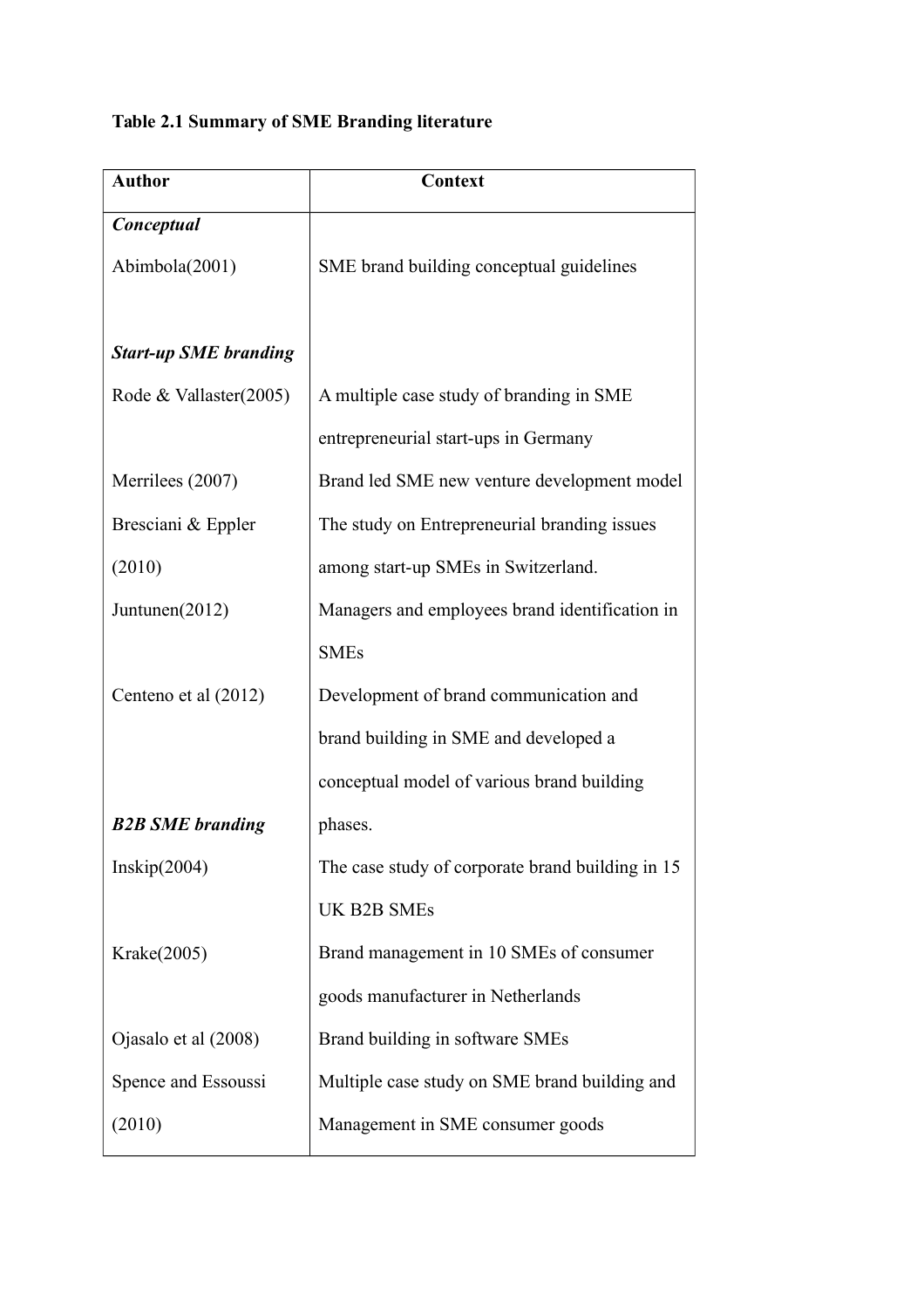|                               | manufacturer in Monaco.                          |
|-------------------------------|--------------------------------------------------|
|                               | Brand creation through design and                |
| Olavi(2014)                   | modularisation in B2B SMEs                       |
|                               | To identify the relationship between brand       |
| Hiroven et al(2013),          | orientation and business growth                  |
|                               | Combination and brand orientation and market     |
| Laukkanen et al (2016)        | orientation in business growth                   |
|                               |                                                  |
| <b>B2C SME</b> branding       | Typology of branding in SMEs                     |
| Merrilees (2005)              |                                                  |
|                               | A multiple case study of functional and symbolic |
| Mowle &                       | perspectives of branding in Australian Wineries  |
| Merrilees(2005)               |                                                  |
|                               | A multiple case study of brand orientation in    |
| Wong $\&$                     | eight Australian SME in service industry         |
| Merrilees(2005)               |                                                  |
|                               | To identify the Obstacles in brand identity      |
| Plessis, Indayong             | creation                                         |
| &Marriot (2015)               |                                                  |
| <b>Strategic SME branding</b> |                                                  |
| Abimbola &                    | A multiple case study of strategic brand         |
| Kocak(2007)                   | management in 10                                 |
| Roy and Bannerji              | Brand competitiveness and readiness in           |
| (2011)                        | entrepreneurial SMEs in India                    |
|                               | Strategic branding and financial performance in  |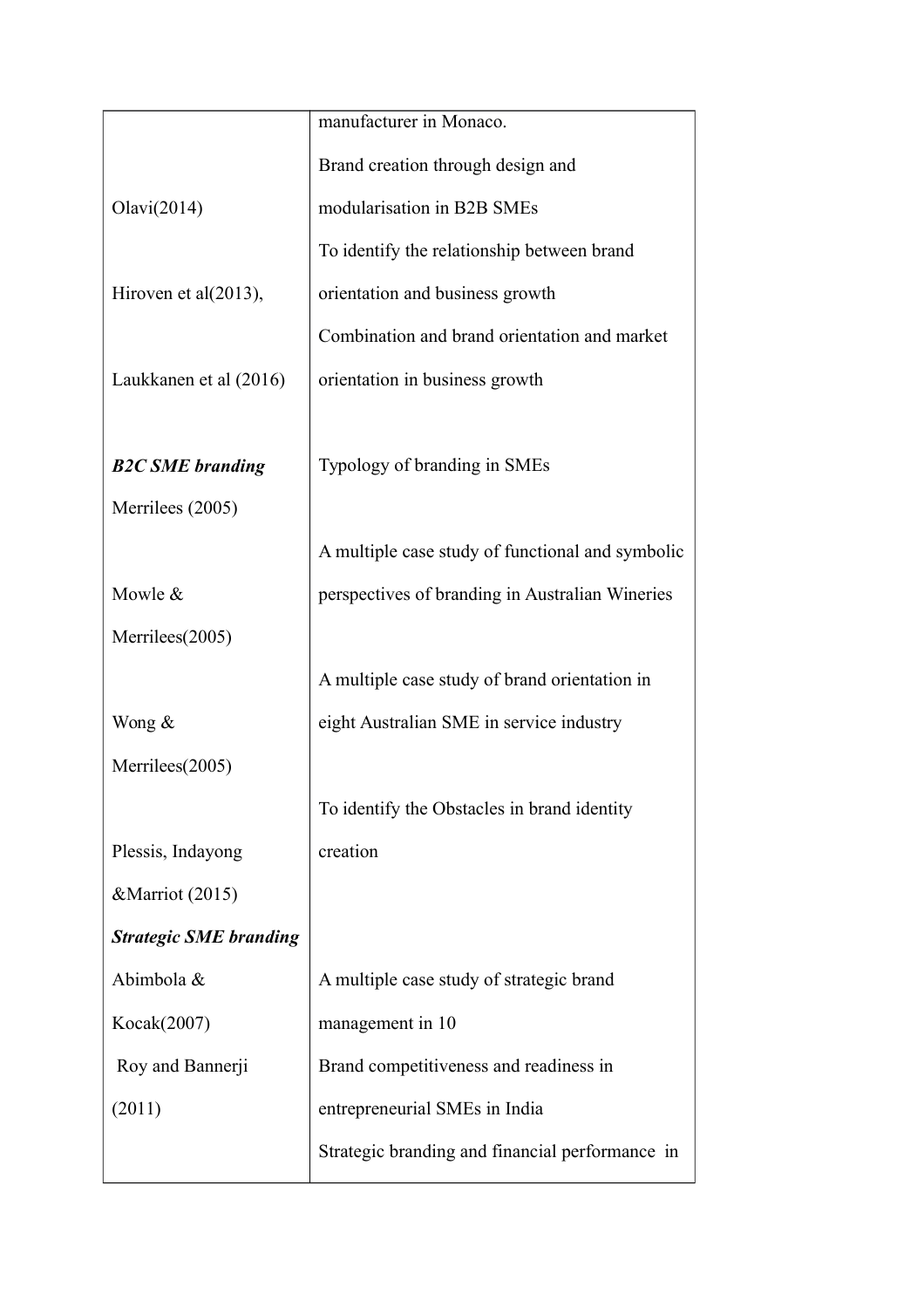| Vrotnis et al (2011)   | <b>Italian Wineries</b>                    |
|------------------------|--------------------------------------------|
|                        | SME brands as clusters in Slovenian SMEs   |
| Vidic et al $(2013)$   |                                            |
|                        | A holistic conceptualisation of brand and  |
| Tavares $(2015)$       | corresponding difference in brand          |
| Quantitative study     | management within SMEs                     |
| Berthon, Ewing $\&$    | A survey of 263 New Zealand based B2C SMEs |
| Napoli (2008)          | to study SME brand management              |
| Chakraborthy et al.    | SME branding in India                      |
| (2013),                |                                            |
| Agostini, Nosalla $\&$ | SME brand building and link towards sales  |
| Soranzo $(2015)$       | performance in Italian fashion Sector      |

## **2.3.1 SME Branding in Start-ups**

The start-up phases of the SME are referred to as pre-launch phase and or in early years of operations. The existing literature in the field of start-up SMEs are very limited (Bresciani & Eppler, 2010).There are insufficient studies conducted on the start-up firms and SME branding (Juntunen, 2012; Spence & Essoussi, 2010). The study on branding in the start-up SMEs by Rode & Vallaster (2005) explored the role of SME founder in corporate brand building in Germany. The brand building role was conceptualised as corporate identity and corporate image. The corporate identity was further conceptualised as corporate culture, behaviour, corporate design and corporate communication. The study finds the corporate culture had little idea on business articulation, the corporate behaviour lacked formal Human Resources (HR) practices like selection, training and motivation. The ineffective corporate communications prevailed within the SME sector, where informal internal communications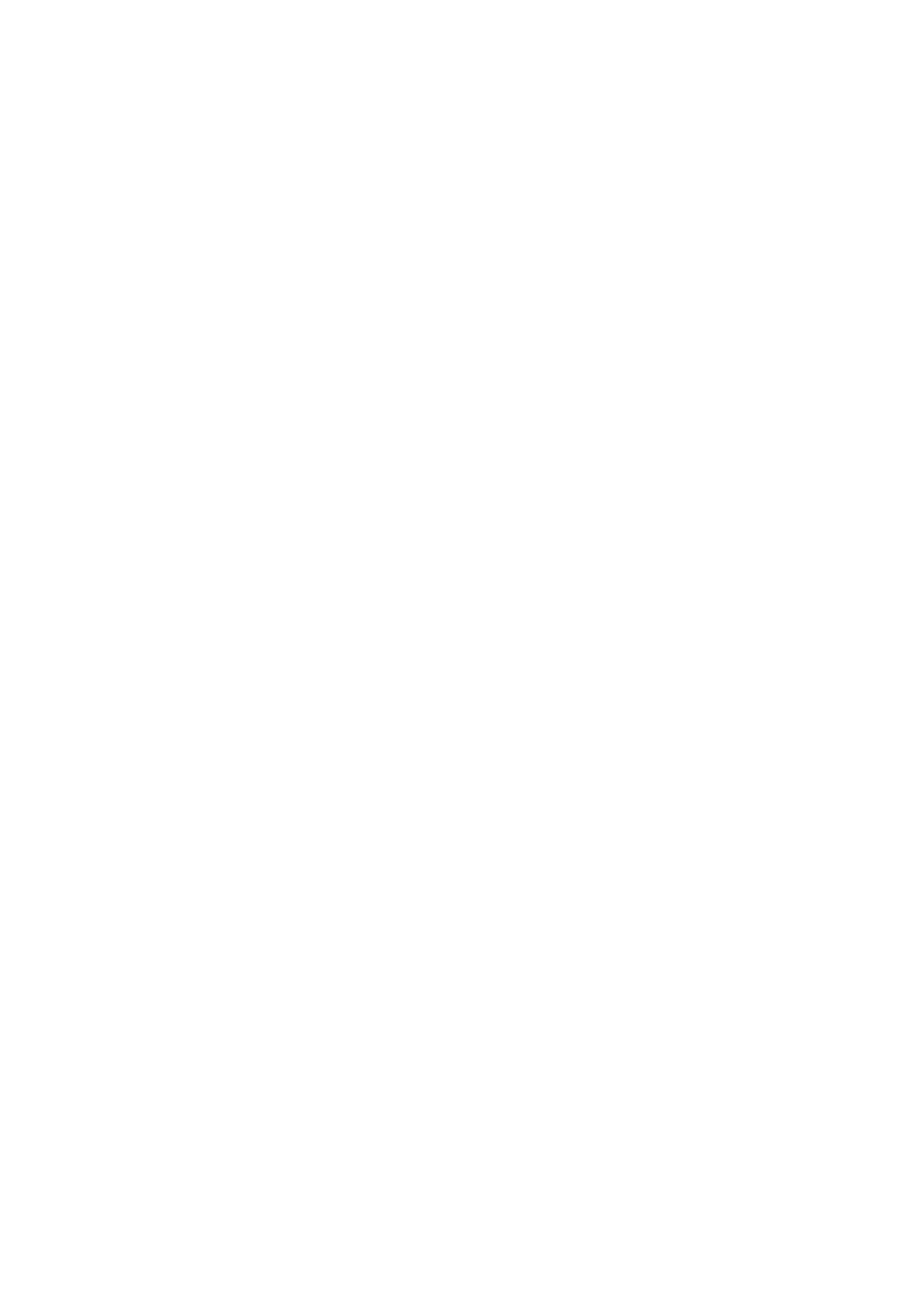were limited to emails and face to face conversation, where the external formal communication were constrained only to webpage. There was limited advertising and word of mouth promotion, and referrals were considered as promotional methods.

The study by Merrilees (2007) combined branding, marketing and entrepreneurial research to develop a conceptual model which specified the significance of branding as a base to start-up SMEs, and the role of SME Owners. This study identifies the probability of innovation and creativity within the start-ups. The role of brands is specified as an opportunity identifier, formulator of business models, easy access provider to customers, suppliers and sole responsibility of SME owners for stakeholder management, which correspond to the scholarly suggestions on the role of SME founders (Abimbola, 2001; Krake, 2005; Rode and Vallaster, 2005).

Bresciani and Eppler (2010) contributed on start-up firms brand practices in Switzerland. The study contributes to the literature on branding approaches among young firms, the study argue branding as an essential entity for the survival of start-up SMEs. They propose three phase guidelines; where the brand strategy should be explained by entrepreneur prior to inception, the brand design should be intact and brand building should be carried out with help of online technology and measuring tools.

Juntunen (2012) studied managers and employee identification on brand in the start-up SMEs and brand execution within the organisation. The study integrates the internal and external aspects within the organisation as begins with the stakeholders inventing new corporate name and continues with logo updating and developing communications material and services. The managers role is to identify the role of stakeholders in the organisation. The study states the organisation being a B2B organisation, it should be more publicised among stakeholders rather than individual customers. The study identifies the brand as personalised to the single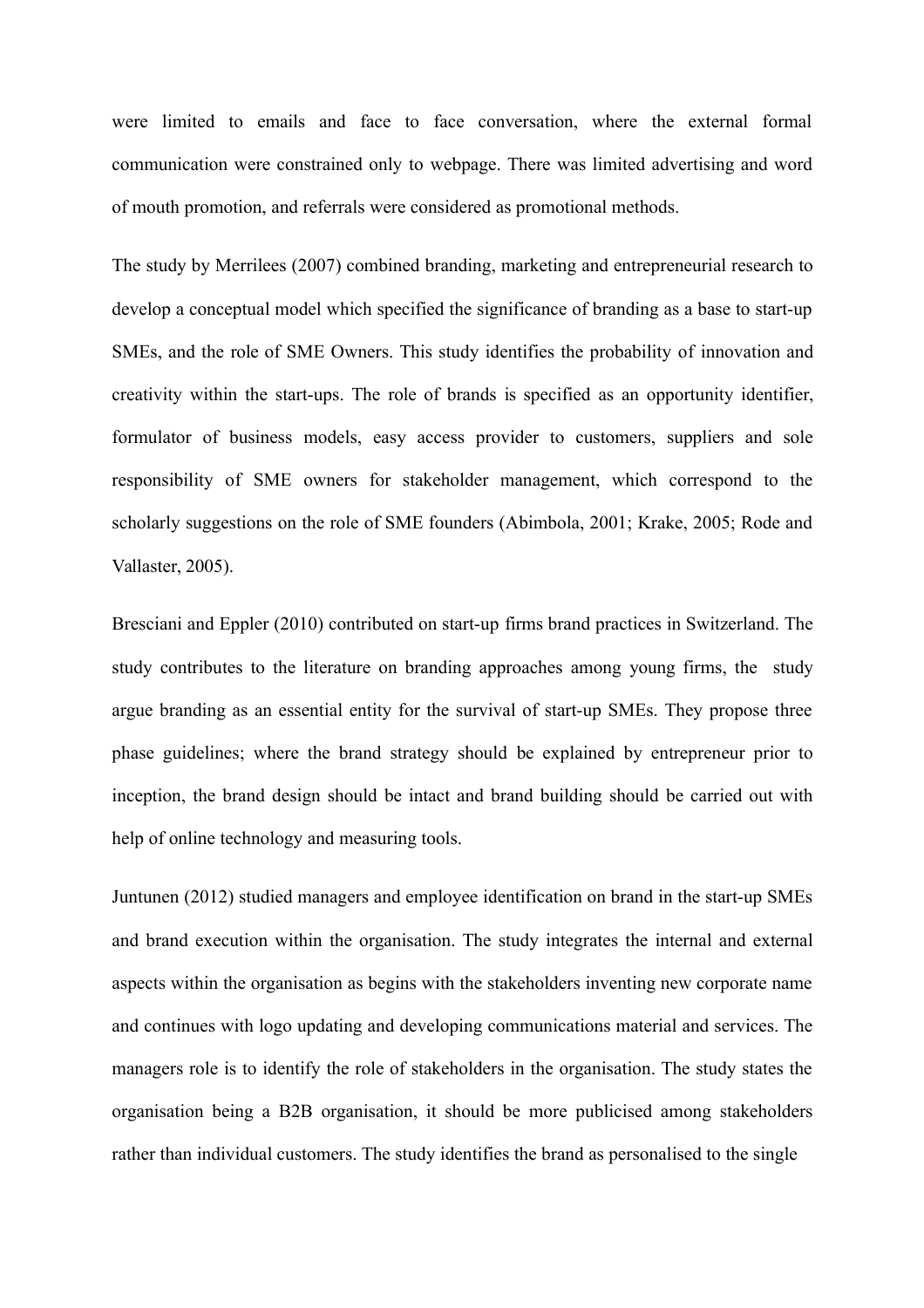owner, who is the founder of the organisation. The research furthermore illustrates that the existence of branding concept was not a fresh concept within the start-up SMEs.

Centeno, et al.(2013) investigated the development of brand communication for brand building within Mexican SMEs. The study is based on the 'contemporary marketing practices' perspective and suggests SMEs respond to various brand communication activities which are effectively linked to various groups of customers on diverse platforms (Coviello et al., 2000). The brand owners were found to have key responsibility for the brand communication within the SME. The brands are supported by large number of brand communication activities, which were classified as (1) 'close and personal' communication from an interactional marketing approach; (2) personalisation of activities; and (3) transactional marketing approach including e-communications based on e-marketing.

The study of Roshanzamir (2018) on dilemmas of branding in start-up SMEs reviewed the challenges faced in brand building subjected to emotion, and innovation within the organisation. The study contributes to incremental approach in brand building from the initial stage. The lack of brand orientation, trust and consistency (Keller, 2000) compared to older firms was identified in start –up organisations (Leek & Christodoulides, 2012).

#### **2.3.2 B2B SME Branding**

Business-to-business (B2B) SMEs normally consider branding as secondary to traditional managerial topics such as manufacturing, operations, delivery and quality attributes (Leek & Christodoulides, 2011), despite clear significance of branding for industrial marketers.

The successful outcomes of branding are shared among the B2C and B2B companies (Leek & Christodoulides, 2011). In a B2B small business, branding is not an essential concept (Aaker, 2013) as in B2C business (Hoejmose, Brammer, & Millington, 2012). The B2B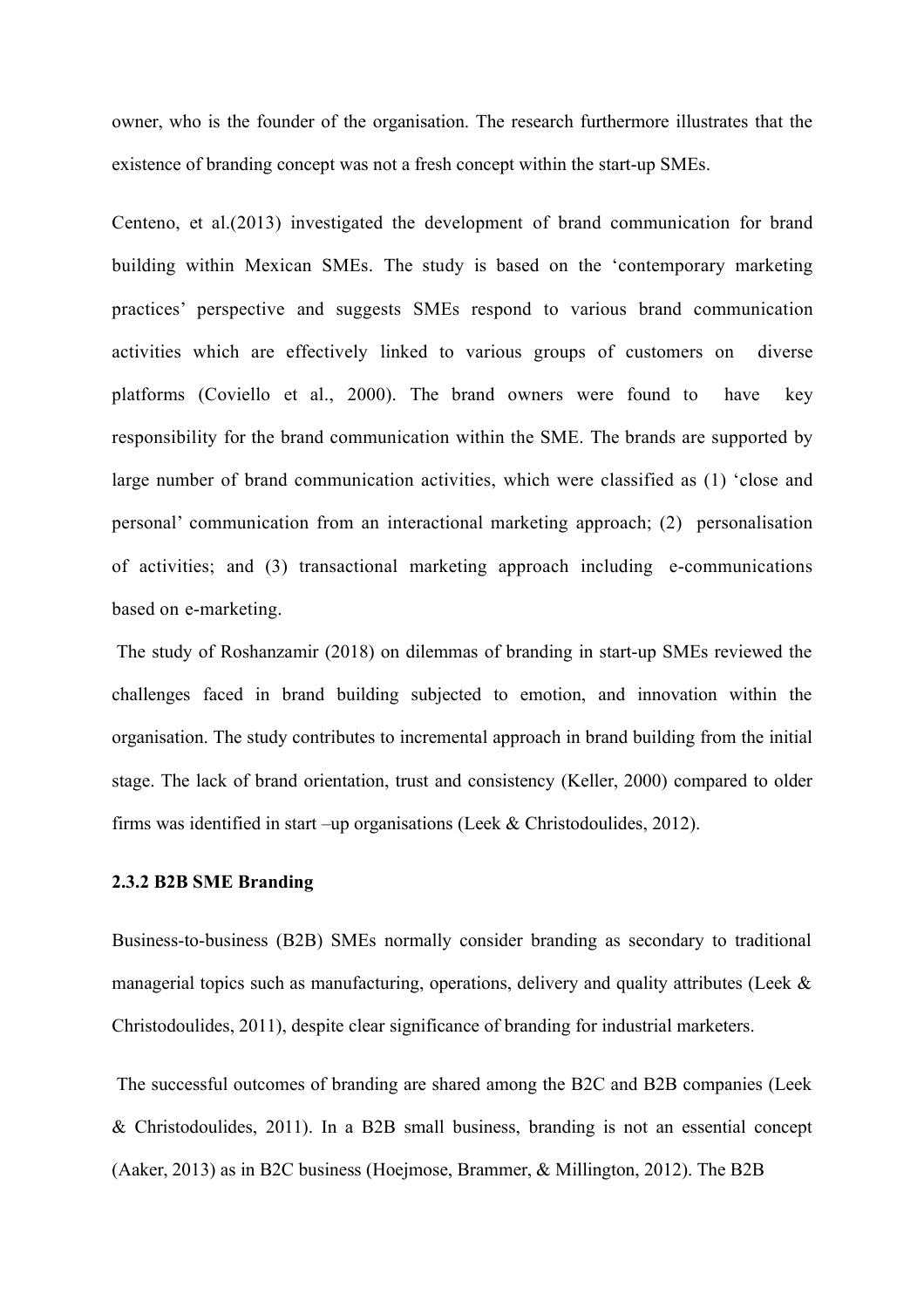SMEs consider branding as a formal procedure with clear goals (Horan O'Dwyer, & Tiernan, 2011). The B2B SMEs are frequently associated with larger transactions than B2C SMEs with diverse operations (Ghauri & Cateora, 2010).

Spence and Essoussi, (2010) conducted an exploratory study on brand building in SME manufacturing sector in Monaco. The study contributes theoretically to brand dimensions like brand identity, brand equity and brand management. The study identifies brand building as a concern of minority group consisting of Owners and the Senior Management within the Organisation. The hard work and determination of top management are the innovative quality drivers of the organisation, owner's values, and the SME brand identity development. This is the foundation of SME brand success, which agrees with the study of Krake (2005) undertaken in 10 SMEs in the Netherlands. The functional and symbolic brand values of SME Owners lead to strong brand image (Krake, 2005). The various diversification strategies and innovations improve SME growth which is consistent with internal competency. The integrated and efficient market communication strategy leads to brand equity, which resonates with the study of Abimbola (2001).

The empirical study on brand building in the software SMEs conducted by Ojasalo et al. (2008) identified the link of SME brand to the goals, accrued benefits, resources, cooperation of the external and internal factors. The study points out that SMEs have least interpretation on branding aspects and are constrained to brand name and logo (Wong & Merrilees, 2005), and the SMEs do not invest in paid advertising and the promotional activities.

Olavi (2014) studied brand creation through design and modularisation in B2B SMEs. The brand creation was through industrial design and the product modularity in the international B2B markets. The value of industrial design is an important marketing element in marketing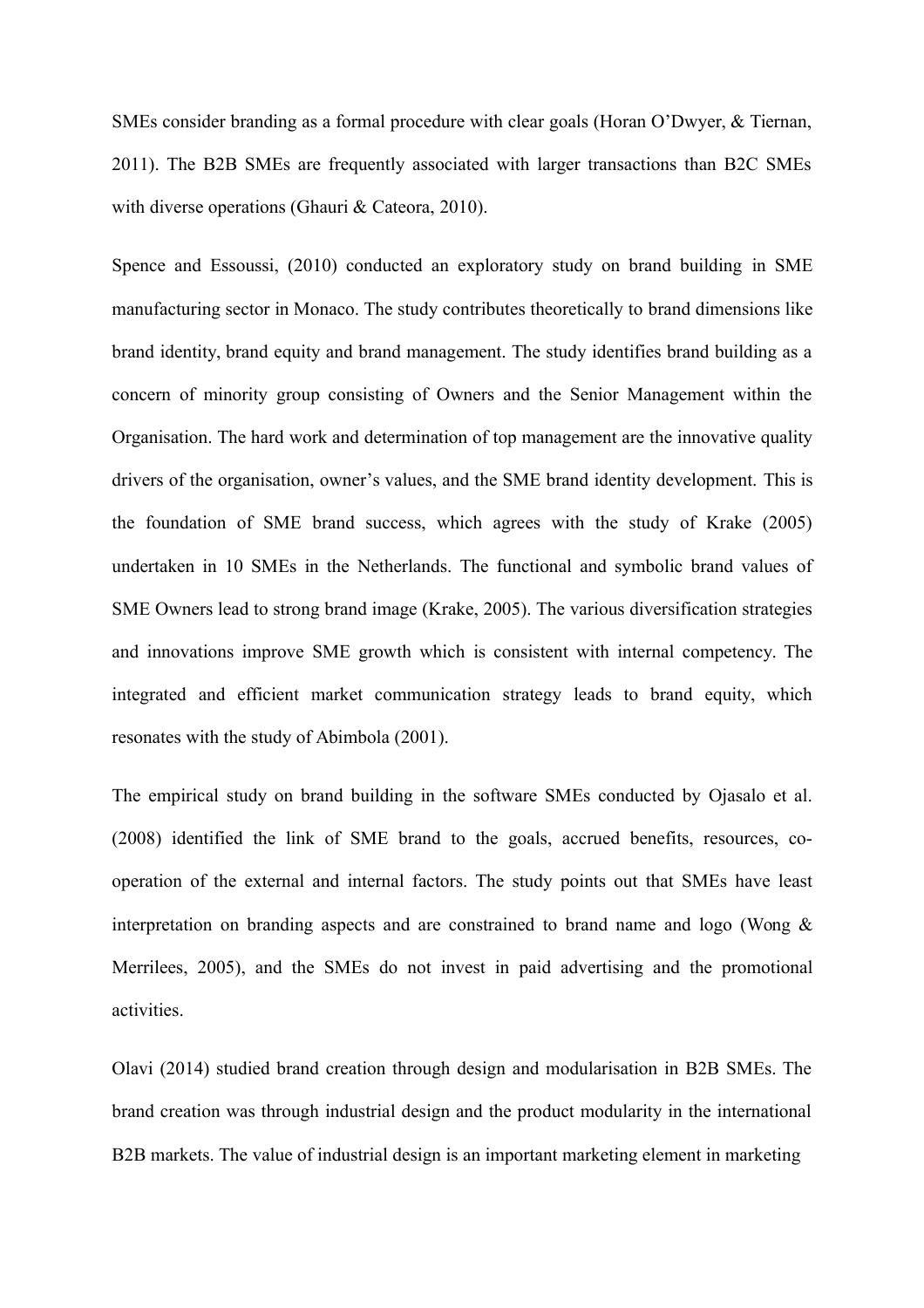academics (Kotler, 2003). Design and aesthetics are identified as the strategic tools to create competitive advantage (Hertenstein et al, 2005).

Hirvonen, et al. (2013) studied the brand orientation and market orientation in Finnish small firms, and the study identified that SMEs abstain from branding approach (Horan et al. ( 2011); Wong and Merrilees, 2005). The study argues small firms are unaware of the brand orientation and its contribution towards the brand performance (Reijonen et al, 2012) and brand orientations do not have a direct effect on the brand performance. The study is consistent with that of Hankinson (2012) and Wong and Merrilees (2008), as the study shows brand orientation influences brand performance indirectly through brand identity, which is in accordance with the study of Baumgarth (2008), which states the customer mindset does not affect the brand performance. The study also resonates with the views of Urde (1999), where brand orientation generates strong positive impact on brand identity development. The brandoriented firms argue to use the brand identity as the 'guiding light' (Urde et al., 2013).

The study by Laukkanen, et al, (2016), on B2B SMEs combined market orientation, brand orientation and business growth. The study empirically examines market relationship and brand orientation which impact the business performance. The study identifies that SME entrepreneurs are responsible for the day to day operations and entrepreneurial attitude is important towards brand building. The entrepreneurs are the visionary who leads the organisations (Hogarth-Scott, Watson & Wilson, 1996). The marketing practices in SMEs strongly reflect on the decision making, inherent skills and capabilities of the entrepreneurs (McCartin-Quinn & Carson, 2003). The entrepreneurial behaviour reflects the functioning of the firm (Poon et al., 2006).

## **2.3.3 B2C SME Branding**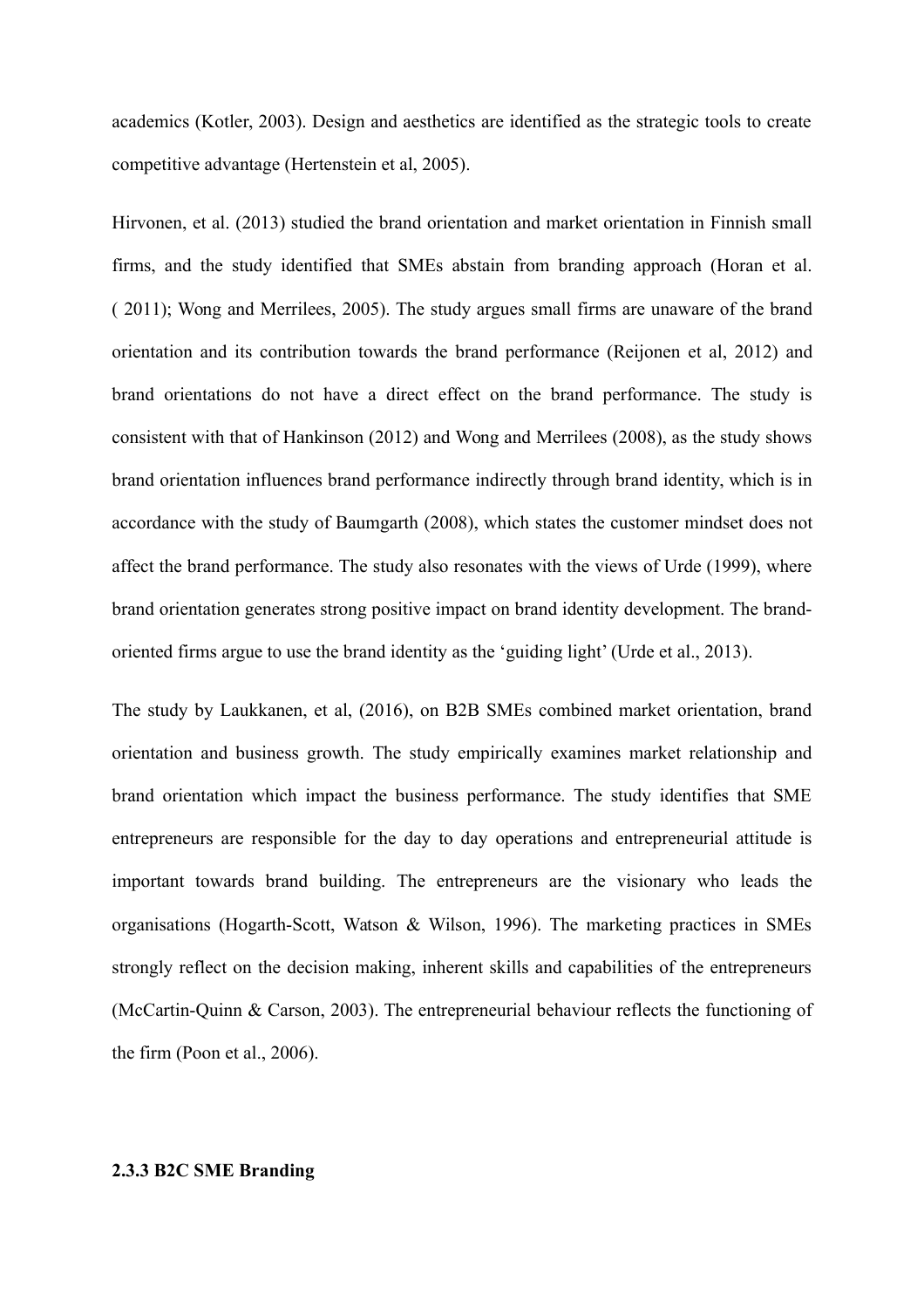There are limited studies available on B2C SME branding, with the major studies on B2C SMEs were conducted by Merrilees (2005), and Wong and Merrilees (2005). Wong and Merrilees (2005) established a useful typology of SME branding to identify the degree to which the brand practices were conducted in the organisation. The typology consists of three factors which are "minimalistic, embryonic and the integrated". According to the minimalistic approach, the organisation and its corresponding branding and marketing are at infancy phase. The 'embryonic' typology is the development phase of typology involving brand development and marketing activities. The 'integrated' phases consist of a strong branding and marketing activity with clear evidence of understanding customer necessities.

Mowle and Merrilees (2005) conducted a study on functional and symbolic aspect of branding in Australian SME wineries. The study intended to identify the branding principles and practices in the SME wineries. The study highlights functional and the symbolic approaches as value inherent in branding (Bhat & Reddy, 1998; De Chernatony, 2000). The study argues, the brand can have two approaches simultaneously, functional and symbolic approaches, where the symbolic values are prominent as they signify sustainable competitive advantages (Abimbola, 2001) and are interdependent.

The study on brand management by Plessis et al. (2015) in B2C handicraft sector in Laos identified the obstacles in building successful brand. The study identified that brand identity was created by the views and visons of the Owner-Manager and co-created by the quality products and geographic location. The study identifies the crucial role of the entrepreneur/business owner in brand building of the SMEs and the significant influence on the internal structure and culture of the enterprises.

## **2.3.4 Strategic SME Branding**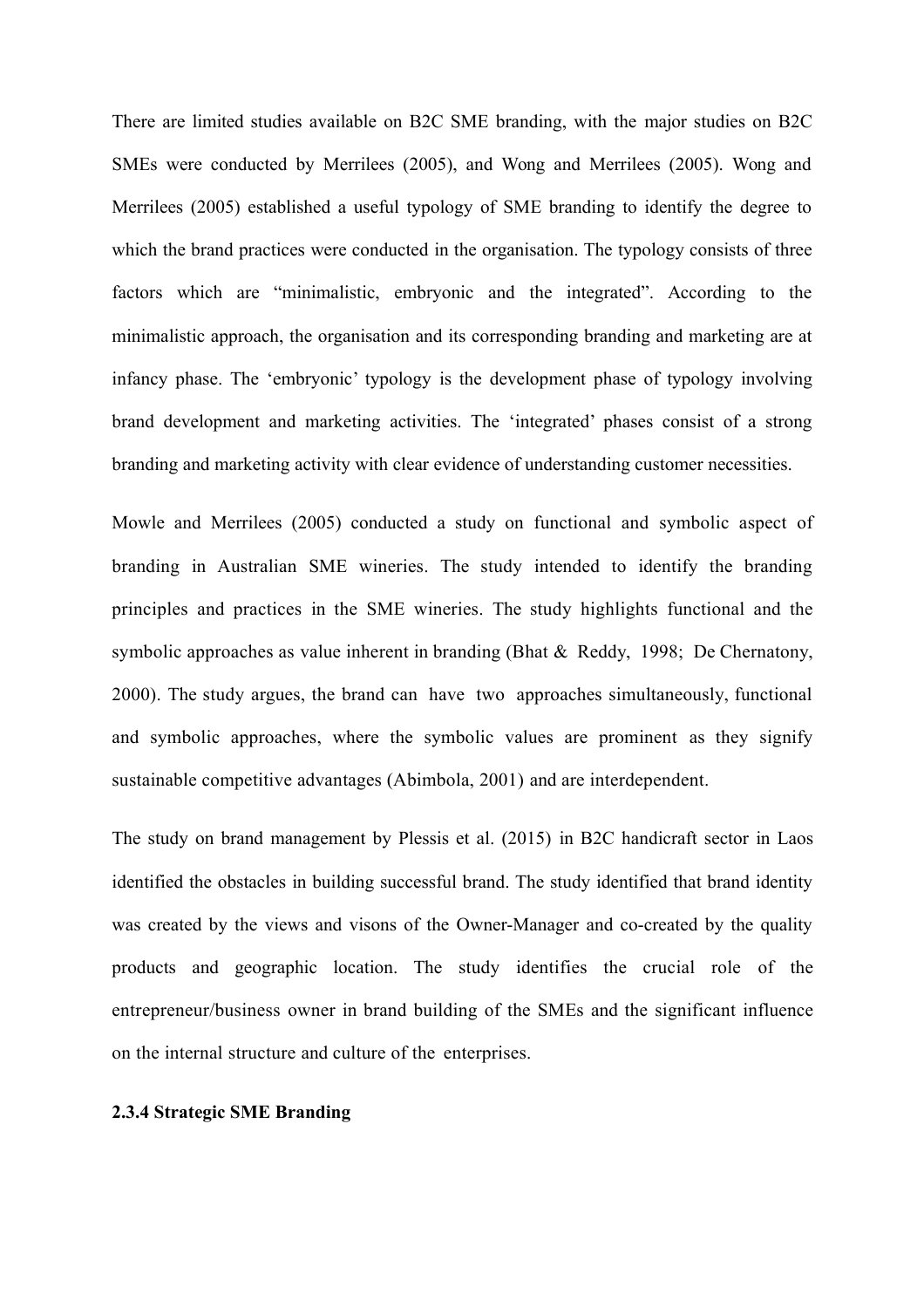The strategic SME branding focused on the premium market segmentation, competitive advantage and differentiations. Bresciani and Eppler (2010) argue brand development varies with organisations and is dependent on brand investment. The strategic decision making within the SMEs are limited. The entrepreneurs face challenges in distinguishing short term and long-term decisions, so they adopt a reactive and an emotional decision-making approach (Agostini et al., 2014; Bianchi et al., 1998).

Branding in the SME is a strategic pursuit in "personifying" the activities to provide personality (Ramello & Silva, 2006). The study on strategic branding in Indian SMEs conducted by Roy and Banerjee (2011) analysed the SMEs in the competitive B2B segment and brand readiness. The study identified that SMEs have diverse motivations for branding depended on critical brand components and market orientation. They developed a strategic branding guide, which is the Brand Initiative Framework which plots the degree of product criticality and degree of market orientation in a matrix format. The matrix is a guide for SMEs for adequate strategic decision making.

The study of Vrotnis et al. (2011), on the strategic branding and financial performance in Italian wineries, based on the previous work of Rossi et al. (2011) identified the local and international competitive situation and the power and potentiality of small business and the factors affecting the consumer behaviour by developing a preliminary prescriptive strategic branding framework.

Vidic et al. (2013) studied branding in Slovenian SMEs which investigate the role of branding and entrepreneurial attitude on branding strategy. The study results in SMEs classified into four clusters based on market position and future perspectives. According to the cluster they are divided as 1) Ignorant, where the micro business is predominant with little knowledge on branding and market growth. 2) The users, which are the developing business,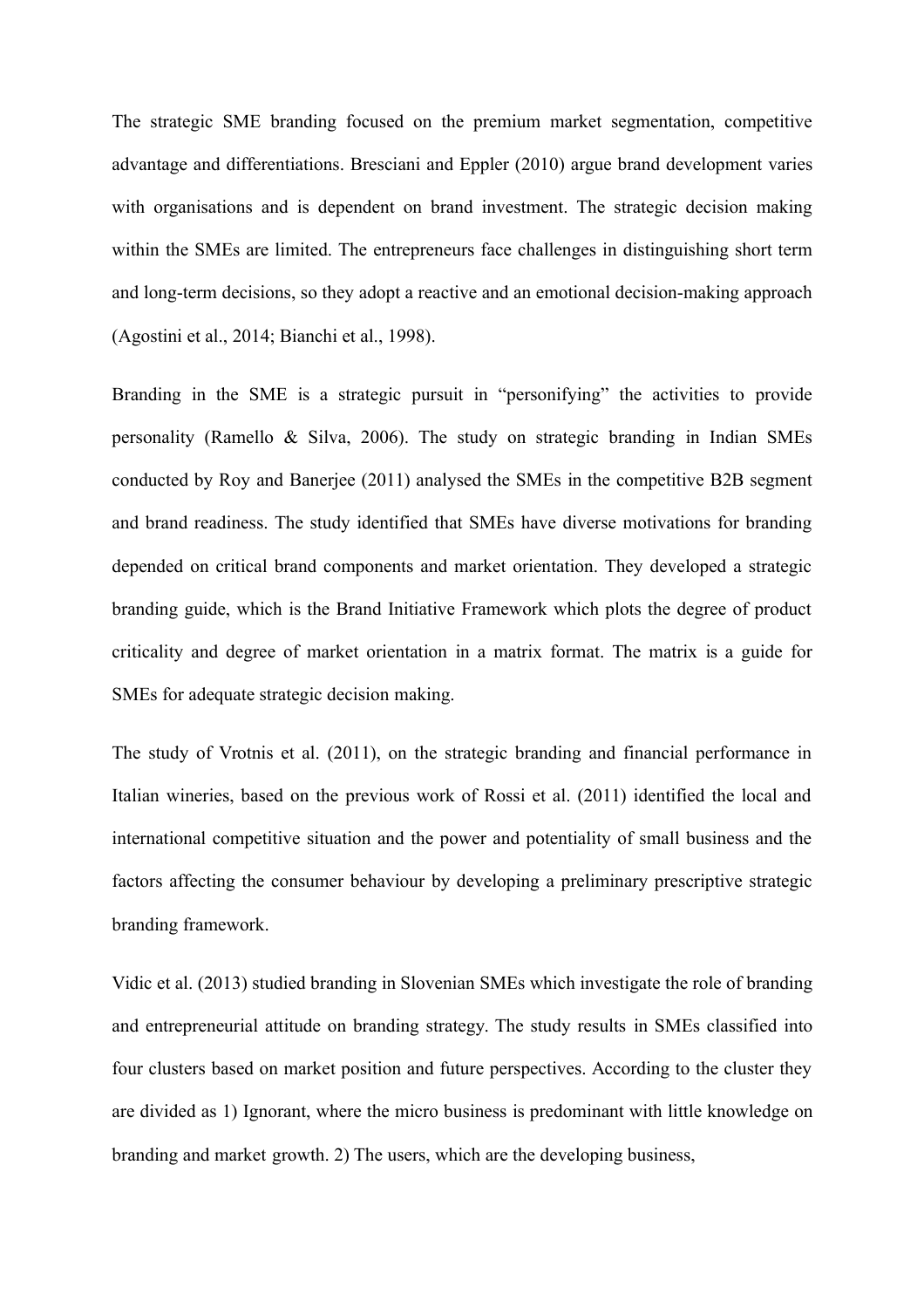which are aware of branding and potential market growth, which acclimatise to generic strategy. 3) Low cost producers 4) Differentiated producers, where both are established small businesses which make use of brand orientation, interlinked with core strategic orientation. The ignorant and users are passive, where the low-cost producers and differentiated producers are proactive in the business strategy.

Pacheco and Tavares (2015) study on SME brand management contributed to a holistic conceptualisation of brand and their corresponding difference in the SME context , with a new research agenda for the future study on SMEs. The study states the Owner managers approach brands in a unique way of brand development which links entrepreneurial orientation, brand management tactics and brand performance for long term success (Kantur, 2016).

#### **2.3.5 Quantitative studies in SME branding**

The comparative study on branding by Berthon et al. (2008), in 263 SMEs and 41 large organisations, identified that large organization had strong investment and customised brand delivery compared to small organisations (Parrot et al., 2010). Berthon et al. (2008) suggest that SMEs adopt branding like large Organisations, and proposed guidelines for SME managers to position their brand with limited budget and resources by focusing on brand essence, targets and consistency in communication (Lassen et al., 2008).

The study on brand building efforts in Italian SME fashion industry by Agostini et al. (2015) identified SMEs as market driven with importance to brands and trademarks (Davey et al., 2009). The results from the panel regression model indicate progressive association of corporate trademarks and brands with sales performance, and marketing expenses.

#### **2.4 Organisation strategy perspectives**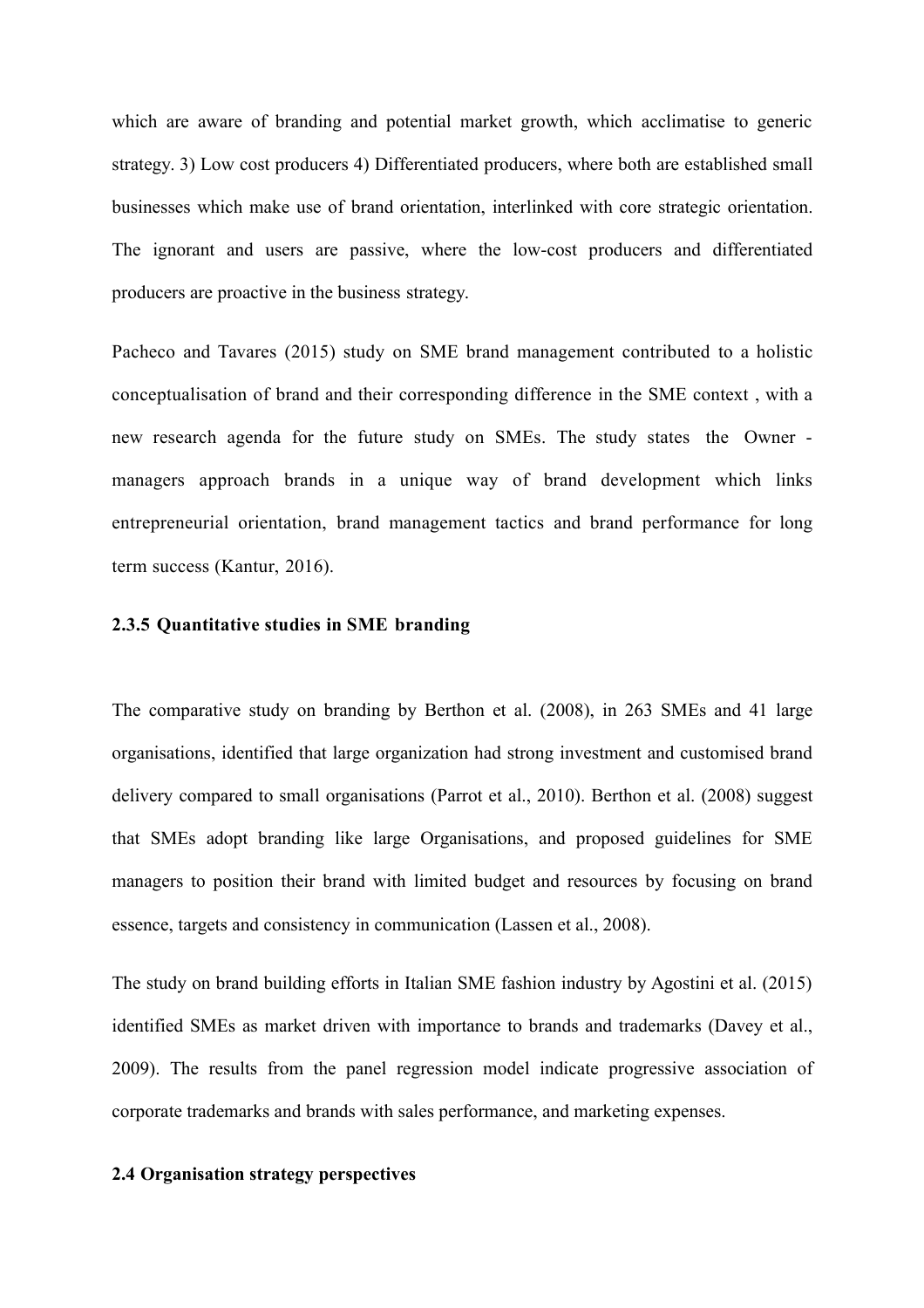There exist mainly two general approaches in the organisations strategy literature; they are internal and external perspective. The internal perspectives of the organisation strategy are grounded on strategic orientation and the external perspectives are grounded on market orientation. The two perspectives are widely used in the organisations strategy concept which varies with the concept and content. According to Baden-Fuller (1995) the internal strategy deals with the internal change and the external perspectives deals with the market positioning. Srivastava et al (2001) illustrates the internal strategic management as the internal resources which are not constrained only to change management, and the external perspectives as the strategic focus based on the external environment.

# **2.4.1 External strategy Perspective**

The external strategic perspective is grounded on the marketing concept. Market orientation facilitates the necessity for the firm to be market-oriented or market driven (Hurley&Hult, 1998). Market driven creates value by marketing activities and meaning to the customers. (Srivastava et al, 2001). Market orientation facilitates a clear idea to the customers (Srivastava et al, 2001).

Lafferty and Hult (1999) argues market orientation are dependent on five perspectives, preferably, decision making, market intelligence, cultural based behavior and customer perspective (Deshpande, Farley & Webster, 1993). The knowledge is equally applicable to large organisations and SMEs.

# **2.4.2 The internal strategy perspective**

The internal strategic perspective aims in sustained competitive advantage (Srivastava et al, 2001). The internal strategy perspective is generated from the previous work of Penrose (1959) on organisational growth theory situated in the industrial organisation (IO)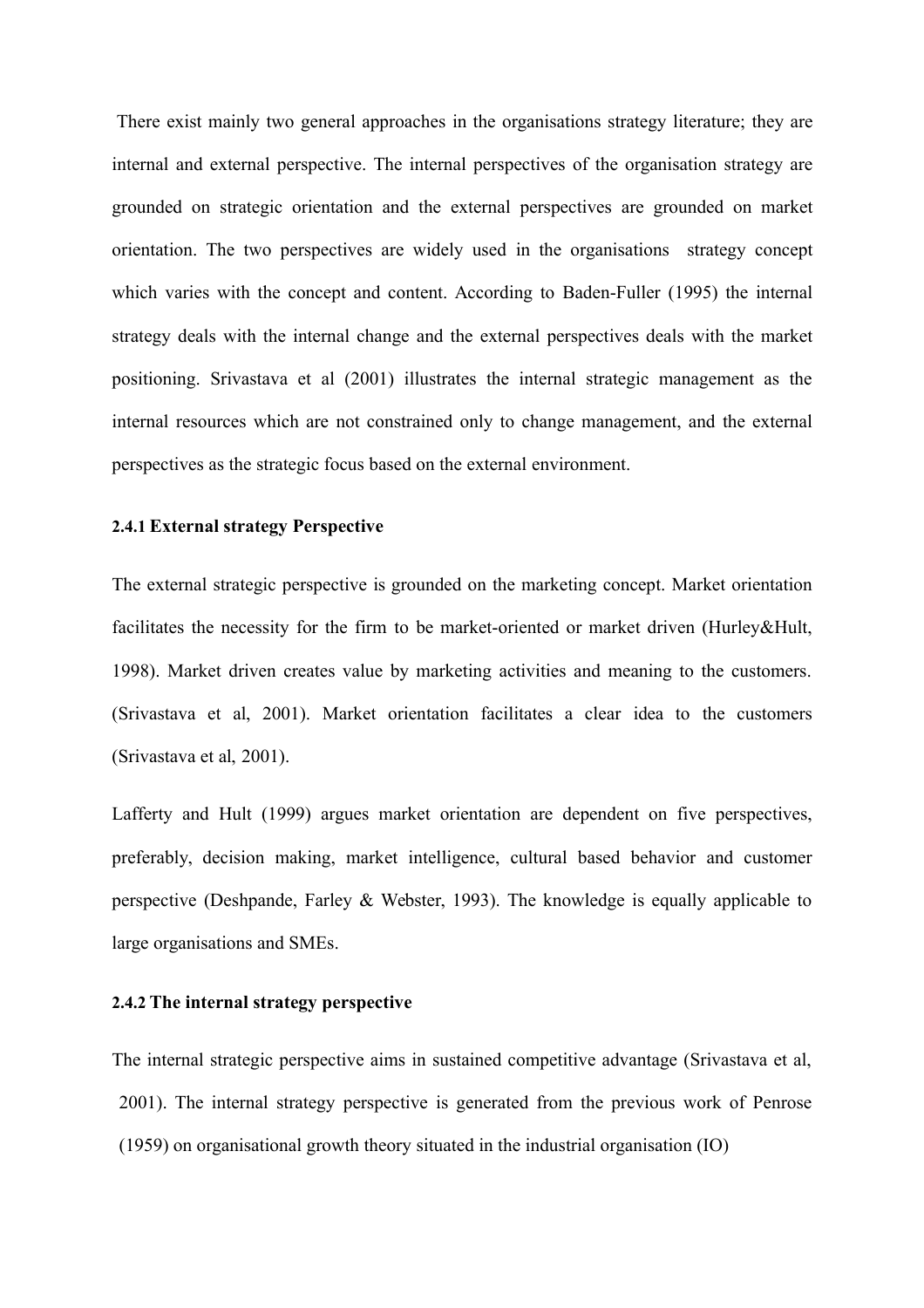economics domain, which view the organisation, as diverse economic units (Conner, 1991) with resource endowments (Wernerfelt, 1984). The internal strategy perspective tries to be successful by managing the organisations resources and assets.

# **2.4.3 SME Brand Orientation and Market Orientation Network**

The study by Reijonen (2012) states, brand orientation differentiates the SME organisation as declining, stabilising and budding compared to market orientation, sound financial investment and business growth. The market orientation and brand orientation are directly proportional to financial performance, and indirectly proportional to business nature. The brand orientation results in increased finance and market orientation (Cadogan, 2012; Laukkanen et al., 2013).

Baumgarth (2010) indicated strong brand orientation on marketing and financial performance in B2B SMEs, with brand driven strategies (Kotler & Pfoertsch, 2007; Chen, 2013). Hiroven et al. (2016) argue the firms selected for the study are large organisations or high performing SMEs, with increased benefits and resources. The study on the brand orientation in SMEs and the empirical test on the impact on the brand performance by Hiroven et al. (2014), among the dataset of 255 respondents from Finland identified that brand orientation had little priority, as many enterprises desist from the concept of branding (Krake, 2005) with no brand performance measures (Horan et al., 2011) and adjustment to the market variations for survival (Berthon et al., 2008).

The brand orientation approaches are philosophical and behavioural (Urde et al., 2013). The SMEs are not completely aware of branding and its significance, so they remain refrained from branding with a focus of increased sales with associated risk and uncertainty (Hiroven 2014; Horan et al., 2011; Ojasalo et al., 2008; Wong & Merrilees, 2005). The entrepreneurial and the brand management practices approach towards the brand management and brand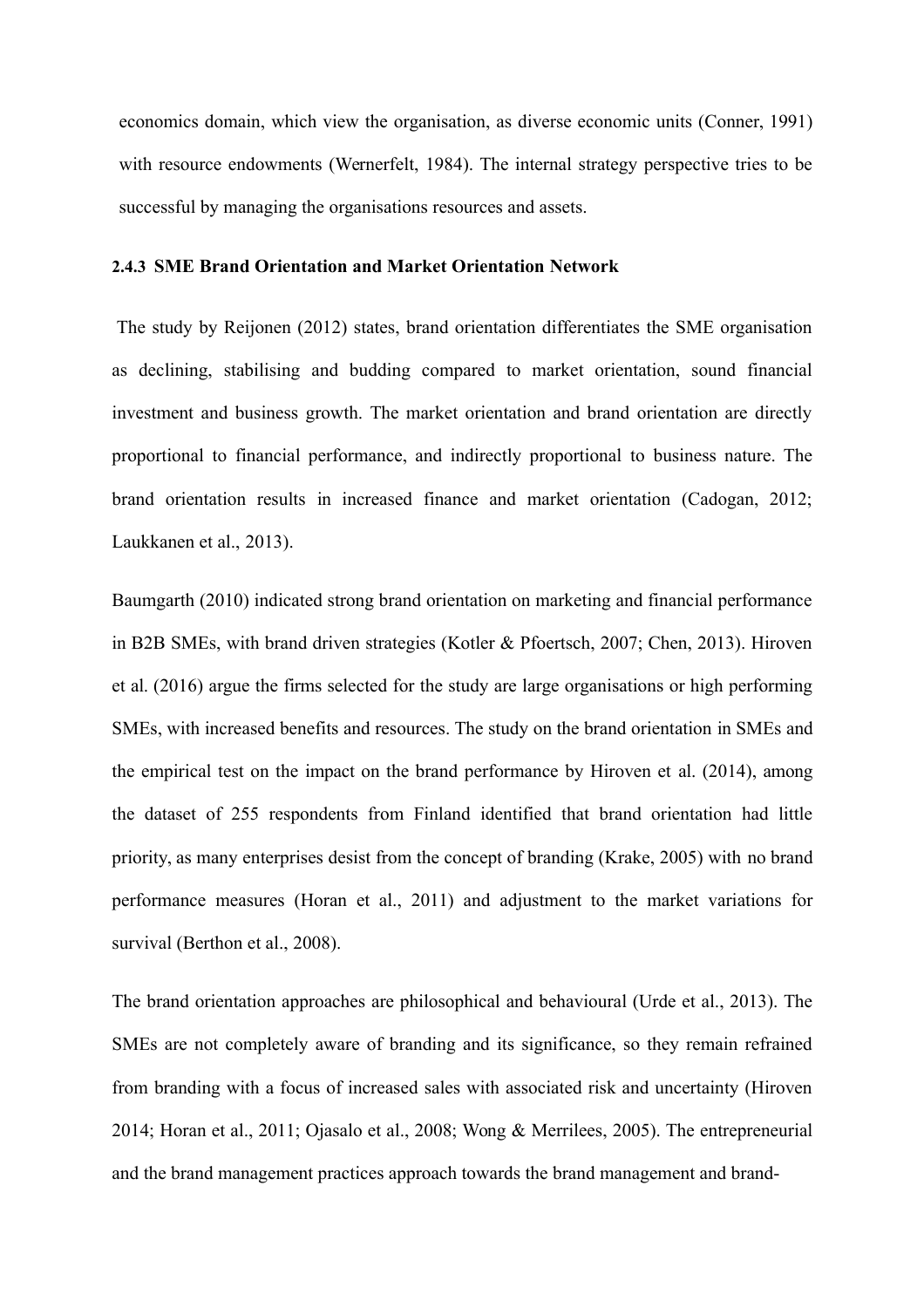orientation are at an integrated stage which aligns with Wong and Merrilees (2005); Renton et al. (2015).

The study by Mitchell et al. (2013) on the future Research Agenda for SME Brand management provides new theoretical understanding by integrating new ideas of SME brand management and develops a conceptual framework with key research concepts as a future research guide. The propositions indicate brand management is dependent on both internal and the external factors of the business environment (Horan et al., 2011). The study developed a conceptual model with branding indispensability and branding readiness. The branding indispensability focus on the external factors and branding readiness focus on the internal factors within the organisation. The three different branding models were mentioned following the conceptual model, were practice branding, where SMEs showed less interest in branding activates, cluster branding, which relate to the development of independent clusters and technology branding which make use of corporate presence and corporate image.

The study by Chakraborthy et al. (2013), analysed the importance of brand in Indian SMEs and identified that the idea of brand promotion was totally absent in the SME, with no special department for brand promotion. Word of mouth was considered as an important marketing tool. The study recommends the need for the SME brand building to reach the global market, as brand building was practised only by large industries. To create brand awareness among employees by owner-managers as this can also lead to SME brand success.

# **2.4.4 The branding relational network**

In addition to the formal brand management models, the SME brand literature illustrates branding as interlinked in a relational network with other concepts, which are significant in an in-depth understanding of the present state of field. The important concepts relating to corporate branding applicable to the present study are brand orientation, values, internal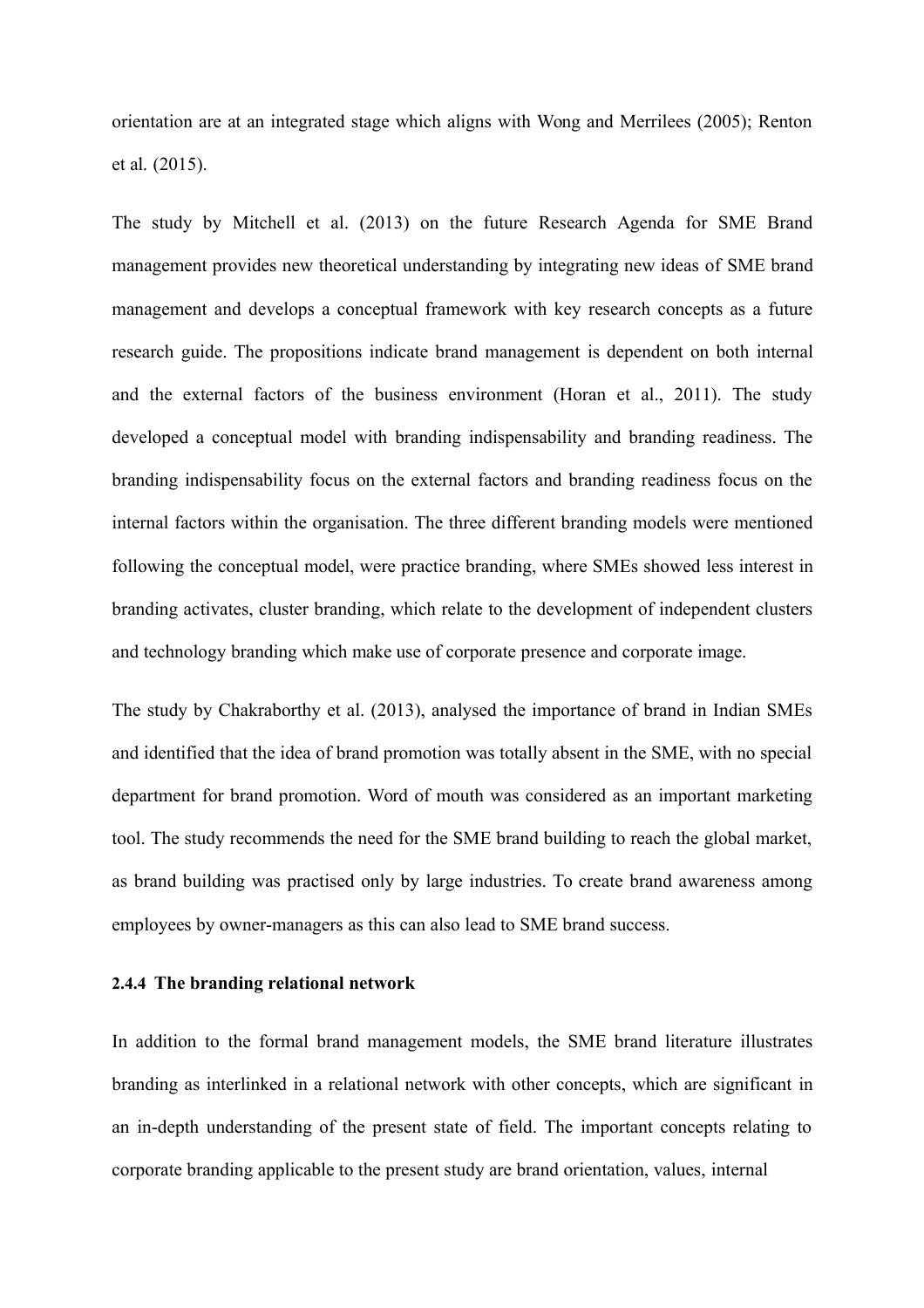branding, consistent brand delivery and brand promise

# **2.4.4.1 Brand orientation**

Brand orientation is an "*approach in which the process of the organisation revolves around creation, development and protection of brand identity in an ongoing interaction with target customers aiming of achieving competitive advantages in the form of brand"* (Urde., 1999; p:117). It is the mindset of the management which is beyond market oriented with focus on customer satisfaction. Brand orientation is a deliberate entity were active brand development are saturated which are imbued with the emotional and symbolic values.

The research by Wong and Merrilees (2007) stated the brand orientation diminishes the gap within marketing strategy and brand performance. According to Wong and Merrilles (2007), the companies with high brand orientation get more out of their marketing strategy than those with low brand orientation. The companies have a higher degree of focus on strategy development and implementation, where the marketing mix variables receive a higher attention. The brand orientation elements consist of commitment, understanding the brand and a behavioral component, like communicating the brand and treating the brand as a strategic resource (Hankinson, 2001b). Brand orientation involves some managerial responsibilities, which states "responsibility for staff training on branding issues, responsibility for encouraging a pervasive brand culture within the organisation such that the brand becomes the hub of the organisational experience and responsibility for ensuring consistency in the expression of the brand values" (Hankinson., 2001b, p: 355)

Brand orientation is appropriate within organisation and brand orientation involves cultural and behavioral values, which influence brand orientation norms, which influence brand oriented artefacts and brand-oriented behaviors (Baumgarth.,2009).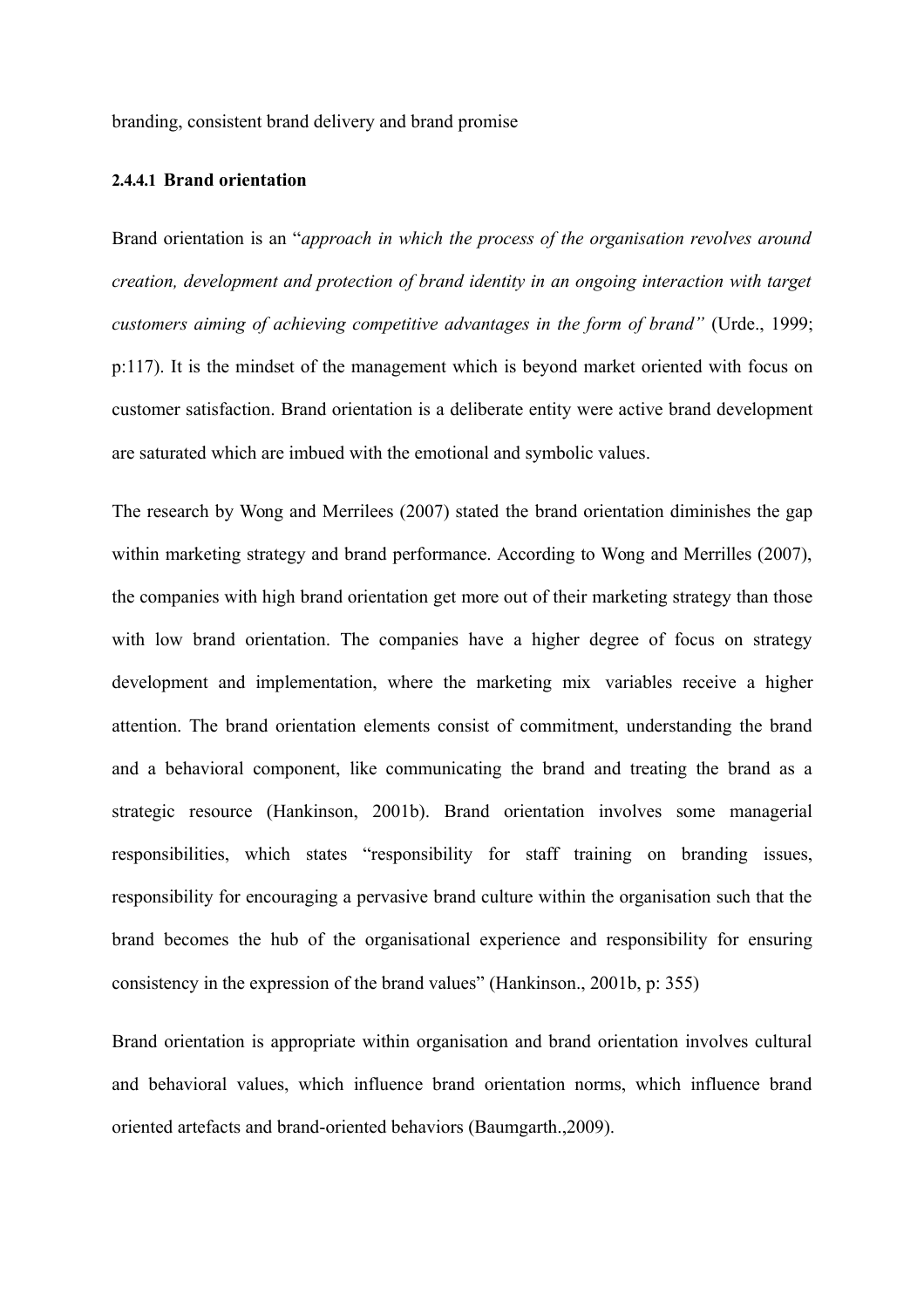#### **2.4.4.2 Values**

The various authors on Organisational culture, such as hatch and Schultz (1997), derived on Scheins(1992) conceptualisation of culture, from three analytical levels comprising artefacts, values and elementary assumptions. The values have a normative character and represent strategies, goals and philosophies which influence the observed actions of an organisation and where the leaders have an important decisive action in their formulation (Schein,1992).

# **2.4.4.3 Consistent brand delivery**

Kapferer (2004) emphasis the need for consistent brand delivery in achieving reputation. According to Kapferer (2004) the brand values and business development is the responsibility of brand managers, which is directly linked to the brand reputation. According to Chaudhari (2002) the brand reputation is a valuable intangible asset, where the study identifies the relationship between participations of consumers in brands consisting of brand familiarity, uniqueness and marketing outcomes. The study highlights brand reputation as the result of brand familiarity and uniqueness, which facilitates consistent brand delivery.

# **2.4.4.4 Reputation:**

Brand reputation is influenced by brand credibility and trust (Erdem & Swait, 2004). Delgado-Balleas and Munuera-Aleman(2005) consider brand as consisting of expectations which the brand offer for a certain type of value. They state, *"providing this value in a consistent basis is at the heart of building strong relationships with consumers because they develop a sense of trust that the brand will continue to deliver the value" (*Delgado-Balleas et al.,2005; p:193). The trusts are linked with two elements, brand intentions and brand reliability, were the brand reliability refers to the ability to deliver brand consistent as promised. The reliability aspect is consistent to brand promise. Erdem and Swait (2004) suggest the brand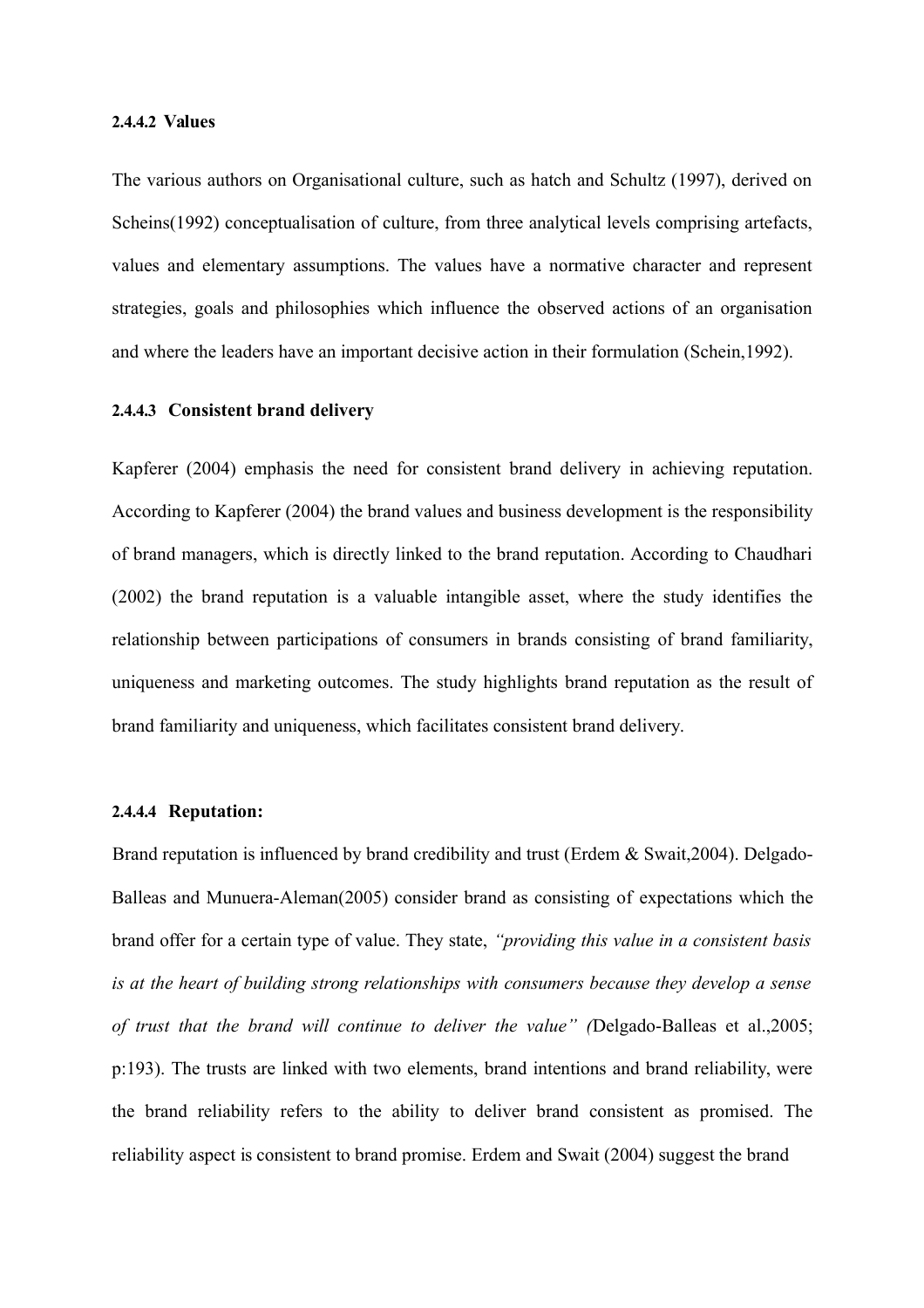can signal credibility during the delivery of brand promise and deliver brand values and perceived brand trust. The brand trust is dependent on customers perceptions of the Organizations willingness to make promises and fulfill the promises made to customers. Hence brand reputation ascertains consistent brand delivery and promise which are interlinked with one another and embedded in the internal brand management process

# **2.4.4.5 Internal Brand orientation**

The internal brand orientation is a significant aspect in turning the employees into 'brand champions'. This is a tool for inspiring the employees in fulfilling the brand promise by guaranteeing that they transmute the brand values to reality when accomplishing the brand promise (Punjaisri et al,2009).

The major theme in the body of literature on internal brand orientation consists of the critical role of employees in brand promise delivery (King and grace, 2009). The organisation strategic management is concerned on promise management (Foster et al,2010) by communicating brand values to the employees and develop intellectual feeling and engagement with the brand.

There is no universal definition for internal branding, and they have not yet emerged, various authors agree the successful internal branding ensure, when delivering a service, employees shift the corporate identity to reality (Du Preez and Bendixen,2015; foster et al,2010). Miles and mangold (2005, P:535) developed a comprehensive definition for internal branding as, "The process by which employees internalize the desired brand image and are motivated to project the image to customers and other organisational constituents"

The concept of internal branding was outspread by Ulrich and Smallwood (2007) to leadership qualities of management adequate to build a leadership brand. The leadership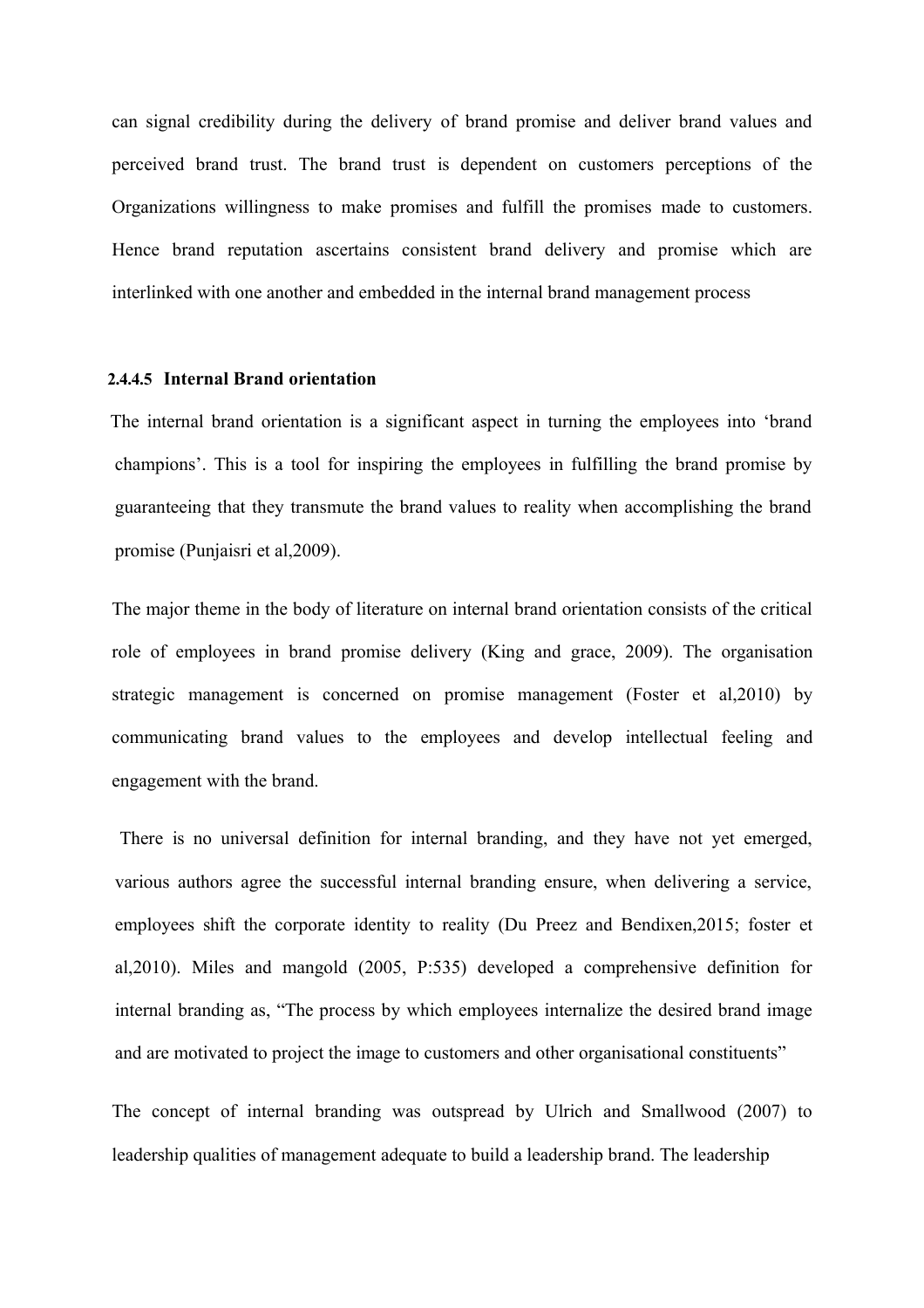brand is considered as a reputed one for developing outstanding managers with unique set of skills geared to fulfill the customers and stakeholders expectations. Such brands encourage faith that employees and managers can constantly deliver the organizations promise.

In contrast the brand specific transactional leadership focus on specifying behavioral standards which constitute rewarding the employees based on performance. The transactional leadership monitors employees closely on the performance and the expected standards (Morhart et al, 2009).

Burmann et al., (2009) stated internal branding has three central constituents namely; brand commitment, brand citizen behavior and brand strength. The research shows the employee brand commitment results from brand focused HRM practices, effective internal brand communication, brand focused leadership and brand supportive corporate culture and structure, and the resource availability.

# **2.4.4.6 Brand promise**

The brand promise is a significant aspect of the branding. A brand promise is an assurance made by the organisation to the customers on their expectations of services. The assurance is in terms of tangible and intangible benefits and experiences which lead to value proposition between organisation and customer.

Brand promise receives significant and prescriptive consideration in marketing and branding, by advocating marketing to involve in a promise-based approach (Gronroos,2006) and for promise centric of brand management (Delgado-ballaster & Munuera-Aleman,2005). The view of this promise adopts the brand promise triangle structure of creating, enabling and maintaining promises (Kotler, 1997). The brand promises are done through external marketing activities consisting of traditional marketing communications, guarantees, service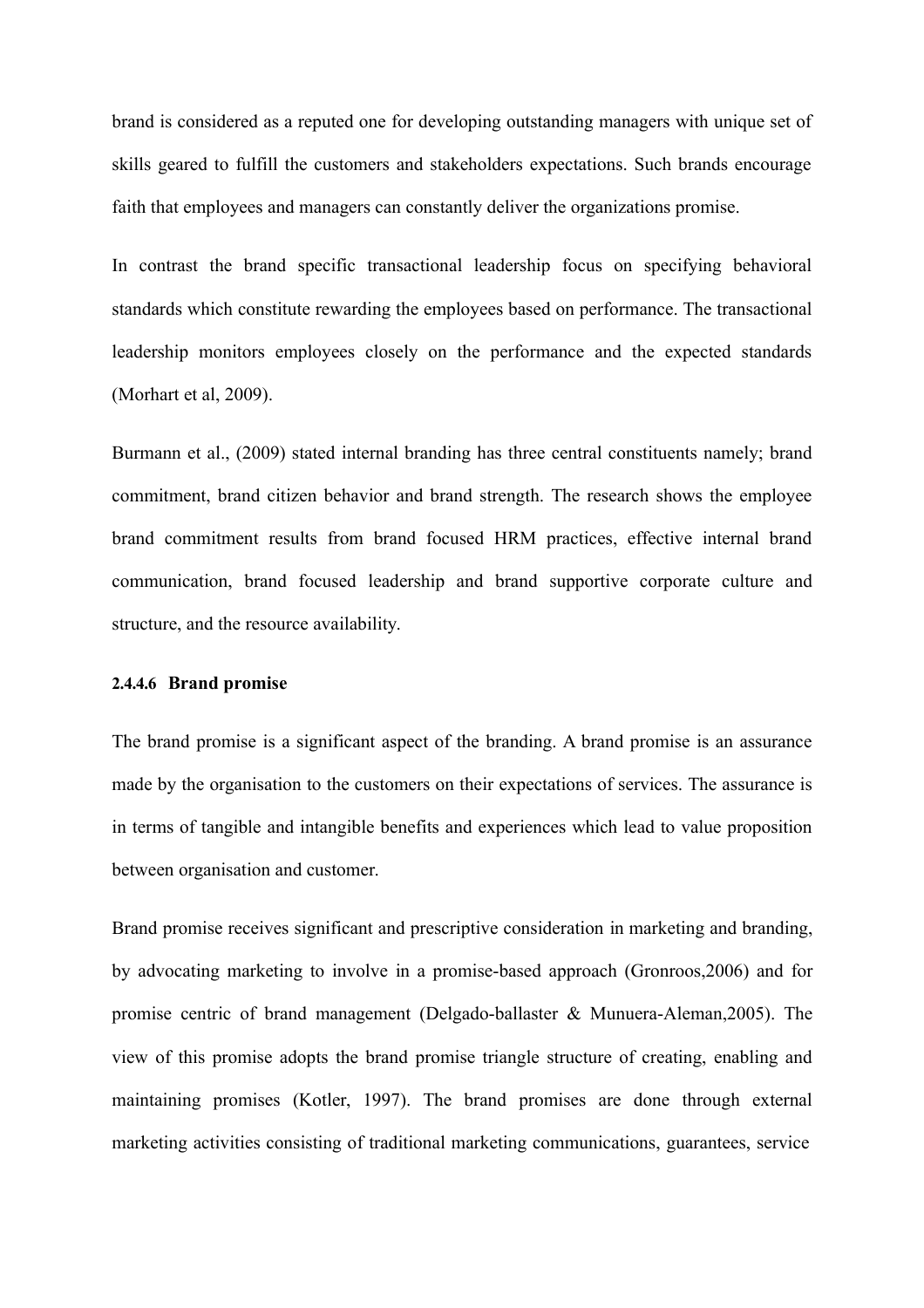employees, physical facilities and services (Bitner, 1995). The promise via internal marketing consists of ensuring adequate employee skills, capabilities and motivational tools in delivering promises. Brand promise is a substitute for brand value proposition (Calonius,1992; Schultz,2001) and an essence of branding.

Having reviewed the literatures on SME branding, the e-branding literatures are reviewed subsequently in the next section.

# **2.5 E- Branding**

The literature on E-branding are in the formative phase (Simmons, 2007). Chaffey (2008) describes online brands as brands mediated through websites, which are the sum of the product, service or organisational characteristics as perceived and experienced by the customer.

E-branding facilitates in developing communication strategies to create customer engagement in online context. The growth of e-branding is multidirectional, network connected and beyond marketers' control with vast opportunity for being the part of discussion forums, information sharing and reviews (Hennig-Thurau et al., 2010), where internet users have the freedom of 'speech equality' (Kucuk, 2007).

The online brand focus on Web 2.0, social communities (De Chernatony et al., 2011), as web 2.0 technologies have received significant attention from collective users sharing the same platform. The advent of the web 2.0 made the internet a primary interactive and interpersonal media in the present scenario, with blogs as a visible signpost (Kapferer, 2010).The web is measured as a unique medium which transforms market function (Ota & Ota, 2011). The online brands have transformed organisations approach to business and individual interactions (Muntinga et al., 2011; Chang, 2013), by streamlining organisational functions. It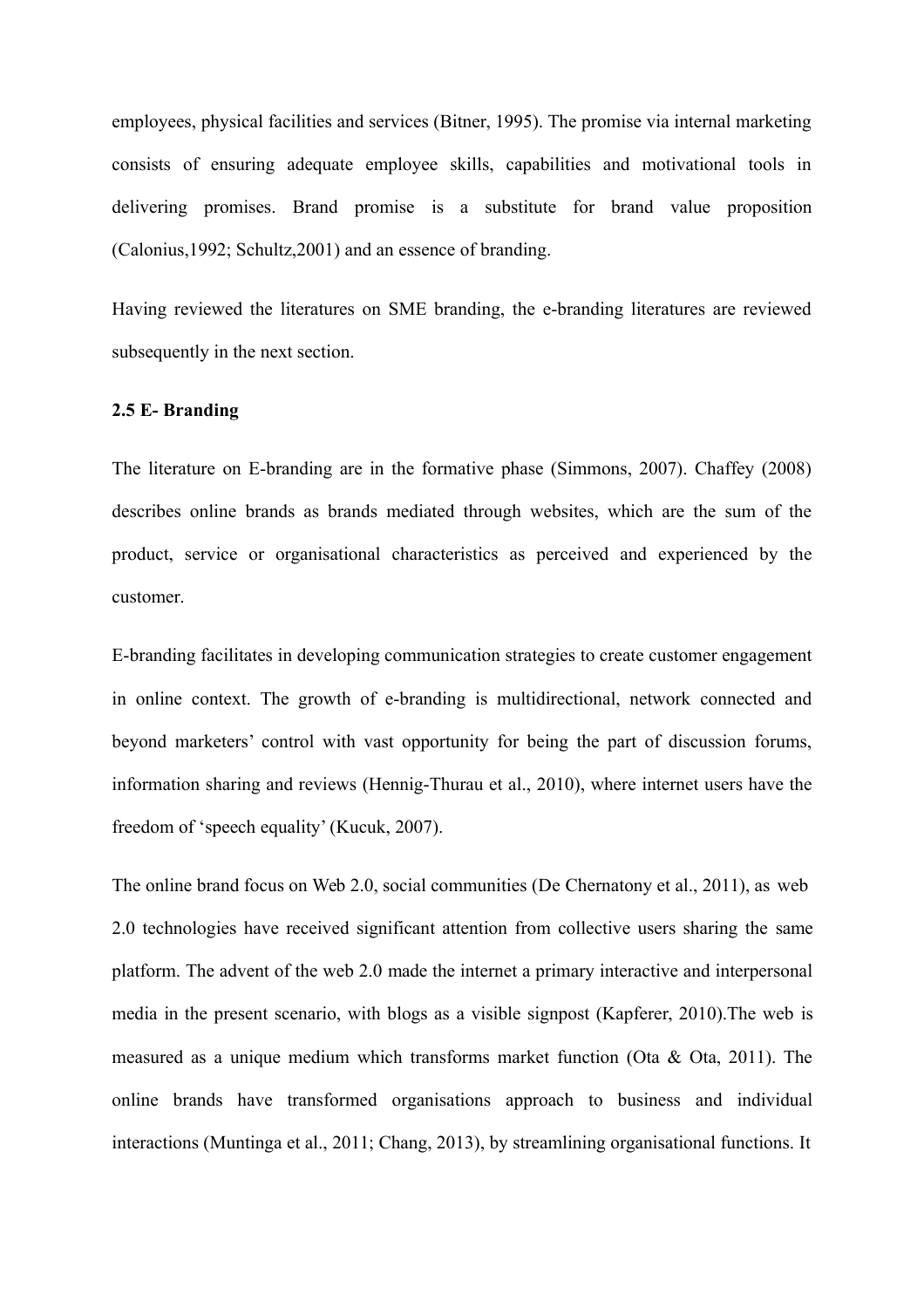increases the organisation communication, productivity, customer relationships and values (Kim et al., 2011). There is a drastic increase in Organisations which invest in internet related technologies (Theodosios & Katsikea, 2012) as the "usage of internet has grown enormously in the recent years and so has its strategic application" (Taylor & Stutton, 2010; p. 952).

#### **2.5.1The Evolution of internet in Branding**

The advent of internet had created greater impact on branding, the online branding has presented numerous opportunities for the brands. The e-brand evolution had led organisations gentrification, with interrelated advantages and disadvantages. The main activities online are the e-commerce and e-marketing which categorised under web 1.0(Kambil., 2008). The internet has procreated new means of information sharing. The online branding opportunities focus mainly on Web 2.0, social communities and online brand building (De Chernatony et al., 2011). The web 2.0 technologies have received significant attention from 1990, the web has been a good platform clubbed with collective users by sharing same power. Each node in the internet is equal, so the internet users have the freedom of 'speech equality' (Kucuk., 2007).

The internet is recognised as an effective medium which has transformed the way in which the Organisation expertise approaches the business and individual interactions (Chang, 2013). The internet allows the Organisation to streamline the operations, to communicate, decrease operational cost, increase values, productivity and customer relationships (Kim et al, 2011). The web applications are enriched with extra ordinary capabilities (Martins et al, 2014). There are numerous Organisations which invest in significant amount of capital in the adoption of internet related technologies (Theodosios &Katsikea, 2012). The web is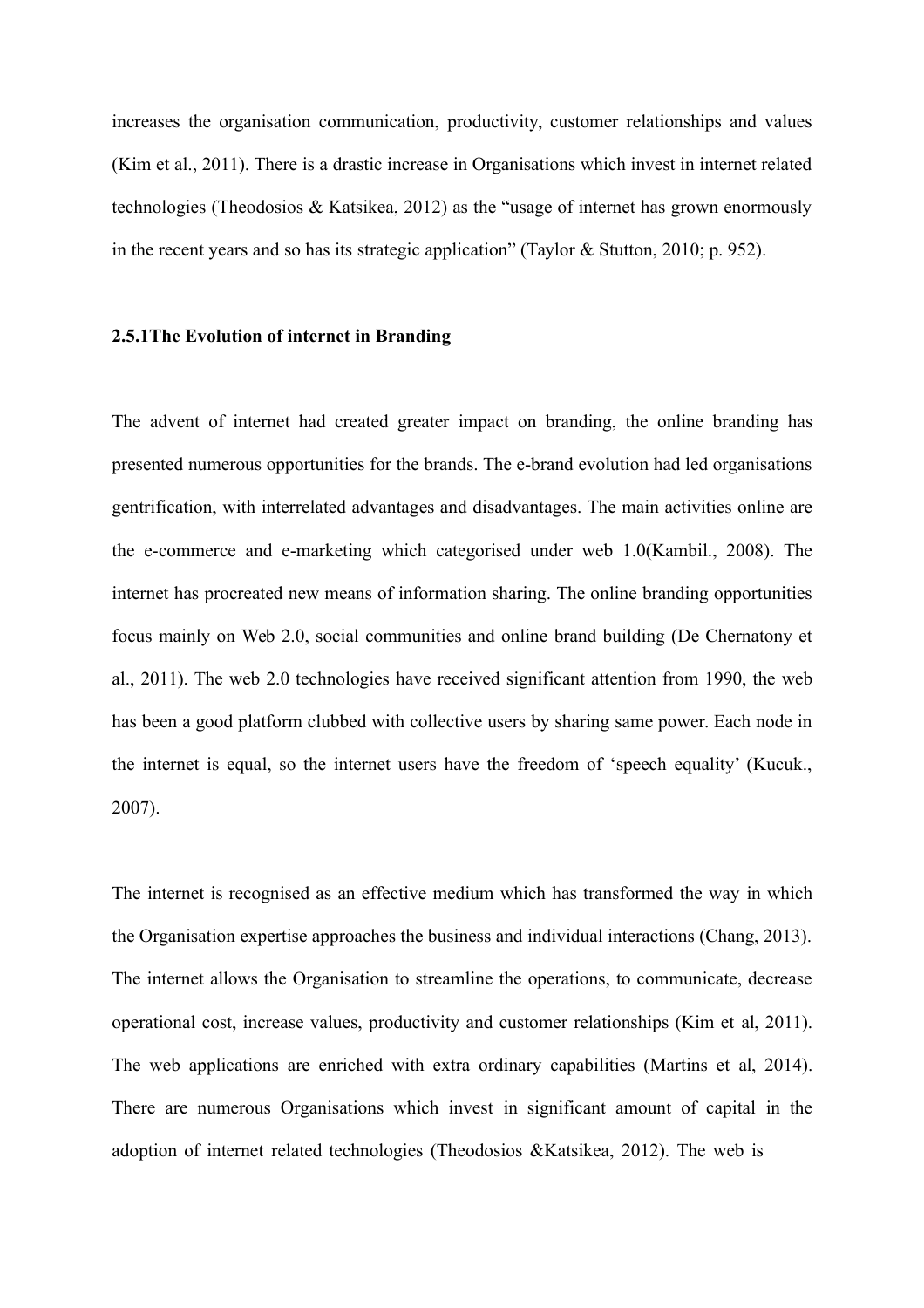measured as a unique medium which helps in transforming market function (Ota &Ota, 2011), where the "usage of internet has growth enormously in the recent years and so has its strategic application" (Taylor & Stutton, 2010; P: 952).

# **2.6 E-branding in SMEs**

E-brand is the source of brand differentiation as it supports the organisations with increased sales, customer satisfaction and increased customer loyalty (Morrison & Crane, 2007). Ebrand refers to online promise to the customers (Brodie et al., 2009; Christodoulides & De Chernatony, 2004) which are linked with the reliability of the organisation (Brodie et al, 2009). The customers in the online setting depend on trusted brand names, reviews and organisation reputation (Balmer & Gray, 2003).

E-brands take three roles based on business nature; as pure players, offline players and mixed players. To avoid obstacles from offline brand strategies to the online environment "eadequate branding" was put forward by Treiblmaier (2004), which reflects on brand architecture, IT structure and cultural facets of the Organisation. The E-branding combines with traditional branding and integrates new approach in modern communication strategy which led to arising challenges in the marketing of enterprises (Treiblmaier, 2011).

The digital media including social media need authentic contents to be narrated apart from the meagre marketing messages (Fourier & Avery, 2011). The digital branding increases customer relationship (Hennig-Thurau et al., 2010) and engagement through brand interactivity (Christodoulides, 2009). The customer relationship with brands and the communication equilibrium are highlighted in the present digital branding models (De Chernatony & Christodoulides, 2004, Simmons et al., 2010). The various E-branding studies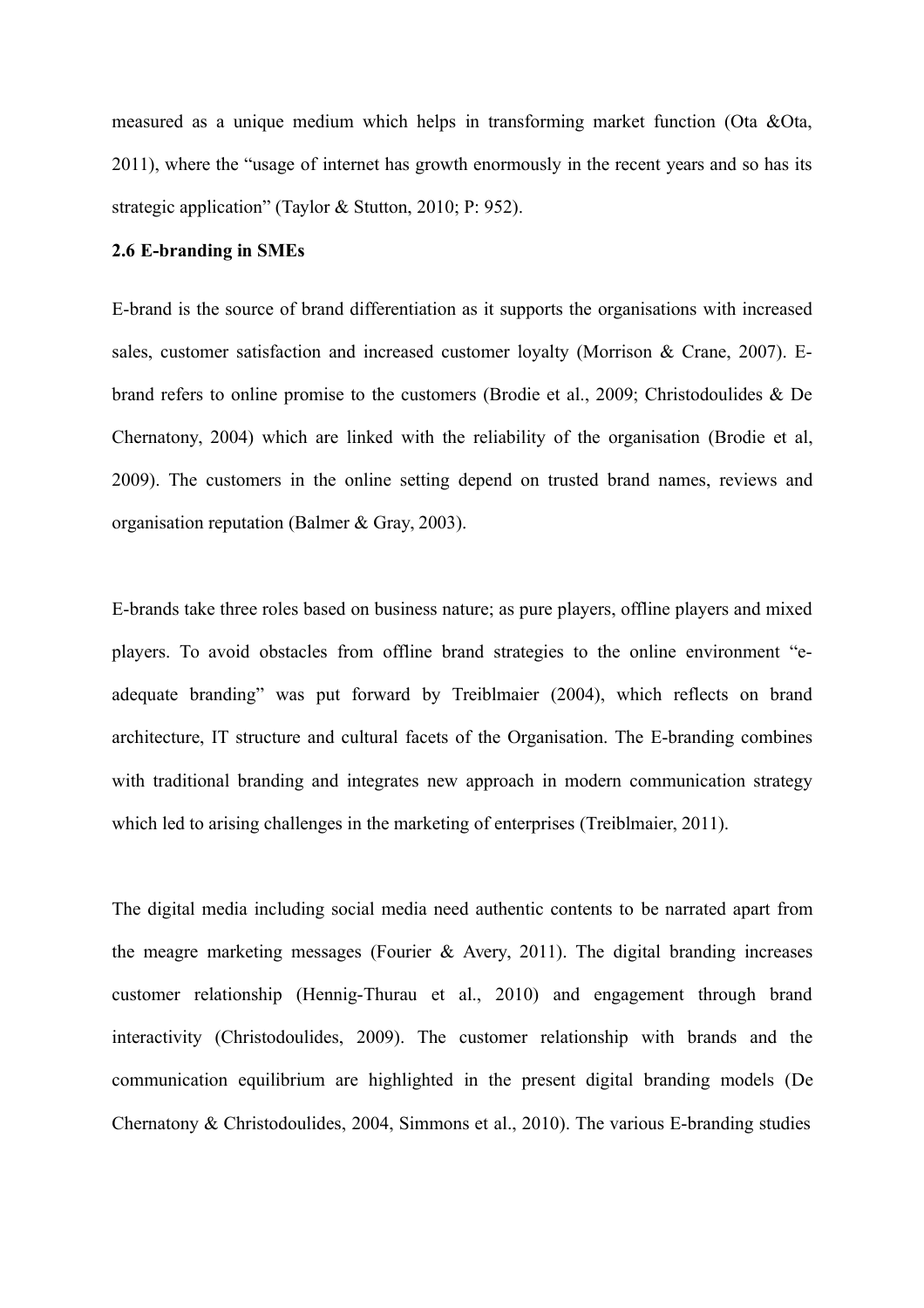are reviewed in the following Table 2.2. This will be followed by a more in-depth discussion of the literature content reviewed.

| <b>Author</b>          | Context                                       |  |  |
|------------------------|-----------------------------------------------|--|--|
| <b>Fashion Sector</b>  |                                               |  |  |
| Rowley 2009            | Exploratory study on online brand strategies. |  |  |
| Jones and Kim (2010)   | Influence of retail brand trust and website   |  |  |
|                        | quality in US clothing industry.              |  |  |
| <b>Online BC</b>       |                                               |  |  |
|                        |                                               |  |  |
| Nobre et al (2004)     | Customer attitudes on E-brand.                |  |  |
|                        |                                               |  |  |
| Da Silva et al (2008)  | Brand attributes of online retailers.         |  |  |
|                        |                                               |  |  |
| Brodie et al (2011)    | Customer engagement in online brand           |  |  |
|                        | community.                                    |  |  |
| Wirtz et al(2013)      | Managing brands and customer drivers in       |  |  |
|                        | online brand community.                       |  |  |
| Hajli et al (2016)     | Brand co-creation in online brand community.  |  |  |
| E branding in hotel    |                                               |  |  |
| <b>Industry</b>        |                                               |  |  |
| Vernuccio et al (2012) |                                               |  |  |
|                        | E brand approaches based on interactivity,    |  |  |
| Seonjeong et al(2014)  | personalisation and e-trust                   |  |  |
|                        | Study on improving online brand experience    |  |  |

**Table 2.2 Summary of E- Branding literature**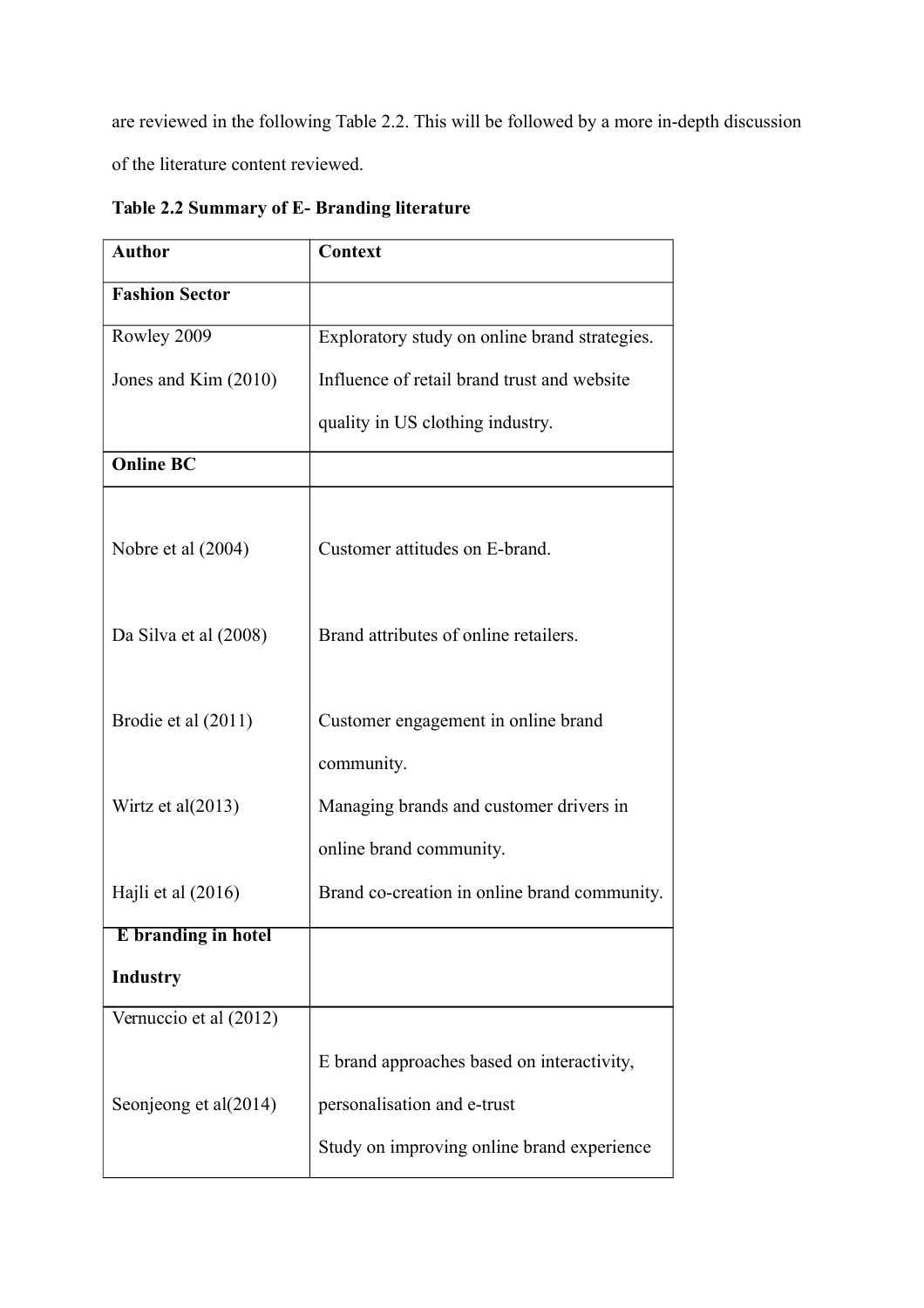| Chen-hui Lein et al 2015 | in congruity theory.                           |  |  |  |
|--------------------------|------------------------------------------------|--|--|--|
|                          | Effect of online hotel booking effect on brand |  |  |  |
| Hussain et al (2015)     | image.                                         |  |  |  |
|                          | Interactive e-brand techniques preferred by    |  |  |  |
| Abdulla et al (2016)     | customers.                                     |  |  |  |
|                          | Conceptual model for hotel website with        |  |  |  |
|                          | perceived website interactivity of customer    |  |  |  |
| Bareeda et al (2016)     | perceived value.                               |  |  |  |
|                          | Online branding in hotel industry based on     |  |  |  |
|                          | website interactivity.                         |  |  |  |
| E branding in social     |                                                |  |  |  |
| media content            |                                                |  |  |  |
|                          |                                                |  |  |  |
| Brunn et al $(2012)$     | Impact of social media over traditional media  |  |  |  |
|                          | over and impact on social media brand          |  |  |  |
|                          | communication.                                 |  |  |  |
| Kovaoura et al(2013)     | Develop a model of e-branding on rural         |  |  |  |
|                          | Europe.                                        |  |  |  |
| Christodoulides et       | Development of brand equity scale on           |  |  |  |
| al(2010)                 | measuring the online retail/service equity.    |  |  |  |
| Davies et al (2014)      | Social media brands by exploring consumer      |  |  |  |
|                          | specific motivations.                          |  |  |  |
|                          |                                                |  |  |  |
| Christodoulides & de     | Dimensionalising on-and offline brand          |  |  |  |
| Chernatony (2004)        | composite equity                               |  |  |  |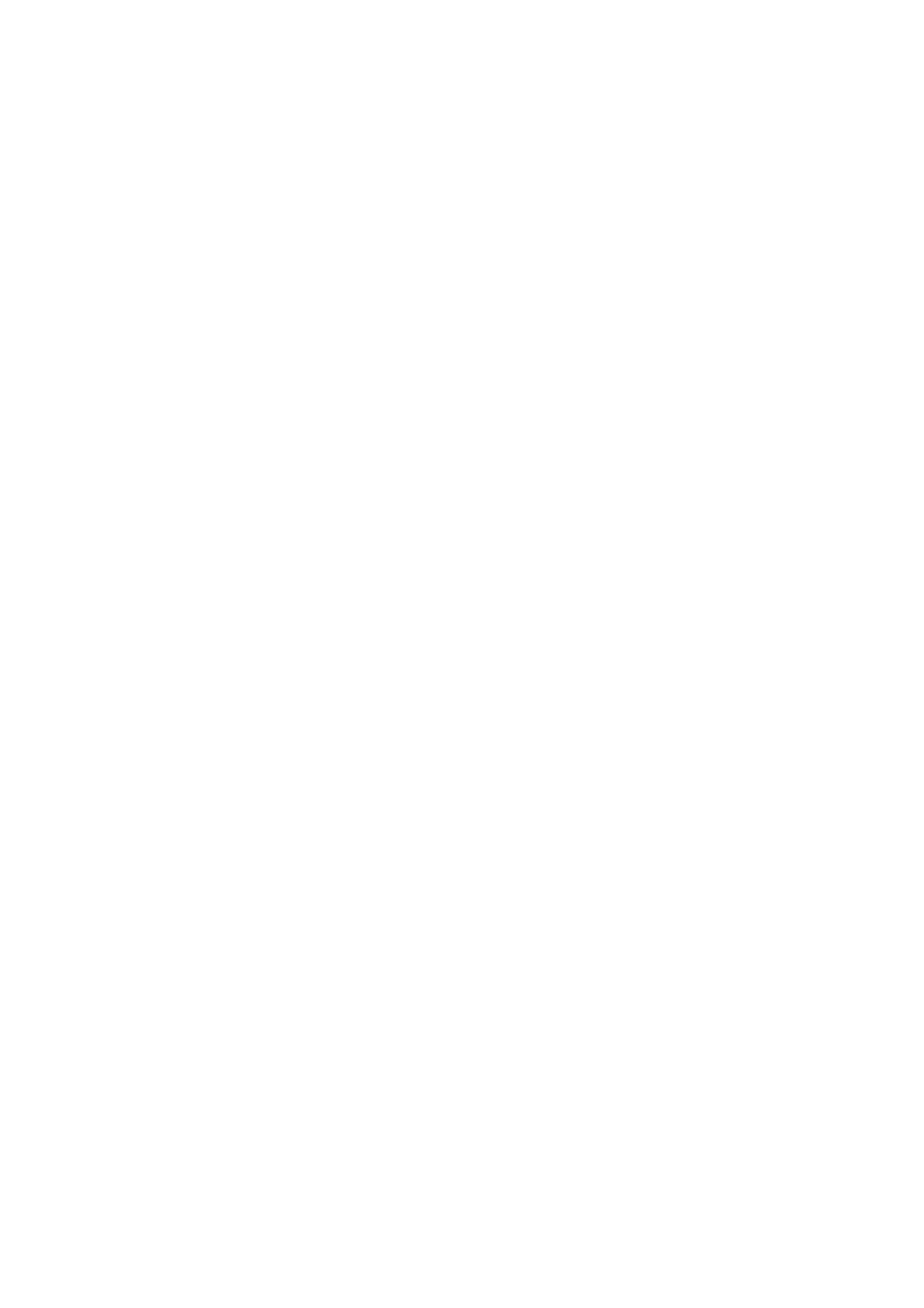| Lee et al $(2005)$      | Effect of trust beliefs on consumers online |  |  |
|-------------------------|---------------------------------------------|--|--|
|                         | intentions                                  |  |  |
| Michaelidou, Siamagka   | usage, barriers and measurement of social   |  |  |
| & Christodoulides,      | media marketing, investigation of SME B2B   |  |  |
| (2011)                  | <b>Brands</b>                               |  |  |
| Wirtz et al $(2013)$    | Managing brands and customer engagement     |  |  |
|                         | in online brand communities                 |  |  |
| Seonjeong et al(2014)   | Study on improving online brand experience  |  |  |
|                         | on congruity theory                         |  |  |
| Quinton et al(2017)     | online brand community through the eyes of  |  |  |
|                         | self-determination theory                   |  |  |
| Labreque et al $(2010)$ | online personal branding                    |  |  |
|                         |                                             |  |  |
|                         |                                             |  |  |
|                         |                                             |  |  |

# **2.6.1E-branding in the fashion sector**

Rowley (2009) conducted an exploratory study on online brand strategies in the United Kingdom (UK) Online fashion retailers, which analysed the role of online medium in supporting the brands. The study identified the effective brand relationship are attained in online brands through the constant visual identity, role of online channels, innovation and brand values.

Jones and Kim (2010) studied the influences of retail brand trust and website quality in the United States (US) online clothing industry. The study identified that the attitudes and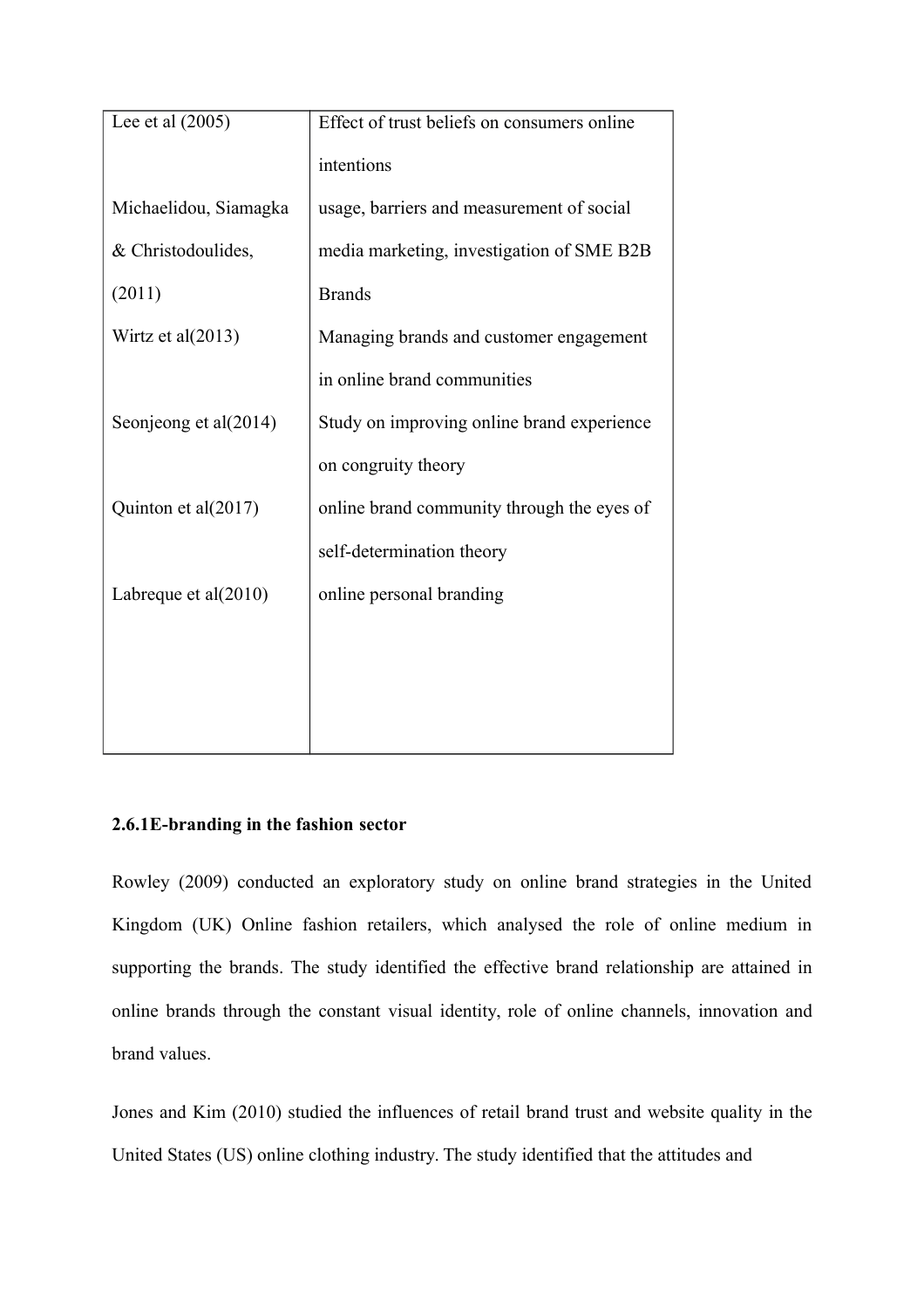behaviours of respondents play a major role in retail brand trust. The factors found to impact the online shopping experience are retail brand trust, off-line support, contribution and the quality of website like usability, information quality and visually appealing image. The offline brand support was acknowledged as a motivator for online shopping website selection.

# **2.6.2E-branding in online brand community**

The study on customer response in online brands by Nobre et al. (2004) analysed customer attitudes on e-brands. The factors affecting the e-brand were concisely separated into three elements; customer retention, identification of the brand and the localisation of the brand. The study identified customers affinity towards branding in online media. The online brands led to innovation compared to traditional channel and develops interaction and increased consumer response towards the brand.

Da Silva et al. (2008) studied which brand attributes should be addressed by online retailers to attain a positive depiction of corporate brand images in the virtual environment. The study was conducted in an online book store. The study analysed the association of functional brand evaluation (brand attributes) and emotional brand evaluation (corporate brand image). The study identified certain factors like easily usable, personalisation, security and customer care as important in influencing corporate brand image in the online context.

Seonjeong et al. (2014) studied on improving online brand experience, by the application of congruity theory in customers online brand experience. The study was based on three main congruity theories of self-image, online-offline brand congruity and value congruity. The congruity theory is considered significant as it states individual's selection from the choices is based on perceived knowledge and attitude (Osgood & Tannenbaum, 1955).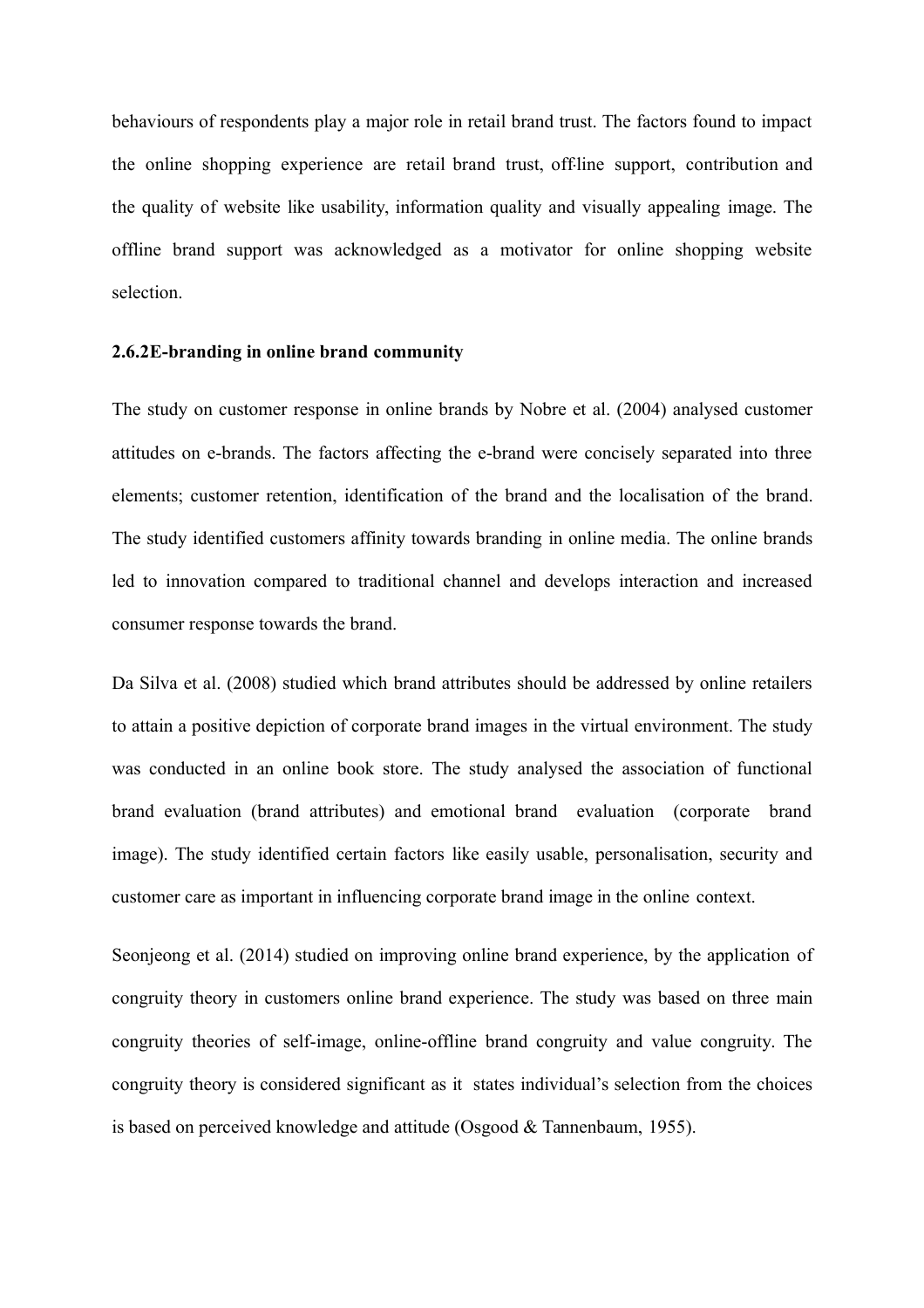An exploratory study on the consumer engagement in online brand community by Brodie et al. (2011), discloses the multidimensional and dynamic nature of customer engagement. The study investigated customer engagement in online brand communities which reflect on consumers interactive experiences and value co-creation among participants. The study states the various factors like customer loyalty, satisfaction, trust, emotions, empowerment are the customer behavioural traits in the online customer community which affect the customer engagement with online brands.

The study by Wirtz et al. (2013), in managing brand and the customer drivers in online brand community identified the value added by online customers to the brand. The online brands are dependent on the brand dimensions like the brand orientation, online media, investment and brand monitoring. The level of satisfaction in the online brand community consist of trust and commitment. The consumer engagement in the online brand community is dynamic which strengthens the customer association with the brand. The online communities create strong brand relationship and increases brand commitment.

Hajli et al. (2016) studied brand co-creation in online brand community in Iran. The study results in less research conducted on branding co-creation in the social media platform. The content analysis indicates increased social interactions among customers in online brand communities with their favourite brands which increases the brand relationship quality and customer brand loyalty. The firms also develop their branding strategies using social media and online brand communities through relationship marketing by using an online co-creation strategy. The findings depict the impact of social media on branding and improved brand relationships. The study states brands can adopt social media and networking as a vital marketing tool for the firms (Correia et al., 2014; Kim et al., 2011) where the adoption of technology enhances the growth in underdeveloped countries (Ebrahimian, 2003).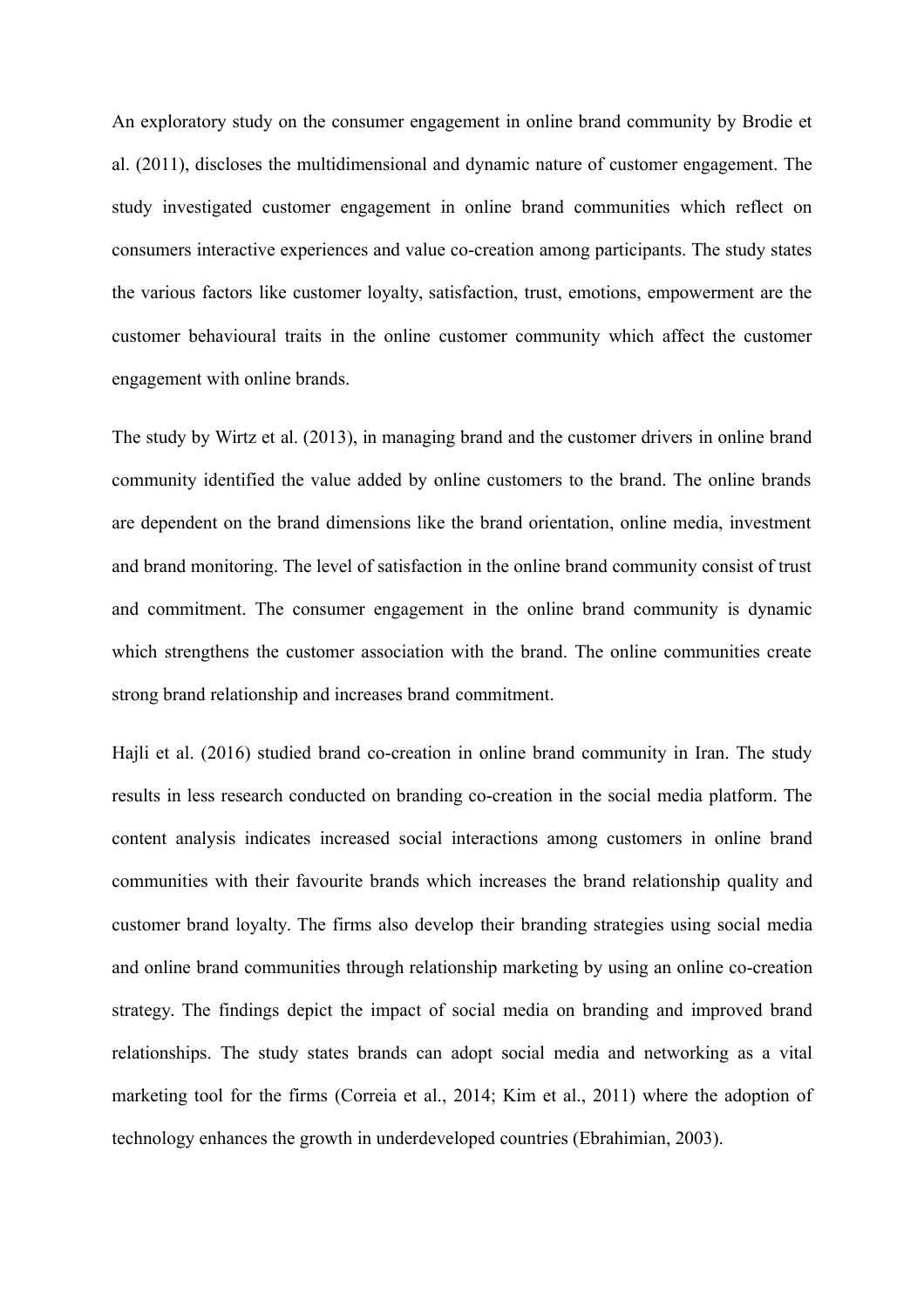# **2.6.3E-branding in the hotel industry**

The study by Chen-hui Lein et al. (2015) on online hotel booking analysed the direct and mediating effects of brand image, and its impact on trust, price and consumers booking intentions. The study identifies brand image, trust and reputation as three critical determinants of the customer intentions. Brand image is a key driver which positively influences customer intentions, reputations and increased customer trust in online booking and service associated with the brand.

Abdulla et al. (2016) proposed the conceptual model for an interactive hotel website based on perceived website interactivity and customer perceived value in Malaysian SME hospitality sectors. The motivation for the development of the conceptual model was from increased visitors to the hospitality website with few potential online bookings. The conceptual model suggests customer perception on hotel website interactivity influence customer value and intention for revisiting the hotel website for the future. This model is imperative as it offers a main idea to hoteliers on the likely aspects that can lead to positive online booking. Despite the huge investment in hotel websites they should result in favourable returns as sales revenue and profits. Besides hoteliers could also be profitable through cost savings by reducing the employee strength who performs manual booking. The study identifies customer perceived value as the mediator in website interactivity and the increased website interactivity leads to increased customer perceived value.

Bareeda et al. (2016) studied online branding in the hotel industry based on website interactivity as the branding tool, which is a differentiating factor in marketing media from conventional media (Liu, 2012; Wang et al., 2013). Website interactivity is a significant element in brand creation (Coyle and Thorson, 2001; Voorveld et al. 2013). The study on website interactivity reveals various dimensions of brand knowledge like 'brand image' and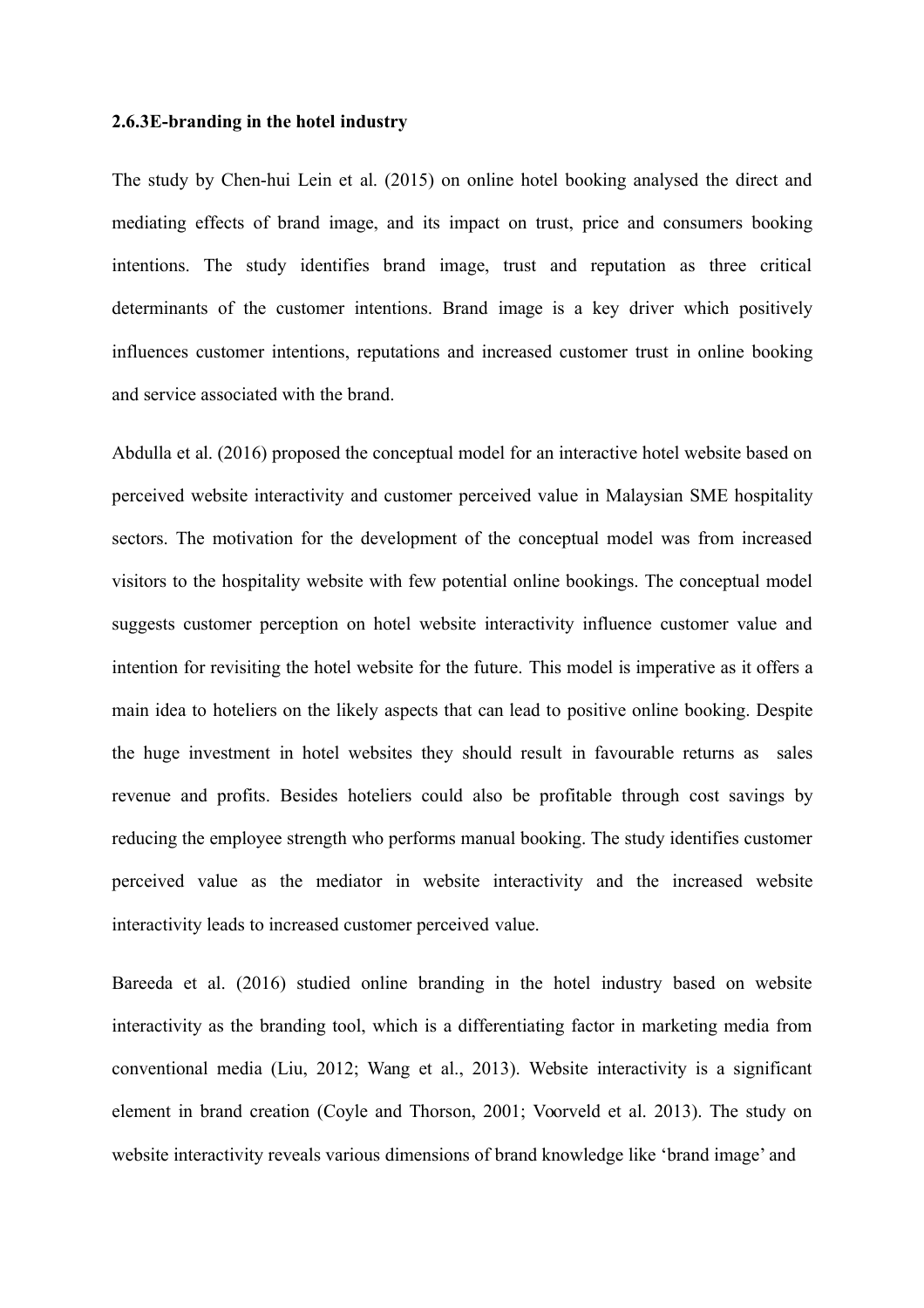'brand awareness' and has a positive impact on brand value. The study identifies online branding as a vital tool for the organisations marketing strategy, consisting of mission, vision and delivering values to customers and employees (Bareeda et al., 2016).

Vernuccio, et al, (2012) focused on e-brand management approaches. The study identified the main aspects of branding as interactivity, personalisation and e-trust. The factors of attitude and interactivity are indirectly proportional to personalization and directly proportional to ebrand. The successful launch and development of e-brand was identified as the responsibility of the strategic management, where they recognised interactivity as a synchronised two-way communication enabled for improved perception and personalised trust. In a highly competitive industry branding is one of the significant aspects with strong value proposition. It is a significant goal of organisation to position themselves to have a brand recall at the next instance. The various interactivity like 'website interactivity, social interactivity and two-way communication activities' (Voorveld et al., 2013) are found to have positive response to ebranding approach. The brand value has a positive effect on the brand image and the customers website access are dependent on brand awareness and brand image for the e-brand success (Liu, 2012; Wang et al., 2013). The business explores various ways to build strong brands through website interactivity and have a good bond with the customers through online medium (Shih, Hen & Chen, 2013), which led many companies to convert their marketing and operations online (Moss, Wulf, & Mullen, 2013).

The survey on the "Interactive e-branding in e-commerce Interfaces" by Rigas and Hussain (2015), identify interactive e-branding techniques as most preferred by customers. The study identifies the need for organisations online presence with strong brand identity, which can help consumers in achieving virtual assurance and trust. In the view of Seiders et al (2000) ebrands enhance brand trust in virtual environment and found the online relationships with ebrands only during the repeated purchase (Ibeh et al., 2005). The relationship and trust of a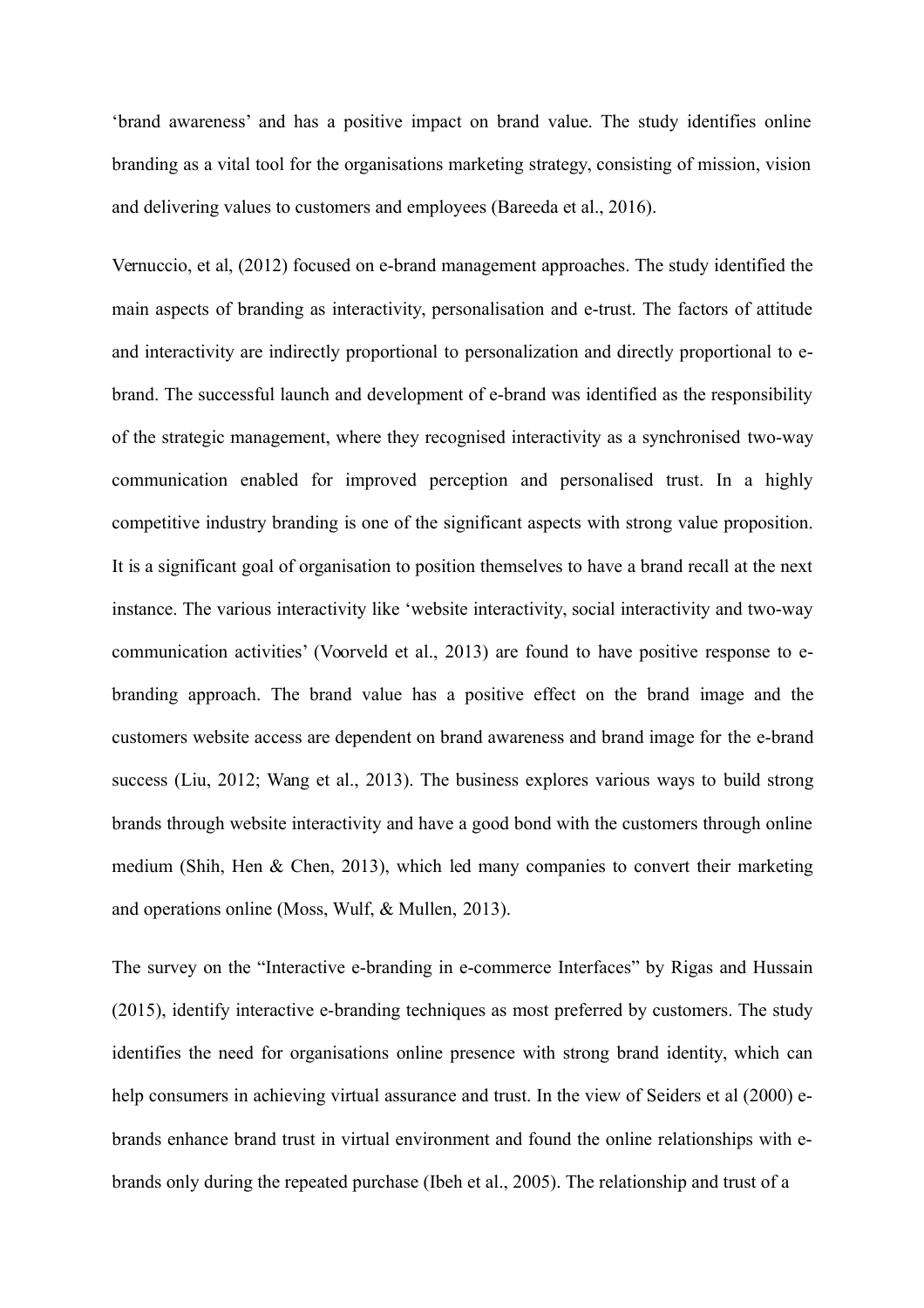brand can be improved by the website interactivity. The time constraints and limited cognitive resources are astounded by online customers who try to shorten by mental shortcuts (Rigas et al., 2016). The fact that virtual assistance is advantageous for the consumers and the online retailers are evident from the studies.

# *2.6.4***E-branding in Social Media Context***:*

Social media is an important medium for promotion of branding, and the rise of social media has increased the development of brand-consumer relationship. Social media has received good acceptance among internet users and has been a new paradigm for the branding methods (Gao, 2016). Brand page in social media is very useful as it can reach out to internet users in fraction of seconds. The posting of social oriented contents has a positive effect on the brand personality. The self-congruity with the brand must be considered efficiently when the brand wants to benefit from the social media (Kaplan & Haenllein, 2010). The posting of the latest online updates and brand extended contents are beneficial to the brand (Gao, 2016).

Davis et al. (2014) conceptualised social media brands by exploring consumer specific motivations for developing a brand consumption structure. The conceptual model development proposes branding opportunities and analysis of the relationship between consumers and brand in the social media platform. The study developed a five-source conceptual model which include functional, emotional, self-oriented, social and relational model. This is significant in branding theory and encapsulates the social media branding theory within the five-source conceptual model.

The study by Coulter et al. (2012), on the impact of social media over traditional media identified the impact of social media brand communication on brand equity compared to traditional media. The study was conducted in three diverse sectors of tourism, pharmaceuticals and telecommunication. The study indicates, the adoption of social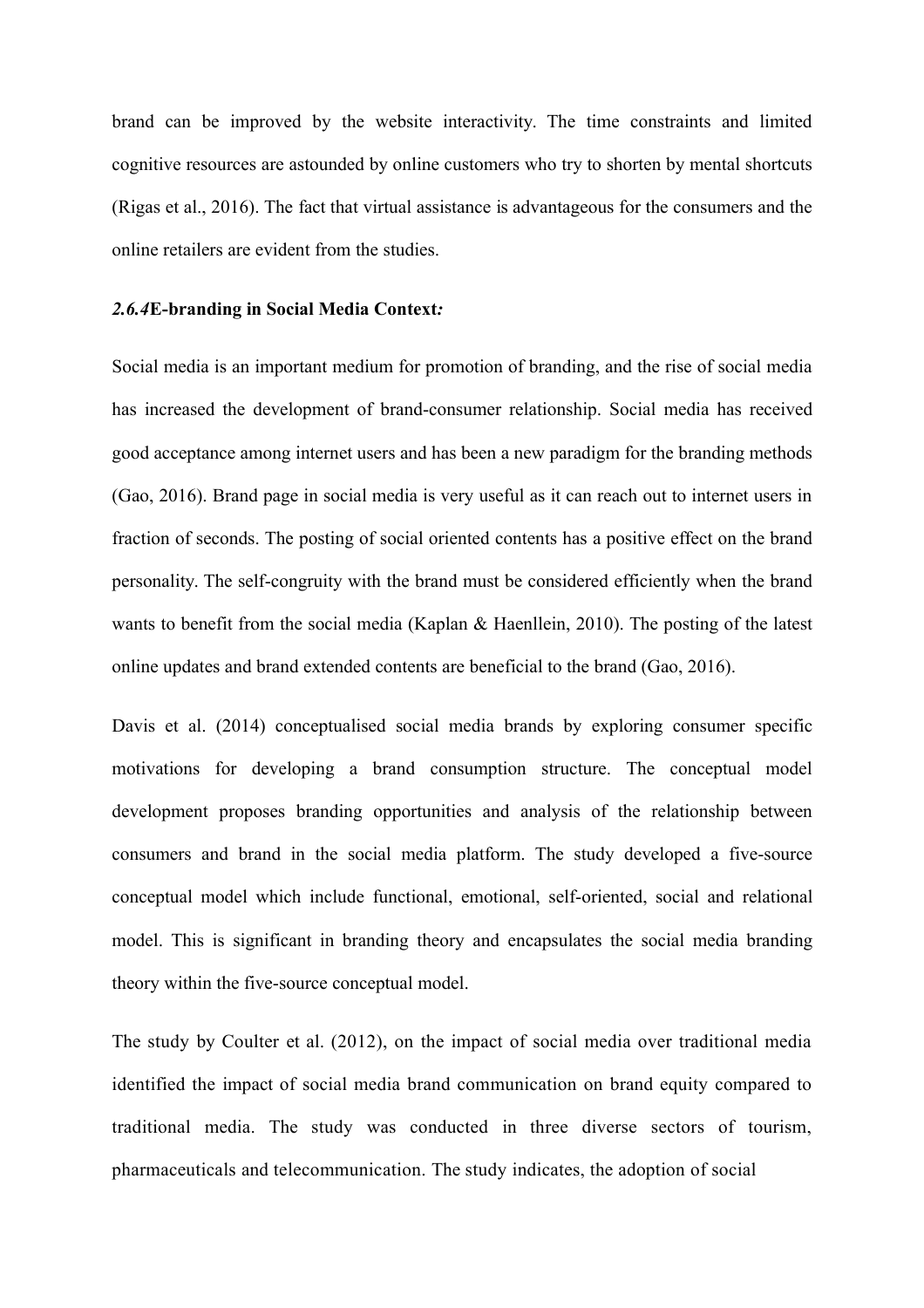media has created drastic changes in e-brands by introducing new channels of brand communication and customer brand engagement on social media platforms. The study created impact by the traditional media and the social media on the various brand equity dimension and depicts, the traditional media to influence more on brand awareness than the social media. The social media impacts on the brand image with more opportunities for consumers to participate in discussions and give opinions on the brands. A user generated social brand has impacted on the hedonic image and positive aspiration of social media contents. The consumers are the overall players in the social media and the organisation can make the brand attractive by two-way communication and networking rather than by the traditional media.

The study on the e-branding of rural tourism in Austria was conducted by Kavoura et al., (2013), to develop a model of e-branding for application of branding in the certain rural areas of Europe. The e-branding of tourism was based on the innovative technology of rural tour marketing. The rural tourism highlighted significance of the e-brand of destination, which can be linked with the wide interest and experiences of the new relations and new transactions.

The study on measuring e-brand equity of online brands were conducted by Christodoulides et al., (2010), with different phases of the online retail- service (ORS) brand equity. The study illustrates the brand equity scale has a strong psychometric property linked with emotions, online experiences, brand trust, cognition and satisfaction levels. The brand equity is viewed as the intangible entity as a passive or reactive result of marketing intervention (Brown et al., 2003).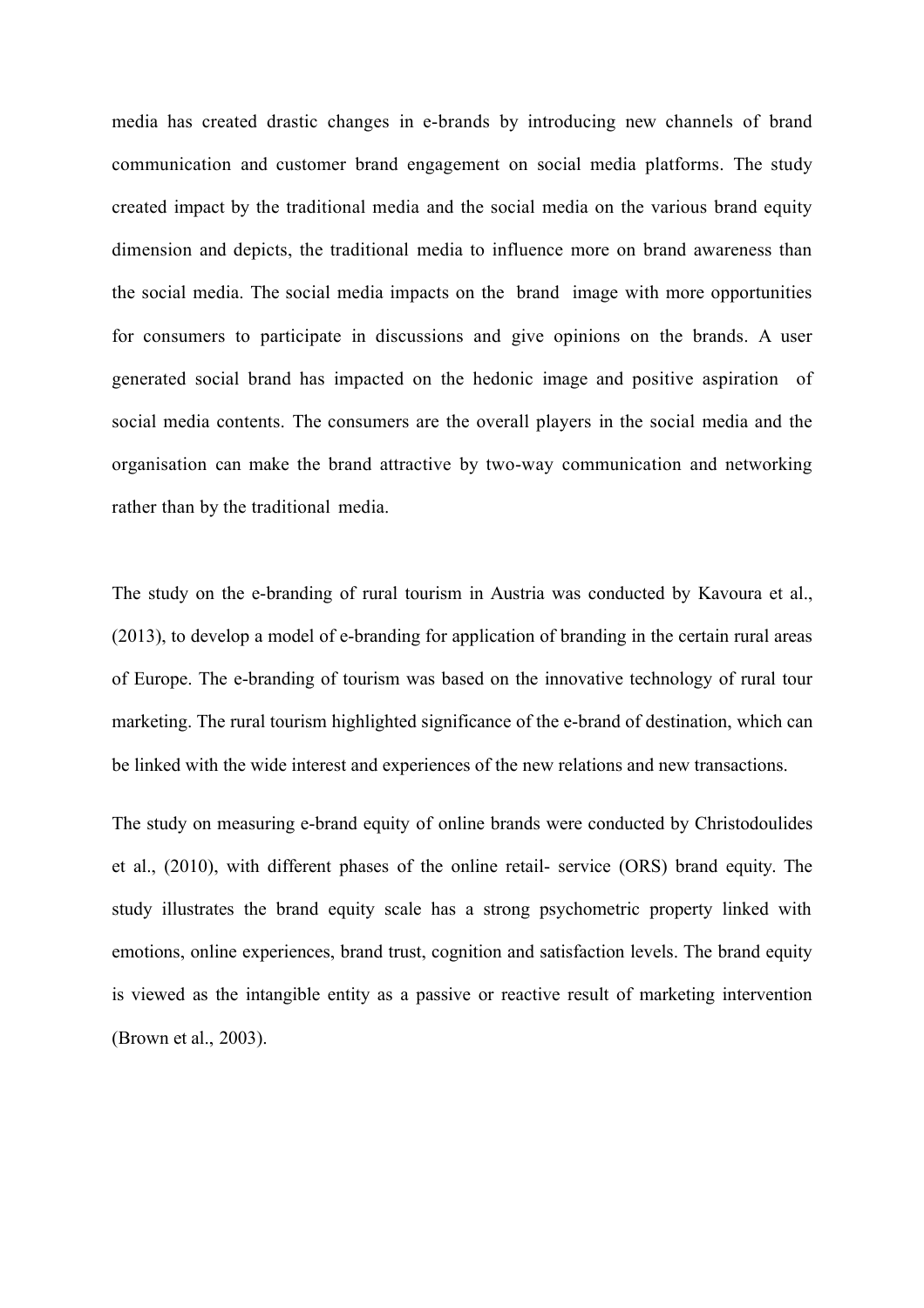#### **2.7Digital Orientation in SMEs**

Quinton et al., (2017) identified the antecedents supporting the digital economy and digital technologies which significantly modified the organisation and marketing environments. The digital technologies created vast transformation in interaction between the organisations, customers and exchange values (Yadav & Pavlou, 2014). The digital orientations in SMEs are based on strategic orientations, which reflect the beliefs in carrying out business and corresponding activities (Zhou, Li, Zhou, & Su, 2008). The market orientations of the SME focus on creating and delivering customer value (Lonial and Carter, 2015). Which illustrate a strong relationship between the market orientation and the firm performance irrespect ive of them being large organisation or small and medium enterprises (Kirka et al., 2005; Reijonen and Kompulla, 2010).

The market orientated organisation attempts to meet the customised customer needs (Raju et al., 2011), as customer orientation is an element of market orientation (Reijonen & Kompulla, 2010). The market orientation, learning organisation and the entrepreneurial organisation are complementary to each other and help SMEs to have a better performance in the digital economy; these are the intangible competitive elements which makes an organisation unique (Hult & Kitchen, 2001).

The strategic orientations suggest the cultural and behavioural transformations which reflect on the external and the internal factors. The external factors are the competitive dynamics (Theodosiouet al.,2012) and the internal factors are based on top management focus, cooperation within the various department and the benefit systems (Gebhart et al., 2006). The organisations that are guided by the combination of market, technology and the entrepreneurial activities are equally positioned to benefit from the digital technology. The organisations marketing activities relate to attitudes and behaviours which support market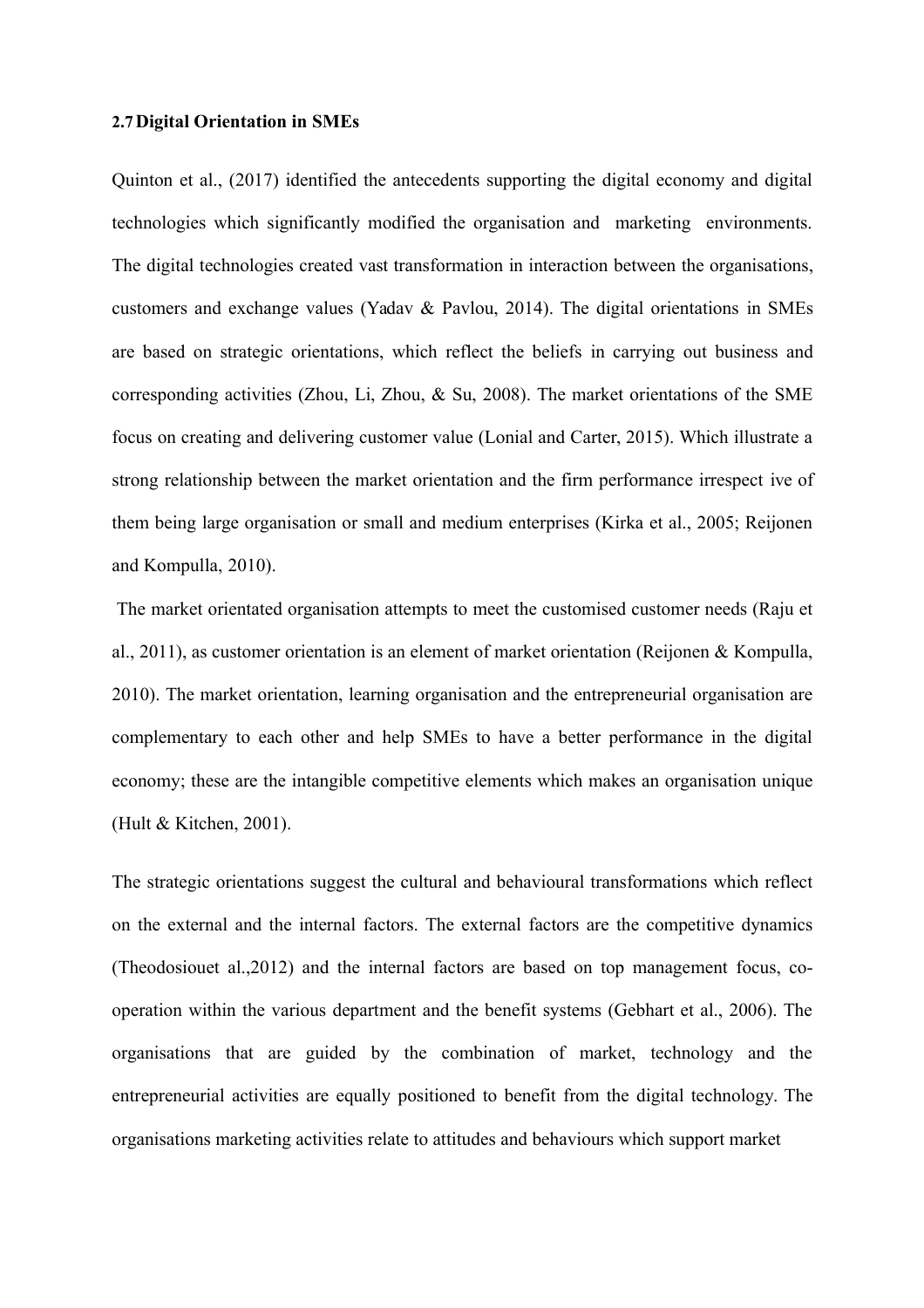research, innovation and new ideas, where the cluster of them form the digital orientation. The digital orientations present various propositions which can enhance development.

# **2.7.1 Digital impact on the online Travel Industry**

Numerous studies have been conducted on the impact of the digitalisation on various players in the travel industry. During the 1990s and the start of the 21st century had foreseen the digital influence to improve the functioning of travel and tourism industry. According to Kuom and Oertel (1999), the Internet and online services are suitable to present products and information about products including booking and transaction, registration activities, financial transactions and service completion compared to other distribution channels.

Buhalis and Licata (2002) presented the advantages and disadvantages of internet-based distribution for travel organisations as assessed by experts in numerous fields of tourism. This study identified the advantages which are estimated to overtake the disadvantages significantly. The key advantages are better flexibility, accessibility and improved penetration and customer reach. Furthermore, reduced distribution costs, improved customer interaction, quick identification and customer targets are treated as important benefits. The disadvantages identified are reduced human contact, face to face interaction and customer interaction opportunities.

Law et al. (2014) conducted a study on the travel industry based on the online and traditional preferences and identifies online travel agents as trust oriented and network oriented. The online environment is found to be powerful in extensive search and selection of organisations. Authors state the benefits of wide-ranging, timely and appropriate information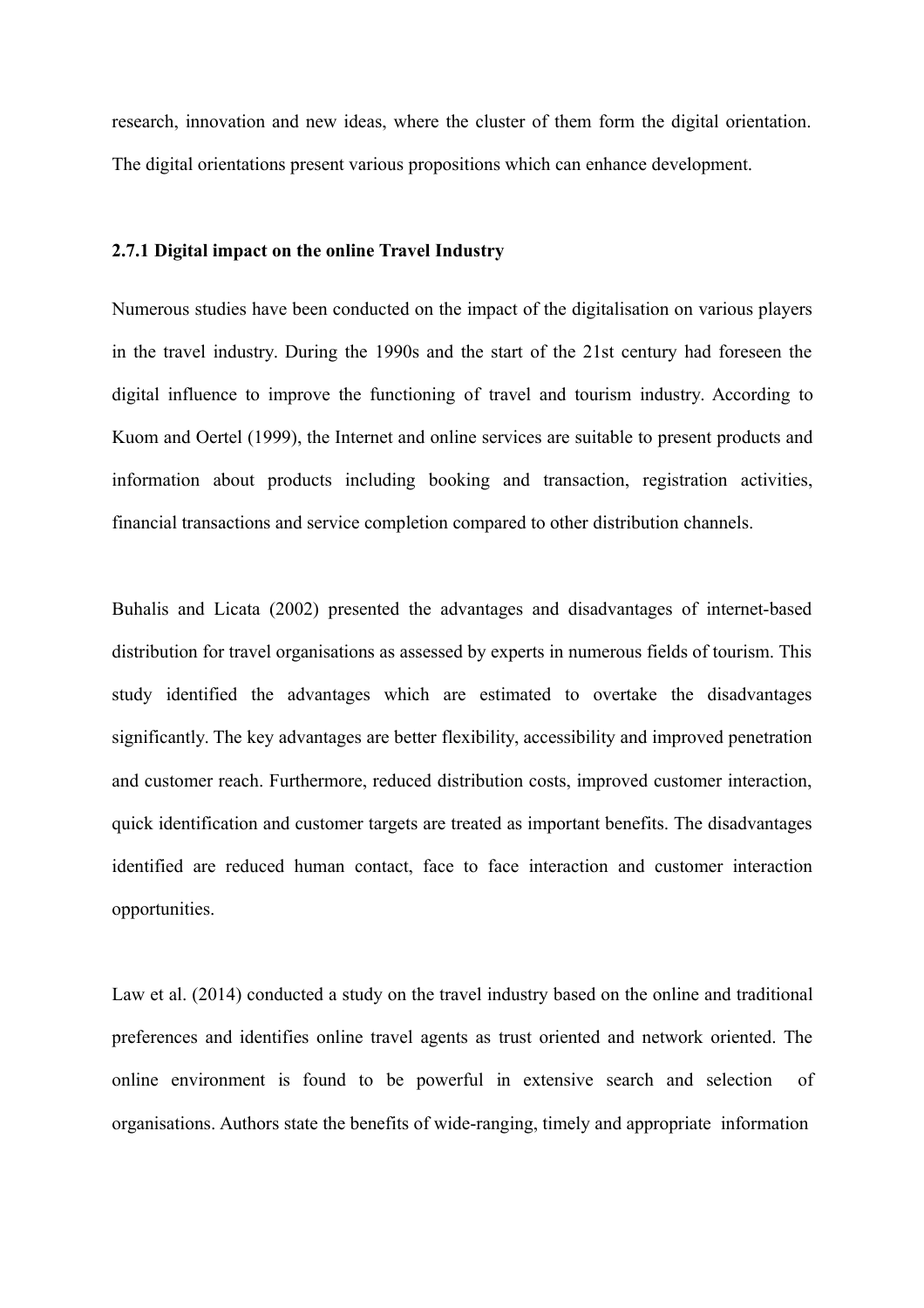and balancing the tourism product and demand on the important information in online and travel tourism industry.

Berger et al. (2007) conducted a similar study on customer preferences on selection of travel agents, the study identifies the customer preferences for traditional travel agents rather than online travel agents due to the expertise and chances of getting assistance and face to face interactions and the credibility of the organisation. The online travel agents are identified as the preference based on convenience, and according to the authors conclusion online mediators are identified as customer preference based on their convenience and recommend face to face interactions for tourist organisations.

# **2.7.2 Emergence of Online Travel Agents**

Buhalis and O'Connor (2005) state the advent of e-tourism and the Internet transforms the management, and marketing of tourism products and destinations. The stakeholders foresee the role is providing various opportunities and challenges in the tourism sector. Tse (2003) examined the dynamic changes relating to the relationship between the hospitality sector and traditional travel agents as the organisation makes use of their own website as booking service which leads to a big disintermediation, which is a challenge for travel agents. The study suggests traditional travel agents must re-transition themselves by contributing valueadded services. In the study which attempts to recognise the transformation in the tourism distribution channel, Kracht and Wang (2010) expansively evaluated the composite assortment of intermediaries in this industry. The study states the tourism industry framework is network oriented, where all participants reform themselves by competing, co-ordinating and acquiring new relationship on regular base.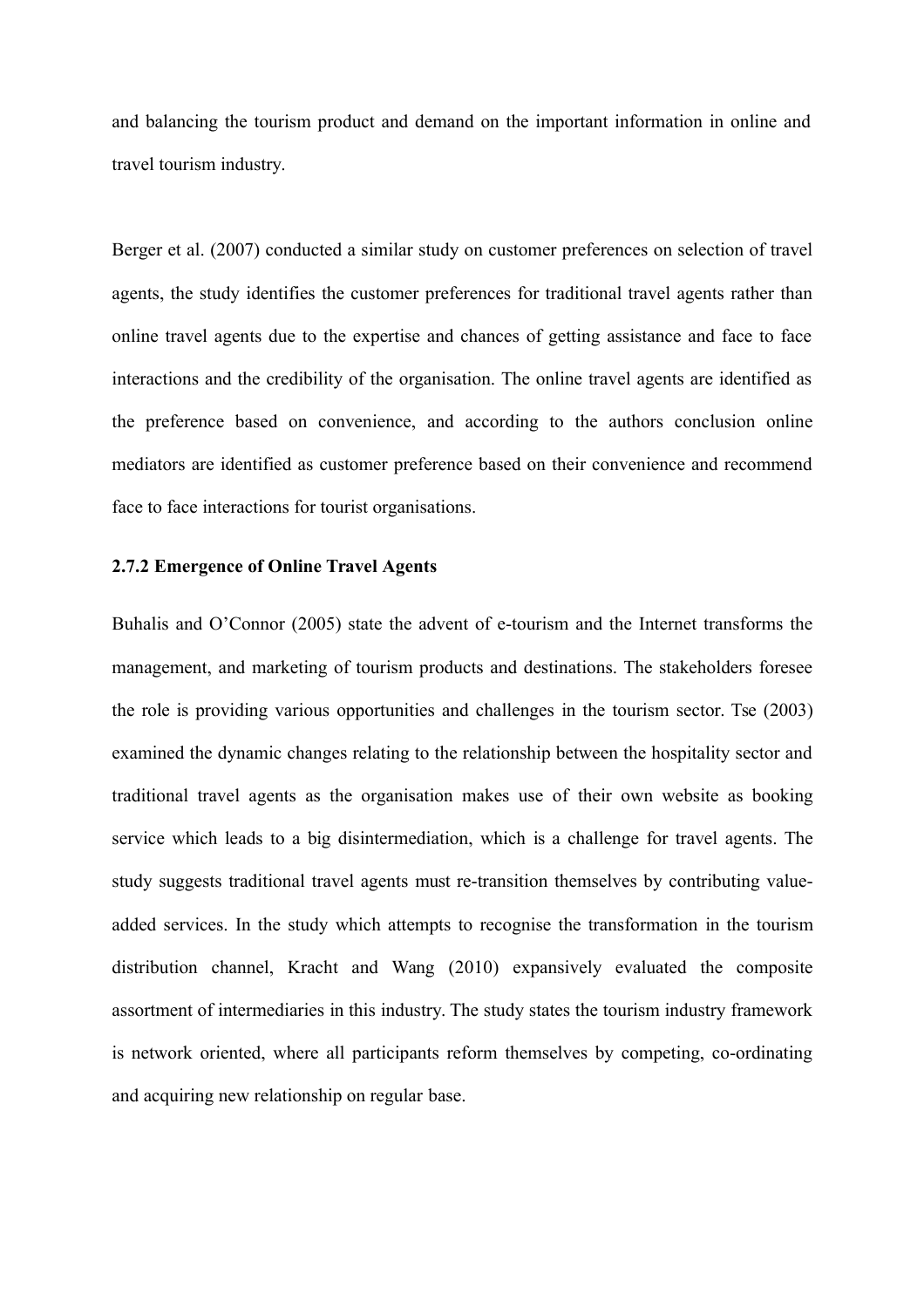Lewis et al. (1998) argued for the benefits offered by the online travel agents that lead to prospects for future travel agents with the advent of internet technology. The adoption of online travel agents and tour operators as intermediaries is very important for the hospitality sector in the digital era. Moreover, the website develops distribution channels through adoption of various software technology (Buhalis and Law, 2008). The channels consist of online travel agencies, search engine and consumer database capable of information availability. The "dynamic packaging, involving more direct consumer involvement and choice, is replacing pre-packaged, tour operator programs" (Carroll & O'Connor, 2005, pp.9- 10). The tourism sector dynamics and developments in the online industry lead to rapid adoption of online travel agencies (OTAs), which is an added online channel. The hospitality sector in the small business arena expects to deal with the booking transactions through inexpensive media, which makes OTAs as a better choice for consideration.

Zhang et al. (2009) studied the significance of co-ordinating the online media intermediaries in the tourism sector, which is very intensive and dependent on the relationship between the hospitality organisation and the OTA and which is complimentary to one another.

Hills and Cairncross (2011) studied the issues in developing a mutual understanding in corresponding distribution of power and assistances between both customers and organisations. The study was conducted on small business providers who consider working with OTAs as a disadvantage, due to inadequate return on investment, challenges of managing payments, opportunity of dealings with the reservation and the limited consideration on specific regional areas and the service providers in the areas.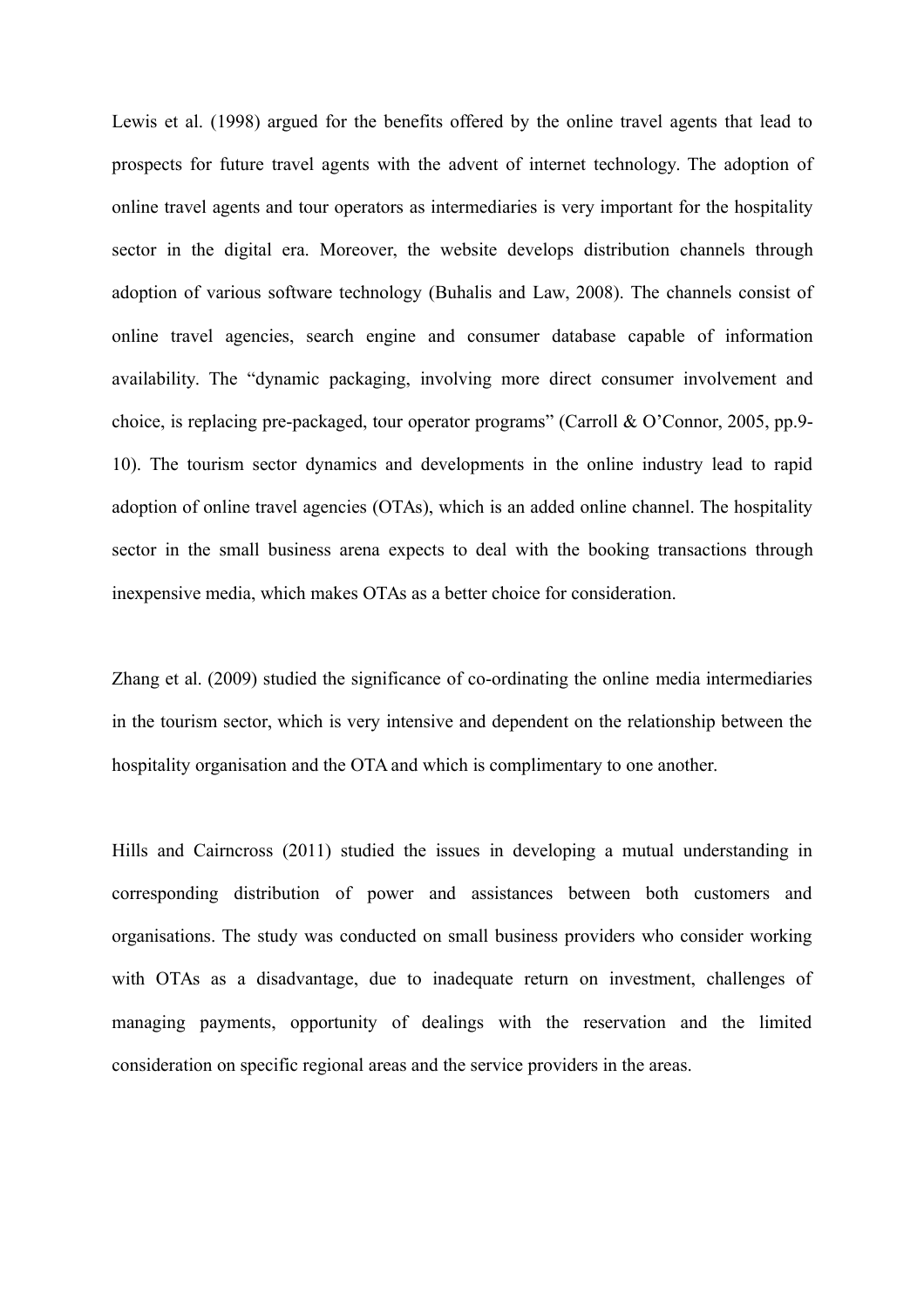### **2.8 E-branding components**

The successful components of the e-brands are defined as the factors which make business successful. In online branding successful components can be considered as activities and practices which must be addressed to ascertain successful implementation.

# **2.8.1 Trust and customer perceived value**

Trust is an important factor in online buying process (Gommans et al., 2001), and an essential feature of buyer-seller relationships. The role of trust in online conversation relations has been the topic of researchers' interests (Wu, Chen & Chung, 2010). Trust is defined based on three characteristic features, they are 'reliability; predictability; and fairness, 'all the factors have a significant part in increased competitiveness and developing flexibility in the online context (Agarwal et al., 2003). The understanding of Trust can also be simplified based on *"…confidentiality, honesty and integrity, as well as high ethical standards"* (Coulter et al., 2002, p. 35-50) and also as *"…security, privacy and reliability*" (Camp, 2001, p. 20).

Trust denotes an optimistic certainty on the reliability and dependability of a person or an organisation (Everard & Galletta, 2006). Trust is also developed when the customer has selfconfidence in reliability and integrity of the organisation (Kim et al, 2009). The customer trust in the organisation can assist to reduce the cognitive risk and uncertainty by facilitating a long-term relationship (Gefen, 2000). The increased degree of trust in the online website and service providers reduces the risk in selecting the service provider (Gopalan et al, 2014). In addition, the online booking of hotels the customers tend to be more susceptible to the nature of services provided by the hoteliers. Customers believe in the services offered on the website and expect to obtain the services as provided in the website, the customer expectations are dependent on the trust of online website and organisations promise.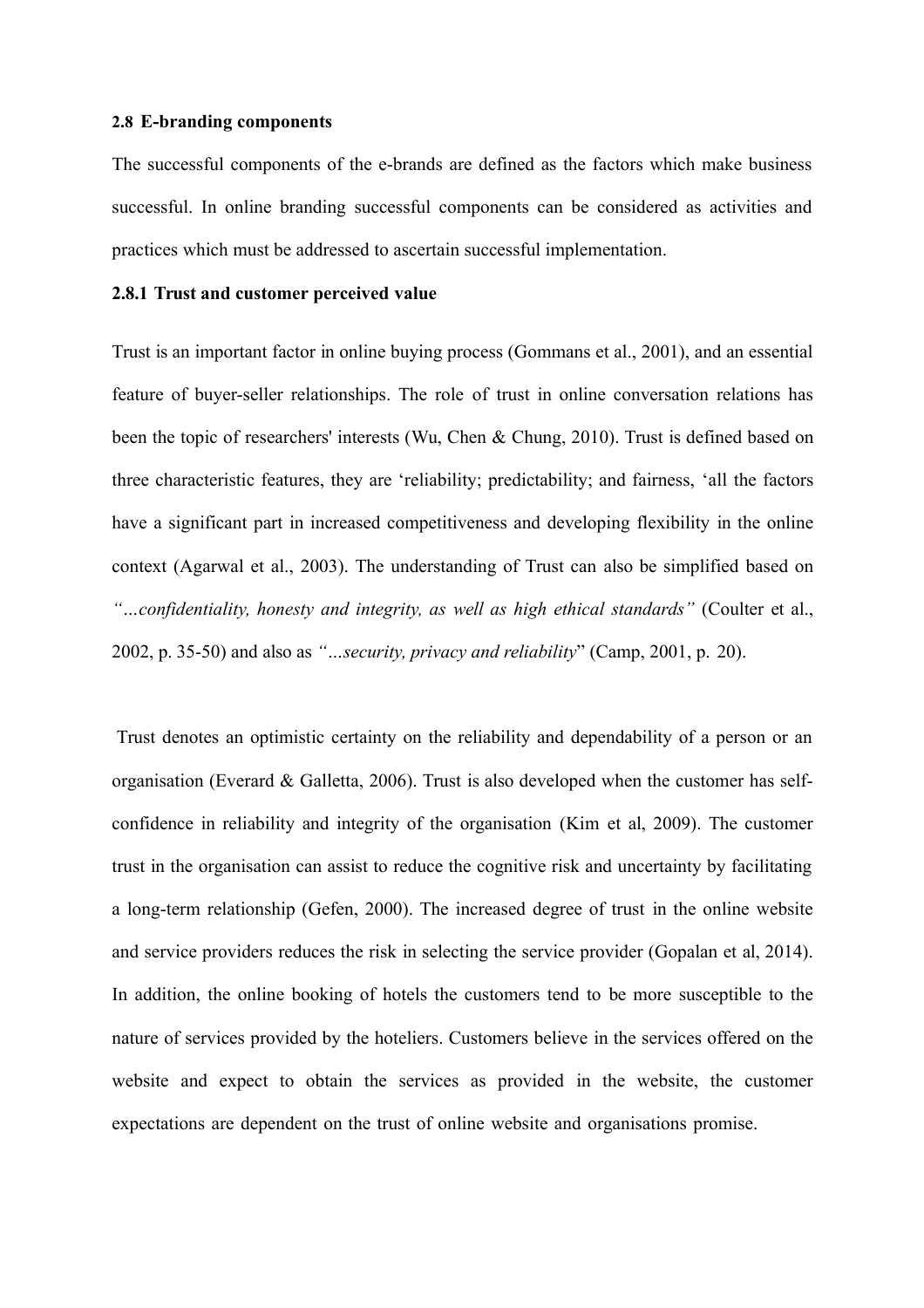Therefore, an hotel industry can develop trust as one of their promotional tools for their success in the industry (Kim et al., 2009).

The abundant information rich websites diminish ambiguity and support customers with low level dissonance, resulting in improved website trust. The lack of trust arises from cyber consumers perceived lack of control over the access of their personal information during the online navigation process (Hoffman et al,1999, p. 80). Therefore, the attitude to security is a crucial factor influencing website trust (Aydin et al, 2005).

Even though customer value and its significance are an extensive area of discussion (Kim, 2011), the perceived customer value is defined as "*the consumer's overall assessment of the utility of a product/ service based on what is received and what is given"* (Zeithaml's 1988, p. 142)*.*Moreover researchers have projected numerous supplementary components in the online context (Lexhagen, 2008). The customer perceived value is conceptualised in terms of three components; they are financial benefits, security and privacy. The online booking platform help customers in making price comparisons before making the final decisions. (Chiu, Wang, Fang, & Huang, 2014). The security and privacy factors are conceptualized as customer benefits based on functional, emotional, social value and freedom in decision making (Sigala, 2006).

# **2.8.2 Word of mouth**

In an online environment, word of mouth is powerful in brand building (Vark, 2007). The online environment provides the opportunity for brands to be open and interactive. The word of mouth (WOM) communication has a strong effect on brand trust to customers on ecommerce. The WOM spreads quickly on the web compared to the offline environment, and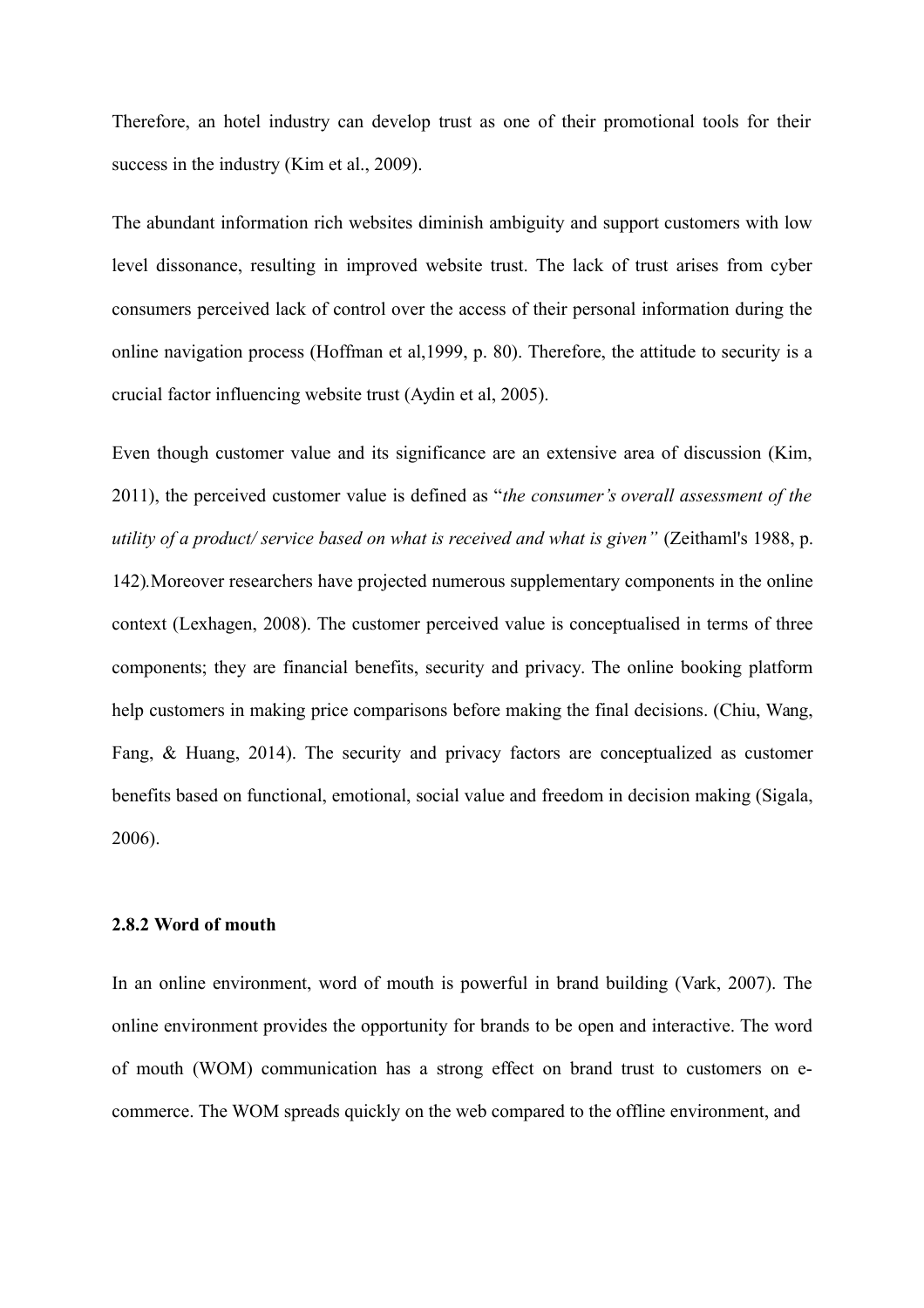negative WOM generates brand distrust in customers (Harrison Walker, 2001). The marketing practitioners manage and link sites and build up potentially to linked sites.

Developing an emotional connection with the customers in the online environment is enormously valuable and very effective (Clauser, 2001). The website interactivity is ideal for facilitating business and in creating emotional connection with consumers and brands. The development of online communities facilitates customers web experience and provides opportunities for co-creation of online contents and strengthen customer loyalty and attachments in an online brand.

The online experience is a concept in cyberspace which drastically alter consumer perceptions of brand and consequently diminishes equity (Chang et al,2002). The online brands impact on perceptions on brands, which are transparent on internet.

# **2.8.3 Website interactivity**

One of the benefits of the Internet is its capability for interactivity. Hence, the perception of interactivity has received considerable interest from scholars in many disciplines (Kim, 2011). Interactivity is "…*the extent to which users can participate in modifying the form and content of a mediated environment in real time*." (Mollen & Wilson, 2010, p. 920). The most common components of interactivity are two-way communication, synchronicity, and monitoring (Mollen & Wilson, 2010). The two-way communication is conceptualized as an information flow enabling customer to respond quickly (Kim, 2011). Monitoring or user control is an extra essential element of interactivity which is conceptualized as choice capability (Yoo et al., 2010).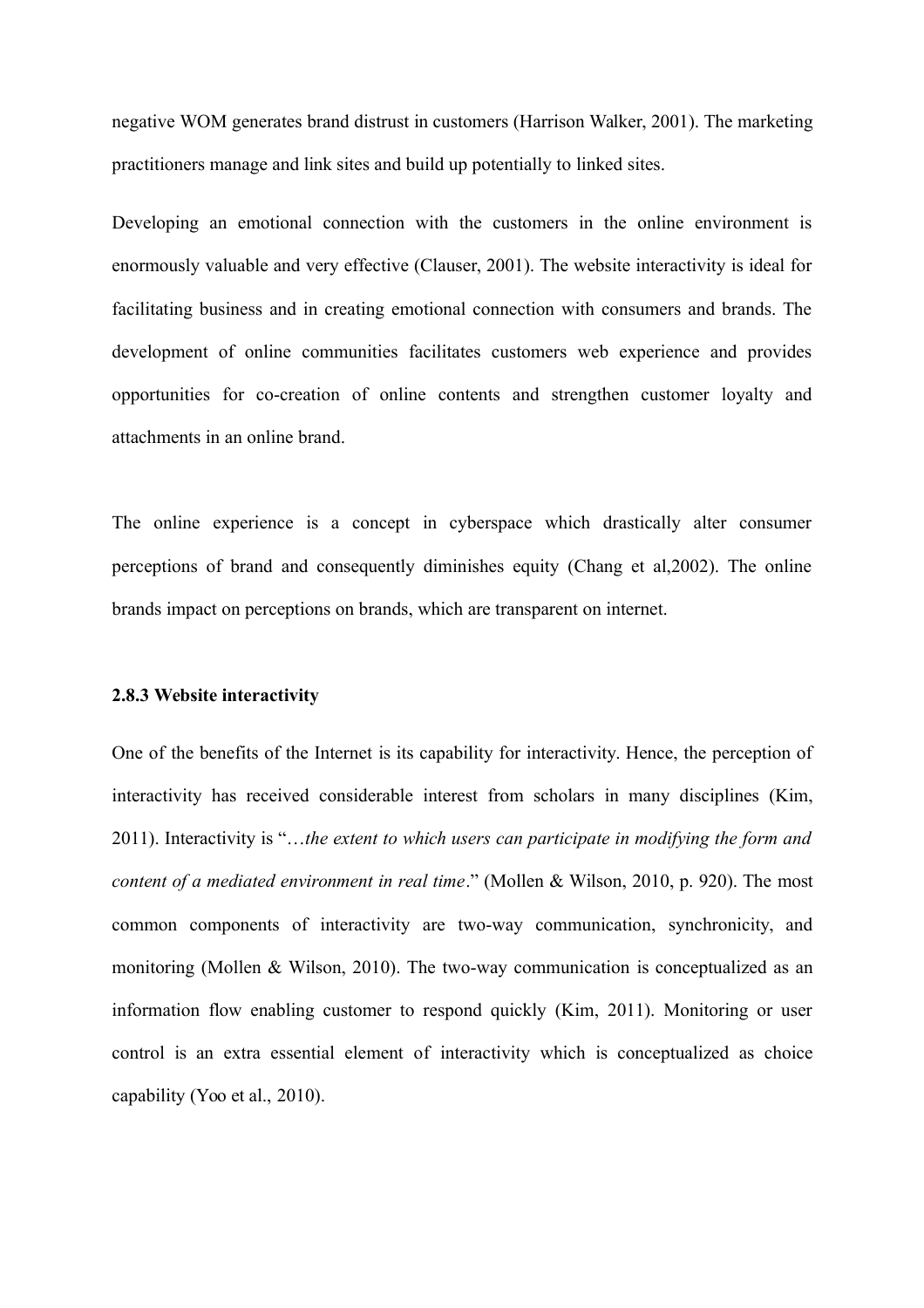Interactivity signifies the website capability to permit users to link with potential customers through chats, blogs and social tools (Macias, 2003). Another aspect of interactivity which allows customers to examine or view tangible product services is termed demonstrability. Subsequent to Huang (2003), who states that demonstrability is the extent to which a website responds or incorporates with more humanlike feature product information at a faster pace.

# **2.9 Challenges of SME Branding**

Despite remarkable contribution to Indian economy, the SME sector lack in adequate support from Government agencies and Public sector financial corporations, which obstruct the SME in being competitive at national level. The various problems faced by the SMEs are inadequate and untimely attainment of finance, unskilled manpower, inadequate capital, unavailability of suitable technology and low production capability (SME Chamber of India, 2017).

The branding is considered expensive among SMEs who face difficulties to afford branding with limited resources and budget. Abimbola (2001) suggests SMEs should overcome these difficulties by adequate planning, organising and proper understanding of brand involvement and interlinking the entire organisation to brand building. SMEs need to plan, propose and implement branding policy like the large companies. Berthon et al. (2008) argues that SME marketers have the capability for managing brands innovatively to influence the complete potential of their brands with limited budget availability. Brand management do not receive undivided attention in the day-to-day activities within the SMEs (Krake, 2005).

According to Abimbola (2001) the role of branding is found to have less competitive advantage. Abimbola explains that due to less availability of resources the SME the brands should focus on innovations, technology expertise, corporate branding, marketing campaigns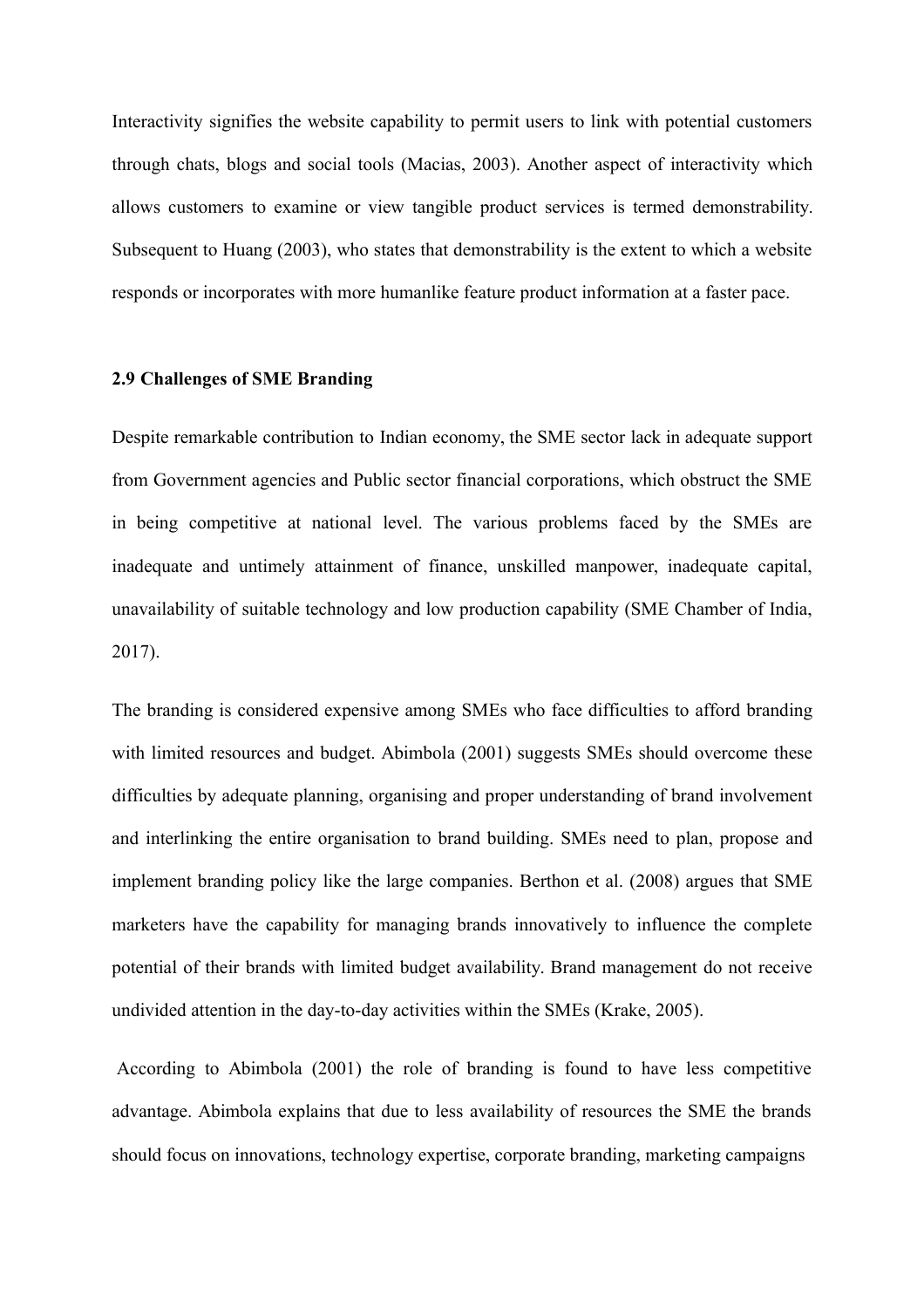and creativity. The budget restrictions were identified as a prominent factor leading to lack of branding in SMEs, (Aaker, 2004).

Lack of understanding of customer expectations is a challenge faced by organisations, many online companies fail because they fail to understand their customers, and customised wants. The website also needs to be consistent in images and content. Some of the best sites have a reliable site map and links back to home page (Budac, 2014). All these which centres around the user are a challenging factor to many customers. The organisation lacks clarity of creating online identity, website design is another challenge of online branding for Organisations*,* where they stand out as a brand on strength and uniqueness in design.

In an online brand building process brand reputation starts and ends with building trust. Consumers have trust in the hosting brand to make the brand successful, but even more important are the trust that consumers have in their peers. If consumers have confidence that their peers know what they are talking about, they are more likely to follow their advice, whether that's advice about which product to purchase or how to fix a problem with a product they've encountered. It's up to brands to foster both brand-to-consumer trust and peer-to-peer trust by being the best stewards of authenticity and credibility in their online communities (Blancson, 2013).

The negative feedbacks, negative reviews, internet trolls have become more difficult for both consumers and brands to determine the reality. A single spam post or unfair review in online community has the potential to create a serious domino effect. There are contradictions associated with the SME branding, According to Berthon et al. (2008), Spence and Essousi (2008), branding is not a priority in the SME, and branding are applicable for large organisations (Inskip, 2004). According to Reijonen (2012) SMEs lack market positioning and distinctiveness in the market place. In the opinion of Ahonen (2008) most of the branding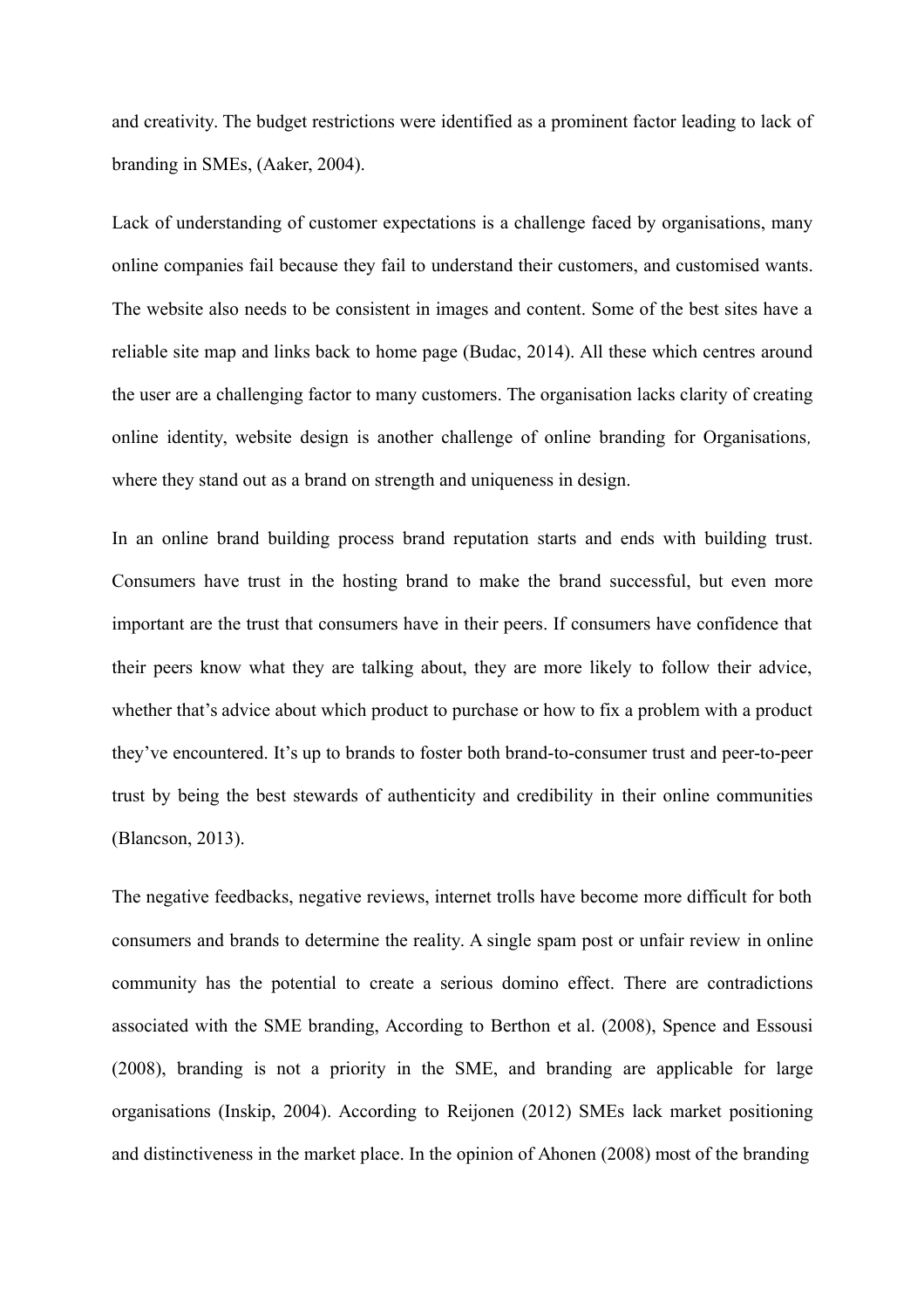studies are conducted empirically and lack more conceptual studies. The SME success are dependent on *", desire for success and influence of Owner/Manager"* (Horan et al., 2011, p. 119).

# **2.10 Gaps in Literature**

There are two interrelated gaps in the existing literature, the two gaps are identified from the SME point of view and from technology adoption point of view.

Primarily, as the SME branding research is in the developing phase, with limited knowledge on e-brand management. The past SME branding studies had a narrow focus on the aspects of the SME branding. The adopted limited frameworks are not integrated with the strategic perspectives of SME brand management, as the previous studies available on SME brand management were identified from the customer point of view.

The narrow focus of the previous SME branding research substantiates that a sound theoretical framework to direct a process-based SME e-brand management study could not be identified. However, enough studies on online branding and online brand management has been researched in several academic publications, where the research has been implemented from the customer point of view with wide focus on the online brand community and social media community. The studies were carried out in the selected online networks and community based on customer perception and value creation. The online studies concentrated more on website interactivity and website analysis as online tools. The researches examining the online brand management within the SME were mainly descriptive, theoretical or speculative. There were not many studies identified, which considered the online brand components and its management in the online environment. Considering the geographical study location, the e-brand management in Kerala, India was not available despite being an enchanting tourist spot in South India.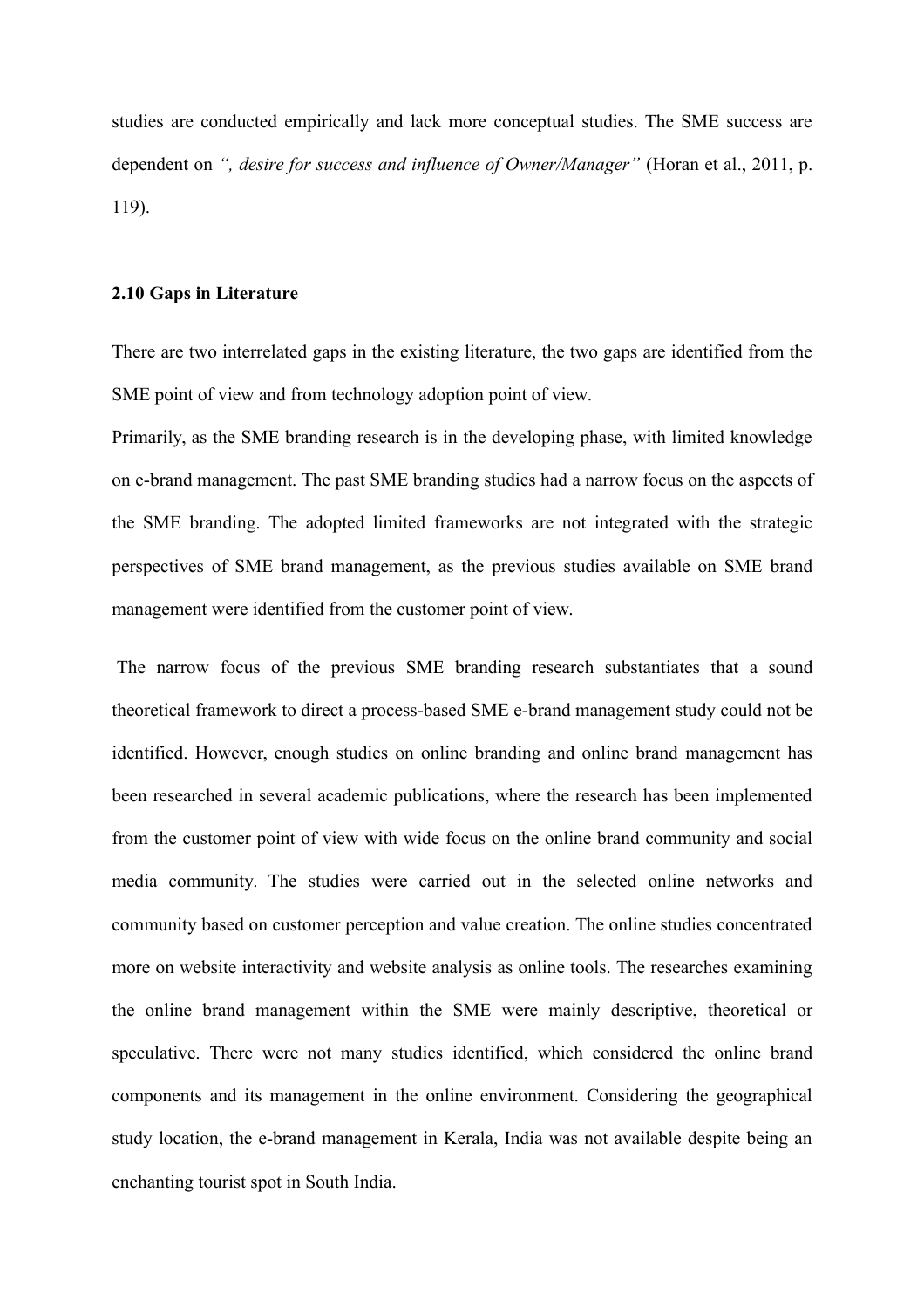# **2.11 Conclusion**

This chapter reviews an extensive series of literature relating to branding and e-branding in SMEs to address the research question: How e-branding is managed from the strategic perspective in Indian SMEs? It has conducted the review through exploring and understanding the context of branding in SMEs and how e-branding is understood, conceptualised and used in SMEs, thus which discourse the research objectives. The review has illustrated the scantiness of literature, and more predominantly of research literature, regarding branding in SMEs, with the paucity being much more ostensible in area of ebranding in SMEs. Moreover, adequate literature has been found to arrive some conclusions which will be discussed.

Firstly, the chapter has explained the significance of branding and considering SMEs as an enterprise which is heterogeneous in nature. SME branding was found to be unknown in the early and late 1990's and the first study on the SME branding was coined by Abimbola in 2001. The branding was considered as the necessity for large organisations and SMEs had neglected the branding in the past years. The branding is considered as inevitable for every SME organisation from its inception. The little research into SME branding that has taken place often adopts the methods well-suited to large organisations where most of the Organisation branding research is situated and the limitations of the research methods in the context of SMEs may have contributed to the second conclusion where the extent and the depth of branding may be obscured.

The chapter has identified some support for the adoption and use of qualitative research for the study as a suitable basis for considering Owners attitude, including e-branding in SMEs as it could recognise the individuals, through their interpretation of the world and the experiences, and construct their own meanings which will enable the branding. It can also identify the perception, attitude and behaviour, which appear to be a significant aspect of the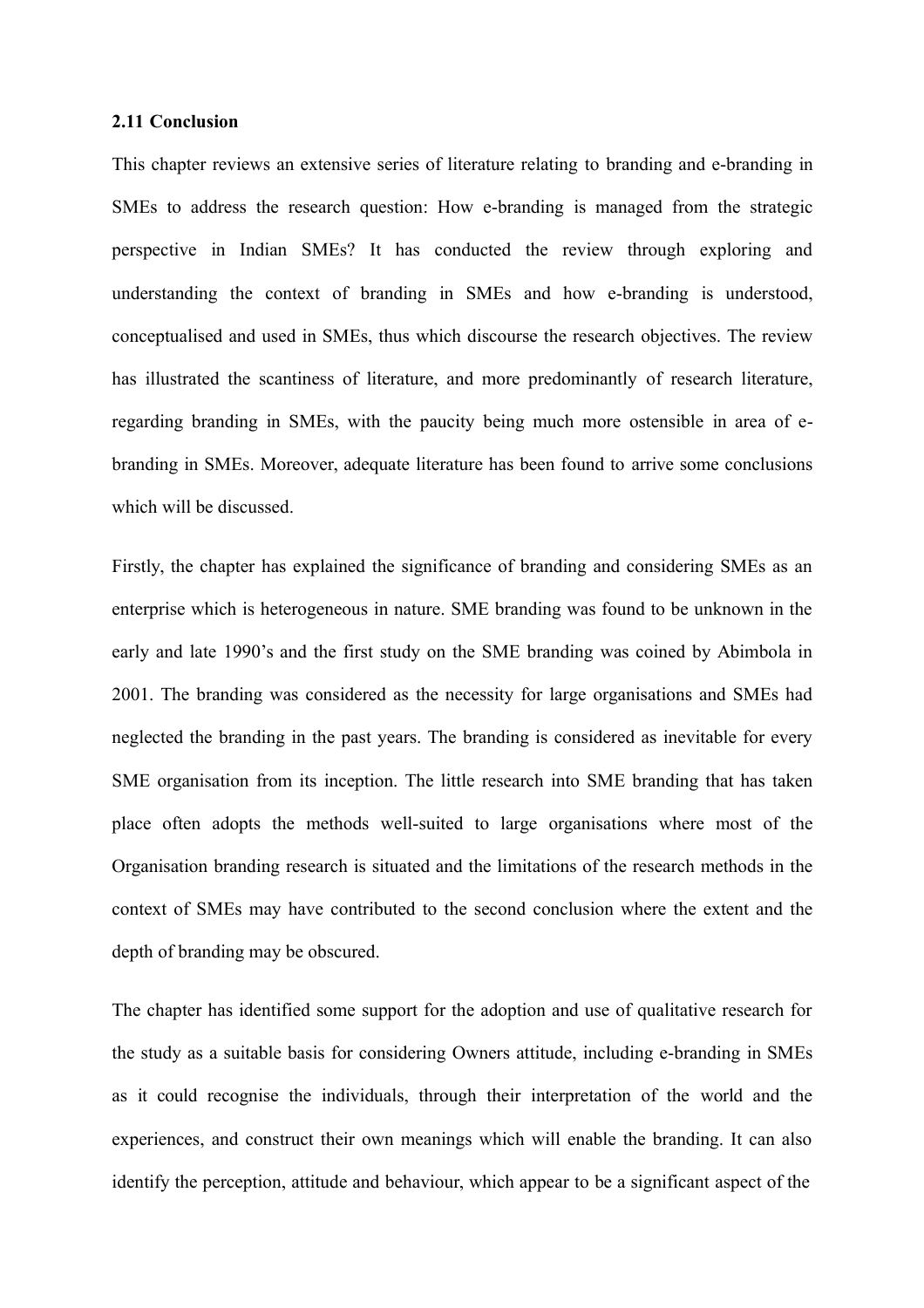SME owners branding, is enhanced through the establishment of common meaning based on the values and perceptions. Therefore, it can facilitate into understanding how branding particularly e-branding, occurs in SMEs which has not been clear from the past research.

There are various indications that branding in SMEs, alike other aspects of SMEs, may be highly influenced by Owner/mangers. The influences appear to extend to the e-branding, even though this is complicated by indications that certain owner/managers can have less access to the technical skills and capabilities. There are certain emerging views in the literature which is at the greater extent of the Owner/manager influence may result from the multitude of research from the perspective of Owner/manager, even though this need further research. This leads to an additional conclusion that the research from the perspective of employees is necessary to provide a more holistic view of branding in the SMEs. The ebranding which is a contemporary phenomenon within the Organisation can make the organisation a huge success.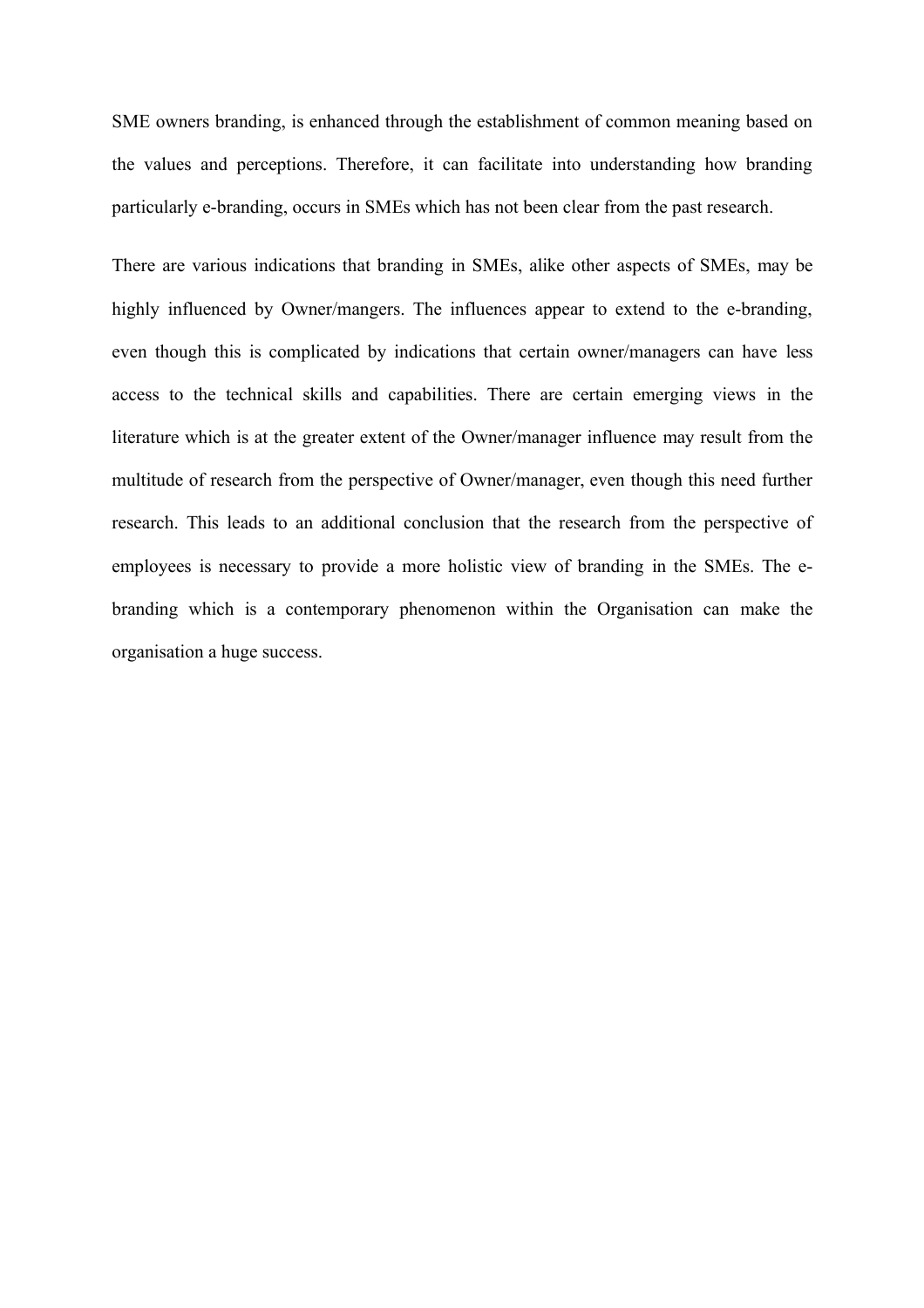# **Chapter Three: Research Methodology**

# **3.1 Introduction**

In chapter one of this thesis, the research aims and objectives were identified, followed by a review of extant literature in chapter two, which provided direction for the research with established theoretical base. This chapter explains the research process adopted to address the thesis objectives and outlines methodological choices.

Research phraseology refers to the quest for knowledge with scientific and systematic exploration (Kothari, 2015). The term methodology refers to applied research logic in a project comprising of research methods and contextual framework (Sarandakos, 2005). There are three types of business research, which are theory building research, theory testing research and problem centred practical research. This study is based on theory building research. As discussed previously in the introductory chapter, the objectives of the research are to:

- I. To investigate how the e-brand is managed from the strategic perspective in the context of Indian SMEs in the hospitality sector
- II. To investigate how successfully are the components of an SME e- brand managed in the Indian hospitality sector.
- III. To investigate how effectively the challenges of e-branding are addressed by Indian SMEs in the hospitality sector.

The chapter opens by discussing the main research philosophies of ontological, epistemological and methodological considerations that underlie each research paradigm of social science research and proceeds to discuss the exploratory study of the research. The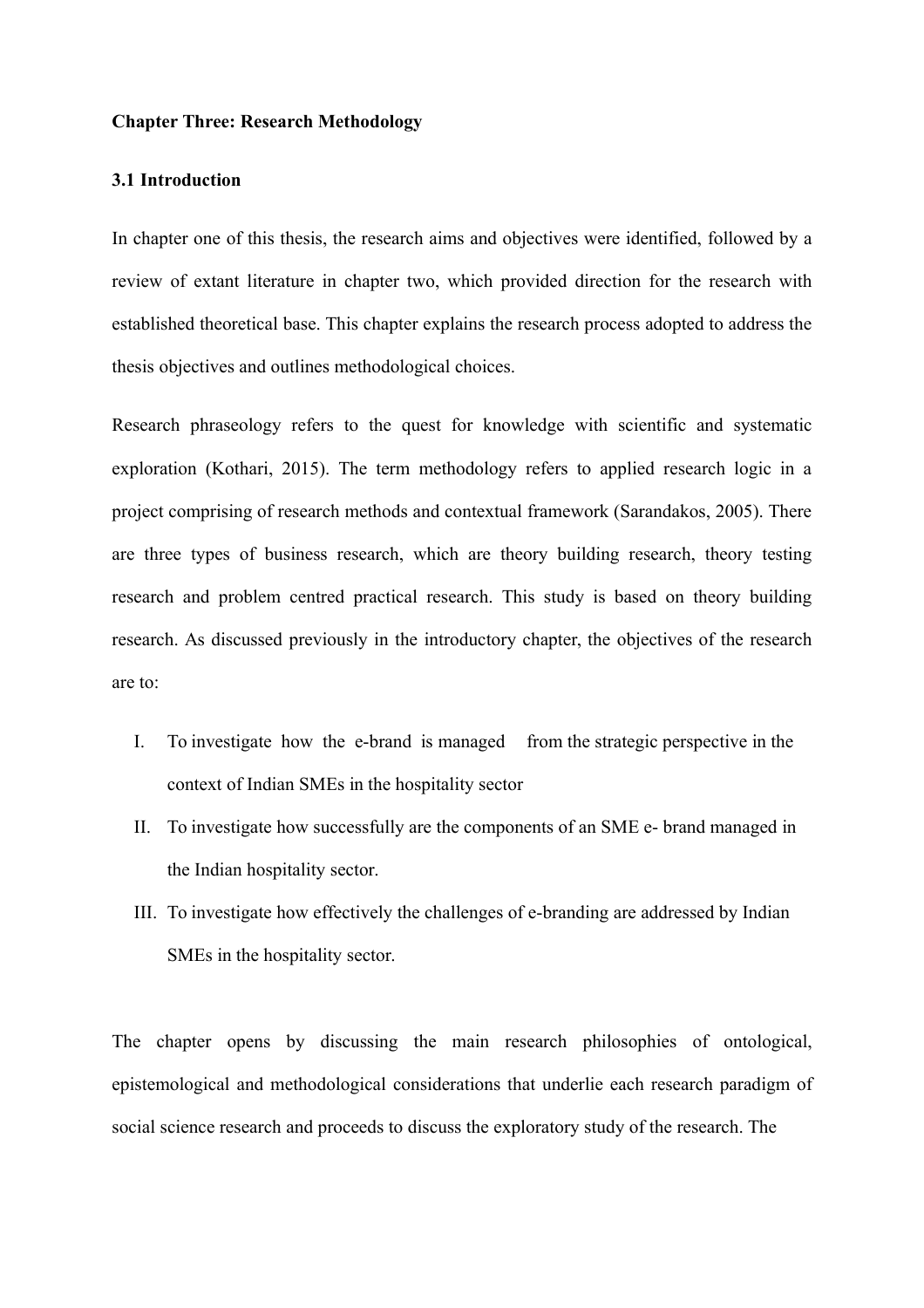chapter then discusses the data collection and data analysis processes, followed by the research limitations.

# **3.2 Philosophical Research Paradigms**

The understanding of philosophical research issues leading to choices and decisions are important to strengthen a chosen research position, as the research position implies "what, how, and why research is carried out "(Carson et al., 2001, p. 1). In the view of management researchers, Johnson and Duberley (2000, p. 1)

…how we come to ask questions, how we assess the relevance and value of different research methodologies so that we can investigate these questions, how we can evaluate the outputs of research, all express and vary according to our underlying epistemological commitments.

The research paradigm is defined as "set of linked assumptions about the world which is shared by a community of scientists investigating the world, which provides a conceptual and philosophical framework for the organized study of the world" (Deshpande, 1983). Every research philosophy is rooted on a particular paradigm or 'world view' (ibid.). Paradigms are theories on the nature of the world and understandable human characters (Denzin, 2000).

A research paradigm is a philosophical assumption with three elements specifically ontology, epistemology and methodology, existing within a particular research paradigm framework. The research philosophy reports ontological, epistemological and methodological issues and sequentially specifies the researcher's view of the world (Denzin & Lincoln, 2011; Savin-Baden & Major, 2013).

Ontology is reality, which is a branch of philosophy which attempts to examine the nature of reality (Savin-Baden & Major, 2013). The research purposes a set of beliefs on what is studied and subsequently Bryman and Bell (2015, p. 23) emphasize as "Ontological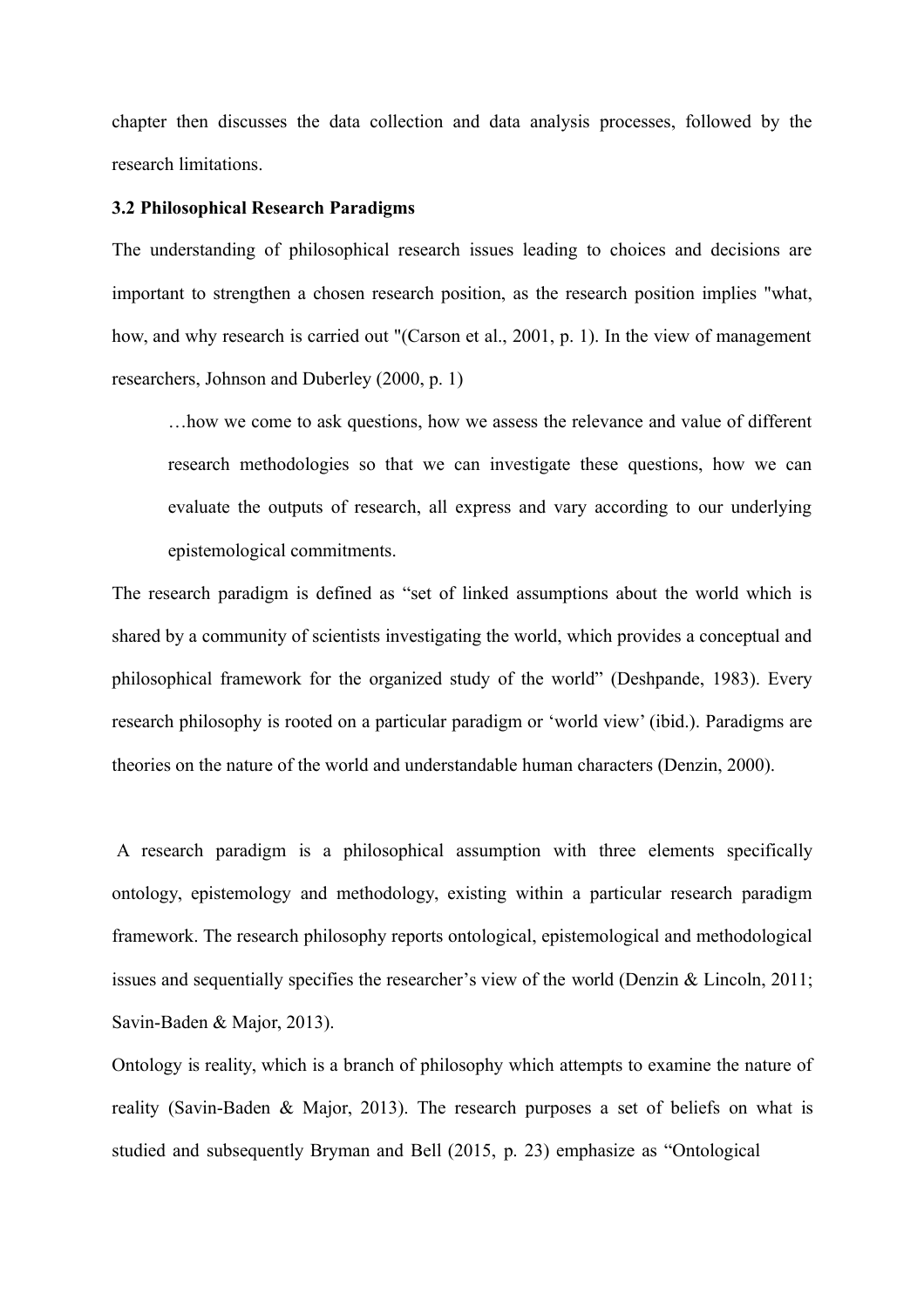assumptions and commitments will feed into the ways in which research questions are formulated and research is carried out". The ontological question enquires whether the researcher views reality as objective, existing external to the individual and their subjective interpretations or subjective and socially constructed (Parkhe, 1993; Corbetta, 2003). The answer to this question on the nature of reality certainly regulates what can be known about that reality (Guba & Lincoln, 1994). It is the constitution of the knowledge (known as reality) to which epistemology relates (Parkhe, 1993).

Epistemology is the relationship between the reality and the researcher. The term epistemology is derived from the Greek word 'episteme' means knowledge (Hirschheim, 1992). Epistemology discovers how an individual perceives knowledge and how it becomes a philosophical entity, which determines the nature of "acceptable knowledge" (Bryman & Bell, 2015, p. 27; Saunders et al., 2012, p. 16) in the research arena, it is the relationship between the researcher and the reality (Creswell, 2013).

Methodology is the step by step procedure followed by the researcher in discovering the reality (Perry et al., 1999). Subsequently, every paradigm faces three questions (Guba & Lincoln, 1994), namely:

- 1. Ontological question: On the form of nature, reality and what is there that can be known about from them
- 2. Epistemological question: Question on the nature of relationship among the researchers
- 3. The methodological question: What methods are best used to understand reality under study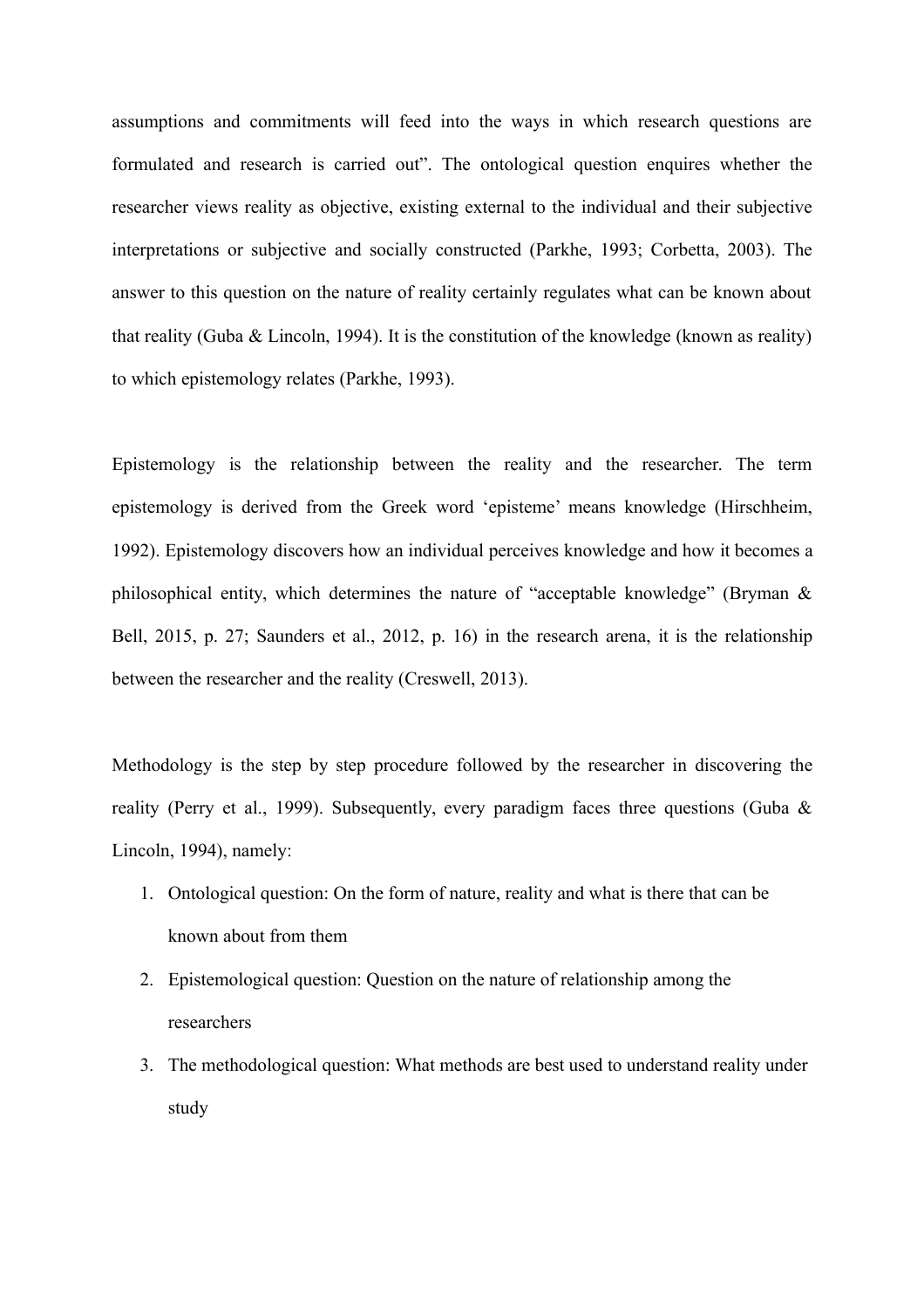# **3.2.1The Research Inquiry Paradigms**

The research paradigms guide the decision making and carrying out the research, it is a belief system (or theory) which formally establishes the set of research practices. The particular problem in social science is viewed in this thesis context, the four important inquiry paradigms in social sciences are post positivism, post modernism(transformative), interpretivism (socially constructed) and pragmatism (Guba & Lincoln, 1994, Perry et al., 1999). The philosophical assumption of ontology, epistemology and methodology exists within the paradigm of the research framework. Table 3.1 which specifies the basic belief system within the social science research paradigms.

*Table 3.1***: Research paradigm Belief system in Social Science Theory Source: Adapted from Guba and Lincoln (1994); Perry et al (1999)**

| Philosophical | Interpretivism             | <b>Post Modernism</b>             | <b>Post-Positivism</b>           | Pragmatism            |
|---------------|----------------------------|-----------------------------------|----------------------------------|-----------------------|
| Approach      |                            | (Transformative)                  |                                  |                       |
|               | Multiple realities are     | The research between              | There exists single reality and  | Reality is based on   |
| Ontology      | constructed through        | researcher and communities/       | there are lack of absolutes      | "what is useful".     |
|               | experiences and            | individuals are studied, often a  |                                  | practical and how it  |
|               | interactions               | subjective-objective reality is   |                                  | works                 |
|               |                            | identified                        |                                  |                       |
|               | The reality is constructed | The findings are                  | The reality is constructed       | The reality is known  |
| Epistemology  | between researcher and     | co-created through multiple       | through research and statistics, | through various tools |
|               | researched entity. It is   | ways of understanding             | the interaction with research    | and the evidence is   |
|               | designed through           |                                   | subject is minimum. The          | obtained through      |
|               | individual experiences     |                                   | validity of research is through  | inductive and         |
|               |                            |                                   | peer and not participants        | deductive approach    |
|               | The literary methods of    | A collaborative process of        | The scientific method of         | The research process  |
| Methodology   | writing. The data          | research, political participation | writing is used. The deductive   | includes qualitative  |
|               | collection is through      | encouraged, highlights issues     | method of testing new theories,  | and quantitative      |
|               | interviews,                | and concerns,                     | specifying important variables   | methods.              |
|               | observations and           |                                   | and making comparisons with      |                       |
|               | analysis of texts.         |                                   | groups                           |                       |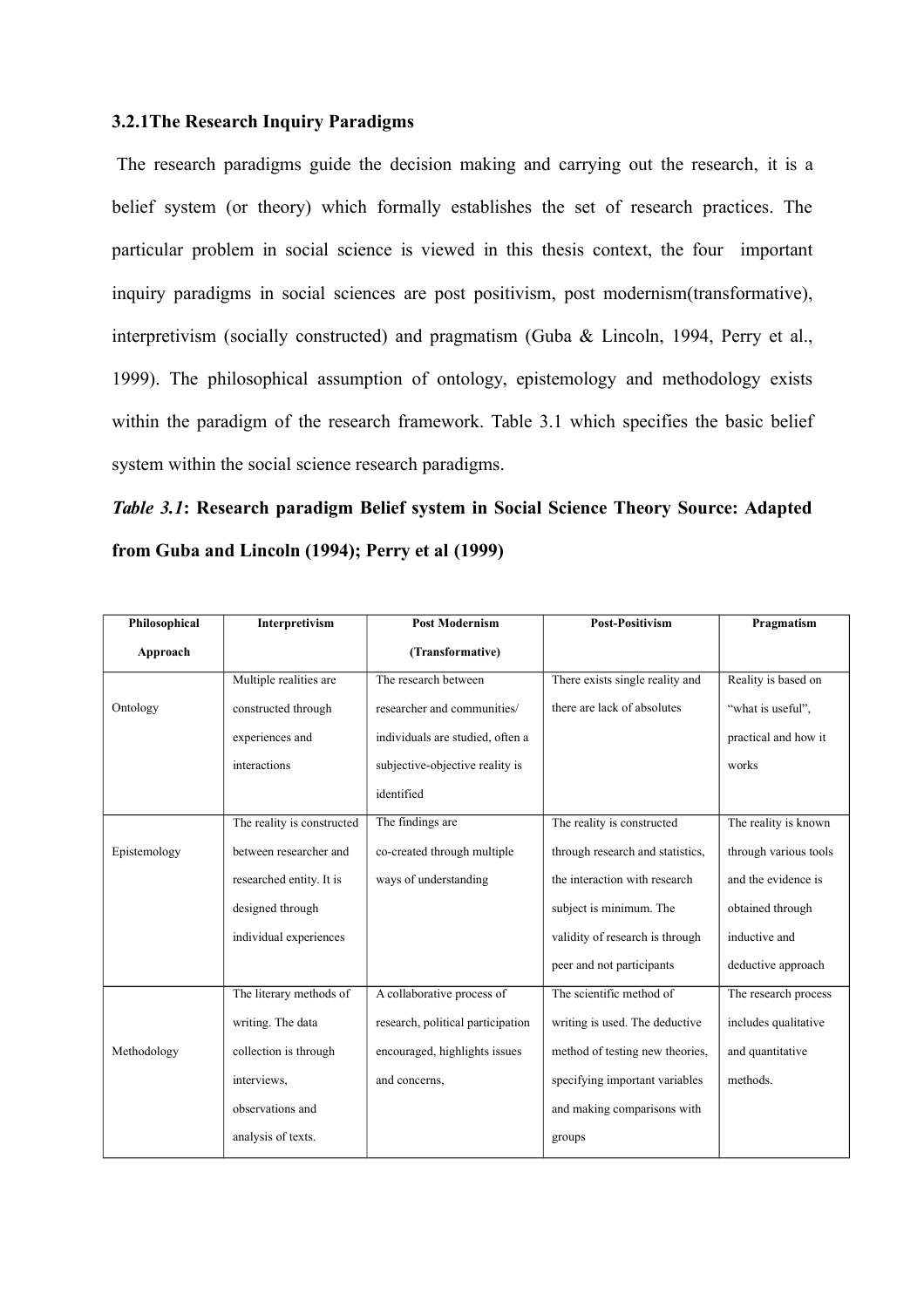#### **3.3 Methodology Adopted**

The ontological, epistemological and methodological philosophical assumptions within the framework of positivism, interpretivism, post positivism and pragmatism, identifies the interpretivist research paradigm as congruous to the researcher's world view. The approach to this thesis is guided by the intertivist paradigm.

However, as mentioned in Table 3.1, the ontological approach in this study is subjective, owing to probability of multiple reality construction from individual's perception and actions (Lee & Lings, 2008; Savin-Baden & Major, 2013). Subjective perception is an interaction between researchers and research subject (Cunlilffe & Karunanyake, 2013; Denzil & Lincoln, 2011). In the opinion of Bryman and Bell (2015), the social phenomenon is constructed from social interaction and constant reviews. Apart from enhancing the formulation of research questions, the subjective approach facilitates confidence in research conclusions. Furthermore, they increase the researcher's value by enabling the researcher to participate solely in the social phenomenon (Slavin, 1992).

The methodological assumptions of interpretivist research are identified by the nature of object in the study and the need of the research (Perry et al., 1999; Saunders et al; 2009). The aim of the research is to build theory on a nascent phenomenon. The information ensuing finds qualitative methods as most appropriate (Creswell, 1994; Churchill, 1999; Edmondson & McManus, 2007). The research will sketch out perceptions and attitudes of the research participants relying on methodological principles of interpretivism (Kelliher & Henderson, 2006; Lee & Lings, 2008). The researcher's probability of less direct interaction with research subjects, the possibility of research subject isolation from the specific context and deficiency in understanding the dynamic nature of social world has directed to propose the adoption of the interpretivist approach (Bryman & Bell, 2015; Robson, 2011; Silverman, 2011).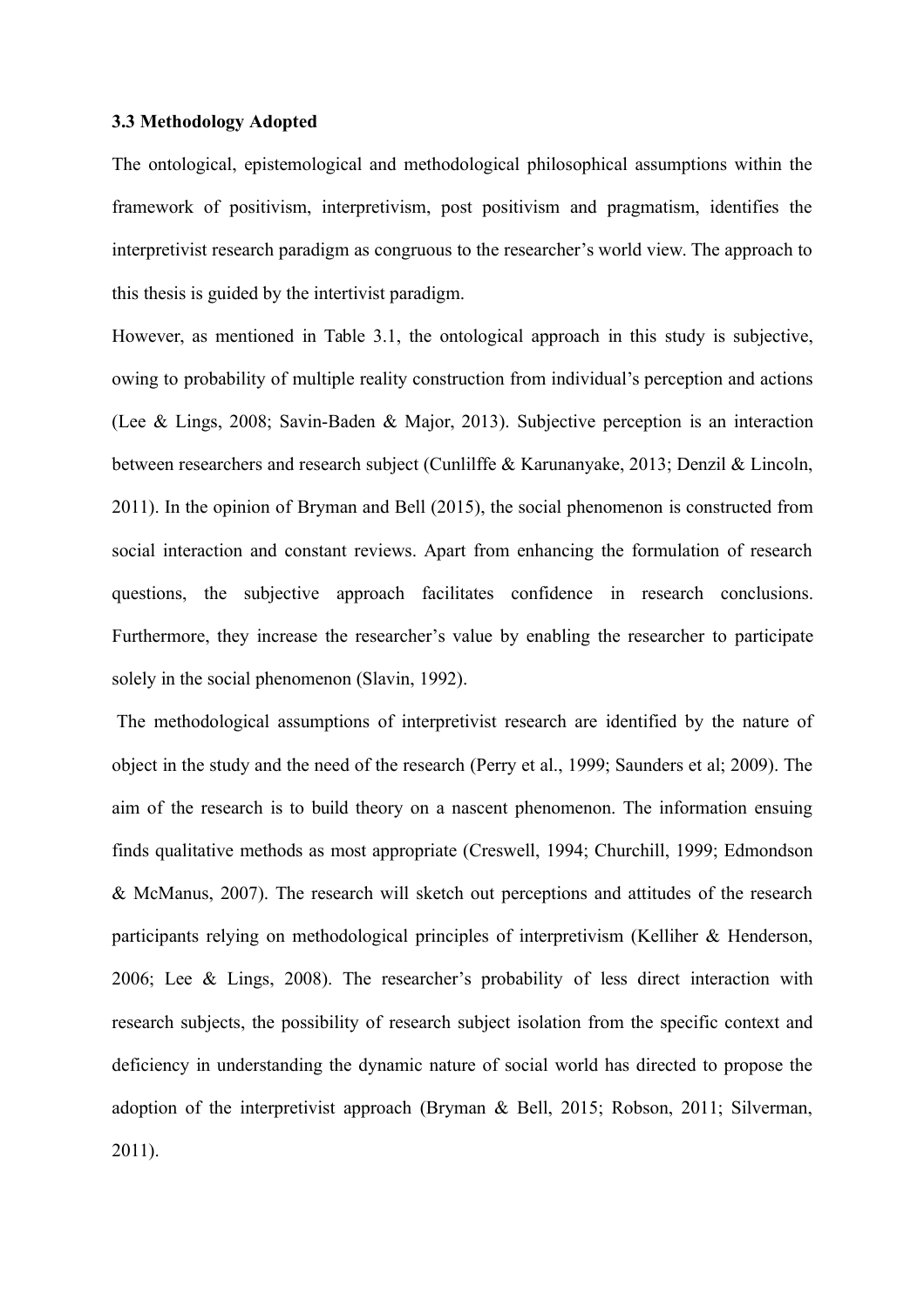#### **3.3.1 Interpretivism**

The 'view of world' in interpretivism is idiographic. Interpretivism views the subject matter of social sciences including people and institutions, as incommensurable with the subject matter of natural sciences (Bryman & Bell, 2007), and considers social phenomenon as too complex to be explained by absolute laws (Saunders et al., 2009). Congruently, the aim of research in interpretivism is not to arrive at an explanation to facilitate prediction. The goal is to develop an understanding of subjective meaning of social phenomena within the research scenario (Carson et al., 2001; Bryman & Bell, 2007).

Interpretivism implies, knowledge is created from the prior experience. A researcher adopting the interpretive approach understands how the individual constructs tends to understand knowledge construction (Savin-Baden& Major, 2013). As such, the interpretivist study adopted will facilitate in recognition of interviewee individuality and understanding of the world and interpret the results (Lee & Lings, 2008). Subsequently the research deals in exploring the online brand management in the context of Indian SMEs in the hospitality sector. It is significant how the research is conducted to understand the world from experiences and interpret the results. This enhances data richness in social context as overall research philosophy is based on the Interpretivist approach (Berger & Luckmann, 1971; Savin- Baden & Major, 2013).

#### **3.3.2 Challenges of interpretivism**

A significant criticism of the interpretivist approach relates to the incommensurability of knowledge claims. Knowledge assertions within the interpretivist paradigm are grounded on individual perceptions, generating a world of multiple realities which cannot be usefully associated with (Sobh & Perry, 2006), or generalised to another person's theory of reality (Easton, 2010).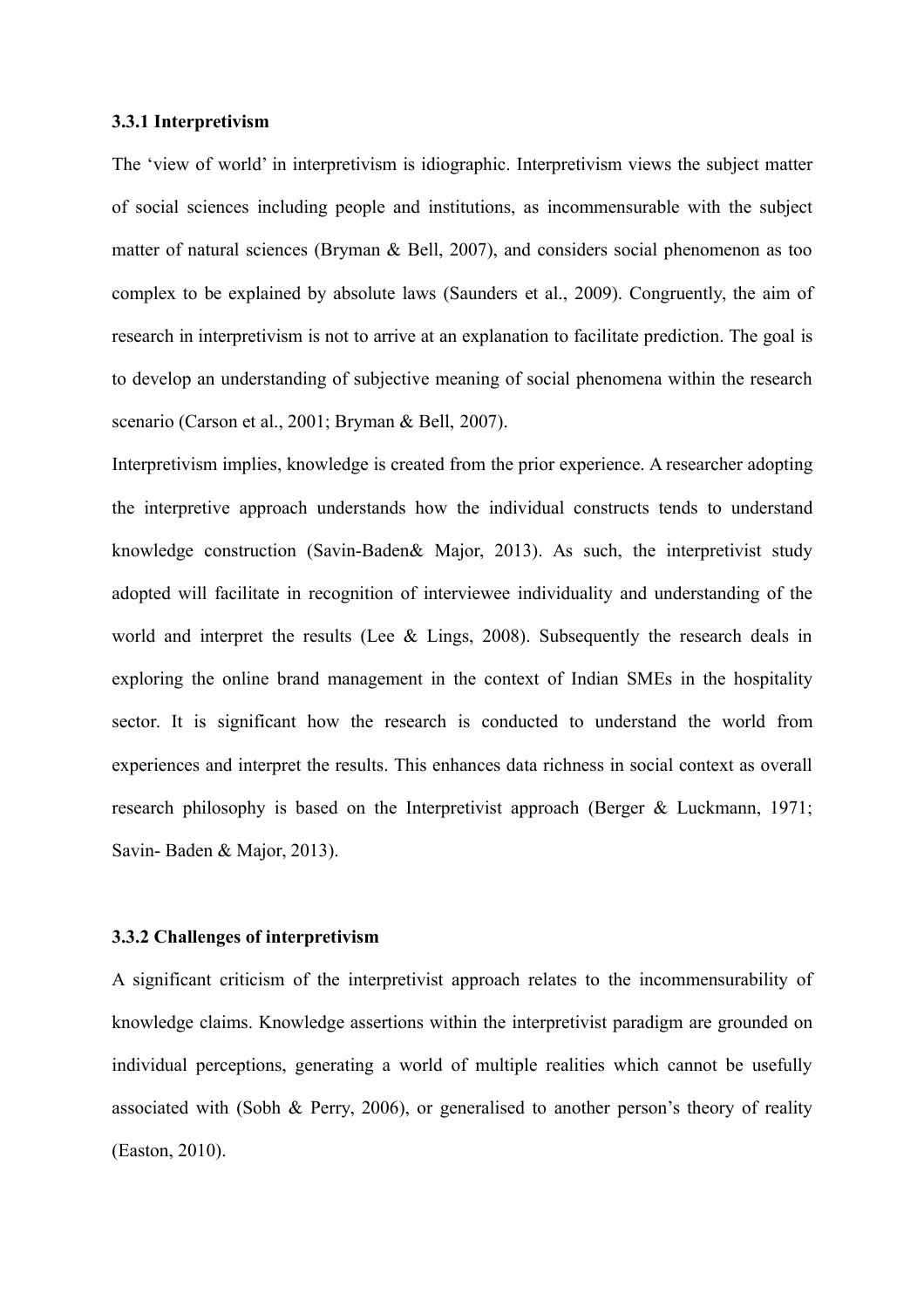Research in the field of marketing management deals with a 'real' external world and requires the comparison of several constructed realities (Healy & Perry, 2000; Sobh & Perry, 2006).

# **3.4 Research Design**

The intimidating entity following the research problem in planning and designing of the research project is prevalently known as "research design" (Kothari, 2015). A research design is a strategy for an entire qualitative research study and the main objective of the research design is to define a clear road map to an entire research project (Myers, 2013). A research design denotes order in which the thesis is carried out for linking the research question, data collection, data analysis and interpretation in logical sequence (Hartley, 2004). The following subdivisions of this chapter clearly report these steps.

As intimated in Chapter 1, the present research is positioned within the field of branding, which is specifically found at the intersection of brand management and internet marketing. To report the paucity of research on brand management in the online context, this study adopted a qualitative research design, which was elucidated by the authors' ontological and epistemological assumptions illustrated in the previous section.

The preceding chapter (chapter two), reviewed the literature on branding, and revealed an extensive body of research knowledge on branding in traditional contexts, and a dearth of research on brand management was acknowledged.

The exploratory nature is consistent with "context of discovery" (Hunt, 1976), where the main objective was to attain the understanding of brand management in the content domain. The goal of the exploration is fundamentally concerned with understanding, as such the qualitative methods were considered mainly suited to the research.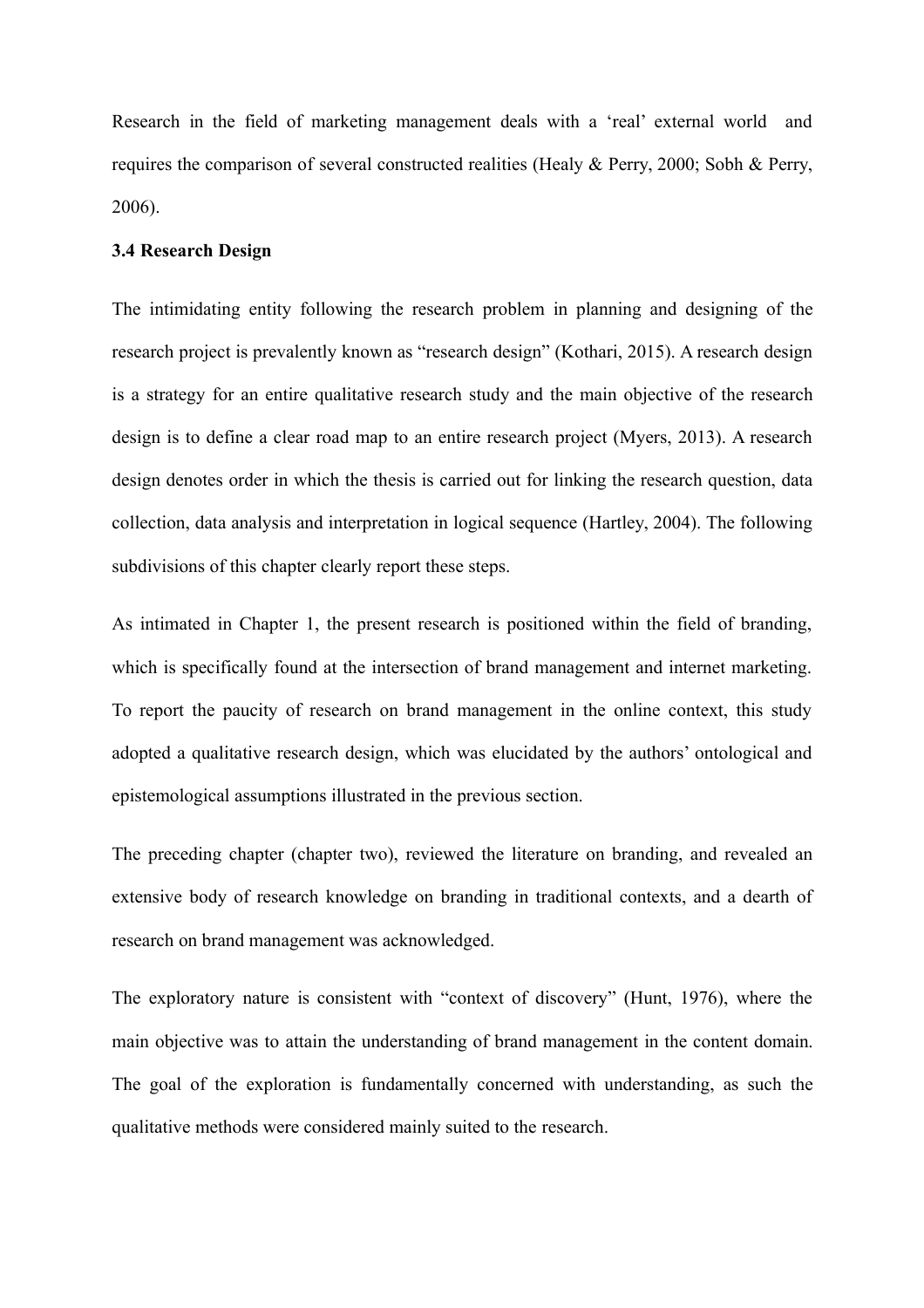#### **3.4.1 Justification of Qualitative research**

A qualitative approach to the present study could be justified as 'methodological fit' (Edmondson & Mcmanus, 2007). The authors state the application of quantitative method to any phenomenon which is at an initial phase with prior knowledge will result in a poor 'methodological fit'. Certainly, a nascent phenomenon would not be properly understood or defined. Subsequently generating quantitative methods of acceptable quality will be problematic. Furthermore, the use of quantitative measures could lead the researcher on making "fishing expeditions" (Edmondson & McManus, 2007, p. 1171) by identifying the significance between the variables. As the online brand management in the SMEs is an under researched area, it would be premature for hypothesis formulation and hypothesis testing for quantitative research.

Quantitative research can give findings from the various tools like questionnaire, as formal and structured and which can be inappropriate to the informal and heterogeneous nature of SMEs and their branding (Nolan & Garavan, 2011). Conversely, qualitative studies, such as those of Abimbola (2001), Boyle (2003), Inskip (2004), Krake (2005), Merrilees (2007) and Spence and Essousi (2010), provide valuable insights into SME branding, and which advise on methods which may be specifically suitable to the study within the SME Environment. Subsequently the research on e-branding within the SMEs aims to develop rich, in-depth data so the qualitative approach is chosen for the study.

The key strength of the qualitative methods is the extensive focus on data collection relating to "naturally occurring, ordinary events, in natural settings" (Miles & Huberman, 1994, p, 10). The choice to adopt the qualitative approach is strengthened by the supportive arguments from Tucker et al. (1995), accordingly qualitative research is predominant for business research as it "can answer numerous questions about the who, what, when, where, why, and how of communication" (p. 395) and give opportunities "to get in touch with the feelings,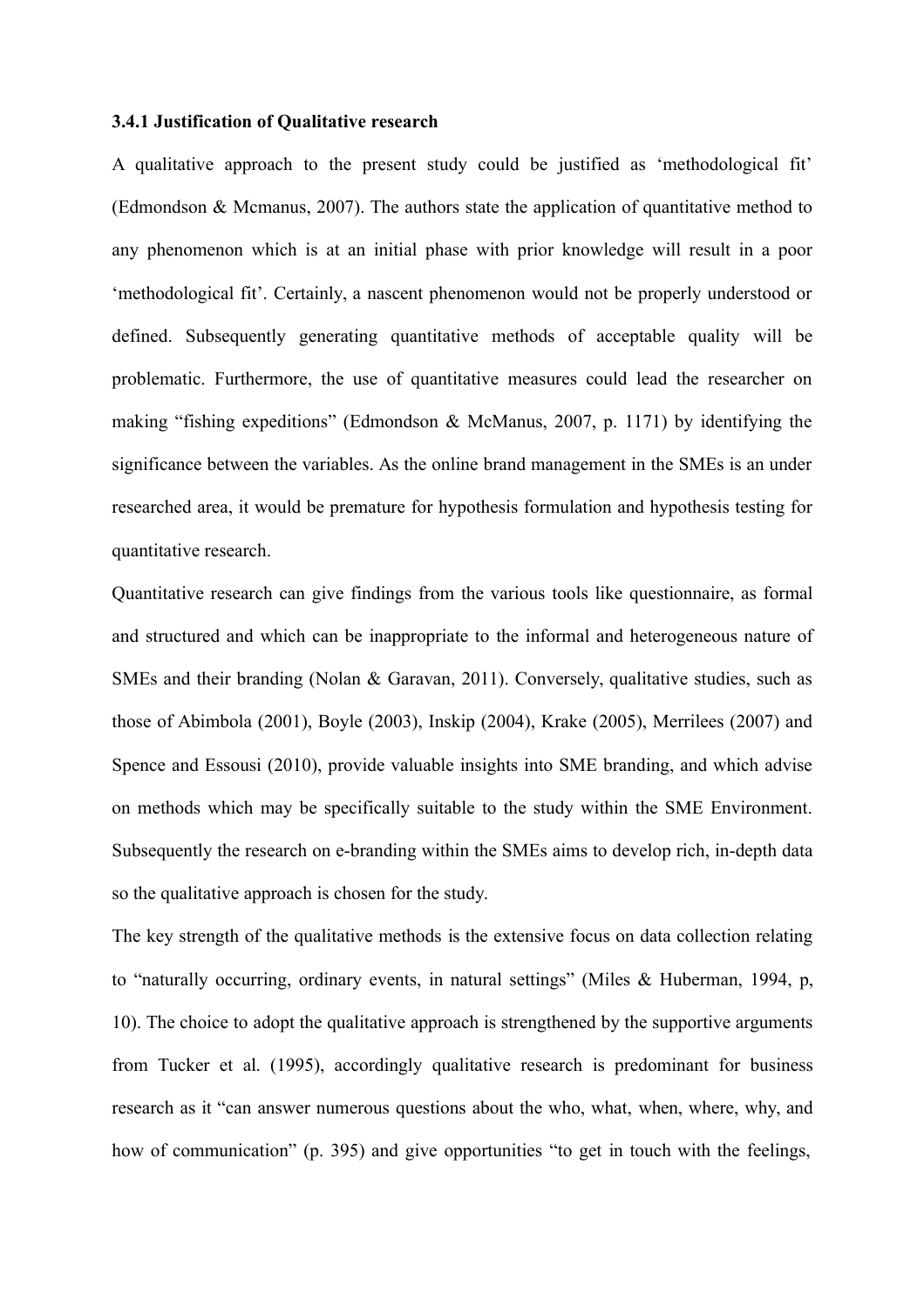concerns and needs of the business community" (p. 396).The qualitative approach is relevant when an in-depth experience based research is required (Orr & Menzies, 2012), being precisely relevant to the interaction and investigation within the social environment (Fossey et al., 2002).

According to Hynes (2012) qualitative research perceive perceptions, attitudes and feelings as documentation from the previous traditions which are internal to the organisation and business research context (Cassell & Symon, 2006). The significant advantage of qualitative research is the privilege in seeing and understanding the context where judgements and actions takes place. *"Qualitative research is a field of inquiry. It crosscuts disciplines, fields and subject matters. A complex, interconnected family of terms, concepts, and assumptions surround the term qualitative research* "(Denzin and Lincoln, 2000, p. 2)*.*

The qualitative method is chosen for the study due to the following reasons,

1. The research is concerned with 'E-branding Perspectives of Owner/Managers in the SMEs', which is likely to take place in a natural setting.

2. The research is exploratory in nature consisting of in-depth data collection, analysis and data Interpretation, moderated by the researcher.

3. The study is based on the phenomenon which is an under researched area where the subjective approach toward the data collection is very important and little could be done by adopting ratio or statistical data.

4. The research being a phenomenon-based study in the natural setting, the interpretive enquiry is inevitable, and where the researcher interprets on what is observed, felt and understood. The interpretations are inseparable from concepts, contents and pre-conceived notions.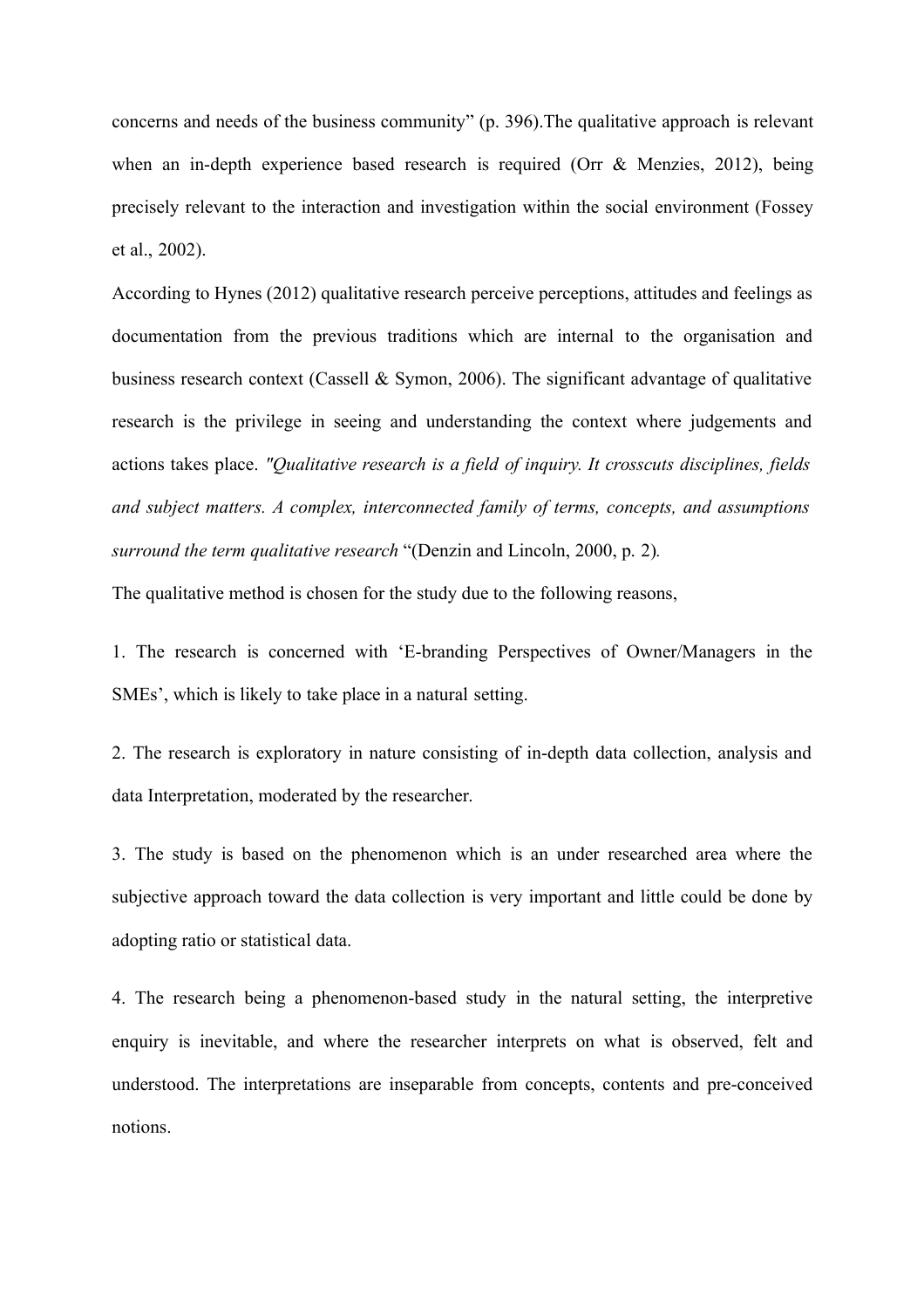5. The qualitative method is the best method to the study a subject in depth, within an organisation setting, for example 'e-branding' within organisations (Myers, 2013).

6. The plethora of options is available for the researcher to explore the diverse issues within the SME research

7. The qualitative method is very important for the study on institutions/organisations, as the research here deals with the SMEs as the organisations. This method is found effective than the conventional method of quantitative approach, which is objective in nature.

8. The study being focused on the SME organisations, the researcher should consider the cultural issues within the organisation.

#### **3.4.2 Sampling**

The entities in any field of inquiry form a 'universe' or 'population'. An entire enumeration of all the items in the specified population is known as census inquiry. It can be assumed that in such kind of naturalistic inquiry, all entities are considered, none of the elements is left out and the highest accuracy is achieved (Kothari, 2015). According to Parasuraman (1991, p. 474) the sampling frame is the "listing of population units from which the sample is chosen". In qualitative research there is no specified formula to decide optimal sample size (Lindlof  $\&$ Taylor, 2002). Furthermore, the researcher in various settings needs to analyse 'what', 'how' and 'why' of the questions to produce an in-depth data (Gerring, 2010) where the sampling is useful.

The sampling framework of the study involves the branding issues related to development, management and reputation through engagement in electronic media. The hospitality sector was selected for the study as the sector is economically-effective, commercial based and has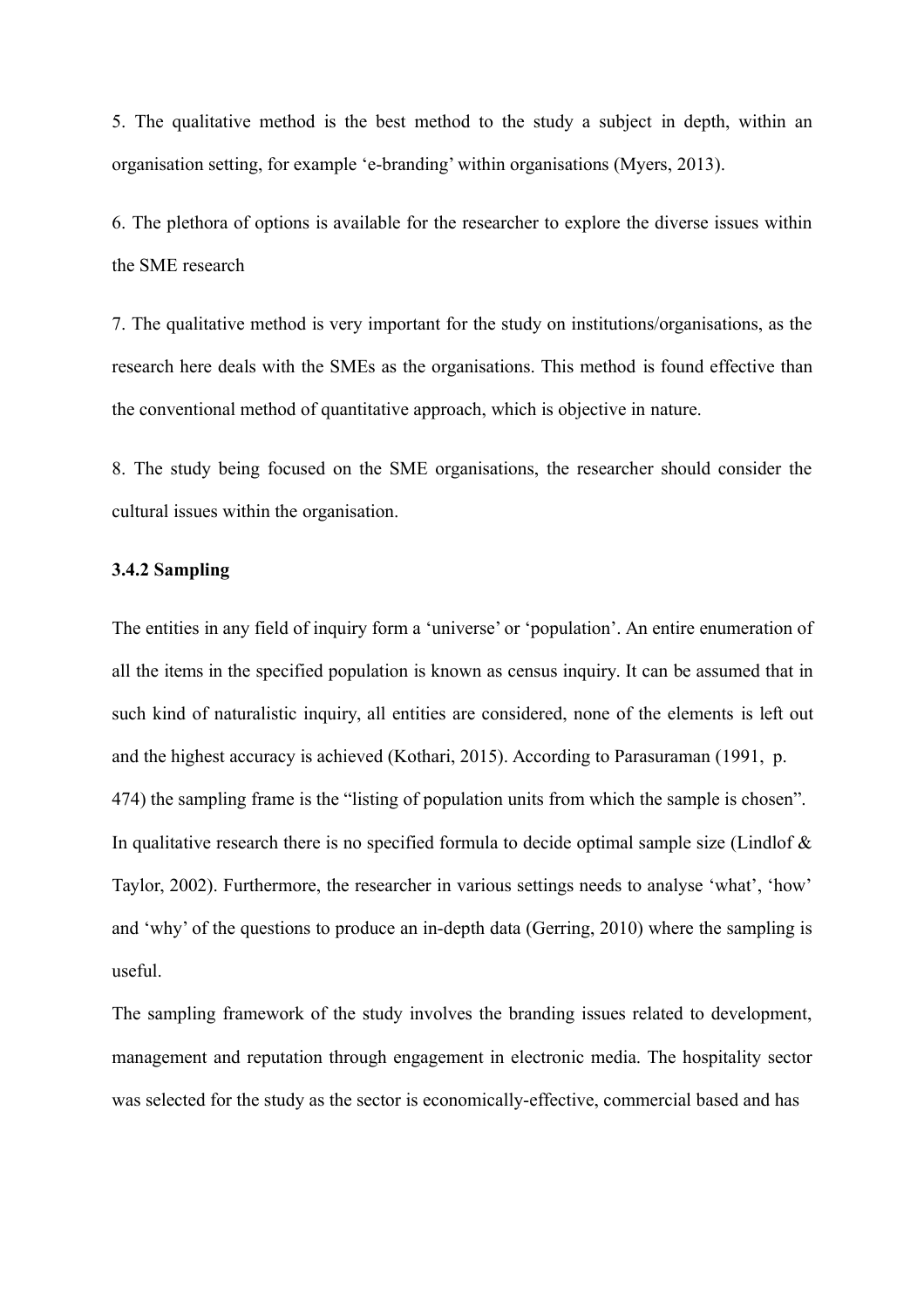wide presence online. The research population sector consists of SMEs which has online presence.

It is impossible to inspect every entity, precisely so a sample is chosen from the research population using non-probability method to provide confidence in the research (Silverman, 2011). In qualitative research, samples are not derived by statistical method and from the research population which is capable of generalisation, rather they diverge to "authentic understanding of peoples experience" (Silverman, 2011, p. 44), with abundant data and "nuanced understandings of social practices and situations" (Gibson & Brown, 2009, p. 57; Lindlof & Taylor, 2002).

Subsequently, non-probability sampling methods were adopted, where the chances of selecting the SME is unknown (Bruman  $\&$  Bell, 2015). The research population in the study consists of any SMEs which adopts online tools and has wide internet presence. Considering the sample availability and possibility of bias the criterian sampling (Robson, 2011) was selected as it is likely to be the information rich source. There is little possibility of using snowball sampling where the interviewee advice on other possible participants as, the relationship is suitable while examining inter-personal relationships, so the sample was unlikely to be representative of population (Robson, 2011).

The criterian sample for the study is based on the following criteria:

- 1. The organisation should be a SME (Based on the Indian SME definition)
- 2. Adoption of E-branding

(Maintaining an active website by integrating social media and adoption of online communications model)

- 3. A B2C Organisation
- 4. Located in a geographical area identified as tourist spot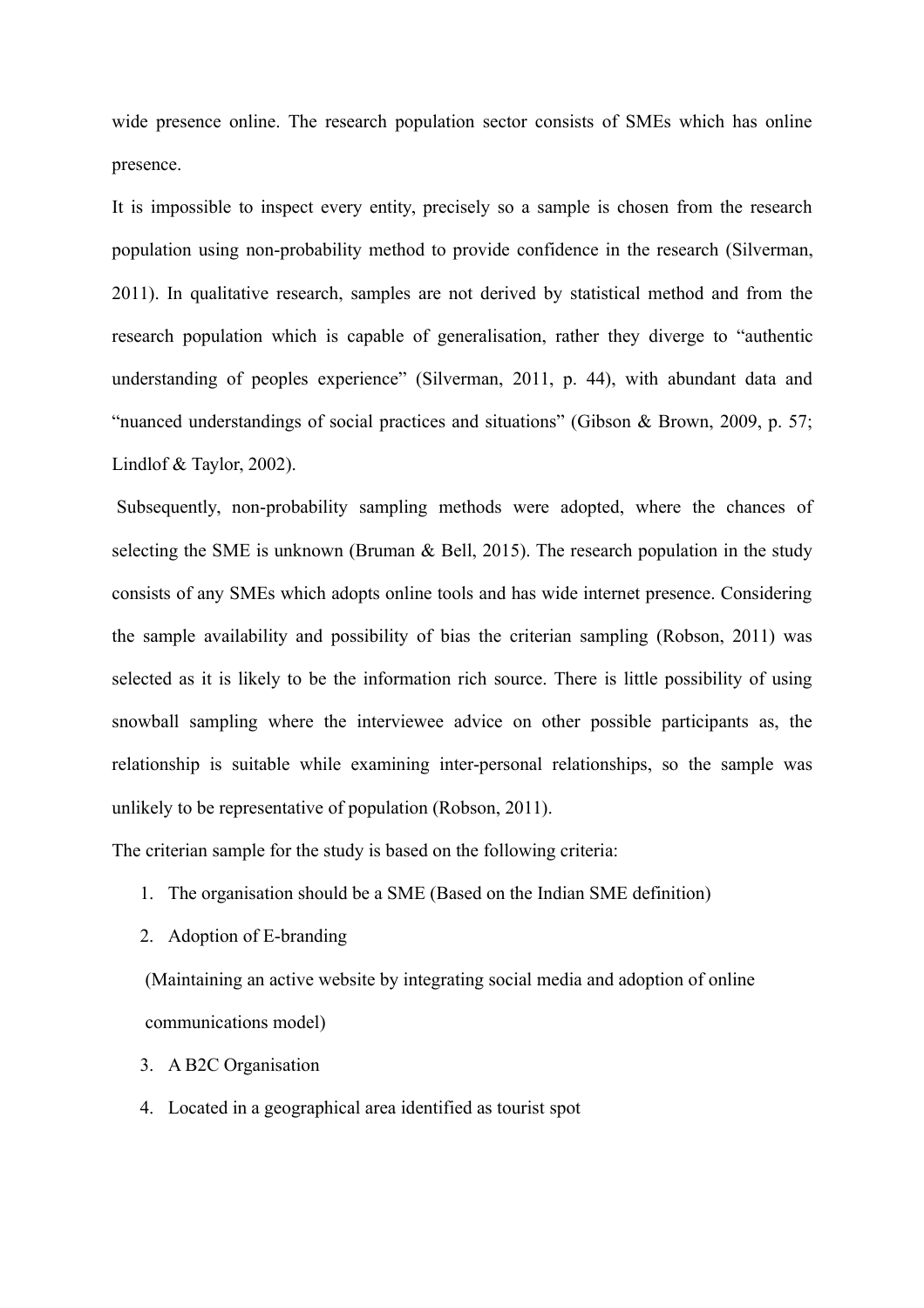#### **3.4.3 Key Informants Sampling**

The identification of a key informants sampling of the members provide authenticity to the qualitative studies as an in-depth understanding and knowledge could be identified from the data. It is very important to analyse the history of SMEs who adopted e-branding as an engagement activity and knowledge base of the key informants. According to Gummeson (2003, p. 490) "there is a wealth of information stored in the minds of people who have lived through important events with unique access". The Owners and the managers who work on behalf of SMEs have a strong and a complete insight into the strategies which are the carriers of tactic knowledge throughout the functional locations of the clients.

# **3.4.4 Sampling Schemes Generalisation**

The interpretivists study the phenomenon in the natural settings and attempt to interpret the phenomenon with regard to the knowledge and meaning attained from the participants (Denzil & Lincoln, 2005). The qualitative researchers must "…*generalise words and observations to the population of words/observations representing the underlying context"* (Onwuengbuzie, 2003, p. 400).

The main aim of the study is not to be simplified to a population but to achieve insights on a new phenomenon or incidents. In interpretive studies, the qualitative researchers meaningfully select individuals, groups and settings for the research study to enhance the understanding of the underlying phenomenon (Onwuegbuzie, 2007).

#### **3.4.5 Sampling Size**

In a general context the sample sizes of the qualitative research should not be big, as it is very difficult in extracting the rich and varied data. Conversely Sandelowski (1995) argues the sample size should not be too small as it is difficult to attain data saturation (Flick, 1998; Morse, 1995) or theoretical saturation (Strauss & Corbin, 2015). As such, ten (10) SMEs was identified as the study samples.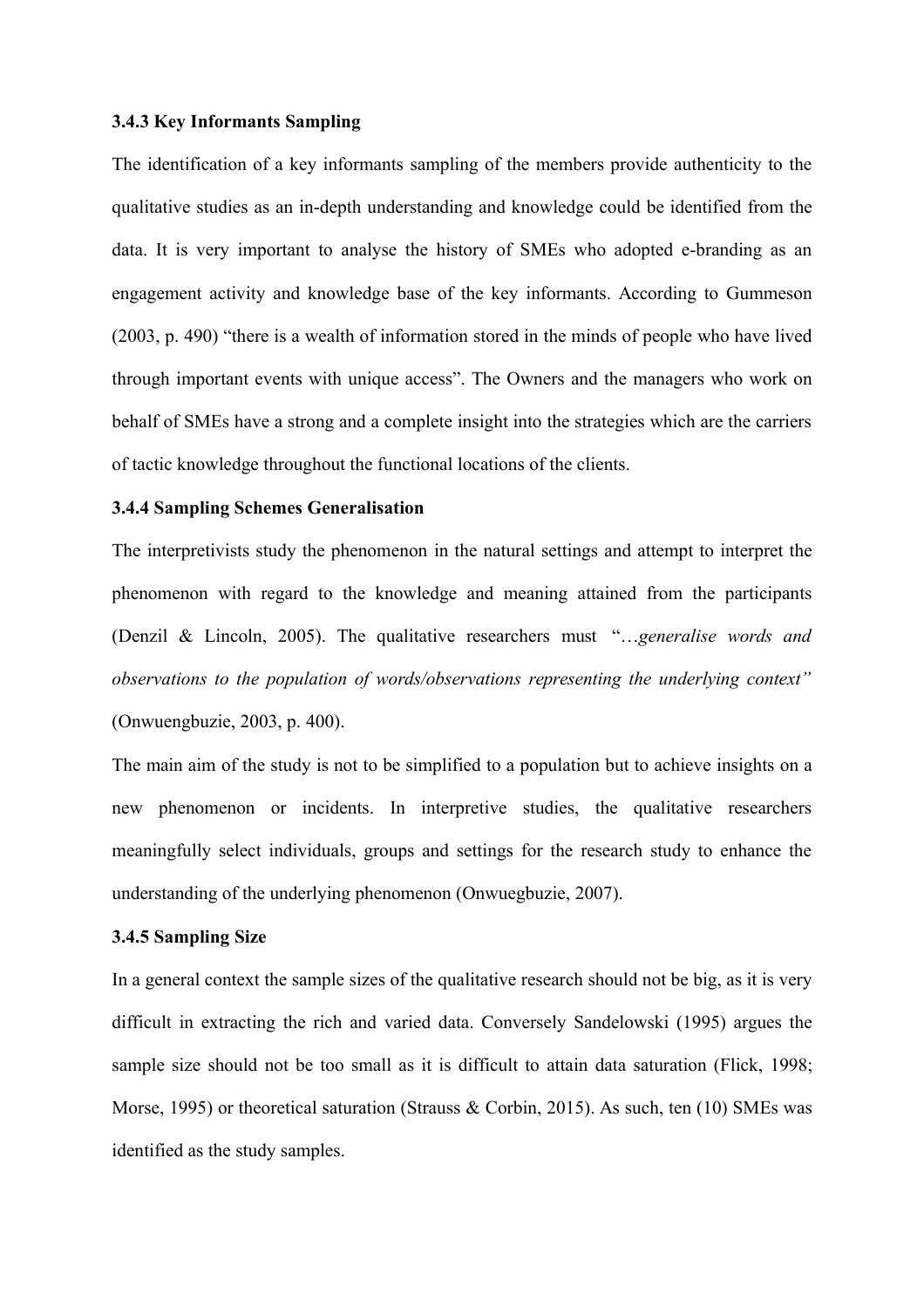#### **3.4.6 Finding Suitable Organisation**

Seeking suitable organisations is probably a lengthy process, involving much planning and organising (Bryman & Bell, 2015). The search for suitable organisations at an initial stage was through self-selection supported by referrals, colleagues, and acquaintances. Social networks and web search were carried out for selecting the suitable organisation and the selection of organisations was based on previously discussed criteria.

#### **3.4.7 Data collection techniques**

The interviews were the main source of data collection. The data collection method is the qualitative semi-structured interview with the Owner/ Manager of the SME. The interviews extended from 45-60 minutes, conducted in the interviewee organisation at the suggested time by the interviewee.

#### **3.4.7.1 Interviews**

The rationale for selecting an in-depth interview method in interpretive research is supported by Fontana and Frey (2000, p. 646), who suggests that the interviews are active interaction which lead to context based results, which are like other form of social research, capable of revealing 'how' of the organisation or the 'online-presence' within the SME. The recommendations in qualitative interviews demanding a focus on the voices of the interview participants (Fontana & Frey, 2000) in order to obtain rich and quality data and improved understanding of topics which was under investigation (Gummesson,2005), and successfully framing the interviews as uprising process, was therefore used in the study.

According to Easterby-Smith et al. (1991), the primary issue that researchers should resolve is on the structure to be imposed on the interview, as "…interviews can be highly formalised and structured, or they can be akin to a free-ranging conversation" (p, 72). Depending on the degree of structure, Aaker et al. (1998) and Deacon et al. (1999) recognised three types of depth interviews, explicitly standardised, non-directive, semi structured and focussed. In the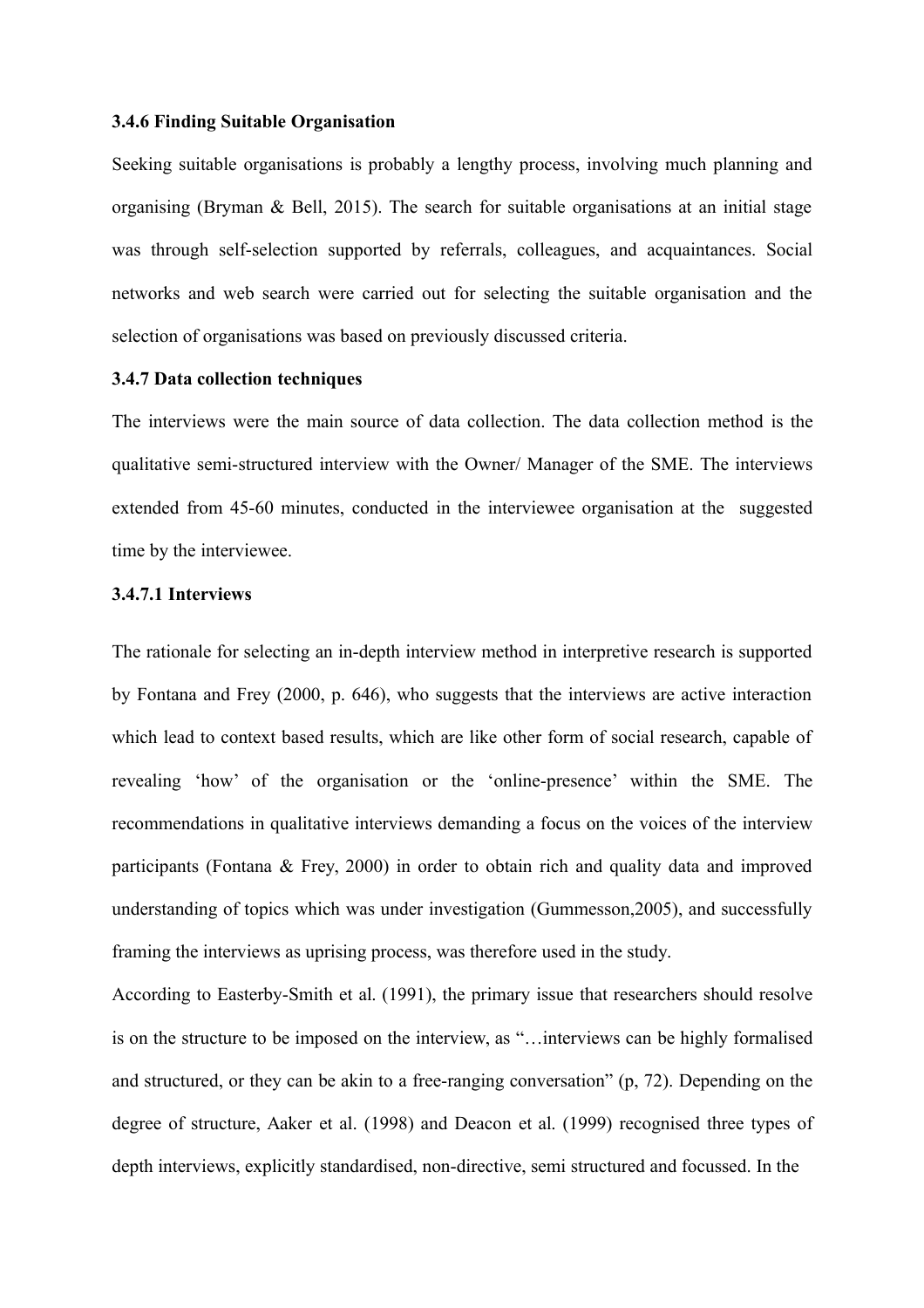standard view, the content and measures are set out in advance, the similar questions are read out in the same direction to all interviews, and those questions are mainly closed, with relatively little freedom of manoeuvre for interviewer and interviewee. Non-directive interviews, on the other hand are more likely everyday conversations, which are open, free flowing and informal, without specific, pre-set questions, although the interviewer has certain issues or topics to cover.

A semi structured interview falls somewhere between these two extreme forms and has been described as a "conversation with a purpose" (Deacon et al., 1999, p. 65). Akin to the nondirective interview, the semi structured interview pursues promotion of an informal and openended dialogue. The interviewer however retains some control and monitors by using an interview guide and focus on the problem to be encountered. The monitoring contains a repertoire of question to ascertain that similar information is obtained from every respondent. In the view of Patton (1990), the guide "...belps make interviewing more systematic and comprehensive "…and "keeps interactions focussed but allows individual perspectives and experiences to emerge" (p. 283). Furthermore, Brenner et al. (1987) states the use of a guide to direct an interview responds to reliability and validity concerns and benefits by maximum comparison in interviews and nullifying the likelihood of interviewer bias.

These three factors were considered in identifying the type of interview which is appropriate for namely paradigmatic issues, research context and subjects. The semi structured interviews were deemed more suitable for the subjects selected to participate in this study. In relation to this, Aaker et al. (1998) noted the semi structured interviews were suitable for professionals who have very little time and/or are "thought leaders" (p. 189).

In line with the semi structured approach, an interview protocol was planned to provide a degree of structural cohesion to the interviewing process (Easterby-Smith et al., 1991). This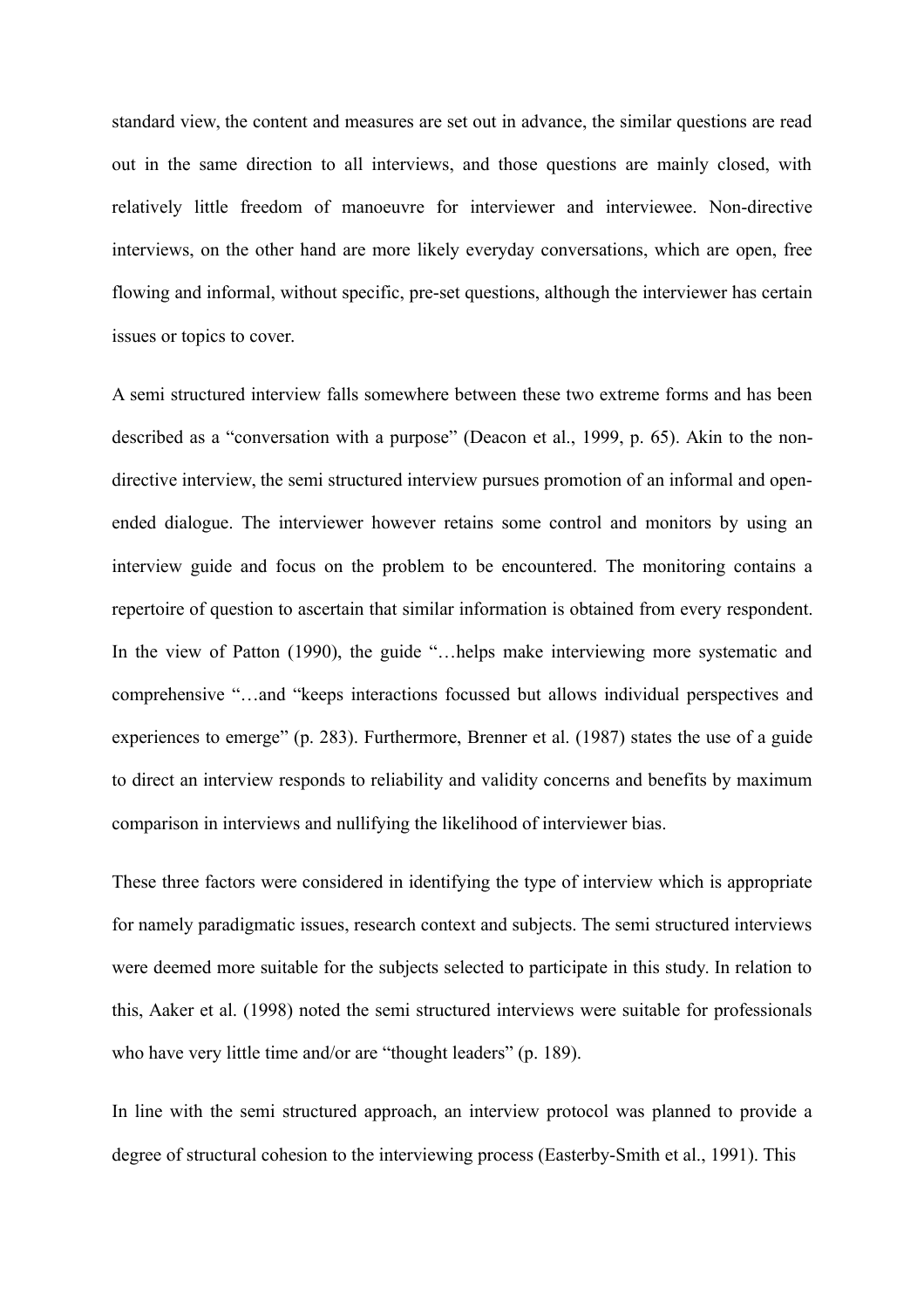allows examination of a significant topic in the limited time frame for interviews. The interview guide starts with generalised questions and gradually puts forth prompts which will be required where the interviewees have not addressed these areas. Following good field research practice, prior to the main fielding of data, the semi-structured interview guide was piloted with three respondents

# **3.4.7.2 Justification for adopting Semi-Structured Interview:**

The qualitative semi-structured in-depth interview which ought to have a consistent line of inquiry was conducted, it was flexible with fluid flow in the interview (Ghauri  $\&$  Gronhaug, 2010). The interviews are the significant tool to portray the history and experiences of interviewees (McNamara, 1999). The objective of the interview with the Manager/Owner of the Organisation is to extract the chronicles of SME E-brand management and the transformation after the advent of the internet, in an unbiased fashion. The Owners and the managers were chosen for the study as they were the key decision makers of the organisation and they were responsible directly and indirectly for the impact and the influence on the present and the upcoming developments of the brand in the organisations. The contemporary attitudes, feedback from the customers and the necessity for improvement will be beneficial in understanding the social phenomenon within the organisation. It is the strategic perspective that determines the organisation views. The interview also focused on the competitive choices which can support the SME in gaining and sustaining competitive advantage. It is intended to also permit interviewees certain relaxation levels to "express their perspectives" (Savin- Baden & Major, 2013, p. 359) and to explicate the understanding of questions, in a frame which can incorporate subjects within prescribed time constraints (Ghauri & Gronhaug, 2010; Savin- Baden & Major, 2013).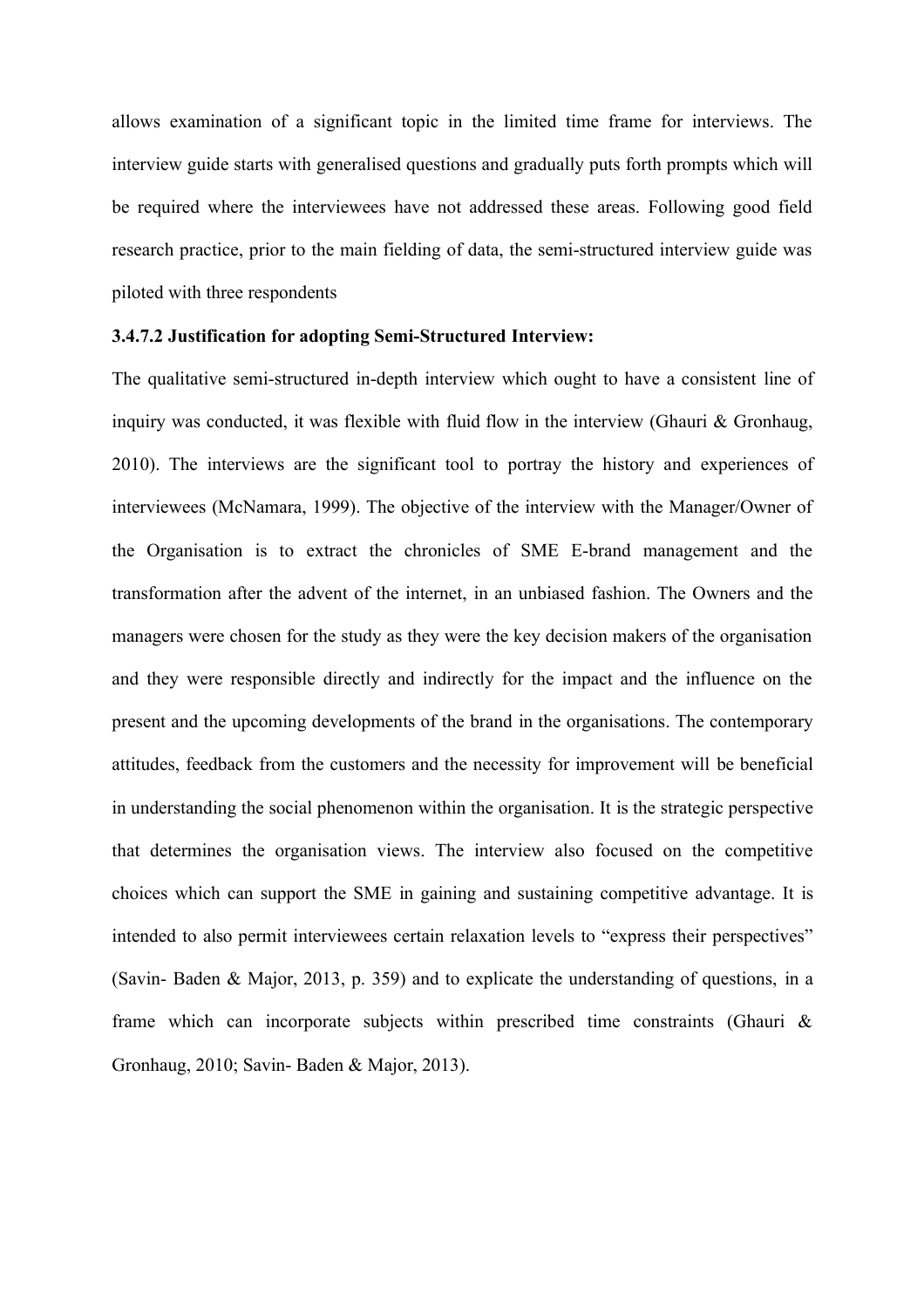#### **3.4.7.3 Website Analysis:**

The research focussed on evaluating and analysing websites, the website analysis assume the richness of the website and companies online experience as proportional to each other. Alternatively, the organisation website tends to be richer based on the organisations experience.

Li and Bernoff (2008) suggested two relevant strategies on the web: they are setting up a private community or monitoring of brands of blogs, microblogs and social media platform. The social media analytics being in an infancy state, yet it facilitates the organisation to assess the conversations online, conversation on negative comments and a positive call around the brand (Mandelli., et al,2010)

The website analysis will be conducted in two phases, Phase one will focus on the online interaction and social media presence. The study will focus on the brand's facebook, twitter and youtube channels, including the customer interactions and comments on the forums. Phase two analyse the interactions on social media by applying thematic analysis (Jorgensen and Philip, 2002). The analysis also looked back at historical communications which has gained media traction.

# **3.4.8 Selection and recruitment of participants within the research organisations:**

The research design aims to ascertain integrity, quality and transparency with participants, in accordance with the University of Salford's specified ethical guidelines. In the research phase, all participants were made aware of the research purpose, methods and intended possible uses. A brief on the degree of participation and anonymity was assured to the participants. The participants in each research organisations were personally approached with an information sheet (Enclosed in Appendix A) also intended as a consent and agreement for respondent's participation in the interview (Savin-Baden & Major, 2013). The point of contact depended on each organisation, some organisations had managers as the point of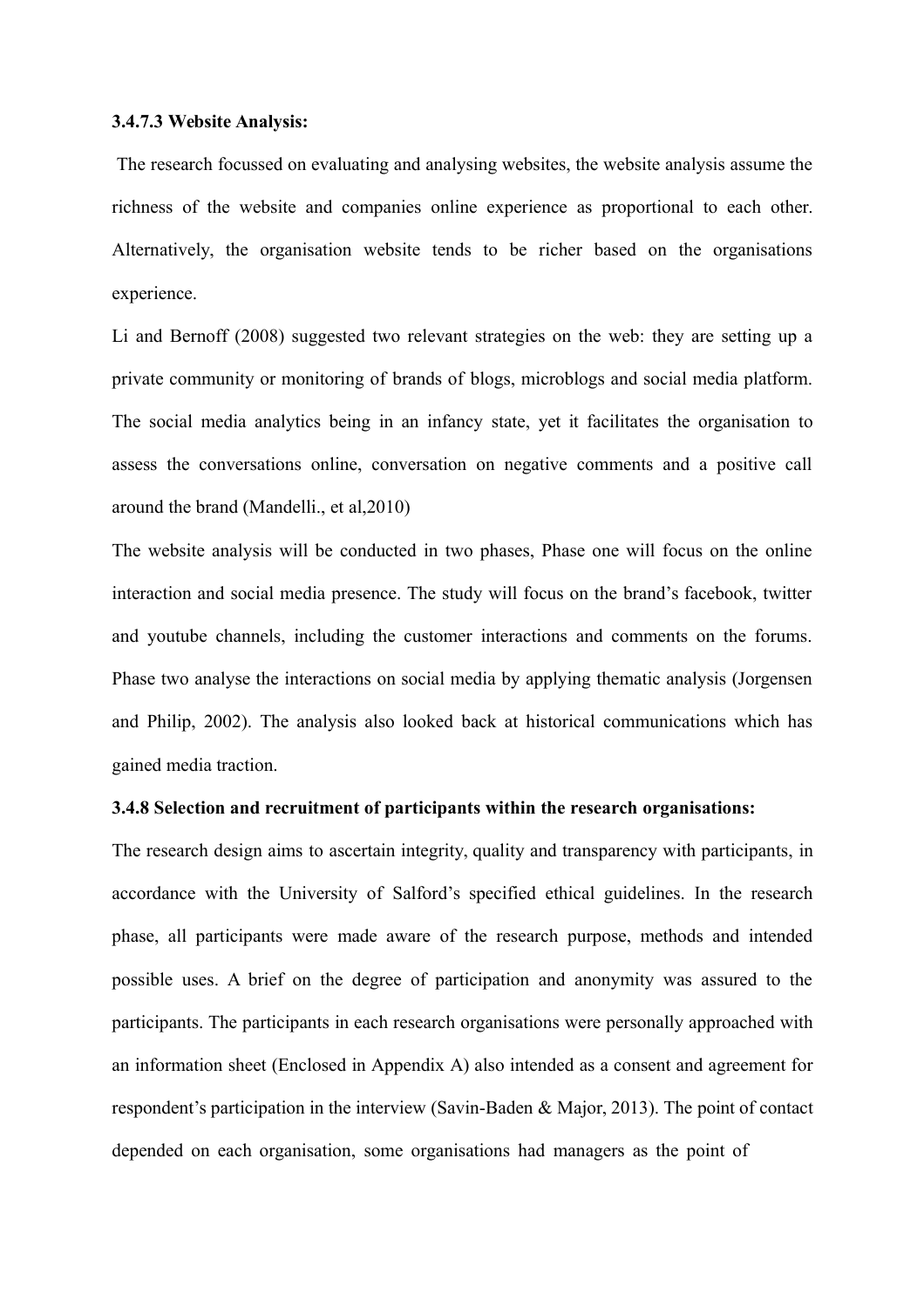contact and the rest had the owners as the point of contact. The interviews were conducted with the person who is the decision maker of the organisation, and the one responsible for the digital developments within the organisation.

# **3.4.9 Interview Protocol**

The interview protocol is significant in guiding and directing conversations, by optimising the available time. The interview comprehensively and systematically plotted questions to make sure the interview data can address the research objectives and questions (Patton, 2015). The interview protocol being short and simple form a "mental framework" as each topic with a sub heading consisted of additional and voluntary questions to enable and acquire more evidence and information on relevant and particular topics spoken by the interviewees (Cassell & Symon, 2006).The interview protocol was constructed by adopting the interview protocol using the framework of Bryman and Bell (2015). (see Appendix A)

# **3.4.10 Screening Interviews**

The interview screening will be conducted through email communications with key informants. The email screening enables in understanding the background of the interviewee and provided the details of the sample satisfy the criteria and meet the requirements. After gaining the agreement of interviewees for participation, interviews will be arranged at a convenient time to fit the participant's schedule.

# **3.4.11 Interview Questions:**

The interviewers must think of the interviewees' perception prior to interview for procuring valuable and quality data (Savin-Baden & Major, 2013). The uses of open-ended questions facilitate findings to be published and perceptions collected through a friendly conversation are vital to ascertain that the interviewees are not uncomfortable. It is important in obtaining detailed information, it is important that 'questions will be used which make the employee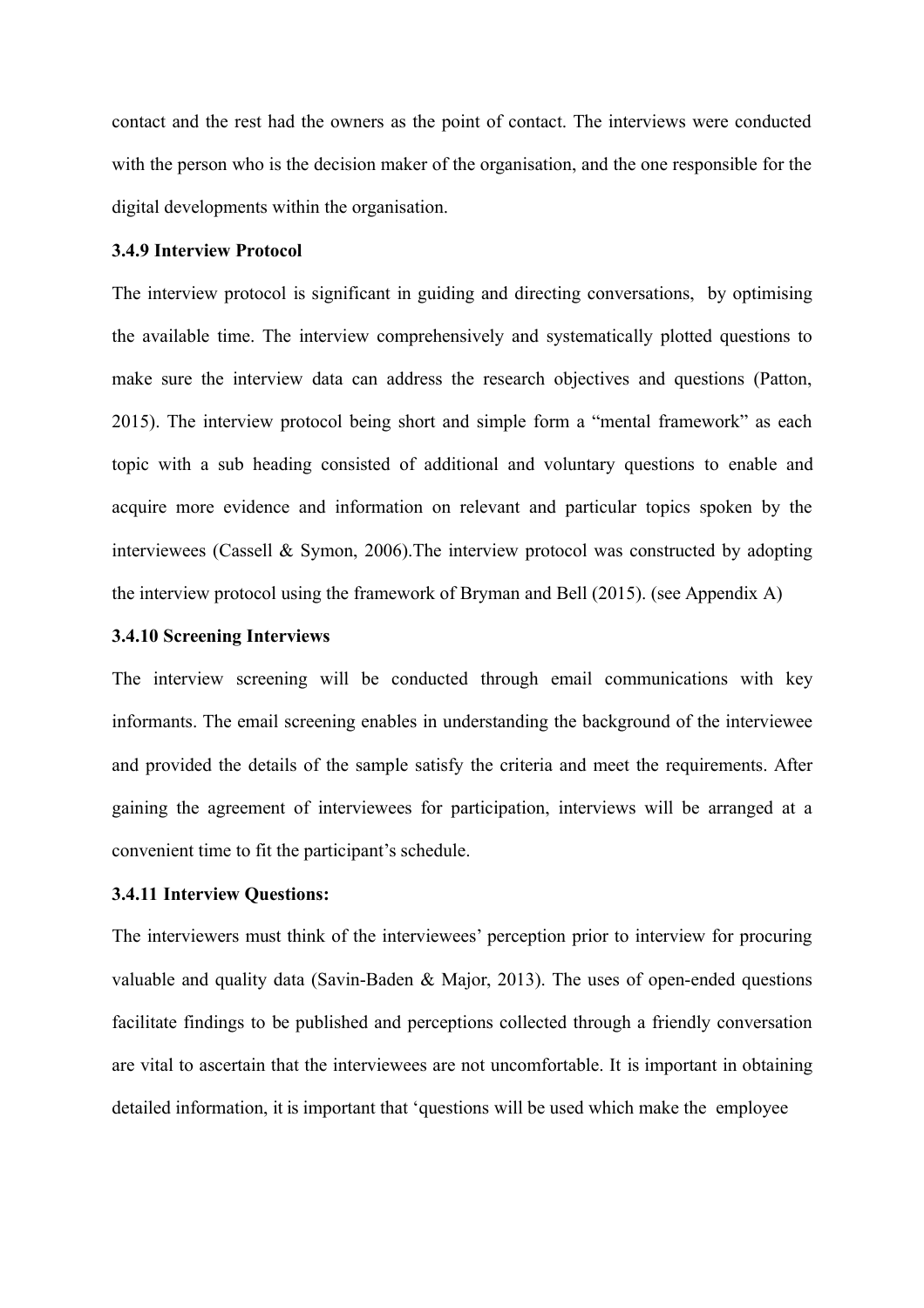feel more comfortable rather than 'why' question, which is pivotal to the study (Pechsiri & Piriyakul, 2016).

#### **3.4.12 Probing:**

The use of probing facilitates results gained from interviews to report "…with some degree of accuracy, perceptions, judgements, decisions and particular areas of experience" (Johnson and Weller, 2002, p. 492). The elicitation techniques emerge as an exploratory study from an interpretivist perspective, by revealing subjective understanding (Ashworth, 2008). Subsequently, the interview guidelines were proposed which will remain open and flexible for accommodating any arising phenomenon and exploration of themes for interview flow (Tesch, 1994), which can help in eliciting the information relevant to the research questions (Lewis, 2004). The elicitation techniques are adopted in the context of research to "…aid in expert knowledge acquisition through the identification of explanations of domain process" (Johnson & Weller, 2002; P: 492). The main advantage of this method is the use of openended questions, which gives good opportunity for interviewees to express opinions on complex issues compared to closed questionnaire approach (Silverman, 1997).

The interviews questions were designed in such a way that the interview started in an openended way, with precise questions (Dick,1998). The interview technique includes clarification and probing. The approach confirms proper understanding of questions-answers, and encouragement to participants in sharing experiences and in-depth concepts to attain quality and comprehensive data for analysis (Bryman & Bell, 2010).

# **3.4.13 Recording and Transcribing interviews:**

Interview recording is an inevitable process to avoid poor and biased recall, even though it is a "matter of personal preference" (Yin, 2014, p. 109). The recording devices should not be a substitute to listen carefully during interviews as suitable response to interviewee's reply is essential. The interviewees were approached prior to interview and sought permission for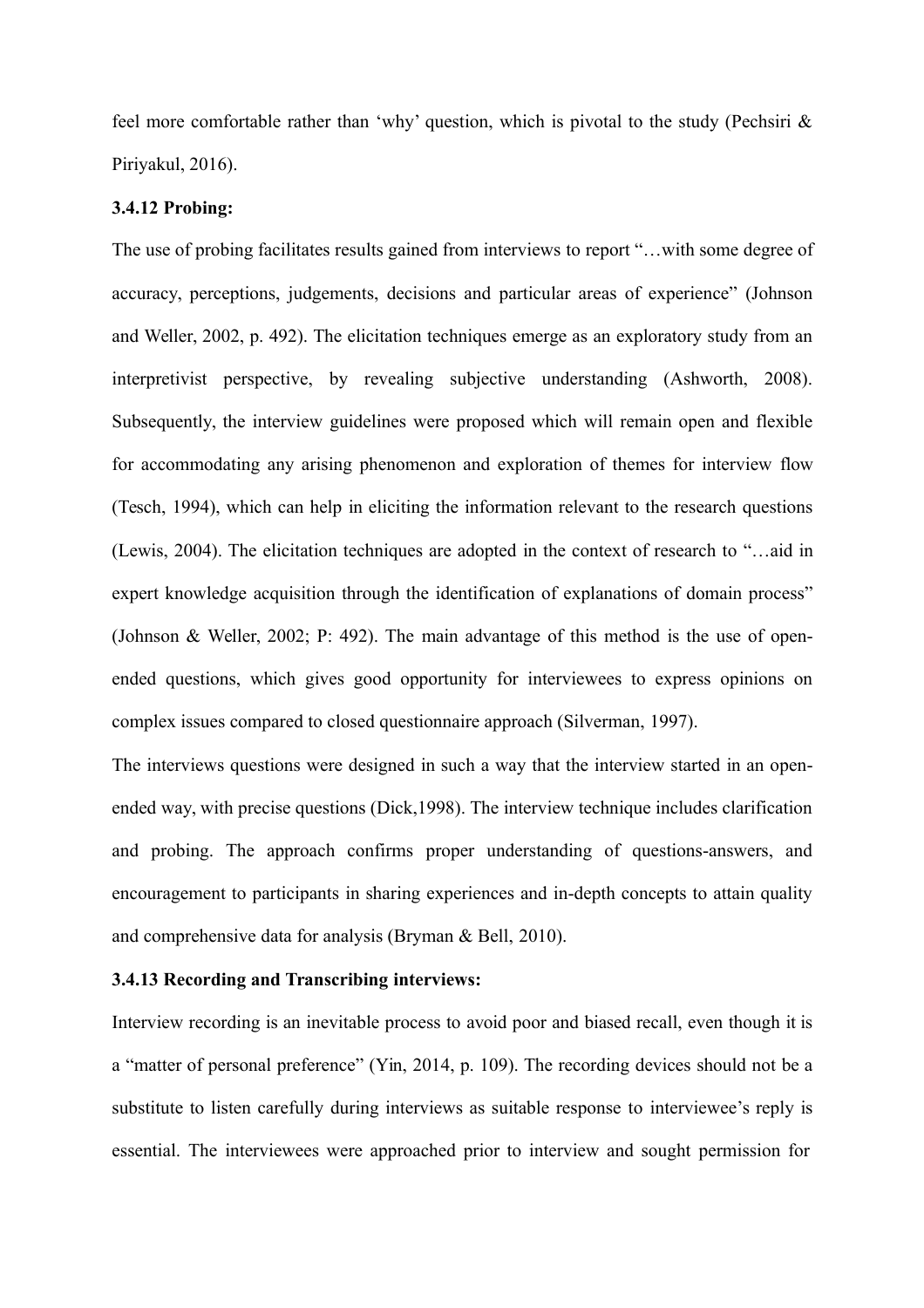electronic recording, in accordance with the ethical guidelines of the University of Salford. The comfortability of the interviewees prior to the interview was ensured. The interviewees were informed about the electronic device to avoid any distractions during the interviews. Brannan (2011) argues the electronic recording equipment recording will remind the interviewees to be clear and result in more measured responses to stimuli. Subsequently, the audio will be recorded to increase clarity using a voice recorder and a smart voice recorder on the mobile phone as a backup.

#### **3.4.14 Validity and Reliability**

The validity concepts had transformed from the historical perspective of knowledge as a 'reflection of reality' to a better perspective of knowledge as a 'social construction of reality' (Burr, 2003). The interpretivism of reality is understood as two different concepts, but they are equivalent to one another in both theory and practice (Norman, 2015). It is important to understand the individual interaction for social conflict identification (Wehr, 2015).

Validity is influenced by the researcher's perception and on selection of research paradigm (Creswell & Miller, 2000). Subsequently, researchers developed their concepts of validity and have adopted what they consider to be the most suitable in terms of quality, rigour and trustworthiness (Davies & Dodd, 2002; Lincoln & Gubba, 1985). According to Klave (1999, p.236) the validity refers to the "…correctness of a statement, whereby a valid argument is well grounded, justifiable and convincing". Leedy (1997, p. 168) argues the validation of socially constructed data is a complex process, with qualitative researchers "in disagreement" on addressing the traditional topics on validity and reliability.

According to Saunders et al. (2000) reliability is if the measures yield the same results on various occasions, with similar results by other interviews and the clarity of how reason was made from the raw data. The goal of reliability is to minimize the errors and biases in a study. The general way of approaching the reliability problem is to make as many steps as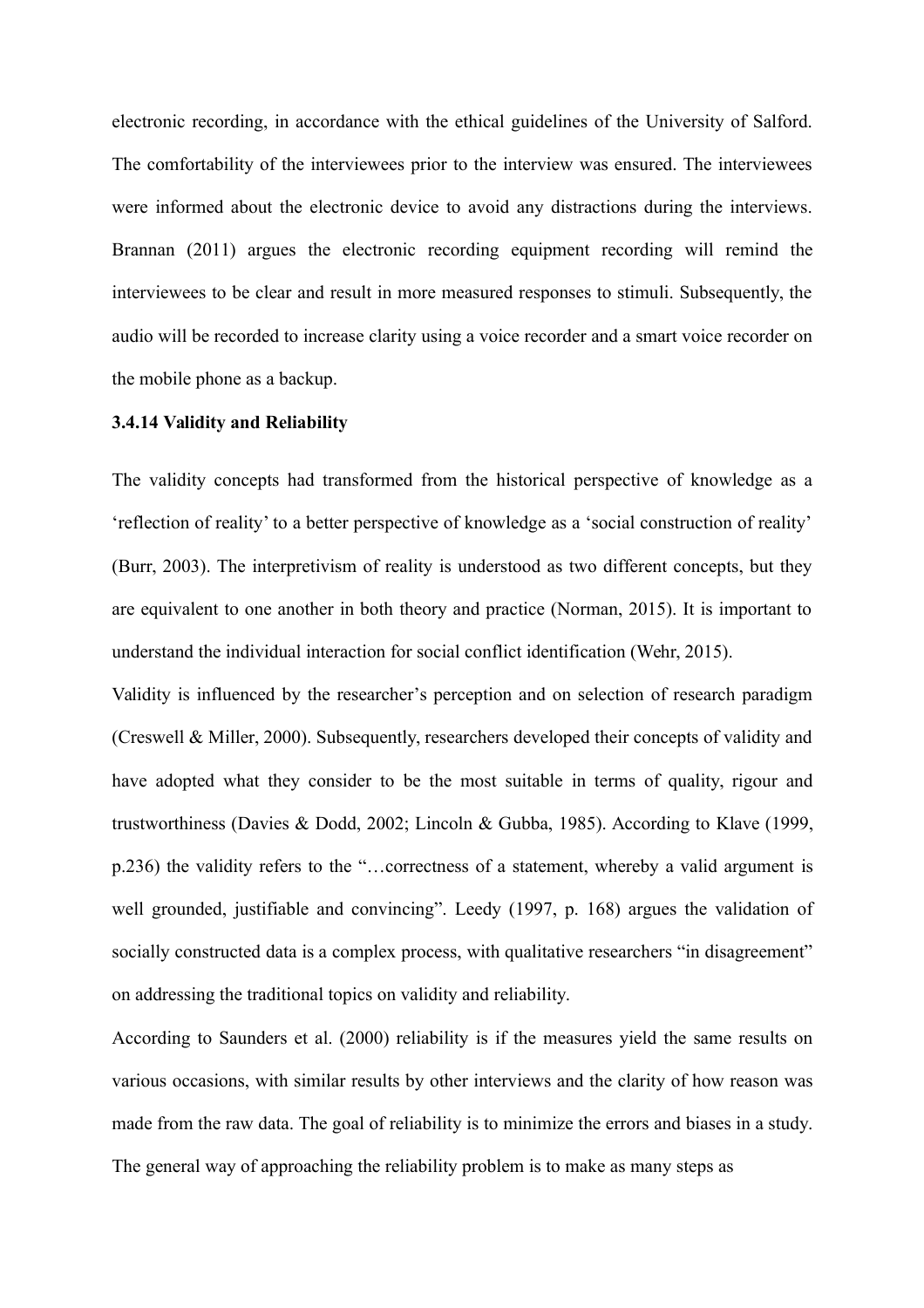operational as possible and to conduct research as if someone were always monitoring the work of research. regards to the social science researchers concern for reliability, it does not arise much for qualitative research (Silverman, 2005). The reliability is to be calculated, it is incumbent on scientific investigators to document their procedure and to demonstrate the categories that is used consistently.

# **3.4.15 Ensuring Validity and Reliability**

McMillan and Schumacher (2006) consider validity as a reference to the amount of congruence that occurred among the explanations of the phenomenon and the world realities. According to them consistent refinement of the sampling and data collection techniques can enrich them. Cresswell and Miller (2000) denotes that in order to ensure validity of interpretive studies, researchers should adopt any of the three options,

- Negative evidence (To explore multiple perspectives)
- Engagement in the field (The multiple attitudes on build "context")
- Enriched data description (explicit details build credibility).

The strategies were vital to the research consequences developed in the thesis. In the interpretivist perspective, validity and reliability are present where the findings "reflects the phenomena of interest" (Pervin, 1984, p. 48), where the research enquires are planned for exploration (Gummesson, 2000). Creswell and Miller (2000, p. 124) have pointed out that the basic assumption is that "validity refers not to the data but to the inferences drawn".

The concept of "good fit" was compounded by Gummersson (200, p. 93), where the theories, models and concepts deliver an understanding of the social context from a given perspective and reliability is attained by theoretical saturation. Validity and reliability are achieved after data 'saturation', thereby creating 'suitable themes' constructed on rich and detailed basis (Ashworth, 2008). The perception of 'truth' as 'intentional fulfilment' has been addressed by Cepeda and Martin (2005, p. 856) which will be adopted for the research.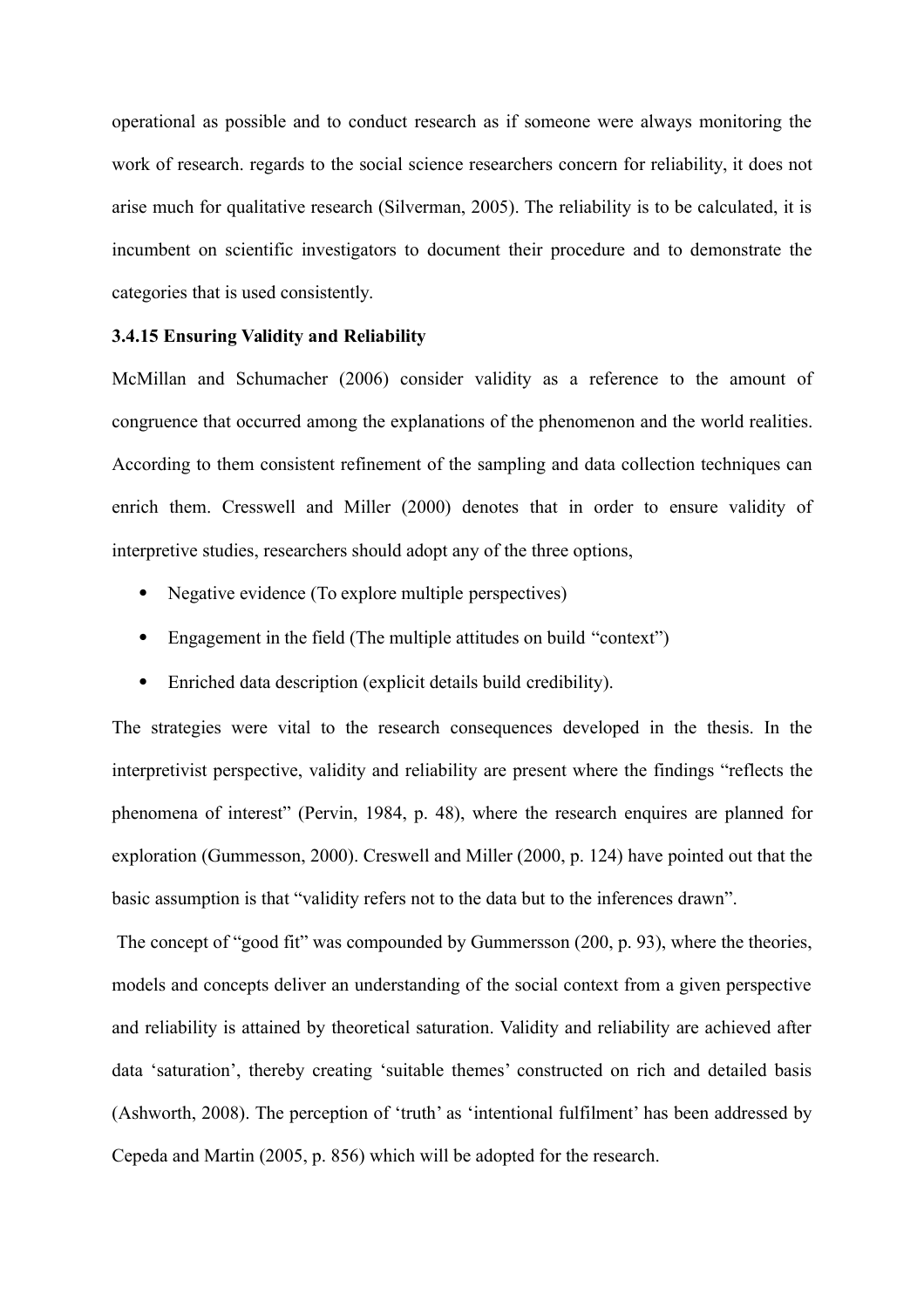In qualitative studies, multi-method approaches are generally employed by the researcher to assure the generalisability of the research in order to increase the reliability and validity. Moreover, Bashir et al. (2008) stated that researcher bias can be invalidated if the researcher spends enough time to study and employs multiple data collection strategies to validate and substantiate findings. It could be suggested that involving in multiple methods like interviews, recordings, and analysis will lead to more valid, reliable and varied construction realities from the data collection. According to Bashir et al. (2008) reliability and validity can be conceptualised as trustworthiness, rigour and quality with qualitative paradigm.

To increase the credibility of the interview, Johnson and Weller (2002) argue that the interviewees must be an expert in the area of study, which emphasises that the participants identified for the interview will be experienced in the topic area and be presently involved in the activity, so all the interviewees were the decision makers or the members from strategic management. The interview involved interviewees who were executives at managerial role or the owners at the SME.

#### **3.4.16 Exploratory stage: Pilot Study**

The pilot study with two key decision makers of the SME were conducted, the key informants include a manger and an owner of the SME. The screening of the sample for the interview was done through the website and was communicated through email (Attached in Appendix A) and an in-depth interview was conducted according to the convenient time by the interviewee. The interview duration was fixed to 60 minutes, but one of the interviewees could finish the interview within 40 minutes without much explanation. The interviewee could answer the questions and some extra information could also be extracted from the interview. The interview questions which was proposed early was amended to the new set of questions, and sort the ethical approval with the new questions, where the interviewee could answer smoothly (attached in Appendix, the interview questions).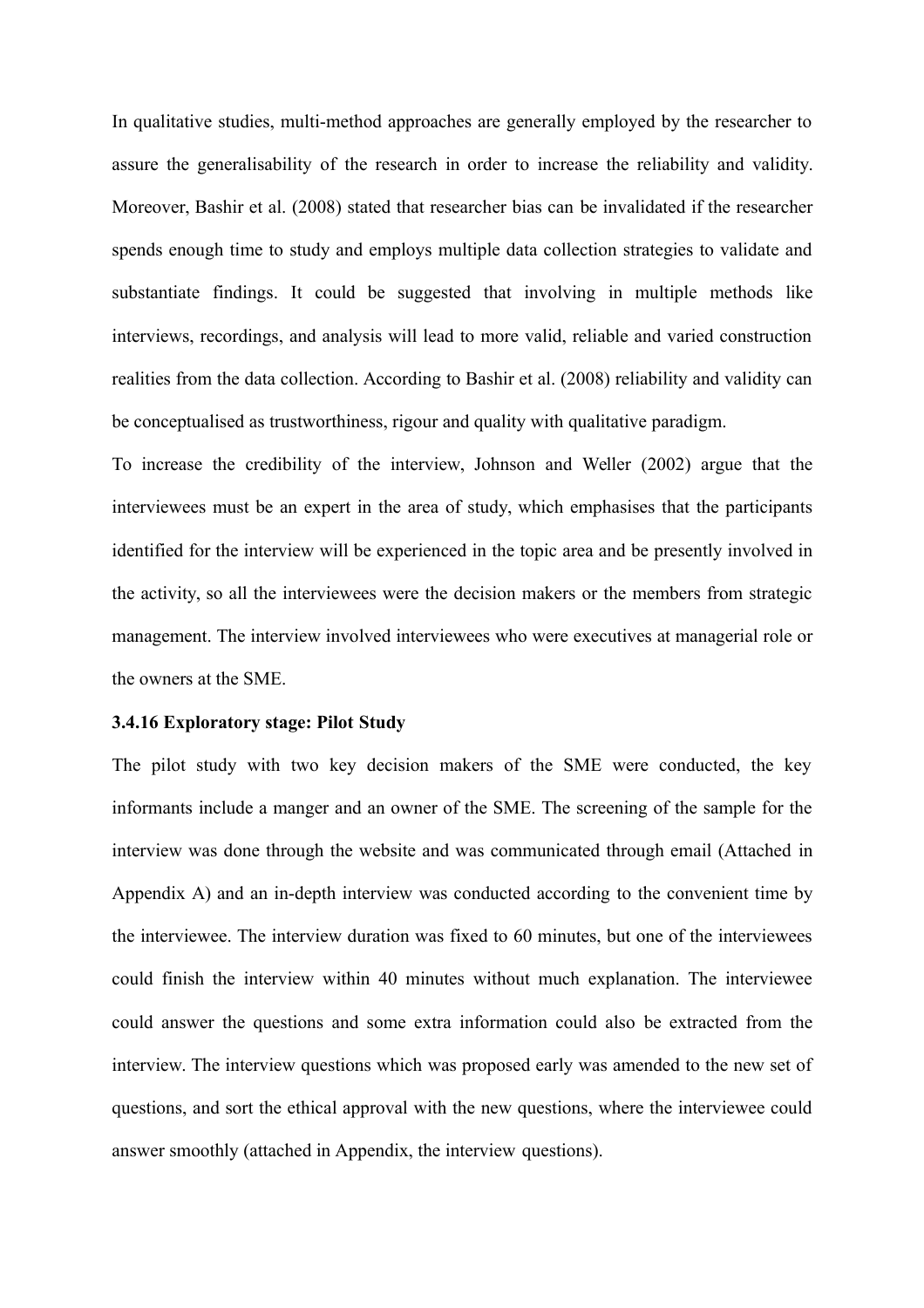#### **3.4.17 Data Quality**

As the research project concerns the qualitative research design of the data quality issues emphasis on adopting a trustworthy approach (Lincoln & Guba, 2013; Lincoln & Guba, 1985; Savin-Baden & Major, 2013). According to Lincoln & Guba (1985, p. 289-301) the "data trustworthiness" consists of four elements "credibility, transferability, dependability and confirmability". Credible research generates convincing and acceptable data where the individuals can have confidence, such confidence results from the data are presenting reality (Silverman, 2011; Savin-Baden & Major, 2013). The transferability in the research approach does not deal with generalisation as they aim at data richness and have applicable findings in various settings (Savin-Baden & Major, 2013). The dependability implies the data and corresponding analysis are obtained through a continuous process (Lincoln & Guba, 2013; Lincoln& Guba, 1985; Savin-Baden & Major, 2013). The confirmability denotes the resultant data as a result of data collection and analysis and results in the positionality of the researcher and enhances opportunity for confirming data and analysis (Lincoln & Guba, 2013; Lincoln& Guba, 1985; Savin-Baden & Major, 2013).

The congruence existed between my research question and the adopted methodology identified as "methodological coherence" (Savin-Baden & Major, 2013; P: 477). A significant aspect of the methodological coherence is the use of triangulation data from the interviews (Lincoln &Guba, 2013; Gibson & Brown, 2009). This is likely to have tendency to resist data which are not suitable for the data analysis (Savin-Baden & Major, 2013). The audio trail of the research was supported by detailed explanation in notes. Even though the audio trail substantiates little data quality, it does not allow the following record of the research process for checking easily for the probable omissions (Savin-Baden & Major, 2013).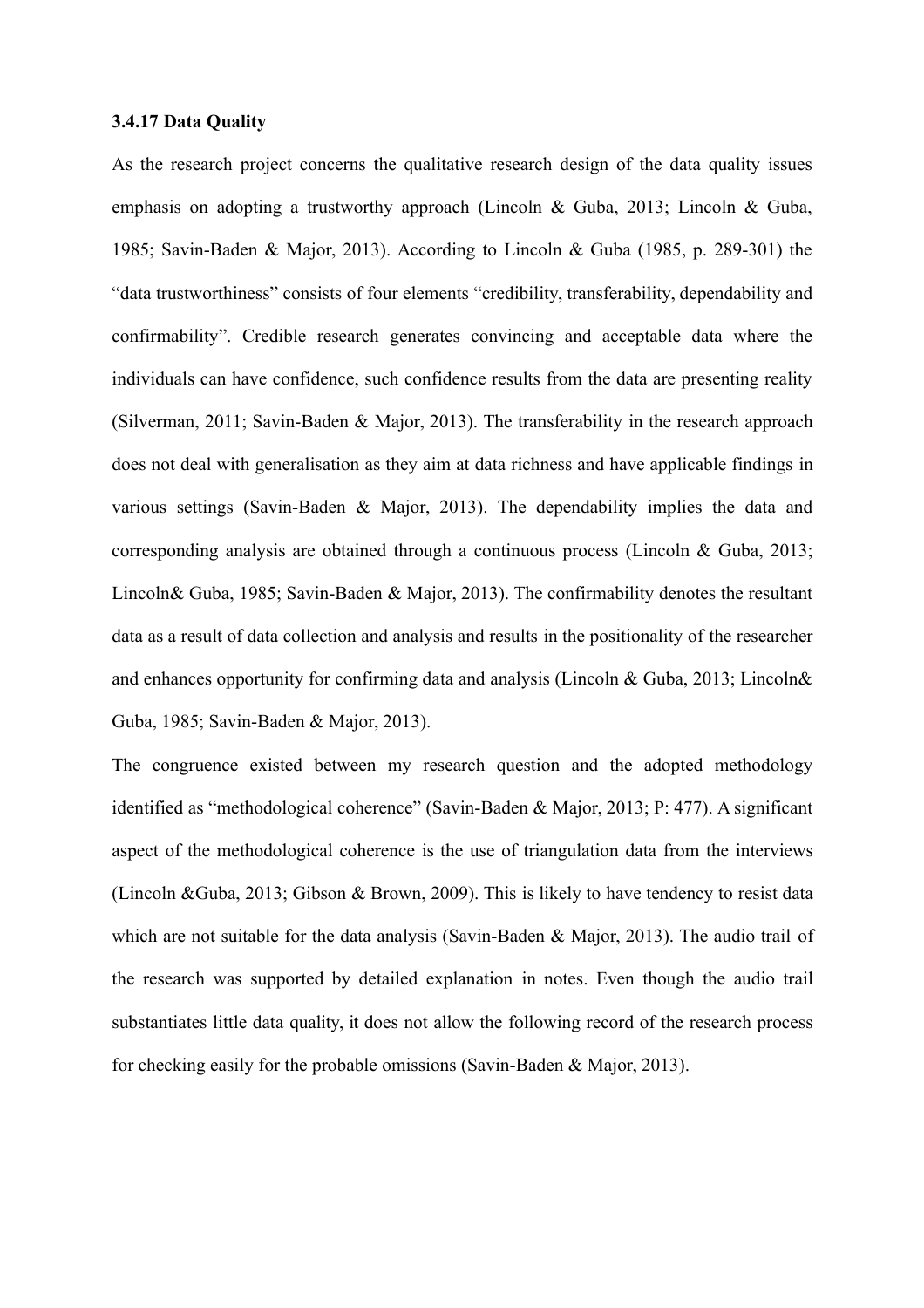Additionally, for clarification, confirming the data and to increase the credibility, the interview transcriptions made available to three of the interviewees for checking reflections which can be presented in the research findings. This gave the opportunity for the interviewee to make corrections which may have been misinterpreted; moreover, I was conscious that the interviewee perceptions on reality is varied to that of researcher (Lee & Lings, 2008; Lincoln & Guba, 2013; Savin-Baden & Major, 2013). As a researcher the positionality will also be clarified in the research environment being conscious of the potential influence of personal bias and pre-conceived notions (Bryman & Bell, 2015; Lincoln & Guba, 2013). This synopsis reflection of the data quality issues will be developed in the following sections leading to conclusions.

#### **3.5 Data Analysis:**

This section outlines the procedures adopted for data analysis, the data of which is derived from three phases of this research. According to Patton(1990) the data analysis deliver sense, lessen volume, recognise trends and themes and develop framework for collaborating the essence which the data reveal. Bryman and Bell (2007) have explained that there are numerous accepted methods of qualitative data analysis. The below table illustrate the various data analysis techniques.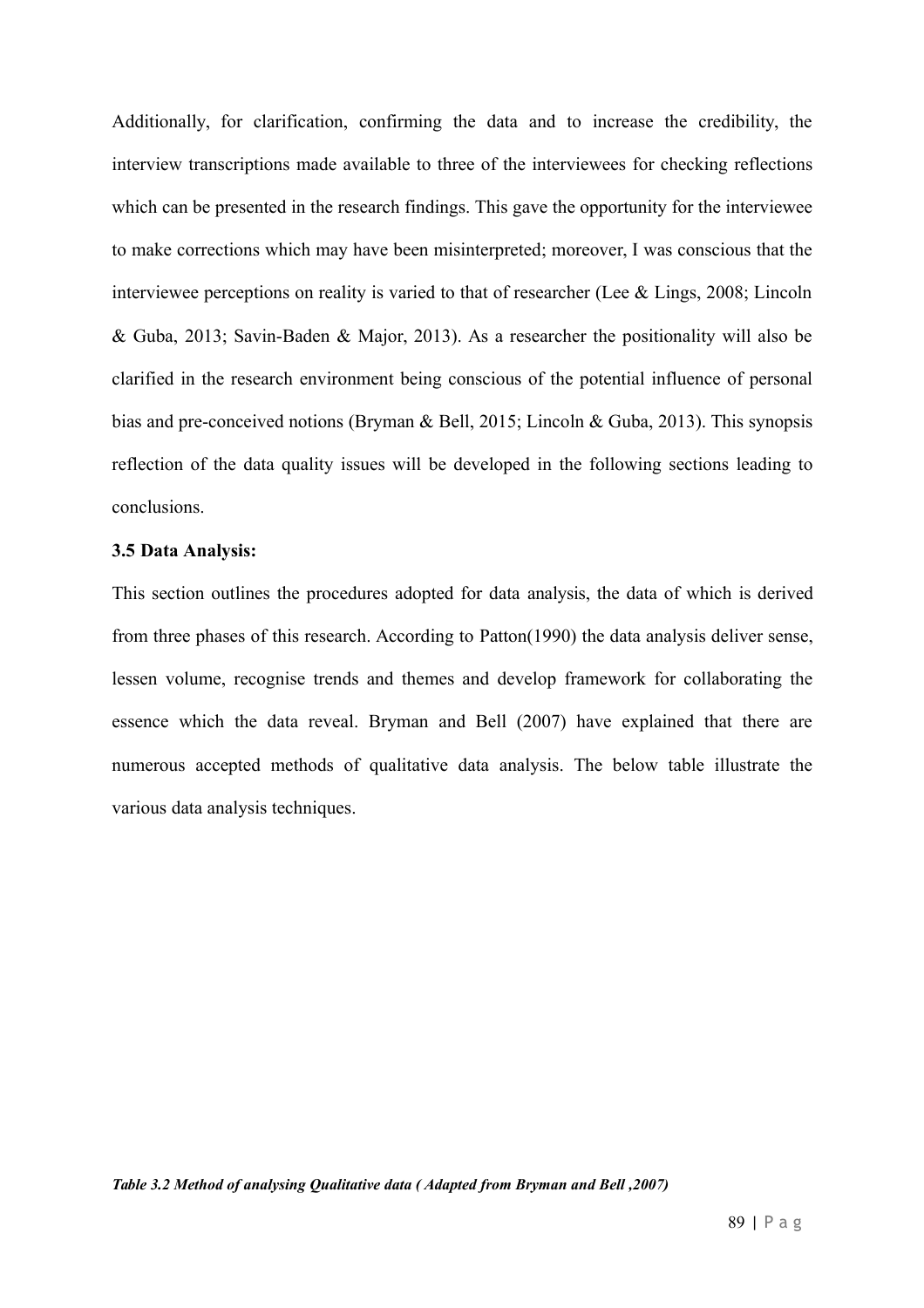|                    | Interpreting language used by individuals within     |
|--------------------|------------------------------------------------------|
| Discourse analysis | a specific social context                            |
|                    |                                                      |
| Narrative analysis | Showcasing the stories and metaphors that            |
|                    | people tell and use to interpret their lives and the |
|                    | social context of the world around them              |
|                    |                                                      |
| Thematic analysis  | The classification of textual units into specific    |
|                    | categories for identification of inferences around   |
|                    | a specific social phenomenon                         |
|                    |                                                      |
| Template analysis  | Interpretation through the design of a template      |
|                    | consisting of codes subject to continual review      |
|                    | and change as the researcher gathers and             |
|                    | analyses data in order to highlight themes and       |
|                    | patterns within the data                             |

# **3.5.1 Qualitative Data**

The qualitative data from the interview transcripts were analysed in line with manual qualitative data analysis of Miles and Huberman (1984). More specifically, the analysis of qualitative data was carried out in three phases: Data reduction, data display and conclusion as illustrated in Figure 3.1 below.

The data reduction consisted of selection, focus, simplifying and lastly transforming data from transcripts. Data display is generated using data matrices which lead to further conclusion. Certain elementary conclusions emerged during data collection but was not finalised until the completion of entire data collection. The information was then coded and systematised in displays. It is to be considered that the qualitative data analysis took the form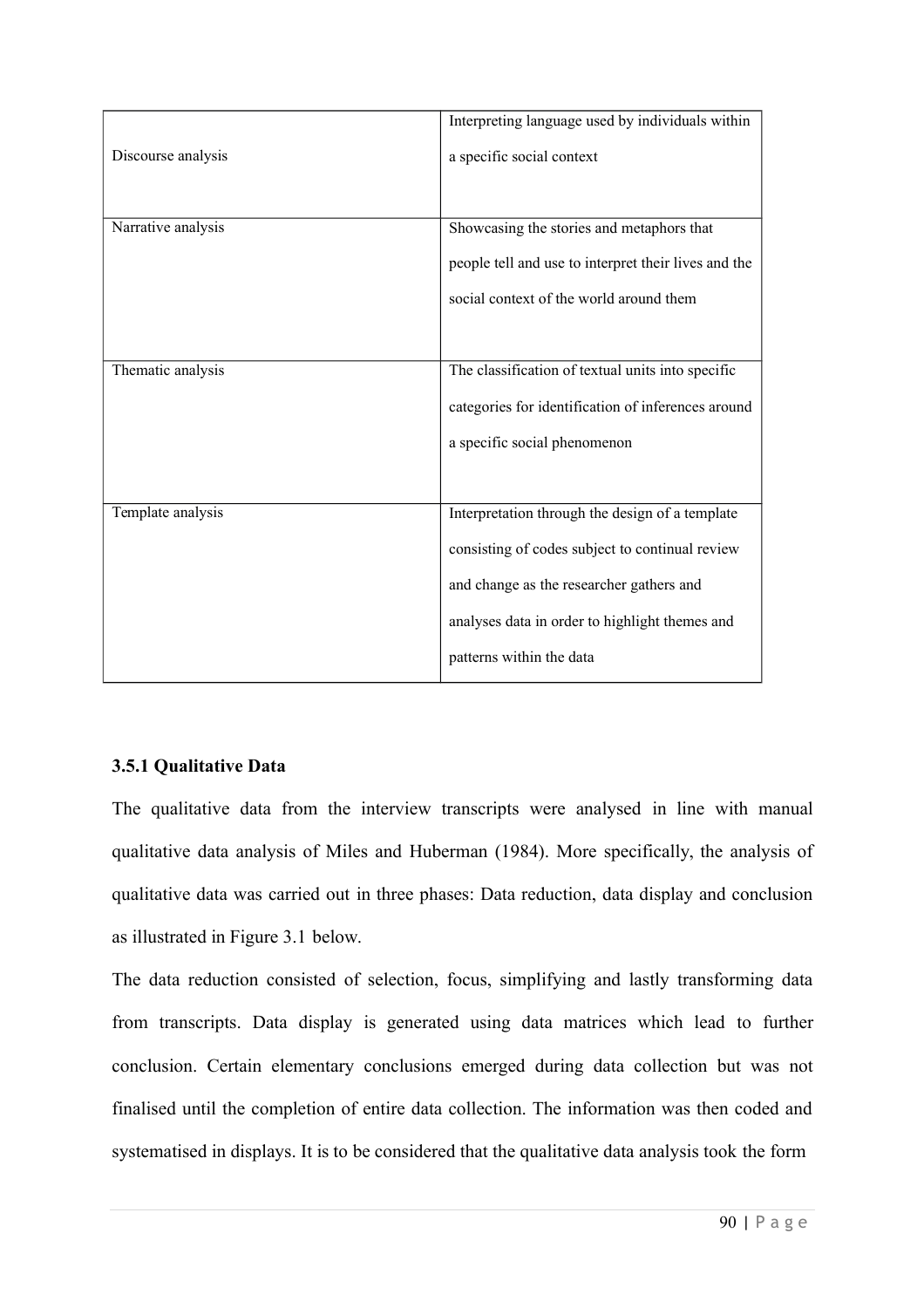of constant iterative process whereby researcher repeatedly moved among reduction, display and conclusion.



*Figure 3.1***: Three phases of data analysis Source: Adapted from Miles and Huberman (1994)**

# **3.5.2 Qualitative thematic analysis**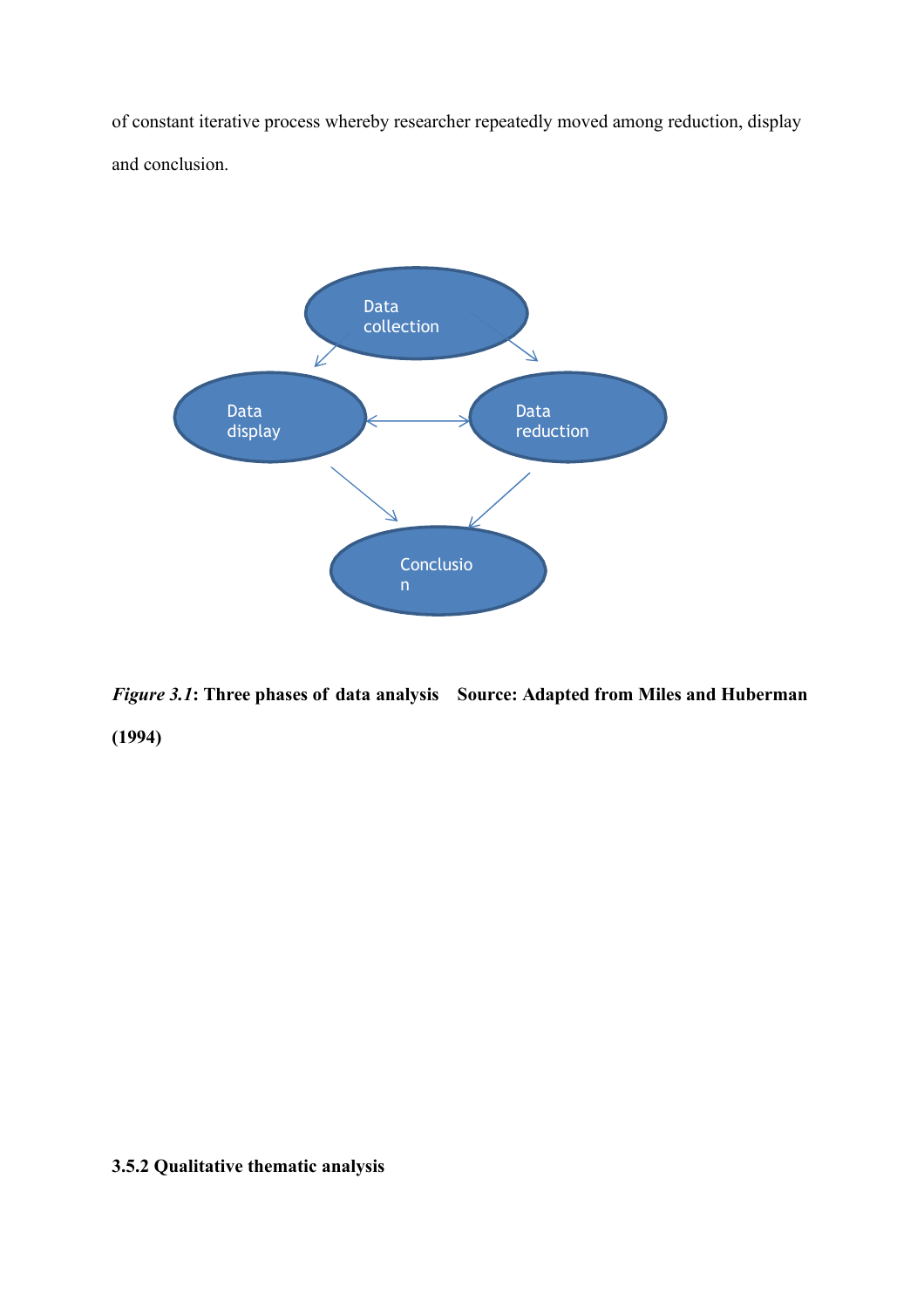The data was manually analysed according to Miles and Huberman (1984) the "… interpretation cannot be taken over by computers even if software for treating qualitative data can facilitate the research" Gummesson (2003, p.485). The analysis using can be quick and efficient for interpretation process, moreover in the view of Gummesson(2003) , the use of software packages can support in the research but it should not take over from the author interpretation, as interpretation needs the researchers capability and consistency in data tuning as the research study unfolds (Ashworth,2008). This was tried to cover by adjusting the themes arrived from the study and the application of thematic constructs to facilitate analysis through the data attained from the SMEs.

The adoption of manual thematic analysis was advantageous as it allowed the researcher to get connected with the rich data as texts which were examined and transcribed through several reading during the data coding. The type of data can lead to theory generation within the interpretivist approach.

# **3.5.3 Data collection Application**

In the interpretivist paradigm, the inductive method and qualitative data collection will be focussed on providing voice to the reality as perceived from the Managers in SMEs (Bryman & Bell, 2003). As a researcher adoption of various interpretive techniques is useful in describing and decoding the data collected.

# **3.5.4 Consideration of other Alternate methods:**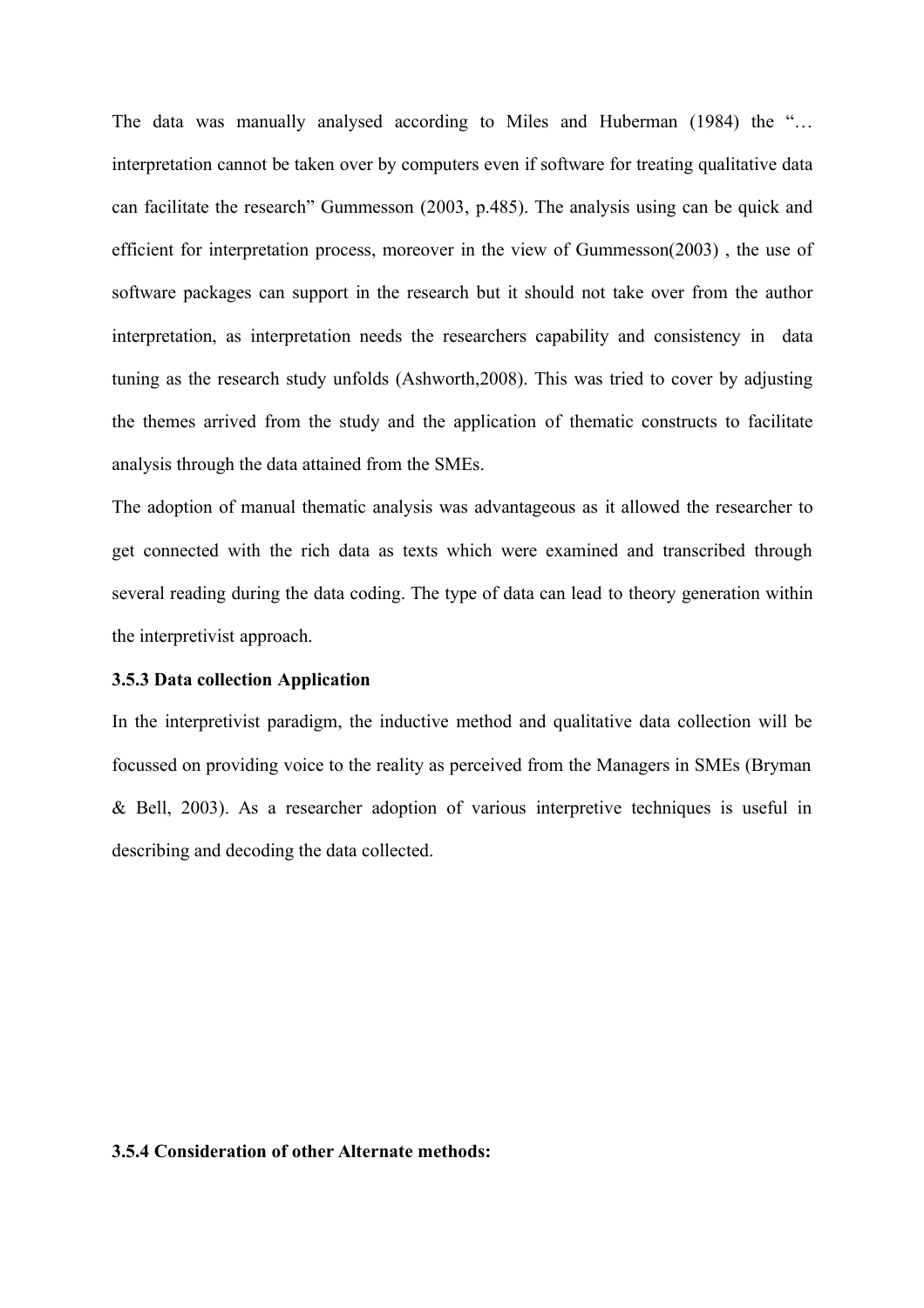Focus groups methodology and digital ethnography/ Netnography were considered but rejected for the reasons that are outlined under each one.

# **Focus groups***:*

The focus groups were not used for the study as,

- 1. There are chances of difference in opinions from the participants and discussions can get diverted from the main area of the study
- 2. The study location being an SME, there are increased chances of difficulty in controlling the situation and managing the employees.
- 3. The diverted discussion can lead to wastage of time and biased information
- 4. It will be difficult to engage and motivate people to participate
- 5. Some participants may find the focus group discussions and intimidating due to disagreements in discussions and being forceful to agree with the majority view.

The focus group has certain disadvantage when used in the online context, the possibilities for not considering the online focus groups are:

The main disadvantages of online focus groups are:

- 1. Very less opportunity to observe the discussions and the participants interaction
- 2. The online connectivity issues can be a problem
- 3. The people with less confidence in using the online tools may abstain from participation.

# **Netnography:**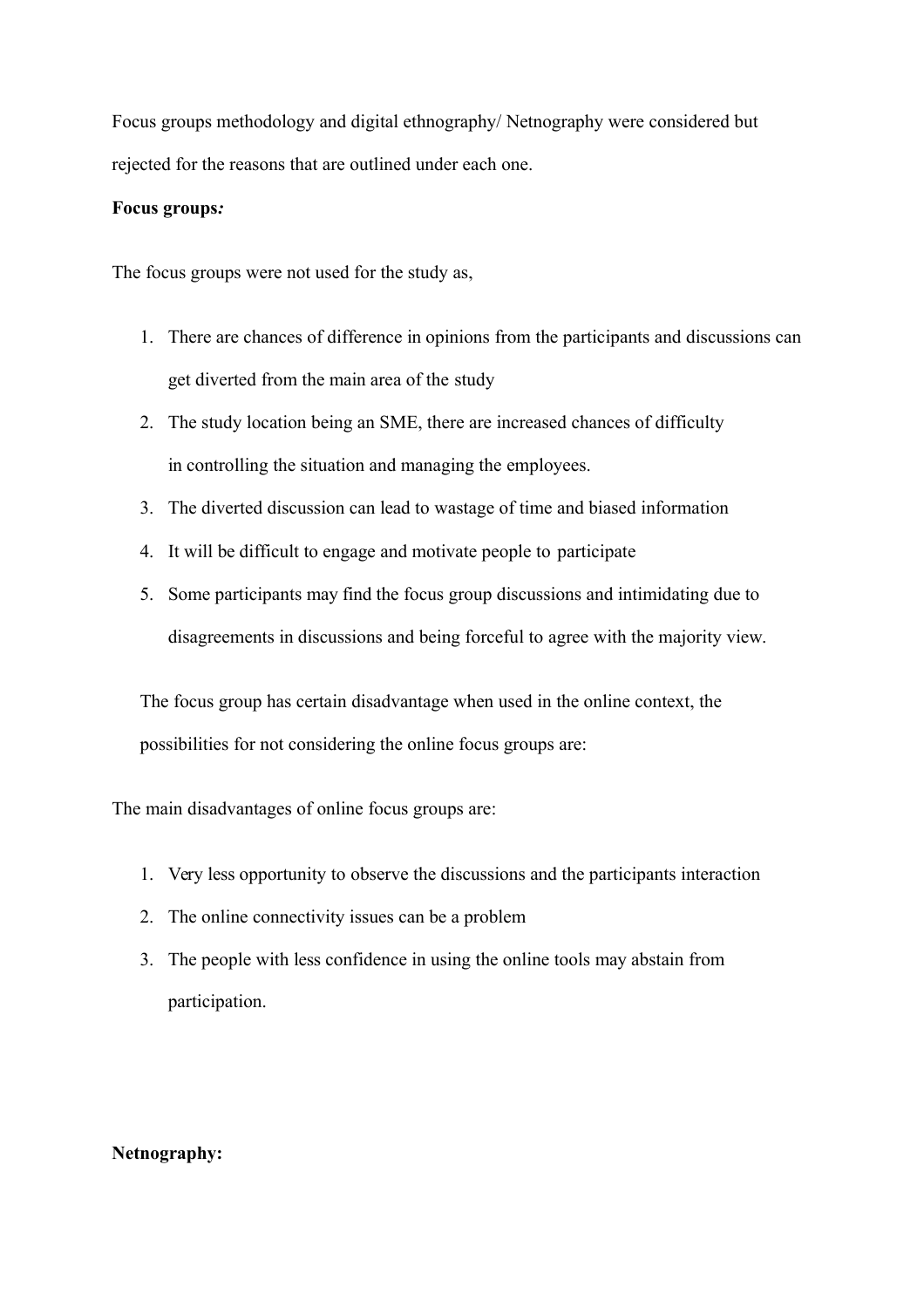- 1. Participant observation method
- 2. Suitable for the study of communities
- 3. The researcher needs to be a participant in the study and should have virtual interaction
- 4. Less face to face interaction
- 5. Involves lots of observation, and involves lot of time

# **3.5.5 Research Locations:**

The research will be carried out in Kerala, India. Kerala is the southern state located on the tropical coast, which has nearly 380 miles of Arabian Sea shoreline. The place is one of the famous tourist destinations of the Country. It is known for the palm-lined beaches, backwaters, canal networks. Inland consists of the Western Ghats, mountains whose slopes supports tea, coffee, spice plantations and wildlife. The national parks and national reservoirs are the home to elephants, langur monkeys and tigers. Kerala covers a geographical area of 38,864 square kilometres and consists of 31 million inhabitants approximately. Until the early 1980s, Kerala was reasonably an unknown destination, with most of the tourists preferring the Northern states of the Country.

The aggressive marketing campaign conducted by the Kerala Tourism Development Corporation(KTDC), a Government enterprise which promotes and attracts the oversees tourism prospects of the state.The Kerala Tourism Development Corporation is capable of transforming Kerala into an eye-opening and a memorable niche holiday spot in India. The tag line "Kerala-Gods own Country" (Dhanesh, 2010, p. 47; Harish, 2010, p. 160) was implemented in the tourism promotion campaigns and developed into a global brand. Kerala is regarded as the holiday spot with the highest brand recall. The 'National Geographical Traveller' (1999) had described the place as 'one of the must-see destinations for the life time', Kerala has been described as 'India's corner of paradise' (Miller,1988, p. 592) and as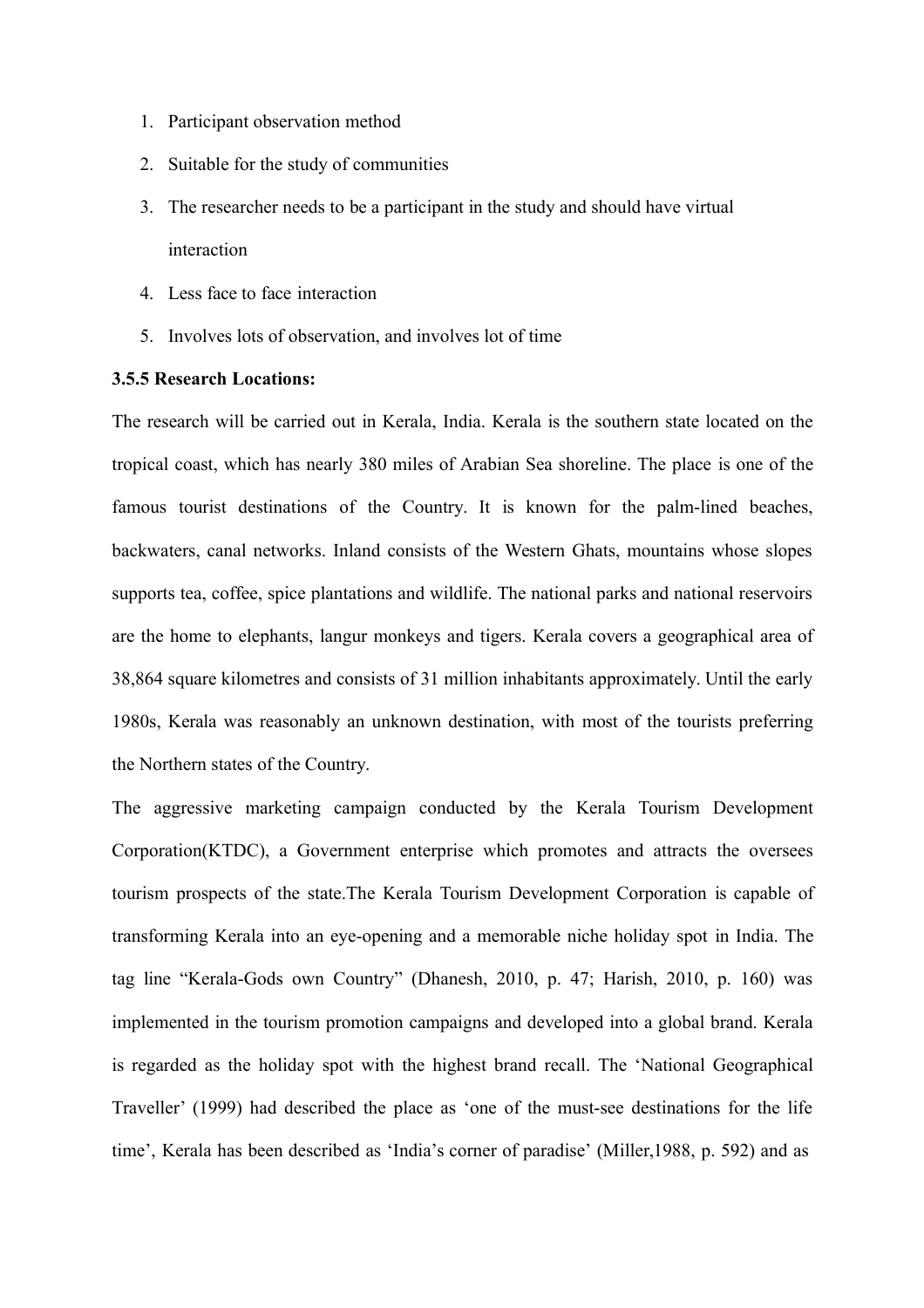'Gods acre' (Chakravarti, 2001, p. 1). In 2010 Kerala was the host to 660,000 foreign tourists. The "Gods own country" campaign elevated to the National capital for the formation of "Incredible India" campaign (Harish, 2010, p. 160; Kant, 2009).

The state's tourism schema encourages ecologically sustained tourism, give importance to the local culture, wilderness adventures and volunteering on the personal growth of local people and vegetation. The rationale for choosing the research location was due to various reasons, Kerala is densely populated among the Indian states. It is the first Indian state to be ranked in terms of Human Development Index (HDI). Kerala was the first destination in the country to be identified as an emerging market for wellness products which developed into a "strategic window of opportunity" and which transformed the comparative advantages and potentials of the state with the prevailing resources into competitive advantage (Prideaux et al., 2014, p. 56).

The promotion of Ayurveda, a system of medicine with historic roots in the Indian subcontinent became the significant refrain in its destination branding (Dasgupta, 2011). The place had successfully developed into a tourist destination with ample opportunities for SMEs in the hospitality sector. It is also an example of how the place can turn its comparative advantage into opportunities in employment and business. In addition, the Kerala hospitality and tourism sector had made a tremendous progress in E-commerce the recent years. It is expected the E-commerce industry will rise to \$20 million by 2018 (Das & Ara, 2015). Across the E-commerce platform the B2C brands in the hospitality sector have witnessed highest social media audience growth in relation to other industries.

The developments in tourism sector and wellness virtues small and medium hospitality Sector. The SME hospitality industry tries to make the best of the opportunity by maintaining highest level of online engagement. The posting of the online contents, designed to speak to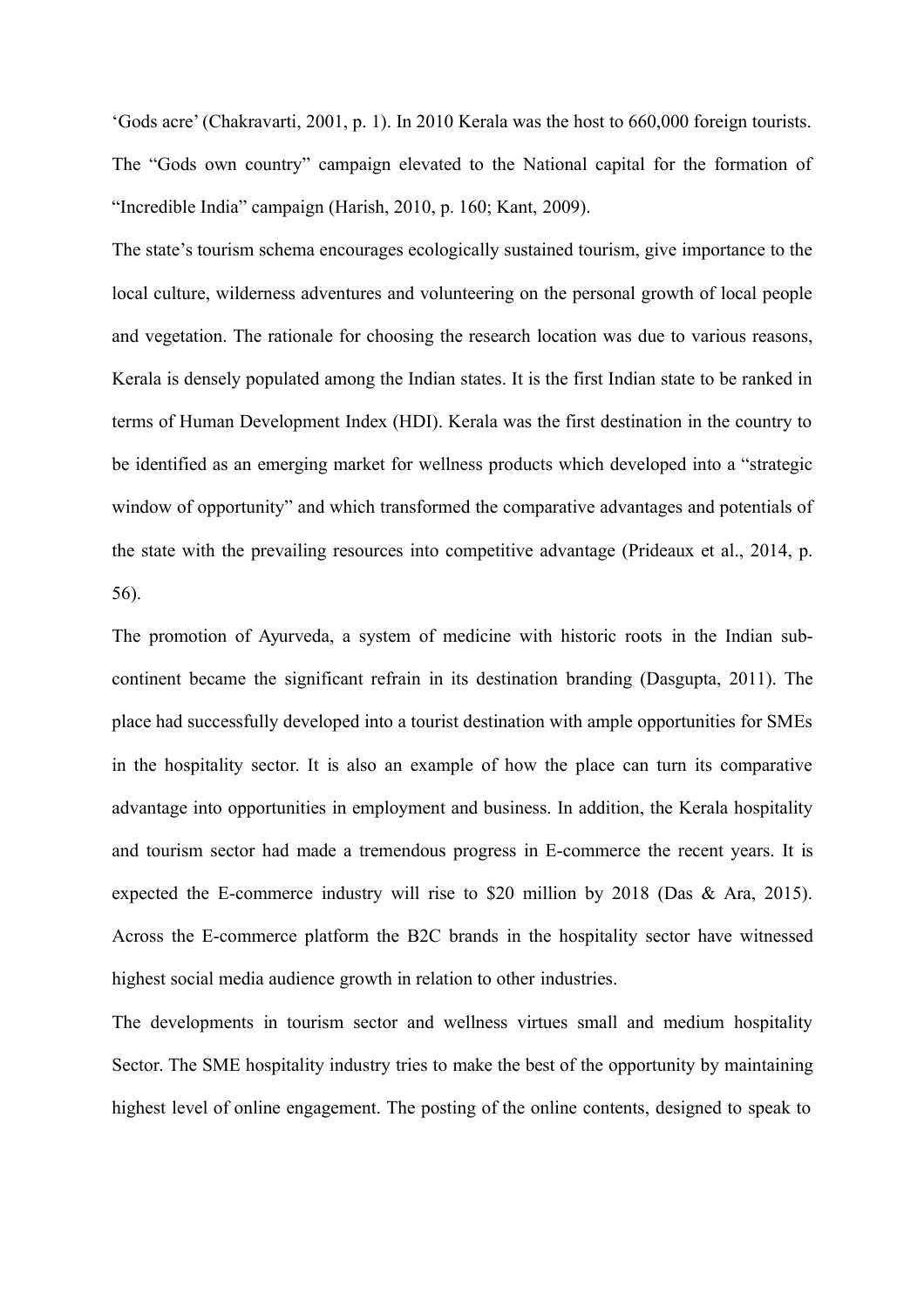the customers values and personalises the intimacy and connection towards the brand, by integrating appealing visuals which can inspire followers to make use of their service.

# **3.6 Research Limitations**

Even though the ontological and epistemological basis specifies the sensibility of this, there are certain constraints, precisely concerning generalisation and positionality. Researchers like Saunders et al. (2012) and Rodham (1998) argue that data collected from small sample can represent general happenings. According to Watson (2001, P: 7) such studies can generalise on the various processes in which the people are indulged, instead of discovering what materialise to "all managers or all organisations", moreover Sayer (1984) emphasizes that "... providing there is no pretence that the whole population is represented, there is no reason why an intensive study should be less objective about its particular subject than an extensive study" (p. 83).

A potential limitation of the research could be positionality, as being the part of the research location environment, there are possibilities of influences like personal biases, preconceived notions and personal perceptions (Bryman & Bell, 2015). Furthermore, in the view of Watson (2011), the research provides plenty opportunities to achieve influential insights into people's lives which must be additional to both the sensitivity and credibility of the research and understanding of how the process, e-branding in the SMEs are practiced.

Subsequently the research deals with exploring how e-branding is practiced in the SMEs. It is significant as the research analyses how individuals in certain organisations understand the world from various experiences and interpret these through the technology and system implemented. This requires richness in data collection in the social context as the overall research philosophy which is based on Interpretivist approach (Berger & Luckmann, 1971; Savin- Baden & Major, 2013).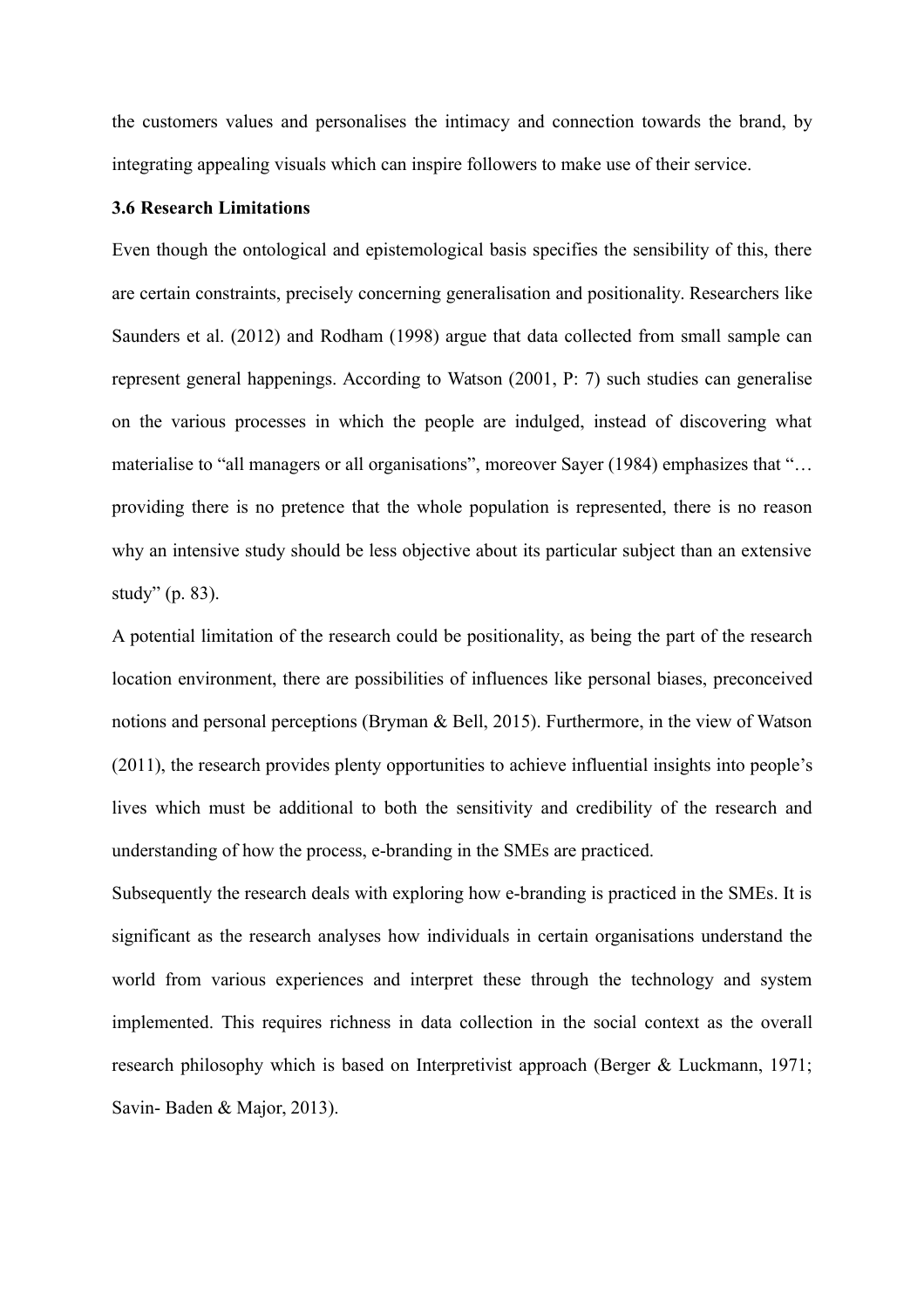#### **3.7 Conclusion**

This chapter introduced the concept of a paradigm as an overarching frame notifying methodological choices, and which enabled the research to be situated within the interpretive realm. The chapter has explored the research methodology consisting of philosophy, design approach and the data analysis procedure, the research location selected for the study and the data quality, whole of which had directed to the following conclusions.

The interpretive approach appears to be appropriate with my research, as it had facilitated insights into how the owners/managers in the SMEs construct meaning through the interpretation of the world and the branding experiences. This has more probability in facilitating the discovery and interpretation of the social patterns and themes which can help in understanding the research area. Examination of the individuals and the branding environment can be capable of supporting and drawing out the data of participants based on their attitude, perceptions and behaviours. Even though previous literature and research have not widely overlooked on the e-branding within the SMEs, the inductive approach helps in the understanding of mutually branding and e-branding.

The interview method adopted for the study is the key to understanding the branding phenomenon within the organisation and the influence on content and the interpersonal interactions which seemed unlikely to be attained from other methodologies. The criterian sampling enabled the selection of the research organisations based on certain criteria as per the definition of the SME, and as addressable to the research question.

To conclude finally, all the chosen methodology discussed above facilitated in conducting the research and investigating areas within a conceptual framework for e-branding in SMEs. Having examined the impending research methodology application explicitly the corresponding chapter will explore the tentative conceptual framework model. The next chapter will present the outcome of the exploratory qualitative stage, required to identify the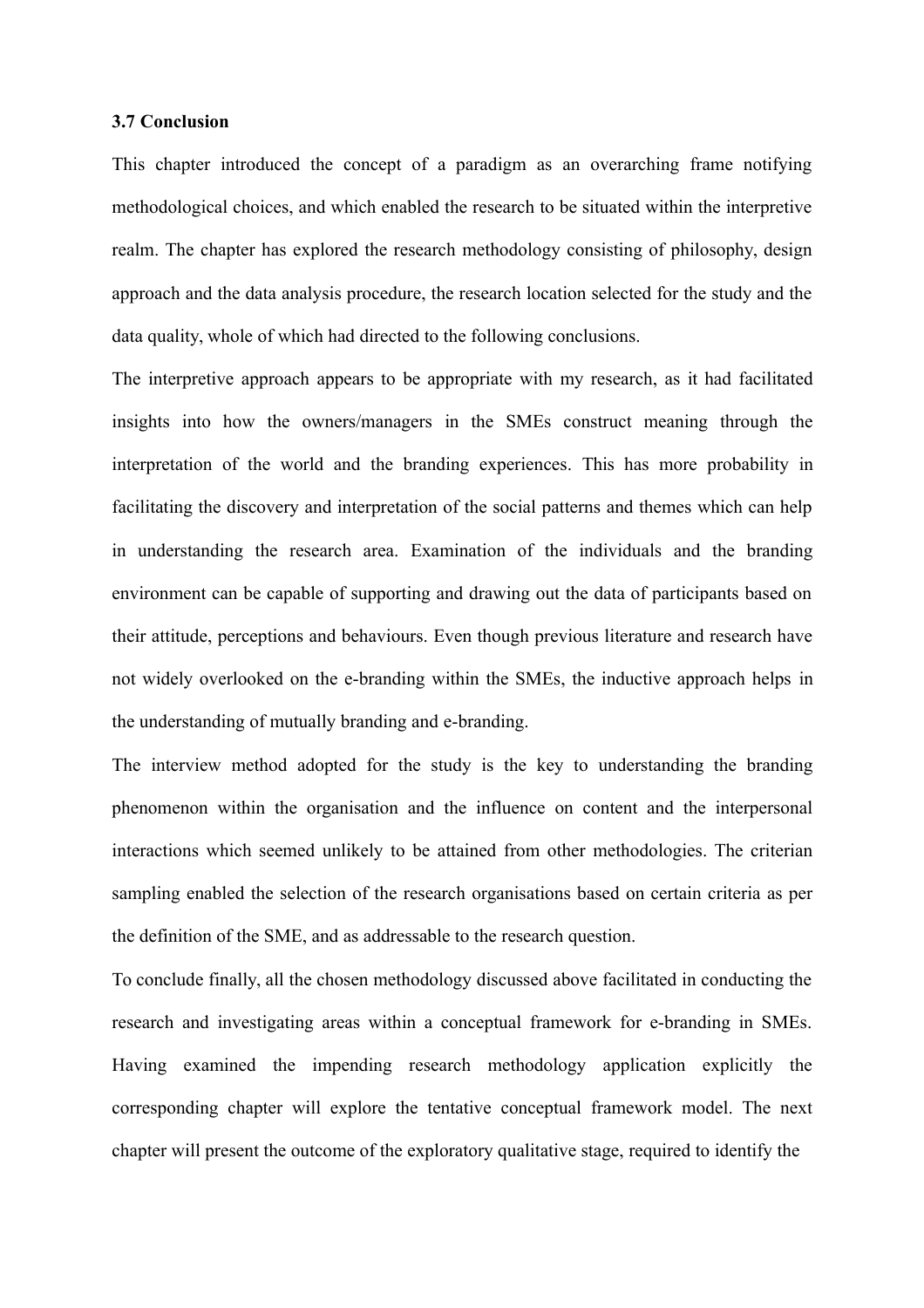content domain of online brand management, intertwined with relevant online branding literature.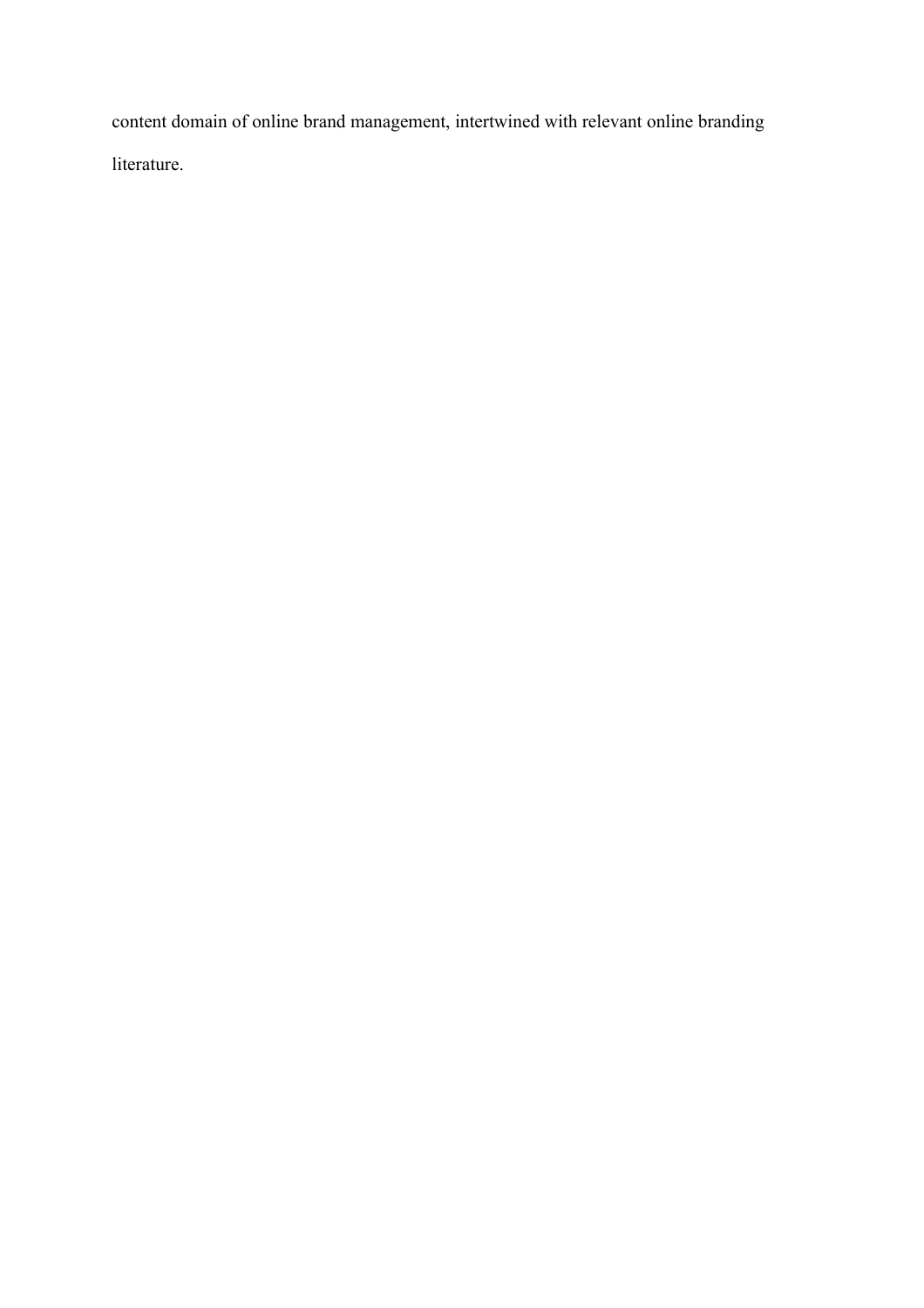#### **Chapter 4: Findings and Discussions**

# **4.1 Introduction**

This chapter presents the findings and discussion of the research conducted with the overall aim "to explore online brand management in Indian SMEs, from a strategic perspective" through the following objectives:

- I. To investigate how the e-brand is managed from the strategic perspective in the context of Indian SMEs in the hospitality sector
- II. To investigate how successfully are the components of an SME e- brand managed in the Indian hospitality sector.
- III. To investigate how effectively the challenges of e-branding are addressed by Indian SMEs in the hospitality sector

The chapter is organised into five sections. The first section includes the profile of the 10 SME organisations who participated in the research selected from the hospitality sector in Kerala, India. This is followed by a summary of the analytical process which involved careful examination of each interview transcript was analysed manually in order to identify recurrent themes. Section four of the chapter includes the findings and discussions of the primary research collected through the semi-structured interviews and organised under each research question (RQ) as follows:

- RQ1. How e-brand is managed from the strategic perspectives in the Indian hospitality sector?
- RQ2. How are the components of e-brand managed in the Indian hospitality sector?
- RQ3. What are the challenges of e-brand in the Indian hospitality sector?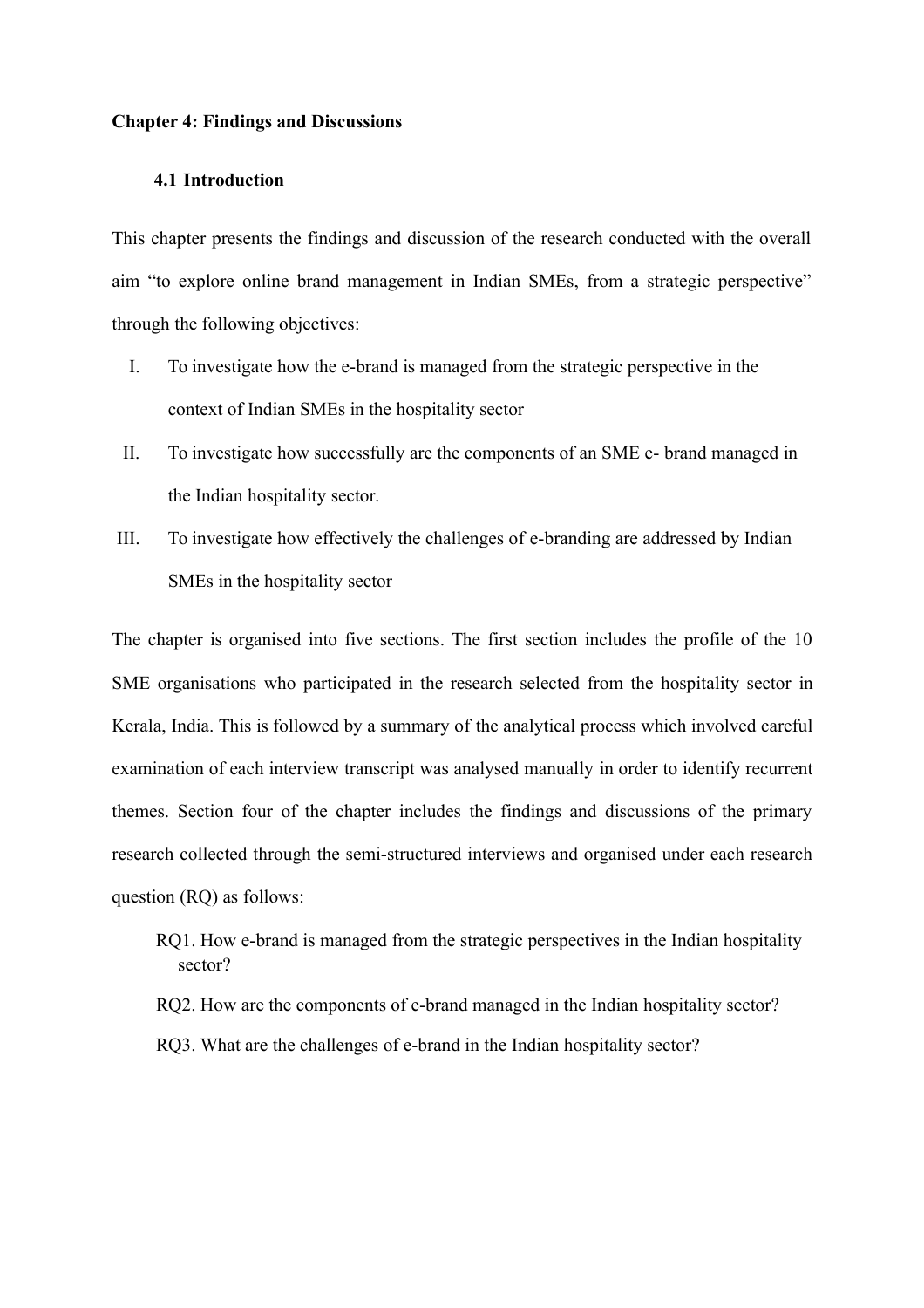# **4.2 Overview of Research Sample**

This section presents the profile of the 10 SMEs selected from the hospitality sector in Kerala, India. The SME sector consisted of a wide range of variation in organisation size, experience, employee strength and resources, appropriate to reveal the information on ebrand management. The below table 4.1 provides the sample selection based on the criteria used for sampling;

- I. The organisation should be a SME (Based on the Indian SME definition)
- II. Adoption of E-branding

(Maintaining an active website by integrating social media and adoption of online communications model)

- III. A B2C Organisation
- IV. Located in a geographical area identified as tourist spot

*Table 4.1***: Profile of Sampled Organisations**

| <b>SME</b>      | $\overline{AB2C}$ | Adoption of | Located in a        |
|-----------------|-------------------|-------------|---------------------|
| Organisation    | Organisation      | E-Branding  | Geographical        |
|                 | Yes or No         | Yes or No   | <b>Tourist Area</b> |
|                 |                   |             | Yes or No           |
|                 |                   |             |                     |
| 1               | Yes               | Yes         | Yes                 |
| $\overline{2}$  | Yes               | Yes         | Yes                 |
| $\overline{3}$  | Yes               | Yes         | Yes                 |
| $\overline{4}$  | Yes               | Yes         | Yes                 |
| $\overline{5}$  | Yes               | Yes         | Yes                 |
| 6               | Yes               | Yes         | Yes                 |
| $\overline{7}$  | Yes               | Yes         | Yes                 |
| 8               | Yes               | Yes         | Yes                 |
| $\overline{9}$  | Yes               | Yes         | Yes                 |
| $\overline{10}$ | Yes               | Yes         | Yes                 |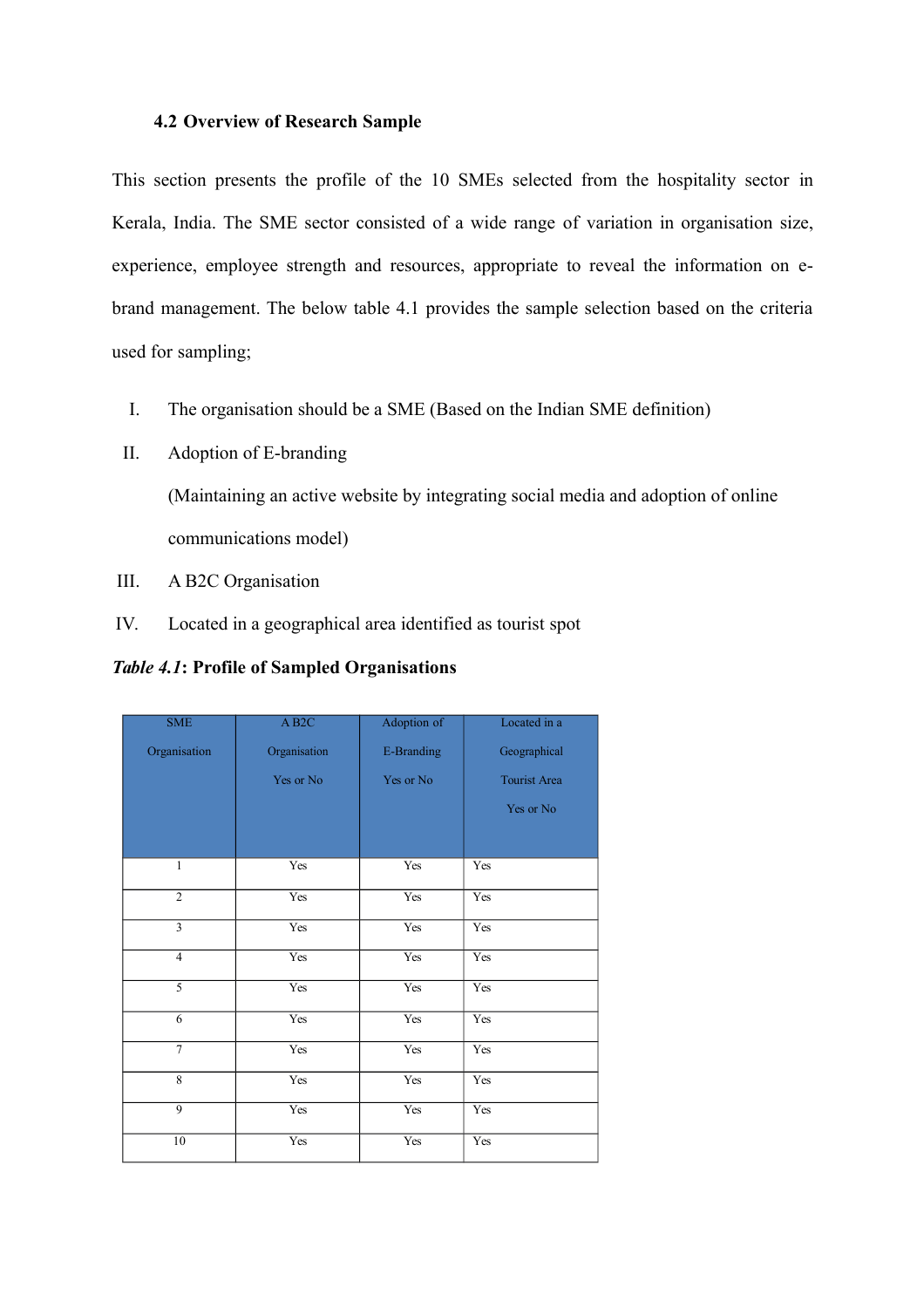Table 4.2 below provides more details of the profiles of the participants. The table reveals the profile of the ten organisations sampled including details of each organisations number of years of operations indicating industry experience, the designation of key informants from the organisation and their relationship with the online media/social media. These roles are identified inductively after the interviews with each key informant and based on their perception towards branding in the online environment. The interviews identified some informants as inert in the frequency of their management of online branding activities.

The sampled organisations (SME firms) were classified as start-up firms and established firms, the firms with less than 4 years of operating were classified as start-up firms and firms operating more than 4 years were classified as established firms.

| Organisation   | Years of operation | <b>Designation of Informants</b> | Role of Informants          |
|----------------|--------------------|----------------------------------|-----------------------------|
| 1              | 2.5                | Owner                            | <b>Active Administrator</b> |
| $\overline{c}$ | 6                  | Marketing Manager                | <b>Active Administrator</b> |
| 3              | 4                  | Manager                          | Active Administrator        |
| $\overline{4}$ | 3                  | Owner                            | <b>Active Administrator</b> |
| 5              | 3                  | <b>Business Partner</b>          | <b>Active Administrator</b> |
| 6              | 4                  | Manager                          | Reluctant Administrator     |
| 7              | 4.5                | Marketing executive              | Active Administrator        |
| 8              | 3.5                | Owner                            | Reluctant Administrator     |
| 9              | 6.5                | Sales Manager                    | Active Administrator        |
| 10             | 5                  | Marketing co-ordinator           | <b>Active Administrator</b> |

|  | <b>Table 4.2: Profile of Organisations and Informants</b> |
|--|-----------------------------------------------------------|
|  |                                                           |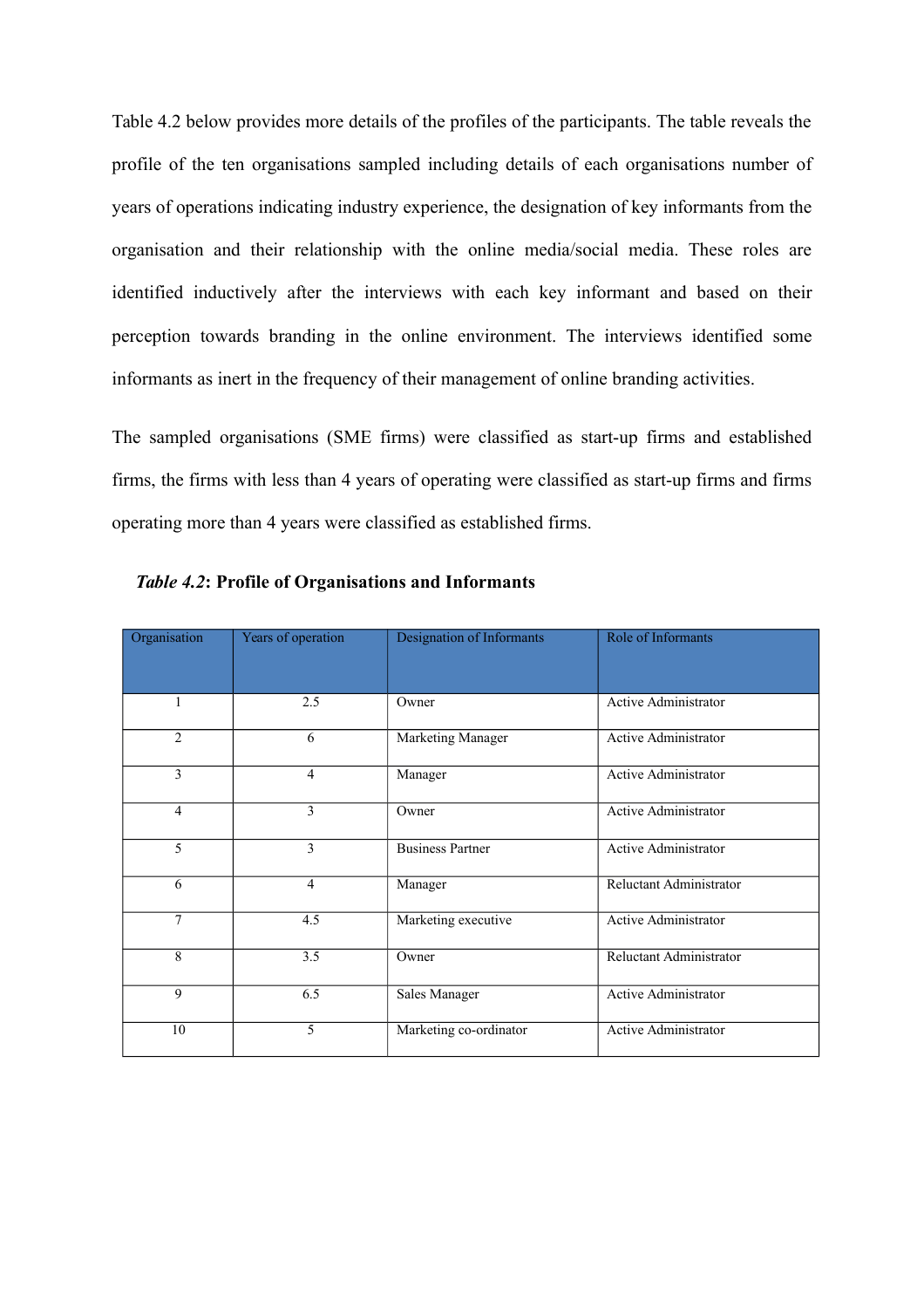#### **4.3 Analytical Process**

The findings were thematically analysed manually '*to identify how the SME e-brand is managed from strategic perspective'* in detail and summarised. It was considered not to let the literature review limit the consideration of probable themes, as it was expected that through thematic analysis the researcher is made aware of more features of the data that might occur elsewhere (Tuckett, 2005). The codes, categories and themes are explained following, at the conclusion which gives the specific part of my research data which progress via various stages.

The study started with the search for themes, primarily by examining each code and categorising appropriately. The codes categorisation consists of grouping related codes to framework of categories for more analysis. The terms category and themes were used interchangeably (Bazeley, 2009).

Following every code was examined according to the respectively category in context, reverting back to the original interview to verify that it actually was appropriate to its allocated category and that it "*reflects the meanings evident in the data set as a whole*" (Braun & Clarke, 2006,P:21).

# **4.4 Findings: RQ1. How the SME e-brand is managed from strategic perspective in the Indian hospitality sector?**

This research question identifies e-brand management in the online context in the selected hospitality sectors. The study identified E-brand management and SME brand management as two different entities. Therefore, findings concerning E-brand management in the online context are presented in section 4.4.1, and findings concerning the SME brand management are presented in section 4.4.2.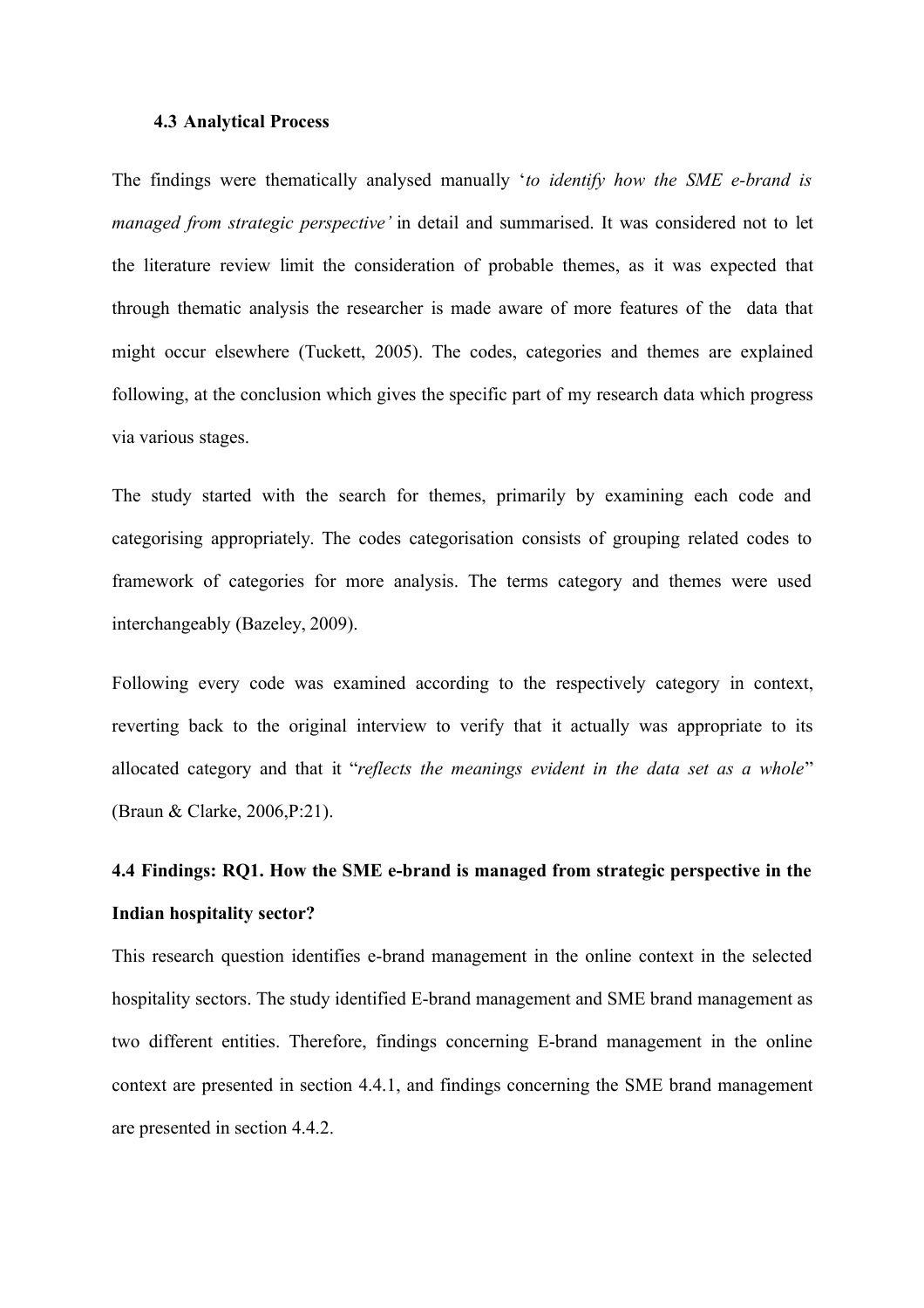#### **4.4.1 E-Brand Management Findings in the Online Context**

The online brands are the significant constituent in SME business context, which are supported by internet applications (Webster & Keller, 2004; Randell, 2011). The plethora of choices in brands and intense competition evidenced the necessity for online brands in the hospitality sector, which transparently assist people in making choices (Rubinstein & Griffiths; 2001).

The study identifies four E-brand strategic focused typologies for the study, the typologies identified are the 1) low technology adoption and non-interactive 2) operational focus 3) High technology focused and interactive 4) opportunity focused

#### **4.4.1.1 Low Technology Adoption and Non-interactive**

The low technology adoption and non-interactive strategy was found in start-up SMEs, the SMEs fail to understand the need of online technology and the increased benefits. At this strategic point the technologies are very useful for the SME, in increasing their role in the market and in providing good experience to the customers. At this strategic focus the SMEs in order to have an online presence just make use of a website, with email as a communication medium. This typology is influenced by the Web 1.0 technology adoption, backed up by the non-interactive website as one among the numerous technological tool available (Buhalis & Jun, 2011). This typology in the hospitality SME sector has low brand orientation and market orientation, they do not show much online technology capability. There is less provision for online customer engagement. These hospitality sectors mainly align with the traditional method of branding, which was practiced much preceding to social media and web 2.0 technologies.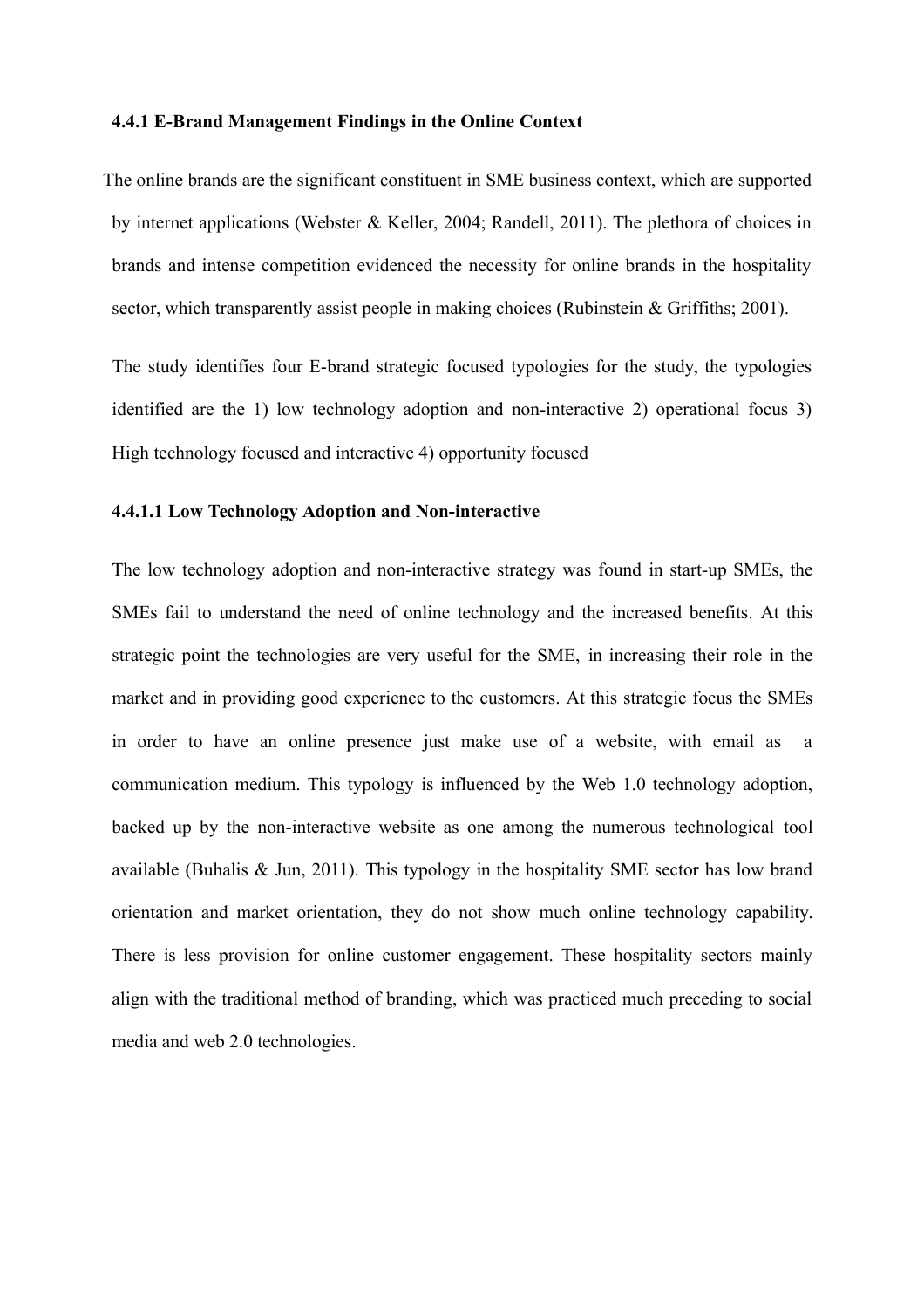#### **4.4.1.2 Operational Focus**

The operational focus on the day to day operations was found in the start-up SMEs hospitality sector. They focus mainly on carrying out the daily routine by sending and replying emails, answering telephonic enquiries and accept bookings. The operational approach within the SME hospitality sector belongs to a tactical sub type rather than the strategic approach. The SMEs in this sub type have a short term and a diminished focus as illustrated in the below quotation;

"*We aim to serve our customers with good care and facilities, we do not get much time to update the website, we try answering all telephone enquiries and try to give the details of our services over phone."* (R4)

The focus on the day to day operations denotes they are least market oriented, the management often have the notion that they understand the needs and wants of the customer and they do excellent customer service. The competitor orientation is scant. The Owner/managers believe the small sector-oriented hospitality business serve niche market with no competitor threats and challenges. The quotation below reveals the view of an owner from the start-up firm;

*"I am 100% percent confident that we are managing our business very effectively, we do not have any challenges from the other players, we get sufficient business for our smooth running and we do not face any issues from our business……the customers are happy and not received any complaints from them."* (R8)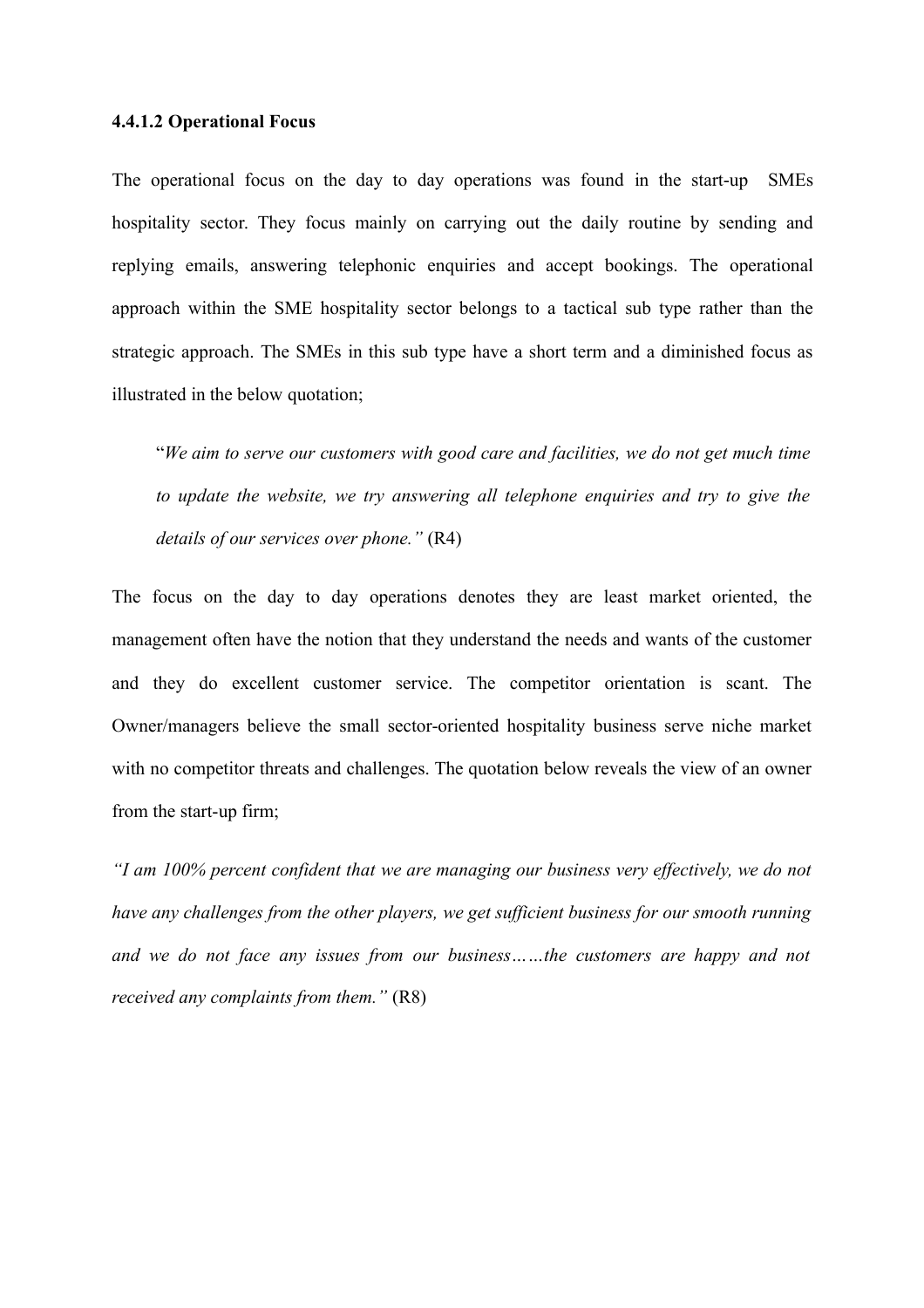#### **4.4.1.3 High Technology Adoption**

The high technology adoption is found in sectors with more than four years of industry experience, the sectors are found to be highly competitive and they are opportunity exploitation focussed. They have a high business management capability. The strong business management capability consists of the competence of the owner/manager and making the online brand opportunities as the hub of activities. This strategic type has strong brand orientation and strong market orientation, supported by the role of young dynamic graduates in managing the information technology activities of the firm.

The increased technology adopted strategic focus on making use of the available opportunities to make web 2.0 to attract customers and create active customer engagement by making use of web 2.0 technologies. In this strategic type the organisations make use of OTA, and other available social media like Facebook, Twitter and Instagram. The level of customer involvement in this section is very high and provides a good networking experience between the company and consumers. The social networking tools facilitate in multiple platforms and increased activities. The quotation below demonstrates the views of those organisations on adopting the social media for their E-branding;

*"The online brand is managed mainly through website, third party advertising."* (R2)

*"Digital solutions are multiple and better targeted to audience……… giving brand high visibility."* (R10)

# **4.4.1.4 Opportunity Focus**

The opportunity focus was identified in two of the start-ups firms apart from the experienced sectors; the focus in this sub type is identified as exploring market opportunities perceived by the strategic management as fast as possible. The market orientation is reasonable in this sub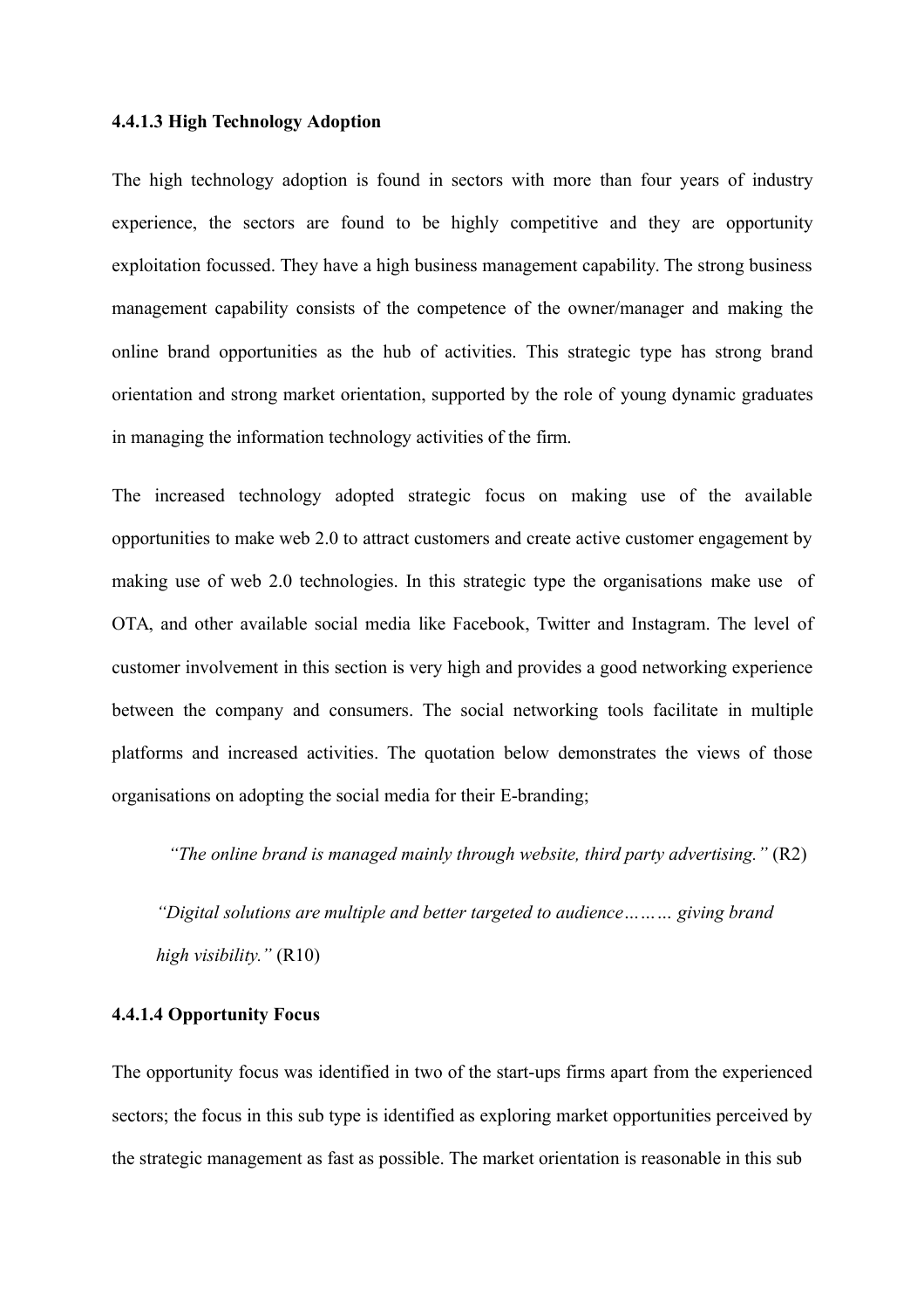type, with less effort is made for customised customer needs and competitor analysis. These sub types try to increase customer attraction and success of the organisation. The quote below identifies the views of the Owner-managers implementing the technology in their organisations;

*"we also try to collaborate with good online advertisers and try to be visible to the customers" … …. we make use of social media advertisement to get maximum visibility."* (R4)

"*The majority of clients are from the digital channels…information due to finger tips due to our online presence."* (R8)

# **4.4.2 E-brand Adoption in the Online Context**

Among the interviewed organisations, eight of the SMEs developed an integrated approach to brand management archetypes put forward by Wong and Merrilees (2005). The branding activities were strongly developed, but not necessarily formalised. The organisations were aware of branding activities considered branding as essential by adopting wide range of promotional tools including budget package, family package, websites, and advertising. The online promotion developed understanding and relationship between target groups (Fox, 2011).

The two organisations followed the embryonic branding approach of Wong and Merrilees (2005), where they were aware of the brand orientation, market orientation and the competitive advantage, but not much attention was given to branding aspects.

The companies adopting an integrated branding approach, concentrated on developing identity and communicating brand meanings. This approach is in line with the reductive and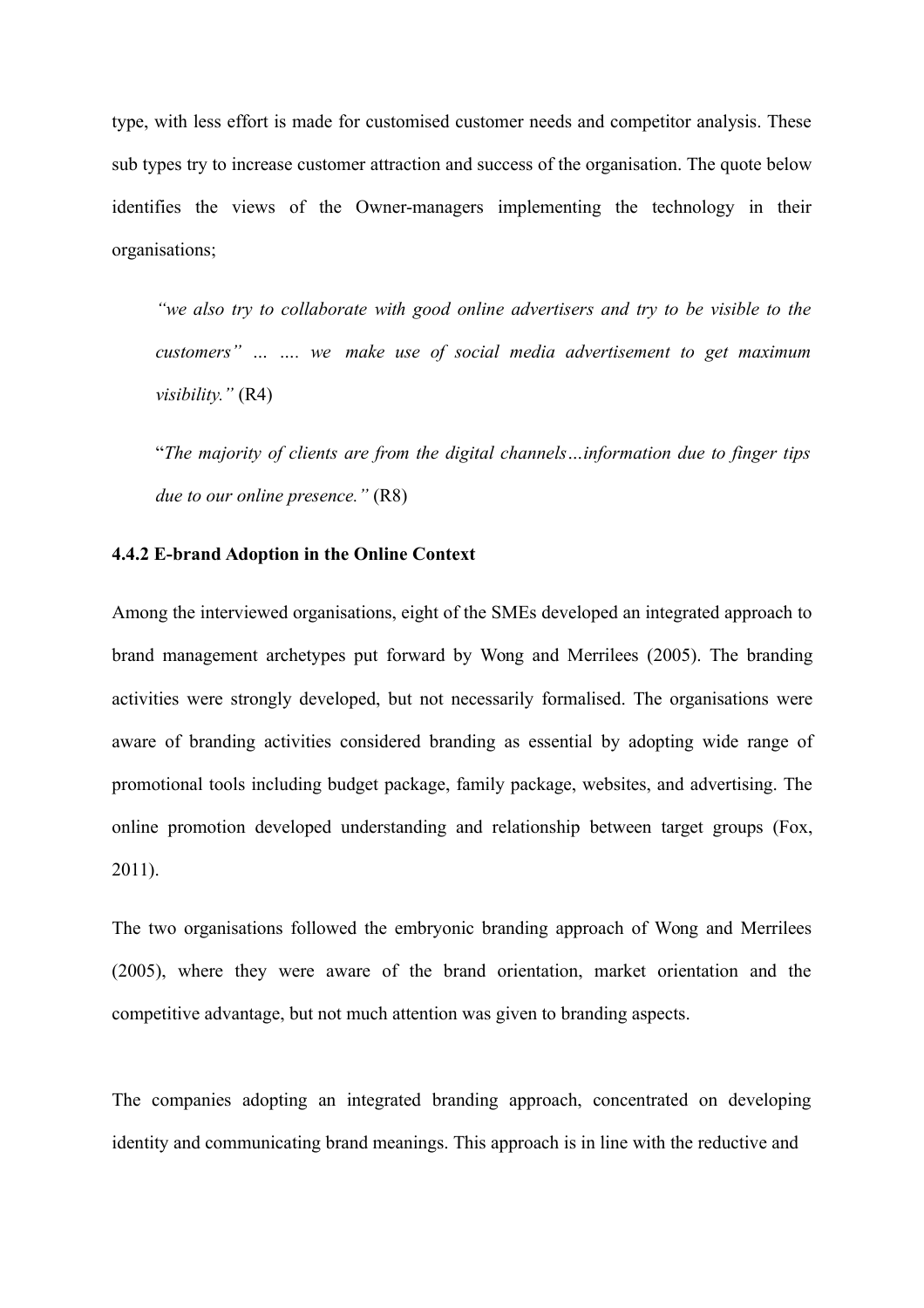pragmatic approaches suggested as a generic SMEs characteristic feature (Wong & Merrilees, 2005; Berthon et al*.*, 2008; Ojasalo et al., 2008). Strong brand orientation is viewed by two facets namely; the significance placed on E-brand and the clear formulation of brand characteristics, by the owner-managers.

The following quotations from the respondents demonstrate the adoption of online media for the promotional activities;

*"I would say 70% of our business comes from e-brand management. "* (R5)

*"The majority of clients are from the digital channels, ……... today information is on finger tips due to our online presence."* (R8)

# **4.4.3 Online Communication**

The integrated communication channel and repetitions contributed to the success of brand communication in the SMEs (Godeshwar, 2008). The brand communications consist of one way and two ways of communications (Chinmona, 2016), the two-way interactive communication created customer engagement, as specified by Keller &Lehmann (2006) on the important role of consistent communications in developing a positive attitude in customers.

The SMEs online communication channels followed the 'tradigital' concept (Sig gizzler, 2009; Georgieva, 2016), where the digital skills and values are in harmony with the underlying traditional knowledge of the organisation and projects online with a digital overlay. The traditional methods support new trends and digital overlay. The traditional methods support new trends and digital branding efforts of the small business. The organisations use hard copy marketing materials like brochures and leaflets to strengthen the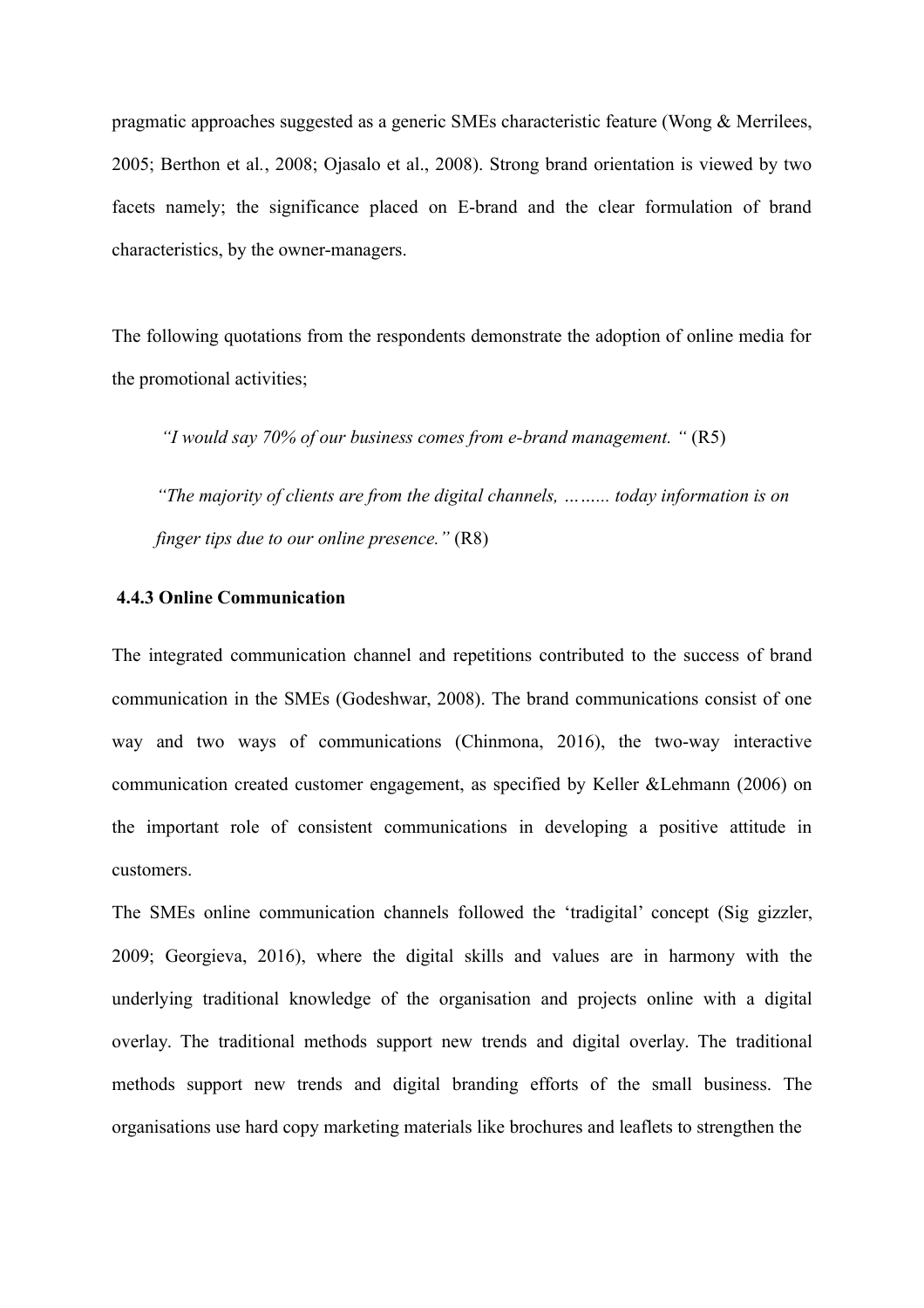relationship with customers. However, the organisations do not invest in television or radio advertisement.

The 'tradigital' concept is in line with the view of Allchin (2012), as a fusion of traditional and digital technique applied to marketing. This concept effectively applies traditional principles of marketing and branding to the digital aspect in attaining competitive advantage. The tradigital platform is considered as an efficient model for effective brand marketing strategy (Donovan, 2010). The strong brands in traditional environment of successful organisations, finds online brands as even more important in the online market (Rubinstein & Griffiths; 2001, p. 396).

The following quotations from the respondents demonstrate the adoption of traditional media for the promotional activities;

*"we make use of flyers and leaflets in the town square…... at time we also give out leaflets for sponsorships."* (R6)

# **4.4.4 Social Media Brand Management**

Every interviewee organisation adopted social media for promoting the online brand, where the social media has influenced both customers and organisation alike. The organisations considered social media as a new paradigm for branding methods (Gao, 2016), which align with Coulter (2012) who states, the online channels have gained traction in the last decade to include blogs, online communities and social networking.

Social media is identified as an effective tool for small business, which aligns with the previous study of Kirtis and Karahan (2011) and Birkner (2011) on the social media effectiveness through quick reach and cost saving. The study also supports the previous study of Hoek and Gendall (2003), on social media being a powerful tool which has extensive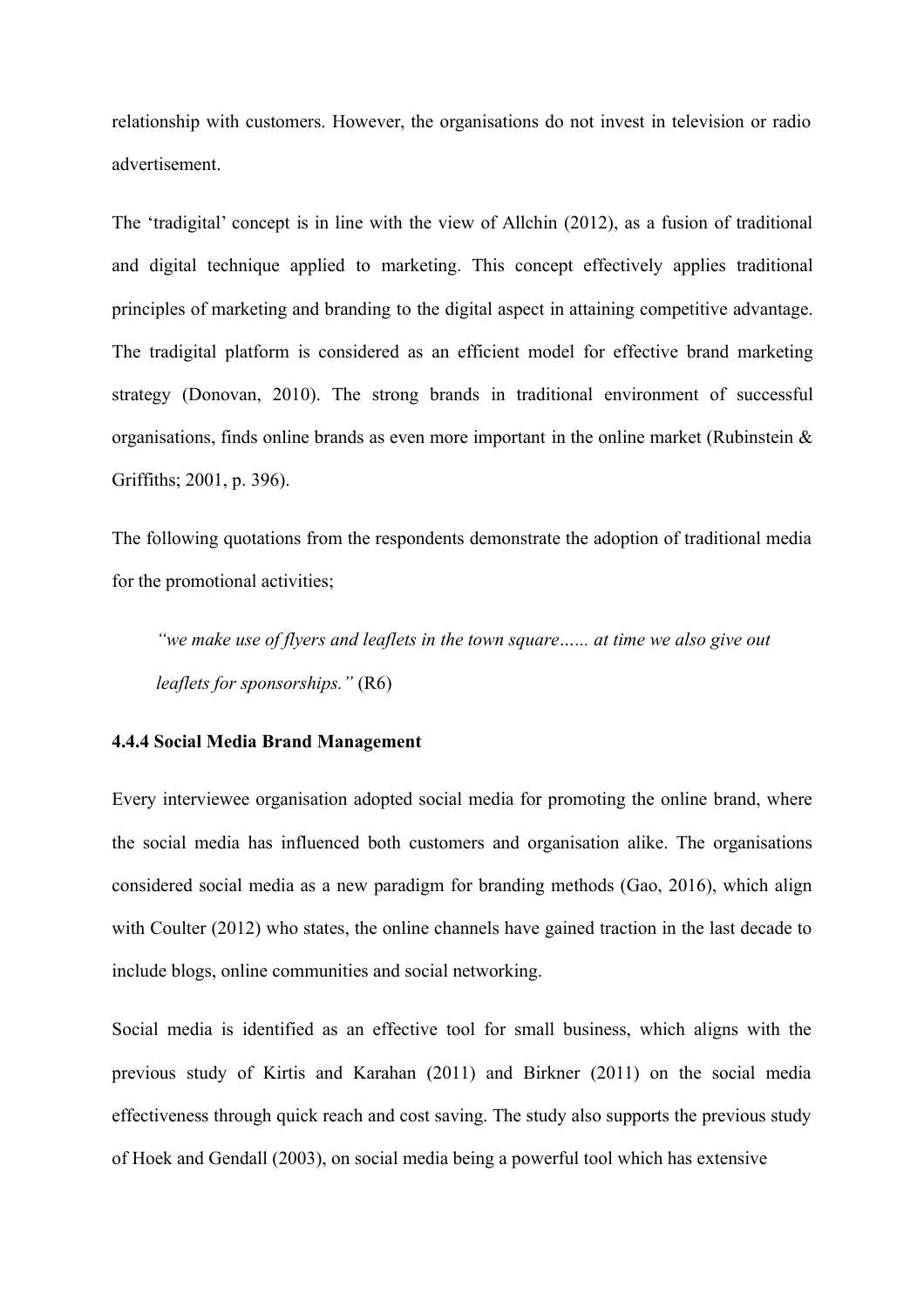reachability with wide audience, which is attractive and influences customers in decision making. Additionally, social media plays an important role in building relationships with customers.

The common social media tools used by the organisations are Facebook, Twitter, Instagram and Vine. Every organisation stated their presence in social media. Some of the organisations had an active Facebook page with customised information by which they control traffic leading to reviews. The Facebook advertisement is linked to the Facebook page to get more visibility than the external website.

The SMEs also emphasised their presence in Twitter which is a microblogging service and text based. According to the interviewees, social media increases the customer engagement with the organisation by updating posts, contents, reviews, comments and information sharing, as "… the concept of consumer engagement, explicitly accounts for the interactive brand dynamics" (Brodie, et al., 2011, P.272) The quotation below highlights the interviewees response on social media adoption;

*"… the networking is also important we build our network at a daily basis and the interaction within the social media network should be effective so that we get more customer queries and reference from our past customers who were happy with our services."* (R7)

## **4.4.5 Online Content Management**

The study identified attractive and informative content as an important element in online brand management, which aims to increase the website visitors and retain the visitors to the site (Booth & Janson, 2009). The organisation web site is the most important tool for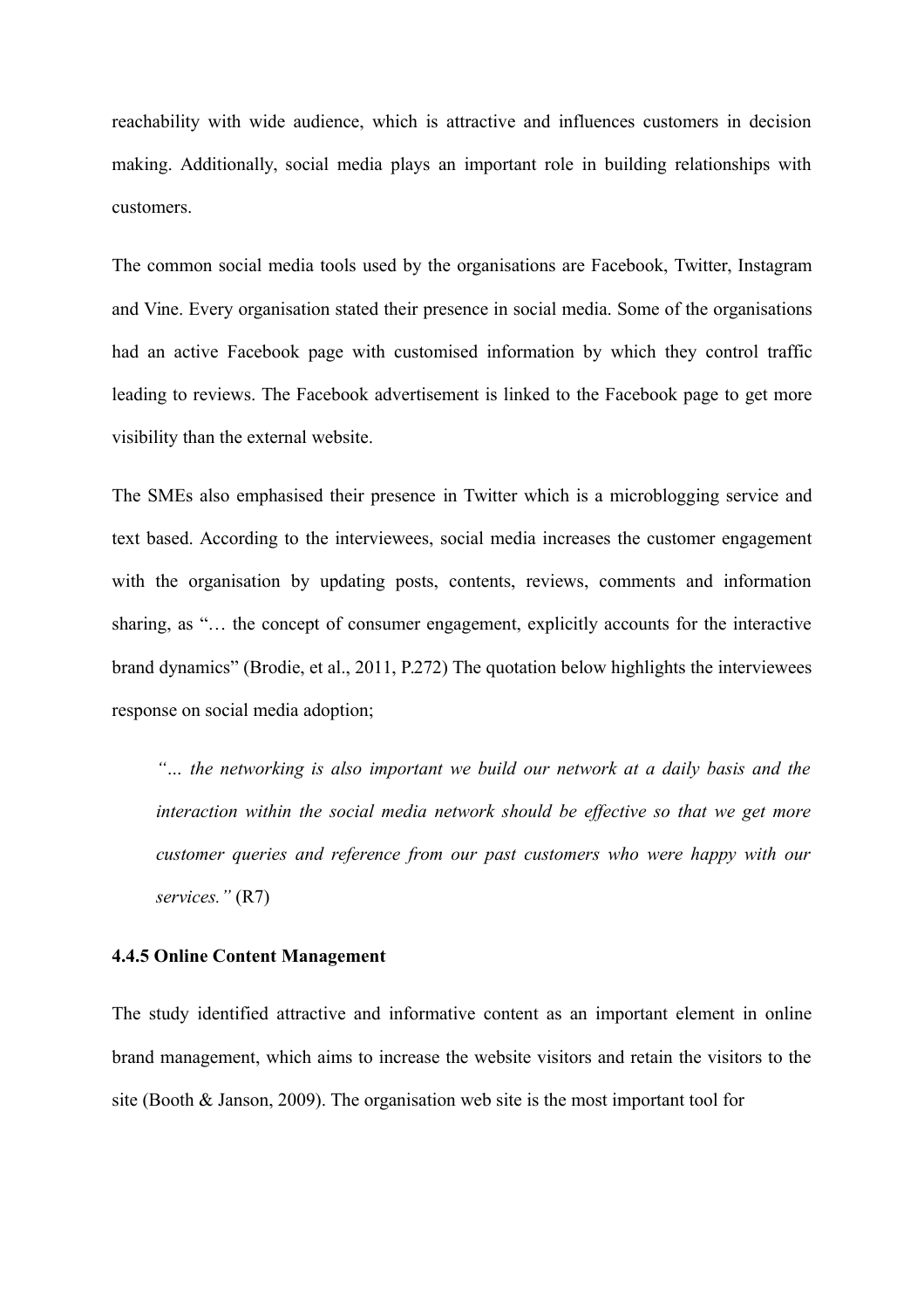delivering brand online. The website was a home for the brand in the digital environment and is the source of content delivered through various electronic channels (Lipiainen et al., 2015).

According to the interviewees the rationale for managing content was to create customer interest and targeting customers, which is in line with the view of Halvorson and Rach (2012), on online content development and management which generate customer focus by communicating ideas in a simple storytelling manner (Baer, 2012; Davis, 2012; Handley & Chapman, 2011; Wuebben, 2012). The website contents are like storytelling, which is in accordance with the work of Sullivan (2013), on the benefit of information to audience with solid content for increased awareness and perception. The contents in the hospitality sector are a broader way of storytelling by using blog posts, articles, videos, infographics and the social media focus on content marketing within social networks.

Four of the respondents stated the importance of content management, the following quotes denote the views of an owner on content management;

*"….. to connect with travellers by posting engaging content that attracts both their emotional needs, the power of social media enables hoteliers to tell their story in a unique way."* (R4,)

*"if you want to be successful in content marketing, your goal should be to develop and distribute the absolute best information in the industry, if not why the customer should care for the industry."* (R6)

The interviewees also conveyed information on the nature of content as engaging and updated. The contents as an online communication tools helps in building trust through twoway interactive communication by customer and organisations, which aligns with as contributions by Barrett (2008), Stelzner (2011) and Michaelidou et al (2011) on online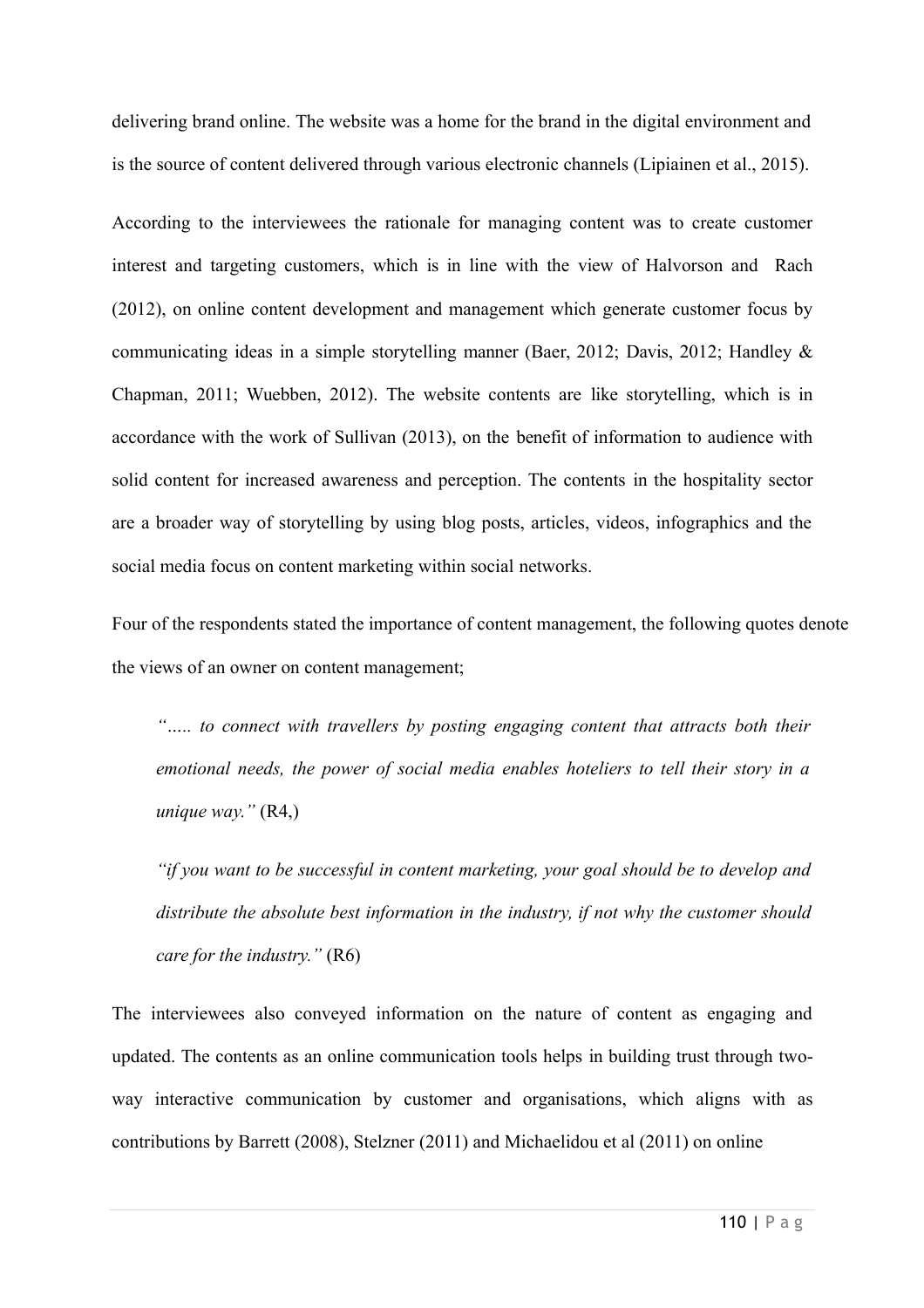contents as a communication opportunity for brands. A long-form content as video clips are provided by many of the organisations. A significant aspect of content drives customers at relevant points in decision making on the services, which corresponds to the view of Pulizzi and Barrett (2008), where content should be a 'continuing engagement with the customer'. The performance of the contents is assessed by the percentage of returning customers and returning visitors, which align with the view of McFadden (2005) as the key performance indicators of the contents based on "…the depth of visit, returning visitors and percentage of new visitors".

The SMEs did not possess any specific criteria for the content development and management, which was in accordance to the view of Bloomstein (2012) who stated small businesses had no specific content marketing strategy and as capable to identify the need and purpose of content management.

#### **4.4.6 Online Promotion Tools**

The online brand promotions within the organisation are carried out through multiple factors. The online promotions are through paid and unpaid platforms, platforms like Revaalo (like yelp), yahoo local and city search giving free listing of the hospitality sectors. The other significant promotion tool is Google Platform, which was expensive and only three of the interviewee organisations adopted Google, during the festival seasons to avail discounts in payment.

Out of the ten interviewed organisations, eight of the interviewees stated they maintain a massive database with information not only on clients, but everything that is connected to the sector. The database provides the opportunity to systematise branding and communication messages and to customise messages, which can enhance in improved efficiency of communications.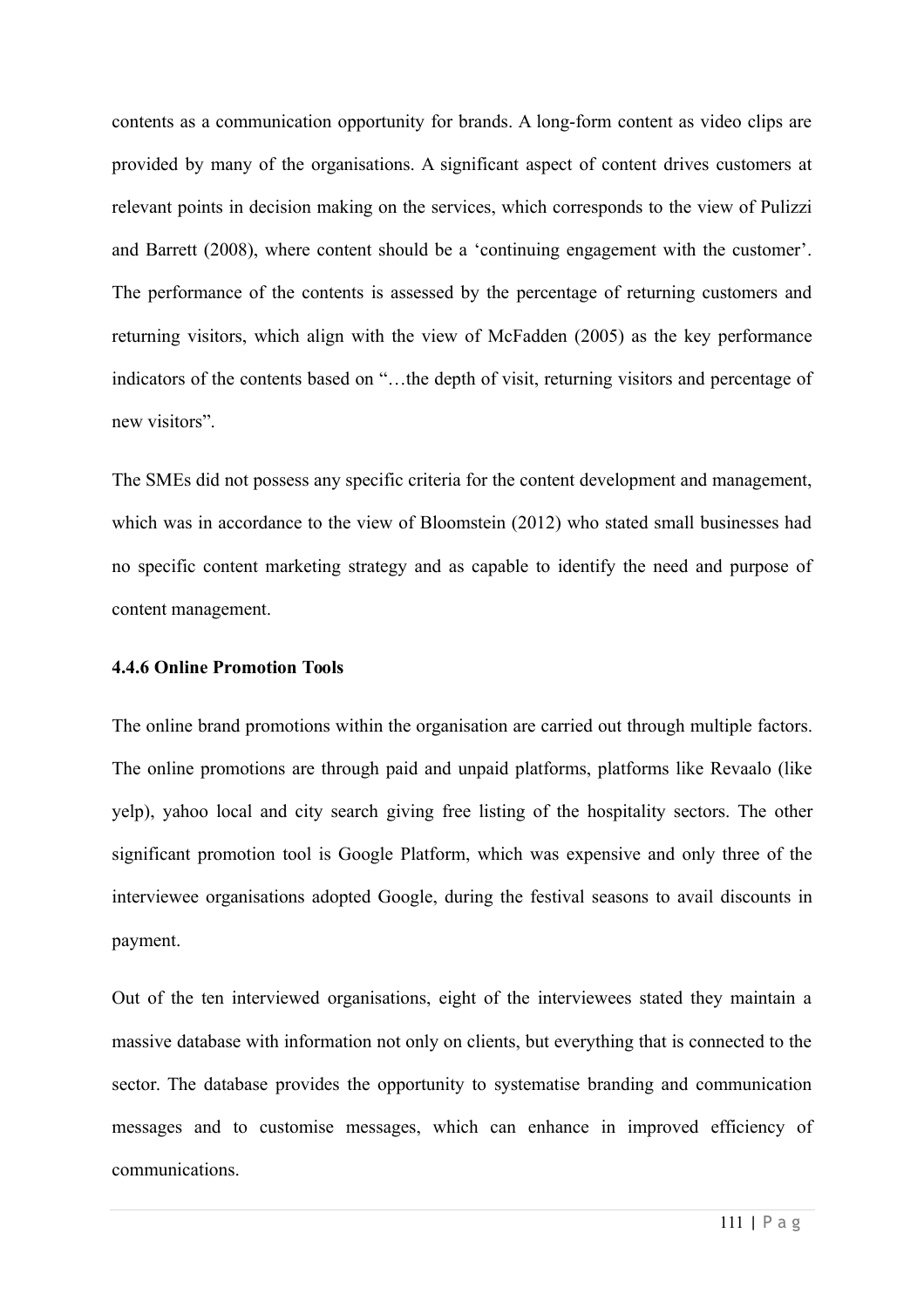The organisations assess the actions carefully and analyse the market conditions. The digital arena supplies splendid options to monitor actions on internet. One of the interviewees indicated they monitor the new media environment and get information by monitoring customer actions, by analysing the data stream, postings on Facebook, Twitter and other online discussion forums. Another interviewer stated monitoring the number of visitors to web pages and email monitoring through campaign monitor; it counts how many people had opened the email and how many times they have viewed the email. They claim their business objectives include awareness and lead generation, the examples of lead generation consisting of information request are through email or newsletter or referrals (Burby, 2004).

In addition, the general conversations on the social media platform and recent trends are also monitored. The online monitoring helps the organisation to attain information on prospective customers, who are the potential leads to the organisation.The other interviewee organisations stated the need and benefits of adopting online travel agents for promotion. The following quotations highlight the organisations view on e-brand management through multiple sources;

*"We manage e-brand through multiple sources like registered website…to promote my brand"* (R1)

*"We manage the online brand through various social media tools, though online campaigns and through third party promotions…"* (R10)

# **4.4.7 Online Travel Agents**

The findings from the study revealed almost all organisations OTA to improve their online brand presence. The OTAs are of two types; they are international OTAs and domestic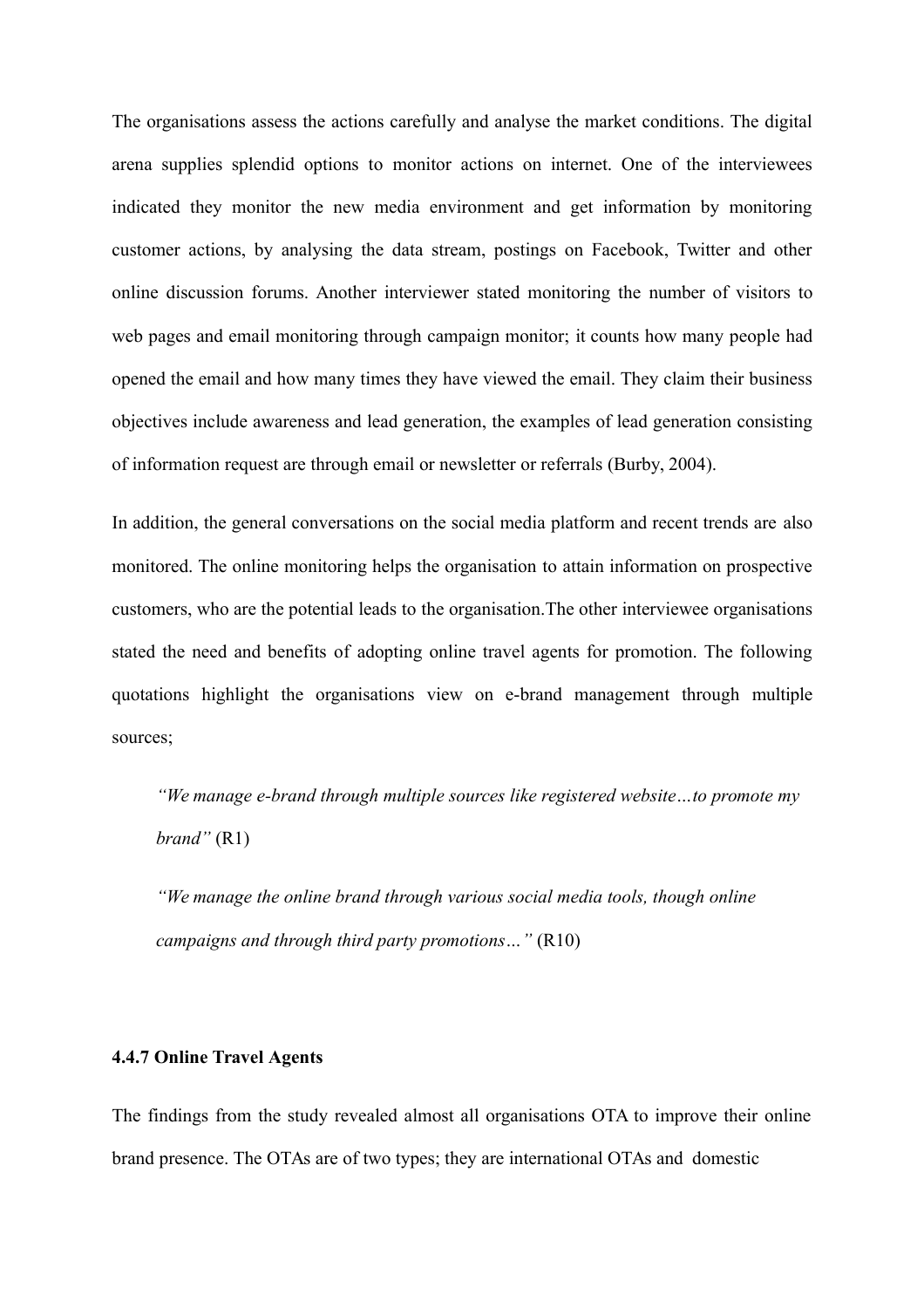OTAs. Out of the ten interviewed organisations, nine interviewed organisations preferred local and international OTA as compared to single organisation which adopted only local OTA. The online travel agents are quite dominant in the virtual market. The independent hoteliers find it difficult to compete with direct online booking with specific commission, which adversely affect the profit margins in the competitive market (Marchant, 2015). According to interviewees, the OTA is a competitive industry and widely network oriented with good results, which is in line with the view of Kracht and Wang (2010) on the need of a complex global network where the participants need to compete and co-ordinate on a consistent basis.

The developments in Internet and travel industries, had given rise to online travel market with expected service and quality. The hospitality website remains a core of digital strategy which was in line with the view of Baloglu and Pekcan, (2006), on the website as the centre of digital strategy in organisations, but hoteliers recognize the management of both social media and internet distribution channels (Gazzoli et al., 2008) as a successful pre-requisite which is in line with the view of O'Connor, (2010) as social media and internet usage can contribute to online success.

The findings identify the benefits of adopting OTAs to facilitate increased sales volume and perceptions of market competency. This echoes Buhalis and O'Connor (2005) who contend the increasing profitability resulting in the adoption of online technology as a significant trend. Apart from sales, OTA adoption impacts on intangible factors like reputation, service quality and customer loyalty. The OTA adoption depicts an attractive avenue to build online presence, increased awareness and improved relationships among customers. The following quotations demonstrate the respondents view on OTA adoption;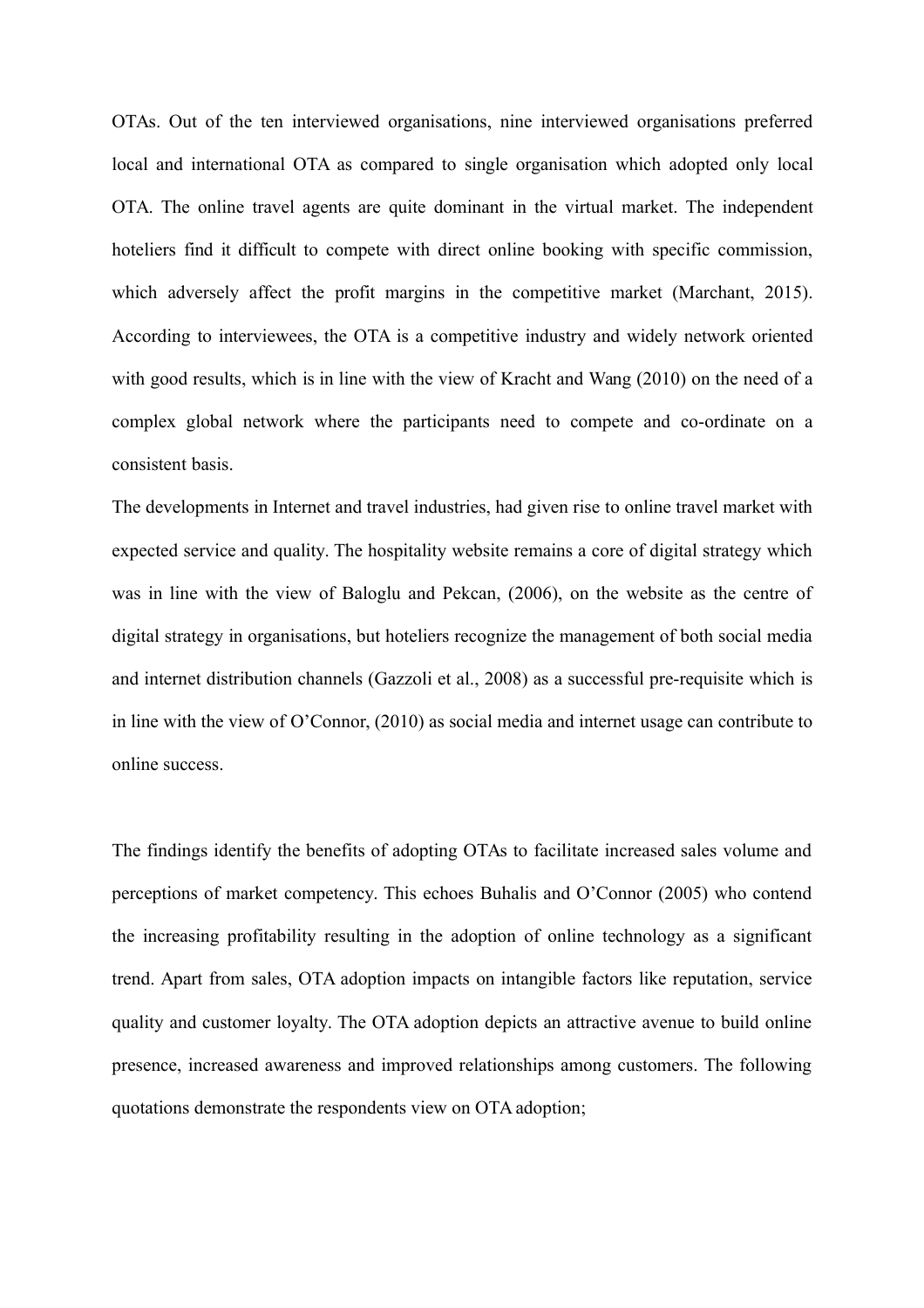*"We manage e-brand through multiple sources like registered website…to promote my brand."* (R1)

*"The online brand is managed mainly through website, third party advertising."* (R2) *"The world is digitalised, … every online tool and method is important in copying with the competitors and being successful in the industry."* (R7)

## **4.4.8 Online Brand Benefits**

Every interviewed SME stated the benefits of online brands however, the interviewees had different opinions on brand benefits. Three of the SMEs commented online branding as less expensive as compared to traditional branding methods. This is in line with Bresciani and Eppler (2010) who stated online medium as an affordable and beneficial medium for small and medium enterprises.

One organisation stated the online channel provides extended visibility and quick reach with an affordable price. It also helps in providing an opportunity for storytelling and information sharing which is in line with Adam et al. (2012). Hence an online platform is an excellent communication platform for content sharing. As Buhalis & Foerste (2015) state online information is very useful to the tourist to obtain detailed information.

The following quotations demonstrate the respondents views on low-priced online channel adoption;

*The certain channels of e-brands are not very expensive"* (R1*)…. basically e-brand is very easier in the sense that you can reach out to many people through the internet as simple as than marketing locally through various traditional methods."* (R1)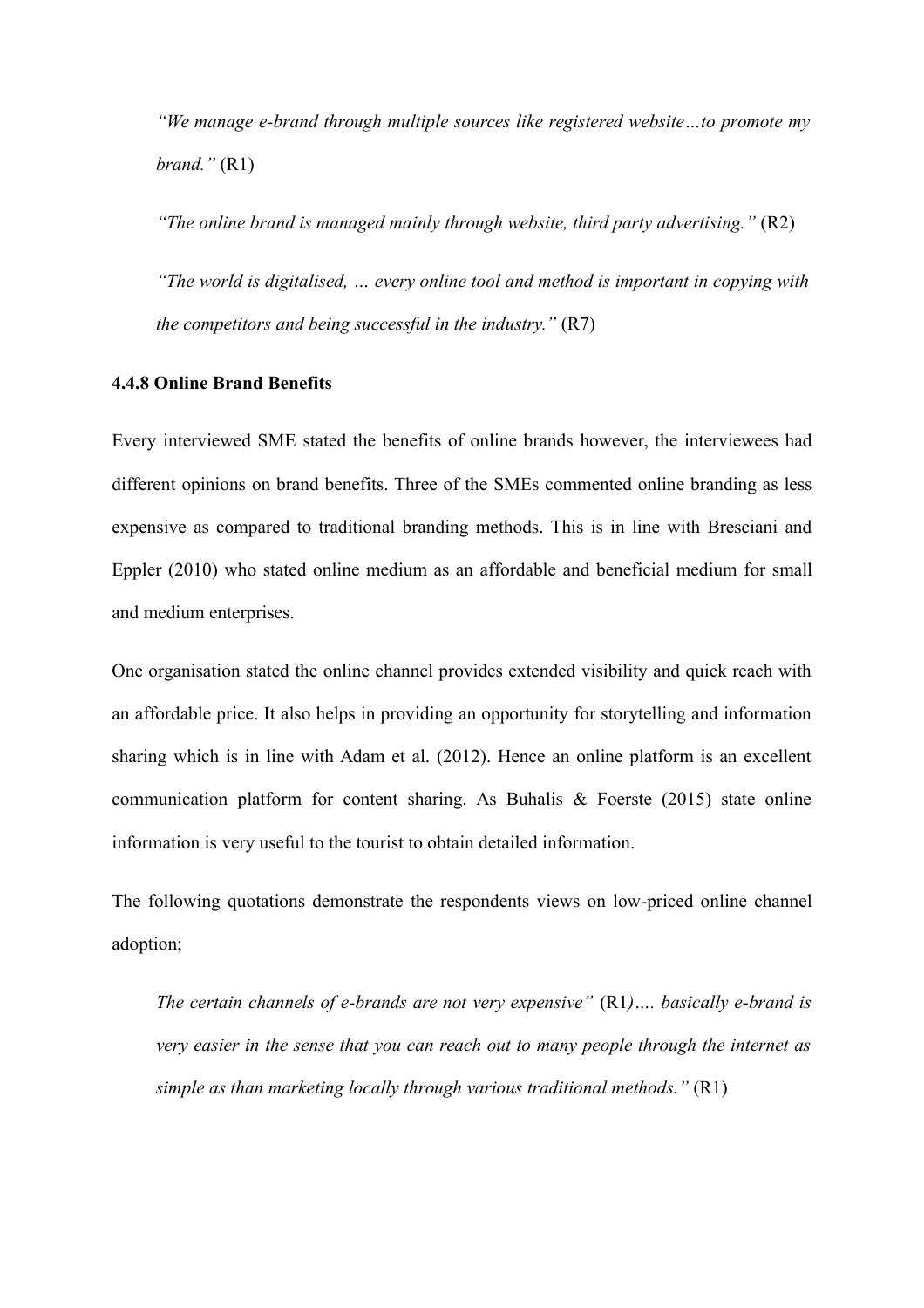*"The e-brand building helps us to reach out the business name to prospective customers, it created a lot of opportunities in terms of enquiries and profitability, the ebrand is inexpensive, and has plenty of medium available to project the brand online."* (R9)

The interviewees stated the quick reach of the internet which has increased the range of published information, and facilitation of quick replies via email and website enquiries. This aligns with Smith (2008), who asserts the benefits of internet in generating opportunities for organizations to efficiently shape their brands online and facilitate global reach. Most of the respondents revealed that quick reach as an effective feature of online branding. The information is reached within fraction of seconds.

The following quotations from the respondents demonstrate the customers preference for quick reach of information;

*"Particularly e-brand can reach out to the people out of the city limits or all over the country by using e-brand channels."* (R1)

*"It is less expensive for the organisation and the reach within the customers are limitless…the reach within the customers are very good and it has been very effective media to get enquiries from customers from far places."* (R6)

The small business brands had global impact due to online brands and increased social media presence, online travel agents website and blogs, which help to create a wider reach to the customer, which echoes with the view of Kambil (2008), on the digital revolutions and Web 2.0 technology adoption, which has created greater opportunities for the online technology platforms. This evidence of technology adoption also concurs with the view of Kietzmann et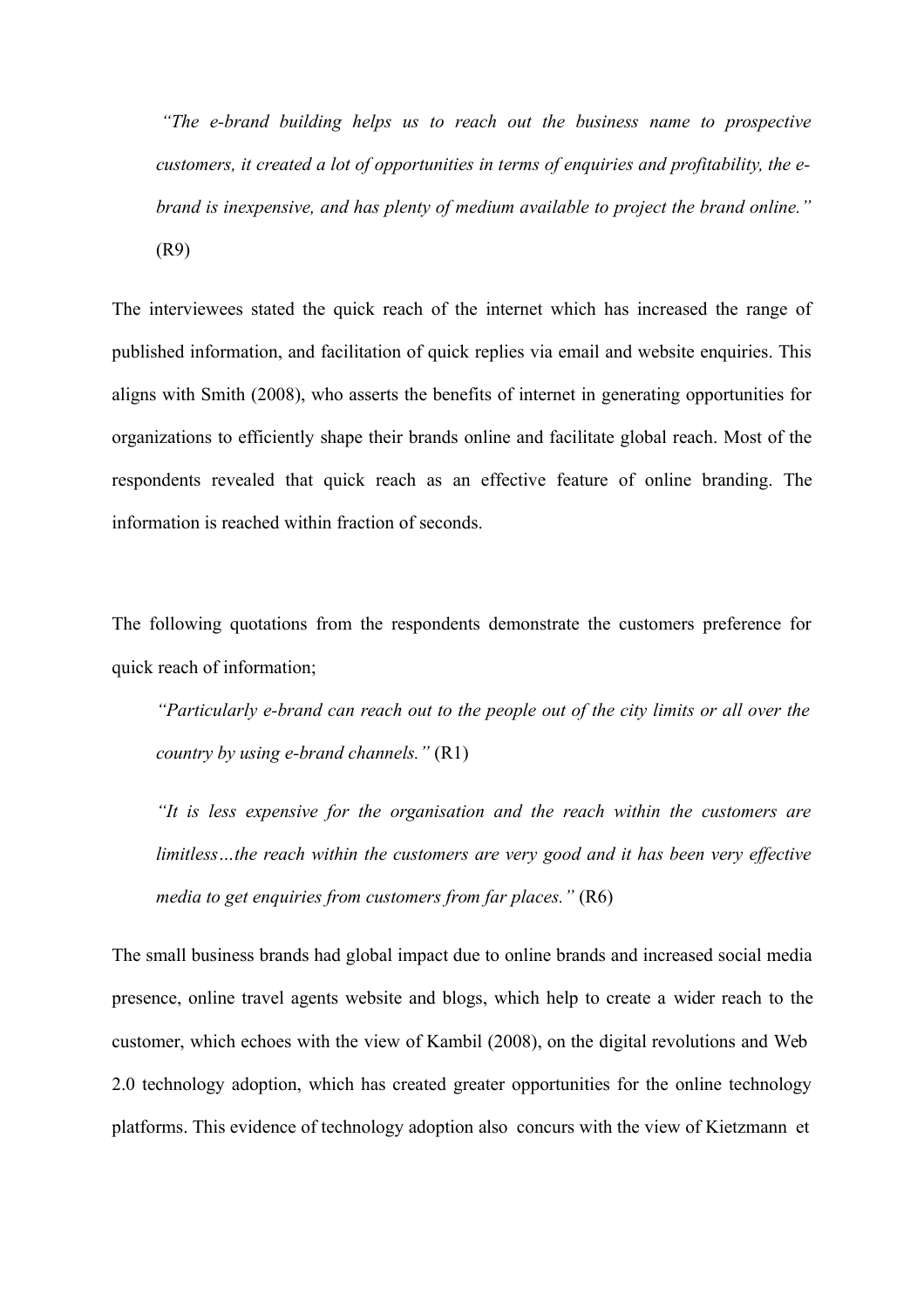al., 2011 and Greenberg, (2010), as the online brand building and its impact on customers and marketing activities as equally acknowledged by practitioners and academicians.

Most respondents stated the online impact as beneficial for the small business; the following quotations highlight the respondent's views on online impact;

*"… the presence of websites, blogs and videos in twitter and facebook helps in providing good image to the customer" …we also maintain separate blog and videos in our local directory, quick results are obtained for anyone who searches the online local directory in google."* (R2)

*"… almost 80% of the customers are through online, today I see online as an important medium in our enterprise, we depend on the internet in promoting and communicating to our customers."* (R8)

# **4.4.9 Online Advertising**

The online marketing advertising enables quick market information and trust (Chelariu & Osmonbekov, 2014). The SME brands use market driven branding which are associated with promotion and profits (Mowle & Merrilees, 2005). One of the interviewees stated on marketing benefits of the Organisation;

*"We get more customers and depending on our marketing, so that the people are more aware of the brand."* (R6)

The study shows online advertising are key drivers of sales with contribution to market share and a facility to charge premium price mediated by the brand reputation, which align with the views of Iyer et al. (2005), where the website can increase the significance and effectiveness through advertising. The increased advertising is beneficial for the organisation as it can lead to profitability of the firm, which aligns with Hallerman (2010) on the positive effect of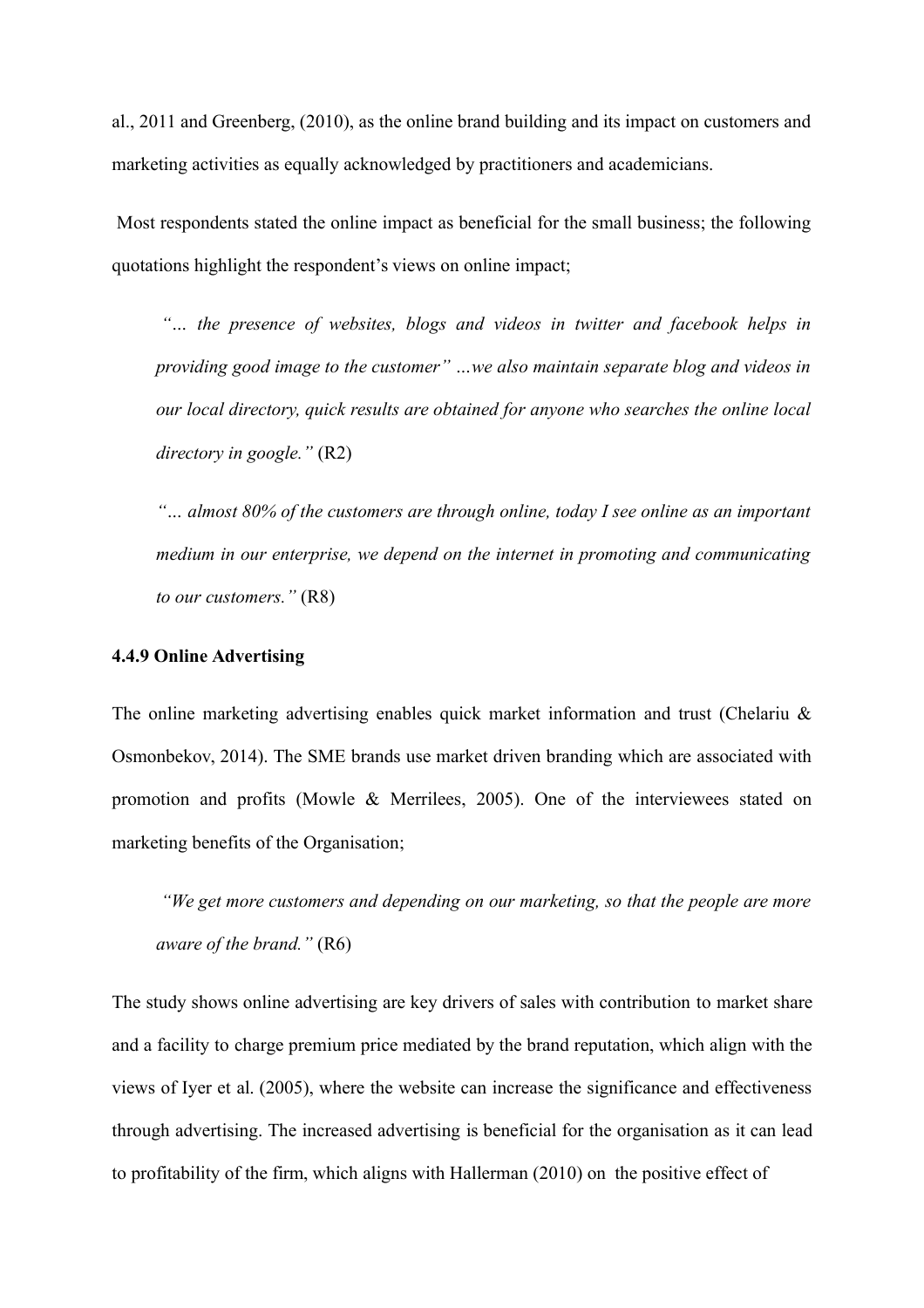revenues, because of the targeted online advertising. The respondents from two organisations stated the benefit of market identification and target setting, as 'to understand the brand essence, with correct focus on the targets, choosing the appropriate media with constant communication and finally the brand renewal by retaining the core unaltered' (Lassen et al., 2008). The following quotations highlights the respondents' views;

"*The maximum number of customers, profitability, increased customer services and satisfied customers are the main target of our business."* (R2)

*"… it is with the help of the brand that the organisation is capable of identifying the market opportunities."* (R3)

## **4.5 SME Strategic Management Context**

The Strategic Brand within SMEs consists of various interrelated roles and responsibilities which are planned, defined, conveyed and managed across the functional business areas within the organisation. (e.g. Marketing, Human Resources, Finance, Procurement Departments etc.). Due to the increased role of the organisation, the strategic management assure that each functional business area recognises its effect on the managing brand assets that support organisation's overall success.

It is critical for the organisation to develop a brand strategy, which can establish and maintain strong linkages among the business functional areas. The brand strategy within SMEs was a long-term organisation plan in creating value to the customers by maintaining quality, excellent services and good relationships. The study identifies two types of SME strategy focus; they are internal focus and external focus. The primary internal focus is on the SME identity and the primary external focus is on projecting the SME image to the customers.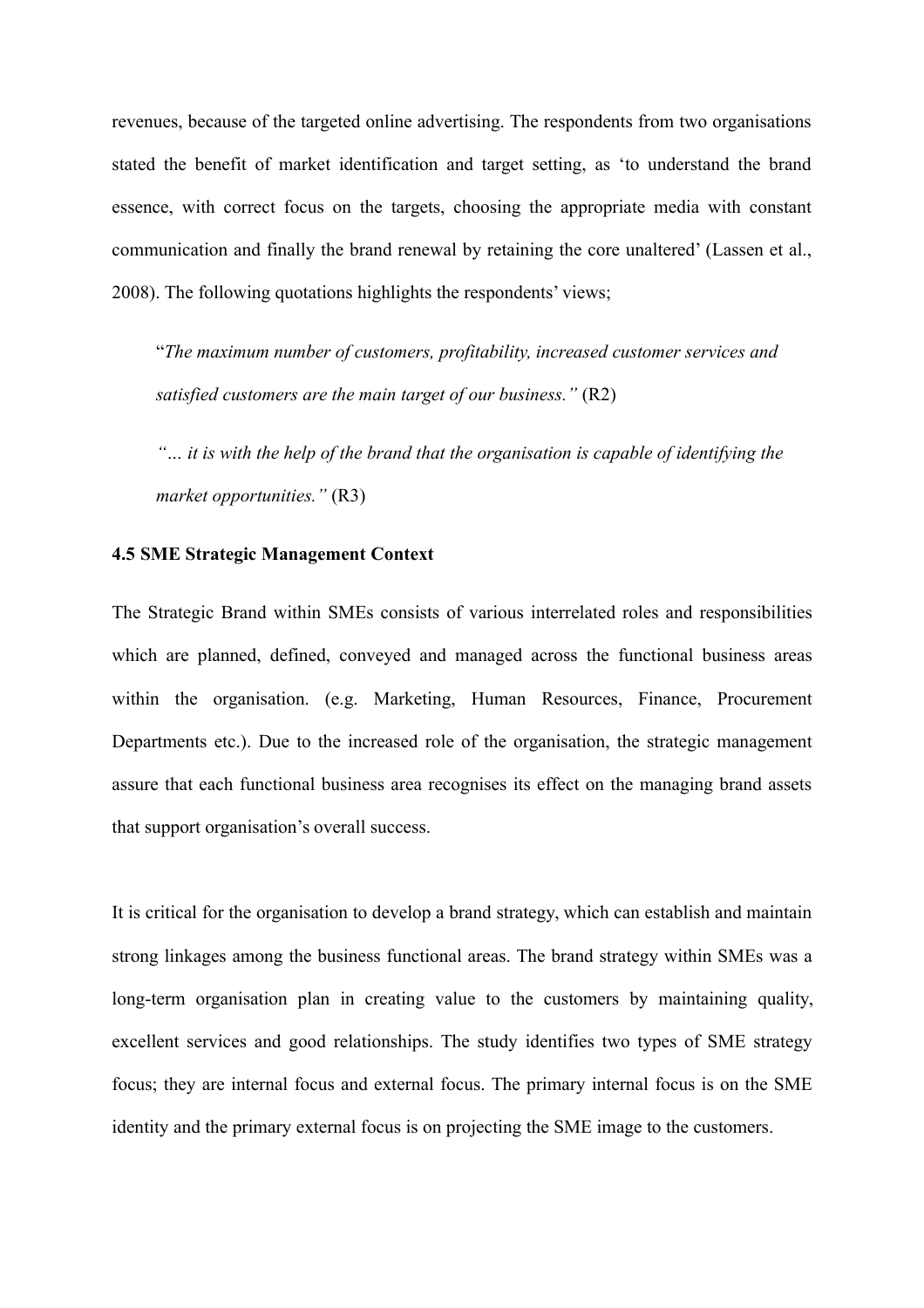#### **4.5.1 The Internal Strategic Focus**

The strategic identity focuses on the skills, internal capabilities and the core competencies to attain a strong identity of the sector, which is the link between the organisation and customer (Aaker, 2004) The strategy focusses on increasing customers, delivering customer experiences and positive customer feedback with star rating, which facilitates a strong online interaction with customers in digital platforms where the stronger presence allows SMEs to be more successful (Williams, 1991).

Every interviewed organisation stated the need for developing identity for successful functioning. The strategic approach within the SME consisted of treating employees as a strategic resource, with innovative ideas and core values which enhance the SME identity.

#### **4.5.2 Strategic Capabilities**

Among the interviewee organisations, eight organisations demonstrated their focus on capabilities. The capabilities of the organisation are the ability to manage the organisation successfully with limited resources through employees, digital opportunities and ability to achieve advantage over competitors. this is in line with the dynamic capabilities approach of Teece et al., (1997, pp. 509-513), as "the firm's ability to integrate, build, and reconfigure internal and external competences to address rapidly changing environments".

The organisations invest in training programs, which include interpersonal training, training classes for effective communication for managerial staff and workshops for the culinary staff. The two days training on software are also provided for the new staff.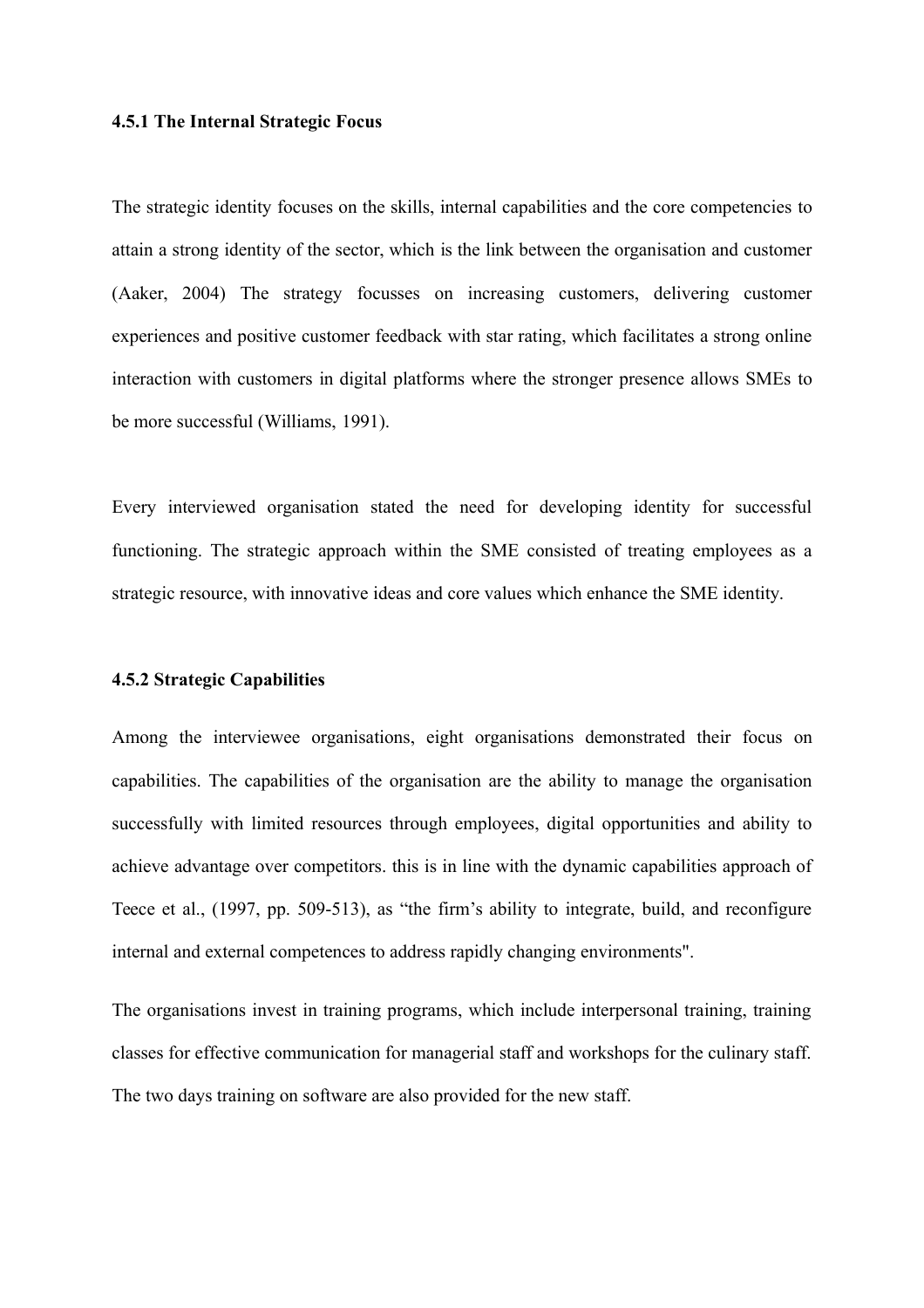The following quotes indicate the employees are treated as assets in the SMEs, with investment in technical and personality training provided within the organisation;

*"… we have short term training programs with employees, on how to interact with customers and on customer service and satisfaction."* (R1).

*"… one is professional for employees and for chefs and service people we give training courses and they try to implement well."* (R5)

*"… training is provided after the research and development within the organisation, I work giving them idea on various changes that are been done every fortnightly we give training on changes, including communication."* (R8)

The digital infrastructure rollouts of superfast and dynamic technology to SMEs are significant in enhancing efficiency, innovation and capacity for utilising online opportunities. The findings indicate the digital capability within the organisation have a positive influence on the SME, with increased awareness, turnover, and reduced costs (Lubatkin et al., 2006; Protogerou et al., 2008). The increased capabilities of the SMEs take advantage of digital opportunities in providing digital awareness by increased initiatives through prevailing third party networks and improving online monitoring, which is in line with the contribution of Quinton et al. (2017) on SMEs excellence in the digital environment due to the digital technology in cost reduction and audience extension.

The digital branding aspects are conveyed to the employees and the employees are made part of the online branding process, as the employees are significant resources of the organisation (Riasi & Asadzadeh, 2015). The strategic view of the management articulates and inform employees on various aspects including purpose, vision and core values. The management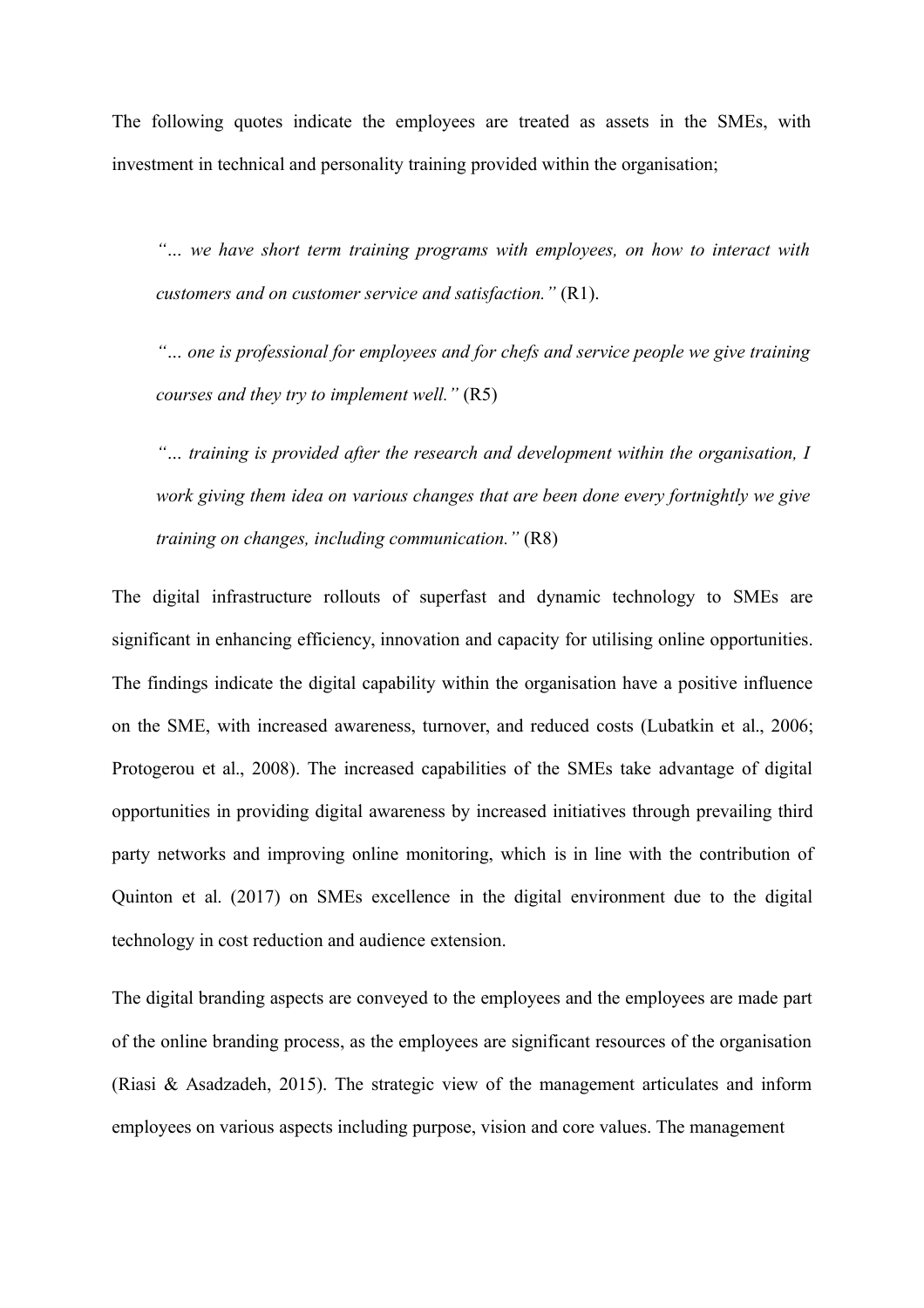also ensures the employees understanding of SME identity. The quotations below demonstrate on the communication to employees.;

*"The Employees are aware of the electronic channels and website they also access to Facebook and Instagram used by the company."* (R1, p. 4)

*"every staff member of the organisation, is actively involved in branding of organisation, the internal staff also works towards attaining the vision of organisation, they actively involve in the branding procedures and be part of them by demonstrating skills and opinions in developing successful organisation."* (R7, p. 4)

#### **4.5.3 Strategic Values**

The findings demonstrate that values comprising of brand promise are implied in external brand building, rooted in the Owner-managers explanations of desired image and promise online. The combination of external brand building concepts are implied in consistency of values, which are referred to reputation instead of functional and emotional values cluster (De Chernatony, 2002b) or additional values (Urde, 2003).

The findings highlight that the brand promises are not explicitly and frequently communicated in SMEs (Anker et al., 2012), rather they mainly delive1.r on functional, symbolic or experiential promises. Some Owner-managers claim that their vision and brand promise are implied in the delivered brand rather than explicit communication. The congruence of the explanations of brand vision, purpose and brand promise illustrates that brand vision and brand purpose often encloses the brand valuation promise implicitly.

The brand vision reflection varies among organisations, the below quotations indicate the brand vision communicated within the organisation;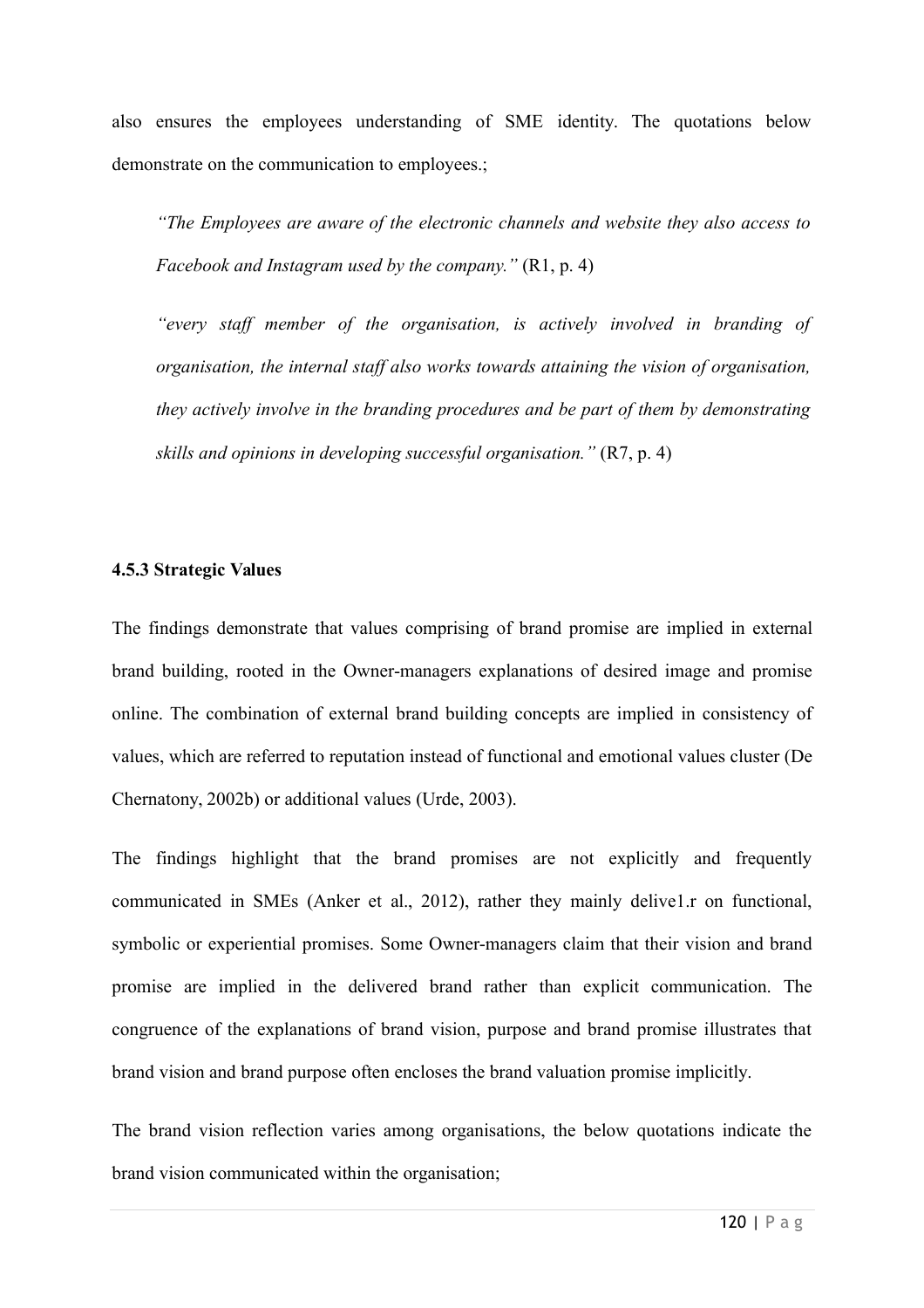*"Vision is reflected in the brand that is how we promote to achieve company's vision."* (R1)

*Without proper vision the organization cannot be a success ….. we try to do right thing in right time for our organization to make sure the organization is not affected by competitors".* (R4)

# **4.5.4 Strategic External Image Focus**

The strategic external image focuses on external brand management capability supported by strong customer orientation. This image focus was found in four of the SMEs, which aims to attain favourable and unique image with customers. Customer orientation is the subset of this strategic focus. The findings identify strong image focus permits SMEs to be more successful (Badoc, 2001), and the communication of image with aggressive promotional strategies and quality are significant to SME success, which is in line with [\(Lim & O'Cass,](https://www.emerald.com/insight/content/doi/10.1108/08876041111119831/full/html#b24) [2001;](https://www.emerald.com/insight/content/doi/10.1108/08876041111119831/full/html#b24) [McCracken, 1993\)](https://www.emerald.com/insight/content/doi/10.1108/08876041111119831/full/html#b25), who state a strong image can add value to customer by supplying meaning.

The below quotation from interviewees demonstrate their views on strong brand image;

*"The image should be developed in customers mind and this image should be different from its competitors.*" (R6, p. 2)

*"we should aim in creating maximum brand awareness and with the awareness an overall outlook and the image of the brand should be projected to the customer to have maximum viewers and visitors to the website."* (R7, p. 1)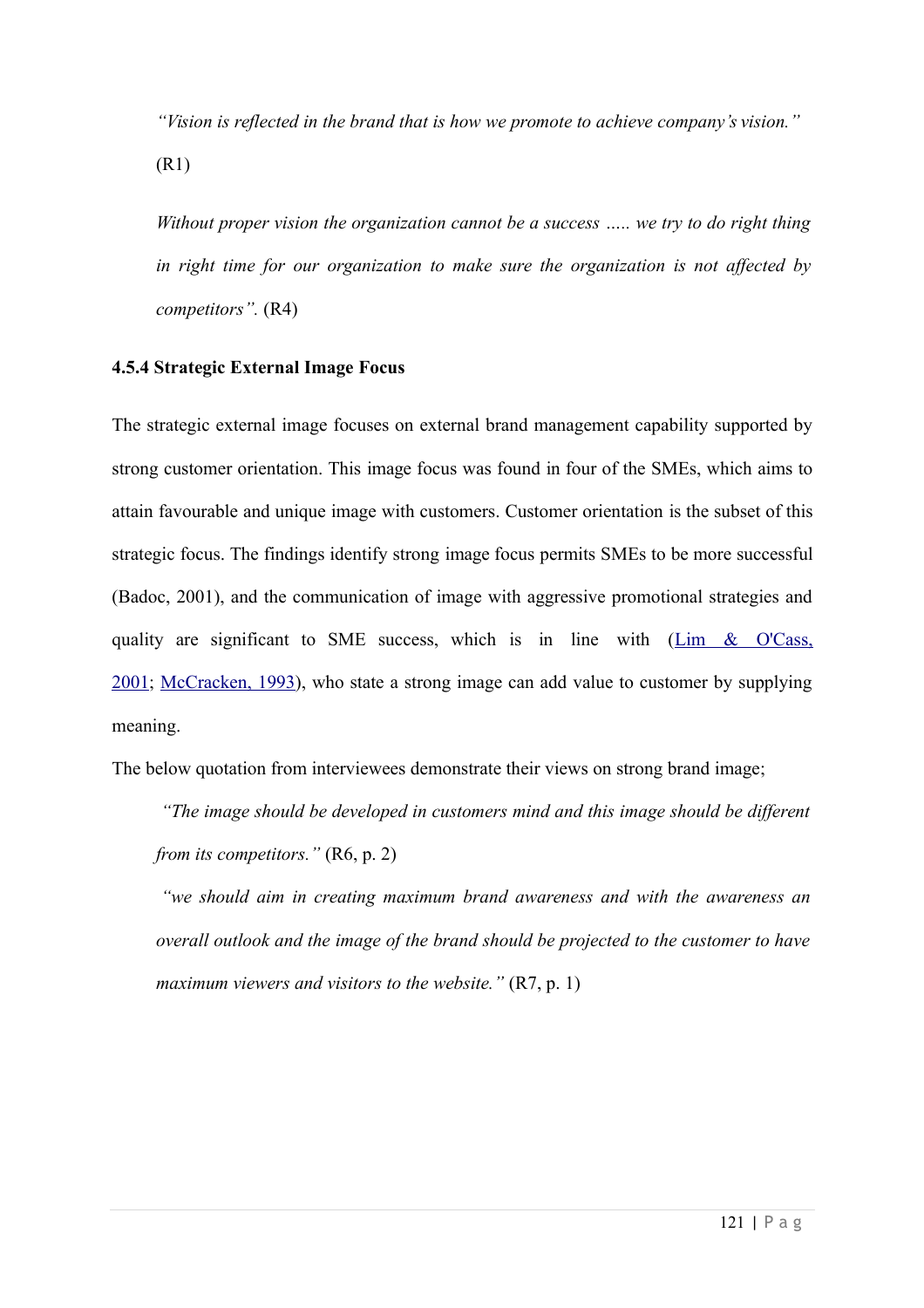#### **4.5.5 Strategic Decision Making**

Decision making plays an important role in imparting image to customers in external strategic focus. The decisions within SMEs were based on the directorship to nurture the brand supportive culture followed by core values (Krake, 2005) and structure to provide the service, standards and resources that enable the desired brand management. The directorship of the owner discerns the strategic significance on brand management within SMEs, which aligns with the view of (Merilees, 2007) on enabled decision making by considering various underlying factors. The owner manager communicates to employees on the brand and ascertains clarity. The Owners makes sure appropriate employee for the job for better performance (Collins & Porras, 2004).

*…"my role is more of a decision maker of all things we are planning."* (R1)

*"I decide on whom to tie up with, what to focus, what is the content."* (R5)

*"I used to make decisions on investment in e-brands and on various tariffs."*(R9 )

The decisions taken are made by analysing competitors and the services offered by them, the quote below illustrates how the organisation attempts to cope with the competitors and efforts used to be successful;

*"I make constant visit to various website including competitors and try to make sure we are updated and attractive"* (R8 )

The customer focussed decisions are considered very significant within the SME, and factors like quality, value and customer experiences are given more importance. Almost all organisations emphasised on customer focussed decisions. The quotations below identify the customer focused decisions adopted by the SMEs;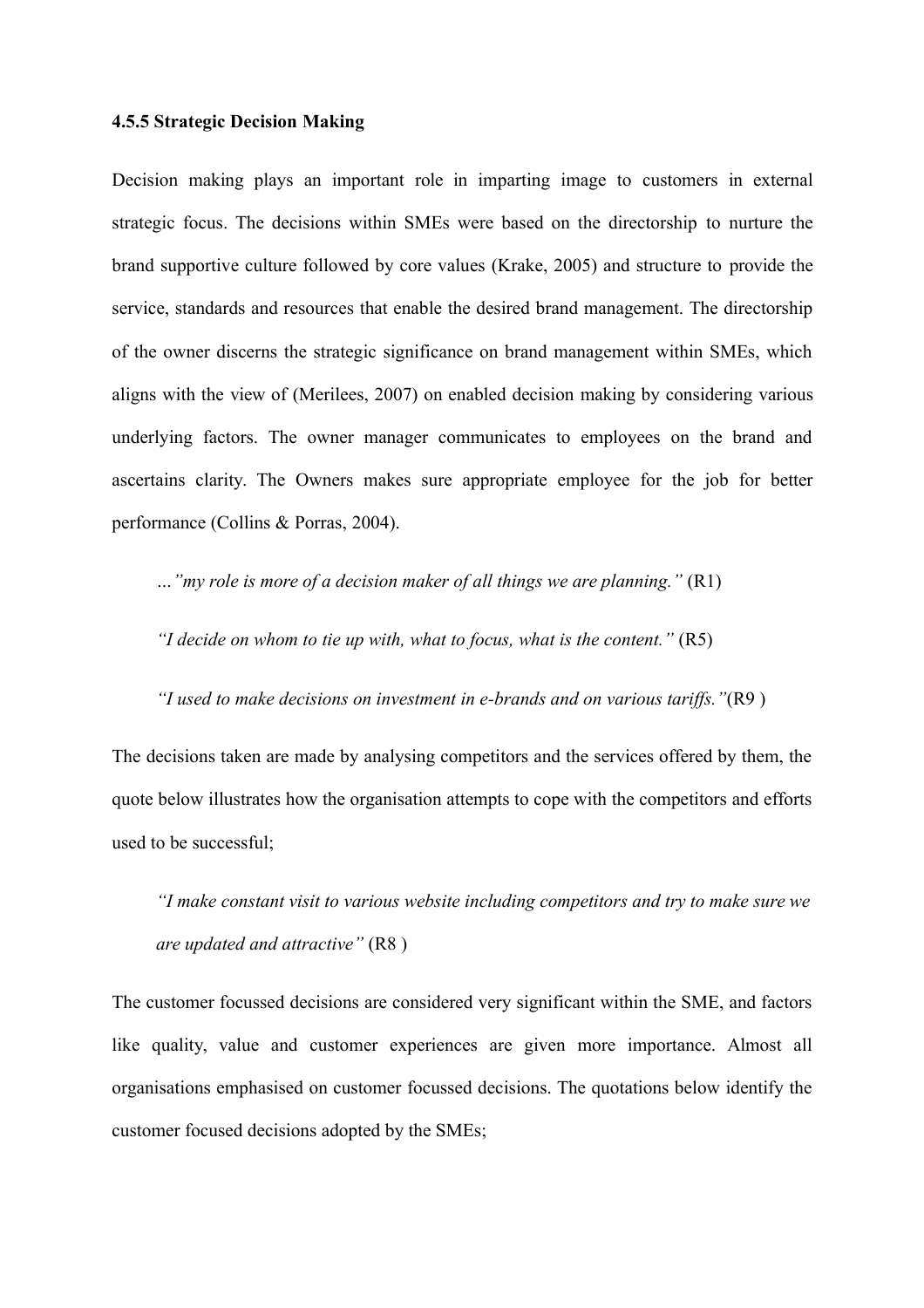*"Customer is an asset to the organisation, the brand is build based on the quality and value."* (R1)

*"… the website is made user friendly, values are given much priority, quality and services within the organisation are carefully examined and supplied with utmost importance. constant updates are necessary and aim to make maximum visible."* (R6)

*"Customer is the king, we first look at the priorities of the customer, and they are reputation, quality and excellent services."* (R7)

One of the organisations stated the customer focussed decisions are taken as a step by step procedure within the organisation. The quotation below demonstrates on the interviewee views;

*"it is done by series of steps, which starts from targeting the customers, managing them and by good customer relationship management and customer service."* (R2)

The brand image strategy within the Indian SME sector aligns with the views of Abimbola (2001), where the strategy within small and medium business is very competitive, and agrees with Anarnkaporn (2007), who suggested the significance of brand strategy and prioritising them within the SME. The section reports on how the SMEs achieve the strategic image focus by effective management in ten interviewed SMEs.

# **4.5.5.1 The role of Owners/Managers**

The findings identify the desire and commitment of the Owner-managers towards the SME brand considerably influence the branding in the SMEs. In most of the instances the dedication of owner-managers runs their SME organisation from the previous experience in business. The findings identify that the Owner-managers display two diverse levels of desire and commitment to the SME brand.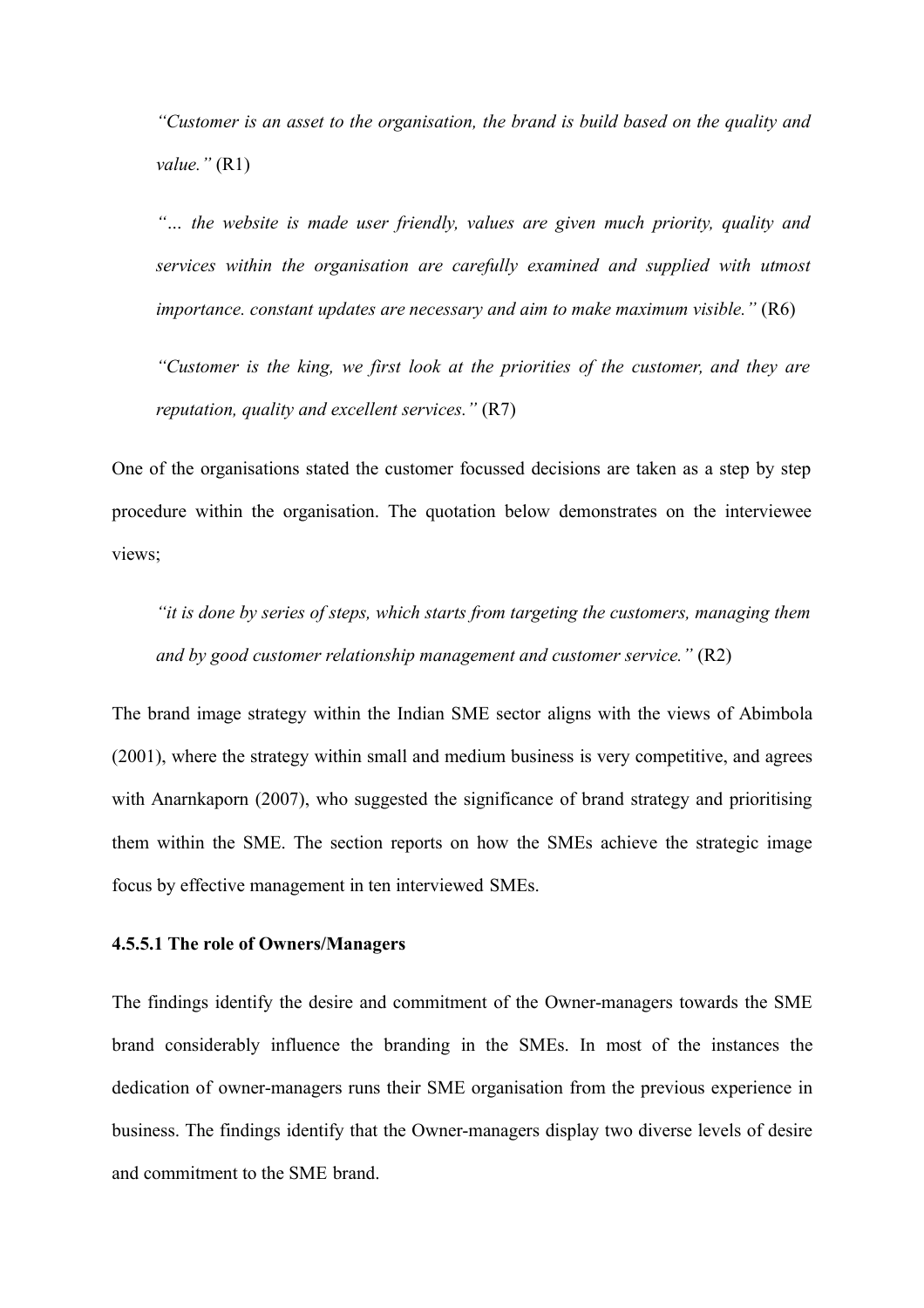The owner-managers who developed high level of energy and commitment to the brands are identified in strategic image driven organisations. Conversely the owner-managers with less commitment and dedication focus on other aspects of organisation, such as day to day operations within the organisation and to delivery excellent quality in services.

The findings align with the significant role of owners shown by the previous research (Krake,2005, Merriless,2007), a significant understanding from the study are the Owners operate on two different levels of commitment to the SME brand. The high level of Owners commitment to the brand signifies the Owners commitment, energy and attention to ascertain the organisation decisions are conveyed through the brand. The Owner-managers at this level possess clear formulated strategies, which develops and displays entrepreneurial attitude (Merrilees, 2007). The low level of Owner-managers commitment towards the brand is demonstrated by their attention, energy and commitment on other business aspects than SME brand activities.

## **4.5.6 Consistent Brand Delivery**

The brand driven management primarily use continuous monitoring to ascertain consistent brand delivery. A series of monitoring methods, deemed applicable by management in each SME brand, is employed. Monitoring through internal and external audits, as part of quality assurance systems, this is with corporate strategy focus. The consistent delivery is dependent on the nature of their brand (De Chernatony & Segal-Horn, 2003).

The organisation consistently improves the service standards and enforces corporate identity compliance throughout the sectors, and they try to attain competitive advantage through reliable insights. A long-term association of trust and consistency among the SME brand and customer strengthens the brand, in accordance with Lovelock et al., (1999) on consistency as an important focus in successful brand delivery. Customer feedback on the quality of the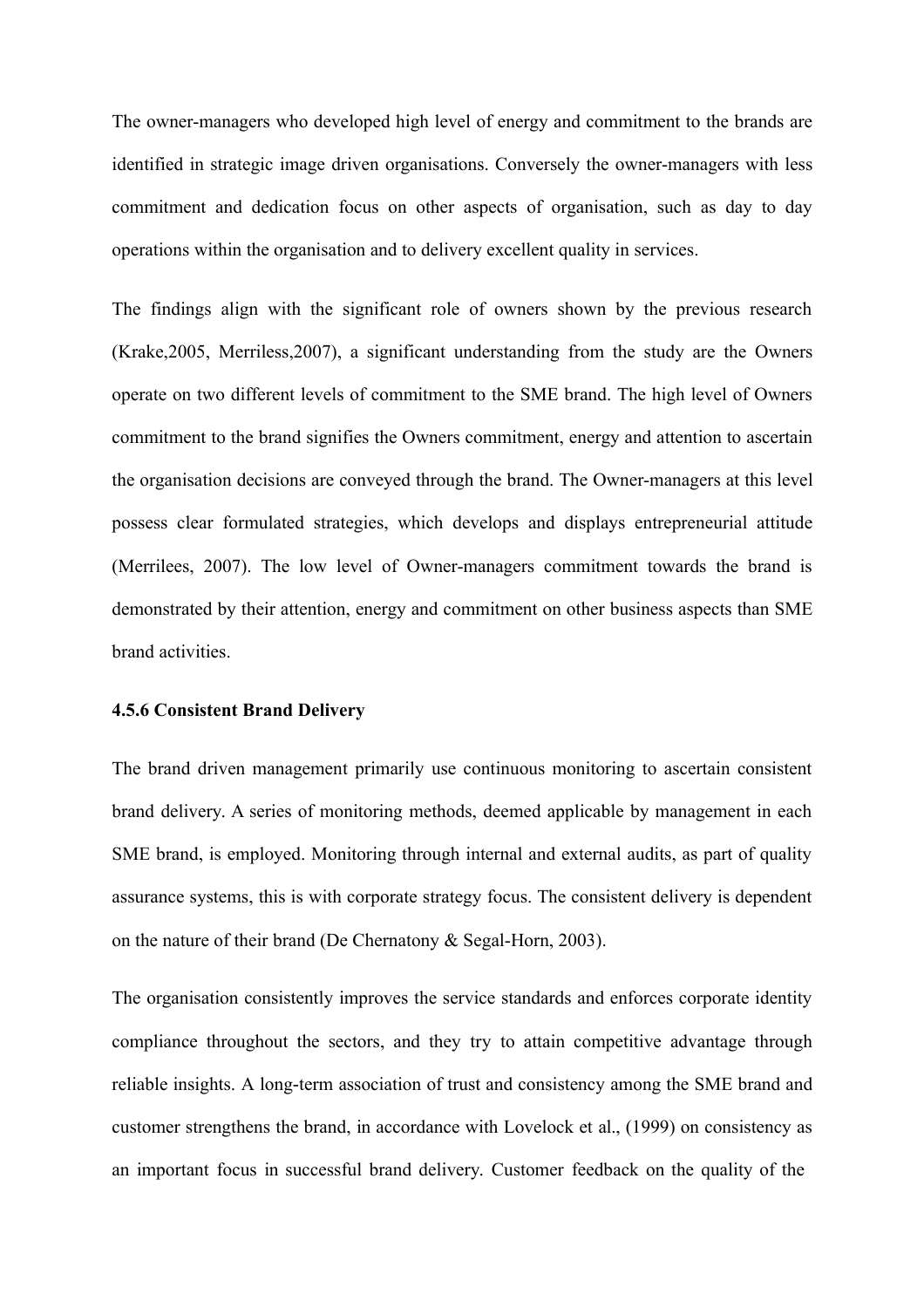brand delivery is formally sought in two of the organisations, the organisations also take the suggestions from the customers for improvement.

The following quote indicates efforts for the management of brand delivery within the organisations;

*"I travelled to other resorts to have experiences and learn from them and implement changes in my organization in improving performance."* (R5, p. 3)

*"The image should be developed in customers mind and this image should be different from its competitors."* (R6, p. 2)

*"… we make sure correct things are conveyed on time and ensure smooth operations in the organisation, we aim to avoid confusion."* (R6, p. 3)

# **4.5.7 Brand Performance Assessment**

Brand performance assessment is conducted either formally or informally in the SMEs. The assessment is conducted informally in three organisations and formally through surveys within five of the SMEs. Tendering success rate is used as assessment criteria in one of the organisations. The brand assessment relates to the marketplace behaviours and in turn loyalty (Vakratsas & Ambler, 1999). The SMEs which were in operation for more than three years stated they consider industry recognition as a performance assessment. They consider awards as the recognition, from the tourism ministry. The ministry of tourism is a nodal agency which formulates policies and programs by co-ordinating various activities. The Kerala state tourism award for the best homestays and resorts highlights and increases the rating among the prominent hospitality sectors. The awards encourage them to be best of the operations with reputation and potential enquiries. Two of the SMEs conveyed the assessment for them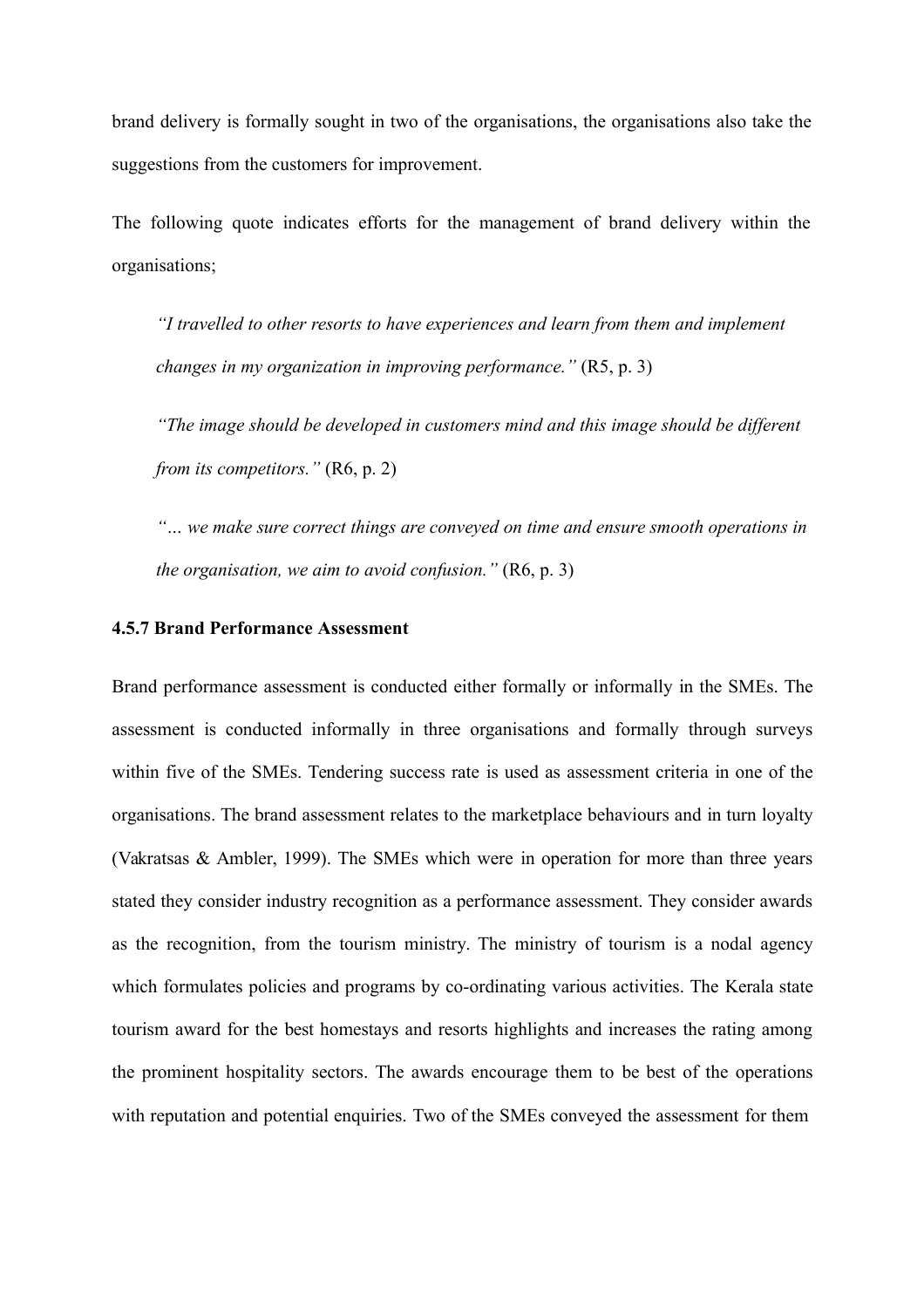is through the finance and sales data, the profitability index is the assessment criteria of the organisation.

The following quotes illustrate the respondent's views on recognition;

*"we have received the award from kerala tourism, we aim to make more facilities and aim to receive the national tourism award."* (R6)

*"recognition is important and the important recognition what we hope to get is by the travellers review on the largest travel website."* (R3)

# **4.6 FindingsRQ2. How are the components of E-brand managed in the hospitality sector?**

The E-brand components within the SME sectors are according to the conventional branding theories. The separate addressing of each of the components develops an explicit picture of the significance of the component and the relationship to the SME performance. The E-brand components within the SMEs are classified as online and offline factors. The online brands are significant as customers appear to better remember the information for familiar brands.

# **4.6.1 Trust**

Trust is one of the factors stated by the organisations. According to the interviewees, Trust is considered by customers as a critical element of the brand, it influences the decision-making process in identifying the brand choice and usage. This aligns with the academic evidence on the essentiality of brand trust and security. The brand trust is established through a combination of familiarity, security and word of mouth (Hoffman et al., 1999), which is in line with Kania (2001) as familiarity with a brand create greater trust, except a person has a negative impact on a brand. Five of the interviewee organisations stated the significance of the trust factor. The quotations below illustrate the interviewee views on trust;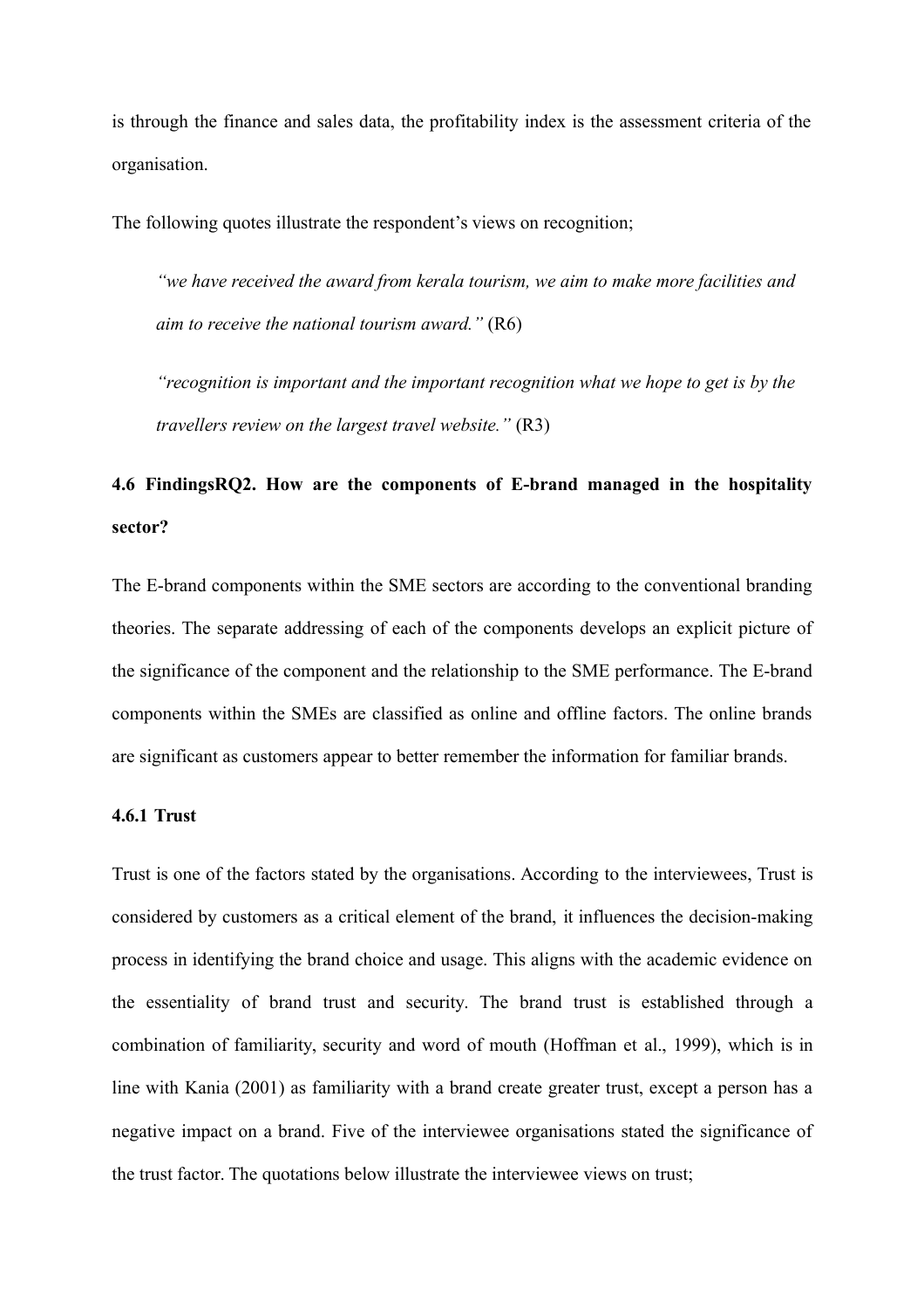*"The trust is an important factor of a good brand, we maintain the trust and are very truthful to customers. We continue trusting the brand and reach out customer with confidence."* (R2, p. 4)

*"… trust, loyalty, follow ups are the ideal brand components."* (R7, p. 3)

*"… trust is very important as the branding is considered, the customer value should be considered important."* (R9, p. 3)

The organisations stated they try to be trustful to the customers and they attempt to fulfil all the online promises made in terms of services and amenities. The SMEs do not charge any indirect or hidden charges apart from those advertised.

# **4.6.2 Technology and Design**

One of the factor considered by the organisation was technology and design, the interviewees stated lack of good design, loading speed and inappropriate content can lead to online brand failure, which aligns with the view of Omanson et al. (2002, p. 1) on technology design "...as a critical consideration for companies on how to design their website to support the brand experience". Website design is an important factor influencing customer satisfaction and enhances online brand success (Szymanski & Hise, 2000). The two SMEs which are in the embryonic stage (Merrilees, 2005) indicated they lack technology, and they consider technology as a very important status indicator of evolution, the fear of technology dominance is a reason to abstain from technology investment and be limited to a mere website prone to little updates. The following quotation illustrate the interviewee view on website design;

*"Branding is a constant process we need to work continuously without any gap and need to be head of others."* (R5)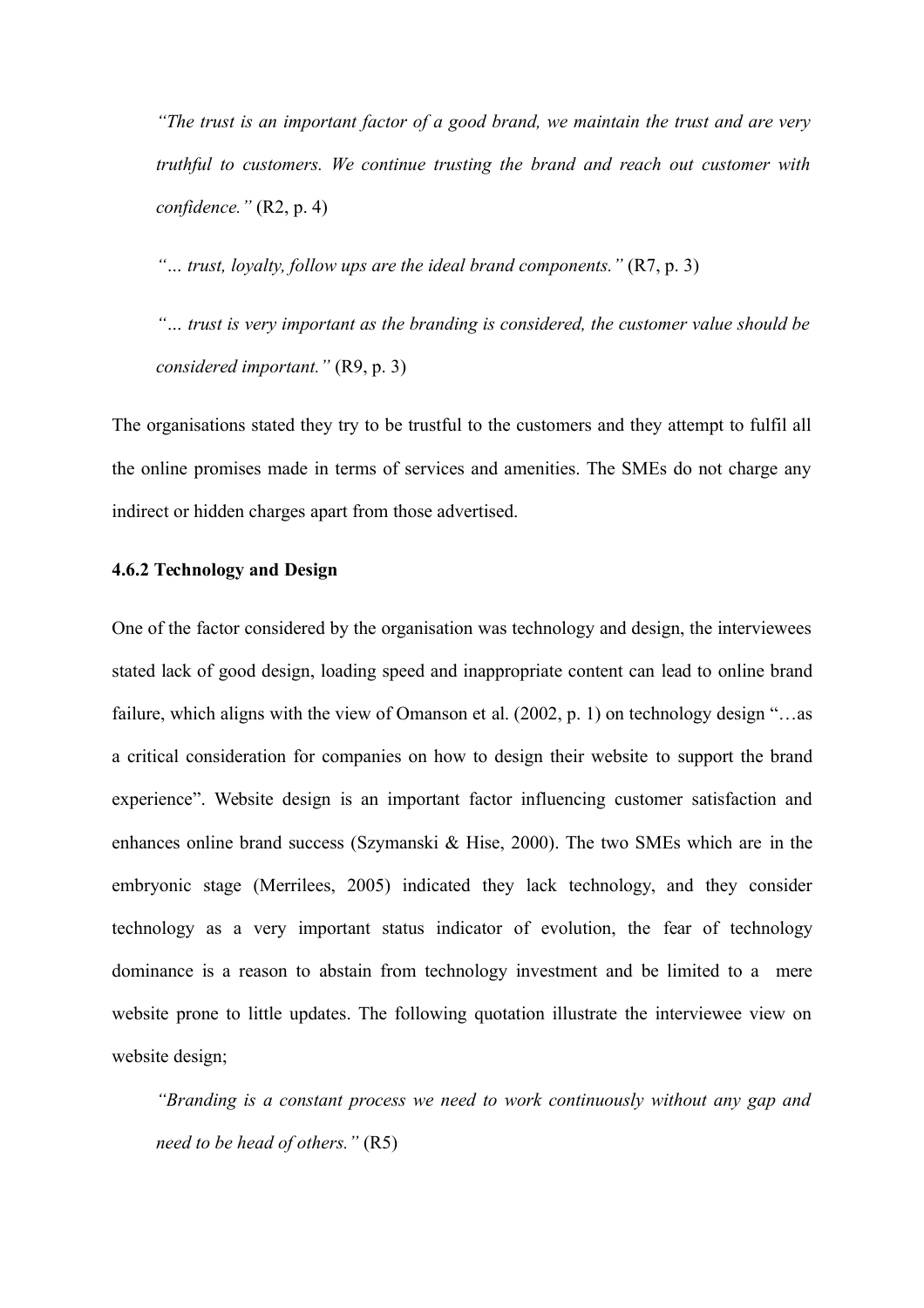#### **4.6.3 Interactivity**

Interactivity is identified as an important component of successful E-brand (Ind & Riondino, 2001), (Voorveld, van Noort, & Duijn, 2013). The website interactivity represents an interactive many to many communications platform, which aligns with Steur (1992, p. ) who focused on the concept of user control and defined interactivity as "the extent to which users can participate in modifying the form and content of a mediated environment in real time".

According to the interviewees, interactivity is a two way communication in the online platform, the concept of interactivity has changed the traditional view of broadcast to networking, and improves communication quality, which is in line with Alba et al., (1997, p. 38) comments on interactivity as a "continuous concept capturing the quality of two way communication between parties", which is also in accordance with Voorveld et al. (2013) views on the opportunities created by web interactivity in communicating the real time offers and content selected for effective communication.

Interactivity emerged as a common statement amongst interviewees, interactivity is the components that differentiates traditional media from online media by two-way communication, which aligns with the view of Yoo, Lee, and Park's (2010) assertion on website interactivity as key for brand's success. The two-way communication leads to customer's memorable experience and interactivity in establishing a strong bond with brand and customers (Madhavaram, Badrinarayanan, & McDonald, 2005). This interactive platform also gave opportunity for the organisation to clear the queries online and to maintain cordial relationship. The following quotations indicate the interviewee views on interactivity;

*"We have a fascinating opportunity with the Web. as it is one-to-one communication it can be kind of very personal, and it's also interactive, and it's also private time with the person so it differs."* (R3)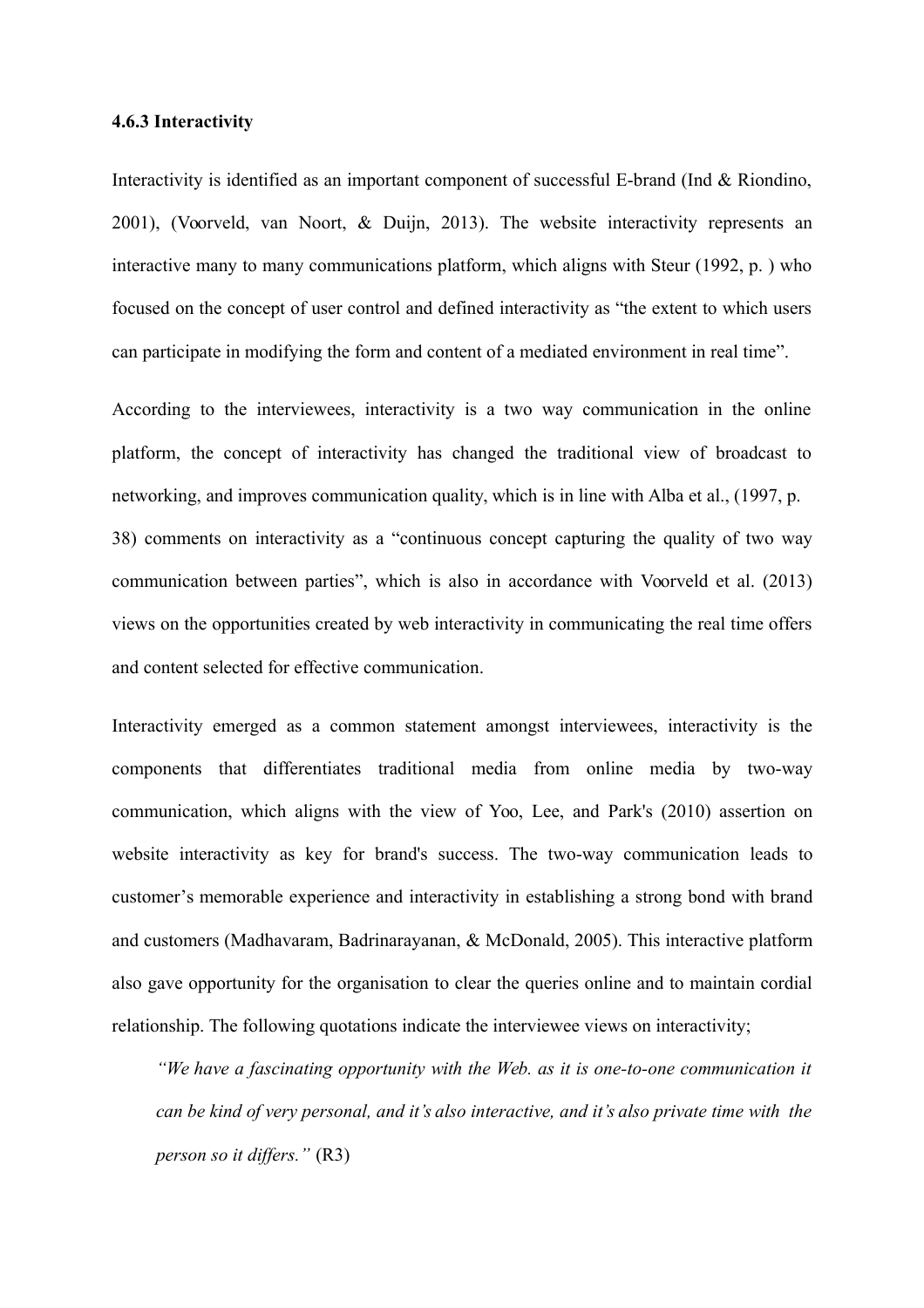*". . a very scarce, excellent Web sites have got the right choice, in terms of it's an interactive experience, feeling presence. You get the logic that there are other people included in this Experience."* (R6)

Most of the interactivity was based on influencing, interacting and social media. The more interactivity with customers had a positive impact for the organisation.

## **4.6.4 E- Brand Experience**

The E-brand experience consists of customer interaction with the brand in the virtual space. The organisations make use of their best efforts to create positive customer experience and consistency in providing information, which supports the statement by Griffiths (2001, p. 401) that on the "… net you have to orchestrate everything you do to deliver a highly

differentiated and consistent positive experience".

The online experiences are unique to the customer, which can lead to positive results, and which can be communicated through referrals and word of mouth. The online brand experience is identified from the study as the successful connection between the organisation and the customer, which align with the views of Mitchell (2001) as "little things" – or "moments of truth", which transform the understanding of brands and emergence of the brand is the summation of real-life interactions between customer and company.

The marketers monitor all the interactions to provide a positive experience for the customers. The positive online experience is created by the organisation, which can grasp the audience. Such organisations have a clear set of values of communication. The relationship between the brand and the online experience were explored in the interviews and views demonstrated in the following quotations;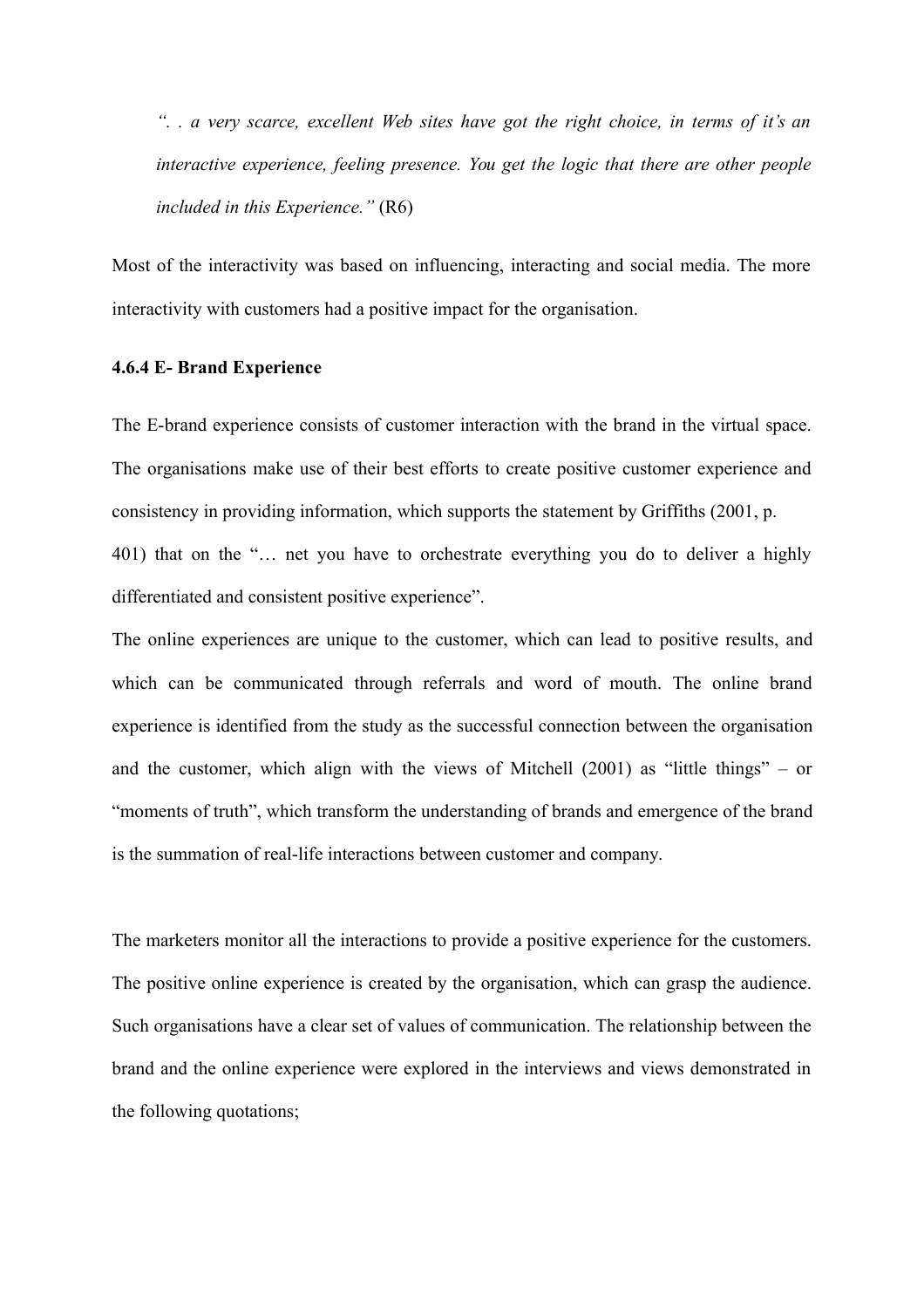*"we keep monitoring the process often and any impact on how people perceive the brand."* (R3, p. 2)

*"it is the understanding and analysing of the audience and understanding of what the brand stands for .... We should be able to deliver good online experience.*" (R6, p. 3)

## **4.6.5 Online Positioning**

Online positioning is conveyed by many of the organisations, the online positioning is a major factor which helps customers to identify the best hospitality sector based on the online star rating and reviews provided by the customers. Two organisations stated they position the brand by identifying direct competitors, understanding the competitors brand positioning and by comparing the uniqueness of the brand. The online rating and reviews make the online brand successful, which is according to the view of Pham and Muthukrishnan, (2002) on customers brand preference that impact to select a precise brand over competitors' brands.

The following quotations demonstrate the interviewees views on the positioning;

*"… we want to position in 4 start rating, currently we have 3 star rating and working to move to 4 star rating in future."* (R5)

*"… to develop good data base and conduct email marketing using tools like campaign monitor….."I make constant visit to various website including competitors and try to make sure we are updated and attractive."* (R8)

# **4.6.6 Consistency**

The consistency is a success factor of e-brand, the organisations make efforts to be updated and try to be updated with various technology tools and offers in achieving brand success. The consistencies and updates are noted and evaluated by the customers, which is in line with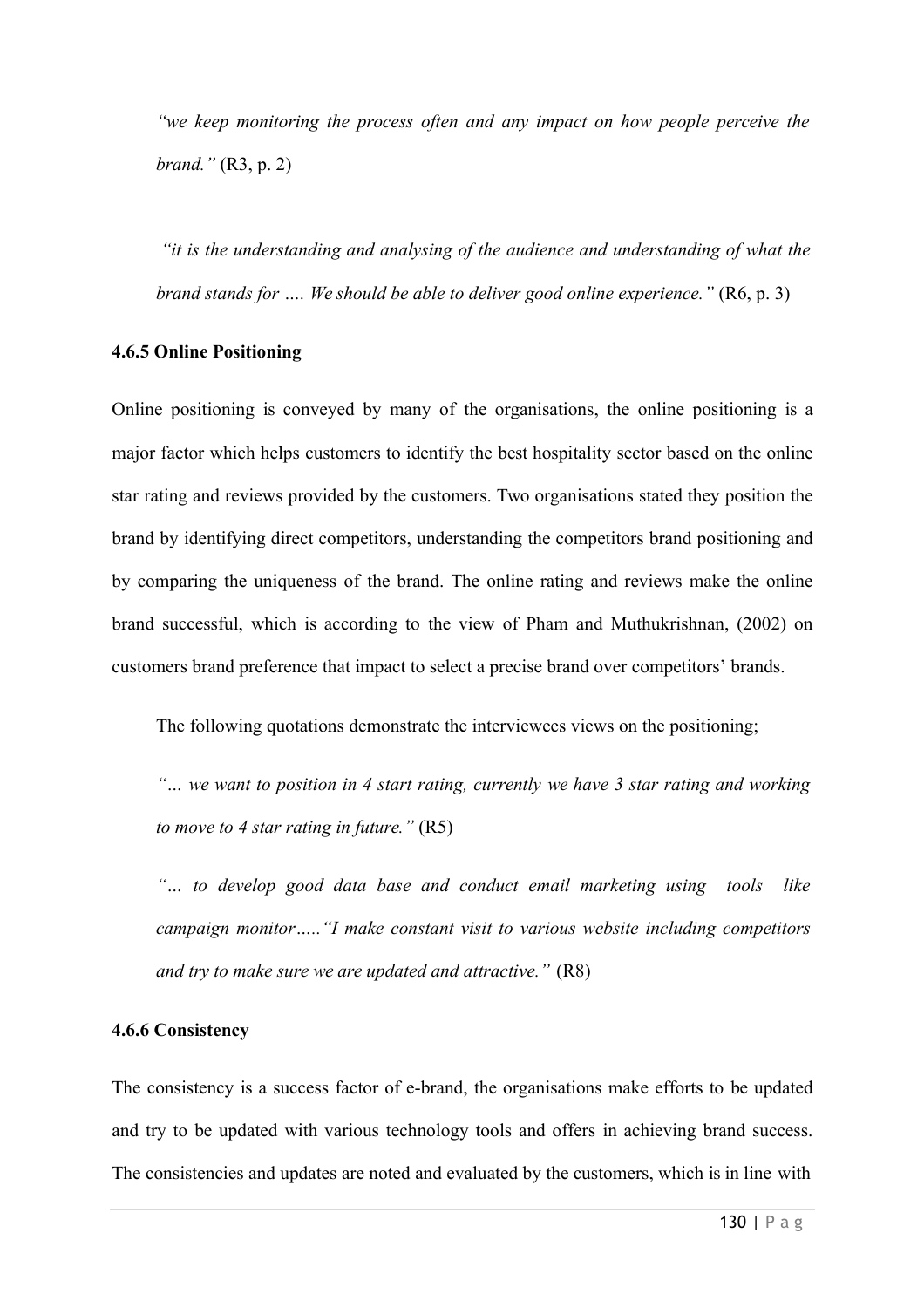the view of Lanseng et al. (2012), who states consistency influences the assessment of customers. The organisation has separate personnel who look after the constant updates, follow ups and clearing online queries. This is also in line with views of Fuchs and Diamantopoulos, (2010) consistencies and updates results in increased customer loyalty and attracts potential customers, which can lead to increased revenue (Porter, 1996).

The interviewees demonstrated the view of e-brand consistency within the organisations, which are supported by the following quotes;

*"… we are active in all social media networks, we make regular updates or else we may loose prospective customers."* (R2)

*"I along with my team work continuously for the achievement of success and make vision come true in our day today functioning and in long term success."* (R8)

# **4.6.7 The Offline Factors**

The offline factors like brand name is found to have less impact on creating the online brand success, unlike the large organisation brand names, according to the view of Kent and Allen (1994), on advantage of prominent brand name significance in online market space. The brand name helps customers in reduced search cost, and cognitive effort while making decisions (Lands & Posner, 1987). According to the respondents the brand name has less importance in choosing a website and distinguishing the factors which the customers are looking for (Eid et al, 2011). According to two respondents, the customers mainly search through the well-known third-party websites where they are directed towards the hospitality home page based on their preferred amenities.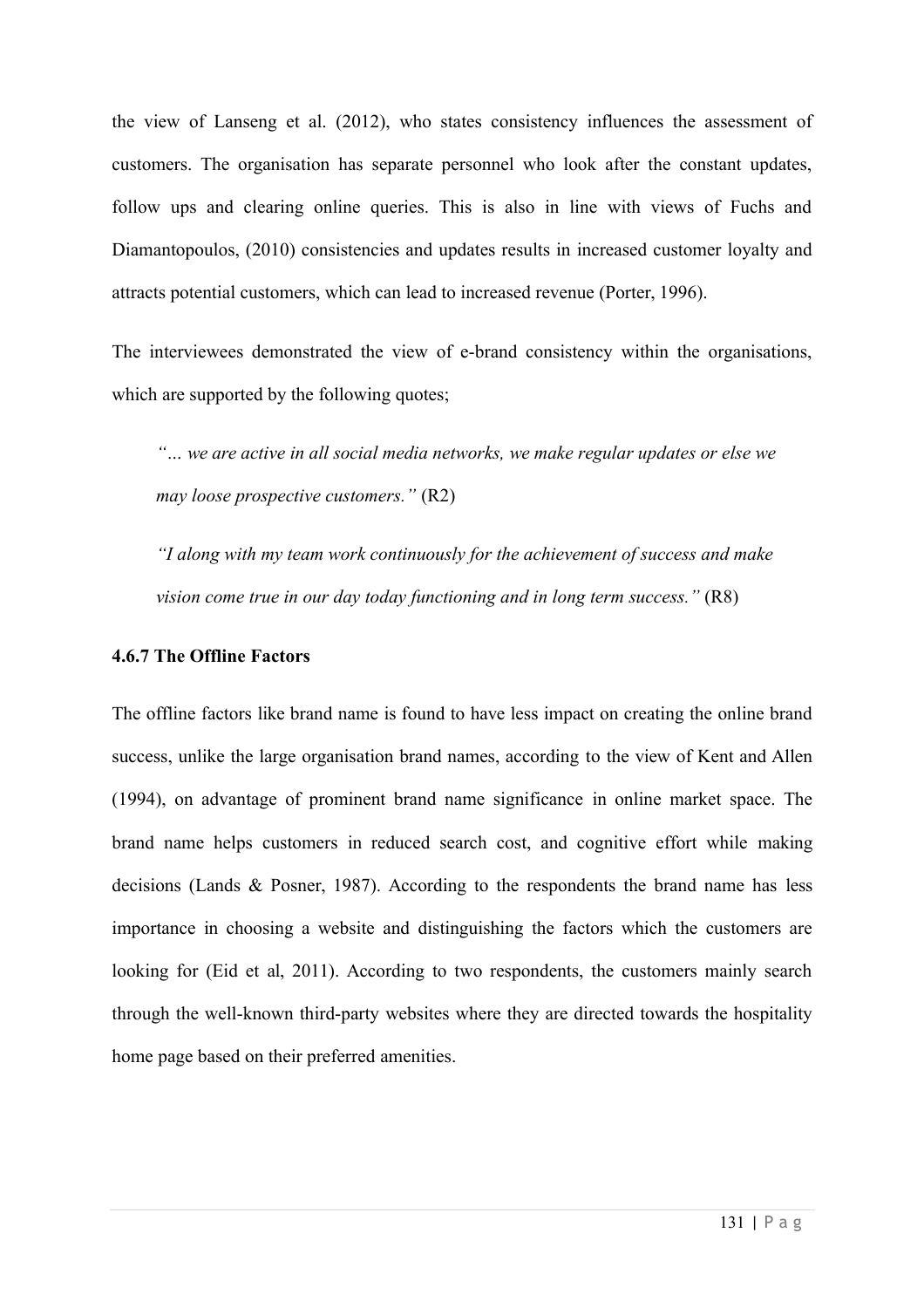#### **4.6.8 Word of Mouth**

The word of mouth is recognised as an influential resource of information transmission. Word of mouth is also considered as an effective source with limited social contact boundaries, which is in accordance with, the views of Anderson & Salisbury (2003) that personal conversations and informal exchange of information with the acquaintances not only influence consumers choice, and their expectations. It is significant that WOM is beneficial as it provides quick information with substantial credibility (Barbett & Wallace, 2009, p. 36). The online brands create more opportunity for openness and involvement in the digital age. The various social media sites and forums are the key points to express the opinions. Henning et al. (2004,P:38-52), refer to this as "Electronic word-of-mouth (eWOM), where the communication refers to any positive or negative statement made by potential, actual, or former customers about a product or company, which is made available to a multitude of people and institutions via the Internet". The marketers of the organisation are aware of the online customers and they are keen on discovering what people think of the brand and the companies try to convey in favour of customers, which is according to the view of Lindstorm (2006), as brand communication should be from the customer point of view apart from the marketing department.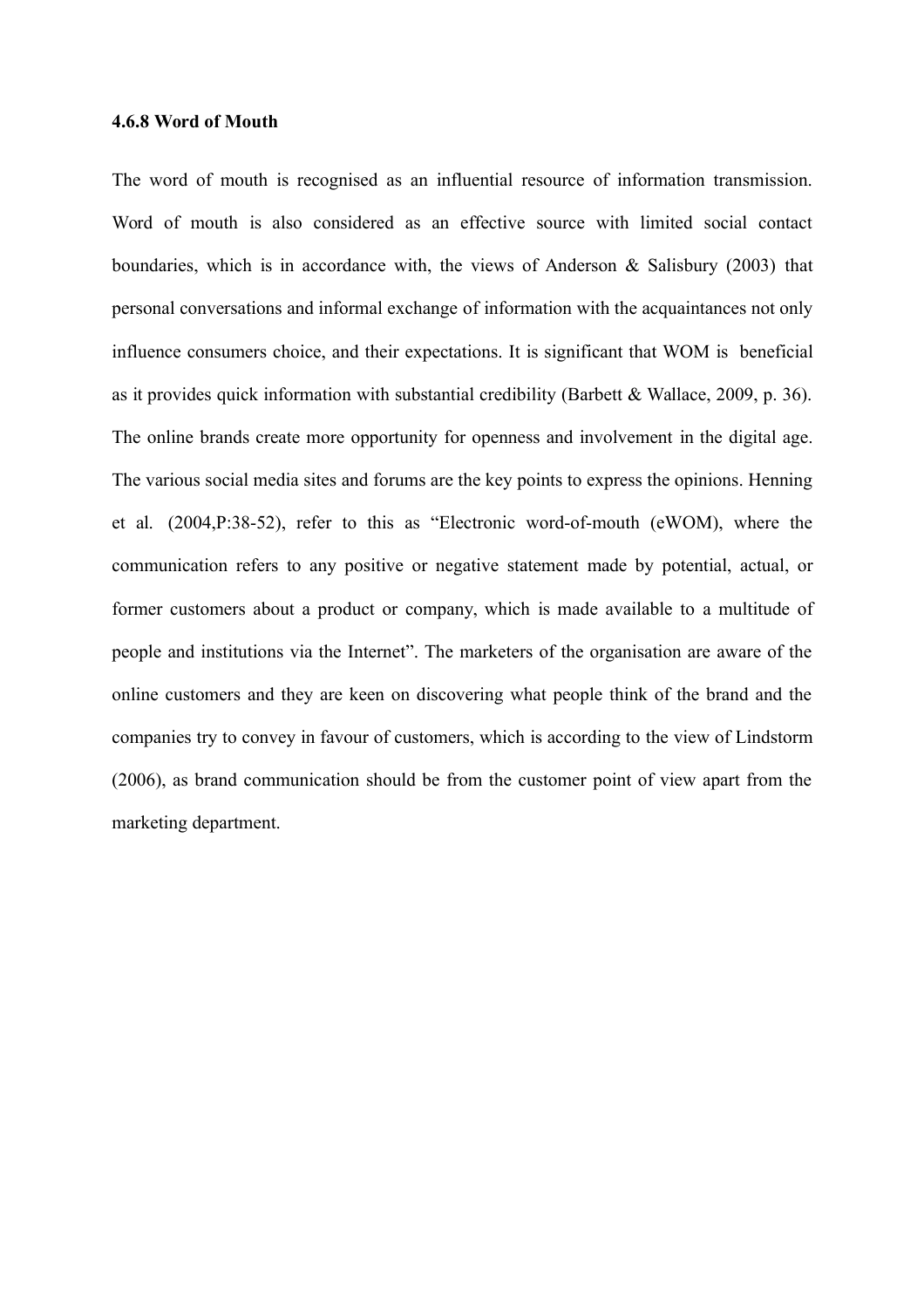#### **4.7 Findings RQ3. What are the challenges of E-branding within the SMEs?**

There are many key challenges faced by the SMEs considering the size, nature, competitors, technical and financial aspects.

One of the key challenges identified are on the design of E-brand management in the virtual environment combining the social media, e-reputation, web search perpesctive and online travel agents. Many of the SMEs do not have a clear idea on positioning the E-brand management in the virtual space without any disarray. This subsists in the e-tourism domain that is reachable through search engines (Xiang et al., 2008)

Some SMEs do struggle during holiday seasons due to multiple bookings and unavailability of services. The quote below demonstrate the confusion caused during the holiday seasons;

*"… the overlapping of booking is a challenges faced by the hospitality sector, the promotions and bookings are done by various third-party websites and during peak time there are overlapping chances."* (R6)

Some of the official websites of the hospitality sector do not have the precise content and convincing information on brand and organisation, whereas the information on the brand, organisation and its services are presented as a written social media post by consumers with emotional elements (Inversini et al., 2009).

The quote below demonstrate the management views on the online content and comment;

*"…some people are very much confused after going through our site they call for many enquiries after reading our website……we help them manage successfully."* (R6 )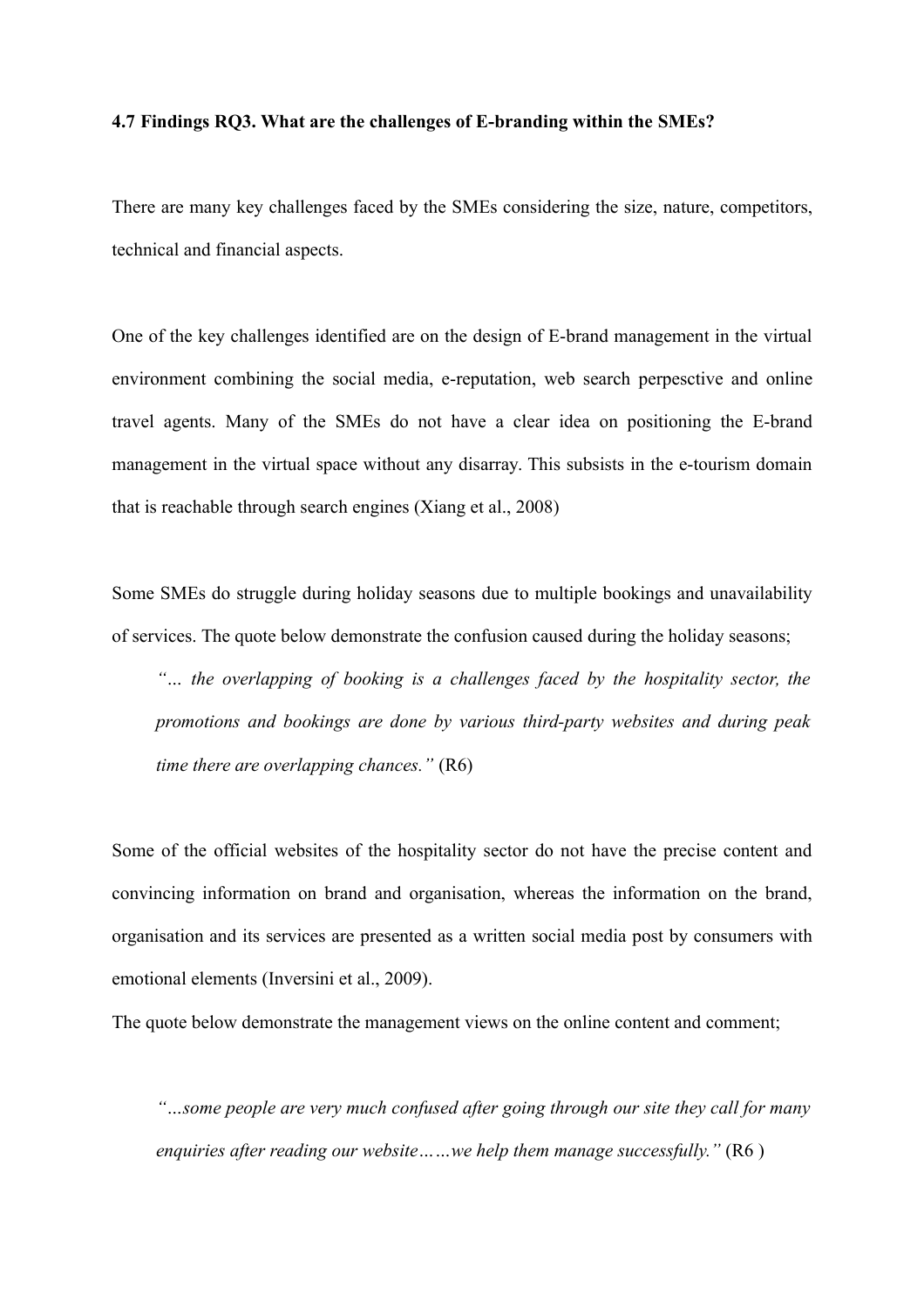*"The positive reviews are very helpful for us, many people read the comments than visiting website and make the decision of booking our service."* (R9)

The SME many times fail to understand the e-brand space, and on utilising the online oportunities, they do not make use of the e-brand space to the maximum. They reason for not using internet technology as a communication tool between the organisation and the customer interface are due to technology anxiety and fear of inferiority in competing with large organisations in the same geographical location. E-brand platform carry out various differences in networking and combined operations of organisations and customers, this disparity is a challenge to SME organisation in developing their online reputation. The organisation make use of web offers and promise with sequential characteristics of the services provided by the organisation, where as the customers show more tendency on considering, comparing and commenting on the promised and offered services.

The e-branding in the online space is more complex oriented, the virtual platform should be more transparent, interactive and dynamic, this complexity is applicable only to the SMEs compared to the large organisations and large tourism websites (Buhalis et al., 2012). The SMEs try to be consistent with the customers and try to look ahead in carrying out the ebranding successfully.

The quotes below demonstrate the views of the owner-managers on the e-branding complexities experienced;

*"…most of large companies have separate departments to look after the marketing and sales."* (R4)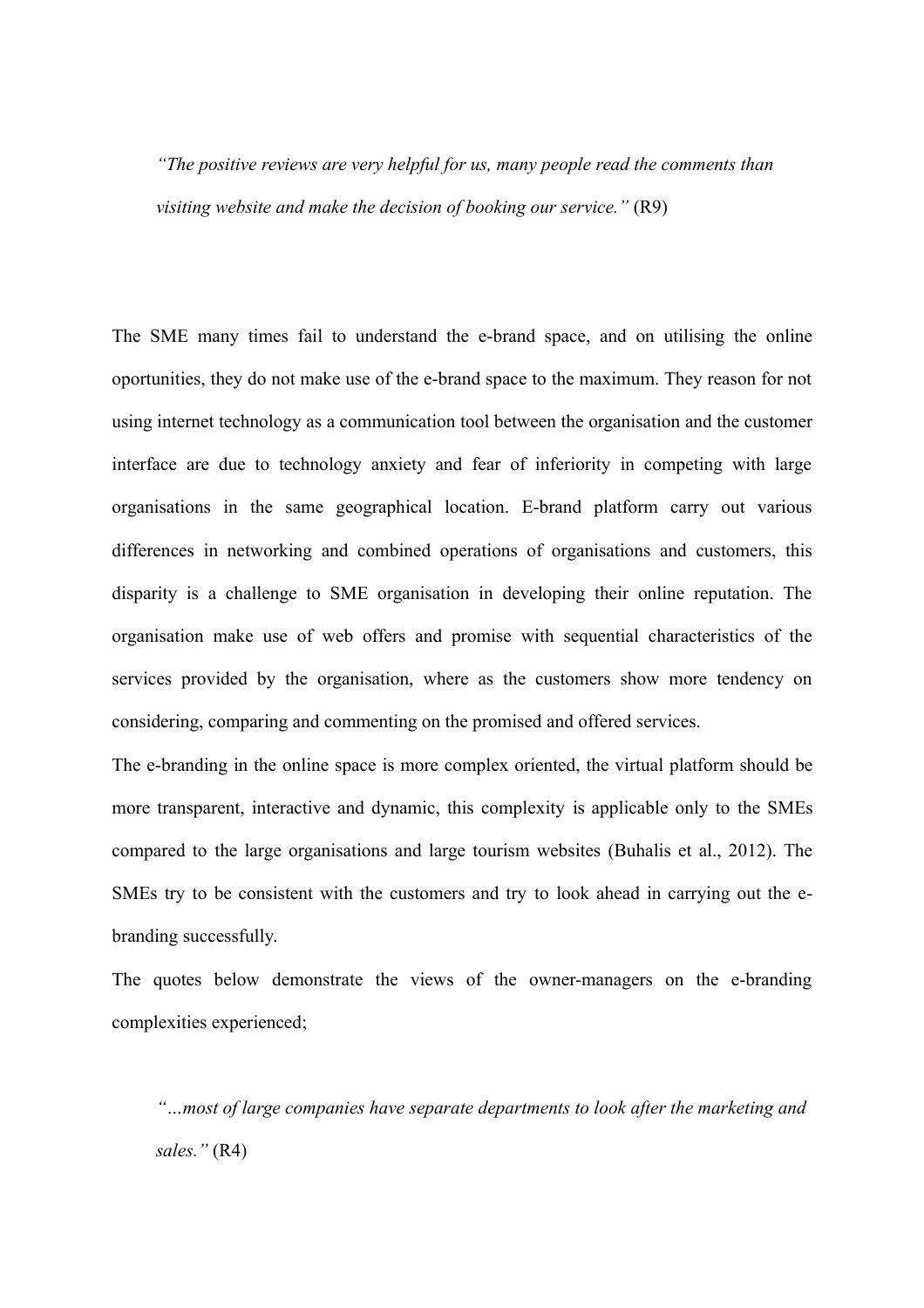*"… since the big organisations their budget is bigger for marketing and staff is training…. large organisations have different branches and chains so they can be managed easily."* (R5)

#### **4.7.1 Budgetary Restrictions**

Out of the ten interviewed organisations, four of the interviewees responded stating budget as one of the challenges faced for online branding. According to one interviewee, small organisations have a limited budget compared to large organisations (Wong & Merrilees, 2005). The other respondents stated they lack finance for intense promotion and outdoor campaigns. The budgetary constraints are the biggest challenge for intense competition, where a large budget is needed for third party promotion and Google AdWords.

The quotations below state the respondents view on the budgetary limitation;

*"Challenges are budgets compared to large organisations and competitors, as there are many players in the market today."* (R1, p. 4)

*…"primary challenges are the budgetary constraints and competitors, the competitors may have lot of budgets in advertising and promotion, secondly bad reviews and unhappy customers are a big challenge and bad review on travellers website cannot be altered by us, feedbacks can affect the prospect leads."* (R8, p. 5)

Most of the SME financing are through bank loans, issued after credit guarantees and collaterals (Park, 2006). Three of the interviewees stated, the insufficient collaterals adversely affected the financial needs of the SMEs (Griffiths, 2003). This do not apply to other organisations, which is also in line with Thampy (2010), who mentioned the major bottle beck towards the growth of SMEs in India are due to the lack of financing ability.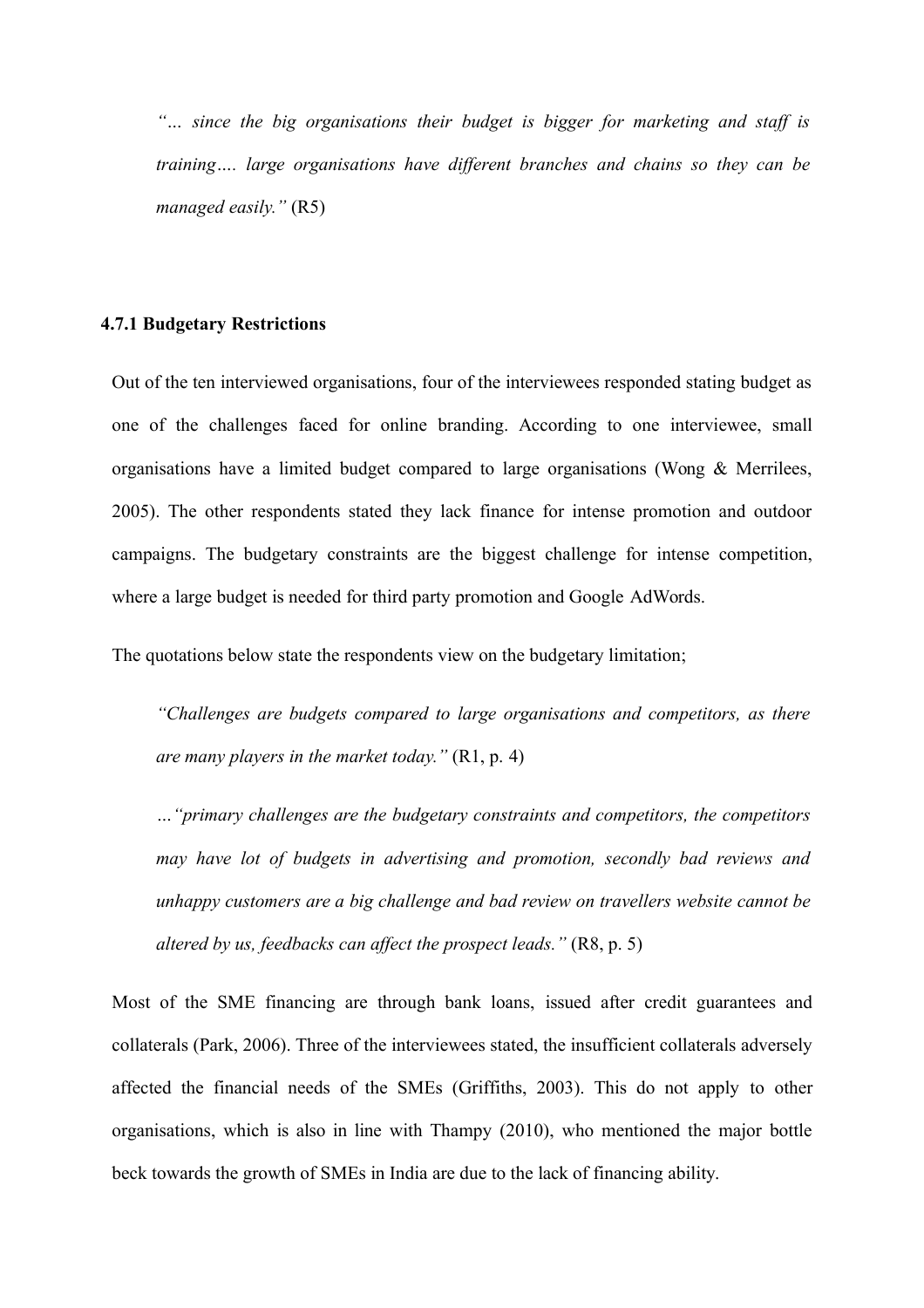#### **4.7.2 Technological Constraints**

Technology constraints is the biggest challenge faced by five of the organisations from the ten interviewed organisations. The main technology challenges included skilled people, resources and online updates (Ibeh et al., 2005). Two of the organisations reported they lack technical expertise which is the biggest challenge of the organisation, leading to less focus compared to big organisations

The following quotes demonstrate the views of the respondents on the technological challenges faced;

*"…we lack talented people compared to large organisations, so we may lack in technology and professionalism compared to large organisations."* (R1, p, 4)

*"… focus is a big challenge, there are so many channels and media available, so we need to know which is more effective and efficient media that are available to invest our time."* (R2, p. 4)

The SMEs are more reluctant to invest in the new technology, dissuaded by the associated risks in new investment, process change and digital disruption in the business functions (Ziff Davies, 2012). The e-CRM was hardly adopted by certain SMEs, instead they adopt their own website for marketing purposes by deterring the adoption of CRM software. The adoption of e-CRM was initially identified as "… an integrated sales, marketing and service strategy which is dependent on the co-ordinated enterprise-based actions." (Kalkota & Robinson, 2001, p. 172). The challenges associated with website contents are in establishing a good balance with the editorial content (Swatman, Krueger & van der Beek, 2006; Fetscherin & Knolmayer, 2004).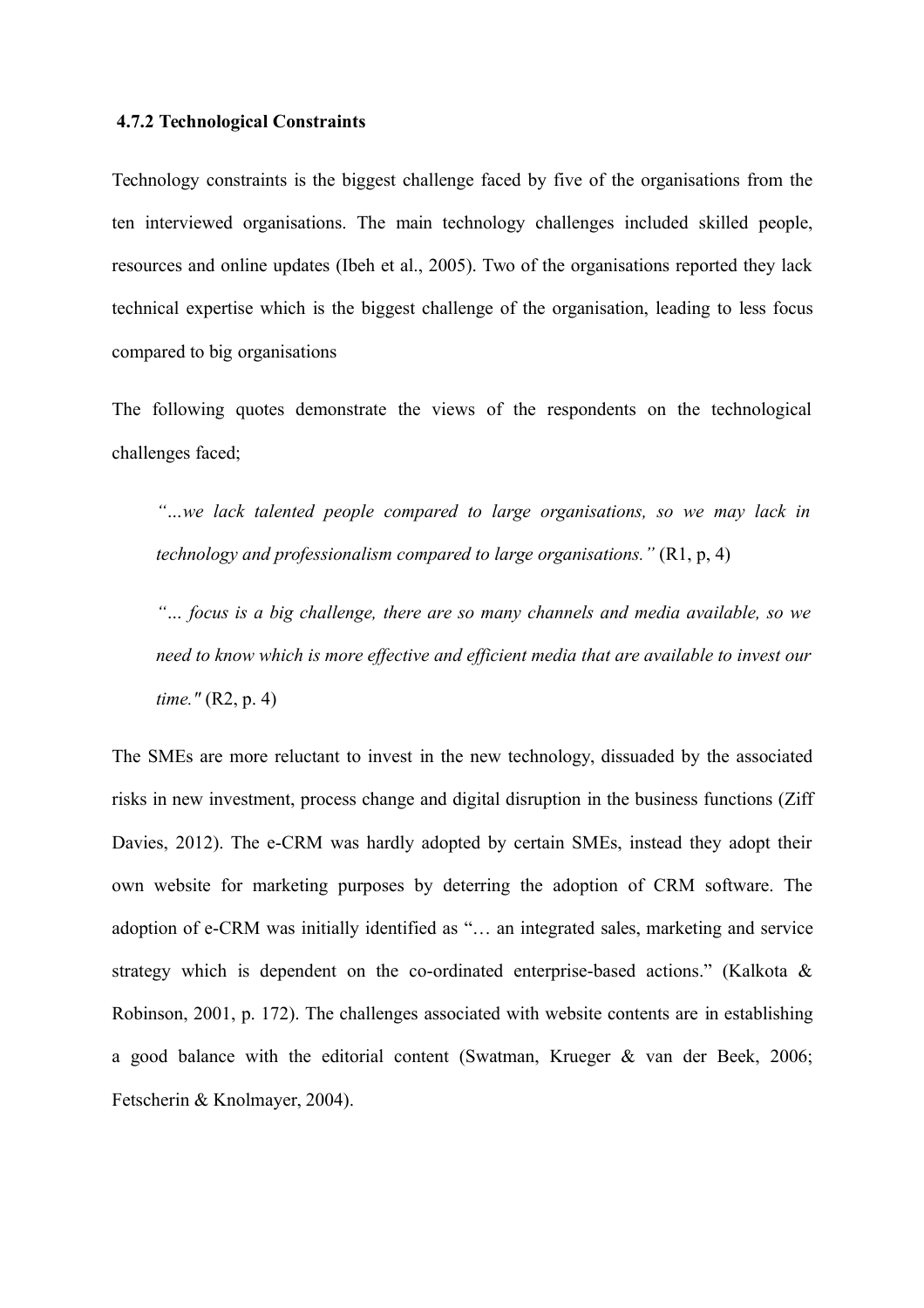## **4.7.3 Professionalism**

Professionalism among the employees is a challenge faced by the organisation, incongruity between strategy and adopted technology in the SMEs mismatch at times causes assignment failure, the wrong choices made by the employees and the employee capabilities are also challenging factors for the SMEs. The technical and management skills control the total social and financial capital generated for the SMEs. Inadequate human capital has been found to deter the capability of SMEs (Longenecker, Petty, Moore, & Palich, 2006; Tusubira & Nabeta, 2013). The technical and management skills control the total of social and financial capital generated for the SMEs. Inadequate human capital is found to deter the capability of SMEs (Longenecker, Petty, Moore, & Palich, 2006), which is in line with Tusubira & Nabeta, (2013), view on human capital as excellent generators of management skills. The young graduates and diploma holders do not find SMEs as a good place to work with, this reduces the number of professional people within the organisation.

The below quote refers to the view of respondents on the professional expertise in the organisation,

*"We lack professional people, we recruit the diploma holders through and train them, so we are lacking people… ...they also change jobs often which is also a challenge."* (R6, p. 3)

## **4.7.4 Time Limitation and Competitors**

Time constraints were specified by one of the organisation (Hoa, 2012), according to the interviewee,

*"… challenges are budgets compared to large organisations and competitors, as there are many players in the market today, there are so many competitors in the market, so*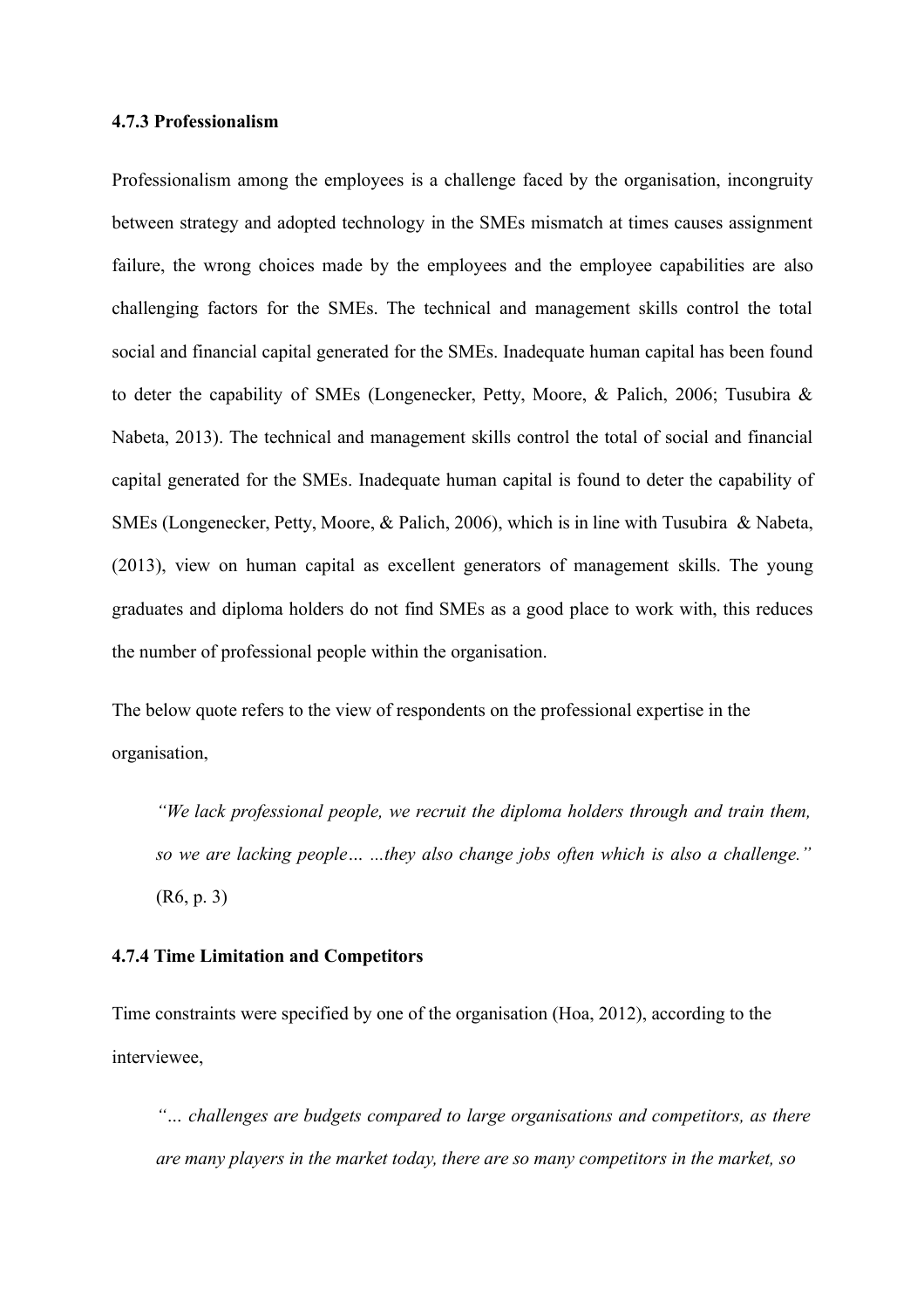*they also form a biggest challenge for us, we at times loose our customer also."* (R1, p. 4)

More time is required to integrate brand communications through various channels along value propositions as search keys, and the opportunity for developing brand engagement (Rowley, 2004), this helps people in having more online experience, and are more likely to search alternate source of information (Ward and Lee, 2000).

#### **4.7.5 Online Reviews**

Online reviews are the challenge faced by four of the organisations, they affirm the effect of adverse reviews and comments in the traveller website, which is unalterable. The following quotes demonstrate views of the respondents;

*"… customer expectations and loyalty are one of the challenges…. they make negative remarks or comments about our service in website.*" (R4, p. 5)

*"… the adverse online reviews on third party website is a challenge we face, but we try to overcome by doing the best as possible to avoid such comments."* (R7, p. 4)

There are new difficulties in arising anonymity in communication, adverse comments, negative reviews which deny the possibility of customer attraction. The digitalisation of WOM challenges the survival of geographical markets (Hennig, 2004), and the capability to conduct local marketing strategies.

## **4.7.6 Risks in Online Branding**

The overlapping of bookings is a risk involving this sector. The organisations are involved in risk when multiple bookings occur during festival seasons and holidays. The overlapping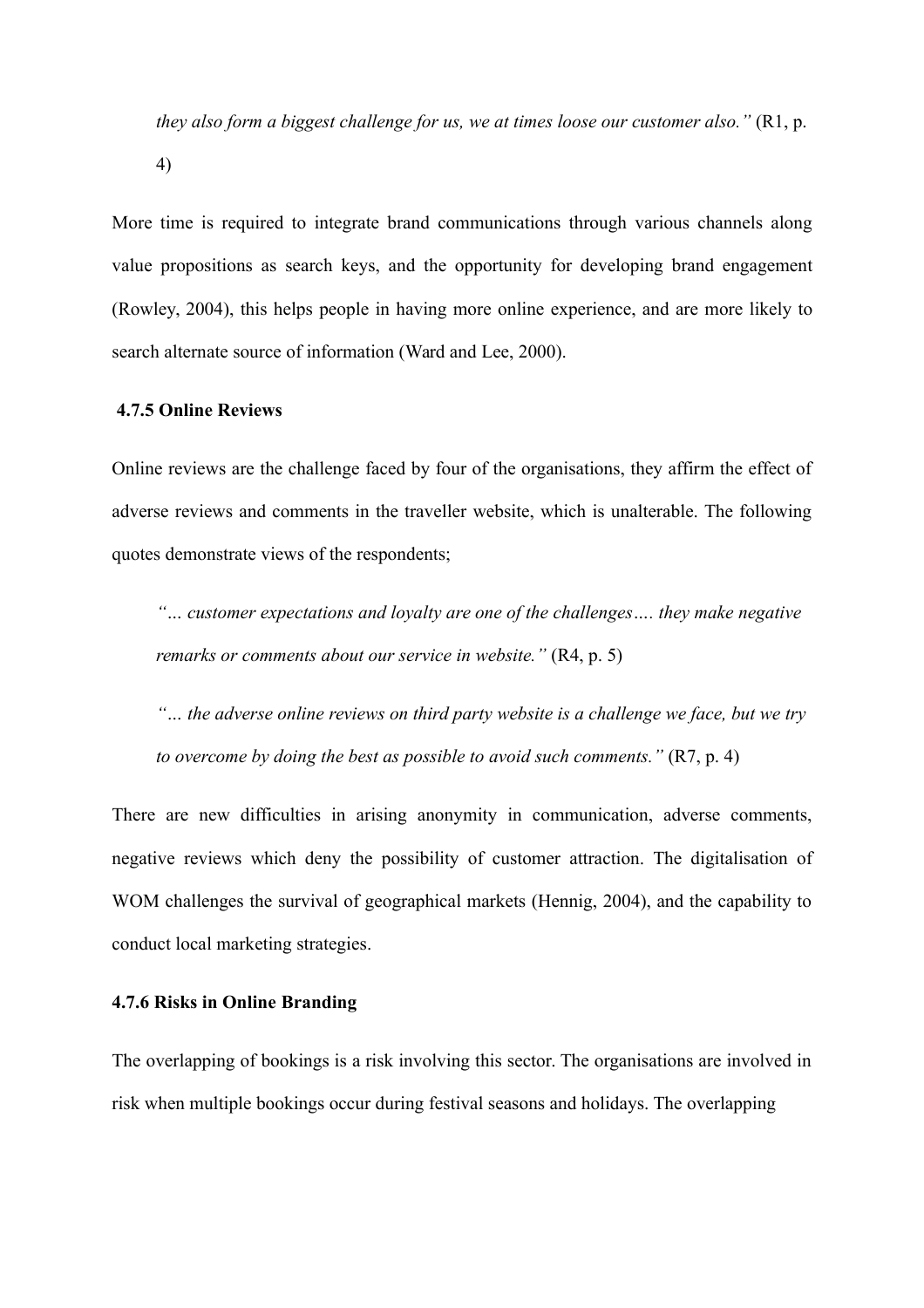happens between the booking through websites, OTAs and the manual booking. This risk is due to the technical updates which are not operating '24x7' like in large organisations.

Other organisational risks are the various online transactions and interactivity within the organisation, new government policies like GST also cause risk for the organisation. 'GST is an Indirect Tax which replaced many Indirect Taxes in India. The Goods and Service Tax Act was passed in the Parliament on 29th March 2017. The Act was effective on 1st July 2017; Goods & Services Tax Law in India is a comprehensive**,** multi-stage, destination-based tax that is levied on every value addition' (GST India, 2018).

Finance is a risk as the small organisations are not able to benefit from loans as quick as large organisations. The following quotes highlight the views of the interviewees;

*"They are the electronic processing of transactions and system reliability and some privacy issues, regulatory and taxation are the policies especially the GST."* (R2, p. 4)

*"If the performance is not good, initially the reviews will be bad and it will be difficult to recover from the negative reviews need to be care and cautious* (R5, p. 4)

*"The negative comments are risks were which cannot be altered by us, can turn down some prospective customers from booking. The poor feedback can affect the rating and the visibility in the google searches. If there happens more negative feedback or very low rating the third party website can deny our advertising."* (R8, p. 5)

## **4.8 Conclusion**

The chapter presented the findings reflecting the online brand management process within the sampled SMEs, this chapter adopted an advanced level of abstraction to refine research to online brand building. The chapter identified the findings following the analysis of the data collected from the Owner-managers of the ten SME hospitality sectors. The chapter identified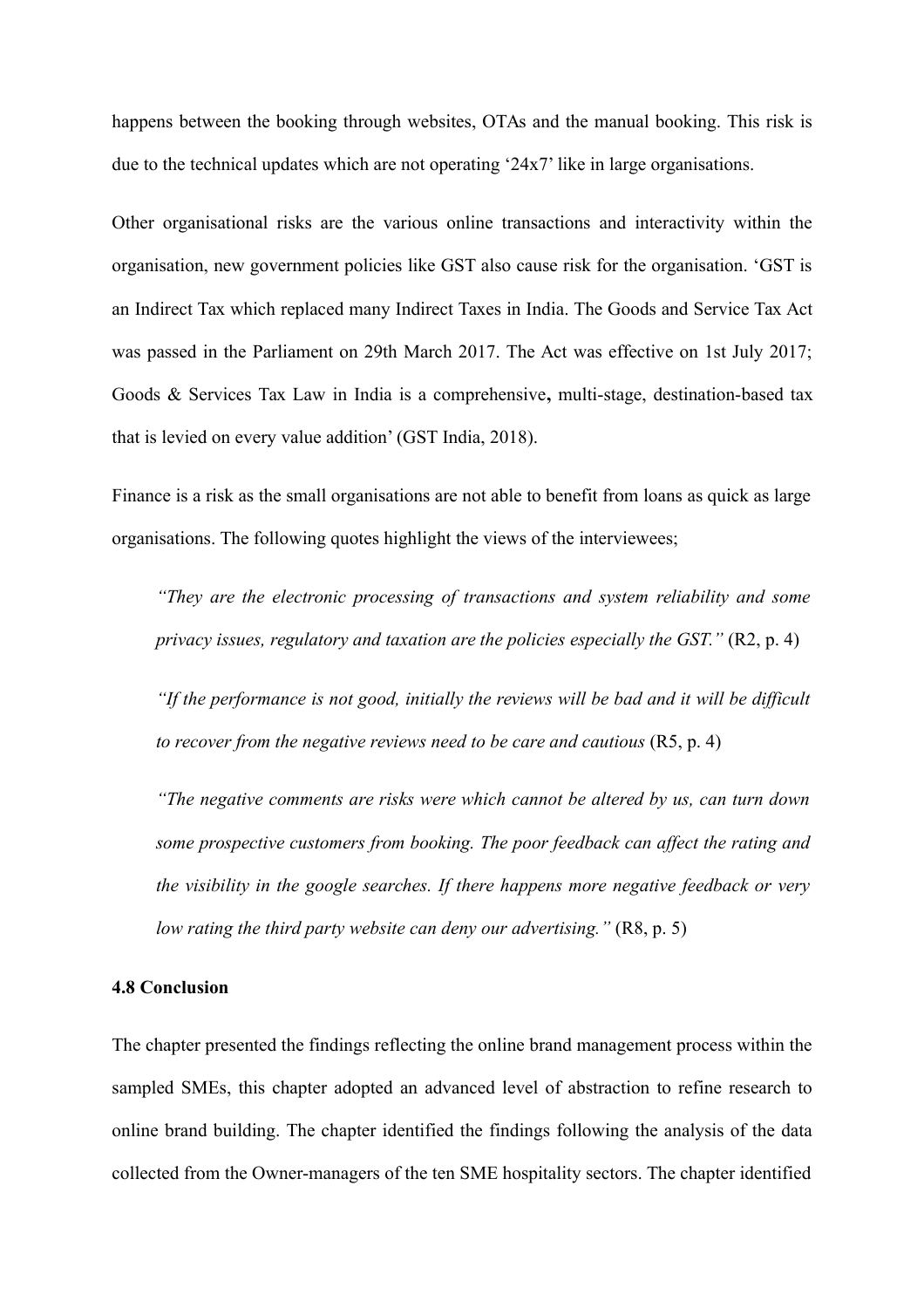the online brand management benefits within the SMEs and how the brand is managed by means of the strategic management of the organisation.

The online brand success component was identified in the study and the managements of the components of the study are discussed following the challenges faced by the organisation and how to overcome the challenges faced by the SMEs. The chapter represents the categorisation for the online brand management within the SMEs and contributes to the process-based knowledge within the online medium of brand management.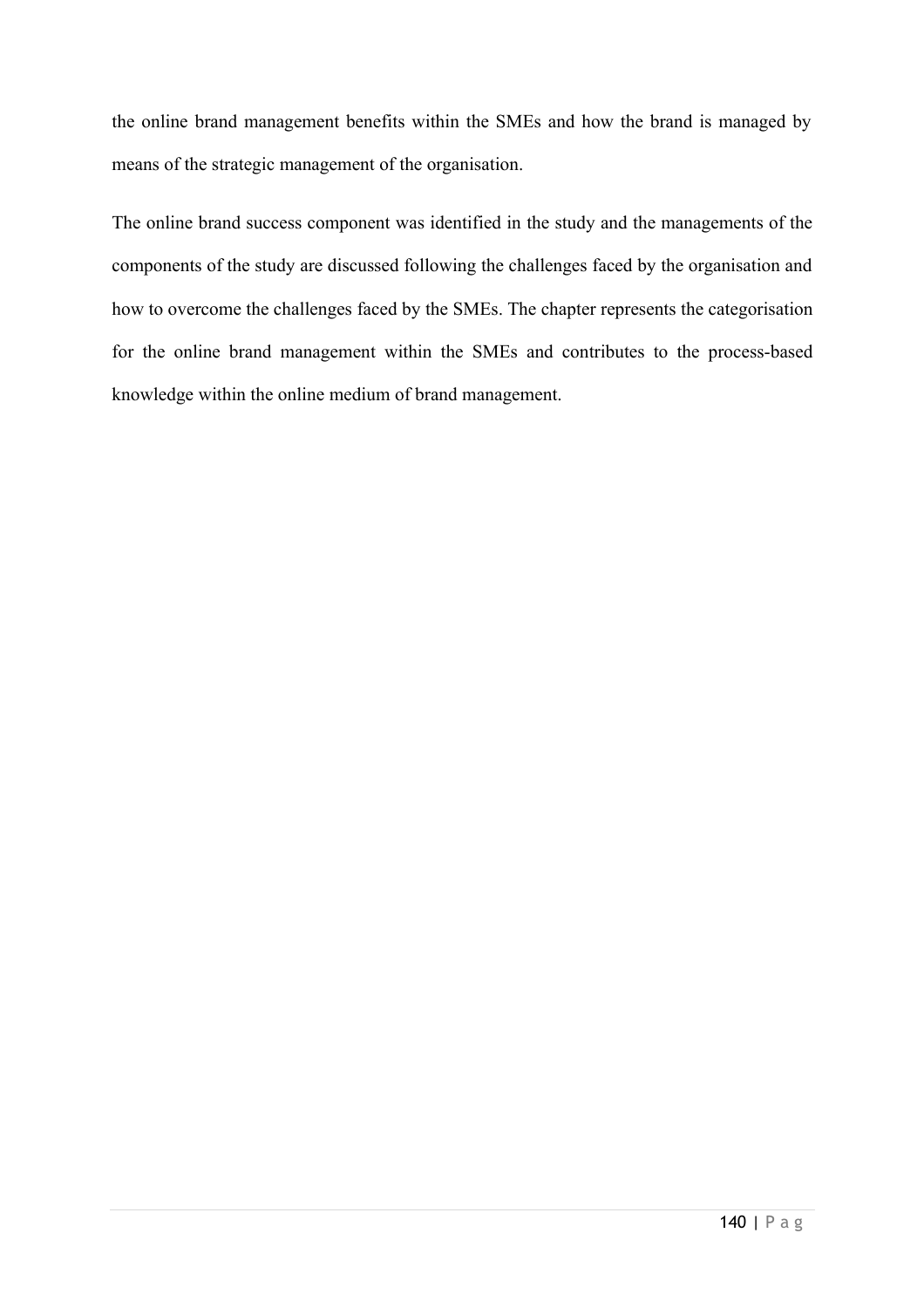## **Chapter 5: Conclusion**

## **5.1 Introduction**

This chapter discusses the contributions made by the study, "E-brand management in the SMEs, from strategic perspectives in the Indian SMEs". The chapter includes the contributions made by the research, regarding e-branding in SMEs and SMEs in general, to the research knowledge, to the research methodology and to the e-branding practices within SMEs. The chapter also discusses the limitations of the research prior to proposed suggestion for further research.

The literatures reviewed in chapter two, identified the previous studies on SME E-brands were mainly focused on customer perspective, with similar other branding studies on online brand community (OBC), and social media community. The absence of past studies on Ebrands, specifying the role of SMEs in brand management, directed this study to online brand management from the strategic perspective. The study was conducted in the hospitality SME sectors of Kerala; a southern state in India.

## **5.2 Summary of Research Findings**

The study examined the E-brands in SMEs by addressing the main research question, How Ebrand is managed in the SMEs? The research objectives of the study are discussed below.

The first research objective was to explore the context of e-brand management in the SMEs from the strategic perspective and this research indicates the E-brand practices within SMEs are in an emergent phase. Within the locations specified, both SME branding and E-branding are influenced by the Owner-managers, subject to resource constraints.

The qualitative study carried out in ten SMEs facilitated understanding of brand management through online media. The qualitative study consisted of semi structured interviews with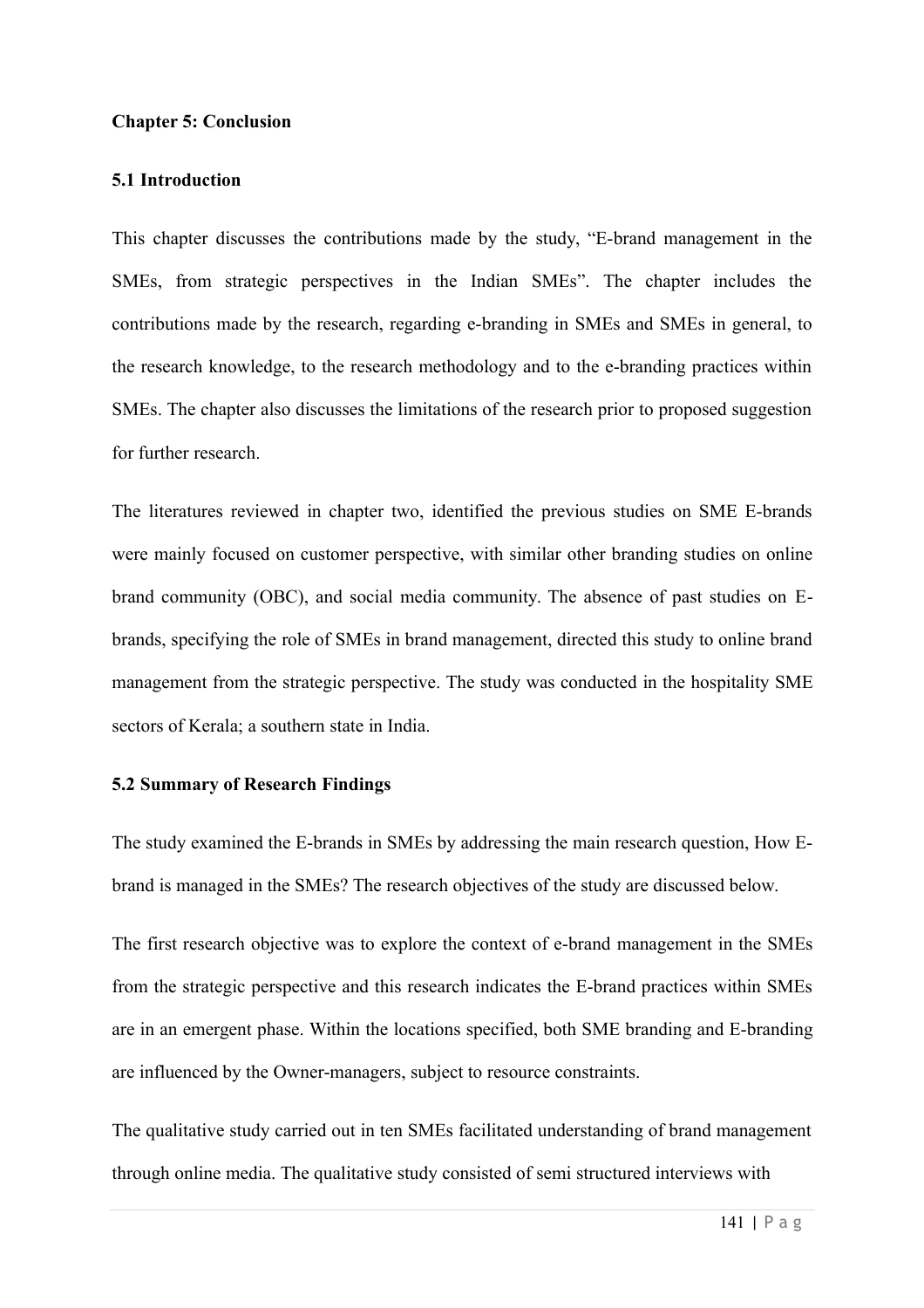Owner-managers at an allotted time range of 45 to 60 minutes. The interview was carried with the Owner-managers of the hospitality sector as the aim of the study was to identify the perspectives and role of strategic E-brand management.

The findings from the study reinforce the extant research which indicates brand relevance in the SME context. The brand relevance is dependent on the nature, size and geographical location of the hospitality sector. The study identifies two strategic approaches, they are; the strategic internal focused approach and strategic image focused approach within the SMEs.

The SMEs in the strategic internal focus, treats brands in a simple and informal way with the brand elements constrained to the logos, visual images and online advertisements. The organisation in strategic image focus, shows highest brand relevance with increased brand orientation and market orientation. The branding relevance in the organisations is influenced by the owner-managers determination and dedication. The brand orientation practices within the SMEs provide motivation for owner-managers to develop a strong brand management capability supported by creativity.

The role of the Owner-managers is not identified as unique across the SMEs of same sector. The hospitality sector owner-managers attitude on branding depends on their experience in business operations and resources, and the initial stage of operations tend to show less affinity on branding and online presence. The start-up SMEs concentrated on marketing activities and increased return on investment.

The research findings from the study indicated an integrated approach of branding practice within the SMEs (Wong & Merrilees, 2005). The strategic internal approach emphasizes focus on the day to day functioning of the sector. The organisations with strategic image focussed, indicates the intense role played by the Owner-managers in developing the SME brand by demonstrating the skills and capabilities within the organisations. The strategic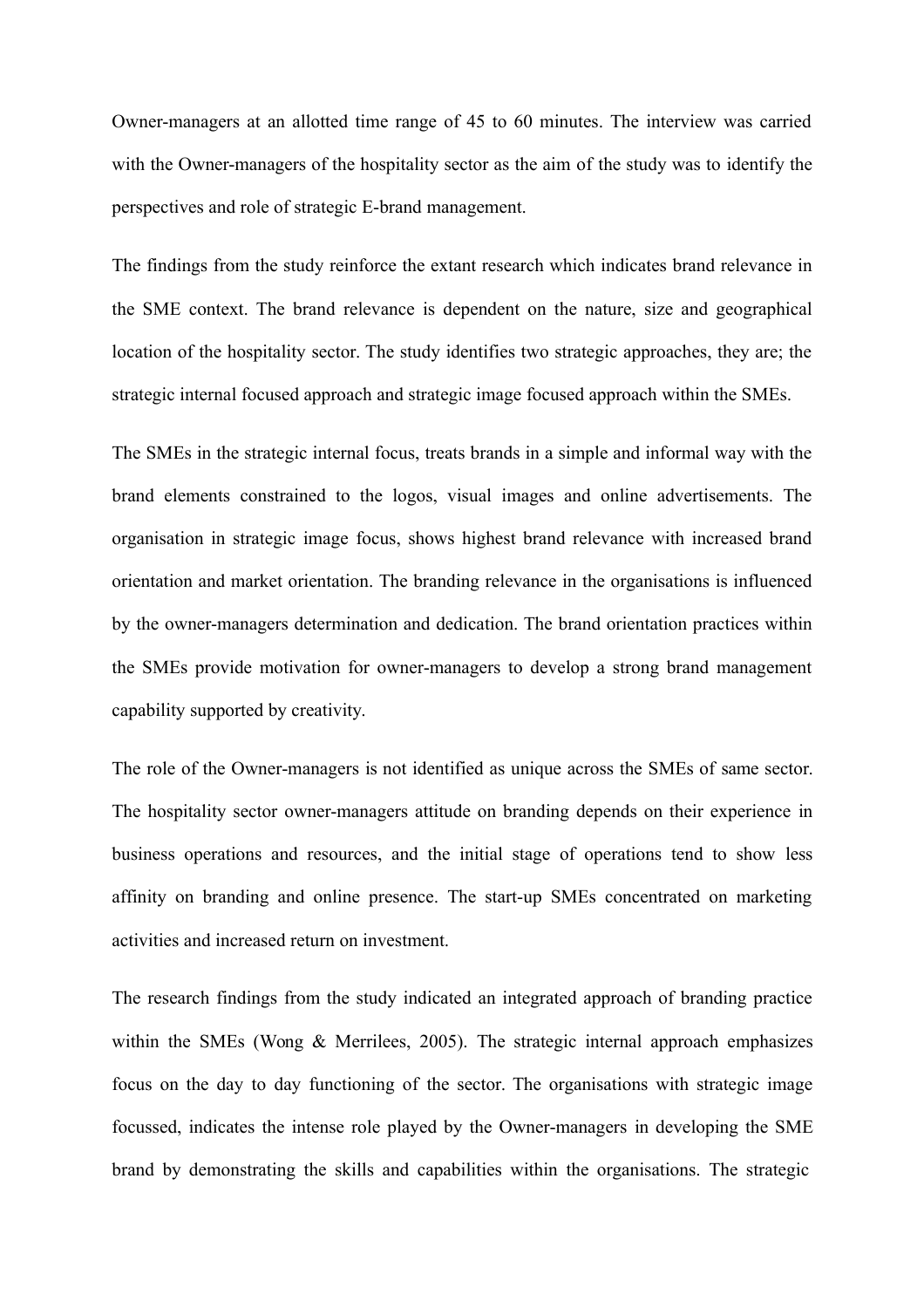image focused approach is more dependent on the market orientation. The internal communication within the organisation is important in developing the online presence. The brand consistency and the brand enabling activities are important to assure the organisations success. The strategic image focussed approach aims to achieve positive image among customers. In the strategic image focused management type the owners-managers are highly brand oriented and market oriented. The online brand management is carried out through the multiple channels through registered website, online travel agents and social media, although it should be noted that the traditional method of communication still prevails in the SMEs. The online branding is found to create a greater impact among the customers and organisation due to quick reachability and reduced cost.

The online brand communication is essential to make the employees understand the branding practices and to convey brand promotion. The employees were treated as strategic assets within the organisation. The SMEs try to improve their capability by adopting diverse online techniques and tools to be outstanding in the market. The capability of the organisation was identified as the ability to manage the organisation successfully with limited resources like employees, digital opportunities and to take advantage over competitors (Teece et al., 997, pp. 509-513). Training programs and skill development programs are conducted within organisation to enrich employee capability. The professional and interpersonal training for staff are considered as an adequate requirement for organisation success. The training for staff is essential as the customers tend to report on staff behaviour and communication in the online reviews, which can adversely impact the organisation. The owner-managers decision making is based on the digital tools, online branding decisions and the customer focussed decisions. The focus of the Owner-managers is on the day to day task in providing quality services to the customers.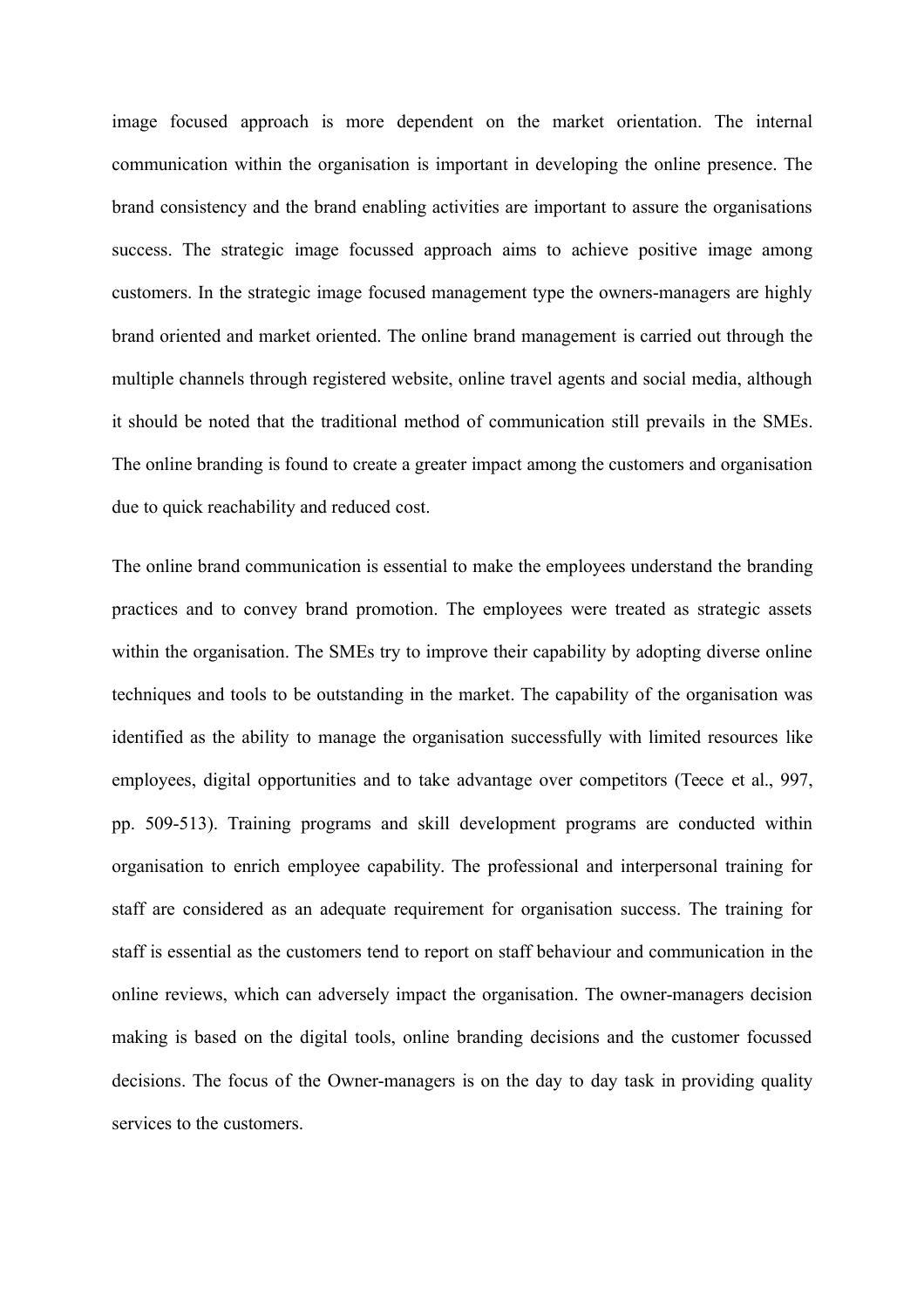Online brand restructures provide numerous opportunities for attracting customers. It is the project an organisation implements in creating a long-term impact. It helps in promoting the brand across several platforms and facilitates personalised communications with potential customers, through online channels like online advertisement, chat sites and social media; which strikes a balance between consistency, by being true to the brand. The customers are the foremost asset for the organisation, and it is important to involve customers in brand conversation; a significant means to drive customer engagement. The customer target campaign is also beneficial to reach out to potential audience which drives lead quantity and conversion. As such the digital platforms are identified as the influential pillars for lead generation.

The social media platform also engages with the customers through the voice of the brand and provides the mechanism to be a totem for brand building and to reach for highly targeted campaigns, with value addition to the brand. The travel and tourism sectors are experiencebased activities (Tussyadiah & Fesenmaier, 2008), which need to be communicated often. The communities, blogs, websites, travel reviews and social media offer the medium of information sharing among other users (Arsal et al., 2008). The websites increasingly gained popularity in online travellers' use of technology. The content management in the online setting is very significant in creating and delivering digital content to a potential target group in a suitable format. The value of the contents emanates subsequently from the content relevance.

The second research objective of the study was to understand, how the online branding components were managed in the Indian SMEs. The Digital branding medium has developed a pivotal role as an information sharing tool. In the digital space there is no dearth of information and customers have easy access. The sales and marketing personnel have evolved to encompass the branding elements to add value through building trust and earn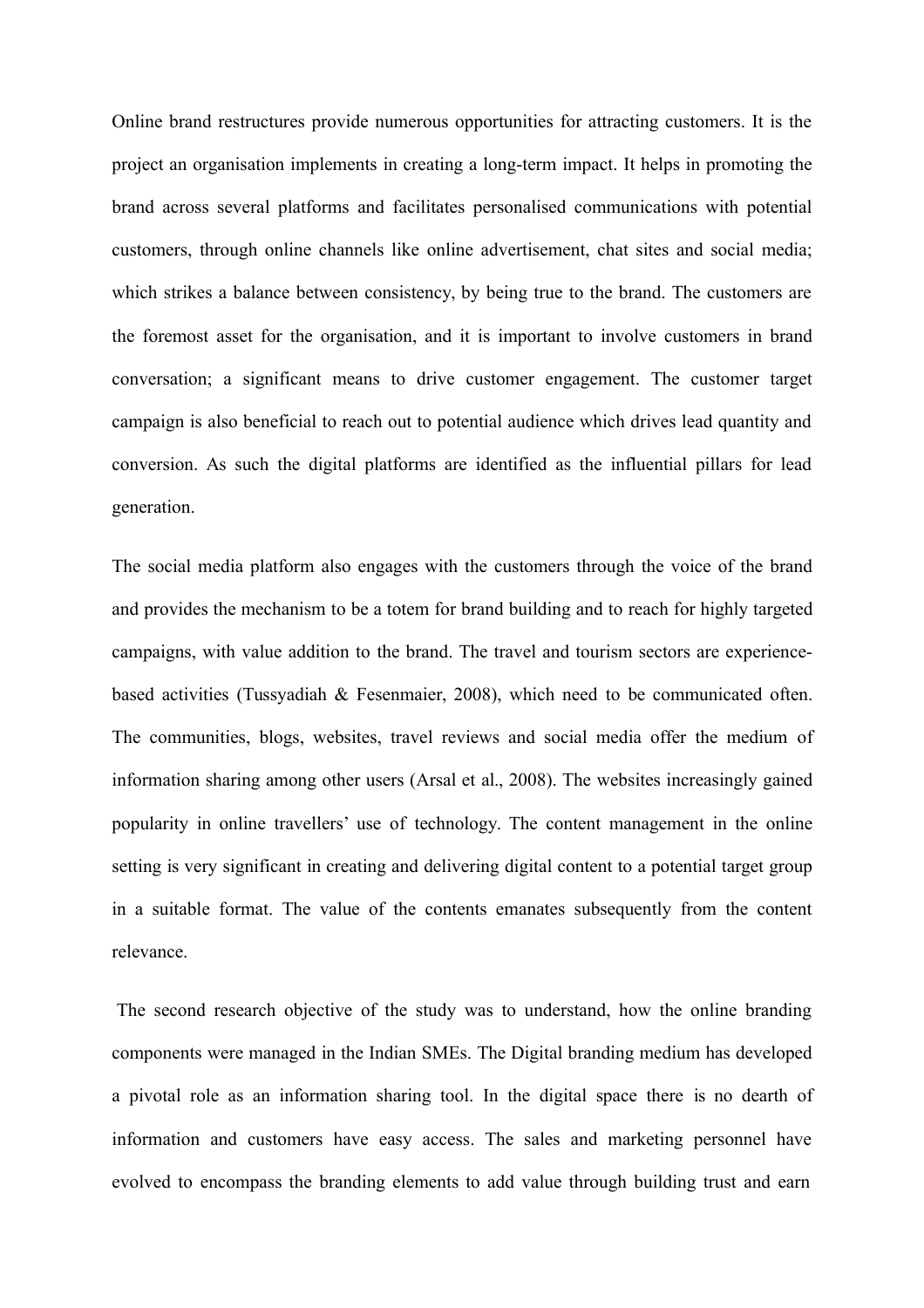credibility in the long-term functioning. The factors affecting the e-brand components are online and offline factors. The critical success factors identified in online branding are trust, which is established through a combination of familiarity, security and word of mouth (Hoffman et al, 1999). The increase web interactivity represents an interactive way of many to many communications platforms, focused on the concept of user control and developing customised services; which are essential for the creation of online brands (de Chernatony&Christodoulides 2004). The consistency is one of the factor identified which is managed through continuous team work for achieving success and make vision come true by brand positioning which helps the customers to recognise the best organisation through online information search. The e-customer experience in the virtual environment is an important factor identified to have a better customer online interaction.

The offline factors consisted of the e-word of mouth which is considered as an effective source with limited social contact boundaries (Anderson & Salisbury, 2003) on personal conversations and informal exchange of information with the acquaintances. It is significant that WOM is helpful as it gives quick information with substantial credibility (Barbett and Wallace, 2009, p. 36).

The final objective of the research study was to identify the challenges within the SMEs in ebrand management- The challenges identified in the study are from two aspects; they are the SME challenges and the online challenges. The SME challenges are identified as budgetary challenges, technological constraints and competitors. The budget restrictions identified within the SMEs are the timely availability of the finance, loans from banks and the limited capital investment. The technology constraints are the expertise within the organisation to tackle various technology tools and provide updates. The competitors are considered as the challenge as the competitors may have more financial investment and technology tools and they are able to make huge investment in advertisement and promotion.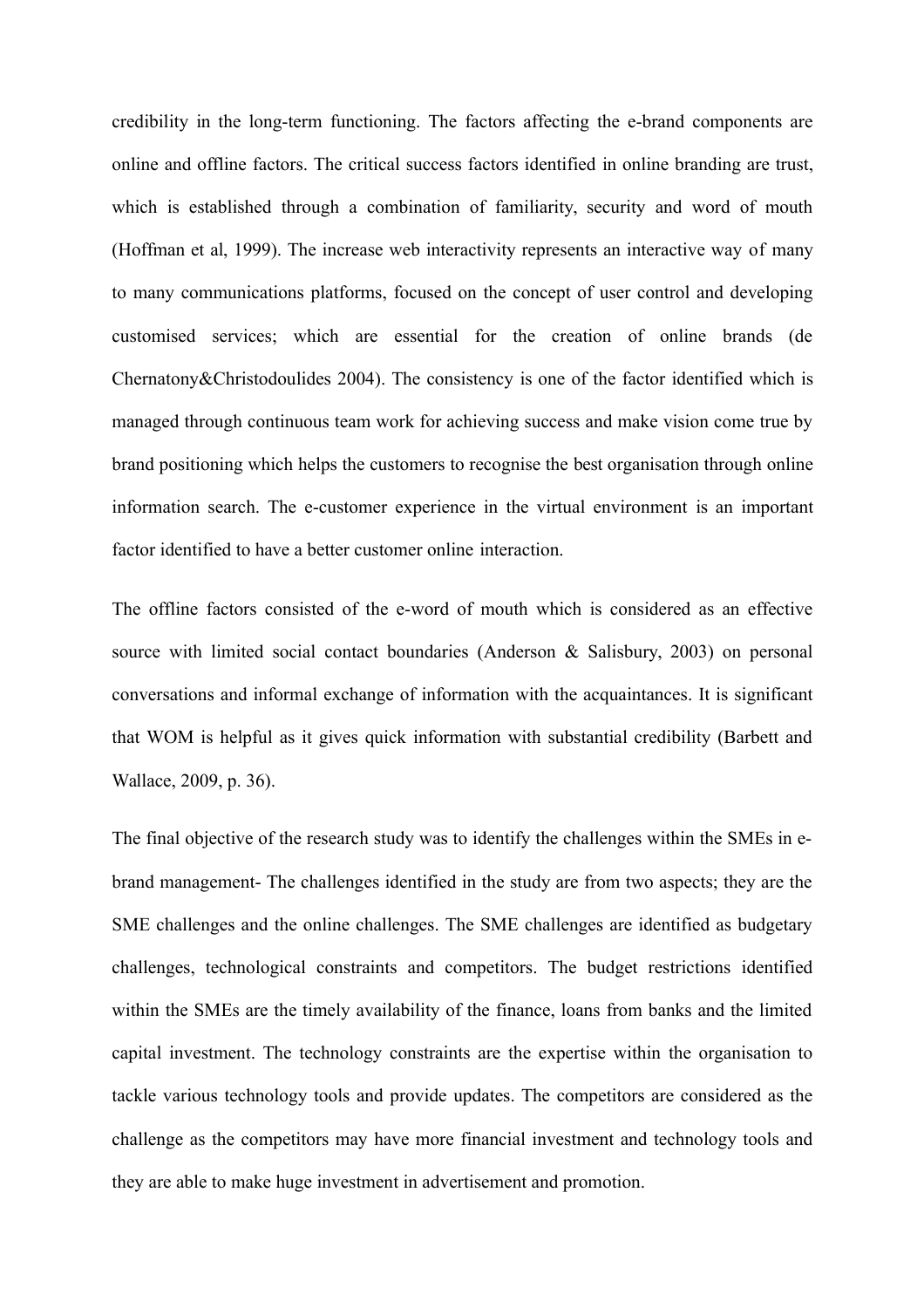The challenges associated with E-branding are the online negative reviews and the low star rating provided by the customers. The negative reviews and ratings provided by the customers are in the third-party web domain, which is unalterable by the individual organisations. The other challenges identified are anonymity in communicators, out of context messages and digitalisation of WOM challenges (Hennig, 2004).

The results from the research objectives having been discussed; the subsequent section mentions the contributions of the study.

### **5.3 Theoretical Contributions**

The analysis of the e-branding in the SMES undertaken in this research contributes to the Ebrand management theory. The first finding contributes to the evolution of E-branding knowledge in the SMEs. Second findings contribute to the positioning of the E-brand within in the SME Sector and third finding contributes to the location of the study.

## **5.3.1 Evolution of E-branding Knowledge**

Primarily, drawing on the data collection in this research study, the analysis presented indicated that E-branding in SMEs is under-reported in research literature. Specifically, this research adds to knowledge about e-branding in SMEs. Despite the lack of acknowledgement of SME's significance to the economy, the GDP of India is expected to reach 8.5%, with the nation projected to be a USD 5 trillion economy by 2025 (Dept. of Economic affairs, Ministry of Finance Fact Book, 2012).

However, some studies have recognised branding in the SME context is generally addressed from the perspective of customers. Therefore, the second contribution of the research is associated with e-branding practices that include the perspective of Owner-managers. The available studies shows the e-brands are based on online based community and social media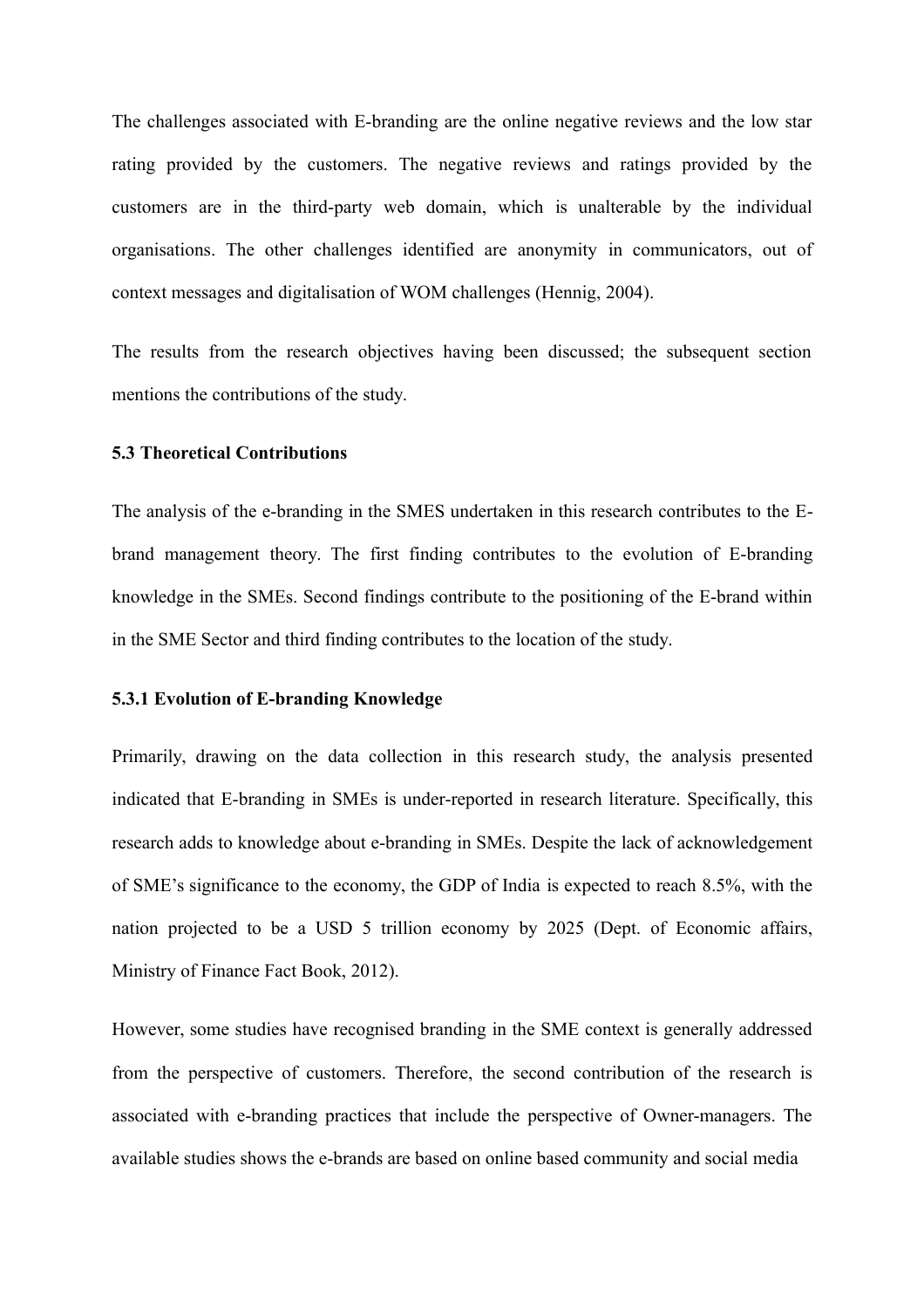community. The research has examined branding and e-branding in SMEs from perspectives of Owners/Managers and subsequently develops a broader picture of the multidimensional SME E-branding process involved. The adoption of a wider scope and the preliminary conceptual model of E-brand contribute to the process based new theory of SME E-brand management.

Second, the findings build on past studies that have identified the branding in the SMEs are influenced by the role of Owners/founder (Krake, 2005). The study indicates that the passion, initiative and influence of the Owners/managers are not uniform across the SMEs but differs across the SME brand management types. In the strategic image focus, Owners/managers are more committed to the brand management and shows strong brand orientation and brand management capability, where in the strategic internal focus, the owner/managers show less brand orientation and commitment towards the branding activities, they only have a meagre organisation website, and concentrate on daily operations and attract customer by the traditional means, they think the online brand presence is complicated and could be beyond their control.

The previous study on the SME owners have identified the owners awareness of internal capabilities of the organisation in the SME growth (Spence and Essossi, 2010), this was indicated by some of the Owner/managers, while some owner/managers shows the pursuit of growth to internal capabilities without giving much importance to the capabilities.

The study facilitates in the understanding of value positioning in the SME brands, the findings agree with past findings considering the use of functional, symbolic and emotional values in positioning the SME brand (Mowle & Merrilees, 2005). Concurrently, the study extends this knowledge by indicating the combination of these three values are adopted in SME brand positioning and are dependent on the brand approach of the organisation.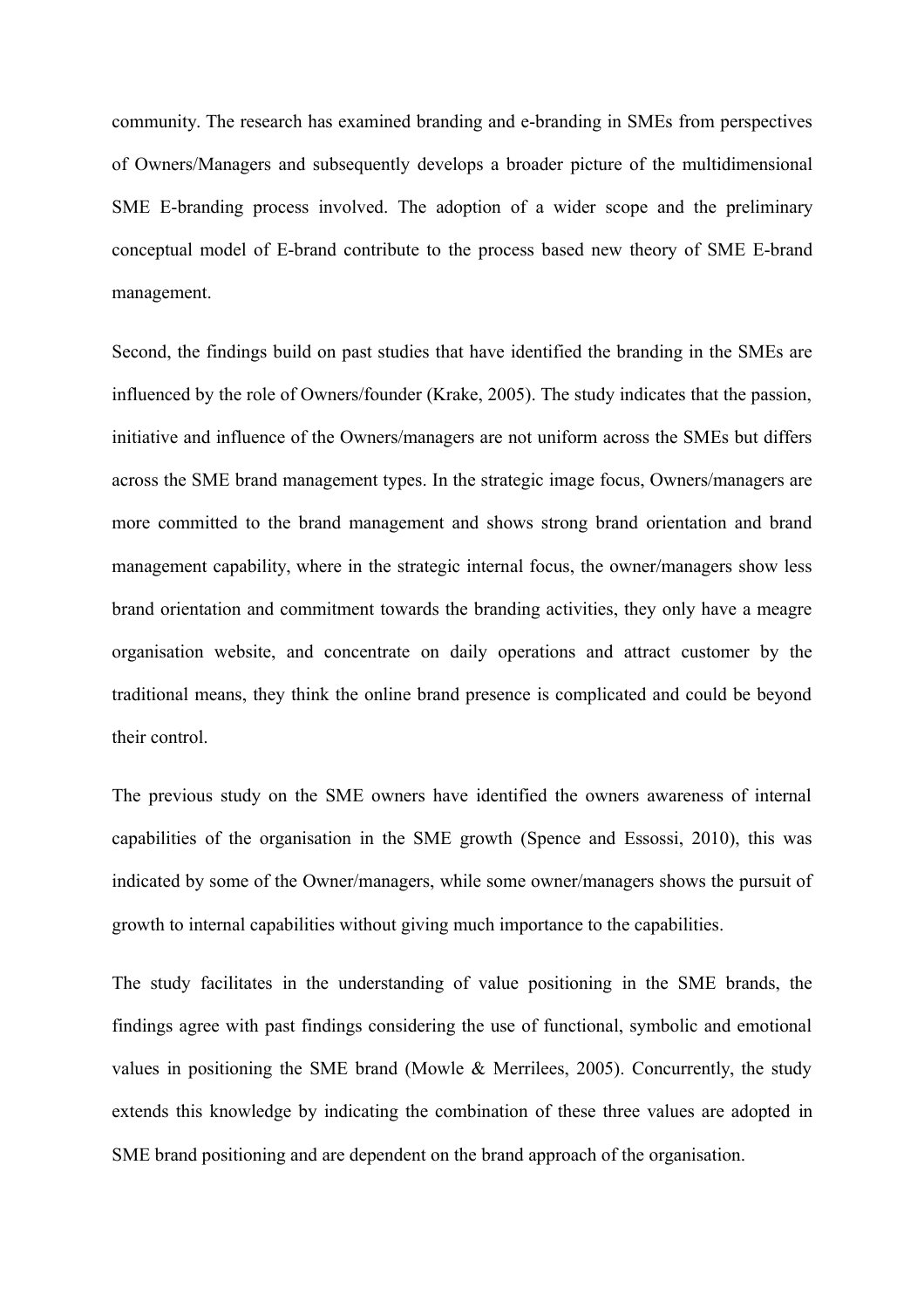The study develops the brand knowledge by demonstrating the internal and external brand building which occurs within the SMEs, which varies from the brand building process of large organisation. The brand building in large organisation is a formal procedure (Urde, 2003; Balmer et al., 2012). Whereas, this study shows that the SME brand building is less formal. These differences in brand building are due to the small size, resource constraints and where the owner/managers have the control over the brand strategy. Despite the size of the organisation the high performing small organisation shows an integral brand approach and they have the brand practices that are similar to large organisations. The strategic image driven approach and strategic internal approach management type offer the description of increased brand relevance in highly performing SMEs approximates that of large organisations.

## **5.3.2 Contribution to Geographical Location**

The previous study by McCann and Folta (2008) has emphasised the important role of the geographic clusters for the research study. The research study contributes to the understanding of E-brand management in the SMEs which highlights the study location as a significant factor in the geographical context of India. The study based on the location is generalizable across geographical context as the study location Kerala, was an attractive tourist spot, capable of transforming itself into an eye-opening and a memorable niche holiday spot in India, which had was promoted through tourism promotion campaigns with the tag line "Kerala-Gods own Country" (Dhanesh, 2010, p. 47; Harish, 2010, p. 160) .

The location being a host to 660,000 foreign tourists (Harish, 2010, p. 160; Kant, 2009), it creates splendid opportunities for hospitality sectors in this geographical cluster irrespective of the size. The model of E-brand management within this particular location could not be identified from the previous studies. The study based in the geographical context is a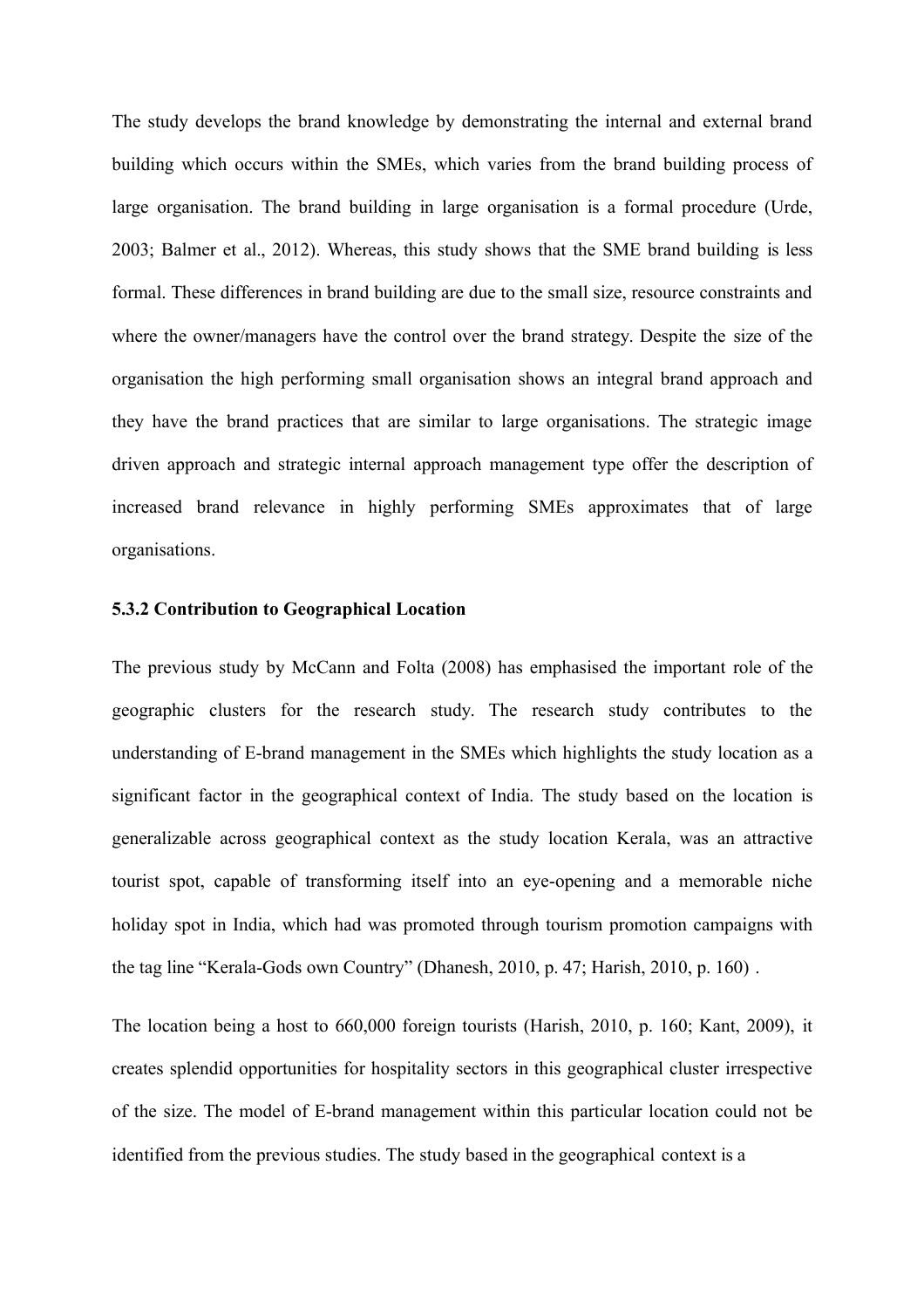"strategic window of opportunity" which transformed the comparative advantages and potentials of the state with the prevailing resources into competitive advantage (Prideaux et al., 2014, p. 56).

## **5.4 Methodological Contributions**

The methodological contributions were to employ the coherent conceptual model to analyse the E-brand management practices of SMEs, the conceptual framework leads to the research strategy for the study, data collection and data analysis. The methodological contribution was important as little preceding studies were identified. The conceptual model employed before data collection was a novel contribution to qualitative interview approach with the e-branding domain, where the past studies had a narrow focus on particular aspects of the SME domain. The research methodology contributes to the theory of holistic process-based model of SME E-brand management.

### **5.5 Managerial Implications**

The SME brand building focused on internal and external aspects within the organisation, are managed simultaneously by the owner-managers. The Owner-managers do not consider brand building as separate entities, despite the increased benefits on managing the brands separately. There should be an increased clarity among the Owner-managers in articulating the values as this can lead to reputation.

The owner-managers are the main influencers of values, strategy, decisions within the hospitality sector. The owner-managers need to recognise the skills and personal values in addressing the significant values to inherit core values and purpose for the effective functioning of SMEs in the long run.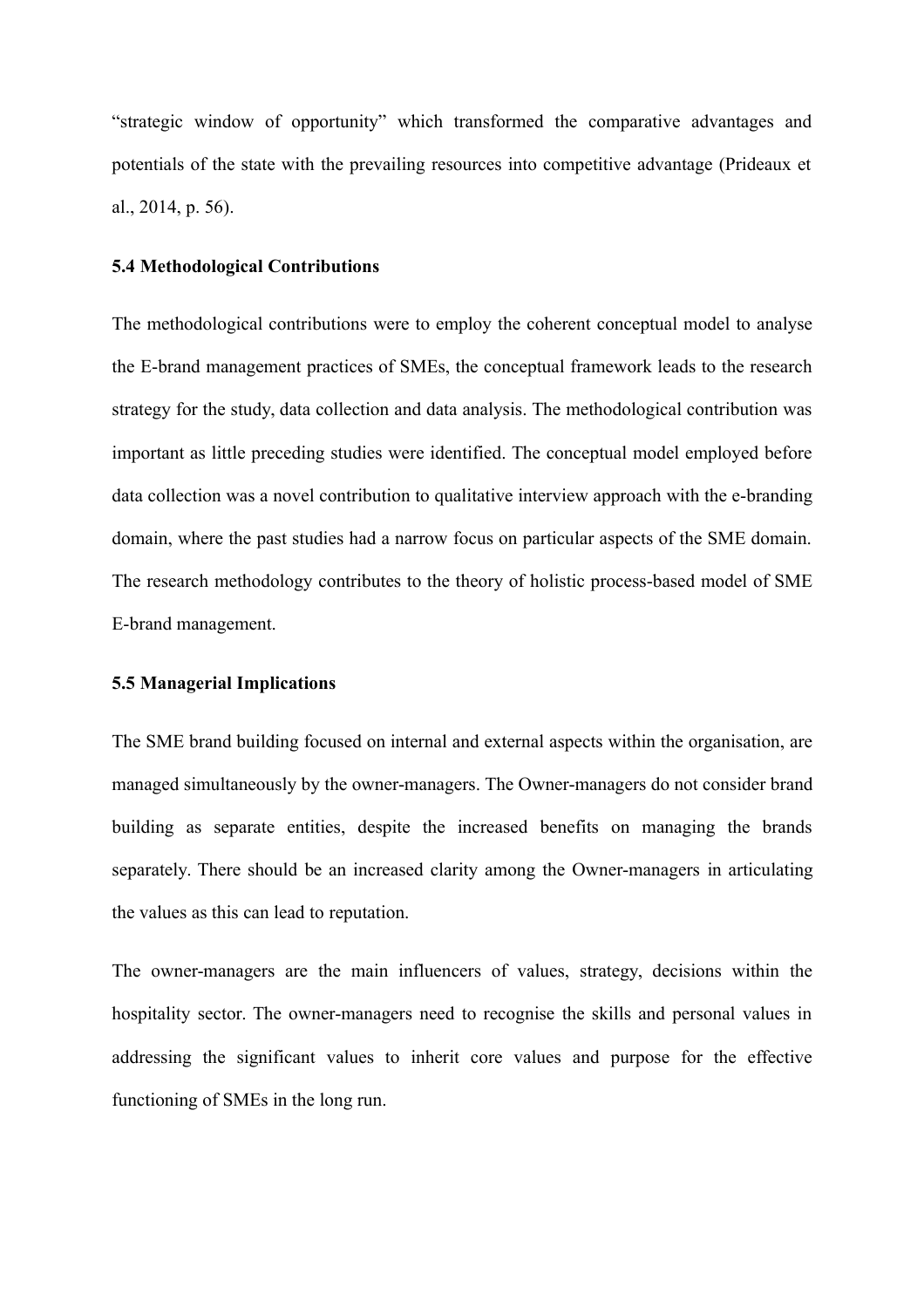The Online brand management practices are mainly conducted with the help of external consultants and third party websites. The owner-managers should develop expertise in knowing the entire branding processes through online mechanisms, which can assist in increased control over the online media and can also reduce the expenditure provided to external consultants.

# 5.5.1 **Online Reputation**:

The past studies of Fourier and Avery(2011) suggested the future of brand management are based on systematic brand protection and relatively passive reputation management than in active brand building.

The SMEs should plan to adopt a proactive strategy, where the knowledge of staff can effectively manage e-brand management, However to be successful the SMEs must be able to understand with blog and posts and develop authentic engagement (Fournier and Avery,2011). The SMEs should adopt an e-brand strategy as a part of daily process with associated risks and appoint employees to use formal rules and systems which can be used in responding to social media posts and clearing queries.

# 5.5.2 **E-WOM Implication**

The recent studies by Dekay (2012) have identified that many organisations do not respond to negative social media comments, and they just delete them. The organisations that respond to negative comments can explicitly transform the comments into useful opportunities in developing trust. The poor management of negative situations can create further negative e-WOM social media comments among the customers. The Owner-managers should develop suitable responsive strategies to respond to negative word of mouth comments (Henning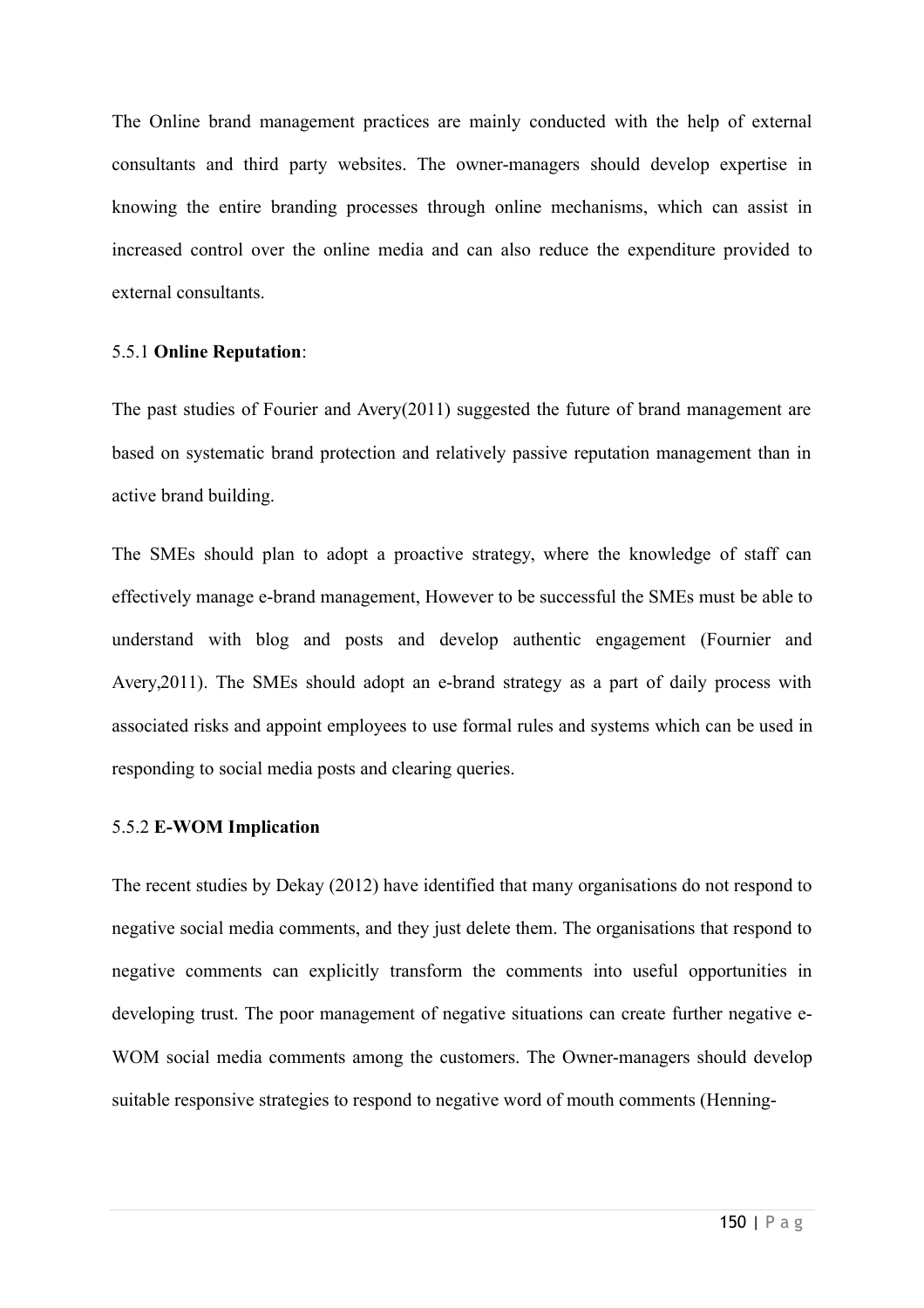Thurau et al., 2010), or the results of negative WOM comments which cause negative impacts on brand image and profitability.

The social media platform should be employed efficiently to share the information and to link the possibility of attracting customers and sharing information on all the social media sites.

This study identifies the customers online brand identification activities which create trust and maintain customer trust. The customers trust on the online brand facilitates in identifying strengths and opportunities for developing customer relationships. This customers trust and customer relationship can be used as an online media content planning tool to evaluate and establish strong competitive positioning in identifying and developing competitiveness. Adopting a strategic plan in developing customer trust and maintaining continual trust can assist in better understanding of the customer.

### **5.6 Limitations for the Study**

The limitations stated here are the potential improvements to the process,

First, the qualitative research was conducted in ten SMEs in Kerala, a southern Indian state, which do not claim to be a representative of wider population of SMEs. Moreover the data collected from the face to face semi structured interview conducted in SMEs of different size, capital and amenities.

The limitation was the inability in generalising the findings of the study to the population of SMEs due to the small sample size compared to large represented samples adopted in the quantitative studies. Nevertheless, this limitation is generally attributed to the qualitative data research.

The second limitation is based on the research conducted on a specific industry and in a particular geographic location. Most of the SMEs used to study was highly or moderately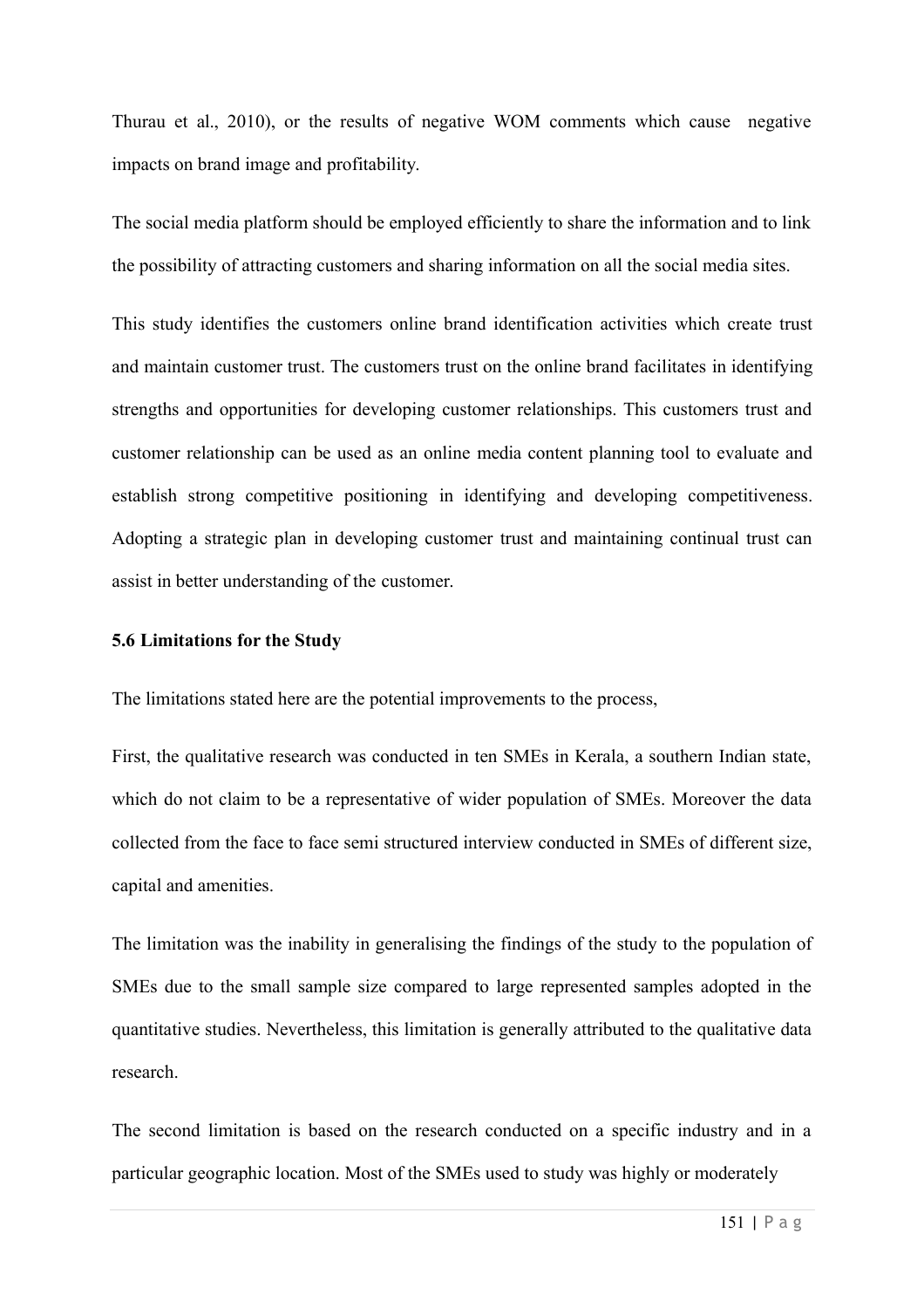performing SMES in terms of profitability and returns, so the study could not include the weaker SMEs in the study.

By undertaking the qualitative research, the study did not seek broad generalisations, and indeed sought to identify in context on how e-branding is managed in the SMEs. The interpretivist approach of the study enabled to develop an understanding of how e-branding is undertaken in particular contexts. The various ideas for future research are aroused during the study and are outline in the following section.

### **5.7 Recommendations for Future Study**

The research directions proposed for the future are, primarily to verify the veracity of e-brand management in different geographic cluster and industrial cluster. The case study research could be carried out in understanding the scenarios within the SMEs. The repetition of the research in various contexts can improve the SME E-brand management theory, with enhancing increased opportunities for attaining generalisability of the theory and data triangulation (Hussey & Hussey,1997).

The future research could involve study which tracks the SMEs over a period of time from the start-up to growth state to matured state, to develop more in-depth and clearer understanding of the brand management practices. The study can also identify the novel ways to identify a unique positioning of brand within complex global business markets. The study within the SMEs can also identify the decision-making complexity of the Owner-managers and biases in the SMEs, which are the managerial challenges due to judgment biases.

The scope of the research can be extended to develop understanding of SME brand management by including the employees, who manage the sales force and the distribution channels within the SMEs.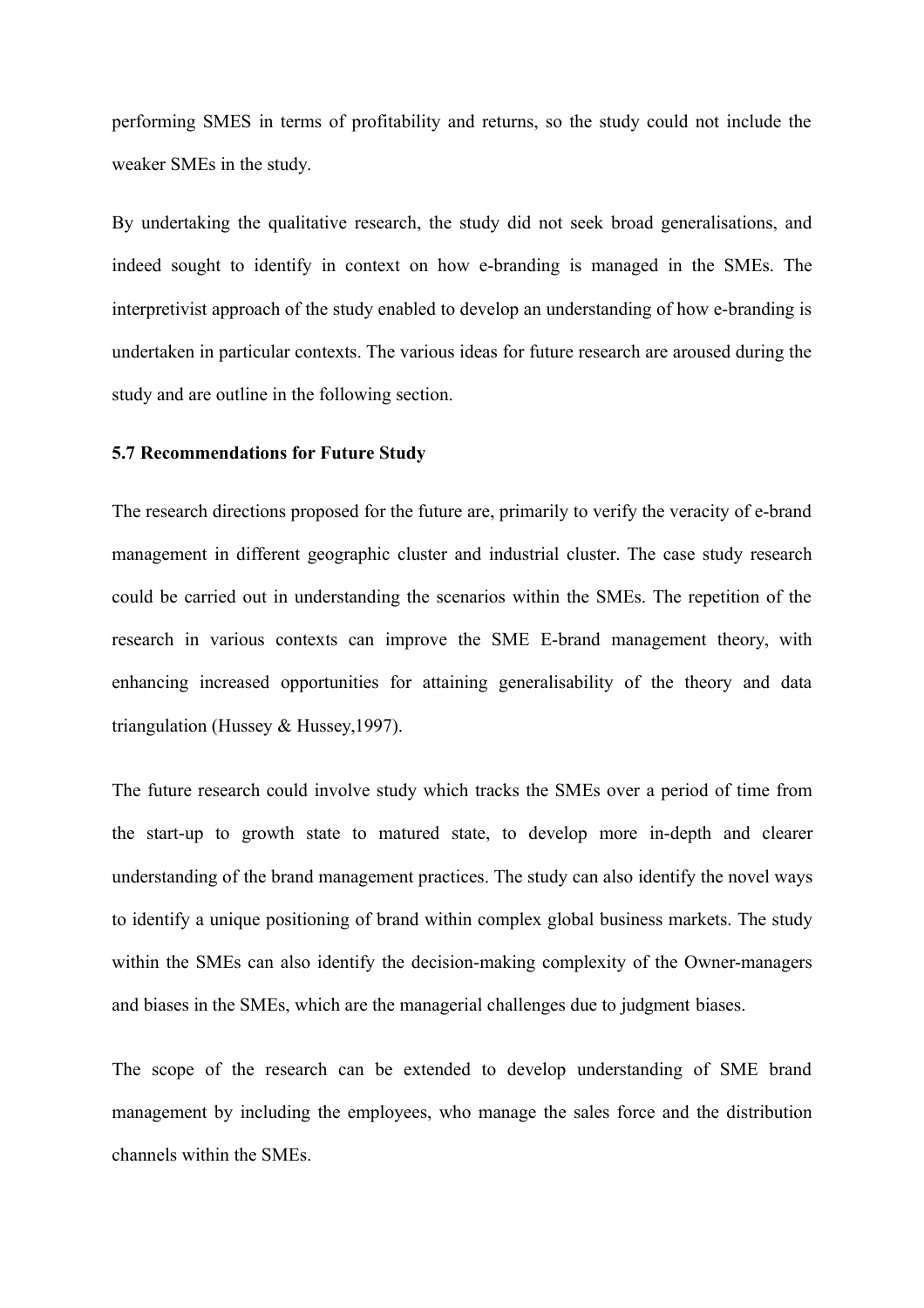### **5.8 Concluding Statement**

The research study has examined the management and conceptualisations of E-branding in SMEs, through an interpretive lens. The data generated from the research identified the Ebrand management within the SMEs is the best way to be a successful organisation in terms of perceived awareness and reputation, despite the SMEs being the contributor to country's GDP and biggest employment creator. Hence the study on E-brand management within the SMEs has proven to be a justifiable area of study rooted in theoretical and practical grounds.

The data collected and analysed, identify the new E-SME brand management types which links the strategic brand management types. The new identified theory on E-brand management facilitates in the understanding of E-brand management in the SMEs. The study identifies how E-brand can be successful within the organisation by managing the online components within the SMEs and how they can overcome the various challenges in Ebranding within the SMEs.

The study acknowledges the limitations and challenges which are linked in developing a new theory. Moreover, the study contributed to the E-brand management practices within the SMEs, which are scant. Subsequently, the study indicates the suggestions from past research and literature review through diverse range of hitherto unconsidered online brands. To conclude this study can be a stimulus for future research studies which can provide additional contributions to the available knowledge base on SME brand management in the online context.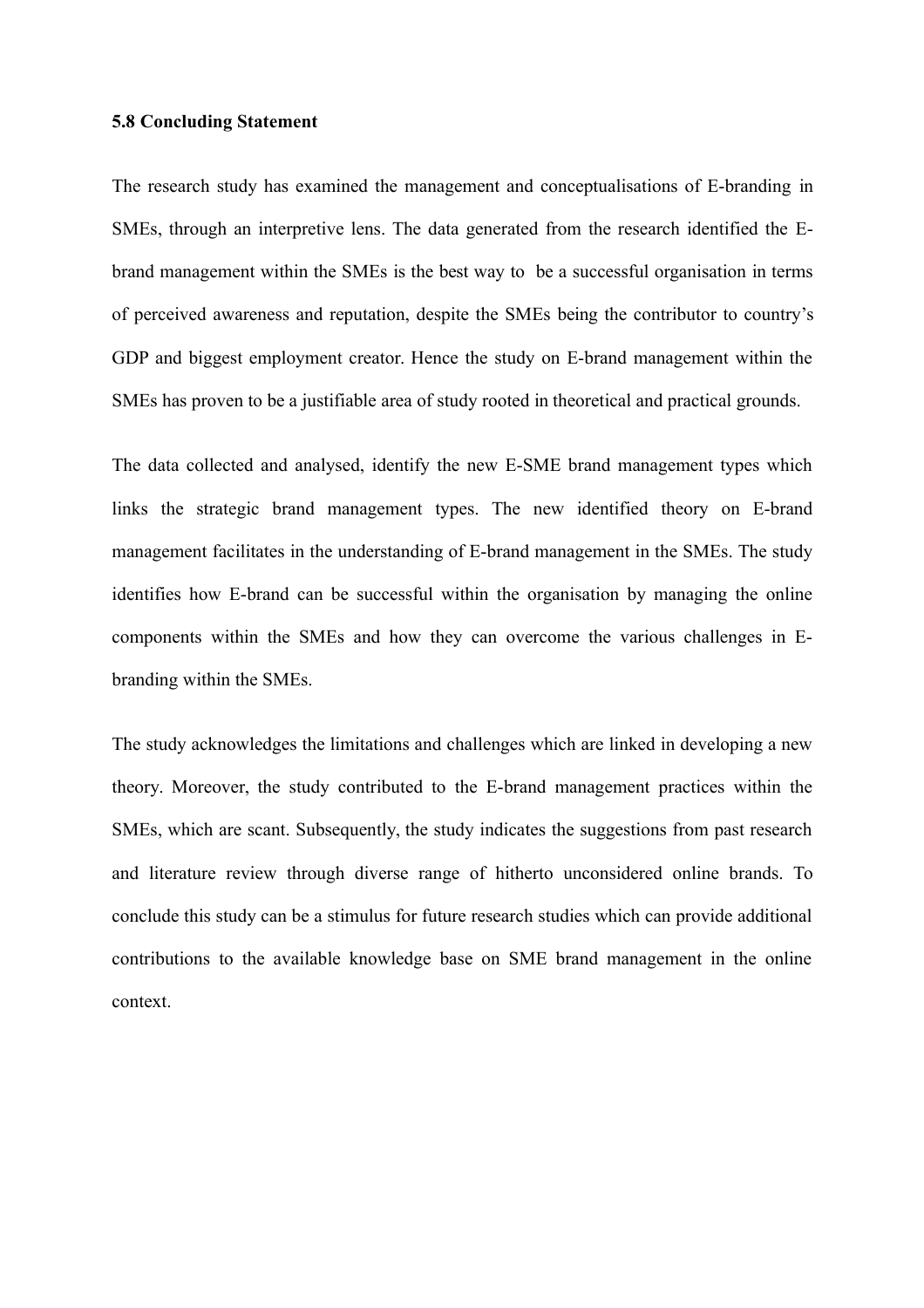### **References:**

Aaker, D. A. (1996). Measuring brand equity across products and markets. California management review, 38(3), 27-32

Aaker, D. A., & Biel, A. L. (2013). *Brand equity & advertising: advertising's role in building strong brands*. Psychology Press, 67-79

Abimbola, T. (2001). Branding as a competitive strategy for demand management in SMEs. *Journal of research in marketing and entrepreneurship*, *3*(2), 97-106.

Abdullah, D., Jayaraman, K., & Kamal, S. B. M. (2016). A conceptual model of interactive hotel website: The role of perceived website interactivity and customer perceived value toward website revisit intention. *Procedia Economics and Finance*, *37*, 170-175.

Adam, N. R., Shafiq, B., & Staffin, R. (2012). Spatial computing and social media in the context of disaster management. IEEE Intelligent Systems, 27(6), 90-96.

Agarwal, S., Krishna Erramilli, M., & Dev, C. S. (2003). Market orientation and performance in service firms: role of innovation. *Journal of services marketing*, *17*(1), 68-82.

Agostini, L., Filippini, R., & Nosella, A. (2015). Brand-building efforts and their association with SME sales performance. *Journal of Small Business Management*, *53*, 161-173.

Aldrich, H. E., & Cliff, J. E. (2003). The pervasive effects of family on entrepreneurship: Toward a family embeddedness perspective. *Journal of business venturing*, *18*(5), 573-596.

Anarnkaporn, A. (2007). Branding as a competitive advantage for SMEs. RU. International Journal, 1(1), 25-36.

Anker, T. B., Kappel, K., Eadie, D., & Sandøe, P. (2012). Fuzzy promises: explicative definitions of brand promise delivery. Marketing Theory, 12(3), 267-287.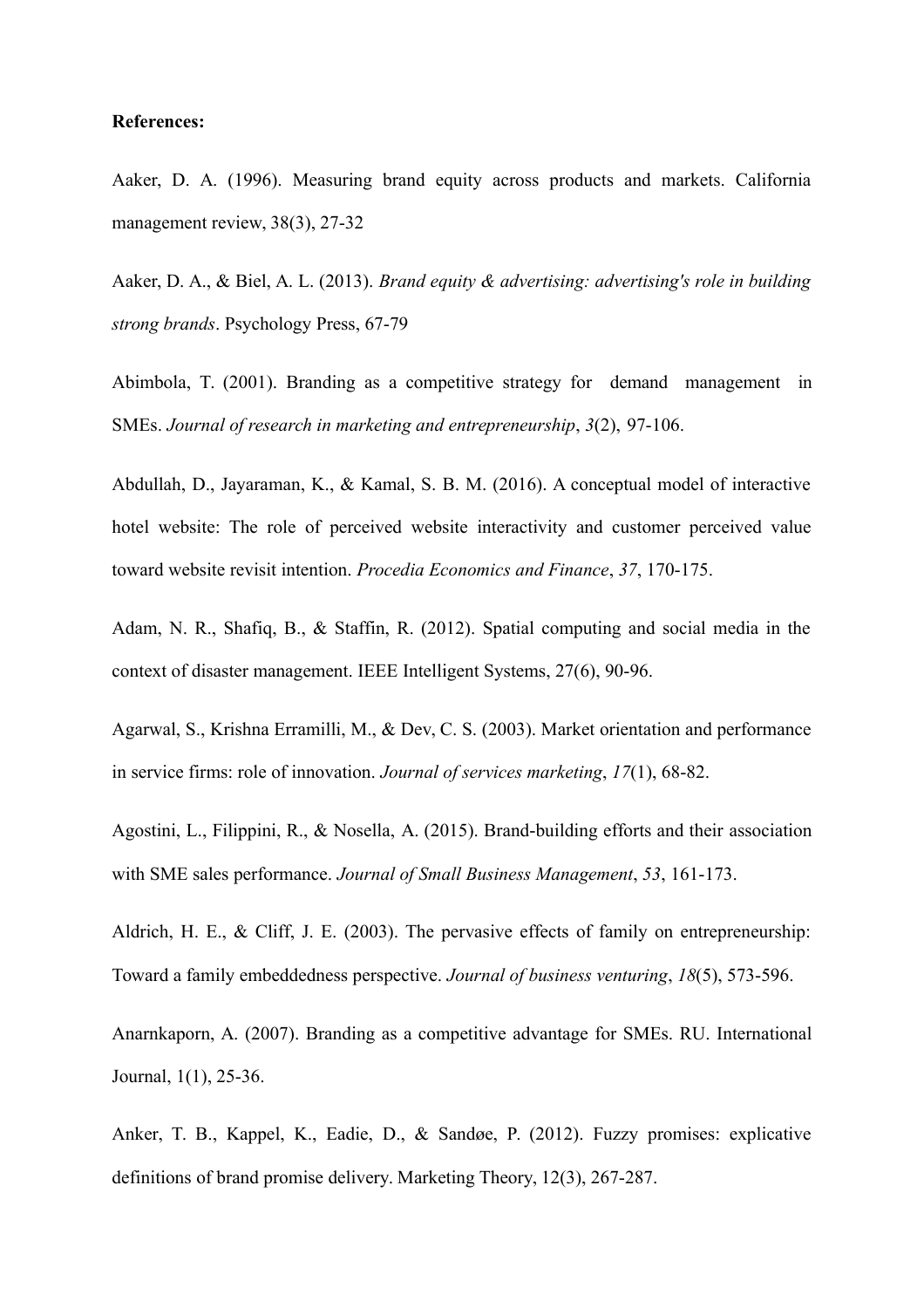A. Pereira Correia, P., García Medina, I., Fabiola González Romo, Z., & S. Contreras-Espinosa, R. (2014). The importance of Facebook as an online social networking tool for companies. *International Journal of Accounting & Information Management*, *22*(4), 295-320.

Arthur Rooney, J. (1995). Branding: a trend for today and tomorrow. *Journal of product & brand management*, *4*(4), 48-55.

Atanassova, I., & Clark, L. (2015). Social media practices in SME marketing activities: A theoretical framework and research agenda. *Journal of customer behaviour*, *14*(2), 163-183.

Aydin, S., & Özer, G. (2005). The analysis of antecedents of customer loyalty in the Turkish mobile telecommunication market. *European Journal of marketing*, *39*(7/8), 910-925.

Badoc, M. (2001). O Marketing in the Start-Ups, Bertrand Editor: Lisboa.

Baer, M. (2012). Putting creativity to work: The implementation of creative ideas in organizations. Academy of Management Journal, 55(5), 1102-1119.

Balmer, J. M., & Thomson, I. (2009). The shared management and ownership of corporate brands: the case of Hilton. *Journal of General Management*, *34*(4), 15-37.

Banerjee, S. B., Iyer, E. S., & Kashyap, R. K. (2003). Corporate environmentalism: Antecedents and influence of industry type. Journal of marketing, 67(2), 106-122.

Barker, V., & Ota, H. (2011). Mixi diary versus Facebook photos: Social networking site use among Japanese and Caucasian American females. *Journal of Intercultural Communication Research*, *40*(1), 39-63.

Barwise, P., & Meehan, S. (2010). Is Your Company As Customer-Focused As You Think. MIT Sloan Management Review, 51(3), 63.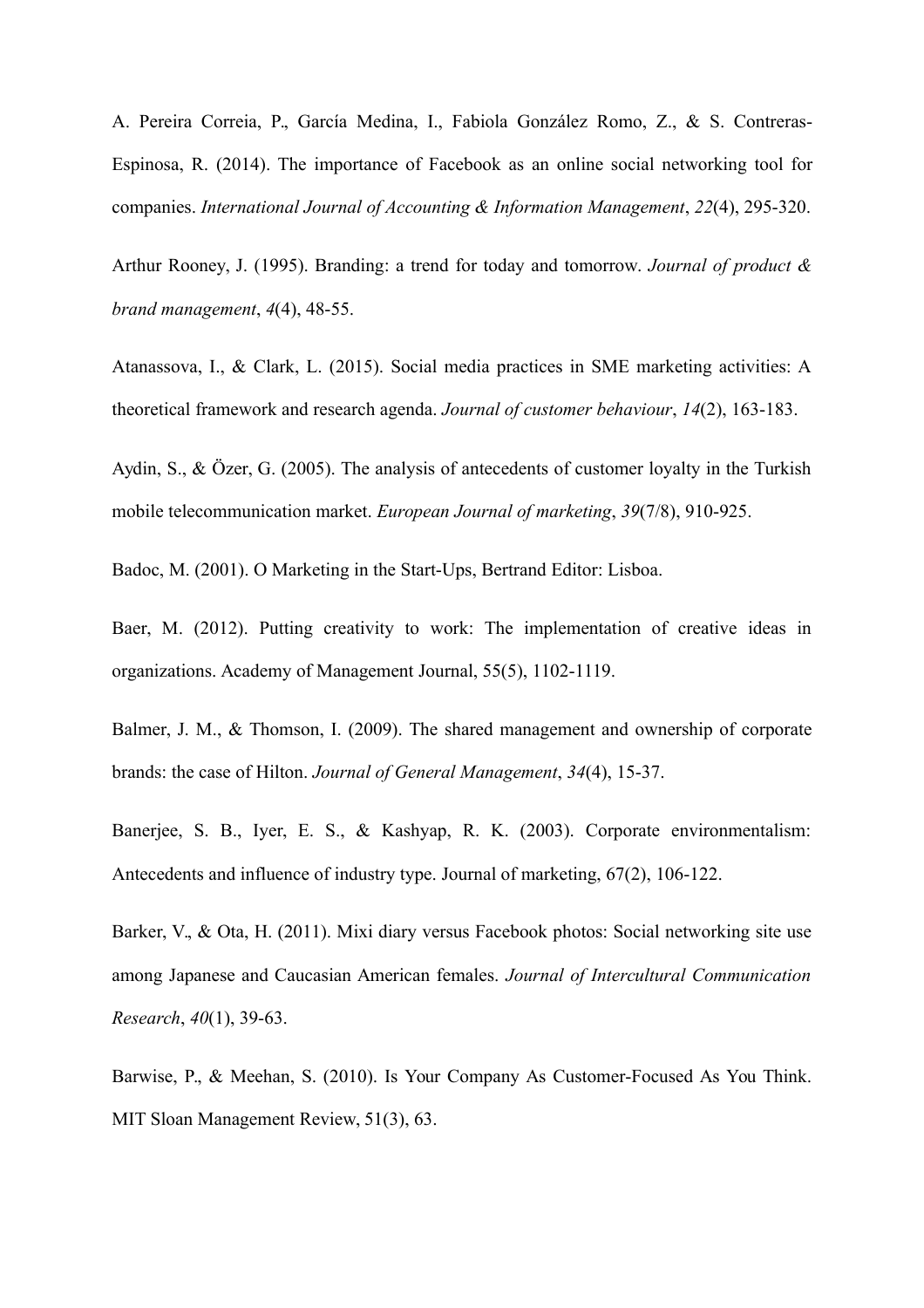Bashir,M, Afzal, M, & Azeem, M. (2008). Vol.IV No.1 pp35-45, Available at[:](http://www.pjsor.com/index.php/pjsor/article/viewFile/59/38scientific) [http://www.pjsor.com/index.php/pjsor/article/viewFile/59/38scientific \(](http://www.pjsor.com/index.php/pjsor/article/viewFile/59/38scientific)Oct 2013)

Baumgarth, C., Merrilees, B., & Urde, M. (2013). Brand orientation: Past, present, and future,973-980.

Beverland, M., Lindgreen, A., Napoli, J., Kotler, P., & Pfoertsch, W. (2007). Being known or being one of many: the need for brand management for business to business (B2B) companies. *Journal of business & industrial marketing*. 357-362.

Berger, P. L., & Luckmann, T. (1971). The social construction of reality: a treatise in the sociology of knowledge. Harmondsworth, Middlesex: Penguin Books.220-230

Bhat, S., & Reddy, S. K. (1998). Symbolic and functional positioning of brands. *Journal of consumer marketing*, *15*(1), 32-43.

Bianchi, M. (2010). Credit constraints, entrepreneurial talent, and economic development. *Small business economics*, *34*(1), 93.

Bennett, S., Maton, K., & Kervin, L. (2008). The 'digital natives' debate: A critical review of the evidence. *British journal of educational technology*, *39*(5), 775-786.

Boohene, R., Sheridan, A., & Kotey, B. (2008). Gender, personal values, strategies and small business performance: A Ghanaian case study. *Equal Opportunities International*, *27*(3), 237- 257.

Berthon, P., Ewing, M. T., & Napoli, J. (2008). Brand management in small to medium-sized enterprises. *Journal of Small Business Management*, *46*(1), 27-45.

Berger, H., Dittenbach, M., Merkl, D., Bogdanovych, A., Simoff, S., & Sierra, C. (2007). Opening new dimensions for e-tourism. *Virtual Reality*, *11*(2-3), 75-87.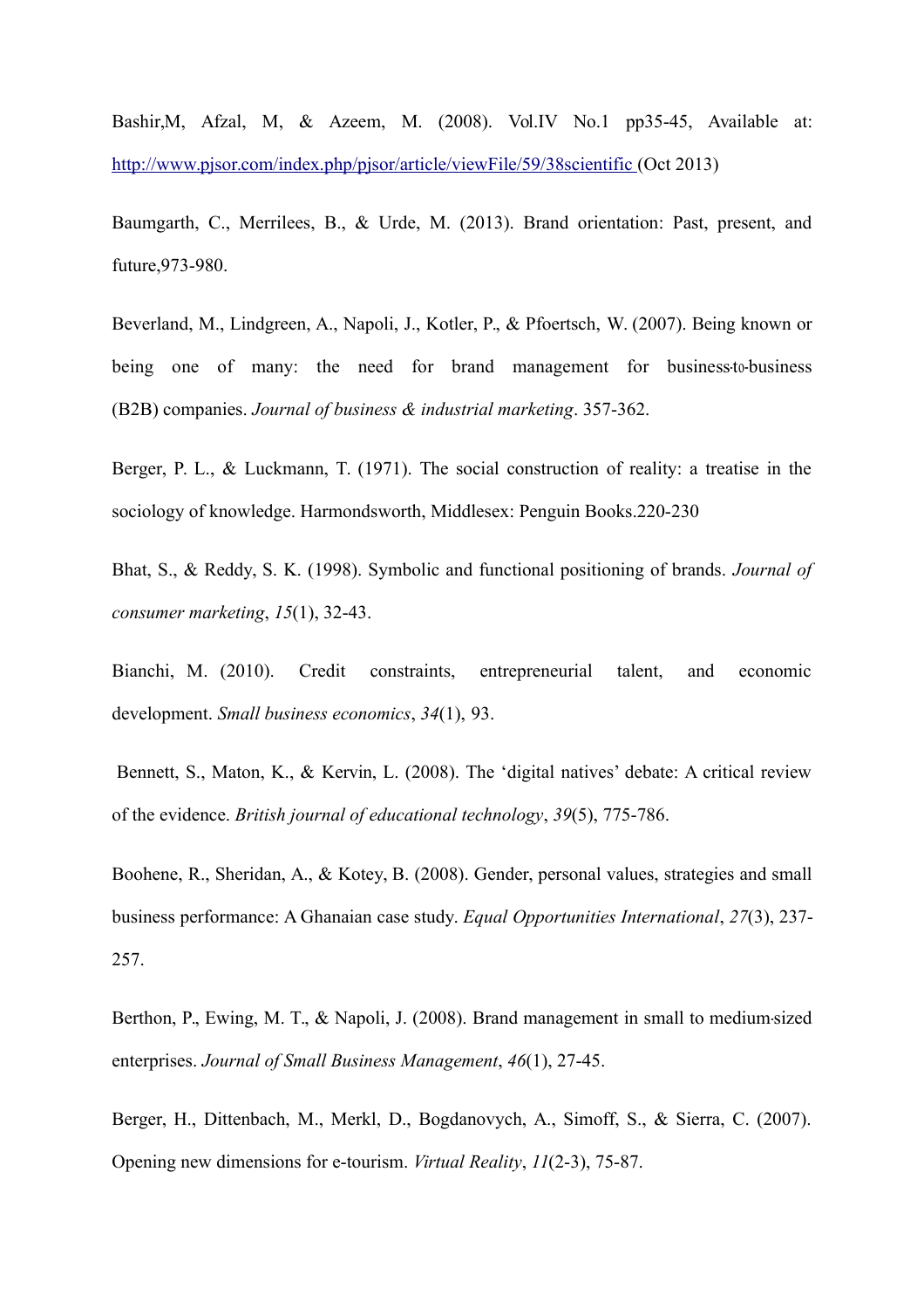Berger, P. Luckmann (1971) The Social Construction of Reality. *A Treatise in the Sociology of Knowledge*.

Bergman, M. M., & Coxon, A. P. (2005). The quality in qualitative methods. In *Forum: qualitative social research= Forum qualitative Sozialforschung: FQS* (Vol. 6, No. 2, pp. Art-34). 4-6

Bloomstein, M. (2012). Content strategy at work: real-world stories to strengthen every interactive project. Elsevier.

Boyle, E. (2003). A study of Entrepreneurial brand building in the manufacturing sector in the UkUK.journal of product and brnad management,12(2/3),79-93

Brannan, M. J., Parsons, E., & Priola, V. (2011). 11. Placing branding within organization theory. *Branded lives: The production and consumption of meaning at work*, 185.

Braun, V., & Clarke, V. (2006). Using thematic analysis in psychology. Qualitative research in psychology, 3(2), 77-101.

Bresciani, S., & Eppler, M. J. (2010). Brand new ventures? Insights on start-ups' branding practices. *Journal of Product & Brand Management*, *19*(5), 356-366.

Bruhn, M., Schoenmüller, V., Schäfer, D., & Heinrich, D. (2012). Brand authenticity: Towards a deeper understanding of its conceptualization and measurement. Advances in Consumer Research, 40.

Bryant, C. A., McCormack Brown, K. R., McDermott, R. J., Forthofer, M. S., Bumpus, E. C., Calkins, S. A., & Zapata, L. B. (2007). Community-based prevention marketing: organizing a community for health behavior intervention. *Health Promotion Practice*, *8*(2), 154-163.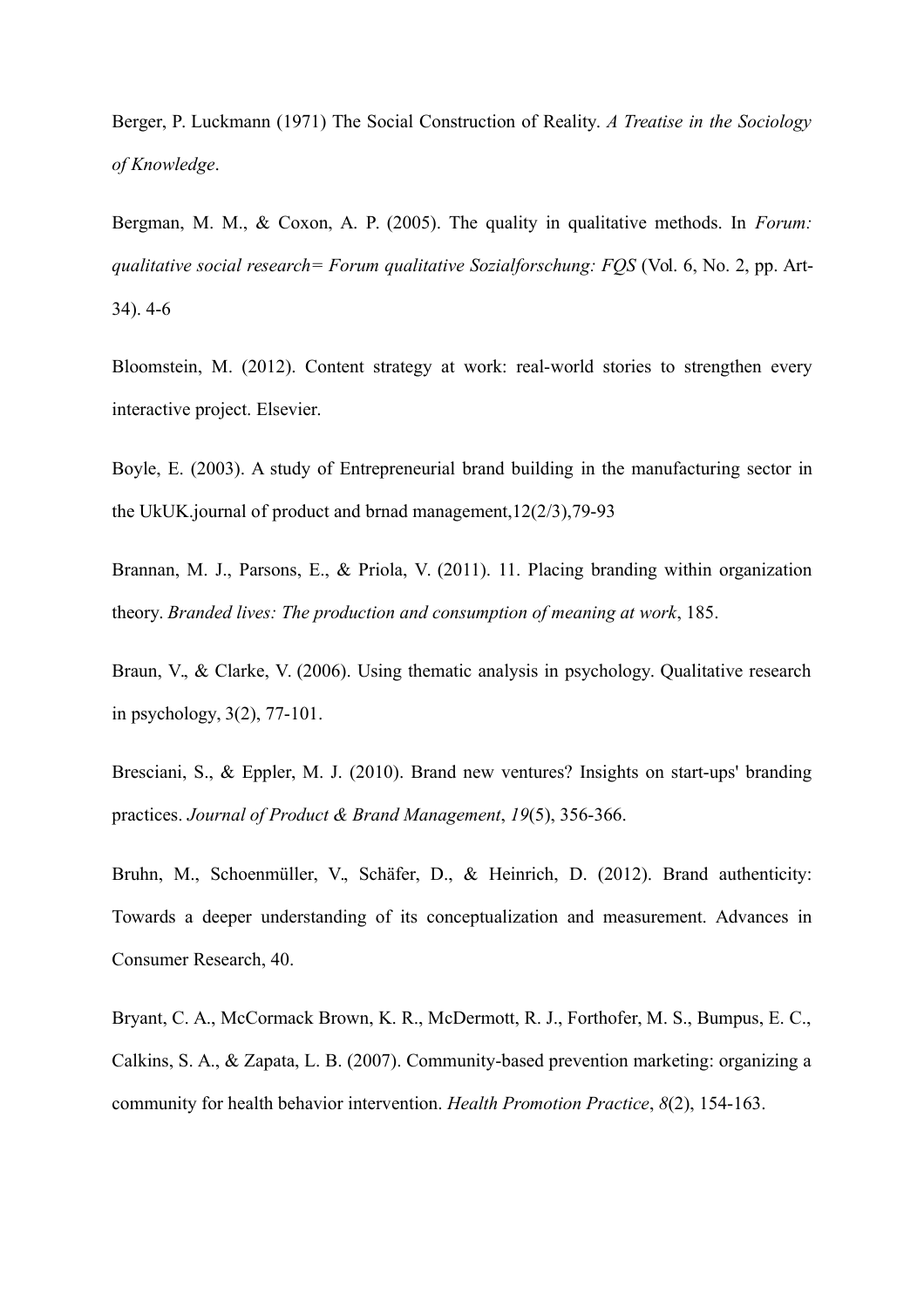Bryman, A., & Bell, E. (2015). Business Research Methods (4th ed.). Oxford: Oxford University Press. 518-524

Budac, C., & Baltador, L. A. (2014). Brand communication challenges in getting young customer engagement. *Procedia Economics and Finance*, *16*, 521-525.

Burmann, C., Zeplin, S., & Riley, N. (2009). Key determinants of internal brand management success: An exploratory empirical analysis. *Journal of brand management*, *16*(4), 264-284.

Buhalis, D., & Licata, M. C. (2002). The future e-Tourism intermediaries. *Tourism management*, *23*(3), 207-220.

Buhalis, D., & O'Connor, P. (2005). Information communication technology revolutionizing tourism. *Tourism recreation research*, *30*(3), 7-16.

Bulut, Z. A., Kökalan Çımrin, F., & Doğan, O. (2017). Gender, generation and sustainable consumption: Exploring the behaviour of consumers from Izmir, Turkey. *International journal of consumer studies*, *41*(6), 597-604.

Burr, V. (2003) An Introduction to Social Constructionism. London: Routledge.20-35

Carrete, L., Castaño, R., Felix, R., Centeno, E., & González, E. (2012). Green consumer behavior in an emerging economy: confusion, credibility, and compatibility. *Journal of consumer marketing*, *29*(7), 470-481.

Carson, D., Gilmore, A., Perry, C., & Gronhaug, K. (2001). *Qualitative marketing research*. Sage.

Cassell, C.M. & Symon, G. (2006) Qualitative Methods in Organizational Research.London: Sage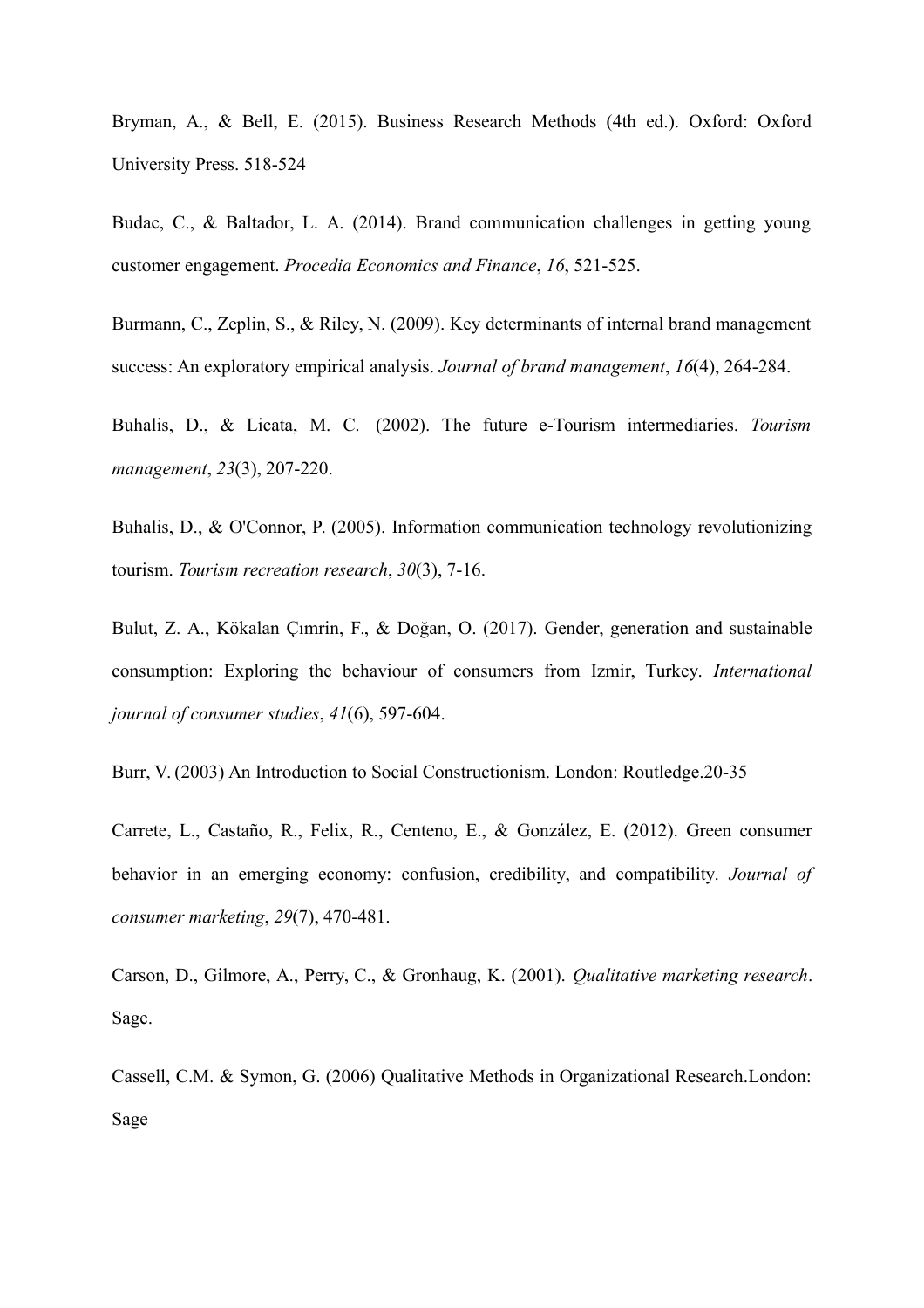Centeno, E., Hart, S., & Dinnie, K. (2013). The five phases of SME brand-building. *Journal of Brand Management*, *20*(6), 445-457.

Centeno, M. A., & Cohen, J. N. (2013). *Global capitalism: A sociological perspective*. John Wiley & Sons.38-64

Chaffey, D., Ellis-Chadwick, F., Mayer, R., & Johnston, K. (2009). *Internet marketing: strategy, implementation and practice*. Pearson Education.3-10

Chelariu, C., & Osmonbekov, T. (2014). Communication technology in international business-to-business relationships. Journal of Business & Industrial Marketing, 29(1), 24-33.

Christodoulides, G., Cadogan, J., Veloutsou, C., & de Chernatony, L. (2012). Revisiting brand equity: evidence from three European countries.

Chiu, C. M., Hsu, M. H., & Wang, E. T. (2006). Understanding knowledge sharing in virtual communities: An integration of social capital and social cognitive theories. Decision support systems, 42(3), 1872-1888.

Clauser, R. C. (2001). Offline rules, online tools. *Journal of Brand Management*, *8*(4), 270- 287.

Cohen, L., & Manion, L. (2011). Research methods in education (7th ed.). London: Croom Helm.

Collins, J., & Hussey, R. (2003). Business research. Hampshire, UK: Palgrave Macmillan.

Collins JC Porras JI 1994 Built to Last London: Random House Business Books

Conceptual model of perceived customer value in e-commerce: A preliminary investigation. *Psychology & Marketing*, *20*(4), 323-347.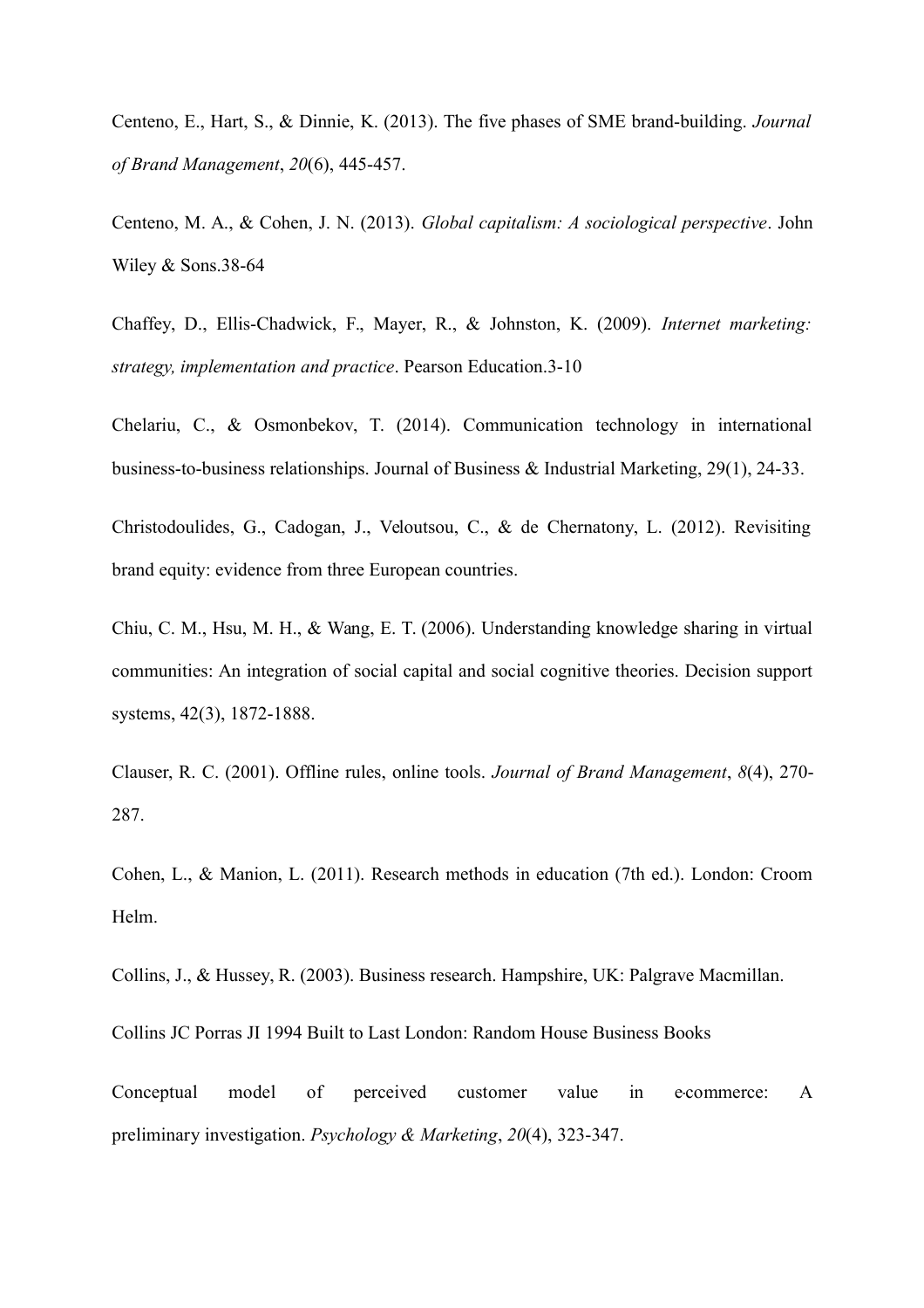Corbetta, P. (2003). *Social research: Theory, methods and techniques*. Sage.9-25

Corbin, J., Strauss, A. L., & Strauss, A. (2015). *Basics of qualitative research*. sage.

Corstjens, M., & Umblijs, A. (2012). The power of evil: The damage of negative social media strongly outweigh positive contributions. Journal of advertising research, 52(4), 433- 449.

Coviello, N. E., Brodie, R. J., & Munro, H. J. (2000). An investigation of marketing practice by firm size. *Journal of business venturing*, *15*(5-6), 523-545.

Coviello, N. E., & Brodie, R. J. (2001). Contemporary marketing practices of consumer and business-to-business firms: how different are they. *Journal of Business & Industrial Marketing*, *16*(5), 382-400.

Coyle, J. R., & Thorson, E. (2001). The effects of progressive levels of interactivity and vividness in web marketing sites. *Journal of advertising*, *30*(3), 65-77.

Coulter, K. S., Bruhn, M., Schoenmueller, V., & Schäfer, D. B. (2012). Are social media replacing traditional media in terms of brand equity creation?. *Management Research Review*.

Creswell, J.W. (2013). Research Design: Qualitative, Quantitative and Mixed Methods Approaches (4th ed.). London: Sage,110-125

Creswell, J. W. & Miller, D. L. (2000). Determining validity in qualitative inquiry. Theory into Practice, 39(3), 124-131.

Culkin, N., & Smith, D. (2000). An emotional business: a guide to understanding the motivations of small business decision takers. *Qualitative Market Research: An International Journal*, *3*(3), 145-157.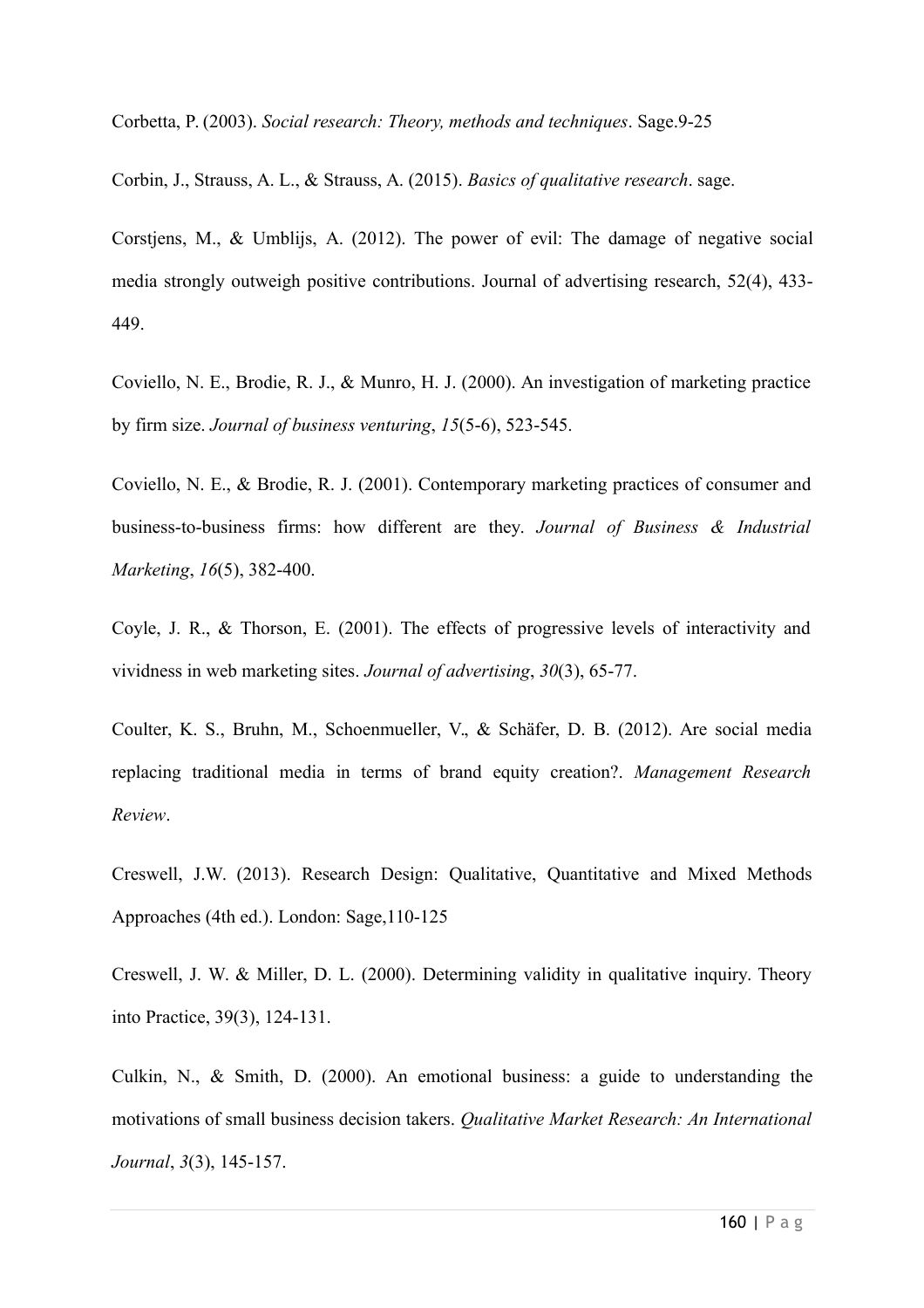Cunliffe, A. L., & Karunanayake, G. (2013). Working Within Hyphen-Spaces in Ethnographic Research Implications for Research Identities and Practice. Organizational Research Methods, 16(3), 364-392. doi: 10.1177/1094428113489353.

Davis, A., & Weinshenker, D. (2012). Digital storytelling and authoring identity. Technology and identity: Research on the development and exploration of selves in a digital world, 47-64.

Davies, D., & Dodd, J. (2002). Qualitative research and the question of rigor. *Qualitative health research*, *12*(2), 279-289.

Davis, R., Piven, I., & Breazeale, M. (2014). Conceptualizing the brand in social media community: The five sources model. *Journal of retailing and consumer services*, *21*(4), 468- 481.

Deacon, D., Pickering, M., Golding, P., & Murdock, G. (1999). *Researching communications: A practical guide to methods in media and cultural analysis*. London: Arnold.

Denzin, N. K. (2000). Aesthetics and the practices of qualitative inquiry. *Qualitative inquiry*, *6*(2), 256-265.

Denzin, N. K., & Lincoln, Y. S. (Eds.). (2011). *The Sage handbook of qualitative research*. Sage.

Deshpande, R. (1983). "Paradigms lost": On theory and method in research in marketing. *Journal of marketing*, *47*(4), 101-110.

Dessart, L., Veloutsou, C., & Morgan-Thomas, A. (2015). Consumer engagement in online brand communities: a social media perspective. *Journal of Product & Brand Management*, *24*(1), 28-42.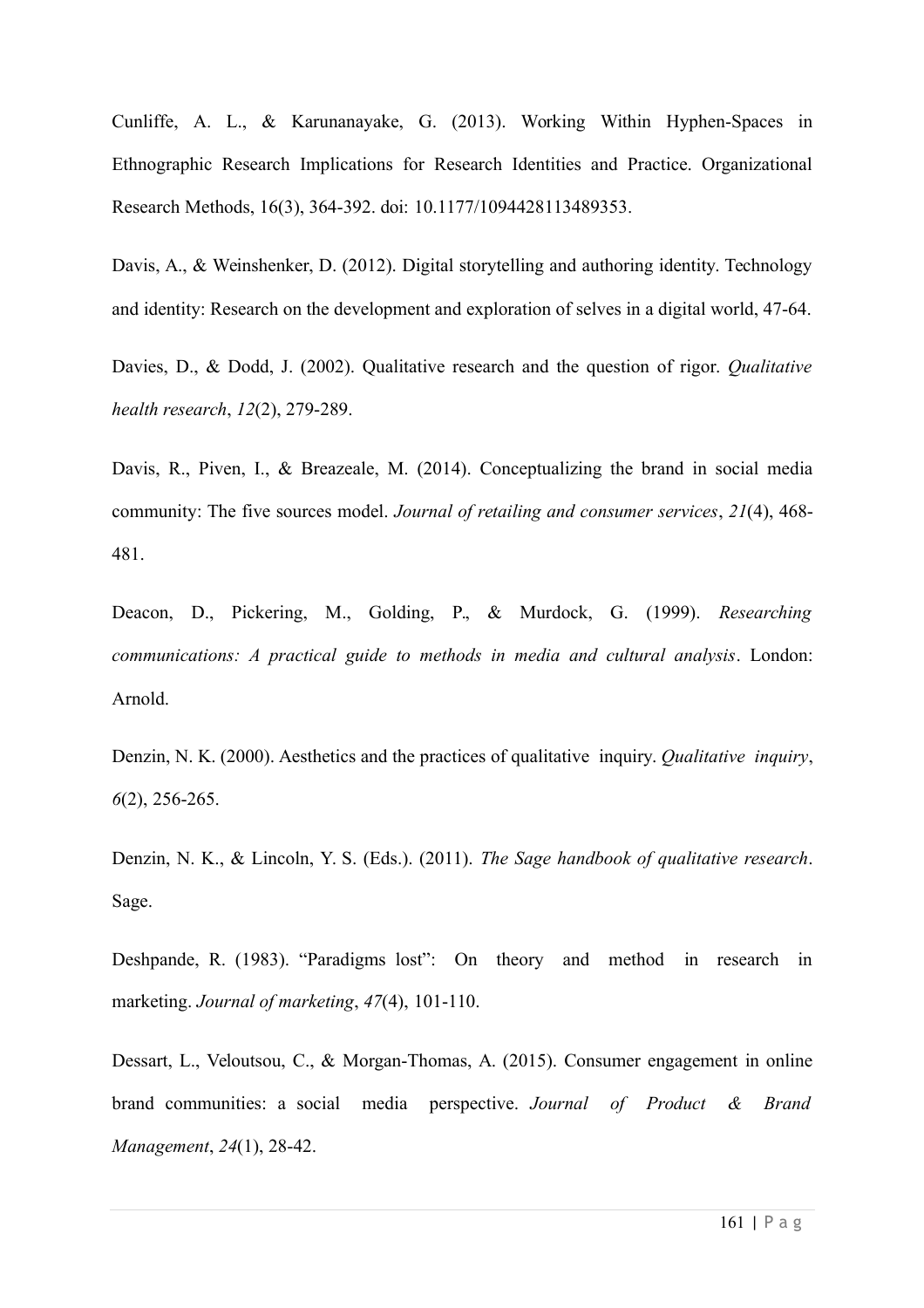Dhanesh, g. s. (2010). Kerala, God's Own Country. Public Relations Cases: International Perspectives, 40

Dick, B. (2003, May). What can action researchers learn from grounded theorists. In *Australian and New Zealand: ALARPM/SCIAR conference. Gold Coast*.

Donovan, R., & Henley, N. (2010). Principles and practice of social marketing: an international perspective. Cambridge University Press.

Dosi, G., Malerba, F., Ramello, G. B., & Silva, F. (2006). Information, appropriability, and the generation of innovative knowledge four decades after Arrow and Nelson: an introduction. *Industrial and Corporate Change*, *15*(6), 891-901.

Doyle, M. W. (1998). Ways of war and peace realism, liberalism, and socialism.

Du Plessis, C. (2015). Academic guidelines for content marketing: research-based recommendations for better practice.

Easton, G. (2010). Critical realism in case study research. *Industrial marketing management*, *39*(1), 118-128.

Easterby-Smith, M., Jackson, P. R., & Thorpe, R. (2012). Management Research (4th ed.). London: Sage.

Ebrahimian, L. D. (2003). Socio-economic development in Iran through information and communications technology. *The Middle East Journal*, 93-111.

Edelman, D. C. (2010). Branding in the digital age. Harvard business review, 88(12), 62-69.

Edmondson, A. C., & McManus, S. E. (2007). Methodological fit in management field research. *Academy of management review*, *32*(4), 1246-1264.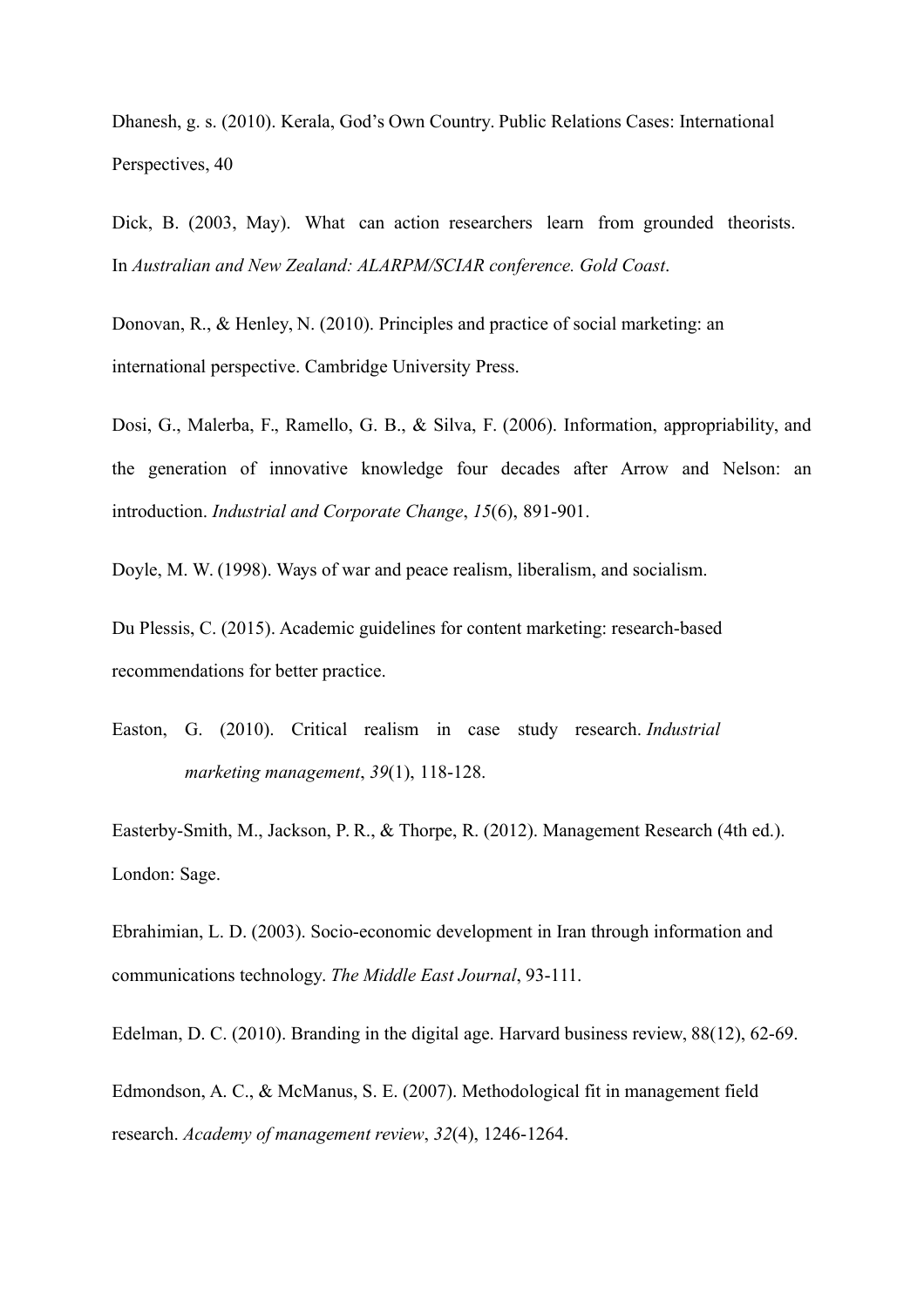Eren-Erdogmus, I., Cobanoglu, E., Yalcın, M., & Ghauri, P. N. (2010). Internationalization of emerging market firms: the case of Turkish retailers. *International Marketing Review*, *27*(3), 316-337.

Fontana, A. & Frey, J. H. (2000). 'The interview: From structured questions to negotiated text. In N. K. Denzin and Y. S. Lincoln (Eds.)', Handbook of qualitative research (2nd ed.). Thousand Oaks, CA: Sage.

Fillis, I. (2007). A methodology for researching international entrepreneurship in SMEs: a challenge to the status quo. *Journal of Small Business and Enterprise Development*, *14*(1), 118-135.

Fillis, I. (2000). Being creative at the marketing/entrepreneurship interface: lessons from the art industry. *Journal of Research in Marketing and Entrepreneurship*, *2*(2), 125-137.

Fisher, D., & Smith, S. (2011). Cocreation is chaotic: What it means for marketing when no one has control. Marketing theory, 11(3), 325-350.

Fossey, E., Harvey, C., McDermott, F., & Davidson, L. (2002). Understanding and evaluating qualitative research. Australian and New Zealand journal of psychiatry, 36(6), 717-732.

Fournier, S., & Avery, J. (2011). The uninvited brand. *Business horizons*, *54*(3), 193-207.

Fournier, S., & Lee, L. (2009). Getting brand communities right. Harvard business review, 87(4), 105-111.

Franco, M., de Fátima Santos, M., Ramalho, I., & Nunes, C. (2014). An exploratory study of entrepreneurial marketing in SMEs: The role of the founder-entrepreneur. *Journal of Small Business and Enterprise Development*, *21*(2), 265-283.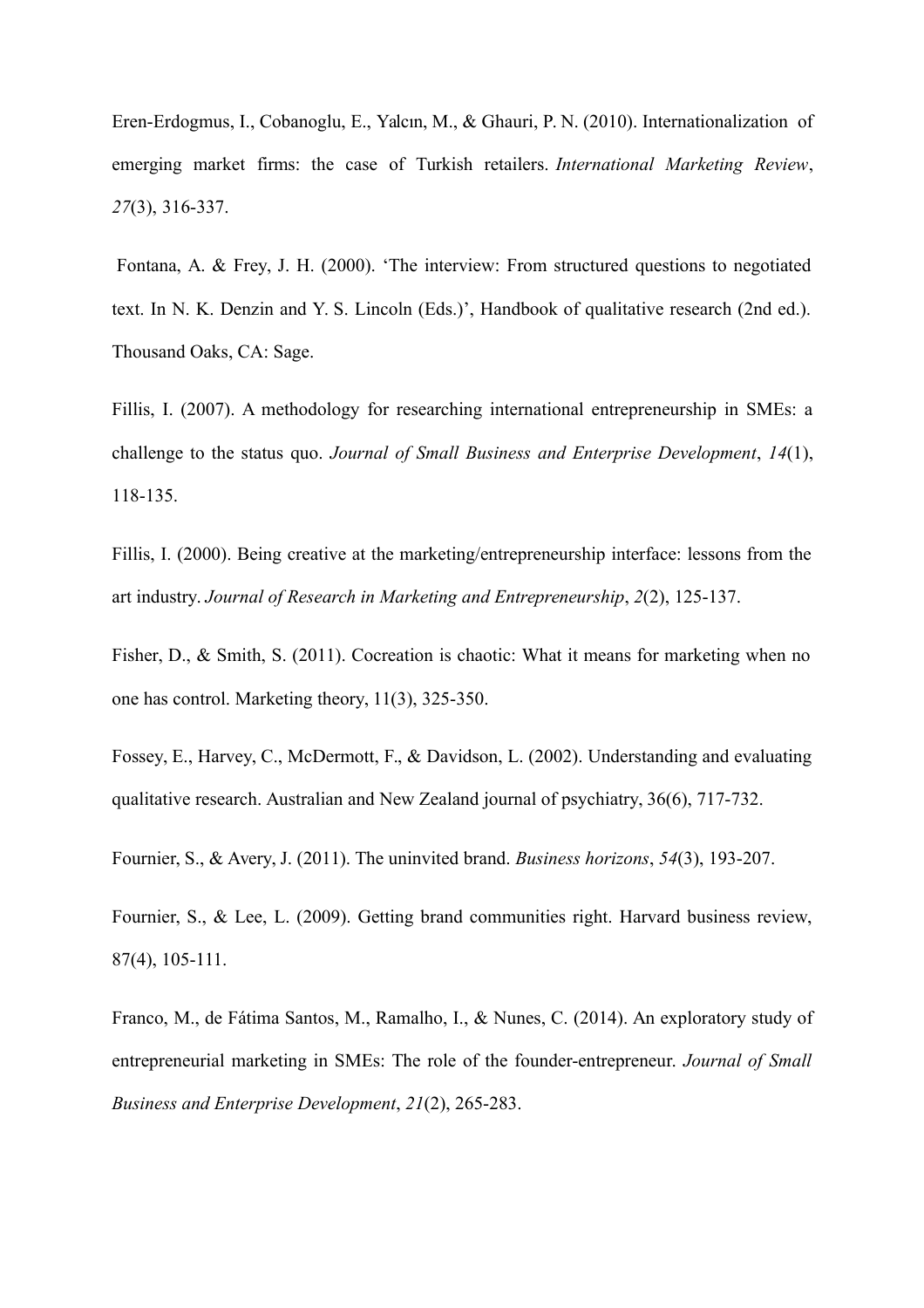Gandini, A. (2016). Digital work: Self-branding and social capital in the freelance knowledge economy. *Marketing theory*, *16*(1), 123-141.

Gao, Q., & Feng, C. (2016). Branding with social media: User gratifications, usage patterns, and brand message content strategies. *Computers in Human Behavior*, *63*, 868-890.

Gazzoli, G., Gon Kim, W., & Palakurthi, R. (2008). Online distribution strategies and competition: are the global hotel companies getting it right?. International Journal of Contemporary Hospitality Management, 20(4), 375-387.

Ghauri, P., & Gronhaug, K. (2010). Research Methods in Business Studies: A Practical Guide (4th ed.). Harlow, England: Pearson Education Ltd.

Gebhardt, G. F., Carpenter, G. S., & Sherry Jr, J. F. (2006). Creating a market orientation: A longitudinal, multifirm, grounded analysis of cultural transformation. *Journal of marketing*, *70*(4), 37-55.

Gefen, D., Karahanna, E., & Straub, D. W. (2003). Trust and TAM in online shopping: an integrated model. *MIS quarterly*, *27*(1), 51-90.

Georgieva, V. (2016). social media developer-teacher's new role. web of Scholar, (7), 41-42.

Gerring, J. (2011). How good is good enough? A multidimensional, best-possible standard for research design. *Political Research Quarterly*, *64*(3), 625-636.

Gibson, W. J., & Brown, A. (2009). Working with Qualitative Data. London: Sage.

Gilmore, A., Carson, D., & Rocks, S. (2006). Networking in SMEs: Evaluating its contribution to marketing activity. *International Business Review*, *15*(3), 278-293.

Ghosh, A. K., Chakraborty, G., & Bunch Ghosh, D. (1995). Improving brand performance by altering consumers′ brand uncertainty. *Journal of product & brand management*, *4*(5), 14-20.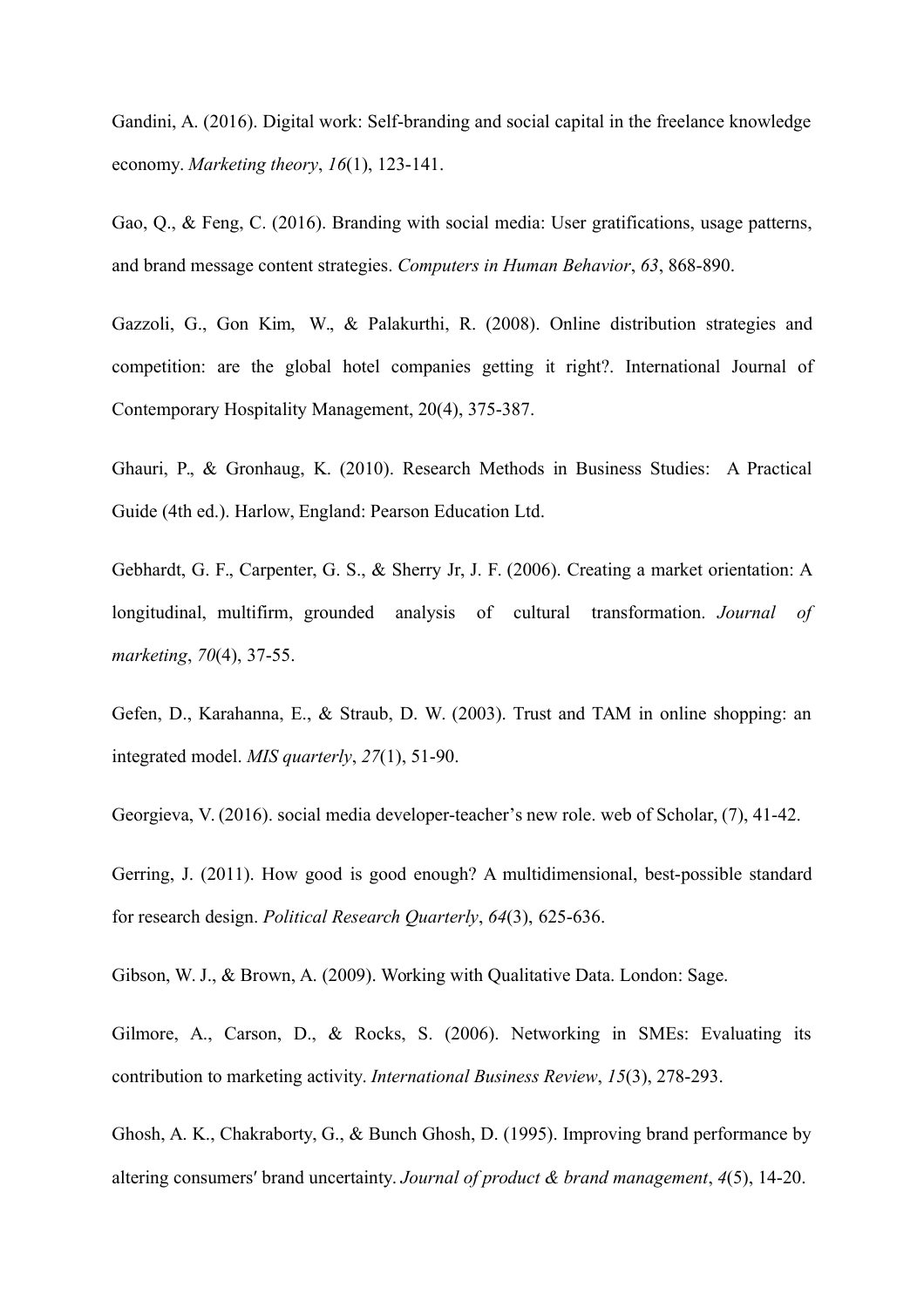Goldkuhl, G. (2012). Pragmatism vs interpretivism in qualitative information systems research. European Journal of Information Systems, 21(2), 135–146. doi:10.1057/ejis.2011.54.

Gommans, M., Krishman, K. S., & Scheffold, K. B. (2001). From brand loyalty to e-loyalty: A conceptual framework. *Journal of Economic & Social Research*, *3*(1).

Gopalan, A., Mannor, S., & Mansour, Y. (2014, January). Thompson sampling for complex online problems. In *International Conference on Machine Learning* (pp. 100-108).

Gromark, J., & Melin, F. (2013). From market orientation to brand orientation in the public sector. *Journal of marketing management*, *29*(9-10), 1099-1123.

Guba, E. G., & Lincoln, Y. S. (1994). Competing paradigms in qualitative research. *Handbook of qualitative research*, *2*(163-194), 105.

Gubrium & J. A. Holstein (Eds.), Handbook of Interview Research, Context & Method (pp. 491-514). Thousand Oaks, CA: Sage Publications, Inc.13

Guest, G., Namey, E. E., & Mitchell, M. L. (2012). Collecting qualitative data: A field manual for applied research. Sage.

Gummesson, E. (2000). Qualitative Methods in Management Research. London:, Sage

Handley, A., & Chapman, C. C. (2012). B2B Content Marketing, 2012 Benchmarks. Trends and Budgets, verfügbar unter: [http://contentmarketinginstitute.](http://contentmarketinginstitute/)

com/wpcontent/uploads/2011/12/B2B\_Content\_Marketing\_2012. pdf (25.05. 2012).

Hanna, S., & Rowley, J. (2008). An analysis of terminology use in place branding. *Place branding and public diplomacy*, *4*(1), 61-75.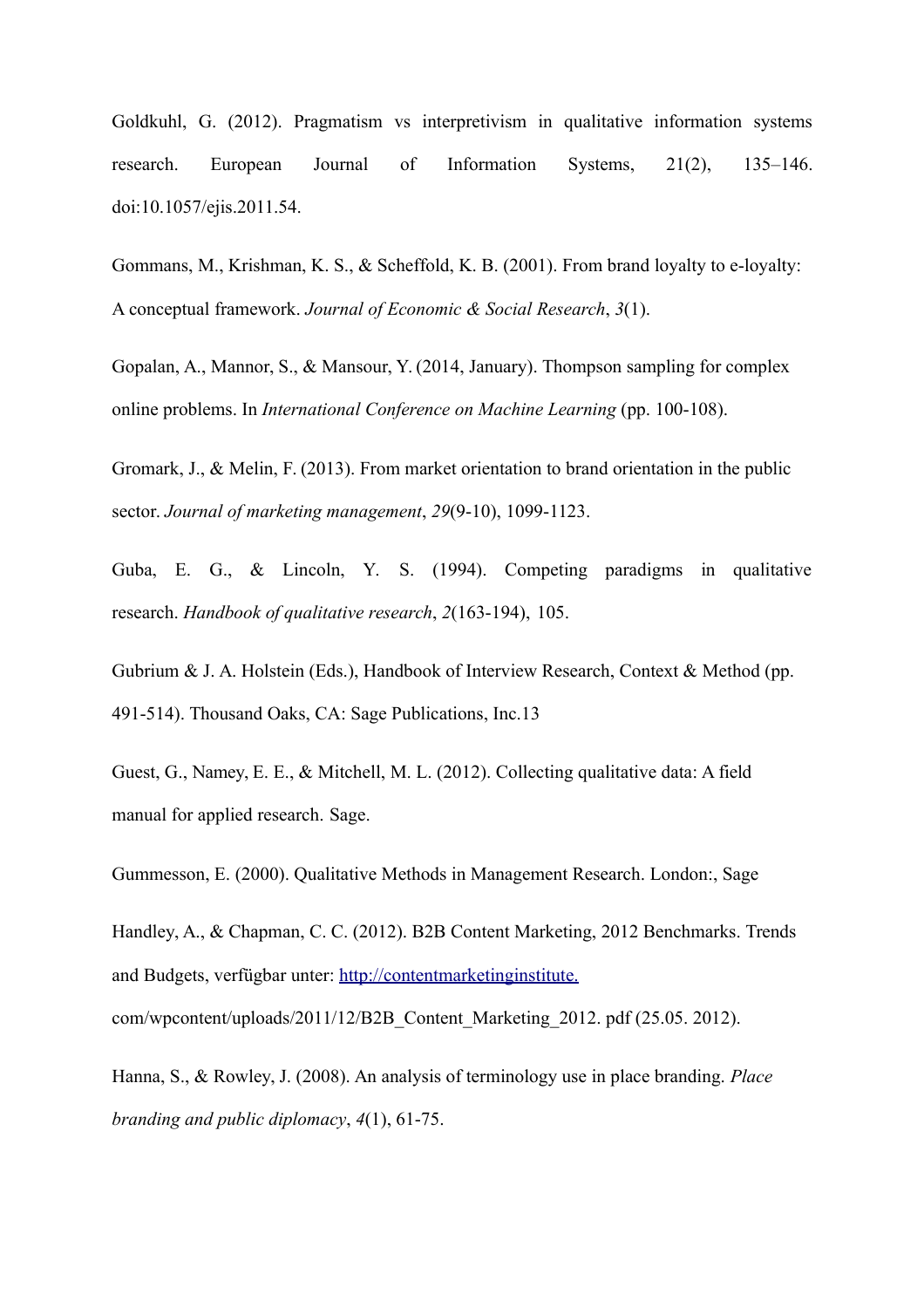Hajli, N., & Lin, X. (2016). Exploring the security of information sharing on social networking sites: The role of perceived control of information. *Journal of Business Ethics*, *133*(1), 111-123.

Harrison-Walker, L. J. (2001). The measurement of word-of-mouth communication and an investigation of service quality and customer commitment as potential antecedents. *Journal of service research*, *4*(1), 60-75.

Helm, C., & Jones, R. (2010). Extending the value chain–A conceptual framework for managing the governance of co-created brand equity. *Journal of Brand Management*, *17*(8), 579-589.

Helander, N., & Ulkuniemi, P. (2006). Marketing challenges in the software component business. *International Journal of Technology Marketing*, *1*(4), 375-392.

Hennig-Thurau, T., Malthouse, E. C., Friege, C., Gensler, S., Lobschat, L., Rangaswamy, A., & Skiera, B. (2010). The impact of new media on customer relationships. *Journal of service research*, *13*(3), 311-330.

Hertenstein, J. H., Platt, M. B., & Veryzer, R. W. (2005). The impact of industrial design effectiveness on corporate financial performance. *Journal of Product Innovation Management*, *22*(1), 3-21.

Hertog, S. (2010). Defying the resource curse: explaining successful state-owned enterprises in rentier states. World Politics, 62(2), 261-301.

Hills, J. R., & Cairncross, G. (2011). How small regional accommodation providers view and respond to online intermediaries. *Journal of Vacation Marketing*, *17*(4), 249-262.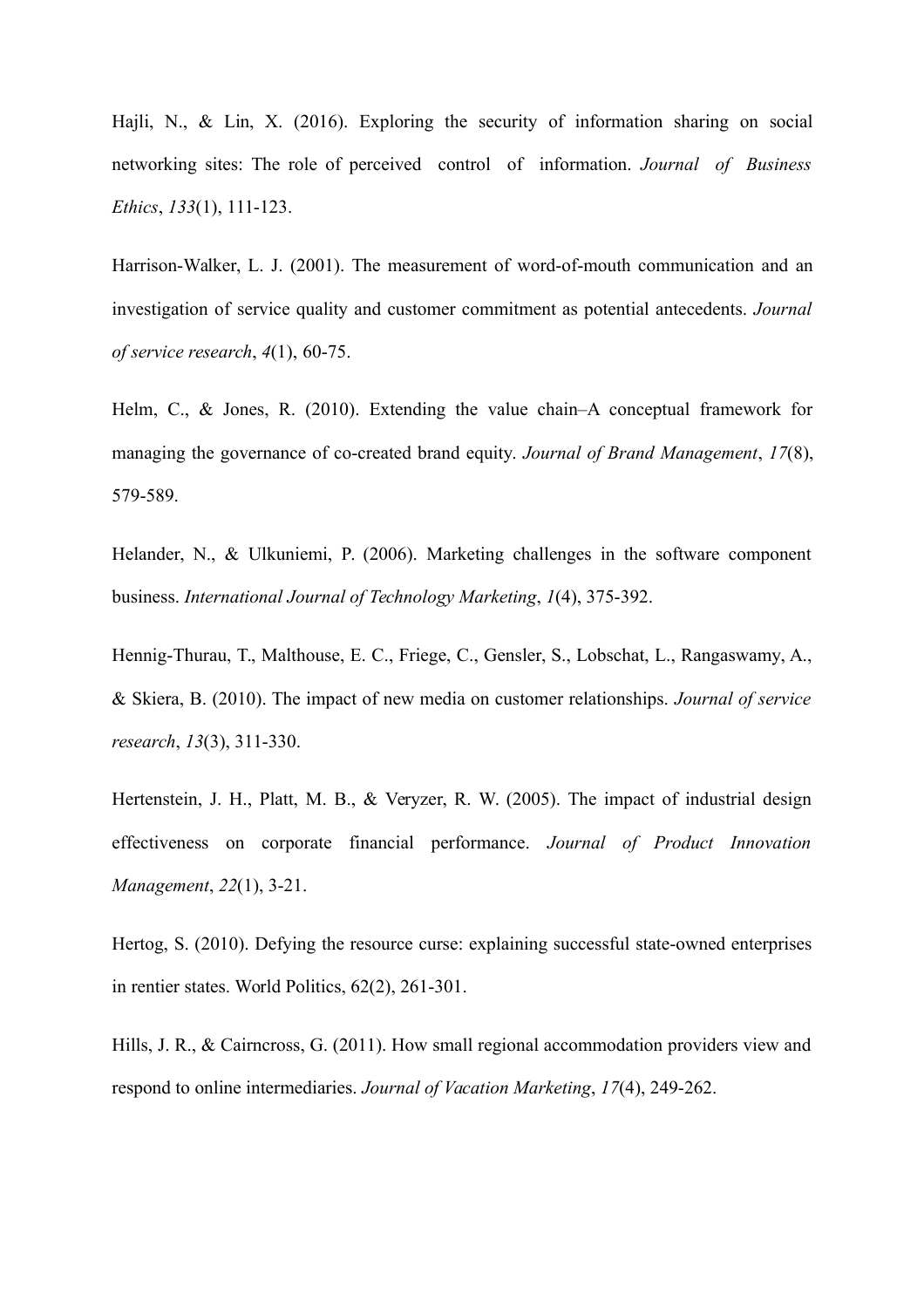Hirschheim, R., & Klein, H. K. (1992). Paradigmatic influences on information systems development methodologies: Evolution and conceptual advances. In *Advances in computers* (Vol. 34, pp. 293-392). Elsevier.

Hirvonen, S., Reijonen, H., & Pasanen, M. (2013). The effect of strategic orientations on business performance in SMEs: A multigroup analysis comparing Hungary and Finland. *International Marketing Review*, *30*(6), 510-535.

Hoejmose, S., Brammer, S., & Millington, A. (2012). "Green" supply chain management: The role of trust and top management in B2B and B2C markets. *Industrial Marketing Management*, *41*(4), 609-620.

Horan, G., O'Dwyer, M., & Tiernan, S. (2011). Exploring management perspectives of branding in service SMEs. *Journal of Services Marketing*, *25*(2), 114-121.

Hays, S., Page, S. J., & Buhalis, D. (2013). Social media as a destination marketing tool: its use by national tourism organisations. *Current issues in Tourism*, *16*(3), 211-239.

Hitz, M., Murphy, J., & Sigala, M. (2006). *Information and Communication Technologies in Tourism 2006*. Springer-Verlag Wien.

Hughes, A., & Mina, A. (2010). The impact of the patent system on SMEs. Centre for Business Research, University of Cambridge

Hunt, S. D. (1983). General theories and the fundamental explananda of marketing. *Journal of Marketing*, *47*(4), 9-17.

Hussey, J; & Hussey, R(1997). Business Research: A practical guide for undergraduate and postgraduate students. London: MacMillan Business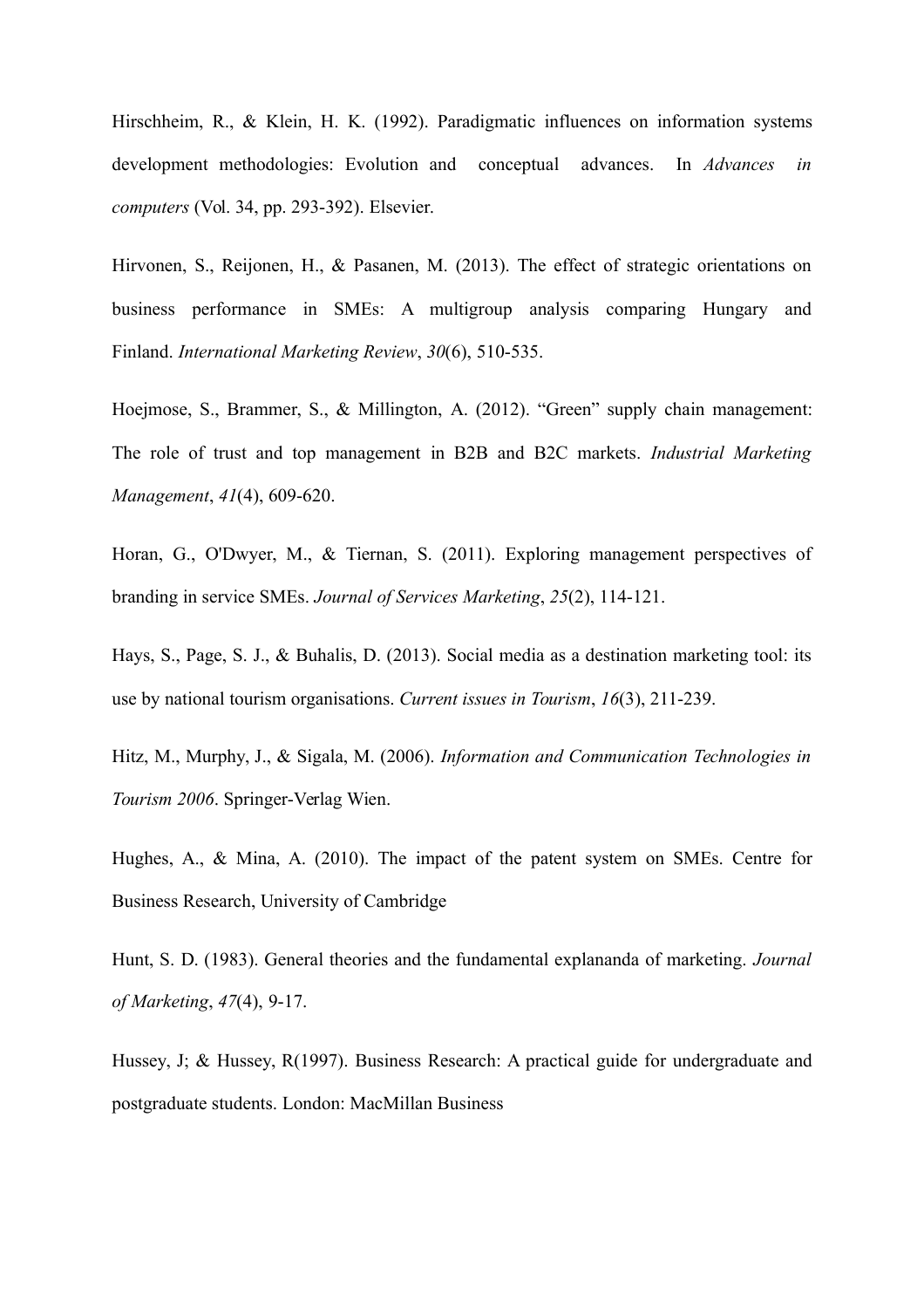Hynes, G. E. (2012). Improving Employees' Interpersonal Communication Competencies: A Qualitative Study. Business Communication Quarterly, 75(4), 466-475.

Ibeh, K. I., Luo, Y., & Dinnie, K. (2005). E-branding strategies of internet companies: some preliminary insights from the UK. *Journal of Brand Management*, *12*(5), 355-373.

Inskip, I. (2004). Corporate branding for small to medium-sized businesses—A missed opportunity or an indulgence?. *Journal of Brand Management*, *11*(5), 358-365.

Jo Hatch, M., & Schultz, M. (1997). Relations between organizational culture, identity

image. *European Journal of marketing*, *31*(5/6), 356-365.

Johnson, P., & Duberley, J. (2000). *Understanding management research: An introduction to epistemology*. Sage.

Johnson, J. C. & Weller, S. C. (2002). 'Elicitation techniques for interviewing'. In J. F.

Jones, C., & Kim, S. (2010). Influences of retail brand trust, off-line patronage, clothing involvement and website quality on online apparel shopping intention. *International Journal of Consumer Studies*, *34*(6), 627-637.

Jones, R., & Rowley, J. (2011). Entrepreneurial marketing in small businesses: A conceptual exploration. *International Small Business Journal*, *29*(1), 25-36.

Jones, M. V., & Coviello, N. E. (2005). Internationalisation: conceptualising an entrepreneurial process of behaviour in time. *Journal of International Business Studies*, *36*(3), 284-303.

Juntunen, M. (2012). Co-creating corporate brands in start-ups. *Marketing Intelligence & Planning*, *30*(2), 230-249.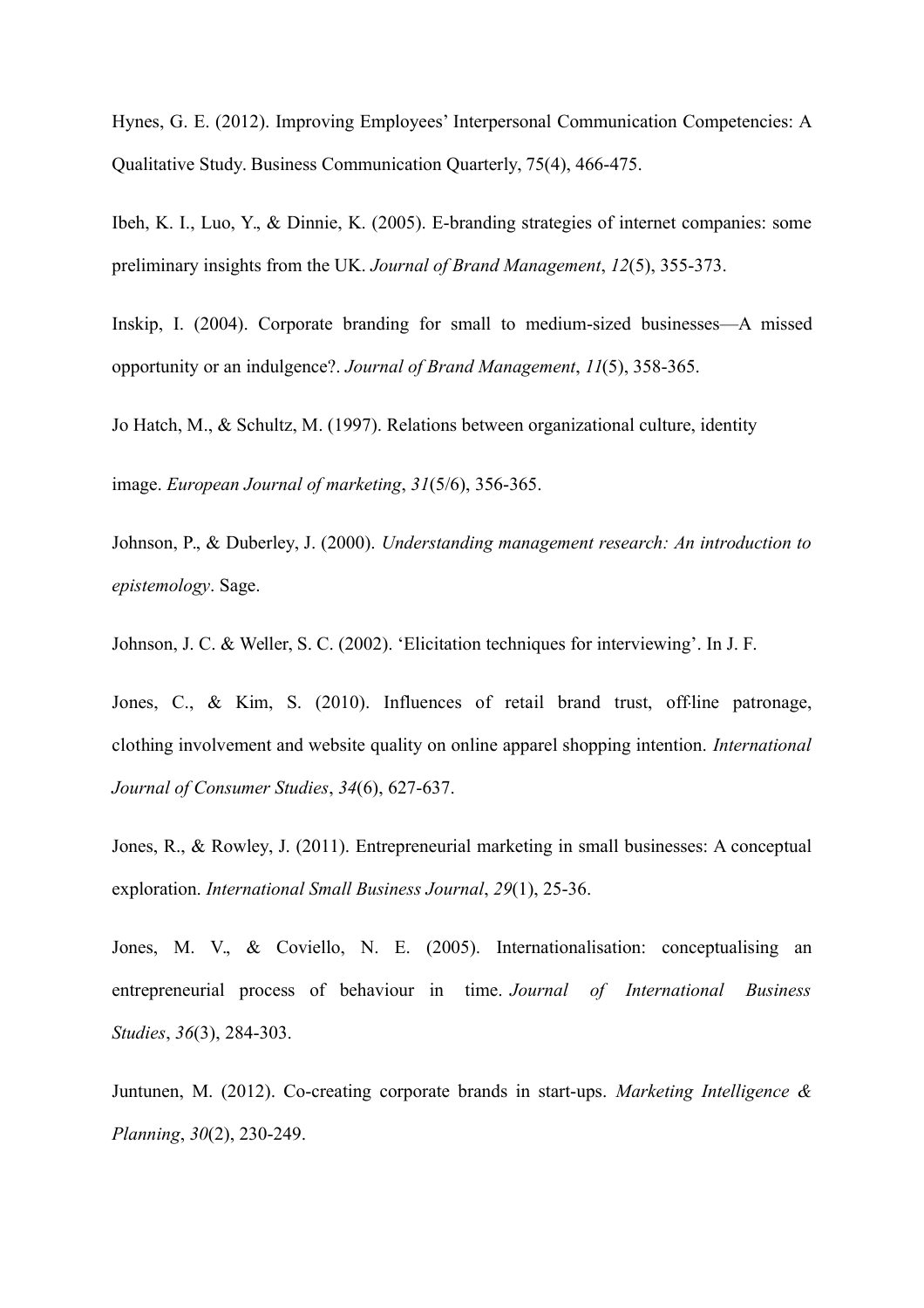Kaplan, A. M., & Haenlein, M. (2010). Users of the world, unite! The challenges and opportunities of Social Media. *Business horizons*, *53*(1), 59-68.

Kapferer, J. N. (2010). All that glitters is not green: the challenge of sustainable luxury. *European business review*, (November-December), 40-45.

Kapferer, J. N. (2010). Luxury after the crisis: Pro logo or no logo. *The European Business Review*, (September-October), 42-46.

Kavoura, A., & Bitsani, E. (2013). E-branding of rural tourism in Carinthia, Austria. *Turizam: međunarodni znanstveno-stručni časopis*, *61*(3), 289-312.

Katsikea, E., Theodosiou, M., & Makri, K. (2019). The interplay between market intelligence activities and sales strategy as drivers of performance in foreign markets. *European Journal of Marketing*.

Kim, J. S., Song, H. J., & Lee, C. K. (2016). Effects of corporate social responsibility and internal marketing on organizational commitment and turnover intentions. *International Journal of Hospitality Management*, *55*, 25-32.

Kietzmann, J. H., Hermkens, K., McCarthy, I. P., & Silvestre, B. S. (2011). Social media? Get serious! Understanding the functional building blocks of social media. Business horizons, 54(3), 241-251.

Kothari, C. R. (2015). Research methodology: Methods and techniques. New Age International

Krivokapic-Skoko. B., & O'Neill, G. (2011). Beyond the qualitative–quantitative distinction: Some innovative methods for business and management research. International Journal of Multiple Research Approaches, 5(3), 290-300. doi: 10.5172/ mra.2011.5.3.290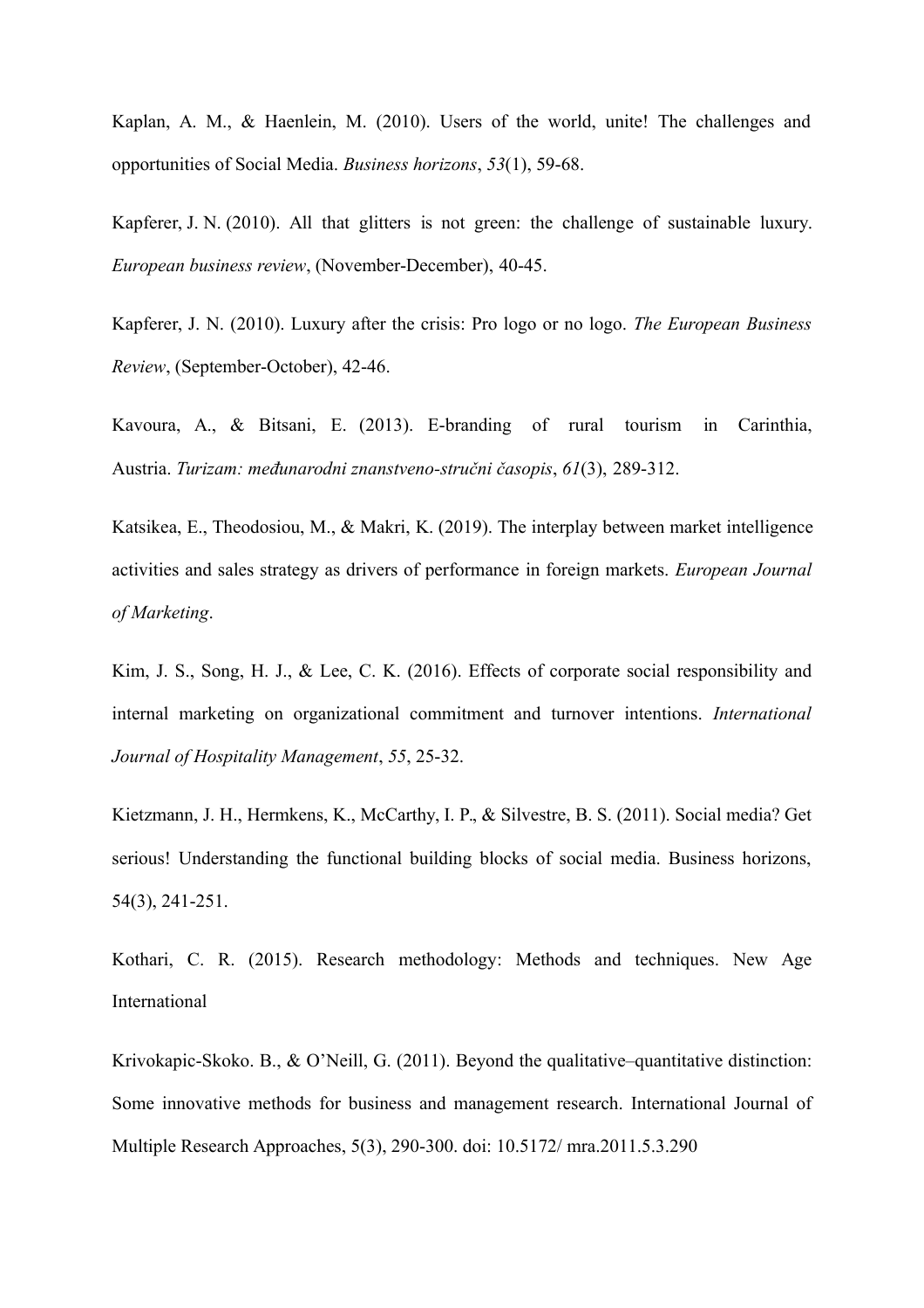Kucuk, S. U. (2008). Consumer Exit, Voice, and'Power'on the Internet. *Journal of Research for Consumers*, (15).

Kuom, M., & Oertel, B. (1999). Virtual travel agencies. *Netnomics*, *1*(2), 225-235.

Kalkota, R., & Robinson, M. (2001). E-Business 2.0, Roadmap for Success, Person Education. New Jersy.

Kambil, A. (2008). What is your Web 5.0 strategy?. Journal of business strategy, 29(6), 56- 58.

Kantur, D. (2016). Strategic entrepreneurship: mediating the entrepreneurial orientationperformance link. *Management Decision*, *54*(1), 24-43.

Kapferer, J.N. (2008). The new strategic brand management: Creating and sustaining brand equity long term. (Fourth edition). Great Britain: Kogan Page Publishers.

Kaplan, A. M., & Haenlein, M. (2010). Users of the world, unite! The challenges and opportunities of Social Media. Business horizons, 53(1), 59-68.

Keller, K. O., Dekimpe, M. G., & Geyskens, I. (2016). Let your banner wave? Antecedents and performance implications of retailers' private-label branding strategies. *Journal of Marketing*, *80*(4), 1-19.

Keller, K. L. (1993). Conceptualizing, measuring, and managing customer-based brand equity. *Journal of marketing*, *57*(1), 1-22.

Keller, K. (2013). *Strategic brand management: Global edition*. Pearson Higher Ed.

Knox, S. (2004). Positioning and branding your organisation. *Journal of Product & Brand Management*, *13*(2), 105-115.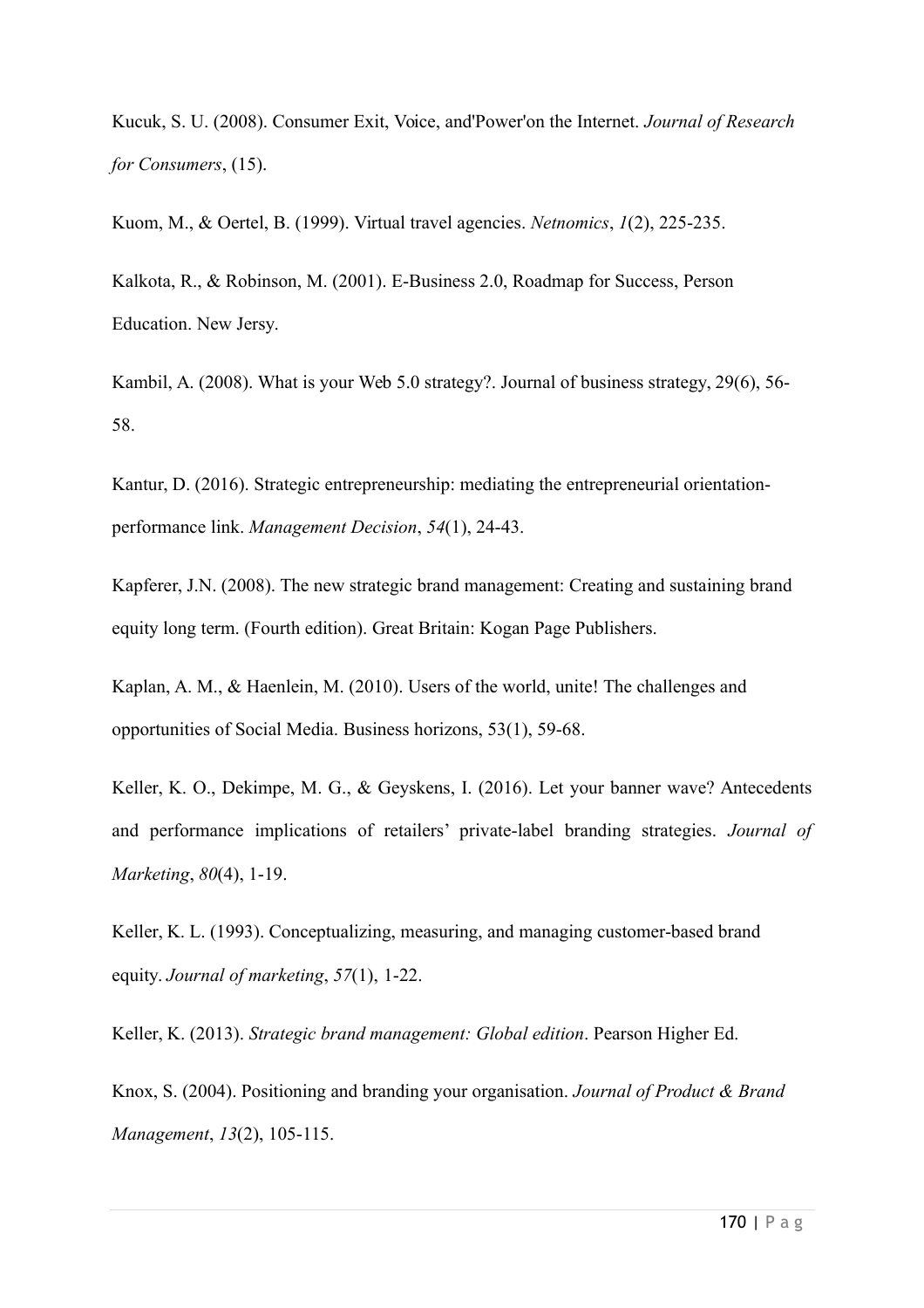Kothari, C. R. (2015). Research methodology: Methods and techniques. New Age International

Kotler, P., Keller, K. L., Ang, S. H., Tan, C. T., & Leong, S. M. (2018). *Marketing management: an Asian perspective*. Pearson.

Krake, F. B. (2005). Successful brand management in SMEs: a new theory and practical hints. *Journal of Product & Brand Management*, *14*(4), 228-238.

Kracht, J., & Wang, Y. (2010). Examining the tourism distribution channel: evolution and transformation. *International Journal of Contemporary Hospitality Management*, *22*(5), 736- 757.

Lassen, P., Kunde, J., & Gioia, C. (2008). Creating a clearly differentiated SME brand profile: The case of Montana A/S. Journal of Brand Management, 16(1-2), 92-104.

Laukkanen, T., Nagy, G., Hirvonen, S., Reijonen, H., & Pasanen, M. (2013). The effect of strategic orientations on business performance in SMEs: A multigroup analysis comparing Hungary and Finland. *International Marketing Review*, *30*(6), 510-535.

Laukkanen, T. (2016). Consumer adoption versus rejection decisions in seemingly similar service innovations: The case of the Internet and mobile banking. *Journal of Business Research*, *69*(7), 2432-2439.

Law, R., Buhalis, D., & Cobanoglu, C. (2014). Progress on information and communication technologies in hospitality and tourism. *International Journal of Contemporary Hospitality Management*, *26*(5), 727-750.

Leedy, P. D.(1997). Practical research: planning and design (6th ed.). Upper Saddle River, NJ: Prentice-Hall, Inc.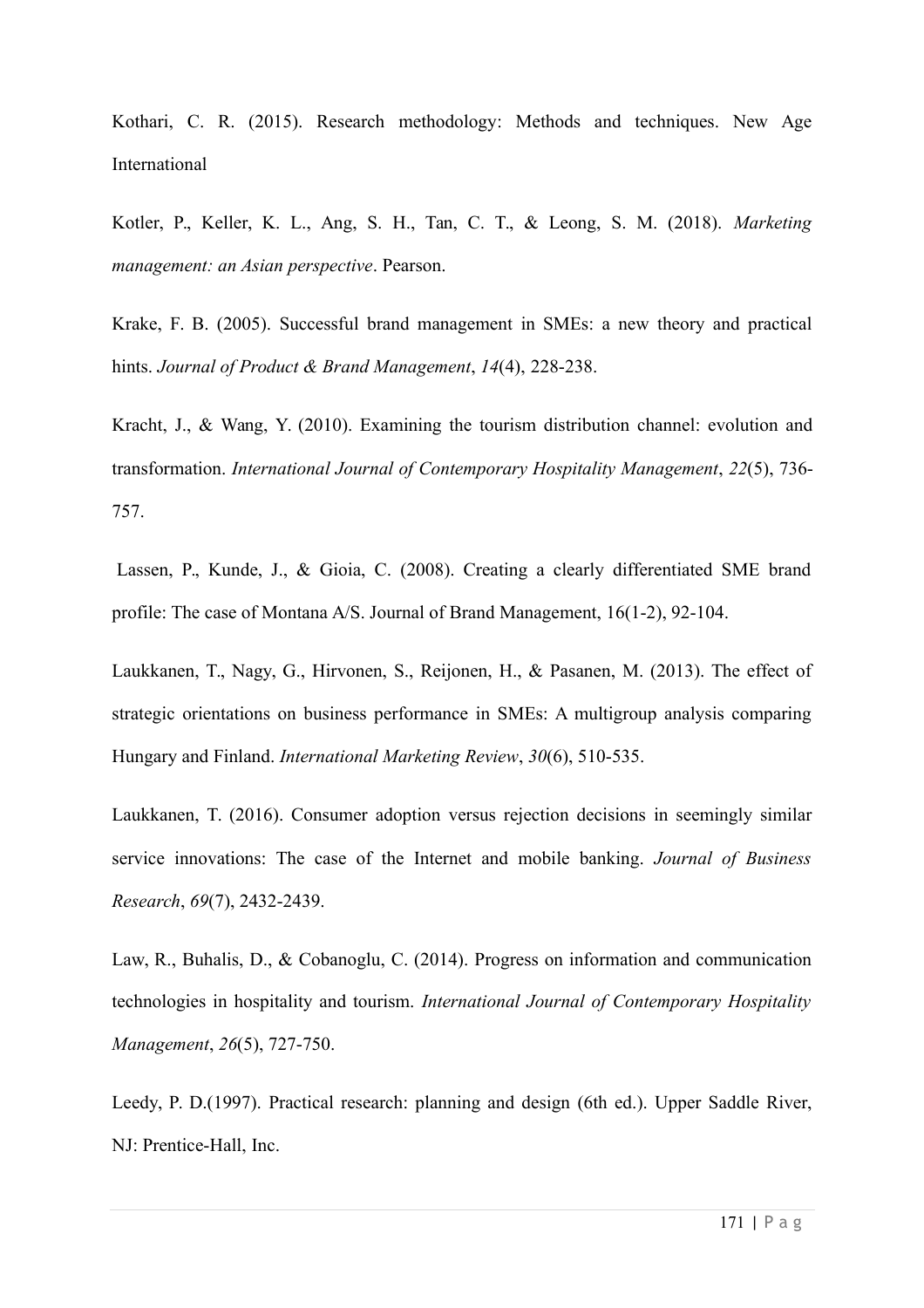Lee, N., & Lings, I. (2008). Doing business research: a guide to theory and practice. Sage

Lee, S. A., & Jeong, M. (2014). Enhancing online brand experiences: An application of congruity theory. *International Journal of Hospitality Management*, *40*, 49-58.

Leek, S., & Christodoulides, G. (2012). A framework of brand value in B2B markets: The contributing role of functional and emotional components. *Industrial Marketing Management*, *41*(1), 106-114.

Leek, S., & Christodoulides, G. (2011). A literature review and future agenda for B2B branding: Challenges of branding in a B2B context. *Industrial marketing management*, *40*(6), 830-837.

Lepak, D. P., Smith, K. G., & Taylor, M. S. (2007). Value creation and value capture: a multilevel perspective. *Academy of management review*, *32*(1), 180-194.

Lee, Z. (2013). Rebranding in brand-oriented organisations: Exploring tensions in the nonprofit sector. *Journal of marketing management*, *29*(9-10), 1124-1142.

Lee, N., & Lings, I. (2008). Doing business research: a guide to theory and practice. Sage.

Lewis, I., JANJAAP (JAKE) SEMEIJN, & Talalayevsky, A. (1998). The impact of information technology on travel agents. *Transportation Journal*, 20-25.

Lewis, R. B. (2004). 'Nvivo 2.0 and ATLAS.ti 5.0: A Comparative Review of Two Popular Qualitative Data-Analysis Programs'. Field Methods, (16), 439-464.

Lexhagen, M. (2009). Customer perceived value of travel and tourism web sites. *International Journal of Information Systems in the Service Sector (IJISSS)*, *1*(1), 35- 53.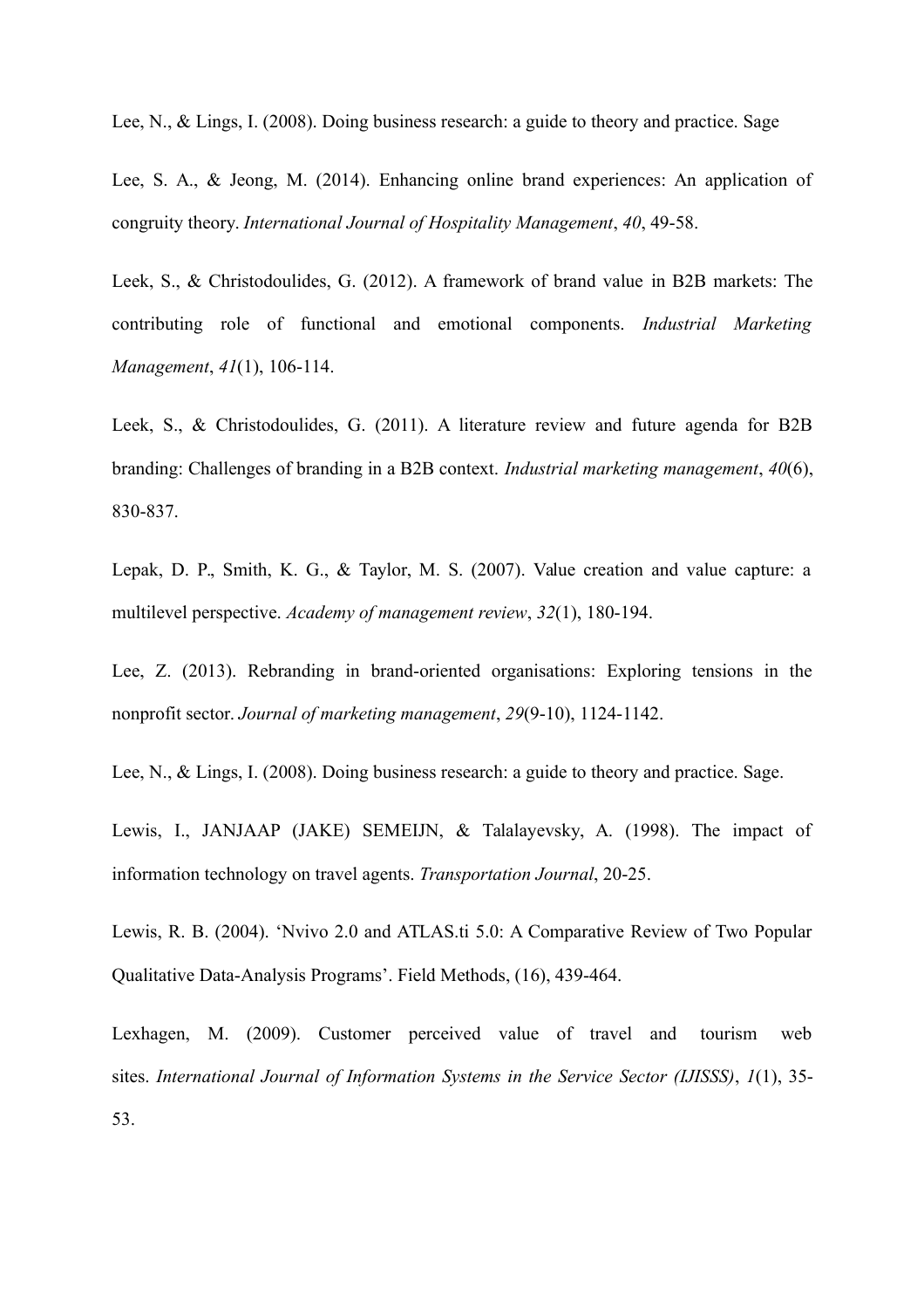Lien, C. H., Wen, M. J., Huang, L. C., & Wu, K. L. (2015). Online hotel booking: The effects of brand image, price, trust and value on purchase intentions. *Asia Pacific Management Review*, *20*(4), 210-218.

Lincoln, Y. S., & Denzin, N. K. (Eds.). (2000). *The handbook of qualitative research*. Sage.

Lincoln, Y. S., & Guba, E. G. (2013). *The constructivist credo*. Left Coast Press.

Lincoln, Y. & Guba, E. (1985). Naturalistic Inquiry. Beverly Hills, CA: Sage.

Lincoln, Y. & Guba, E. (2013). Constructivist Credo. Walnut Creek, US: Left Coast Press.

Lindlof, T., & Taylor, B. (2002). Qualitative Communication Research Methods (2nd ed.). Thousand Oaks, California; London: Sage

Lexhagen, M. (2009). Customer perceived value of travel and tourism web sites. *International Journal of Information Systems in the Service Sector (IJISSS)*, *1*(1), 35- 53.

Lyon, F., Möllering, G., & Saunders, M.N.K. (Eds.). (2012). Handbook of Research Methods on Trust. Cheltenham, Glos: Edward Elgar Publishing.

Macias, W. (2003). A beginning look at the effects of interactivity, product involvement and web experience on comprehension: Brand web sites as interactive advertising. *Journal of Current Issues & Research in Advertising*, *25*(2), 31-44.

Macias, W. (2003). A preliminary structural equation model of comprehension and persuasion of interactive advertising brand web sites. *Journal of interactive advertising*, *3*(2), 36-48.

Mag, P. C. Com review, published Feb. 2012, Ziff Davis.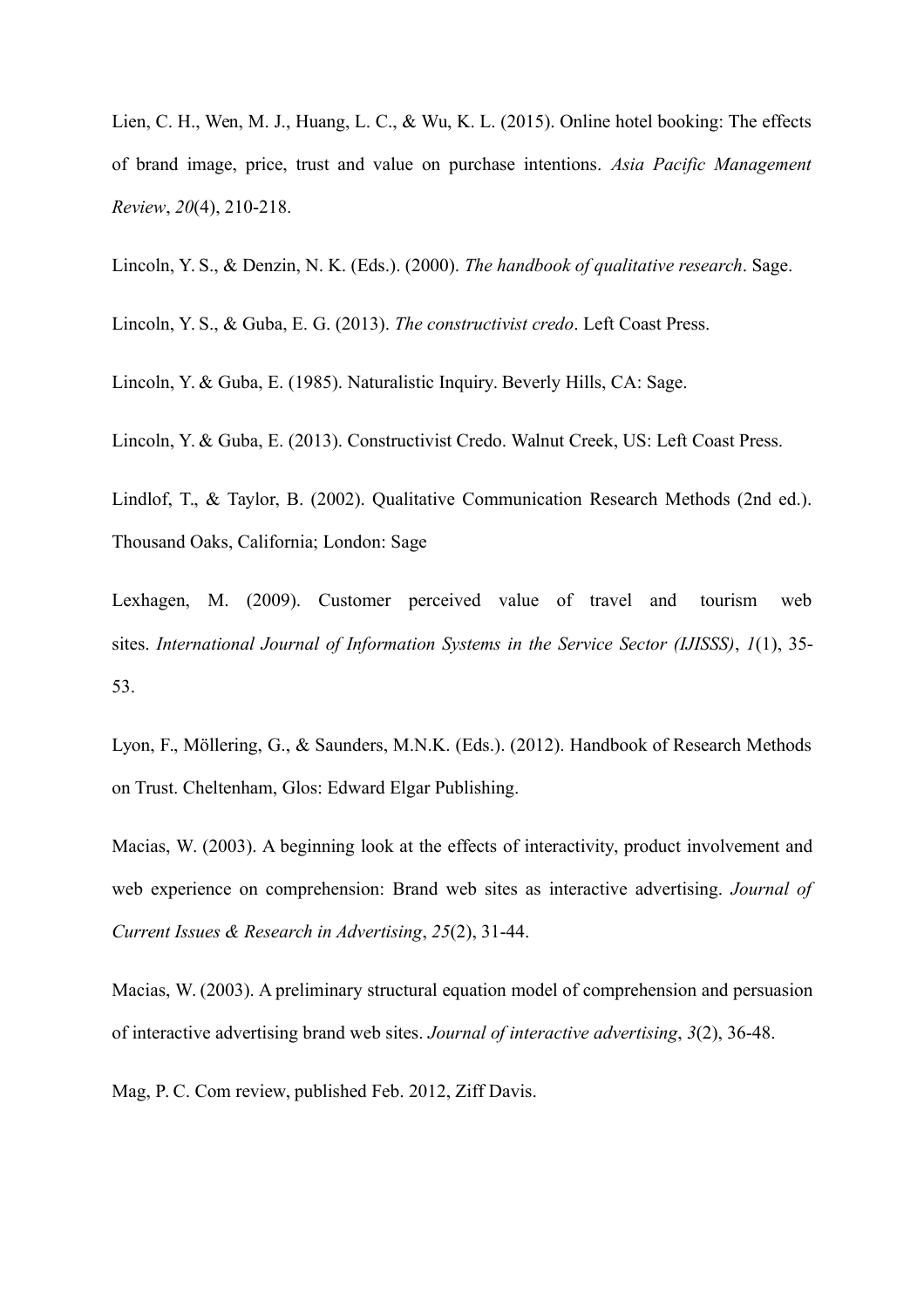Marchant, C., Karampela, M., & Marshall, D. (2015). Maggie's Monster Bike & Hike Event: Marketing Planning in the Charity/Not-For-Profit Sector.

Manen, M. V. (1997). From meaning to method. Qualitative health research, 7(3), 345-369.

Marshall, C. & Rossman, G. (1989). Designing Qualitative Research. London: Sage

McCoy, S., Everard, A., Polak, P., & Galletta, D. F. (2008). An experimental study of antecedents and consequences of online ad intrusiveness. *Intl. Journal of Human–Computer Interaction*, *24*(7), 672-699.

McCracken, G. (1988). The long interview (Vol. 13). Sage.1-12

McMillan, J. H., & Schumacher, S. (2006). Research in education: Evidence-Based Inquiry. New York. Pearson Education, Inc.20-61

McMillan, J. H., & Schumacher, S. (2006). Evidence-based inquiry. *Research in education*, *6*.

Matanda, M. J., & Ndubisi, N. O. (2013). Internal marketing, internal branding, and organisational outcomes: The moderating role of perceived goal congruence. *Journal of Marketing Management*, *29*(9-10), 1030-1055.

Melewar, T. C., Lim, L. L., & Baumgarth, C. (2010). "Living the brand": brand orientation in the business‐to‐business sector. *European Journal of marketing*.

Merrilees, B. (2007). A theory of brand-led SME new venture development. Qualitative Market Research: An International Journal, 10(4), 403-415.

Merrilees, B., Miller, D., & Shao, W. (2016). Mall brand meaning: an experiential branding perspective. *Journal of Product & Brand Management*, *25*(3), 262-273.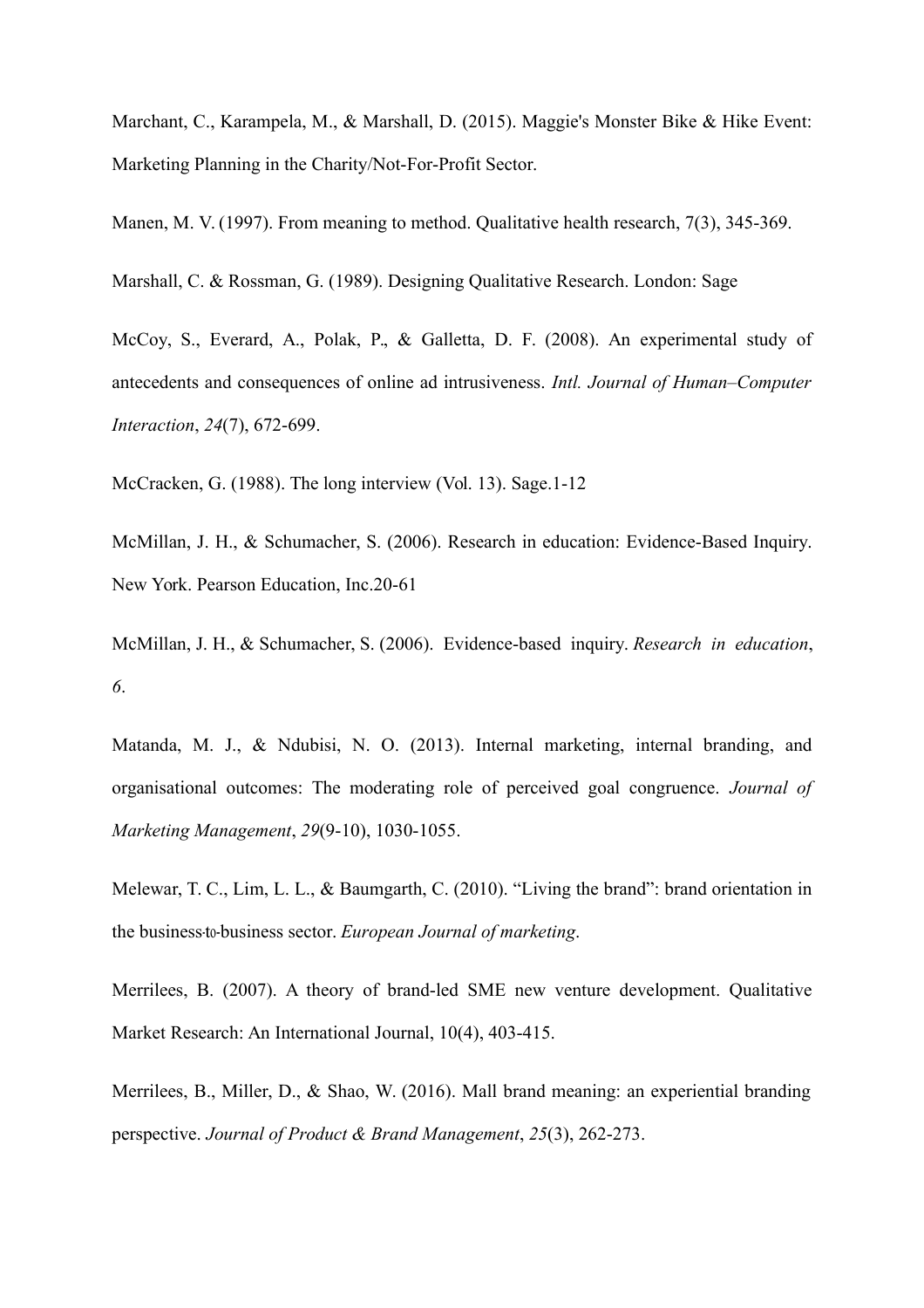Merrilees, B., McKenzie, B., & Miller, D. (2007). Culture and marketing strategy in discount retailing. *Journal of Business Research*, *60*(3), 215-221.

Miles, M. B., Huberman, A. M., Huberman, M. A., & Huberman, M. (1994). *Qualitative data analysis: An expanded sourcebook*. sage.

Miles, M. B., & Huberman, A. M. (1984). Drawing valid meaning from qualitative data: Toward a shared craft. *Educational researcher*, *13*(5), 20-30.

Michaelidou, N., Siamagka, N. T., & Christodoulides, G. (2011). Usage, barriers and measurement of social media marketing: An exploratory investigation of small and medium B2B brands. *Industrial marketing management*, *40*(7), 1153-1159.

Mitchell, R., Hutchinson, K., & Ouinn, B. (2013). Brand management in small and mediumsized (SME) retailers: A future research agenda. *Journal of Marketing Management*, *29*(11- 12), 1367-1393.

Moghavvemi, S., Hakimian, F., Feissal, T., & Faziharudean, T. M. (2012). Competitive advantages through IT innovation adoption by SMEs.

Mollen, A., & Wilson, H. (2010). Engagement, telepresence and interactivity in online consumer experience: Reconciling scholastic and managerial perspectives. *Journal of business research*, *63*(9-10), 919-925.

Morrison, S., & Crane, F. G. (2007). Building the service brand by creating and managing an emotional brand experience. *Journal of brand management*, *14*(5), 410-421.

Moore, K., & Reid, S. (2008). The birth of brand: 4000 years of branding. *Business History*, *50*(4), 419-432.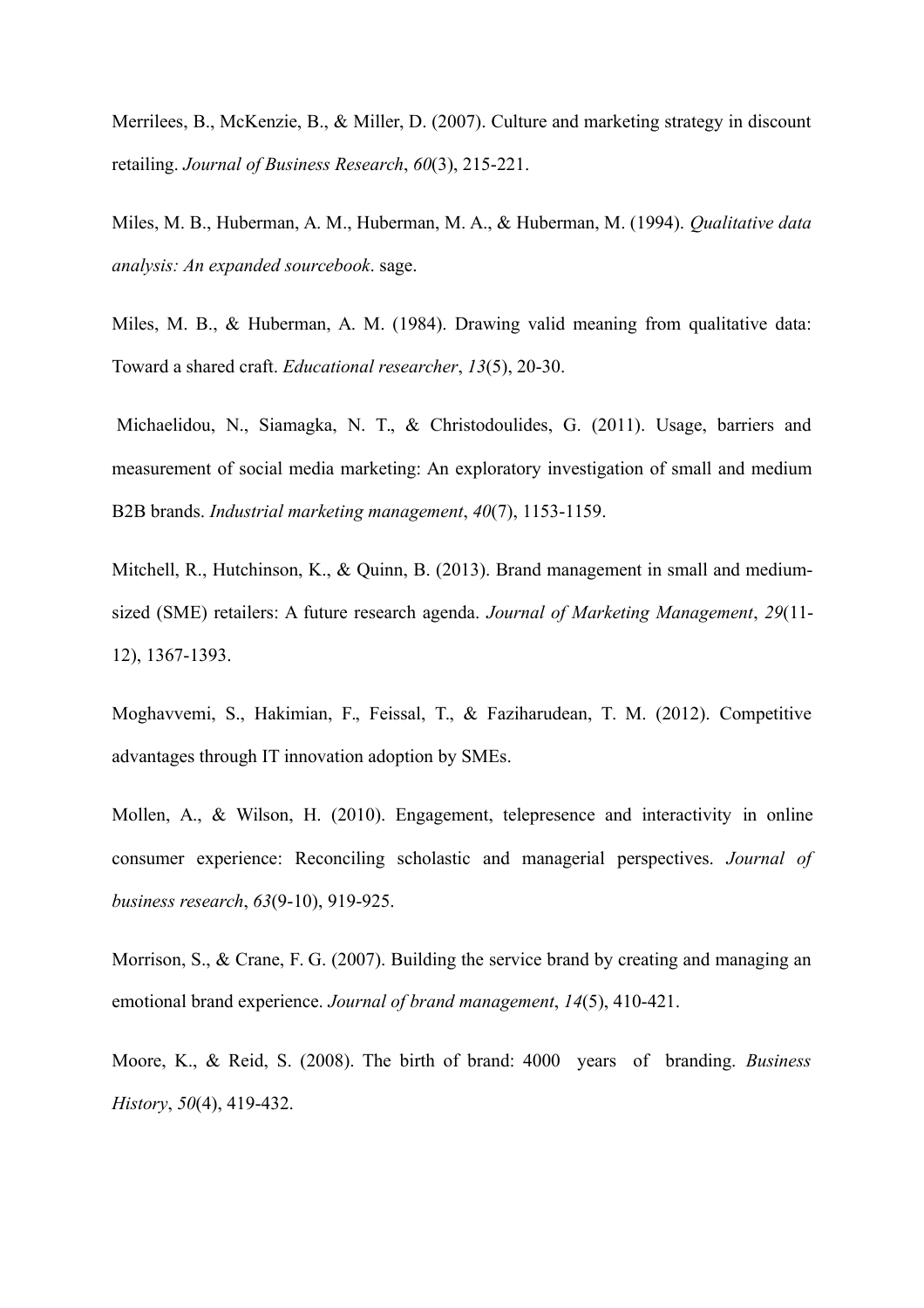Mowle, J., & Merrilees, B. (2005). A functional and symbolic perspective to branding Australian SME wineries. *Journal of Product & Brand Management*, *14*(4), 220-227.

Muntinga, D. G., Moorman, M., & Smit, E. G. (2011). Introducing COBRAs: Exploring motivations for brand-related social media use. *International Journal of advertising*, *30*(1), 13-46.

Myers, J. L., Well, A. D., & Lorch Jr, R. F. (2013). *Research design and statistical analysis*. Routledge.

Myers, M. D. (2013). Qualitative research in business and management. Sage.

Merrilees, B. (2007). A theory of brand-led SME new venture development. Qualitative Market Research: An International Journal, 10(4), 403-415.

Narver, J., & Slater, S. (1990). The effect of a market orientation on business profitability. Journal of Marketing, 54(4), 20-36.

Naudé, W. (2010). Entrepreneurship, developing countries, and development economics: new approaches and insights. *Small business economics*, *34*(1), 1.

Nedergaard, N., & Gyrd-Jones, R. (2013). Sustainable brand-based innovation: The role of corporate brands in driving sustainable innovation. *Journal of brand management*, *20*(9), 762-778.

Nobre, H., & Silva, D. (2014). Social network marketing strategy and SME strategy benefits. *Journal of Transnational Management*, *19*(2), 138-151.

Nolan, C., & Garavan, T. (2011, July). Lost in translation? Critiquing the HRD discourse in the small firm. Working paper presented at 12th UFHRD Conference.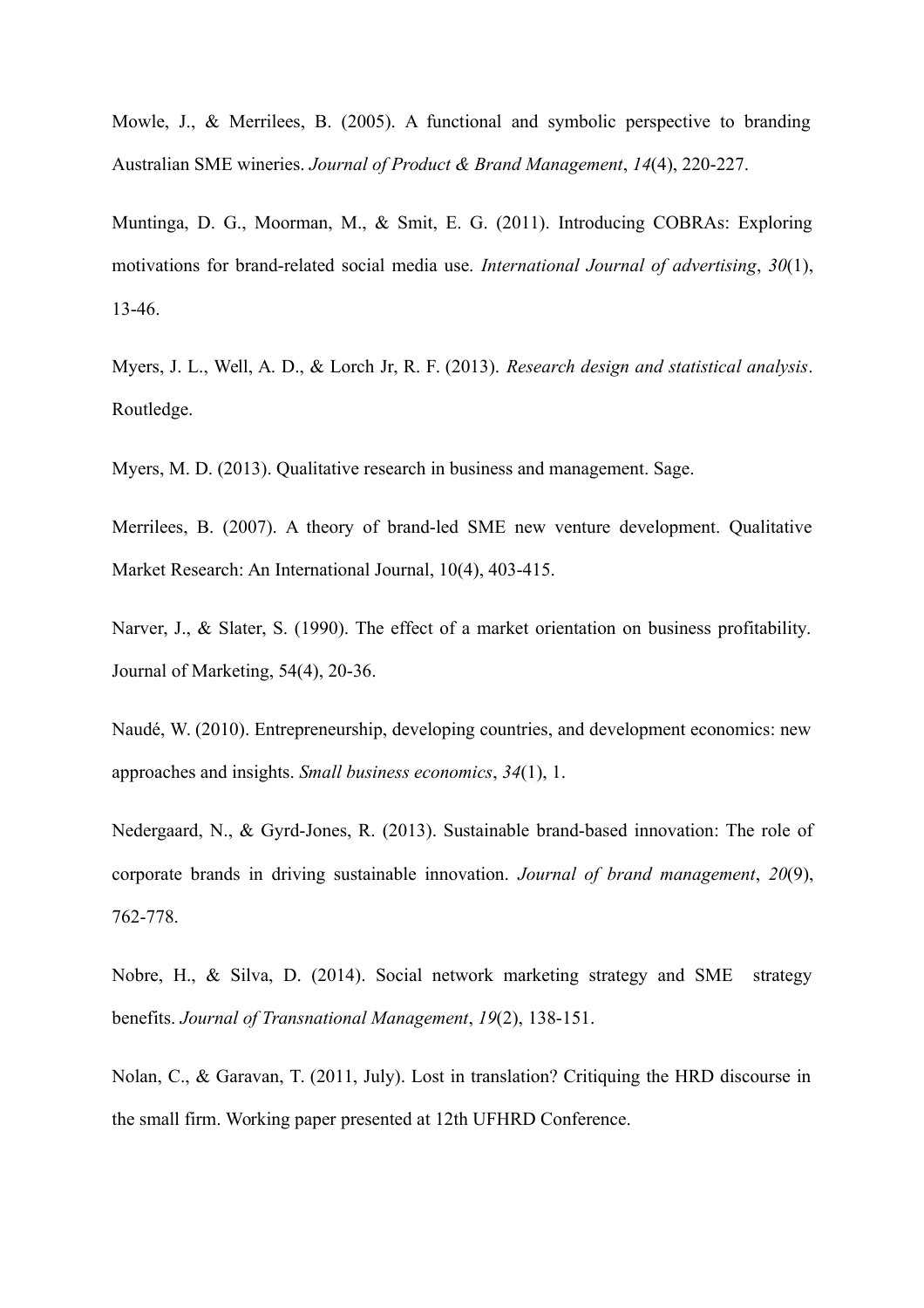Nolan, C. T., & Garavan, T. N. (2016). Problematizing HRD in SMEs: A "critical" exploration of context, informality, and empirical realities. *Human Resource Development Quarterly*, *27*(3), 407-442.

Norman, Zoncita, Reflection on Social Construction of Reality (March 3, 2015). Available at SSRN: https://ssrn.com/abstract=2671077 or<http://dx.doi.org/10.2139/ssrn.2671077>

O'Connor, B., Balasubramanyan, R., Routledge, B. R., & Smith, N. A. (2010, May). From tweets to polls: Linking text sentiment to public opinion time series. In Fourth International AAAI Conference on Weblogs and Social Media.

O'Dwyer, M., Gilmore, A., & Carson, D. (2009). Innovative marketing in SMEs: an empirical study. *Journal of Strategic Marketing*, *17*(5), 383-396.

O'Dwyer, M., Gilmore, A., & Carson, D. (2009). Innovative marketing in SMEs. *European Journal of Marketing*, *43*(1/2), 46-61.

Ojasalo, J. (2008). Management of innovation networks: a case study of different approaches. *European Journal of Innovation Management*, *11*(1), 51-86.

Ojasalo, J., Nätti, S., & Olkkonen, R. (2008). Brand building in software SMEs: an empirical study. *Journal of Product & Brand Management*, *17*(2), 92-107.

Onwuegbuzie, A. J. (2003). Effect sizes in qualitative research: A prolegomenon. *Quality and Quantity*, *37*(4), 393-409.

Onwuegbuzie, A. J., & Teddlie, C. (2003). A framework for analyzing data in mixed methods research. Handbook of mixed methods in social and behavioral research, 2, 397-430.

Onwuegbuzie, A. J., & Leech, N. L. (2007). Sampling designs in qualitative research: Making the sampling process more public. *The qualitative report*, *12*(2), 238-254.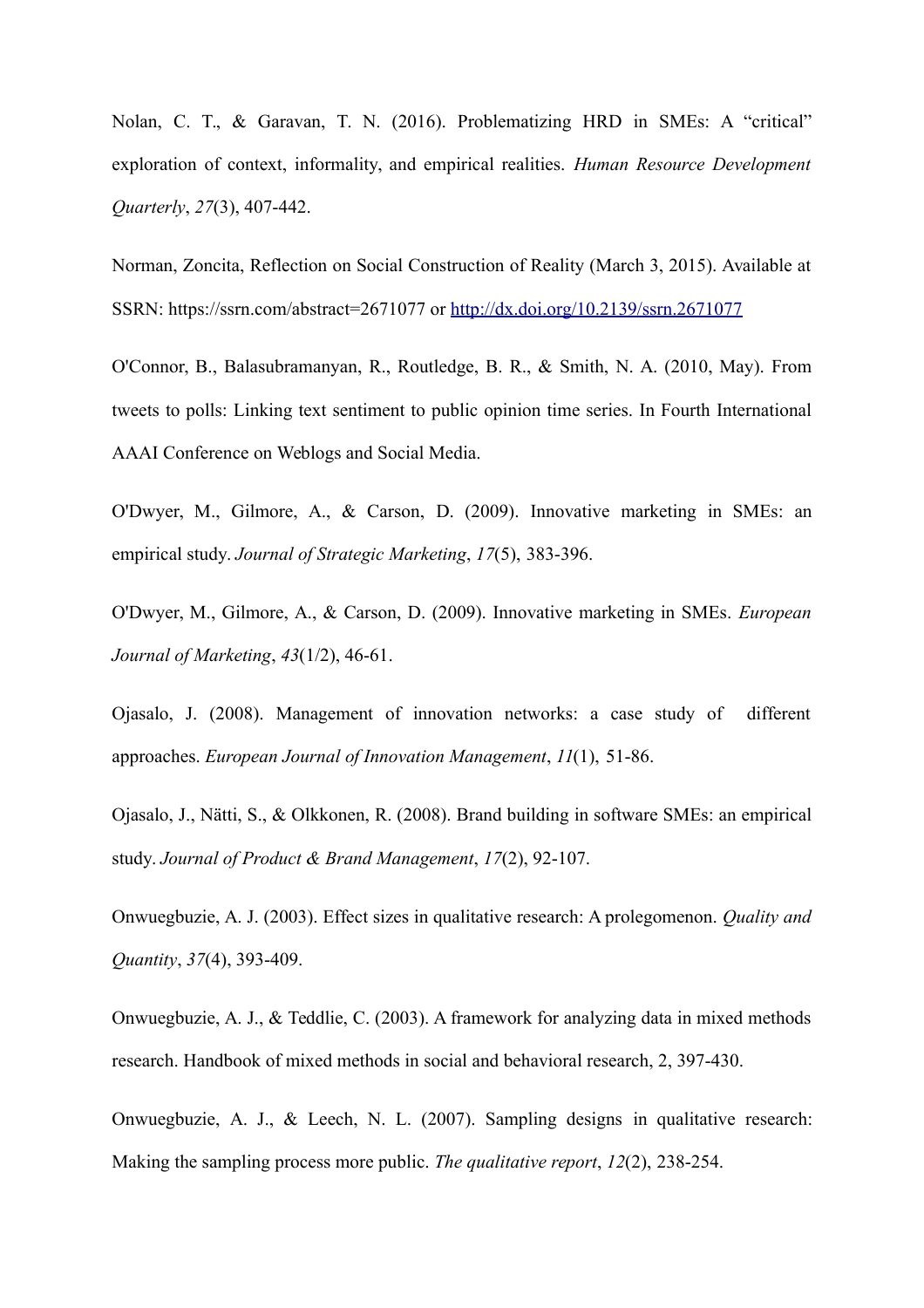Orr, S., & Menzies, J. (2012). Using social networks and the Guanxi in case study research on Australian firms doing business in China. Australasian journal of market & social research, 20(1), 22-33.

Osakwe, C. N., Ciunova-Shuleska, A., Ajayi, J. O., & Chovancová, M. (2015). modelling the brand performance of smes in a fast growing african economy: the complementary role of brand orientation and customer retention orientation. Economic Computation & Economic Cybernetics Studies & Research, 49(4).

Osgood, C. E., & Tannenbaum, P. H. (1955). The principle of congruity in the prediction of attitude change. *Psychological review*, *62*(1), 42.

Pacheco, L., & Tavares, F. (2015). Capital structure determinants of Portuguese footwear sector SMEs: Empirical evidence using a panel data. *Tékhne*, *13*(2), 145-157.

Palumbo, F., & Herbig, P. (2000). The multicultural context of brand loyalty. *European Journal of Innovation Management*, *3*(3), 116-125.

Parasuraman, A., Berry, L. L., & Zeithaml, V. A. (1991). Refinement and reassessment of the SERVQUAL scale. *Journal of retailing*, *67*(4), 420.

Parrott, G., Azam Roomi, M., & Holliman, D. (2010). An analysis of marketing programmes adopted by regional small and medium-sized enterprises. *Journal of Small Business and Enterprise Development*, *17*(2), 184-203.

Parkhe, A. (1993). Strategic alliance structuring: A game theoretic and transaction cost examination of interfirm cooperation. *Academy of management journal*, *36*(4), 794-829.

Patton, M. Q. (2015). Qualitative Research and Evaluation Methods. London: Sage.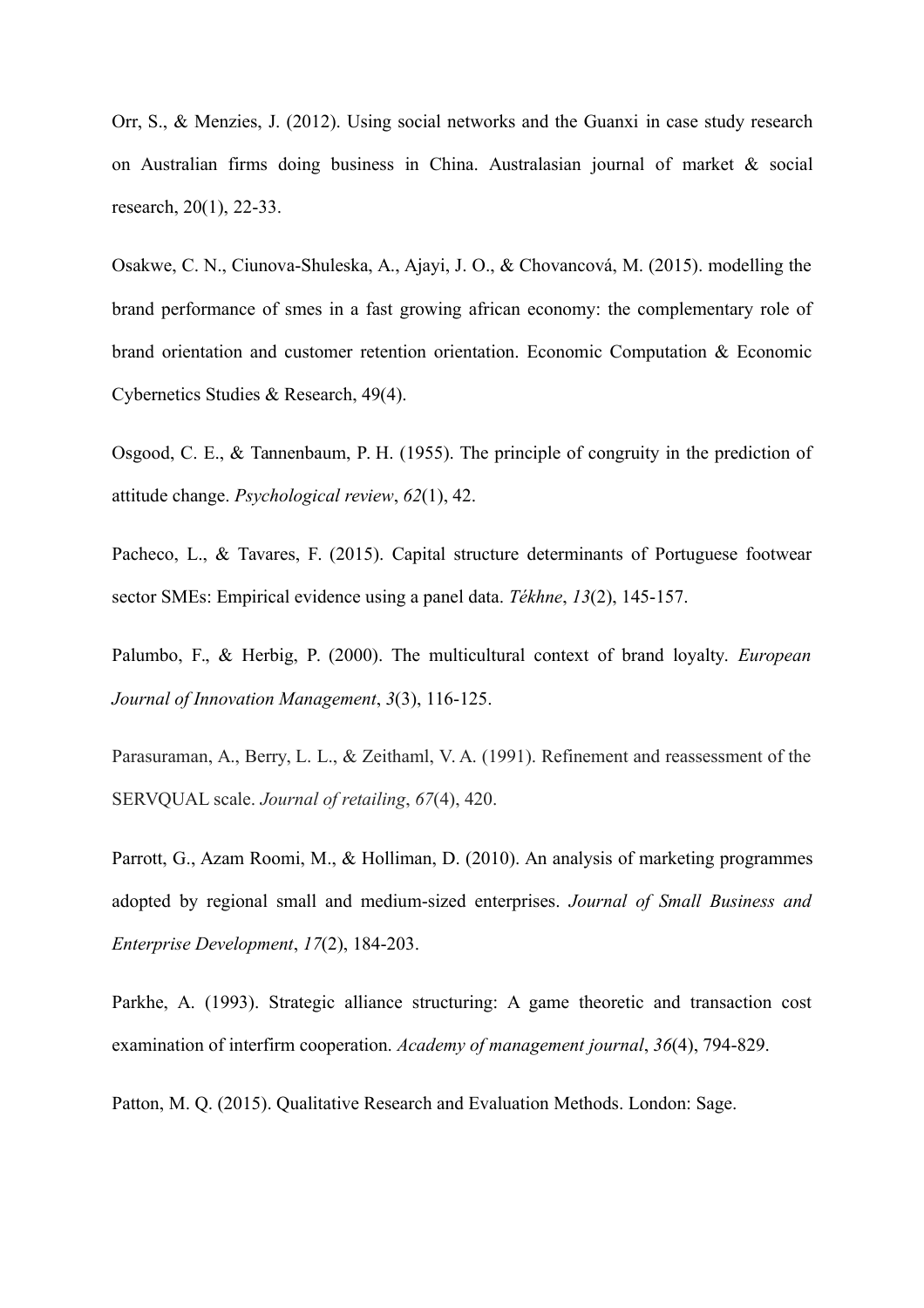Pechsiri, C., & Piriyakul, R. (2016). Developing a Why–How Question Answering system on community web boards with a causality graph including procedural knowledge. *Information Processing in Agriculture*, *3*(1), 36-53.

Perry Jr, W. G. (1999). *Forms of Intellectual and Ethical Development in the College Years: A Scheme. Jossey-Bass Higher and Adult Education Series*. Jossey-Bass Publishers, 350 Sansome St., San Francisco, CA 94104.

Ploutz, L. L., Tesch, P. A., Biro, R. L., & Dudley, G. A. (1994). Effect of resistance training on muscle use during exercise. *Journal of applied physiology*, *76*(4), 1675-1681.

Poon, J. M., Ainuddin, R. A., & Junit, S. O. H. (2006). Effects of self-concept traits and entrepreneurial orientation on firm performance. *International small business journal*, *24*(1), 61-82.

Promsopee, I., & Thanaphonpavee, M. (2010). Digital marketing's impact on customers' perspective towards brand: Case study of Blackberry on Facebook

Pulizzi, J.& Barret (2008). Get Content. Get Customers: How to Use Content Marketing to Deliver Relevant, Valuable, and Compelling Information that Turns Prospects Into Buyers. Voyager Media, Inc.

Quinton, S., Canhoto, A., Molinillo, S., Pera, R., & Budhathoki, T. (2018). Conceptualising a digital orientation: antecedents of supporting SME performance in the digital economy. *Journal of Strategic Marketing*, *26*(5), 427-439.

Raju, P. S., Lonial, S. C., & Crum, M. D. (2011). Market orientation in the context of SMEs: A conceptual framework. *Journal of Business Research*, *64*(12), 1320-1326.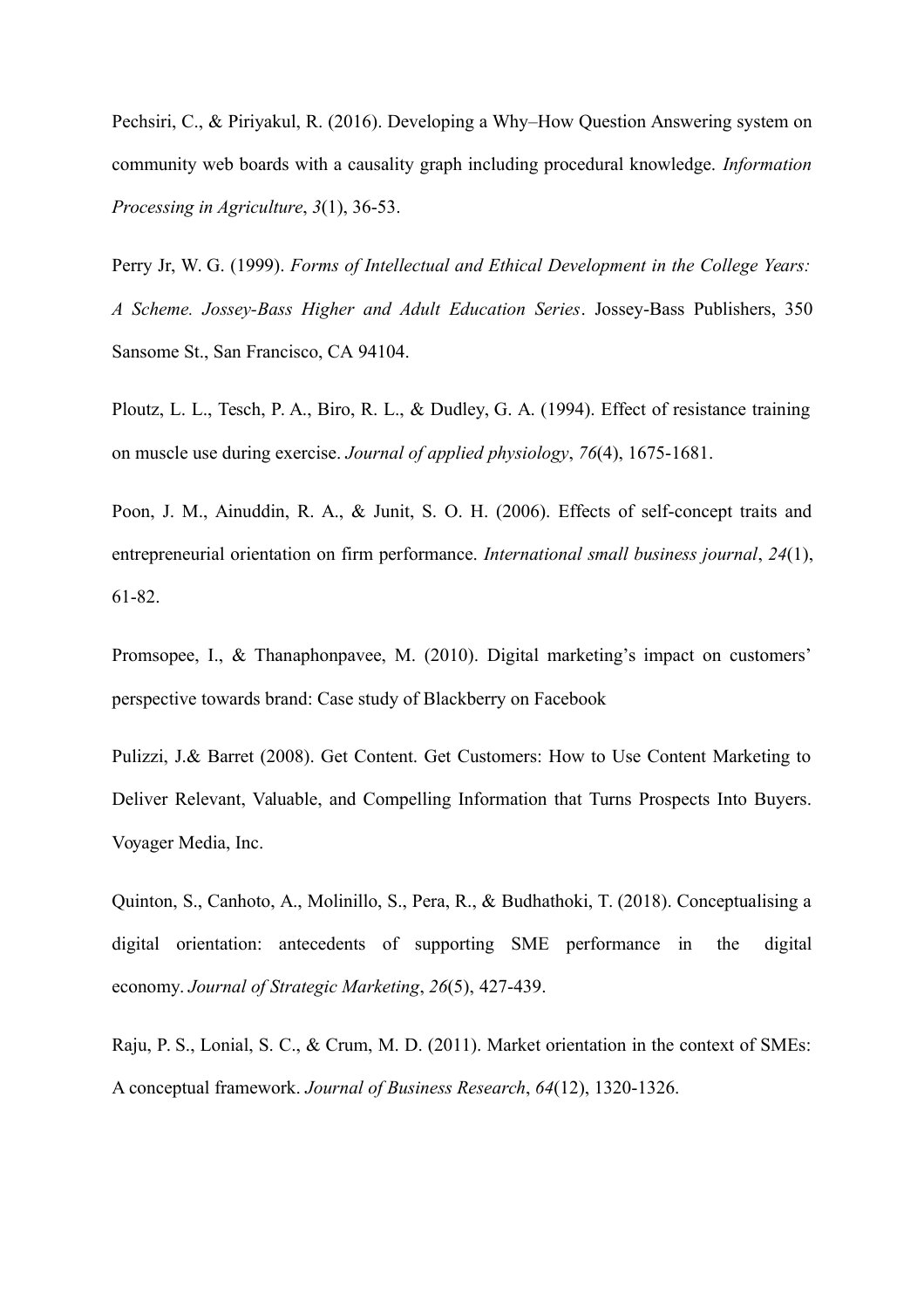Reid, M. (2008). Contemporary marketing in professional services. *Journal of services marketing*, *22*(5), 374-384.

Reijonen, H., Laukkanen, T., Komppula, R., & Tuominen, S. (2012). Are growing SMEs more market-oriented and brand-oriented. *Journal of Small Business Management*, 50(4), 699-716.

Renton, M., Daellenbach, U., Davenport, S., & Richard, J. (2015). Small but sophisticated: Entrepreneurial marketing and sme approaches to brand management. *Journal of Research in Marketing and Entrepreneurship*, *17*(2), 149-164.

Rigas, D., Hussain, H. A., & Riaz, N. (2016). Online Branding and Marketing: A User Perspective. *International Journal of Sociotechnology and Knowledge Development (IJSKD)*, *8*(2), 27-38.

Robson, C. (2011). Real World Research: a resource for social scientists and practitionerresearchers (3rd ed.). Oxford: Blackwell.

Rodham, K (1998). Manager or medic: the role of the occupational health professional. Occupational Medicine, 48(2), 81-84.

Rode, V., & Vallaster, C. (2005). Corporate branding for start-ups: the crucial role of entrepreneurs. *Corporate Reputation Review*, *8*(2), 121-135.

Roshanzamir, A. (2018). Dilemmas of Branding for Start-ups. *ICDS 2018*, 72.

Rossi, F. (2011). The challenges of antimicrobial resistance in Brazil. *Clinical infectious diseases*, *52*(9), 1138-1143.

Roy, D., & Banerjee, S. (2014). Identification and measurement of brand identity and image gap: a quantitative approach. *Journal of Product & Brand Management*, *23*(3), 207-219.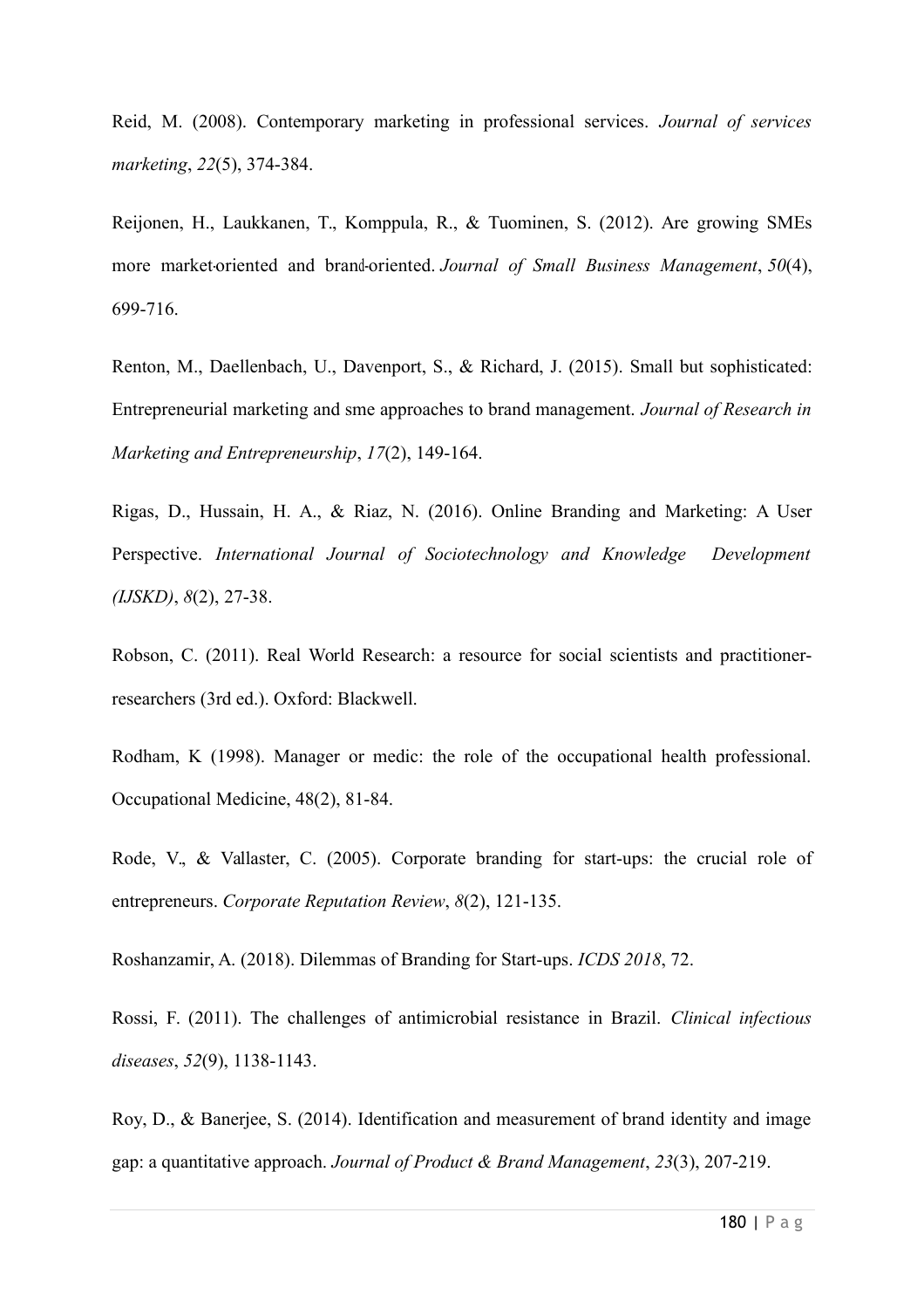Roy, S. (2009). Garments industry in India: Lessons from two clusters. New Delhi: Institute for Studies in Industrial Development.

Rowley, J. (2009). Online branding strategies of UK fashion retailers. *Internet research*, *19*(3), 348-369.

Rowley, J. (2004). Online branding. Online information review, 28(2), 131-138.

Rubin, H. J., & Rubin, I. S. (2012). Qualitative Interviewing: The Art of Hearing Data (3rd ed.). Thousand Oaks, CA: Sage.

Rubinstein, H., & Griffiths, C. (2001). Branding matters more on the Internet. Journal of Brand Management, 8(6), 394-404.

Rupert Hills, J., & Cairncross, G. (2011). Small accommodation providers and UGC web sites: perceptions and practices. *International Journal of Contemporary Hospitality Management*, *23*(1), 26-43.

Sandelowski, M. (1995). Sample size in qualitative research. *Research in nursing & health*, *18*(2), 179-183.

Sarantakos, S. (2005). Social Research. 3rd. Hampshire: Palgrave Macmillan.

Saunders, M., Lewis, P., & Thornhill, A. (2012). Research methods for business students (6th ed.). New York: Prentice Hall

Savin-Baden, M., & Major, C. H. (2013). Qualitative Research: The Essential Guide to Theory and Practice. London: Routledge

Sayer, A. (1984). Method in Social Science: A Realist Approach. London: Routledge.

Schroeder, J. E. (2009). The cultural codes of branding. *Marketing Theory*, *9*(1), 123-126.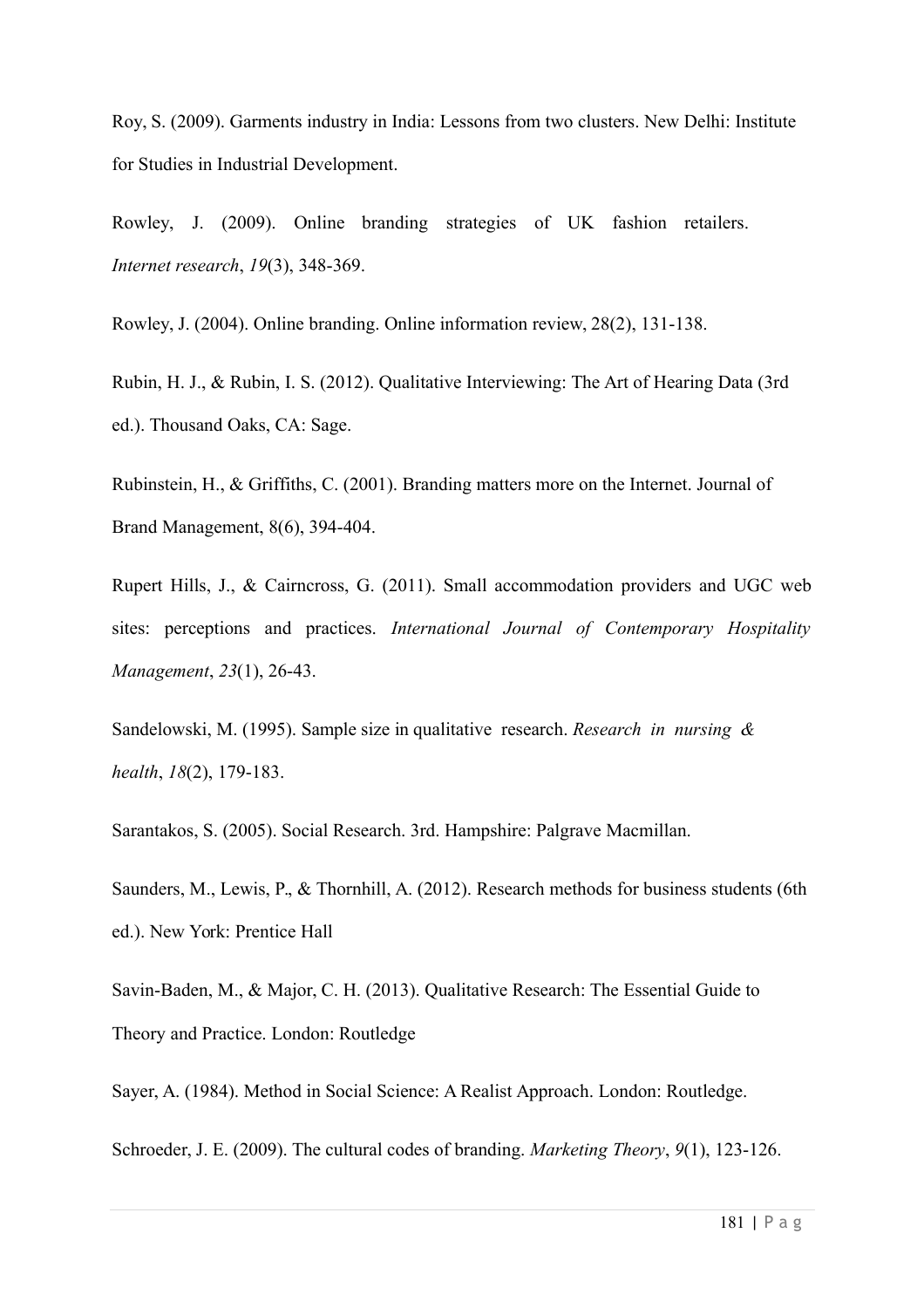Schroeder, J. E. (2005). The artist and the brand. *European Journal of Marketing*, *39*(11/12), 1291-1305.

Schultz, M., & De Chernatony, L. (2002). The challenges of corporate branding. Corporate Reputation Review, 5(2/3), 105-113.

Seiders, K., Berry, L. L., & Gresham, L. G. (2000). Attention, retailers! How convenient is your convenience strategy. *MIT Sloan Management Review*, *41*(3), 79

Shahzad, K., Bashir, S., & Ramay, M. I. (2008). Impact of HR practices on perceived performance of university teachers in Pakistan. *International review of business research papers*, *4*(2), 302-315.

Shankar, V., Inman, J. J., Mantrala, M., Kelley, E., & Rizley, R. (2011). Innovations in shopper marketing: current insights and future research issues. Journal of Retailing, 87, S29- S42.

Shane, S., & Venkataraman, S. (2000). The promise of entrepreneurship as a field of research. *Academy of management review*, *25*(1), 217-226.

Slavin, R. E. (1992). Research methods in education (2nd ed.). Boston: Allyn and Baco

Shaw, R. S., Chen, C. C., Harris, A. L., & Huang, H. J. (2009). The impact of information richness on information security awareness training effectiveness. *Computers & Education*, *52*(1), 92-100.

Smith, A. (2009). The Internet's role in campaign 2008.

Smith, D., & Culkin, N. (2001). Making sense of information: a new role for the marketing researcher. *Marketing Intelligence & Planning*, *19*(4), 263-271.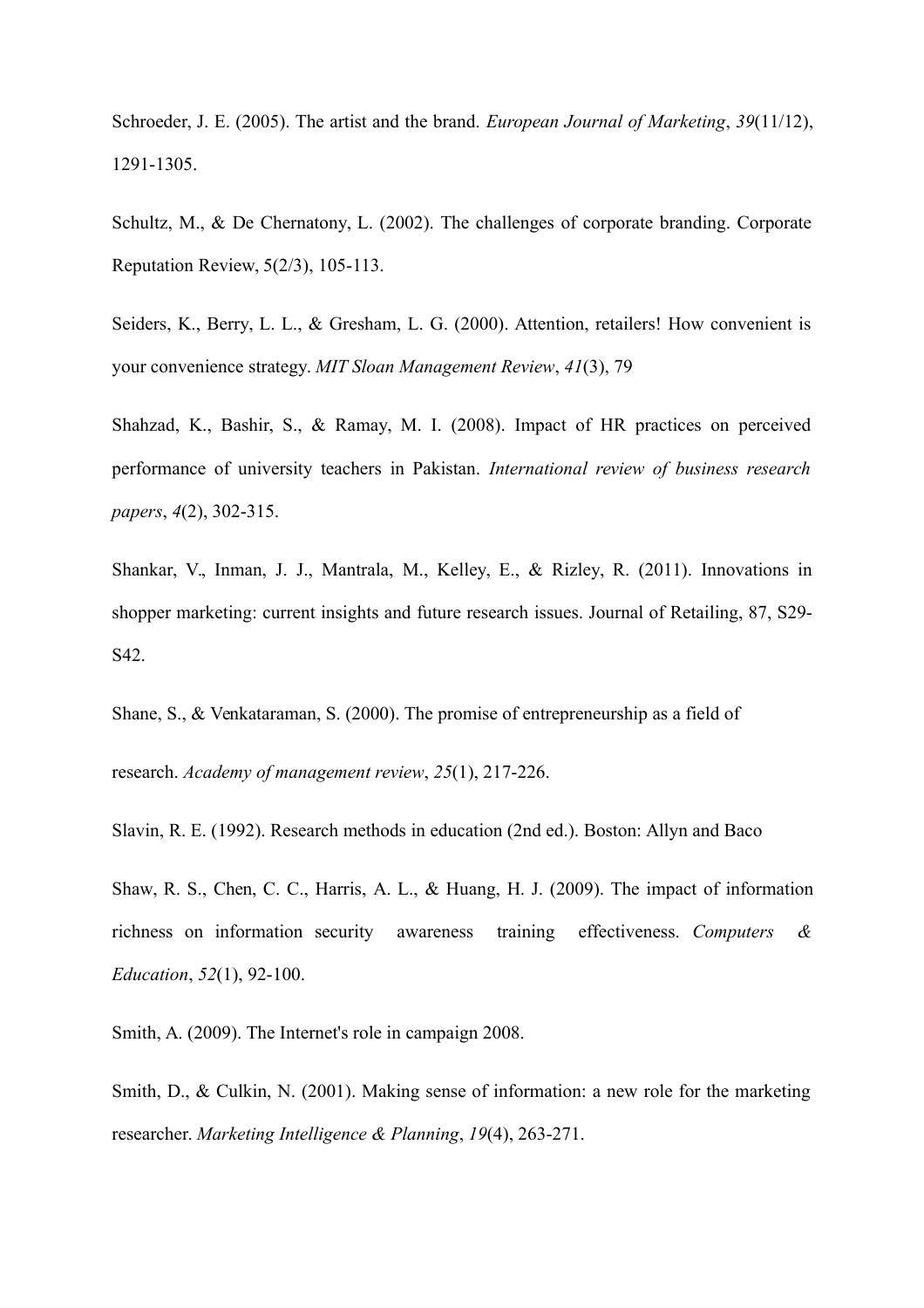Sobh, R., & Perry, C. (2006). Research design and data analysis in realism research. *European Journal of marketing*, *40*(11/12), 1194-1209.

Spence, M., & Hamzaoui Essoussi, L. (2010). SME brand building and management: an exploratory study. *European Journal of Marketing*, *44*(7/8), 1037-1054.

Sigala, M. (2009, August). Geoportals and Geocollaborative Portals: Functionality and Impacts on Travellers' Trip Panning and Decision Making Processes. In *International CHRIE Conference-Refereed Track* (p. 28).

Silverman, D. (2011). Interpreting Qualitative Data (4th ed.). London: Sage. Six

Simmons, G. J. (2007). "i-Branding": developing the internet as a branding tool. *Marketing Intelligence & Planning*, *25*(6), 544-562.

Singh, S., & Sonnenburg, S. (2012). Brand performances in social media. Journal of interactive marketing, 26(4), 189-197.

Stelzner, M. (2011). 2012 social media marketing industry report. Social media examiner, 7.

Strebinger, A. (2014). Rethinking brand architecture: a study on industry, company-and product-level drivers of branding strategy. *European Journal of Marketing*, *48*(9/10), 1782- 1804.

Strebinger, A., & Treiblmaier, H. (2004). E-adequate branding: building offline and online brand structure within a polygon of interdependent forces. *Electronic Markets*, *14*(2), 153- 164.

Swatman, P. M., Krueger, C., & Van Der Beek, K. (2006). The changing digital content Landscape: An evaluation of e-business model development in European online news and music. Internet research, 16(1), 53-80.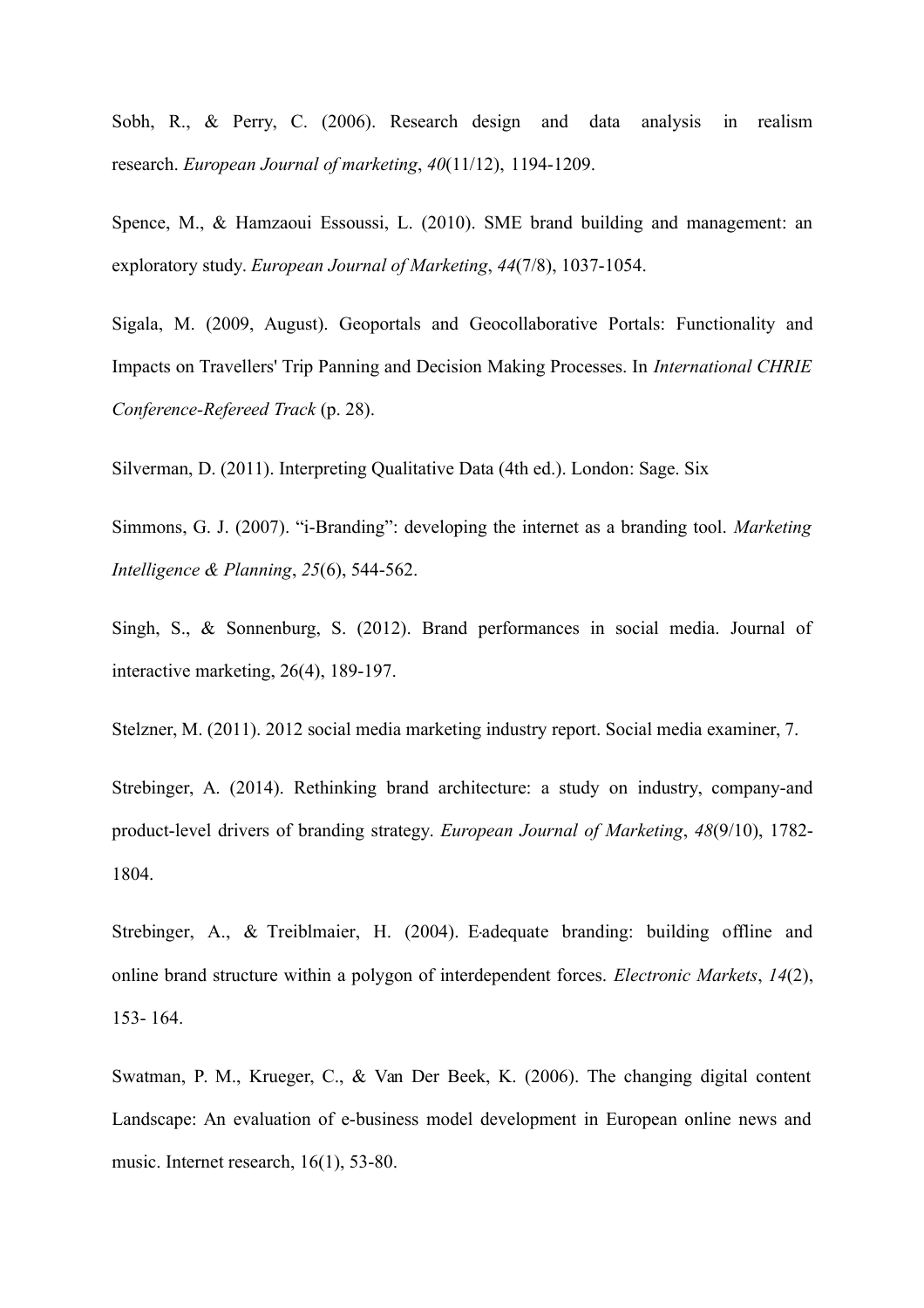T., Hennig-Thurau, K.P., Gwinner, G. Walsh, and D.D. Gremler, Electronic word-of-mouth via consumer-opinion platforms: what motivates consumers to articulate themselves on the Internet?, Journal of Interactive Marketing, Vol. 18 No. 1, pp. 38-52.(2004)

Tashakkori, A., & Teddlie, C. (Eds). (2010). Handbook of mixed methods in social and behavioural research (2nd ed.). Thousand Oaks, California: Sage.

Taylor, B. C., & Lindlof, T. R. (2013). Travelling Methods: Tracing the Globalization of Qualitative Communication Research, Romanian Journal of Communication and Public Relations, 15(3), 11-30

Thrassou, A., & Vrontis, D. (2009). A new consumer relationship model: the marketing communications application. *Journal of Promotion Management*, *15*(4), 499-521.

Theurer, C. P., Tumasjan, A., Welpe, I. M., & Lievens, F. (2018). Employer branding: a brand equity‐based literature review and research agenda. *International Journal of Management Reviews*, *20*(1), 155-179.

Theng So, J., Grant Parsons, A., & Yap, S. F. (2013). Corporate branding, emotional attachment and brand loyalty: the case of luxury fashion branding. *Journal of Fashion Marketing and Management: An International Journal*, *17*(4), 403-423.

Theodosiou, M., Kehagias, J., & Katsikea, E. (2012). Strategic orientations, marketing capabilities and firm performance: An empirical investigation in the context of frontline managers in service organizations. *Industrial Marketing Management*, *41*(7), 1058-1070.

Tse, A. C. B. (2003). Disintermediation of travel agents in the hotel industry. *International Journal of Hospitality Management*, *22*(4), 453-460.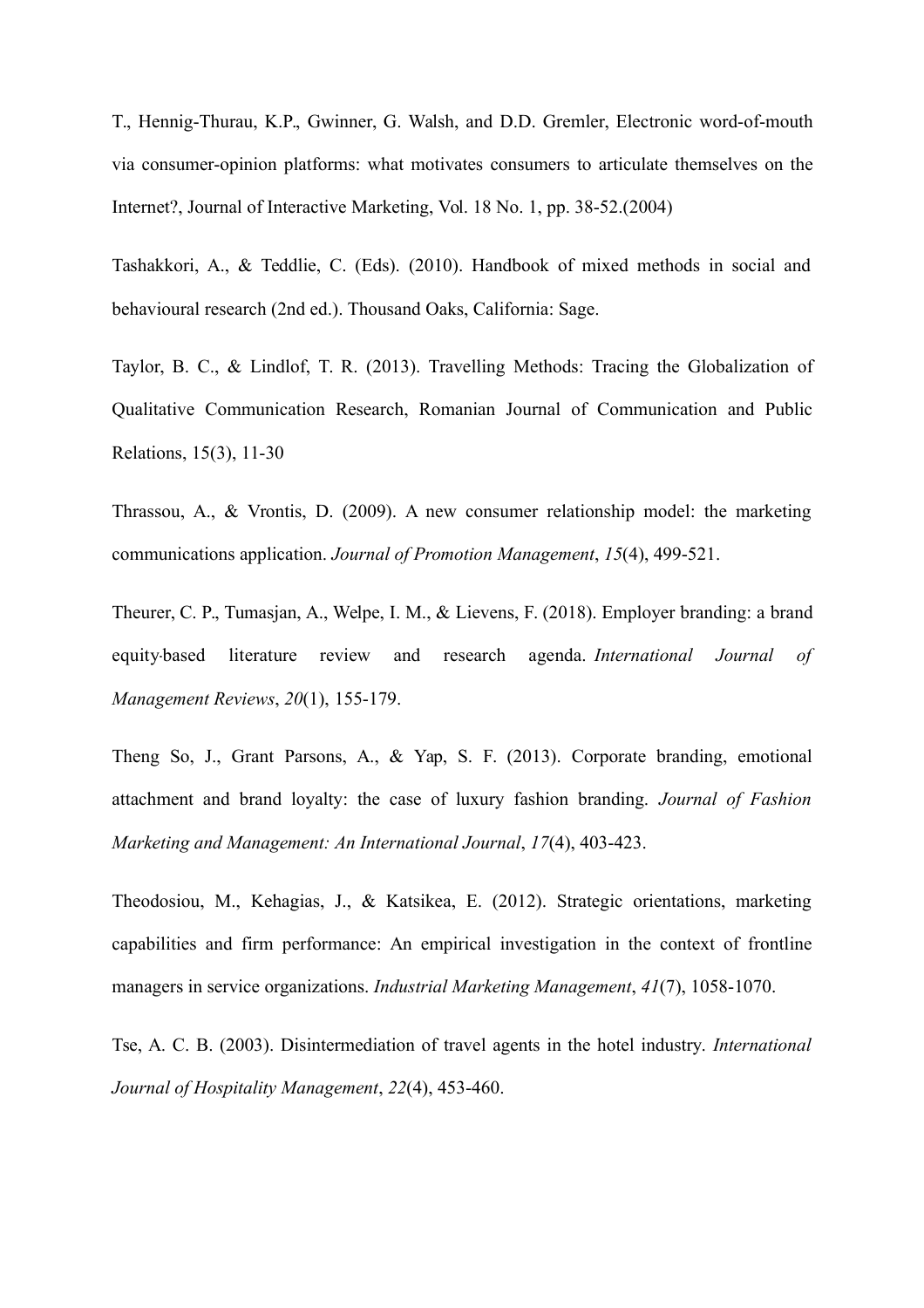Urde, M., Baumgarth, C., & Merrilees, B. (2013). Brand orientation and market orientation— From alternatives to synergy. Journal of Business Research, 66(1), 13-20.

Urde, M. (2013). The corporate brand identity matrix. *Journal of Brand Management*, *20*(9), 742-761.

Uusitalo, O. (2014). Brand creation via design and modularization–SMEs in international B2B markets. *Journal of Business Market Management*, *7*(2), 354-379.

Vakratsas, D., & Ambler, T. (1999). How advertising works: what do we really know?. Journal of marketing, 63(1), 26-43.

Varadarajan, R., Srinivasan, R., Vadakkepatt, G. G., Yadav, M. S., Pavlou, P. A., Krishnamurthy, S., & Krause, T. (2010). Interactive technologies and retailing strategy: A review, conceptual framework and future research directions. *Journal of Interactive Marketing*, *24*(2), 96-110.

Vernuccio, M., Barbarossa, C., Giraldi, A., & Ceccotti, F. (2012). Determinants of e-brand attitude: A structural modeling approach. *Journal of Brand management*, *19*(6), 500-512.

Victor Tavares (2015). Brand Management in SMEs: Conceptualization of Differences and Research Agenda. European Journal of Applied Business Management, 1 (1), 2015, pp. 128- 153

Vidal, R., & Hartley, R. (2004, June). Motion segmentation with missing data using power factorization and gpca. In *Proceedings of the 2004 IEEE Computer Society Conference on Computer Vision and Pattern Recognition, 2004. CVPR 2004.* (Vol. 2, pp. II-II). IEEE.

Vidic, F., & Vadnjal, J. (2013). The role of branding in SMEs: different perspective on the market. *China-USA Business Review*, *12*(1), 79-88.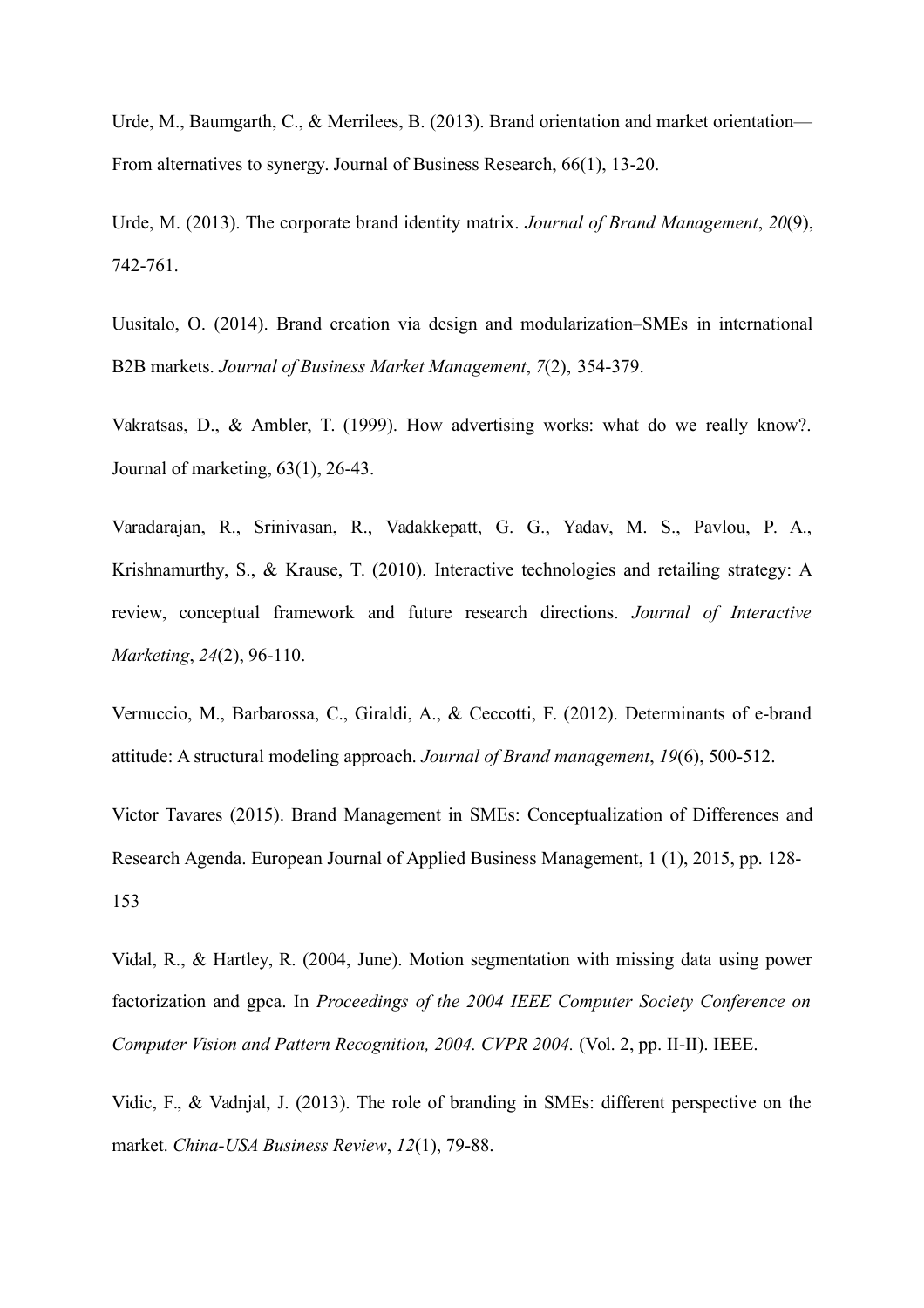Vinhas Da Silva, R., & Faridah Syed Alwi, S. (2008). Online brand attributes and online corporate brand images. *European Journal of Marketing*, *42*(9/10), 1039-1058.

Völckner, F., Sattler, H., Hennig-Thurau, T., & Ringle, C. M. (2010). The role of parent brand quality for service brand extension success. *Journal of Service Research*, *13*(4), 379- 396.

Voorveld, H. A., Van Noort, G., & Duijn, M. (2013). Building brands with interactivity: The role of prior brand usage in the relation between perceived website interactivity and brand responses. *Journal of Brand Management*, *20*(7), 608-622.

Vrontis, D., Thrassou, A., & Rossi, M. (2011). Italian wine firms: strategic branding and financial performance. *International Journal of Organizational Analysis*, *19*(4), 288-304.

Walsh, M. F., & Lipinski, J. (2009). The role of the marketing function in small and medium sized enterprises. *Journal of small business and enterprise development*, *16*(4), 569-585.

Ward, M. R., & Lee, M. J. (2000). Internet shopping, consumer search and product branding. Journal of product  $&$  brand management, 9(1), 6-20

Watson, S. (2008). Where are we now? A review of management development issues in the hospitality and tourism sector: implications for talent management. *International Journal of Contemporary Hospitality Management*, *20*(7), 758-780.

Wehr, D. S. (2015). *Jung and feminism: Liberating archetypes*. Routledge.

Wehr, P. (2015, February 14). Social reality construction. Retrieved from [crc@colorado.edu:](mailto:crc@colorado.edu) <http://www.colorado.edu/conflict/peace/example/wehr7487.htm>

Wood, L. (2000). Brands and brand equity: definition and management. *Management decision*, *38*(9), 662-669.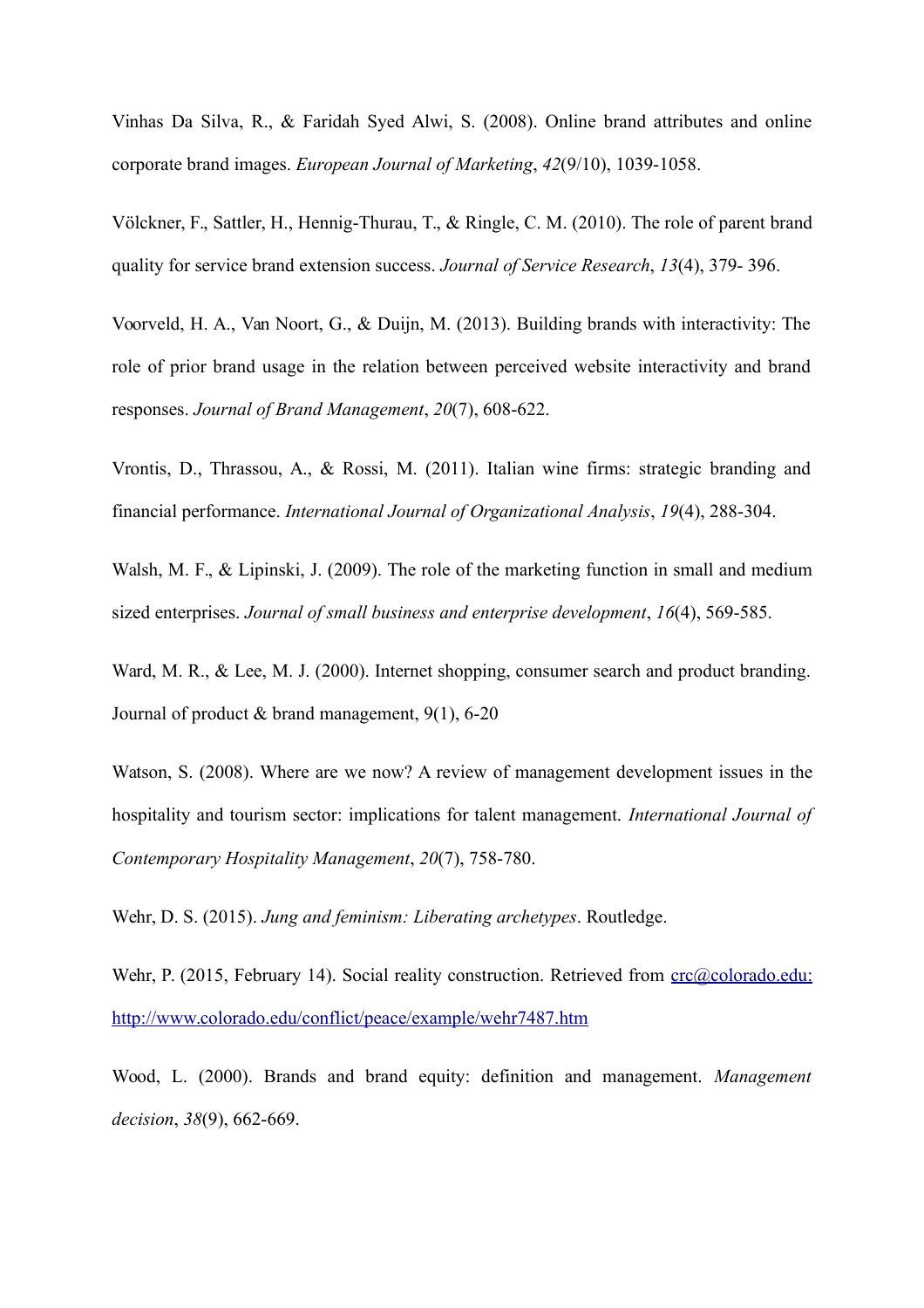Wilkins, H., Merrilees, B., & Herington, C. (2007). Towards an understanding of total service quality in hotels. *International Journal of Hospitality Management*, *26*(4), 840-853.

Wirtz, J., Den Ambtman, A., Bloemer, J., Horváth, C., Ramaseshan, B., Van De Klundert, J., & Kandampully, J. (2013). Managing brands and customer engagement in online brand communities. *Journal of service Management*, *24*(3), 223-244.

Wuebben, J., 2012. Content is Currency. Boston, MA: Nicholas Brealey.

Yadav, M. S., & Pavlou, P. A. (2014). Marketing in computer-mediated environments: Research synthesis and new directions. *Journal of Marketing*, *78*(1), 20-40.

Yeh-Yun Lin, C., & Yi-Ching Chen, M. (2007). Does innovation lead to performance? An empirical study of SMEs in Taiwan. *Management Research News*, *30*(2), 115-132.

Yin, R.K. (2011). Qualitative Research from Start to Finish. London: The Guildford Press.

Yin Wong, H., & Merrilees, B. (2005). A brand orientation typology for SMEs: a case research approach. *Journal of Product & Brand Management*, *14*(3), 155-162.

Yin Wong, H., & Merrilees, B. (2007). Multiple roles for branding in international marketing. *International Marketing Review*, *24*(4), 384-408.

Yoo, Y., Henfridsson, O., & Lyytinen, K. (2010). Research commentary—the new organizing logic of digital innovation: an agenda for information systems research. *Information systems research*, *21*(4), 724-735.

Zhang, X., Song, H., & Huang, G. Q. (2009). Tourism supply chain management: A new research agenda. *Tourism management*, *30*(3), 345-358.

Zeng, B., & Gerritsen, R. (2014). What do we know about social media in tourism? A review. *Tourism management perspectives*, *10*, 27-36.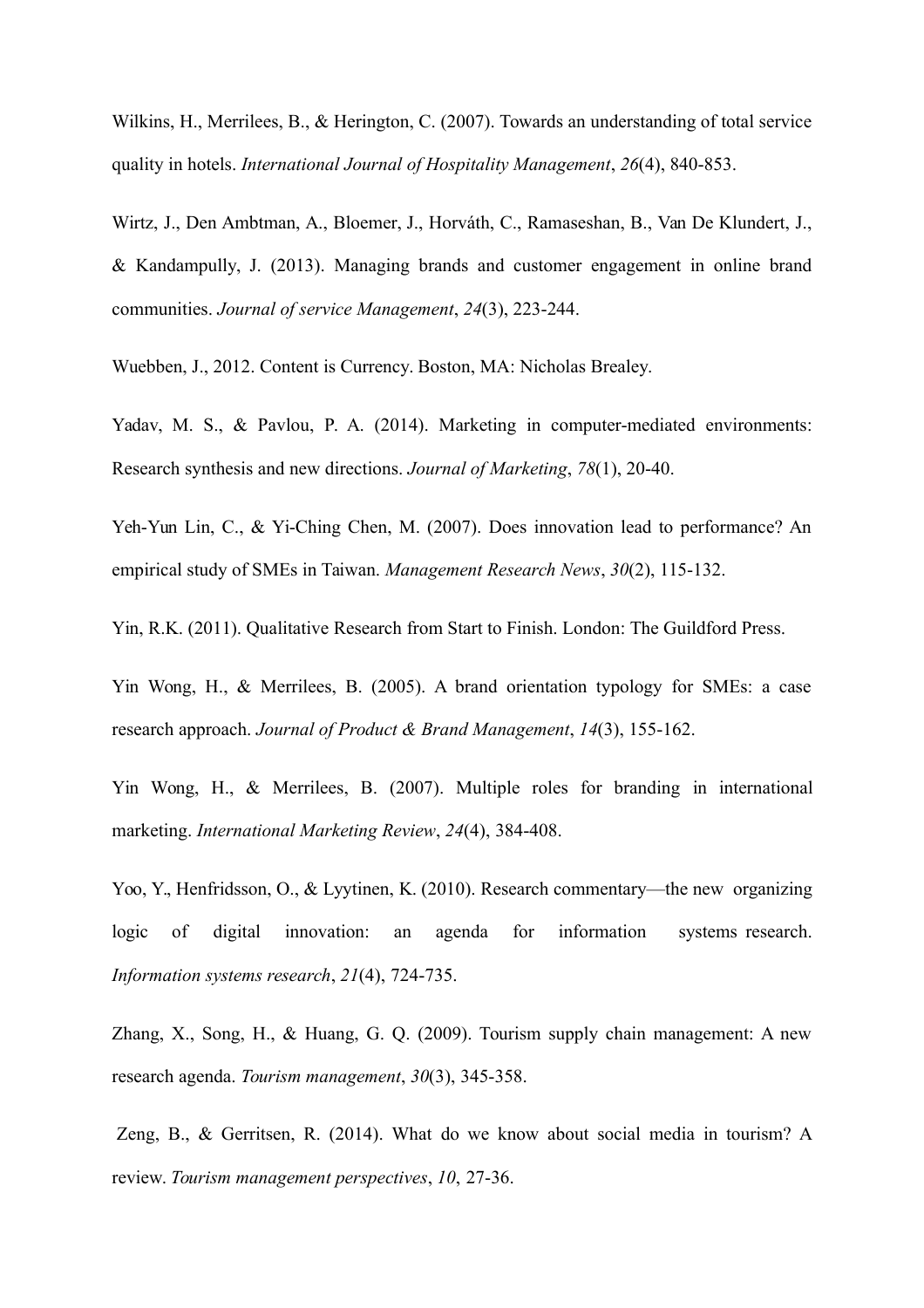Zhou, K. Z., Li, J. J., Zhou, N., & Su, C. (2008). Market orientation, job satisfaction, product

quality, and firm performance: evidence from China. *Strategic management journal*, *29*(9), 985-1000.

Zwass, V. (1996). Electronic Commerce: Structures and Issues' Int'l J. of Electronic

Commerce, 1, 1 (Fall, 1996) 3-23.

#### APPENDIX:

| <b>Please tick the appropriate boxes</b>                                                                                                                                                                                                | <b>Yes</b> | $\overline{\text{No}}$ |
|-----------------------------------------------------------------------------------------------------------------------------------------------------------------------------------------------------------------------------------------|------------|------------------------|
| <b>Taking Part</b>                                                                                                                                                                                                                      |            |                        |
| I have read and understood the project information sheet dated<br>DD/MM/YYYY.                                                                                                                                                           |            |                        |
|                                                                                                                                                                                                                                         |            |                        |
| I have been given the opportunity to ask questions about the project.                                                                                                                                                                   |            |                        |
| I agree to take part in the project. Taking part in the project will<br>include being interviewed and recorded (audio).                                                                                                                 |            |                        |
| I understand that my taking part is voluntary; I can withdraw from<br>the study at any time and I do not have to give any reasons for why I<br>no longer want to take part.                                                             |            |                        |
| Use of the information I provide for this project only                                                                                                                                                                                  |            |                        |
| I understand my personal details such as my name and email-address<br>will not be revealed to people outside the project.                                                                                                               |            |                        |
| I understand that I will maintain the confidentiality of the fellow<br>participants in this research.                                                                                                                                   |            |                        |
| I understand that my words may be quoted in publications, reports,<br>web pages, and other research outputs.                                                                                                                            |            |                        |
| Use of the information I provide beyond this project                                                                                                                                                                                    |            |                        |
| I agree for the data I provide to be transcribed and archived by the<br>research and stored according to university procedures.                                                                                                         |            |                        |
| I understand that other genuine researchers may use my words in<br>publications, reports, web pages, and other research outputs, only if<br>they agree to preserve the confidentiality of the information as<br>requested in this form. |            |                        |
| So we can use the information you provide legally                                                                                                                                                                                       |            |                        |
| I agree to assign the copyright I hold in any materials related to this<br>project to Divya Nambiar                                                                                                                                     |            |                        |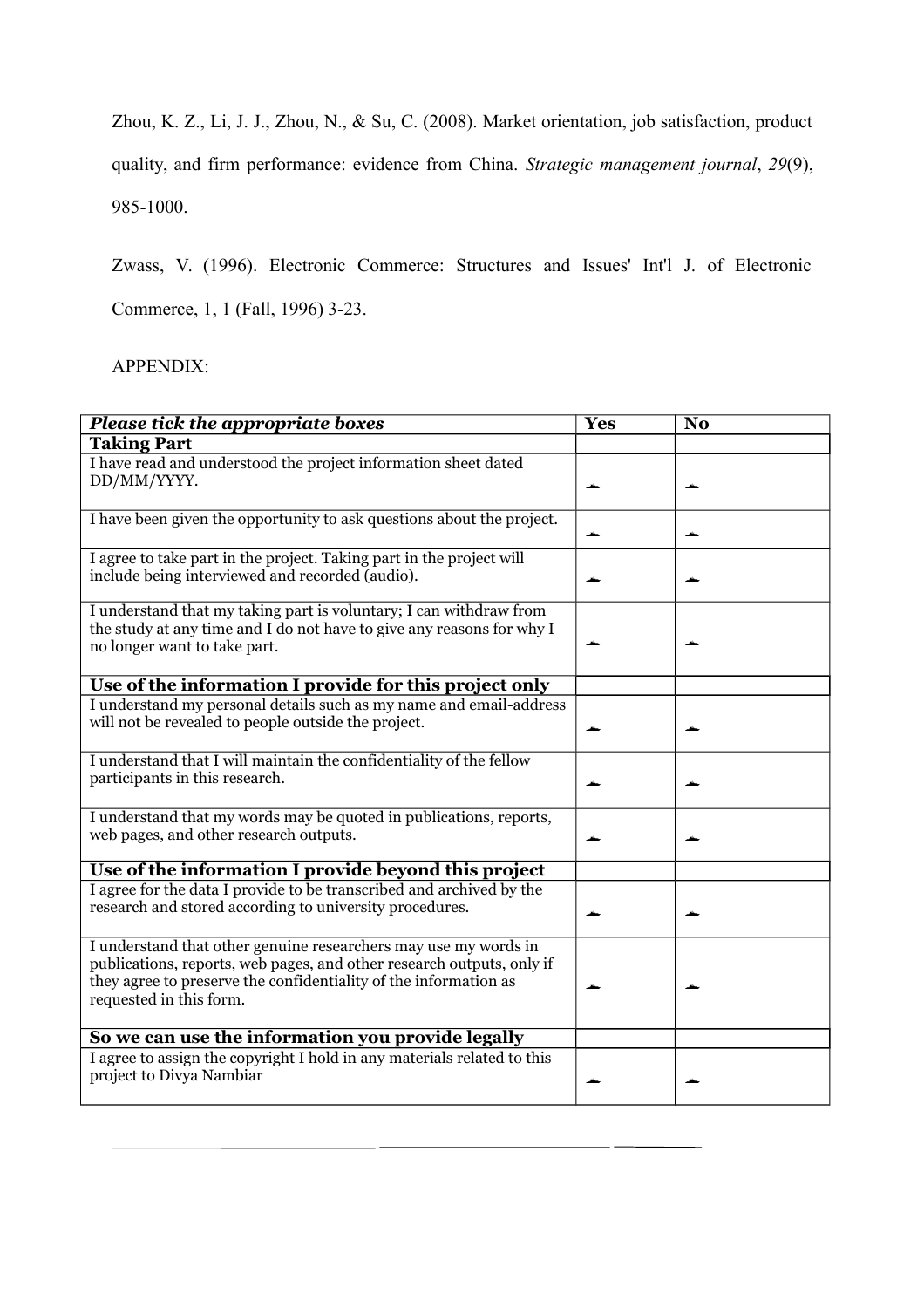Name of participant [printed] Signature Date

| Researcher [printed] | Signature | Date |  |
|----------------------|-----------|------|--|

Project contact details for further information:

Name:

email address:





Salford, M5 4WT, United Kingdom

0161 295 5000 www.salford.ac.uk

## **E –Brand management in Indian SMEs: Strategic and Operational Perspectives**

#### **What is the research about?**

The PhD research study is on "**E –Brand management in Indian SMEs: Strategic and Operational Perspectives",** within the wider context of SME hospitality Sector in India.

The focus of this research is to interview on your opinions and experiences of the e-branding concept and its implementation, development and outcomes.

I am interested in the views of Owner/Manager who currently adopt the e-brand for their Organisation. This is in the context of understanding and analysing ebrand management from the view point of Owner and Manager. I hope that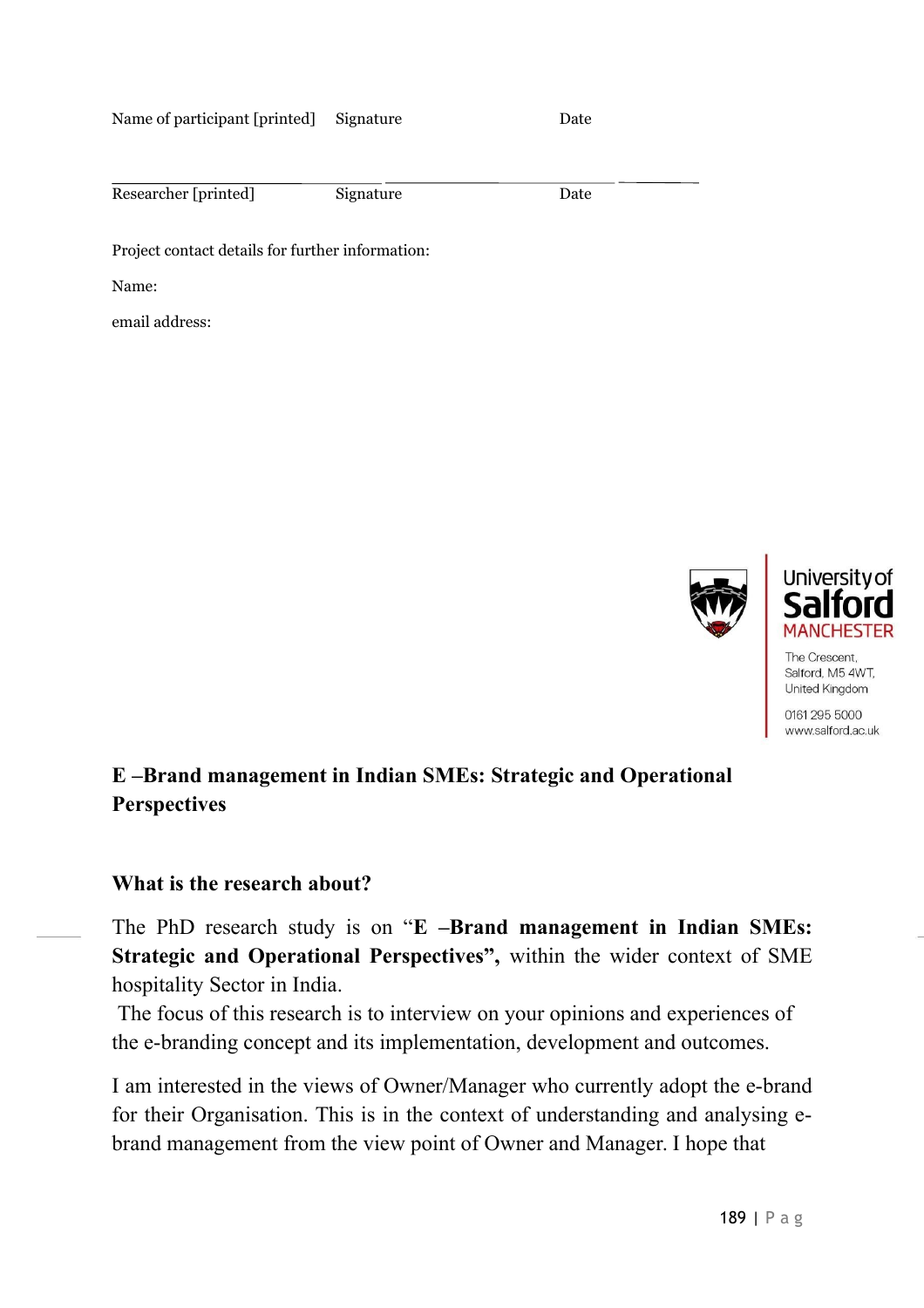through your participation I may be able contribute to the understanding of ebrand management within the SME hospitality sector.

## **How will you be involved?**

You will be asked to participate in an interview for 45 to 60 minutes duration. All meetings will be arranged at a mutually agreed time and location within your preferred location.

The interview does not have a strict protocol, and draws upon your experiences and reflections of e-branding. You have the right to withdraw from the study at any time (up to the point of publication and dissemination) without prejudice and without providing a reason.

I will also undertake a content analysis of hotel's website, marketing catalogues, promotional material and blogs etc.

# **What information will be collected?**

The interview will be audio recorded and the data collected will be analysed for thesis development, and wider publication and dissemination.

There is a possibility that the results from the data will be published in journal papers and/ or conference proceedings/ and/or presentations, and/or any form of dissemination as determined by the researcher. However, all participants' interview data will be anonymised as part of any form of dissemination, and individuals will not be recognised in anyway.

When undertaking the content analysis hotel's website, marketing catalogues promotional material and blogs etc. I will not name the hotel in any form of dissemination, although as the content analysis material is in the public domain, other actors' may be able to indirectly identity the hotel.

Data files will be securely stored archived and only used by the researcher and supervisors for the duration of the PhD programme, and up to three years postgraduation to facilitate dissemination.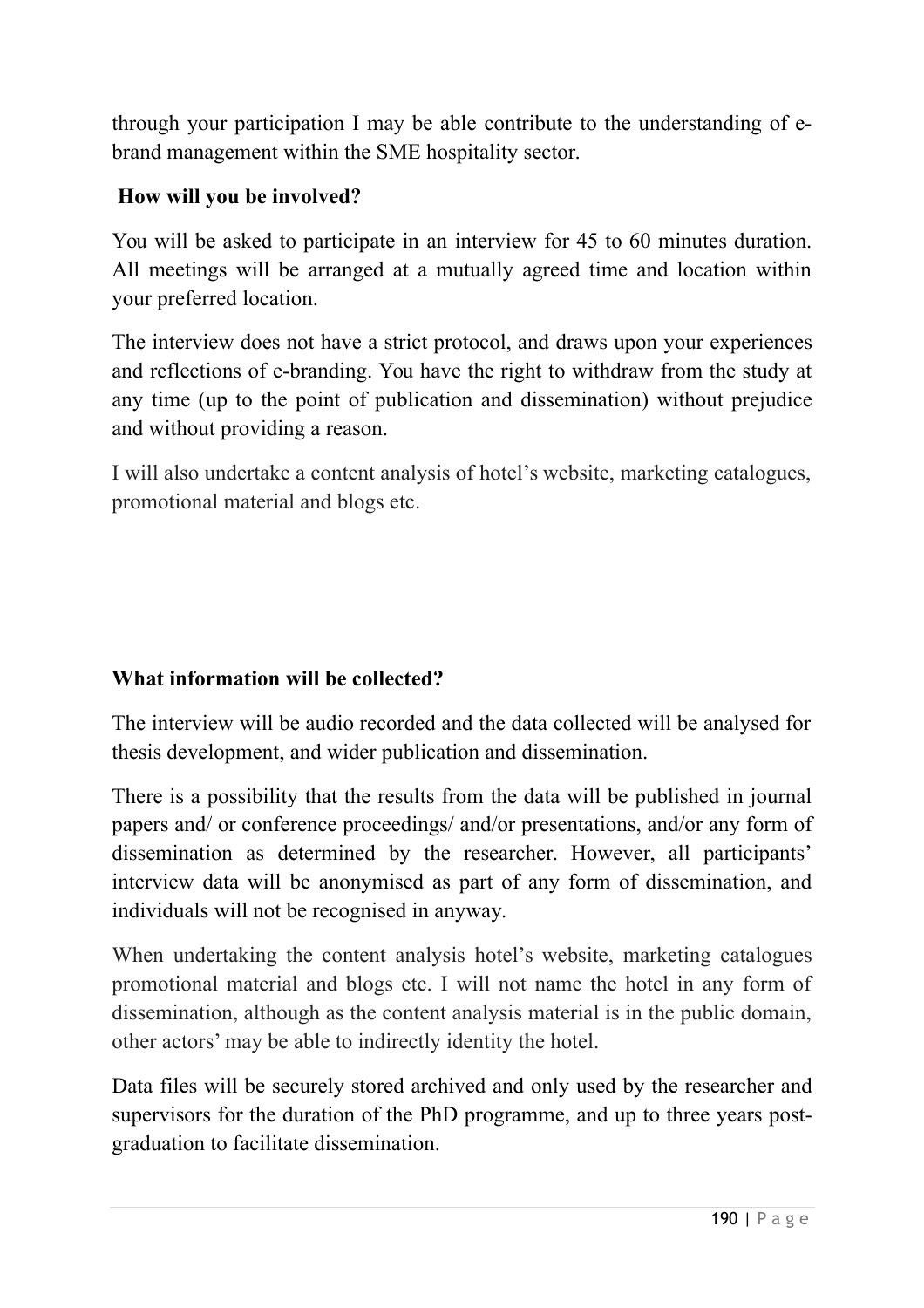### **Who is organising and sponsoring the study?**

This study is organised and funded by **NAME** as a student at the University of Salford. I can be contacted as follows. A complaint can be filed with my supervisor.

**Email:**

**Phone Number:**





The Crescent, Salford, M5 4WT. United Kingdom

0161 295 5000 www.salford.ac.uk

Dear Manager,

I name, the undersigned PhD student at the University of Salford, would like to conduct a face to face interview with the senior managers of your organisation as the part of my research study.

My research topic is **E –Brand management in Indian SMEs: Strategic Perspectives.**

The interview duration could be between 45-60 minutes, and will try to understand and capture the thoughts and perspectives of the strategic leader within the Organisation, who presently are responsible for implementing and sustaining the e-brand of the Organisation. I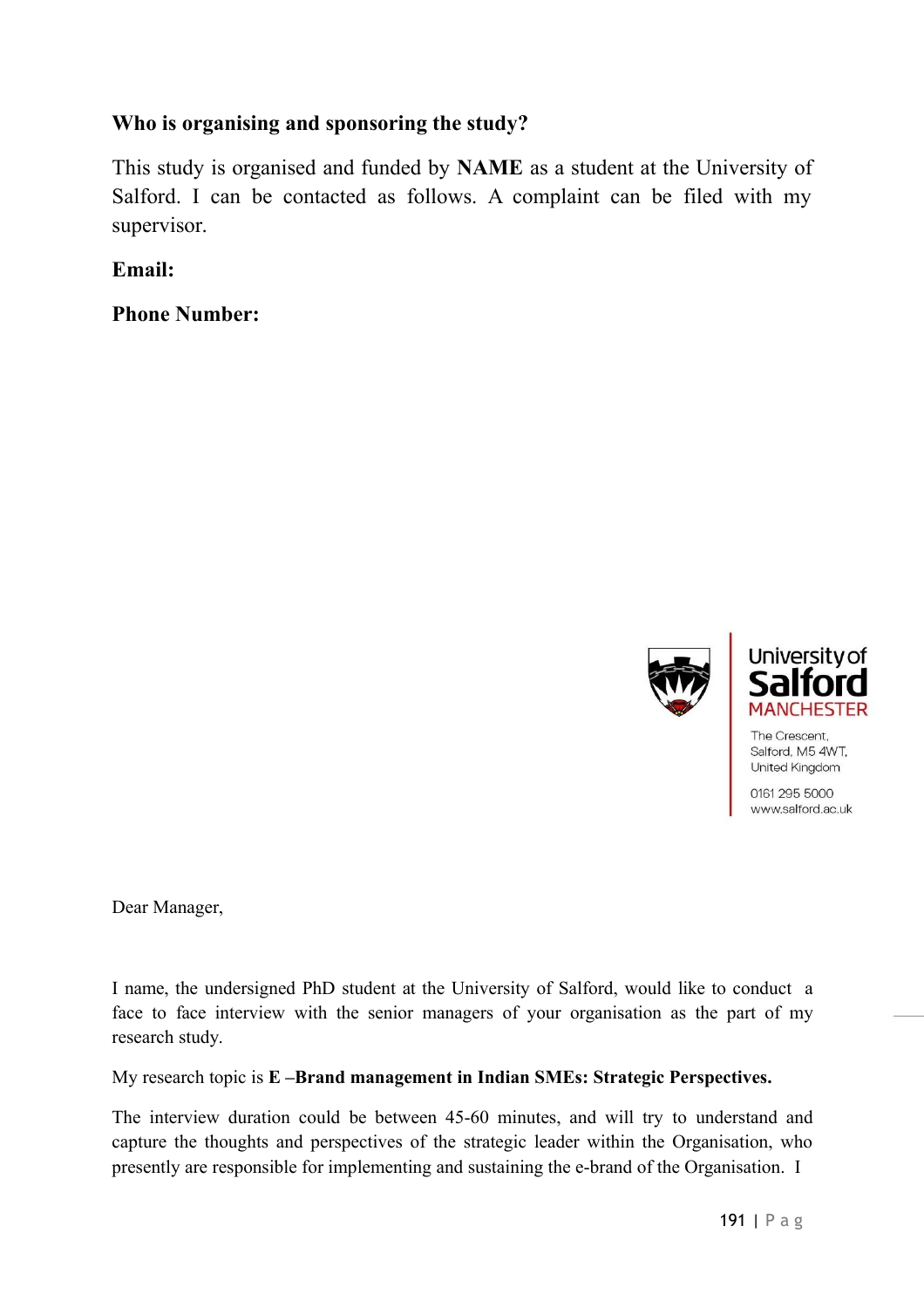would like to understand and analyse the views of the management within the SME on Ebrand management and the corresponding success and challenge factors. I will also undertake a content analysis of hotel's website, marketing catalogues, promotional material and blogs. When undertaking the content analysis the name of hotel will be made anonymous in any form of dissemination, although as the content analysis material is in the public domain, other actors' may be able to indirectly identity the hotel

All interview responses will be kept anonymous. Your participation will be a valuable addition to my research and finding could lead to the new development within the under researched areas.

I humbly request your participation and suggestion for a day and time at your convenience.

Thanks

Name

Sign

| how | the e-brand                    | is managed                                     | from | a | $\triangleright$ How do you describe your SME brand? |
|-----|--------------------------------|------------------------------------------------|------|---|------------------------------------------------------|
|     |                                |                                                |      |   |                                                      |
|     |                                | strategic perspective in the context of Indian |      |   |                                                      |
|     |                                |                                                |      |   | $\triangleright$ How do you manage your e-brand?     |
|     | SMEs in the hospitality sector |                                                |      |   | What are the different e-brand                       |
|     |                                |                                                |      |   |                                                      |
|     |                                |                                                |      |   | management strategies of your SME?                   |
|     |                                |                                                |      |   | $\triangleright$ Why do you think e-brand management |
|     |                                |                                                |      |   | is important in the Indian hospitality               |
|     |                                |                                                |      |   |                                                      |
|     |                                |                                                |      |   | SME sector?                                          |
|     |                                |                                                |      |   | $\triangleright$ How e-brand building is positively  |
|     |                                |                                                |      |   | linked to the success of your SME?                   |
|     |                                |                                                |      |   | $\triangleright$ Why should SMEs pay attention to e- |
|     |                                |                                                |      |   | brand management?                                    |
|     |                                |                                                |      |   |                                                      |
|     |                                |                                                |      |   | $\triangleright$ How effective is your e-brand       |
|     |                                |                                                |      |   | management compared to traditional                   |
|     |                                |                                                |      |   | brand management?                                    |
|     |                                |                                                |      |   |                                                      |
|     |                                |                                                |      |   |                                                      |
|     |                                |                                                |      |   |                                                      |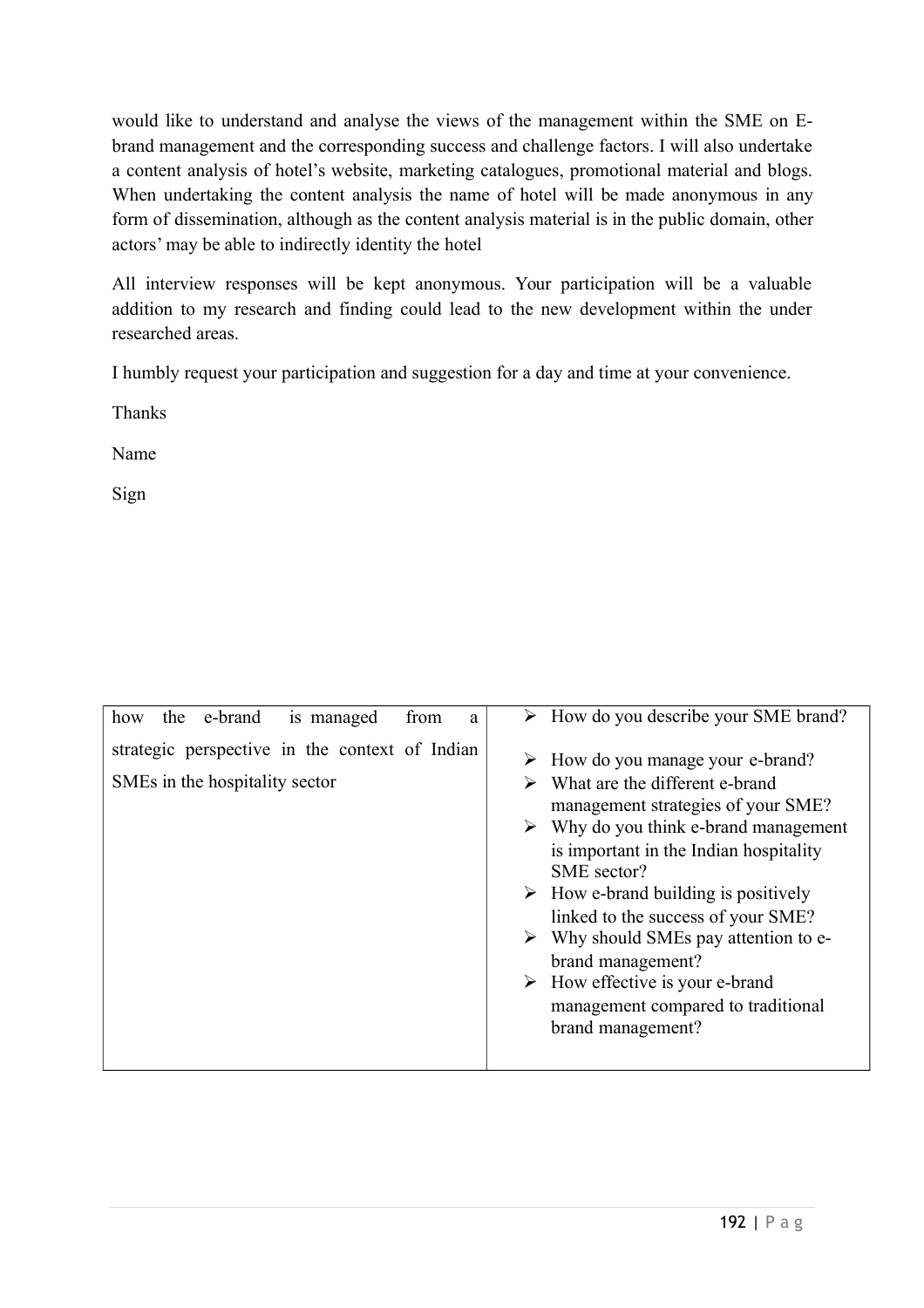|                                               | $\triangleright$ How effectively are e-brand building                    |
|-----------------------------------------------|--------------------------------------------------------------------------|
|                                               | techniques identified by the SME?                                        |
|                                               | $\triangleright$ How do you build an SME e-brand                         |
|                                               | focussed on customer?                                                    |
|                                               | $\triangleright$ How do you connect with customers                       |
|                                               | through e-branding?                                                      |
|                                               | $\triangleright$ How do you evaluate the changes in your                 |
|                                               | SME e-branding?                                                          |
|                                               | $\triangleright$ What are the different tools used in your               |
|                                               | e-branding?                                                              |
|                                               | $\triangleright$ How do you decide to implement                          |
|                                               | effective branding strategies/tools?                                     |
|                                               | How should SMEs develop integrated<br>➤                                  |
|                                               | communication strategies to build a                                      |
|                                               | powerful e-brand?                                                        |
|                                               | $\triangleright$ How do you update your e-brand to take                  |
|                                               | account of new technologies?                                             |
|                                               | $\triangleright$ What are the factors affecting the e-                   |
|                                               | branding decisions of your SME?                                          |
|                                               | $\triangleright$ What is your role in e-branding of the<br>organisation? |
|                                               | $\triangleright$ What expectations do you think your                     |
|                                               | customers have with your e-brand, and                                    |
|                                               | how do you work to meet expectations?                                    |
|                                               |                                                                          |
| how successfully are the components of an SME | $\blacktriangleright$<br>What are the components of your ideal           |
| e- brand managed in the Indian hospitality    | SME brand?                                                               |
|                                               | $\triangleright$ What are the components or characteristics              |
| sector.                                       | of a successful e-brand?                                                 |
|                                               | What are the key considerations for a<br>➤                               |
|                                               | successful e-branding?                                                   |
|                                               |                                                                          |
|                                               |                                                                          |
|                                               | $\triangleright$ How do e-branding techniques benefit your               |
|                                               | SME?                                                                     |
|                                               | How do you work to achieve ebrand<br>➤                                   |
|                                               | success?                                                                 |
|                                               | $\triangleright$ Do you think the company's vision is                    |
|                                               | reflected in the ebrand?                                                 |
|                                               | How strong is your ebrand compared to your<br>➤                          |
|                                               | competitors?                                                             |
|                                               | $\triangleright$ How do you work to convey your e-brand<br>internally?   |
|                                               |                                                                          |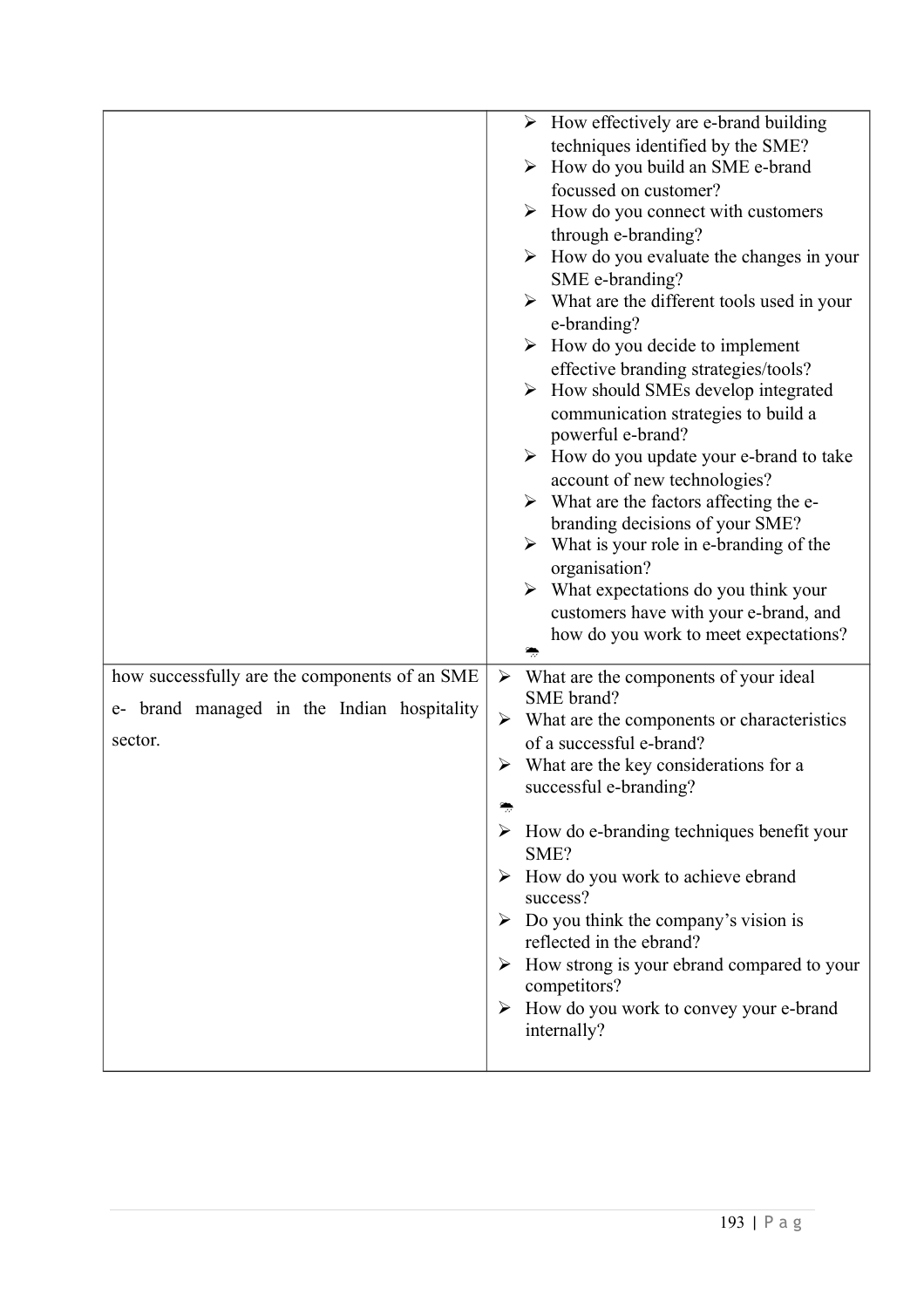| how effectively the challenges of e-branding are<br>addressed by Indian SMEs in the hospitality<br>sector | $\triangleright$ Are there any challenges involved in e-<br>branding? How are they addressed?<br>$\triangleright$ How do you balance the various risks<br>involved in e-branding?<br>$\triangleright$ How do you cope with the emerging<br>e-branding trends in the hospitality<br>sector?<br>$\triangleright$ How do you perceive the restrictions on<br>e-branding for an SME compared to<br>larger organisations? |
|-----------------------------------------------------------------------------------------------------------|----------------------------------------------------------------------------------------------------------------------------------------------------------------------------------------------------------------------------------------------------------------------------------------------------------------------------------------------------------------------------------------------------------------------|
|                                                                                                           |                                                                                                                                                                                                                                                                                                                                                                                                                      |
|                                                                                                           |                                                                                                                                                                                                                                                                                                                                                                                                                      |

*1. How e-brand is managed in the Indian hospitality sector?*

| <b>Meta Code</b> | <b>Open Code</b> | <b>Quote from transcripts</b> |
|------------------|------------------|-------------------------------|
|                  |                  |                               |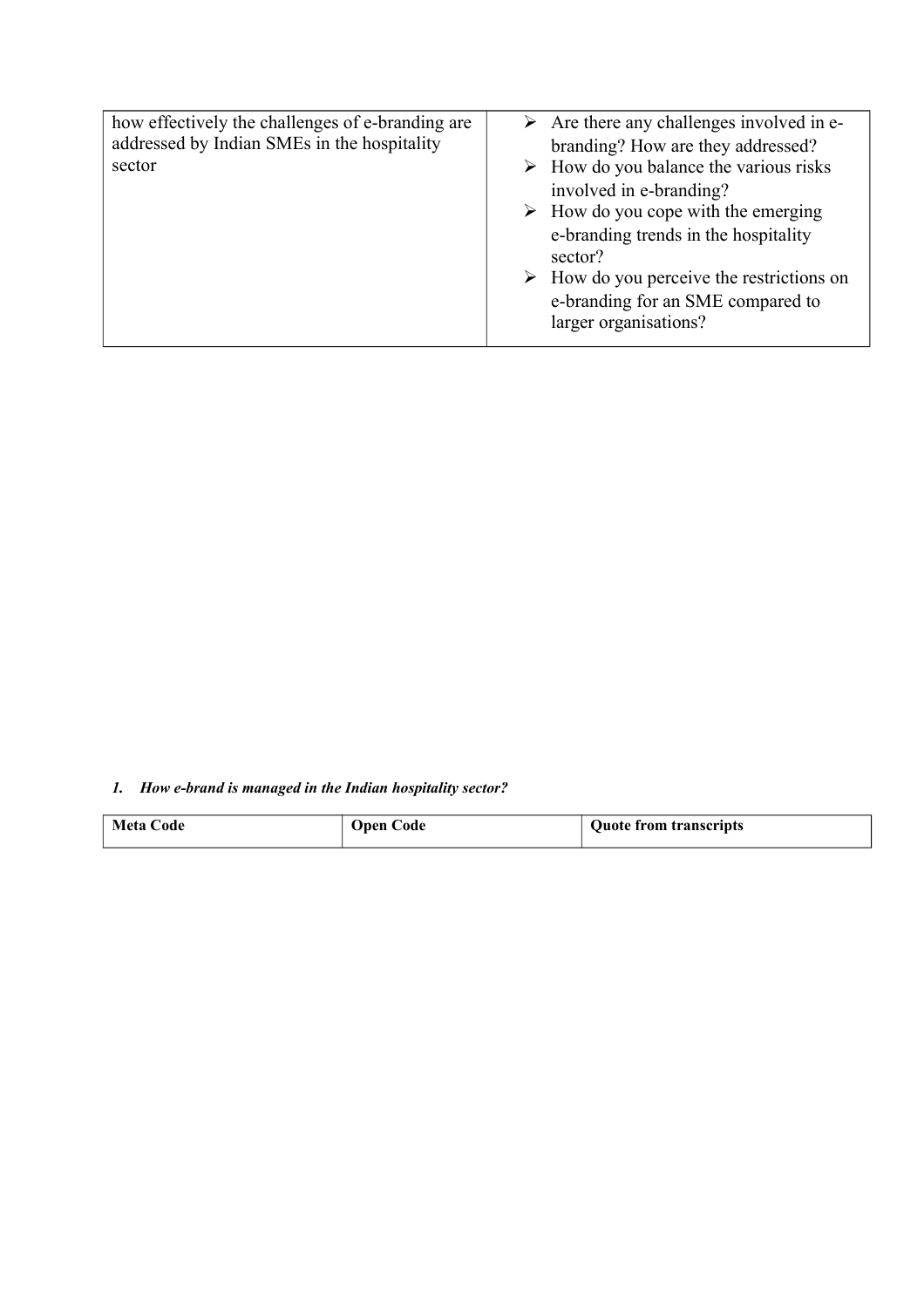| Online brand management | Brand promotion (R1,P1) (R2,P1)<br>$(R3,P1)$ $(R3,P2)$ $(R4,P1)$<br>$(R5,P1)$ $(R7,P1)$ $(R8,P1)$ $(R10,P2)$ .<br>High technology users<br>$(R1,P1)$ $(R2,P1)$ $(R3,P1)$ $(R3,P2)$<br>(R4, P1)<br>(R5,P1) (R7,P1) (R8,P1) | "we manage e-brand through multiple<br>sources like registered websiteto promote<br>my brand. $(R1, P1)$<br>"The online brand is managed mainly<br>through website, third party advertising"<br>(R2, P1)<br>Companies which was dependent on word<br>of mouth publicity during inception, but<br>today the situation is widely changed,<br>brands are using much larger media options<br>to communicate to wide audience" $(R3, P1)$<br>Online media has been able to get more<br>customers to our organisation (R3, P2)<br>We take internet for granted, in fact many<br>hoteliers do not realize just how much the<br>internet has impacted the business(R4,P1)<br>"I would say 70% of our business comes<br>from e-brand management "(R5,P1).<br>The world is digitalised,every online tool<br>and method is important in copying with<br>the competitors and being successful in the<br>industry $(R7,P1)$ .<br>"The majority of clients are from the digital<br>channels, information due to finger<br>tips due to our online presence" (R8,P1)<br>e-brand enhances connectivity and<br>networking (R8,P1)<br>Digital solutions are multiple and better                              |
|-------------------------|---------------------------------------------------------------------------------------------------------------------------------------------------------------------------------------------------------------------------|-------------------------------------------------------------------------------------------------------------------------------------------------------------------------------------------------------------------------------------------------------------------------------------------------------------------------------------------------------------------------------------------------------------------------------------------------------------------------------------------------------------------------------------------------------------------------------------------------------------------------------------------------------------------------------------------------------------------------------------------------------------------------------------------------------------------------------------------------------------------------------------------------------------------------------------------------------------------------------------------------------------------------------------------------------------------------------------------------------------------------------------------------------------------------------------------|
|                         | Social media tools<br>$(R1,P1)$ , $(R2,P1)$ , $(R2,P1)$ , $(R3,P1)$ ,<br>(R4,P1), (R4,P1), (R7,P1), (R7,P2),<br>(R8, P1), (R9, P1), (R9, P2).                                                                             | targeted to audience giving brand<br>high visibility" (R10,P2).<br>"we make use of face book, twitter,<br>Instagram and vinesocial media helps in<br>getting maximum visibility all over the<br>country through website and facebook"<br>(R1, P1)<br>"Also maintain an active presence in social<br>media "the presence of website, blogs,<br>help in providing a good image to the<br>customer" $(R2, P1)$<br>"the social media platforms that are<br>available, innovation in marketing, sales<br>and services are interesting elements<br>create excited brands" (R3,P1)<br>"We make use of social media advertising,<br>third party advertising with customer<br>through e-branding onlinewe make use<br>of social media advertisement to get<br>maximum visibility, today social media is<br>widely used comparing to olden<br>days" $(R4, P1)$<br>"We have our own webpage were booking<br>related videos and photos are been<br>published and promotion is done through<br>facebook and twitter also" (R7,P1)<br>"networking is done through social<br>media and digital media"(R7,P2) "We use<br>online advertising and advertising<br>in other networking sites the social media |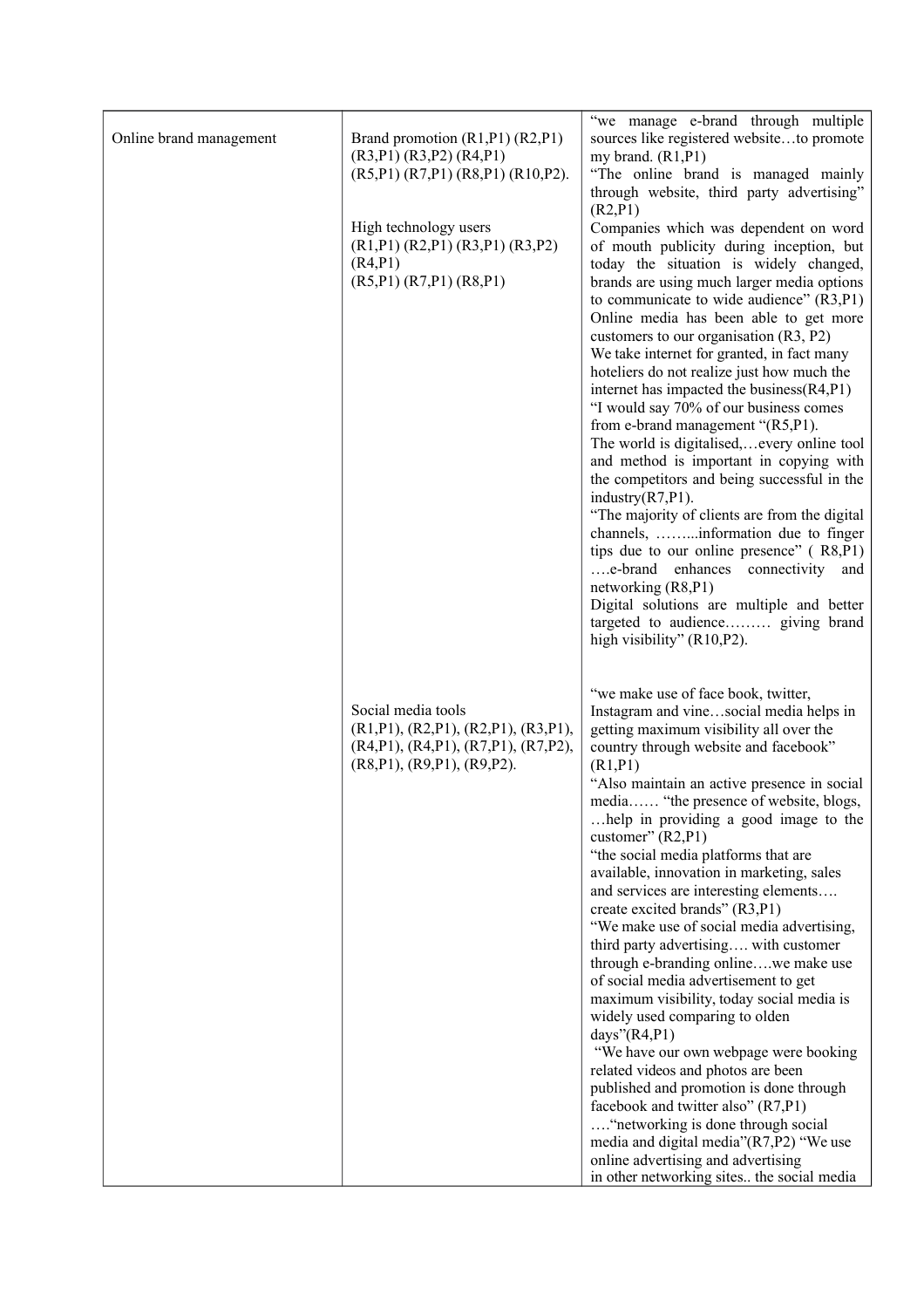|                                                                                                           | enhances connectivity and networking with<br>$people''(R8,P1)$ .<br>"We manage through websites, blogs and<br>social media( $R9, P1$ ),the networking is<br>also important we build our network at a<br>daily basis and the interaction within the<br>social media network should be effective so<br>that we get more customer queries and<br>reference from our past customers who<br>were happy with our servicesthe world is<br>digitalised and majority of the customers<br>are engaged in social media, which makes<br>the brand building easier through online,<br>we use Facebook, twitter, Instagram and                                                                                                                                                                                                                                                                                                                                                                                                                                                                                                                                                                                                                                                                                                                                                                                                                                                                                                                                                                                                                                                                                                                                                                                                                                                                               |
|-----------------------------------------------------------------------------------------------------------|------------------------------------------------------------------------------------------------------------------------------------------------------------------------------------------------------------------------------------------------------------------------------------------------------------------------------------------------------------------------------------------------------------------------------------------------------------------------------------------------------------------------------------------------------------------------------------------------------------------------------------------------------------------------------------------------------------------------------------------------------------------------------------------------------------------------------------------------------------------------------------------------------------------------------------------------------------------------------------------------------------------------------------------------------------------------------------------------------------------------------------------------------------------------------------------------------------------------------------------------------------------------------------------------------------------------------------------------------------------------------------------------------------------------------------------------------------------------------------------------------------------------------------------------------------------------------------------------------------------------------------------------------------------------------------------------------------------------------------------------------------------------------------------------------------------------------------------------------------------------------------------------|
| Brand/organisation success (R1,P1),<br>(R2, P1)<br>(R3,P1), (R3,P2), (R4,P1), (R5,P1)<br>(R7,P1), (R9,P1) | promotional sites like trip advisor etc<br>$(R9, P2)$ use to project the maximum<br>online networking, make the best use of<br>online platformand all possible social<br>networking facilities"(R9,P2)<br>"We manage the online brand through<br>various social media tools, though online<br>campaigns and through third party<br>promotions" $(R10,P2)$ .<br>"the resort is a place which is away from<br>the city so the only way a particular e-<br>brand can reach out to people out of the<br>city limits and all around the country are by<br>using e-brand channels and that is how e-<br>branding has impacted positively on<br>success of my SME"(R1,P1).<br>"brand is how customers feel when they<br>think of us, you can think of it as a<br>reputation, things like amazing logo,<br>friendly staff, reliable services and a good<br>website can help in people form a positive<br>impression about small business, but to be<br>effective and successful we need to be<br>honest of what the company represents"<br>(R2, P1)<br>"e-brand is always a success to the<br>organisation, online media has been able to<br>get more customers to our organisation.<br>The online media has been successful in<br>creating emotional signals using social<br>media. The brand creation needs to go<br>beyond the advertisement and social media<br>activities for the success of the<br>organisation"(R3,P2)<br>The main aspect of the SME is the<br>competitiveness and success(R4,P1)<br>e-brand is very important for the success of<br>the SME, initially during the start up phase<br>majority of our business were carried<br>through e-branding. We update very<br>frequently photographs and videos to have<br>much visibility. 70% of our business come<br>from online. $(R5, P1)$<br>"It is the biggest success factor  because<br>it is only through the e-presence and e- |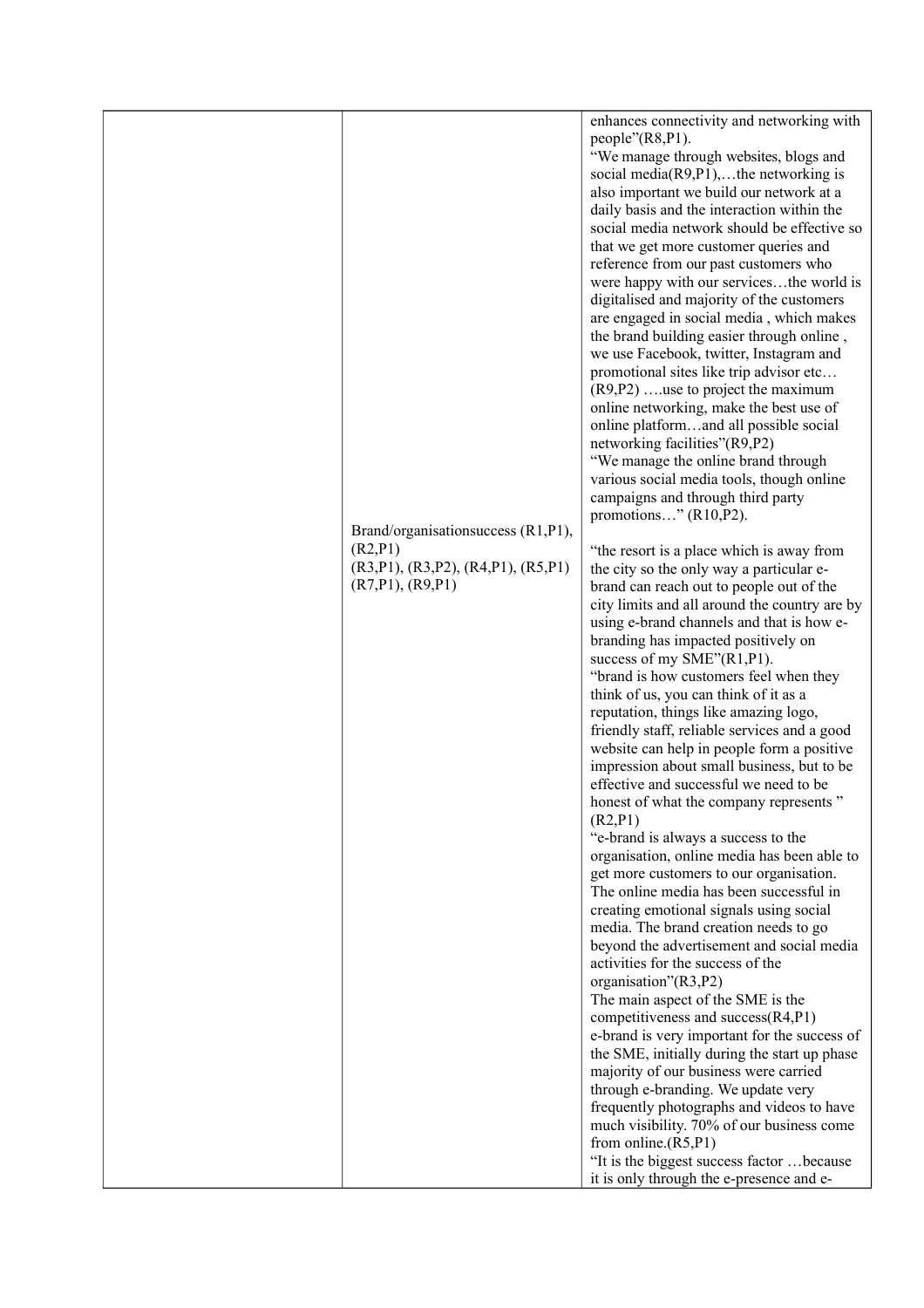|                                     | branding the public is able to identify us<br>The traditional methods of          |
|-------------------------------------|-----------------------------------------------------------------------------------|
|                                     | promotioncopying up with competitors                                              |
|                                     | and being success in the industry" $(R7,P1)$                                      |
|                                     | "The majority of the clients are from the                                         |
|                                     | digital channels, the clients get more                                            |
|                                     | information on finger tips due to online                                          |
|                                     | presence. The people get more exposure<br>online and browse for more information, |
|                                     | the bookings are done through websites.                                           |
|                                     | The reviews and feedbacks are useful for                                          |
|                                     | other customers as well as for us itself for                                      |
|                                     | improvement"(R8,P1)                                                               |
|                                     | "The e-brand building helps us to reach out                                       |
|                                     | the small business name to prospective                                            |
|                                     | customers, it created lot of opportunities in                                     |
|                                     | terms of enquiry and profitability. e-brand                                       |
|                                     | has bought up immense opportunities to the                                        |
|                                     | small business like us, we get more<br>customers from all over country and at     |
|                                     | times we get abroad customers too"(R9,P1)                                         |
|                                     | "branding is a need, as there are too many                                        |
|                                     | players they offer specialised services                                           |
|                                     | personalised to the needs and requirements                                        |
|                                     | of limited budget clients. Brand creates                                          |
|                                     | recognition, reputation and trusts resulting                                      |
|                                     | in better conversations and                                                       |
|                                     | communication helps in creating<br>awareness and acceptance for services          |
|                                     | across borders, resulting in a faster                                             |
|                                     | adoption(R10,P2)                                                                  |
| <b>SME</b> visibility               |                                                                                   |
| (R1,P1), (R2,P1), (R4,P1), (R5,P1), | "basically e-branding is easier in the sense                                      |
| (R6, P1), (R7, P1), (R8, P1)        | that you can reach out to many people                                             |
|                                     | through the internethelps in getting<br>maximum visibility all over the country   |
|                                     | through. All those digital channels linked                                        |
|                                     | to all third-party market tools that we                                           |
|                                     | use''(R1,P1)                                                                      |
|                                     | "it is the only way you can get maximum                                           |
|                                     | visibility throughout the country or                                              |
|                                     | anywhere elsebecause with internet we                                             |
|                                     | get maximum visibility than the traditional                                       |
|                                     | brand management" (R1,P1)<br>" we also maintain separate blog and                 |
|                                     | videos in our local directory in google                                           |
|                                     | search, the advertising in the local directory                                    |
|                                     | also helps in getting more customers"                                             |
|                                     | (R2, P1)                                                                          |
|                                     | "we also try to collaborate with good                                             |
|                                     | online advertisers, and try to be visible to                                      |
|                                     | the customers" " we make use of social                                            |
|                                     | media advertisement to get maximum<br>visibility"(R4,P1)                          |
|                                     | "we update very frequently the                                                    |
|                                     | photographs and videos to have maximum                                            |
|                                     | visibility"(R5,P1)                                                                |
|                                     | "majority of the customers are brand                                              |
|                                     | oriented, and they use search engines to                                          |
|                                     | find good deal on trips and stays, the 70%                                        |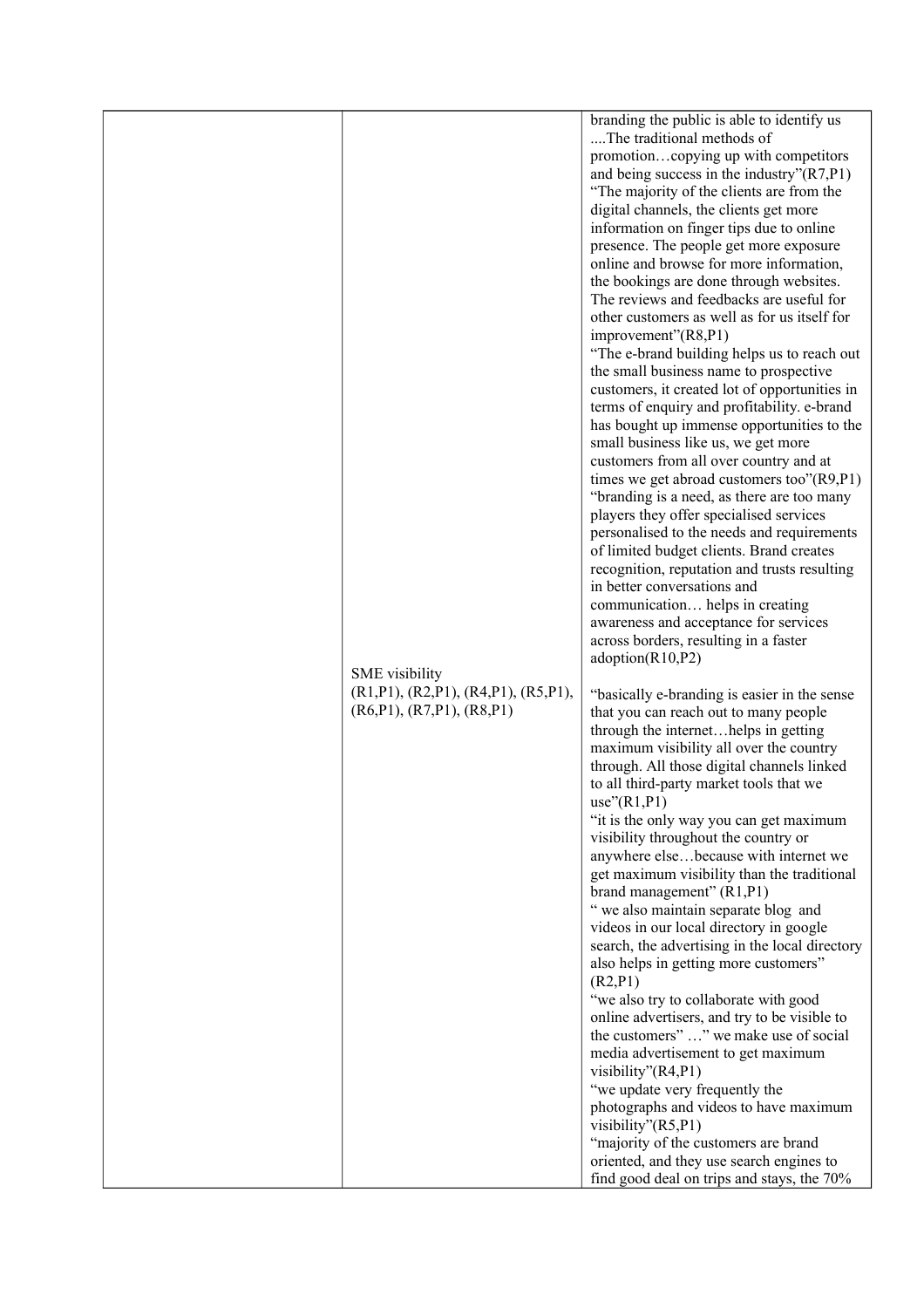|                                                                                      | of the business are through websites, so the<br>digital presence and frequent updates are<br>very important ""Constant updates are<br>necessary, the aim is to get maximum<br>visibility to the customers " $(R6, P1)$<br>"We always try to be on the top of the<br>search list to get maximum visibility and<br>customer visits" $(R7,P1)$<br>"The different strategies include to have<br>maximum visibility to the customers, to be<br>more search engine friendly and to be in<br>the first page during google search"" It<br>is through the digital channels, the<br>hospitality sector can get more<br>visibility"(R8,P1)                                                                                                                                                                                                                                                                                                                                                                                                                                                                                                                                                                                                             |
|--------------------------------------------------------------------------------------|---------------------------------------------------------------------------------------------------------------------------------------------------------------------------------------------------------------------------------------------------------------------------------------------------------------------------------------------------------------------------------------------------------------------------------------------------------------------------------------------------------------------------------------------------------------------------------------------------------------------------------------------------------------------------------------------------------------------------------------------------------------------------------------------------------------------------------------------------------------------------------------------------------------------------------------------------------------------------------------------------------------------------------------------------------------------------------------------------------------------------------------------------------------------------------------------------------------------------------------------|
| organisation image $(R7,P1)$                                                         | "we should aim in creating maximum<br>brand awareness and with the awareness an<br>overall outlook and the image of the brand<br>should be projected to the customer to have<br>maximum viewers and visitors to the<br>website"(R7,P1)                                                                                                                                                                                                                                                                                                                                                                                                                                                                                                                                                                                                                                                                                                                                                                                                                                                                                                                                                                                                      |
| Brand positioning (R5,P1)                                                            | "The image should be developed in<br>customers mind and this image should be<br>different from its competitors."                                                                                                                                                                                                                                                                                                                                                                                                                                                                                                                                                                                                                                                                                                                                                                                                                                                                                                                                                                                                                                                                                                                            |
| Identity creation<br>(R3,P1), (R4,P2), (R5,P1), (R7,P1),<br>$(R9, P1)$ , $(R10, P2)$ | "we want to position in 4 start rating,<br>currently we have 3 star rating and working<br>to move to 4 star rating in future" $(R5, P1)$                                                                                                                                                                                                                                                                                                                                                                                                                                                                                                                                                                                                                                                                                                                                                                                                                                                                                                                                                                                                                                                                                                    |
|                                                                                      | "the social media platforms that are<br>available, innovations in marketing and<br>services are interesting elements in the<br>firms and the efforts get picked up by the<br>social media and create excitement in<br>brands, the beneficial communication and<br>media environment thus help in creating<br>brand awareness and interest" (R3,P1)<br>"social media helps hoteliers to connect<br>with travellers by posting engagement<br>content that attracts both their emotional<br>needs, the power of social media enables<br>hoteliers to tell their story in a unique<br>way" $(R4,P2)$<br>"We are targeting corporate groups so that<br>we can increase our volumes and get more<br>popularity and good identity among<br>corporate groups" (R5,P1)<br>"it is through online media that we are able<br>to make customers understand the value<br>and create awareness of our brand to<br>people" $(R7,P1)$ .<br>"We being an Small organisation we need<br>to be careful in our brand building, we<br>should aim in creating maximum<br>awareness and with awareness an overall<br>outlook and the image of the brand should<br>be projected to the customer to have<br>maximum viewers and visitors to the<br>website" $(R7,P1)$ |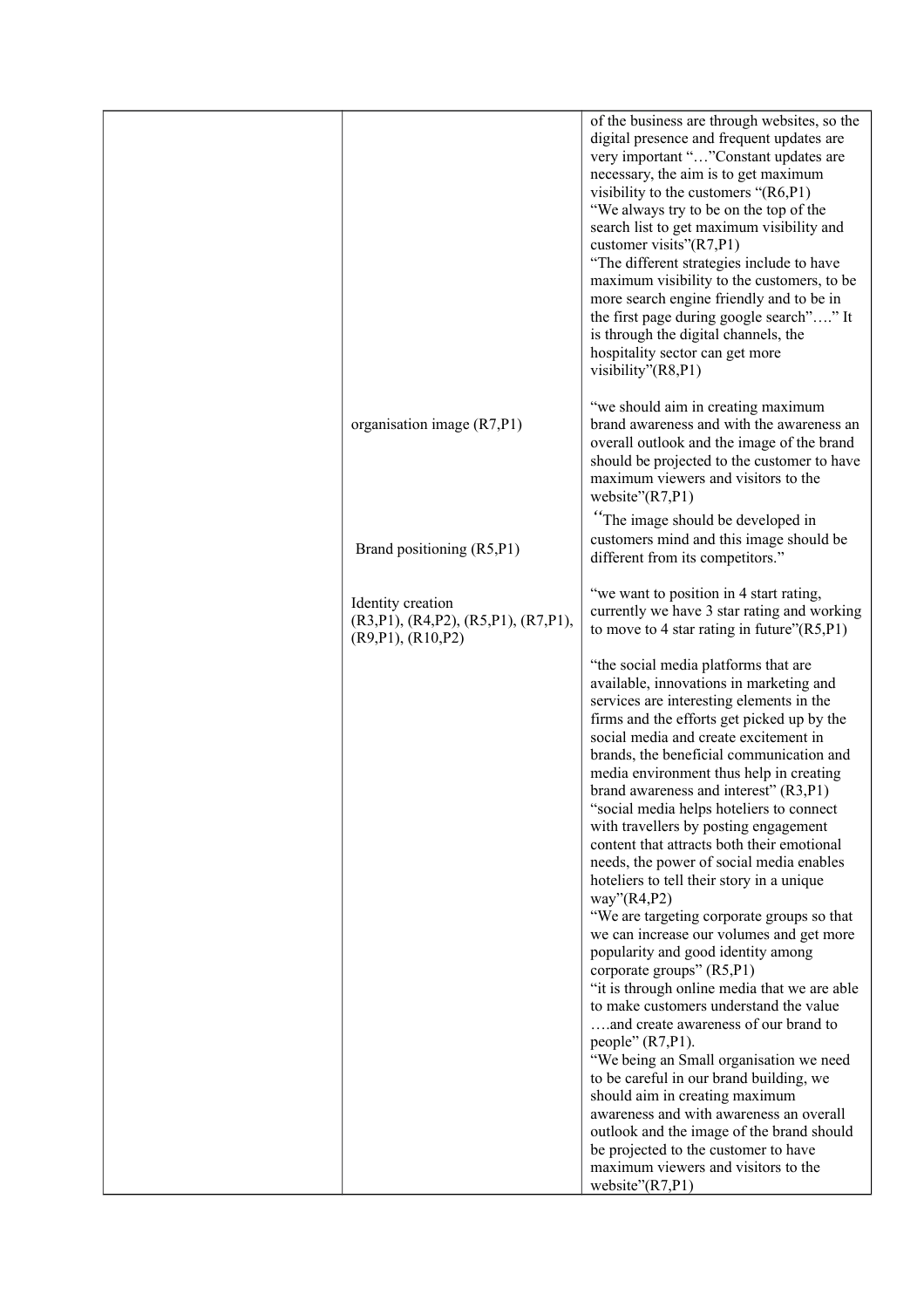|                                  | Brand Strategy (R1,P1)                                      | "our strategies include extended publicity<br>of our enterprise, the reach of online<br>advertisement of our organisation should<br>be maximum" "e-brand building helped<br>to reach out the small business name to<br>prospective customers" (R9,P1)<br>"branding helps in creating awareness and<br>acceptance for services across borders<br>resulting in a faster adoption"(R10,P2)<br>"the strategies are based on all e-brand<br>marketing sources available facebook, you<br>tube channel, registering with third party<br>service providers who helps in promoting<br>our brand"(R1,P1)<br>"We try to be competitive from our fellow<br>players by giving attractive offers and<br>discounts and technology presence"(R6,P1) |
|----------------------------------|-------------------------------------------------------------|--------------------------------------------------------------------------------------------------------------------------------------------------------------------------------------------------------------------------------------------------------------------------------------------------------------------------------------------------------------------------------------------------------------------------------------------------------------------------------------------------------------------------------------------------------------------------------------------------------------------------------------------------------------------------------------------------------------------------------------|
|                                  |                                                             | $\epsilon\epsilon$                                                                                                                                                                                                                                                                                                                                                                                                                                                                                                                                                                                                                                                                                                                   |
|                                  |                                                             |                                                                                                                                                                                                                                                                                                                                                                                                                                                                                                                                                                                                                                                                                                                                      |
|                                  |                                                             |                                                                                                                                                                                                                                                                                                                                                                                                                                                                                                                                                                                                                                                                                                                                      |
|                                  |                                                             |                                                                                                                                                                                                                                                                                                                                                                                                                                                                                                                                                                                                                                                                                                                                      |
|                                  |                                                             |                                                                                                                                                                                                                                                                                                                                                                                                                                                                                                                                                                                                                                                                                                                                      |
|                                  |                                                             |                                                                                                                                                                                                                                                                                                                                                                                                                                                                                                                                                                                                                                                                                                                                      |
|                                  |                                                             |                                                                                                                                                                                                                                                                                                                                                                                                                                                                                                                                                                                                                                                                                                                                      |
|                                  |                                                             |                                                                                                                                                                                                                                                                                                                                                                                                                                                                                                                                                                                                                                                                                                                                      |
| Online brand management benefits | Inexpensive(economic) (R1,P1),<br>(R3,P2), (R3,P2), (R9,P1) | "The certain channels of e-brands are not<br>very expensive" (R1,P1) basically e-<br>brand is very easier in the sense that you                                                                                                                                                                                                                                                                                                                                                                                                                                                                                                                                                                                                      |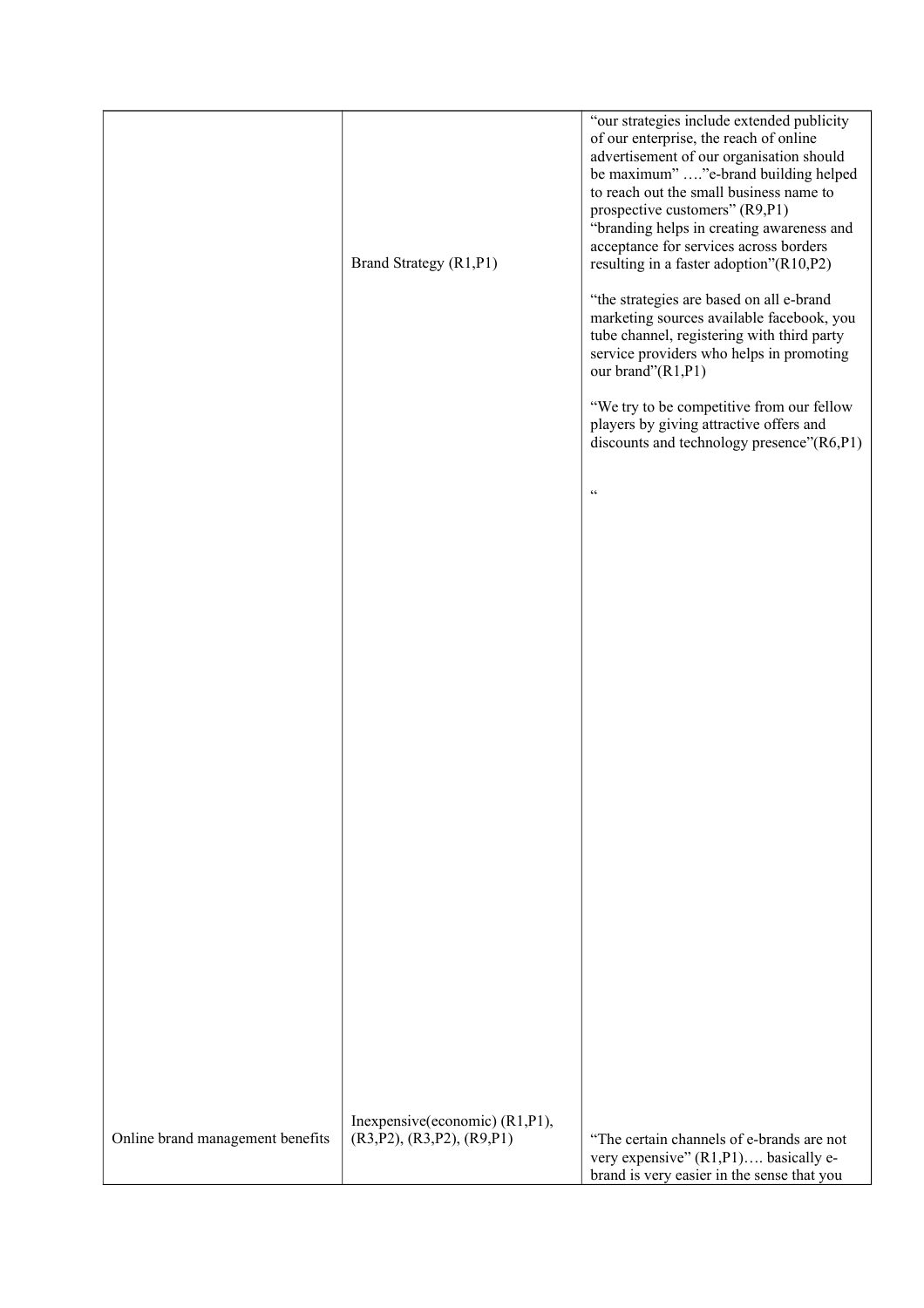|                                                                                     | can reach out to many people through the<br>internet as simple as than marketing locally<br>through various traditional methods"                                                                                                                                                                                                                                                                                                                                                                                                                                                                                                                                                                                                                                                                                                                                                                                                                                                                                                                                                                                                                                                                                                                                                                                                                                                                                                                                                                                                                                       |
|-------------------------------------------------------------------------------------|------------------------------------------------------------------------------------------------------------------------------------------------------------------------------------------------------------------------------------------------------------------------------------------------------------------------------------------------------------------------------------------------------------------------------------------------------------------------------------------------------------------------------------------------------------------------------------------------------------------------------------------------------------------------------------------------------------------------------------------------------------------------------------------------------------------------------------------------------------------------------------------------------------------------------------------------------------------------------------------------------------------------------------------------------------------------------------------------------------------------------------------------------------------------------------------------------------------------------------------------------------------------------------------------------------------------------------------------------------------------------------------------------------------------------------------------------------------------------------------------------------------------------------------------------------------------|
|                                                                                     | (R1, P1)<br>"Today through online advertising, social<br>media advertising, email marketing and<br>websites we are showcasing ourselves to<br>the public that we are a great organisation<br>with good services at affordable price "<br>$(R3, P1)$ ; "It is an easy and less expensive<br>method of projecting our brand to the<br>public"(R3, P2) the social media has<br>allowed anyone to be the publisher of the<br>content $(R3, P2)$ .<br>The e-brand building help us to reach out<br>the business name to prospective<br>customers, it created a lot of opportunities<br>in terms of enquiries and profitability, the<br>e-brand is inexpensive, and has plenty of<br>medium available to project the brand<br>online(R9, P1)                                                                                                                                                                                                                                                                                                                                                                                                                                                                                                                                                                                                                                                                                                                                                                                                                                 |
| Quick reach to customers<br>$(R1,P1)$ , $(R3,P2)$ $(R4,P1)$ $(R8,P2)$ ,<br>(R9, P1) | "Basically e-branding is easier as we can<br>reach out to many people through the<br>internet as simple as that than marketing<br>locally through various traditional methods,<br>internet helps in getting maximum visibility<br>through website and facebook and all those<br>digital channels linked to the third<br>party"(R1,P1)"particularly e-brand can<br>reach out to the people out of the city limits<br>or all over the country by using e-brand<br>channels"(R1,P1)<br>"It is less expensive for the organisation<br>and the reach within the customers are<br>limitlessthe reach within the customers<br>are very good and it has been very effective<br>media to get enquiries from customers from<br>far places " $(R3,P2)$<br>"Internet has impacted the business, more<br>importantly many don't recognize how<br>much the internet influence their business"<br>(R4, P1)<br>"email replies are been provided within<br>an hour" $(R8, P2)$<br>"We aim to have maximum reach of online<br>advertisement and get more customer<br>enquirythe e-brand has bought up<br>immense opportunities to the small<br>business like us, e-brand has bought up<br>more customers and increased profits due<br>to online channels"(R9,P1)<br>"The e-brand building helps us to reach<br>out the small business name to prospective<br>customers, it created lot of opportunities in<br>terms of enquiry and profitability. e-brand<br>has bought up immense opportunities to the<br>small business like us, we get more<br>customers from all over country and at |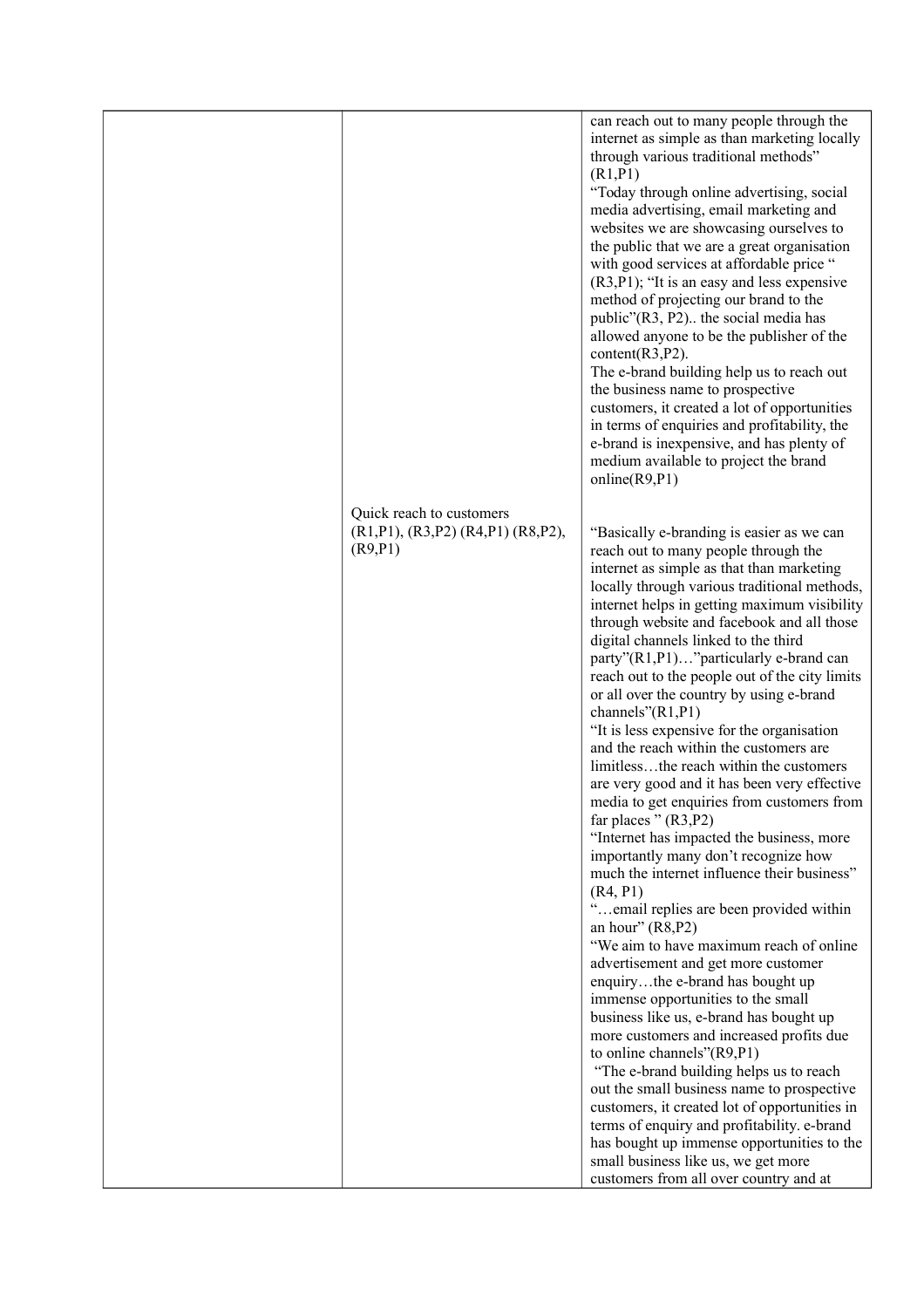|                                                                                                                                                                                                                                                                                                                                                                                                                                                                                                                                                                                            | times we get abroad customers too"(R9,P1)<br>"branding is a need, as there are too many<br>players they offer specialised services<br>personalised to the needs and requirements<br>of limited budget clients. Brand creates<br>recognition, reputation and trusts resulting<br>in better conversations and<br>communication helps in creating<br>awareness and acceptance for services<br>across borders, resulting in a faster<br>adoption(R10,P2)                                                                                                                                                                                                                    |
|--------------------------------------------------------------------------------------------------------------------------------------------------------------------------------------------------------------------------------------------------------------------------------------------------------------------------------------------------------------------------------------------------------------------------------------------------------------------------------------------------------------------------------------------------------------------------------------------|-------------------------------------------------------------------------------------------------------------------------------------------------------------------------------------------------------------------------------------------------------------------------------------------------------------------------------------------------------------------------------------------------------------------------------------------------------------------------------------------------------------------------------------------------------------------------------------------------------------------------------------------------------------------------|
| Networking and connectivity<br>(R6,P1), (R7,P1), (R7,P2), (R8,P1),<br>(R9, P1), (R10, P1)                                                                                                                                                                                                                                                                                                                                                                                                                                                                                                  | "the customer interactivity and connectivity<br>is increased through online brand presence"<br>(R6, P1)<br>"networking is the main strategy in e-<br>branding, we also concentrate on campaign<br>marketing like campaign monitor and<br>online banner advertising(R7,P1)<br>"today the traditional media is taken over<br>by networking, networking is through<br>social media, digital media and word of<br>mouth" $(R7, P2)$<br>"e-brand enhances connectivity and<br>networking with people"(R8,P1)<br>"today the world is completely digitalised,<br>we are living in the era of computers and<br>majority of customers are engaged in social<br>media" $(R9, P1)$ |
| Online promotion(R3,P1)<br>Quick reach(R1,P1)<br>Necessity<br>Quick reach(R1,P1)<br>Import(R1, P1)<br>Satisfied customers(R2,P1)<br>Result oriented(R2,P1)<br>Customer outlook(R2,P1)<br>Brand name(R2,P1)<br>SEOoptimisation/friendly(R2,P1)<br>Brand communication(R3,P1)<br>compatible(R1,P1)<br>Brand promise(R3,P1)<br>trust(R3, P1)<br>tourism brand(R1,P1) $(R2, P1)$<br>hospitality brand(R4,P1) $(R5, P1)$<br>Brand success (R2,P1)<br>Brand building $(R1, P2)$ $(R3, P1)$<br>Pricing(R3, P1)<br>Brand story telling(R4,P1)<br>brand identity $(R3, P1)$<br>Applications (R3,P1) | "the way the customers choose a brand or<br>make a purchase is rapidly evolving, driven<br>by the widespread availability of<br>information""consequently the<br>relationship of the customer and the brand<br>has changed, especially in decision making<br>and speed" $(R10,P1)$                                                                                                                                                                                                                                                                                                                                                                                      |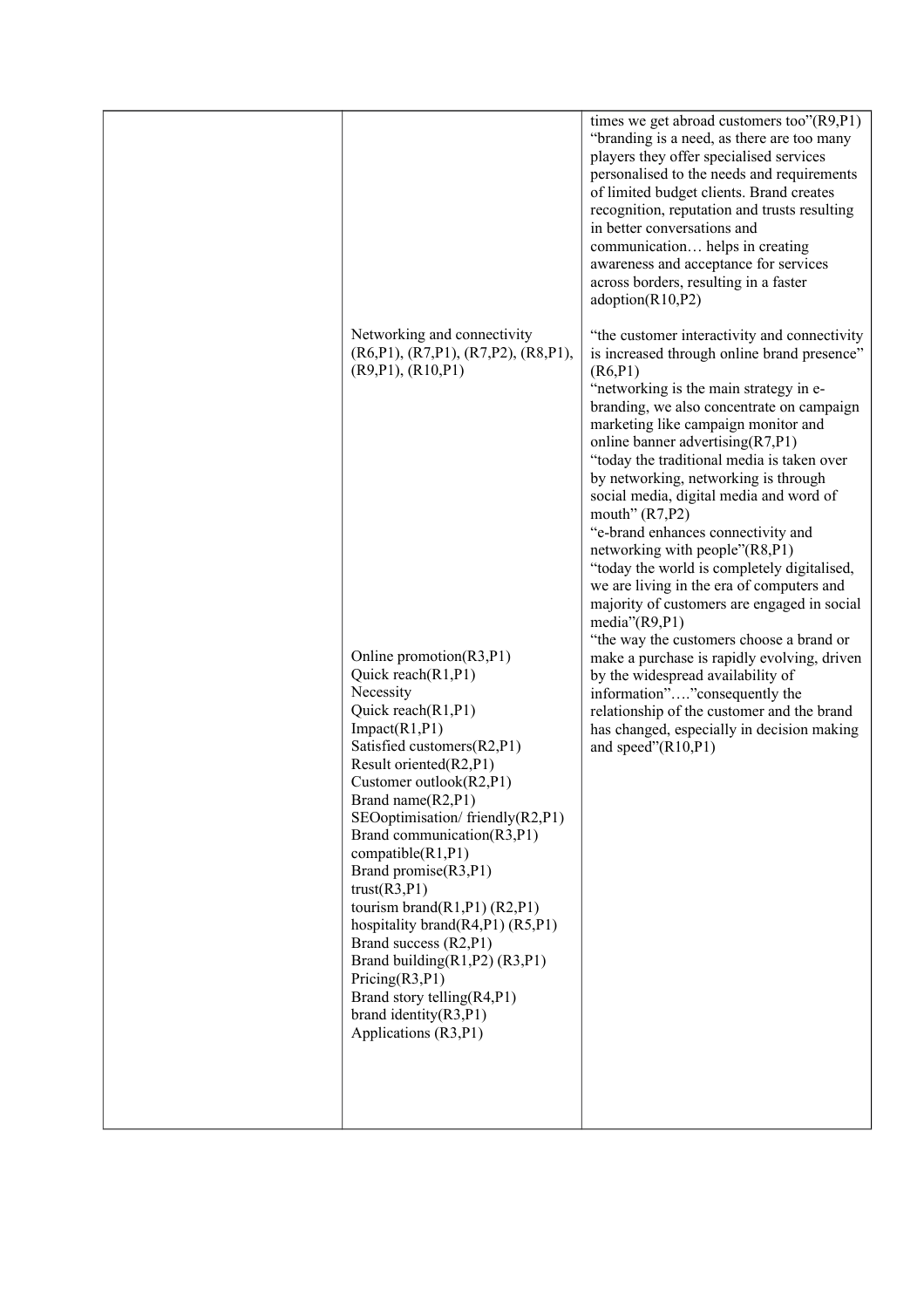|  | Multiple channels<br>$(R1,P1)$ , $(R2,P1)$ , $(R3,P1)$ , $(R4,P2)$ ,<br>(R5,P1), (R6,P1), (R7,P1), (R8,P1),<br>(R9, P1), (R10, P1) | "we manage e-brand through multiple<br>sources like registered websites, third party<br>websites and social media websites"<br>(R1, P1)<br>"the strategies are based on all e-brand<br>marketing sources available facebook, you<br>tube channel, registering with third party<br>service providers in promoting the brand"<br>(R1, P1)<br>"We also maintain a separate blog and<br>videos in our local directory, quick results<br>are obtained for anyone who searches the<br>online directory"(R2,P1)<br>"the social media platforms that are<br>available, innovations in marketing and<br>sales and services are interested elements in<br>the firms and effort gets picked up easily<br>by the social media"(R3,P1)<br>"social media empowers hoteliers to<br>connect with travellers by posting engaging<br>content that attracts both their emotional<br>needsbest part is that social channels<br>such as facebook, Instagram and twitter are<br>free for business to use" $(R4,P2)$ .<br>"brand is managed through the various<br>online channels, email contacts through to<br>the IT firms and other corporates, email is<br>sent to HR managers of various<br>$\text{corporate}(R5, P1)$ .<br>"the brand presence in online channels is<br>very important, the brand is managed by<br>the use of various online channels like you<br>tube, twitter, facebook, watsapp and the<br>company website(R6,P1)<br>"We also concentrate on campaign<br>marketing like campaign monitor and<br>online banner advertising. We have third<br>party we also create watsapp groups<br>with the existing customers" $(R7,P1)$<br>"After the internet and www, we started<br>our online activities through website,<br>email, marketing, online advertising and<br>advertising in other networking sites like<br>makemytrip, trip advisor, yatra.com and<br>agoda.com"(R8,P1)<br>"We manage our e-brands through<br>websites, blogs and social media, we also<br>advertise in the third party website like<br>makemytrip, trivago, yatra.com and trip<br>advisormajority of our customers are<br>engaged in social media, which makes<br>brand building is very easy"(R9,P1)<br>"We manage the online brand through<br>various social media tools, through online<br>campaigns and through third party<br>promotions" (R10,P1) |
|--|------------------------------------------------------------------------------------------------------------------------------------|------------------------------------------------------------------------------------------------------------------------------------------------------------------------------------------------------------------------------------------------------------------------------------------------------------------------------------------------------------------------------------------------------------------------------------------------------------------------------------------------------------------------------------------------------------------------------------------------------------------------------------------------------------------------------------------------------------------------------------------------------------------------------------------------------------------------------------------------------------------------------------------------------------------------------------------------------------------------------------------------------------------------------------------------------------------------------------------------------------------------------------------------------------------------------------------------------------------------------------------------------------------------------------------------------------------------------------------------------------------------------------------------------------------------------------------------------------------------------------------------------------------------------------------------------------------------------------------------------------------------------------------------------------------------------------------------------------------------------------------------------------------------------------------------------------------------------------------------------------------------------------------------------------------------------------------------------------------------------------------------------------------------------------------------------------------------------------------------------------------------------------------------------------------------------------------------------------------------------------------------------------------------------------------------------------------------------|
|--|------------------------------------------------------------------------------------------------------------------------------------|------------------------------------------------------------------------------------------------------------------------------------------------------------------------------------------------------------------------------------------------------------------------------------------------------------------------------------------------------------------------------------------------------------------------------------------------------------------------------------------------------------------------------------------------------------------------------------------------------------------------------------------------------------------------------------------------------------------------------------------------------------------------------------------------------------------------------------------------------------------------------------------------------------------------------------------------------------------------------------------------------------------------------------------------------------------------------------------------------------------------------------------------------------------------------------------------------------------------------------------------------------------------------------------------------------------------------------------------------------------------------------------------------------------------------------------------------------------------------------------------------------------------------------------------------------------------------------------------------------------------------------------------------------------------------------------------------------------------------------------------------------------------------------------------------------------------------------------------------------------------------------------------------------------------------------------------------------------------------------------------------------------------------------------------------------------------------------------------------------------------------------------------------------------------------------------------------------------------------------------------------------------------------------------------------------------------------|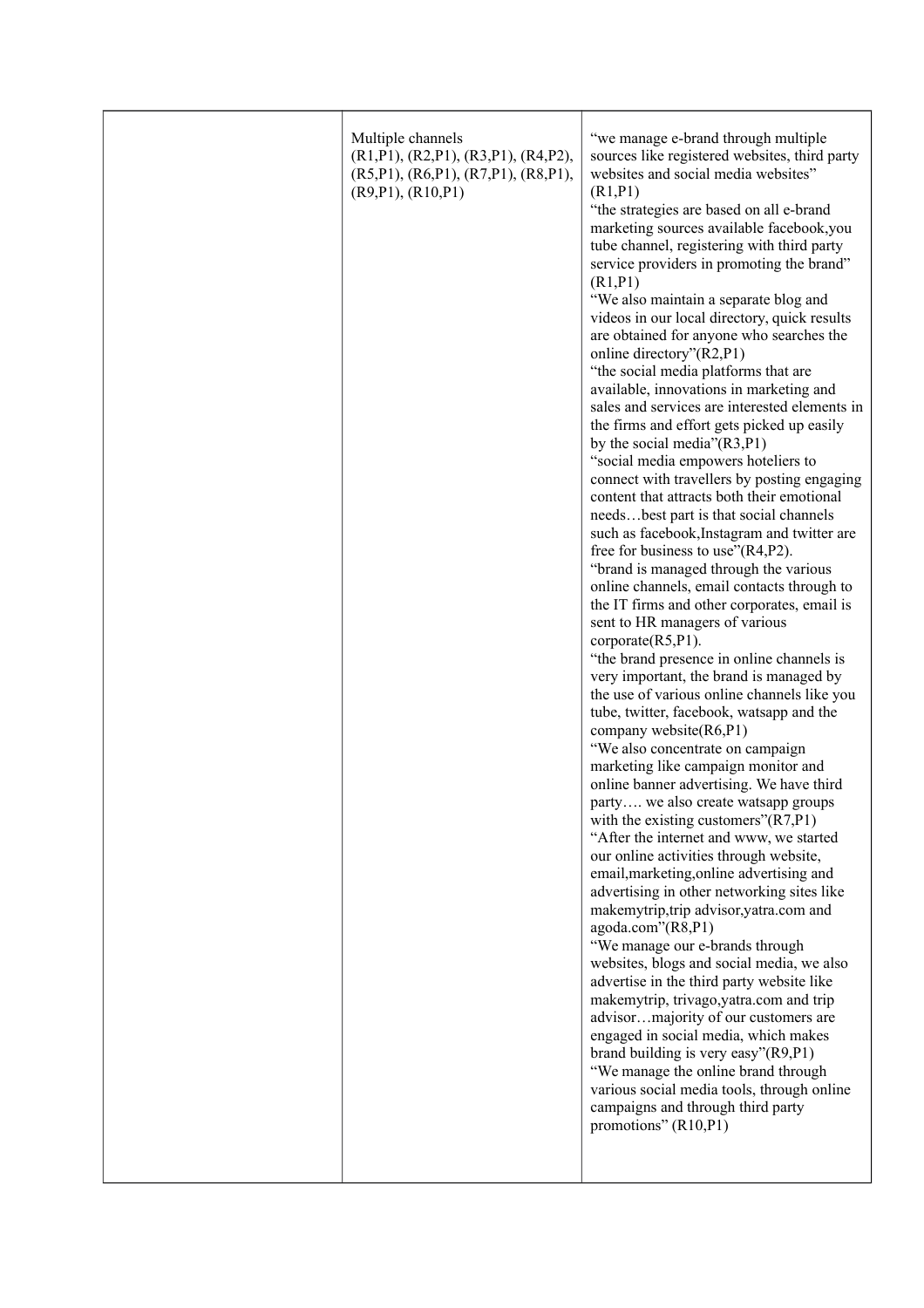| Capability and creativity<br>(R2, P1), (R3, P2), (R7, P1)                               | "the person also effectively manages and<br>delivers the information online and posts<br>different updates on the website and<br>answers various queries of<br>customers" $(R2, P1)$<br>"things like an amazing logo, friendly staff,<br>reliable services and a good website can<br>help people form a positive impression<br>about small business"(R2,P1)<br>"The growth and expansion of brands are<br>based on the business leadership, it is with<br>the help of the brand that the organisation<br>is capable of identifying the market<br>opportunities, backed by innovation and<br>creativity $(R3, P2)$<br>"the brand creation opportunities are led by<br>young talented people who are experts in<br>managing online brands, we have recruited<br>various young graduates of computer<br>animation diploma holders for managing<br>the brands online" $(R7,P1)$                                                                                                                                                                                                                                                                                                                                                                                      |
|-----------------------------------------------------------------------------------------|------------------------------------------------------------------------------------------------------------------------------------------------------------------------------------------------------------------------------------------------------------------------------------------------------------------------------------------------------------------------------------------------------------------------------------------------------------------------------------------------------------------------------------------------------------------------------------------------------------------------------------------------------------------------------------------------------------------------------------------------------------------------------------------------------------------------------------------------------------------------------------------------------------------------------------------------------------------------------------------------------------------------------------------------------------------------------------------------------------------------------------------------------------------------------------------------------------------------------------------------------------------|
| Online Impact (R2,P1), (R3,P2),<br>$(R4, P1), (R4, P2), (R6, P1), R7, P1),$<br>(R8, P1) | " the presence of websites, blogs and<br>videos in twitter and facebook helps in<br>providing good image to the<br>customer" "we also maintain separate<br>blog and videos in our local directory,<br>quick results are obtained for anyone who<br>searches the online local directory in<br>google" $(R2, P1)$<br>"the online media has allowed anyone to<br>become a publisher of the content" (R3,P2)<br>"now everything is online and it plays an<br>important aspect in today's world, so we<br>cannot think of branding and marketing<br>without digital channels" (R4,P1)"we<br>are able to connect with potential guests on<br>their own business page, leverage local<br>tourism pages and quickly respond to<br>customer inquiries via chats"(R4,P2)<br>"majority of the customers are brand<br>oriented and they use search engines to find<br>good deals on trip and stays" (R6,P1)<br>"it is only through e-presence and e-<br>branding the public is able to identify<br>usonline presence is unavoidable these<br>days" $(R7,P1)$<br>"almost 80% of the customers are through<br>online, today I see online as an important<br>medium in our enterprise, we depend on<br>the internet in promoting and<br>communicating to our customers" (R8,P1) |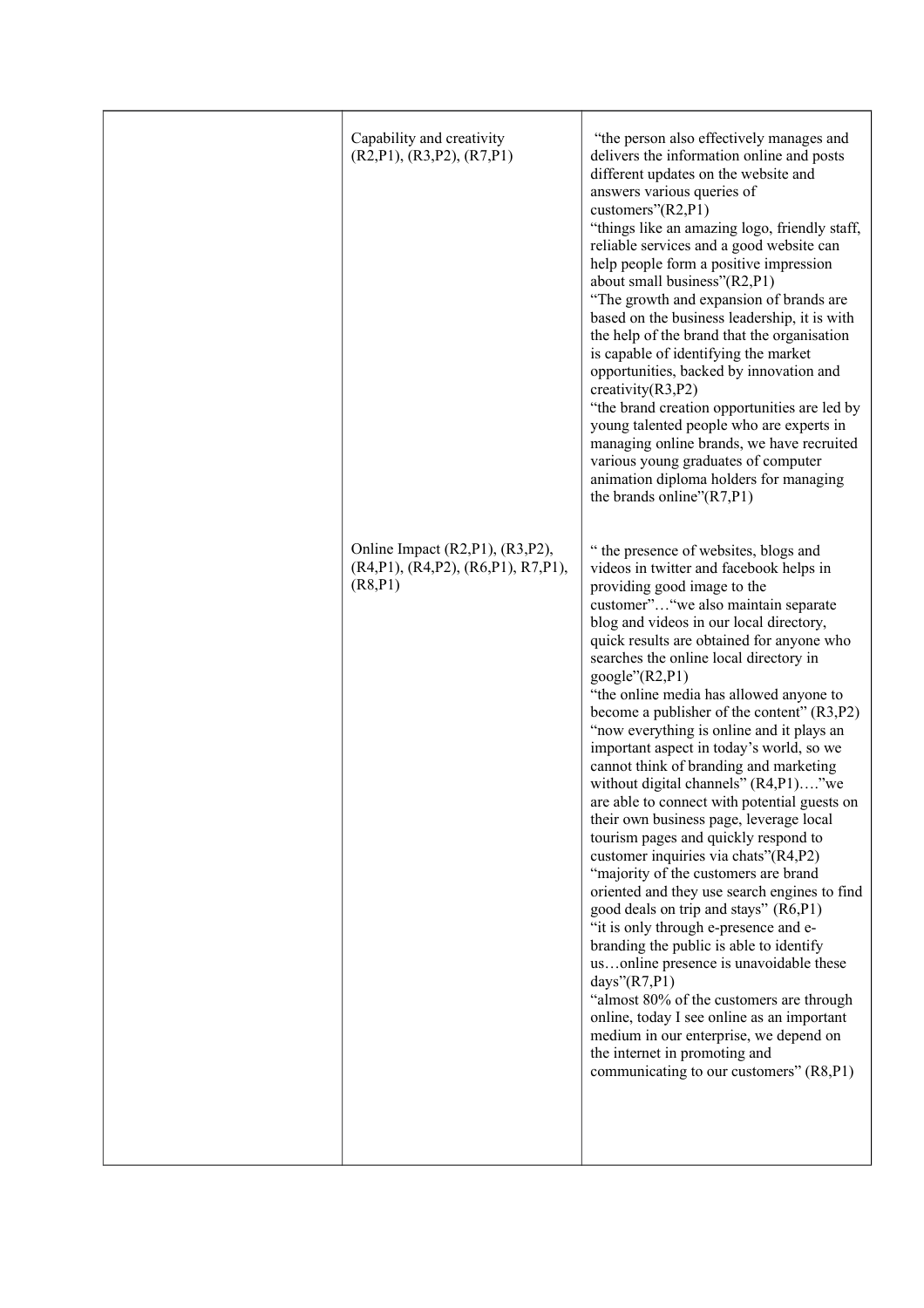| Marketing and Advertising               | Market identification and target<br>(R2, P1), (R3, P1)                                                                        | The maximum number of customers,<br>profitability, increased customer services<br>and satisfied customers are the main target<br>of our business $(R2, P1)$<br>"it is with the help of the brand that the<br>organisation is capable of identifying the<br>market opportunities(R3,P1)                                                                                                                                                                                                                                                                                                                                                                                                                                                                                                                                                                                                                                                                                                                                                                                                                                                                               |
|-----------------------------------------|-------------------------------------------------------------------------------------------------------------------------------|----------------------------------------------------------------------------------------------------------------------------------------------------------------------------------------------------------------------------------------------------------------------------------------------------------------------------------------------------------------------------------------------------------------------------------------------------------------------------------------------------------------------------------------------------------------------------------------------------------------------------------------------------------------------------------------------------------------------------------------------------------------------------------------------------------------------------------------------------------------------------------------------------------------------------------------------------------------------------------------------------------------------------------------------------------------------------------------------------------------------------------------------------------------------|
|                                         | Third party advertising (OTA)<br>$(R1, P1)$ , $(R2, P2)$ , $(R4, P1)$ , $(R6, P1)$ ,<br>$(R7,P1)$ , $(R8,P1)$ , $(R9,P1)$     | "we manage e-brand through multiple<br>sources like registered websites and other<br>service providers"(R1,P1)<br>"The e-brand is managed through the<br>website and third party advertising"<br>(R2, P2)<br>"We have presence on websites, third party<br>websites and social media networks(R4,P1)<br>" the advertisement and promotion are done<br>through various third party websites like<br>fakebook, MakeMyTrip"(R6,P1)<br>"we also have third party promotions and<br>we are present in various online sites like<br>trip advisor, trivago"(R7,P1)<br>"after the internet and www, we started our<br>online activities through website, email<br>marketing"(R8,P1)<br>"we also advertise in the third party<br>website like MakeMyTrip"(R9,P1)                                                                                                                                                                                                                                                                                                                                                                                                              |
| Customer relations/customer<br>oriented | Meeting customer expectation<br>$(R2,P1)$ , $(R3,P1)$ , $(R4,P1)$ , $(R4,P2)$ ,<br>(R5, P1), (R7, P1), (R8, P1), (R10,<br>P1) | "the presence of websites, blogs and videos<br>in twitter and facebook also help in<br>providing a good image to the customer, by<br>giving them different pictures, views and<br>sightseeing experiencesthe advertising in<br>local directory helps in getting more<br>customers" $(R2, P1)$<br>"to be effective and successful, we need to<br>be honest of what the company<br>represents"(R2,P1)<br>"the brand name itself is the perception for<br>the customers which creates more<br>expectation, the customers expects a lot<br>when they hear the name of the brand, and<br>the customer is ready to pay a higher<br>price'(R3,P1)<br>"we maintain a database and we maintain<br>good relationships with customers through<br>e-branding online $(R4, P1)$<br>"we are able to connect with potential<br>guests on their business page, leverage<br>local tourism pages and quickly respond to<br>customer inquiries via chat<br>featureswhen a brand is engaging it<br>connects with potential guests and<br>encourages user generated content"(R4,P2)<br>"we need to build a customer data set for<br>this reaching customers are very<br>important"(R5,P1) |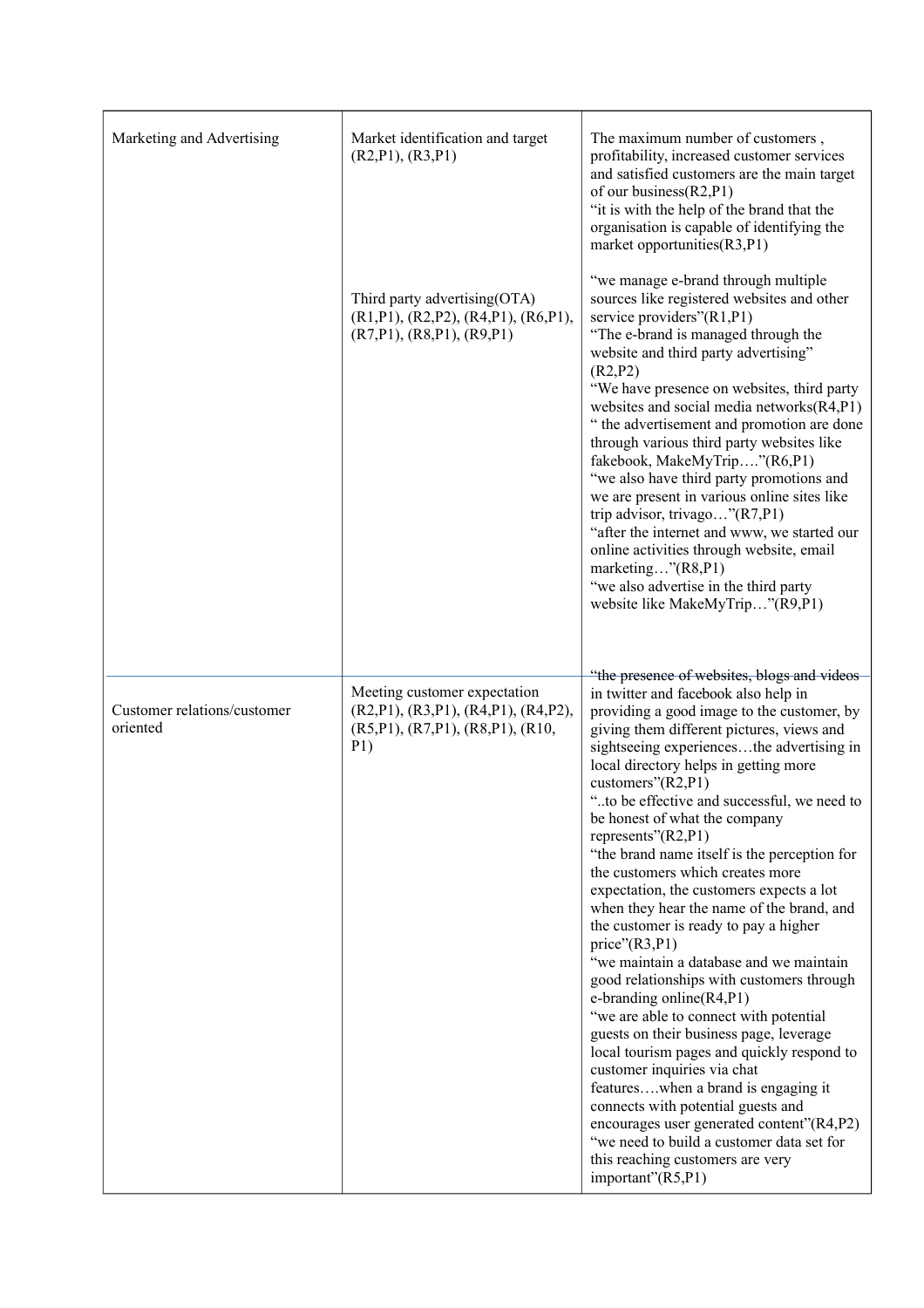|  | "we aim in creating maximum awareness<br>and with awareness an overall outlook and<br>the organisations image should be<br>projected to the customer to have the<br>maximum viewers and visitors to the<br>website" (R7,P1)<br>"the majority of clients are from digital<br>channels and the clients get more<br>information on the finger tips due to our<br>online presence  the reviews and<br>feedback which they provide are very<br>useful for other customers as well as for us<br>for improvement"(R8,P1)<br>"The way the customer chooses a brand or<br>make a purchase is rapidly evolving, driven<br>by a widespread availability of information.<br>Consecutively the relationship of the<br>customer and brand has changed, especially<br>in decision making process and speed(R10,<br>P1) |
|--|---------------------------------------------------------------------------------------------------------------------------------------------------------------------------------------------------------------------------------------------------------------------------------------------------------------------------------------------------------------------------------------------------------------------------------------------------------------------------------------------------------------------------------------------------------------------------------------------------------------------------------------------------------------------------------------------------------------------------------------------------------------------------------------------------------|
|  |                                                                                                                                                                                                                                                                                                                                                                                                                                                                                                                                                                                                                                                                                                                                                                                                         |
|  |                                                                                                                                                                                                                                                                                                                                                                                                                                                                                                                                                                                                                                                                                                                                                                                                         |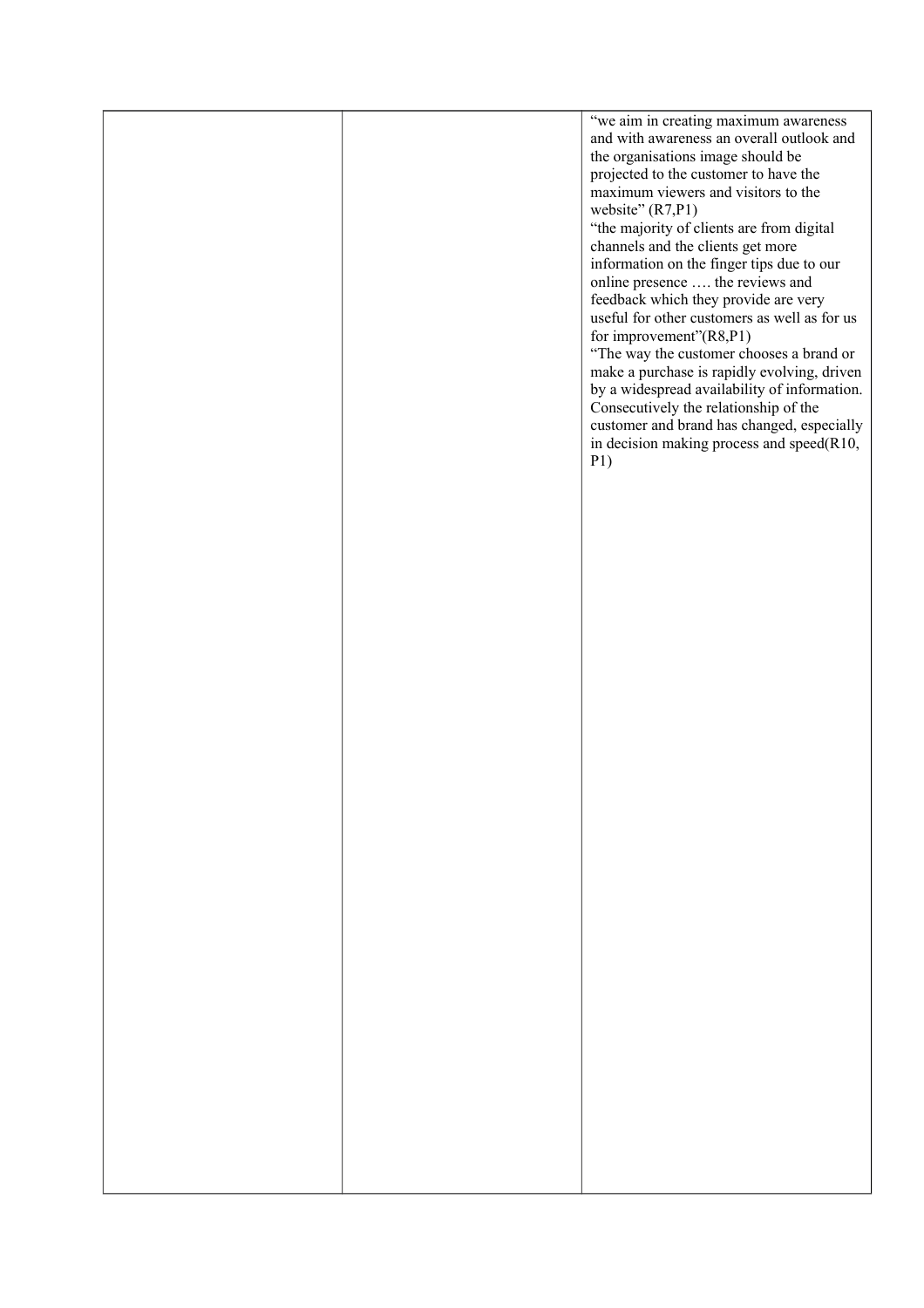| Factors affecting the branding | digital tools                                         | "We also make use of you tube channels,                                                   |
|--------------------------------|-------------------------------------------------------|-------------------------------------------------------------------------------------------|
| decision                       | (R1, P1), (R2, P1), (R3, P1)                          | facebook, and twitter to promote my brand,                                                |
|                                | $(R4, P1)$ , $(R6, P1)$ , $(R7, P1)$ , $(R9, P1)$ ,   | the brand strategies are based on all the e-                                              |
|                                | (R10, P1)                                             | marketing strategies available facebook,                                                  |
|                                |                                                       | you tube registering with third party service                                             |
|                                |                                                       | providers<br>who helps in promoting                                                       |
|                                |                                                       | the brand" $(R1, P1)$                                                                     |
|                                |                                                       | " the presence of website, blogs, videos in                                               |
|                                |                                                       | twitter and facebook also help in providing                                               |
|                                |                                                       | a good image to the customer by giving<br>them different pictures, views and              |
|                                |                                                       | sightseeing experiences"(R2,P1)                                                           |
|                                |                                                       | "traditional market and advertising can say                                               |
|                                |                                                       | we are a good company with good services,                                                 |
|                                |                                                       | but today through online advertising, social                                              |
|                                |                                                       | media advertising, email marketing and                                                    |
|                                |                                                       | websites we are showcasing ourselves to                                                   |
|                                |                                                       | the public that we are a great                                                            |
|                                |                                                       | organisation"(R3,P1)                                                                      |
|                                |                                                       | "We make use of social media advertising,                                                 |
|                                |                                                       | third party advertising, we make use of                                                   |
|                                |                                                       | social media advertising to get maximum                                                   |
|                                |                                                       | visibility"(R4,P1)                                                                        |
|                                |                                                       | "the advertisement and promotion are done                                                 |
|                                |                                                       | through various third party websites like<br>facebook, makemytrip"(R6,P1)                 |
|                                |                                                       | "we also have third party promotion and                                                   |
|                                |                                                       | we are present in various online sites like                                               |
|                                |                                                       | trip advisor, trivago"(R7,P1) "majority                                                   |
|                                |                                                       | of customers are engaged in social                                                        |
|                                |                                                       | media" $(R9, P1)$                                                                         |
|                                |                                                       | "we manage the online brand through                                                       |
|                                |                                                       | various social media tools, through online                                                |
|                                |                                                       | campaigns and through third party                                                         |
|                                |                                                       | promotions"(R10,P1)                                                                       |
|                                |                                                       |                                                                                           |
|                                |                                                       |                                                                                           |
|                                |                                                       |                                                                                           |
|                                | Business target<br>(R2,P1), (R5,P1), (R7,P1), (R8,P1) | "the maximum number of customers.                                                         |
|                                |                                                       | profitability, increased customer services<br>and satisfied customers are the main target |
|                                |                                                       | of our business"(R2,P1)                                                                   |
|                                |                                                       | "we want to move to 4 star rating in the                                                  |
|                                |                                                       | future" $(R5, P1)$                                                                        |
|                                |                                                       | "we try to be on the top of the search list to                                            |
|                                |                                                       | get maximum visibility and customer                                                       |
|                                |                                                       | visits(R7,P1)                                                                             |
|                                |                                                       | "to develop good data base and conduct                                                    |
|                                |                                                       | email marketing using tools like campaign                                                 |
|                                |                                                       | monitor" (R8,P1)                                                                          |
|                                |                                                       |                                                                                           |
|                                |                                                       |                                                                                           |
|                                |                                                       |                                                                                           |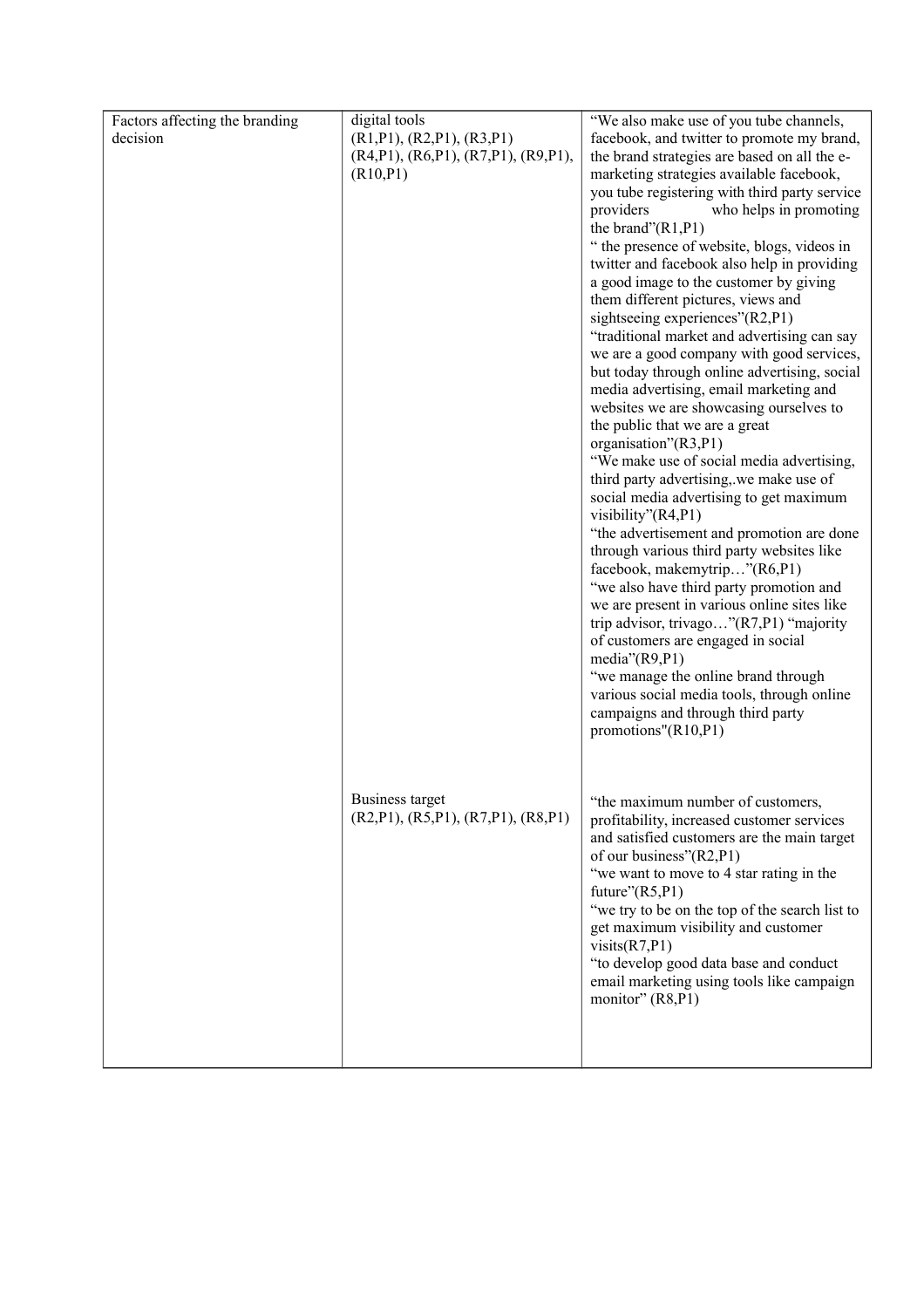| <b>Strategic Decision</b> | online branding decisions<br>(R1, P2), (R2, P2), (R3, P3),<br>$(R4,P2)$ , $(R5,P2)$ , $(R6,P1)$ ,<br>(R7, P2), (R8, P2) | "people are aware of the social<br>networking and are internet savvy,<br>so we try to be very active in the<br>online media, the different tools<br>are again the internet tools such as<br>facebook, WhatsApp, website and<br>third party marketing<br>campaigns" "the brand<br>building through digital media<br>could be very effective because<br>majority of the people are<br>dependent on internet brand<br>building is a continuous process"<br>(R1, P2)                                                                                                                                           |
|---------------------------|-------------------------------------------------------------------------------------------------------------------------|------------------------------------------------------------------------------------------------------------------------------------------------------------------------------------------------------------------------------------------------------------------------------------------------------------------------------------------------------------------------------------------------------------------------------------------------------------------------------------------------------------------------------------------------------------------------------------------------------------|
|                           |                                                                                                                         | "We try to effectively choose our<br>channels of communication with<br>customers, today as majority of<br>population search online for more<br>informationwe use twitter,<br>facebook, Pinterest and Instagram<br>all may all look like promising<br>channels for branding the<br>business" "We try to effectively<br>choose our channels of<br>communication to customers,<br>today majority of population<br>including teenagers and<br>youngsters are active on social<br>networking sites, we use twitter,<br>facebook look like promising<br>social channels for branding the<br>business" $(R2, P2)$ |
|                           |                                                                                                                         | " the new emerging internet era for<br>brand creation is directed by the<br>young talents"(R3,P3)<br>"there are also website<br>applications and search marketing<br>tools can benefit from<br>innovative technology aimed at<br>improving the daily<br>management"(R4,P2)                                                                                                                                                                                                                                                                                                                                 |
|                           |                                                                                                                         | "the reviews getting into our<br>website can be searched from<br>google, which is on the second<br>page, the travel agents ad is always<br>on the first page, they get to know<br>the website easily than making<br>google adwords, which is costly.<br>We can only do for three months<br>during December."(R5,P2)                                                                                                                                                                                                                                                                                        |
|                           |                                                                                                                         | "people are dependent on the<br>internet and social networking, so<br>they get more information from<br>internetinternet is an excellent                                                                                                                                                                                                                                                                                                                                                                                                                                                                   |

#### *2) How is e-brand managed from the strategic and operations perspective in the hospitality sector?*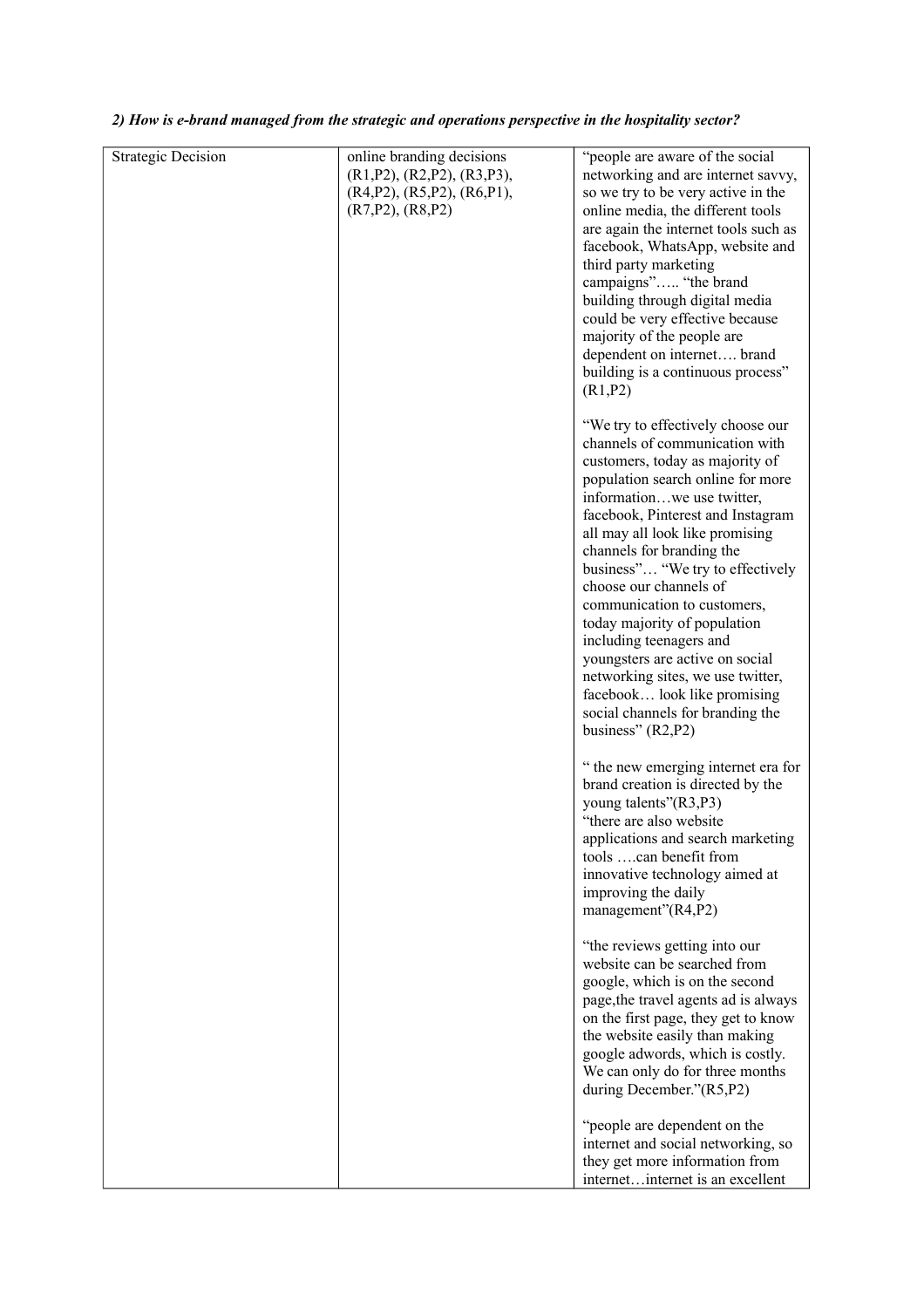|                    | search tool for customers and<br>majority of promotion and<br>advertisement are put forward<br>through internet" "the website<br>is made user friendly, values are<br>given much priority, quality and<br>service within the organisation are<br>carefully examined and supplied<br>with utmost importance" (R6, P1)<br>"we also connect to the maximum<br>customers through the social<br>media sites, like facebook,<br>Instagram and twitter, we also pay<br>to the digital advertising<br>agency" "the e-branding<br>techniques are identified according<br>to the digital trends, and social<br>media networks are very dynamic,<br>and we identify the changes in<br>various sectors" (R7,P2)<br>"the email marketing is used to<br>great extend which help us to<br>identify on interested customers<br>our website is customer friendly,<br>booking can be made easily"<br>"every brand building is based on<br>the customer, customer is treated<br>as an asset of the organisation, the<br>main aim is to provide customers<br>with value, quality, service and<br>satisfaction" (R8, P2)<br>"our main aim is to differentiate<br>the brand from other players in the<br>market and to position our brand<br>more effectively, build and expose<br>the brand and review the brand to<br>get more audience" (R9, P2)<br>"the first step in brand building is<br>to create awareness by informing<br>the target audience that you<br>exist we feel comfortable and<br>reassured to buy from a brand that<br>we have already seen or heard<br>before and display advertising aids<br>in this process by creating millions |
|--------------------|----------------------------------------------------------------------------------------------------------------------------------------------------------------------------------------------------------------------------------------------------------------------------------------------------------------------------------------------------------------------------------------------------------------------------------------------------------------------------------------------------------------------------------------------------------------------------------------------------------------------------------------------------------------------------------------------------------------------------------------------------------------------------------------------------------------------------------------------------------------------------------------------------------------------------------------------------------------------------------------------------------------------------------------------------------------------------------------------------------------------------------------------------------------------------------------------------------------------------------------------------------------------------------------------------------------------------------------------------------------------------------------------------------------------------------------------------------------------------------------------------------------------------------------------------------------------------------------------------------------------------------|
| Profit orientation | of impressions" (R10, P3)<br>"the main aim is to get more<br>customer and more profits" (R2,                                                                                                                                                                                                                                                                                                                                                                                                                                                                                                                                                                                                                                                                                                                                                                                                                                                                                                                                                                                                                                                                                                                                                                                                                                                                                                                                                                                                                                                                                                                                     |
| (R1, P1), (R2, P2) | P2)                                                                                                                                                                                                                                                                                                                                                                                                                                                                                                                                                                                                                                                                                                                                                                                                                                                                                                                                                                                                                                                                                                                                                                                                                                                                                                                                                                                                                                                                                                                                                                                                                              |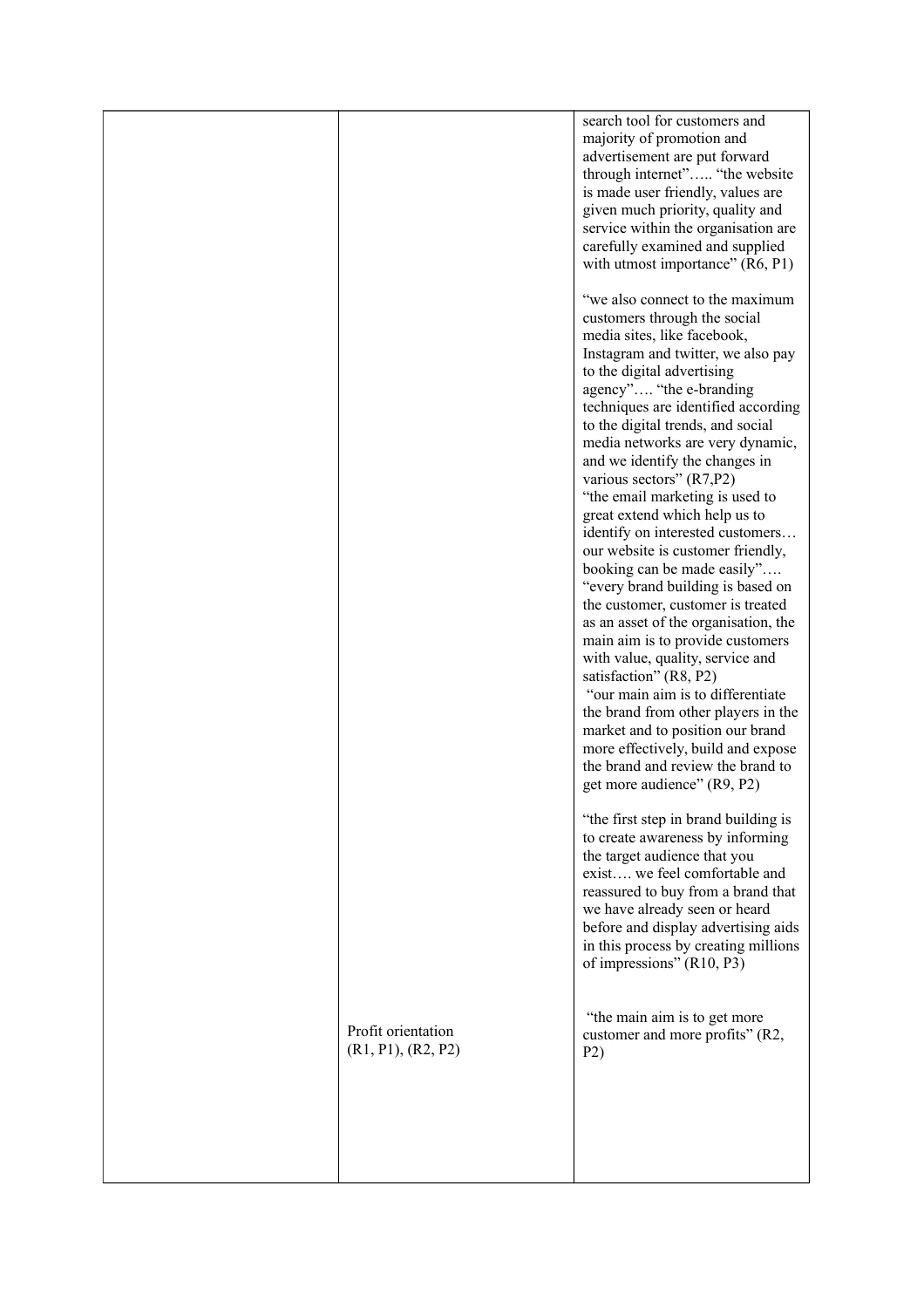| Factors affecting decision making<br>$(R1, P2)$ , $(R1, P3)$ , $(R5, P3)$ , $(R6,$<br>P1), (R8, P3)    | "the decision is taken on various<br>factors, the team sits together with<br>the third-party service providers<br>we discuss with them with the<br>various rates that can fit in our<br>budget" $(R1, P2) \dots$ "my role is<br>more of a decision maker of all<br>things we are planning $(R1, P3)$<br>"I decide on whom to tie up with,<br>what to focus, what is the content"                                             |
|--------------------------------------------------------------------------------------------------------|------------------------------------------------------------------------------------------------------------------------------------------------------------------------------------------------------------------------------------------------------------------------------------------------------------------------------------------------------------------------------------------------------------------------------|
| Content management                                                                                     | (R5, P3)<br>"the content and budget are<br>planned as part of process" (R6,<br>P1)<br>"if you want to be successful in<br>content marketing, your goal<br>should be to develop and distribute<br>the absolute best information in<br>the industry, if not why the<br>customer should care for the                                                                                                                            |
| Pricing decisions $(R1, P2)$ ,<br>(R8, P3), (R9, P3)                                                   | industry"<br>"I take decisions on tariffs, online<br>content management,<br>advertisement and third-party<br>advertisements and Ad Words"<br>(R8, P3)                                                                                                                                                                                                                                                                        |
| Competitor analysis<br>$(R2, P3)$ , $(R6, P1)$ , $(R7, P2)$ ,<br>$(R8, P3)$ , $(R9, P2)$ , $(R10, P4)$ | "Right now, it is all business<br>based, according to promotion<br>plan we upgrade things to give<br>more services, quality and value in<br>terms of pricing" $(R1, P1)$<br>"the tariffs are very much<br>important, we have different<br>competitors who gives at<br>competitive pricing and early bird<br>offers" $(R8, P3)$<br>"I used to make decisions on<br>investment in e-brands and on<br>various tariffs" (R9, P3) |
|                                                                                                        | "A strong brand is the biggest<br>asset to the company, which stay<br>ahead of competitors. We try to<br>observe competitors by analysing<br>all the tactics and promotion<br>pattern" (R2, P3)<br>"in the planning process<br>competitors are given more<br>emphasis and we as the<br>organisation try to be ahead of<br>competitor" (R6, P1)<br>"the effective brand strategies are<br>decided by being competitive in     |
|                                                                                                        | the industry, we think to be a<br>competitor in the industry and to<br>be better than the competitor"<br>(R7, P2)                                                                                                                                                                                                                                                                                                            |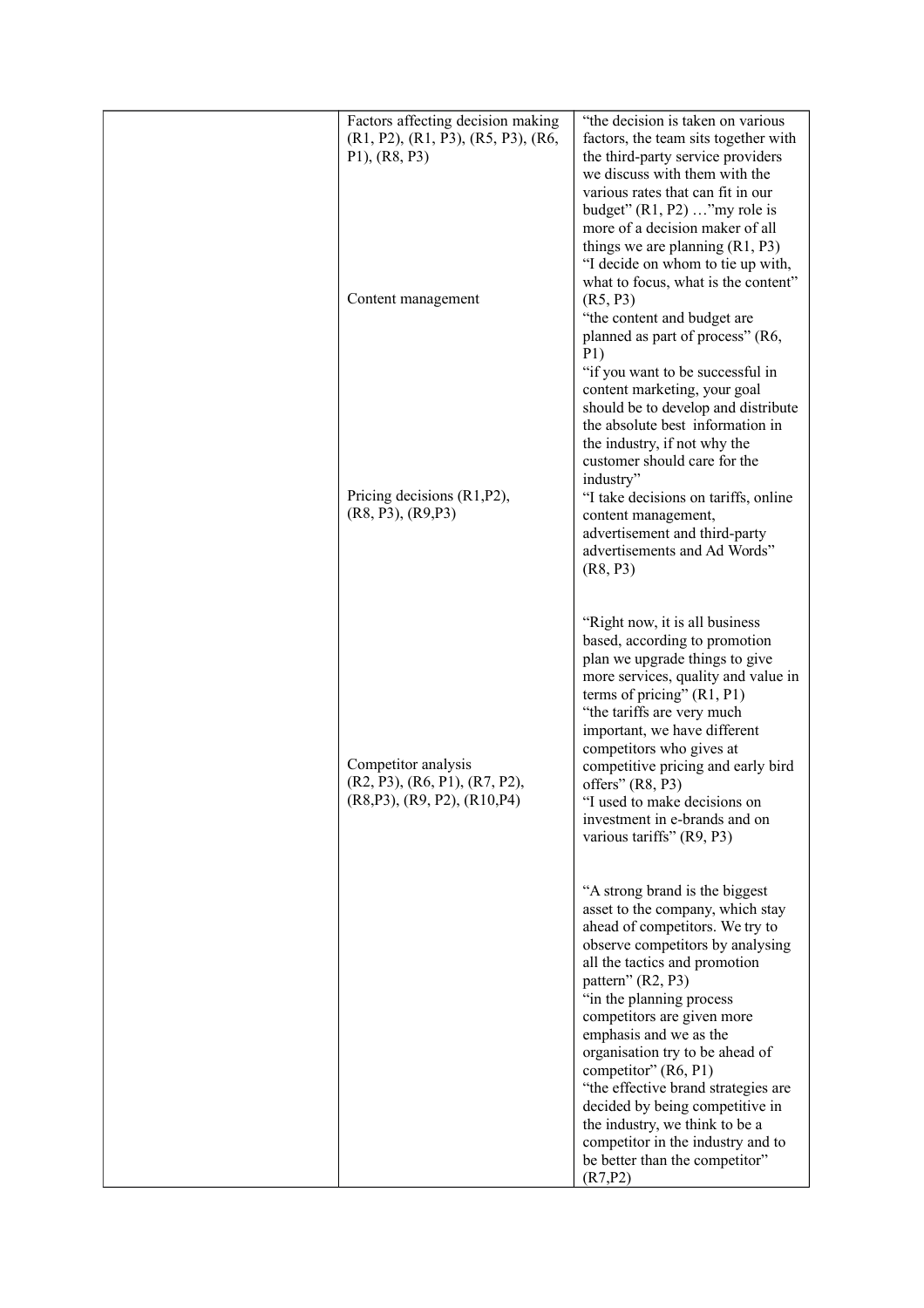| Customer focused decisions<br>(R1, P2), (R2, P2), (R4, P2)<br>(R5, P2), (R6, P1), (R7, P2),<br>(R8, P2), (R9, P2), (R10, P3) | "I make constant visit to various<br>website including competitors and<br>try to make sure we are updated<br>and attractive" (R8, P3)<br>"after analysing the competitors<br>and the market, we plan to<br>implement effective brand<br>strategies, we do by analysing the<br>present trends in the online<br>industry" (R9, P2)<br>"at first, we determine the target<br>audience, then we identify the<br>various competing brands and<br>analyse various promotion<br>methods $(R10, P4)$                                                                                                                                                                                                                                                                                                                                                                                                                                                                                                                                                                                                                                                                                                                                                                                                                                                                                                                                                                 |
|------------------------------------------------------------------------------------------------------------------------------|--------------------------------------------------------------------------------------------------------------------------------------------------------------------------------------------------------------------------------------------------------------------------------------------------------------------------------------------------------------------------------------------------------------------------------------------------------------------------------------------------------------------------------------------------------------------------------------------------------------------------------------------------------------------------------------------------------------------------------------------------------------------------------------------------------------------------------------------------------------------------------------------------------------------------------------------------------------------------------------------------------------------------------------------------------------------------------------------------------------------------------------------------------------------------------------------------------------------------------------------------------------------------------------------------------------------------------------------------------------------------------------------------------------------------------------------------------------|
|                                                                                                                              | "customer is an asset to the<br>organisation, the brand is build<br>based on the quality and value"<br>(R1, P2)<br>"it is done by series of steps,<br>which starts from targeting the<br>customers, managing them and by<br>good customer relationship<br>management and customer<br>service" (R2,P2)<br>"social media helps to connect<br>with travellers by posting<br>engaging content that attracts their<br>emotional needs. we are able to<br>connect with the potential guests<br>through the business pages and<br>through social media networks"<br>(R4, P2)<br>"customers prefer mainly for<br>rating and they look star facilities,<br>I need to build a 5-star rating<br>online to be more focused on<br>customeralso restricted to the<br>customer and plans tariffs based<br>on the market changes" (R5, P2)<br>"the website is made user friendly,<br>values are given much priority,<br>quality and services within the<br>organisation are carefully<br>examined and supplied with<br>utmost importance. constant<br>updates are necessary and aim to<br>make maximum visible" (R6, P1)<br>"customer is the king, we first<br>look at the priorities of the<br>customer, and they are reputation,<br>quality and excellent services"<br>(R7, P2)<br>"customer is treated as an asset to<br>the organisation, the main aim is<br>to provide customers with value,<br>quality, services and satisfaction.<br>Our website is customer friendly |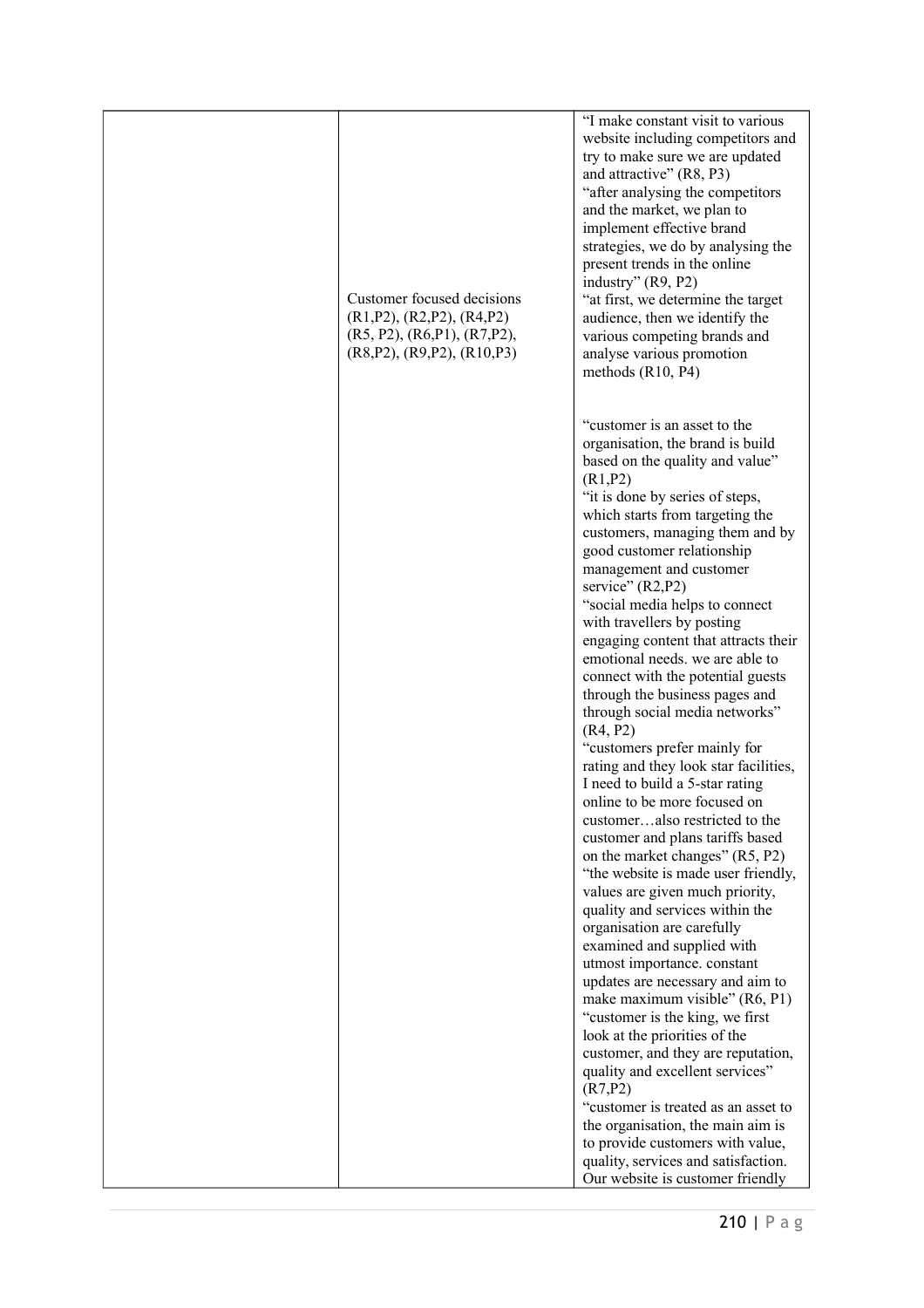| <b>Customer Analysis</b><br>$(R1, P3)$ , $(R2, P4)$ , $(R5, P3)$ ,<br>$(R7,P3)$ , $(R8,P3)$ , $(R9,P3)$ ,<br>(R10, P4) | and booking can be made easily"<br>(R8, P2)<br>"all branding is done in the online<br>context focussed on customers.<br>The customers today are mainly<br>involved with internet for every<br>information they do google search,<br>so we try to focus more on google<br>AdWords and to be on the first<br>page following the search<br>results(R9, P2)<br>"we need to map series of steps in<br>customer journey, which starts<br>from point of consideration from<br>potential customers and excellent<br>services provided, and ensures<br>everything goes very smoothly"<br>(R10, P3)                                                                                                                                                                                                                                                                                                                                                                                                                                                                            |
|------------------------------------------------------------------------------------------------------------------------|----------------------------------------------------------------------------------------------------------------------------------------------------------------------------------------------------------------------------------------------------------------------------------------------------------------------------------------------------------------------------------------------------------------------------------------------------------------------------------------------------------------------------------------------------------------------------------------------------------------------------------------------------------------------------------------------------------------------------------------------------------------------------------------------------------------------------------------------------------------------------------------------------------------------------------------------------------------------------------------------------------------------------------------------------------------------|
|                                                                                                                        | "basically everyone looks for<br>quality and values so there is a lot<br>of competition in the market but<br>our goal is to maintain quality and<br>be competitive in the market with<br>our competitors and we work<br>towards it constantly" (R1,P3)<br>"the expectations are equally<br>important as emotions. we never<br>make false promises to customers,<br>we don't want to make them<br>disappointed" (R2,P4)<br>"expectations come from<br>feedback, we get oral and verbal<br>feedback, we take feedback<br>positively and improve<br>them(R5, P3)<br>"the customers mainly look at<br>various facilities are up to mark<br>and do they match according to the<br>advertisement provided. We<br>always try to manage very<br>efficiently the customer<br>satisfaction" (R7, P3)<br>"excellent service, satisfaction and<br>value for the money spent, to meet<br>the expectations we provide<br>training to staff to handle<br>customers effectively and<br>efficiently" (R8, P3)<br>"customers have great expectation<br>on the money spent, they expect |
|                                                                                                                        | maximum return for the money<br>spent, as owner the main duty is to<br>make the customer extremely<br>satisfied" (R9, P3)<br>"customer expects 100% what<br>they have seen online in the<br>websites we make sure to meet<br>these expectations and we have<br>done our landscaping in such a                                                                                                                                                                                                                                                                                                                                                                                                                                                                                                                                                                                                                                                                                                                                                                        |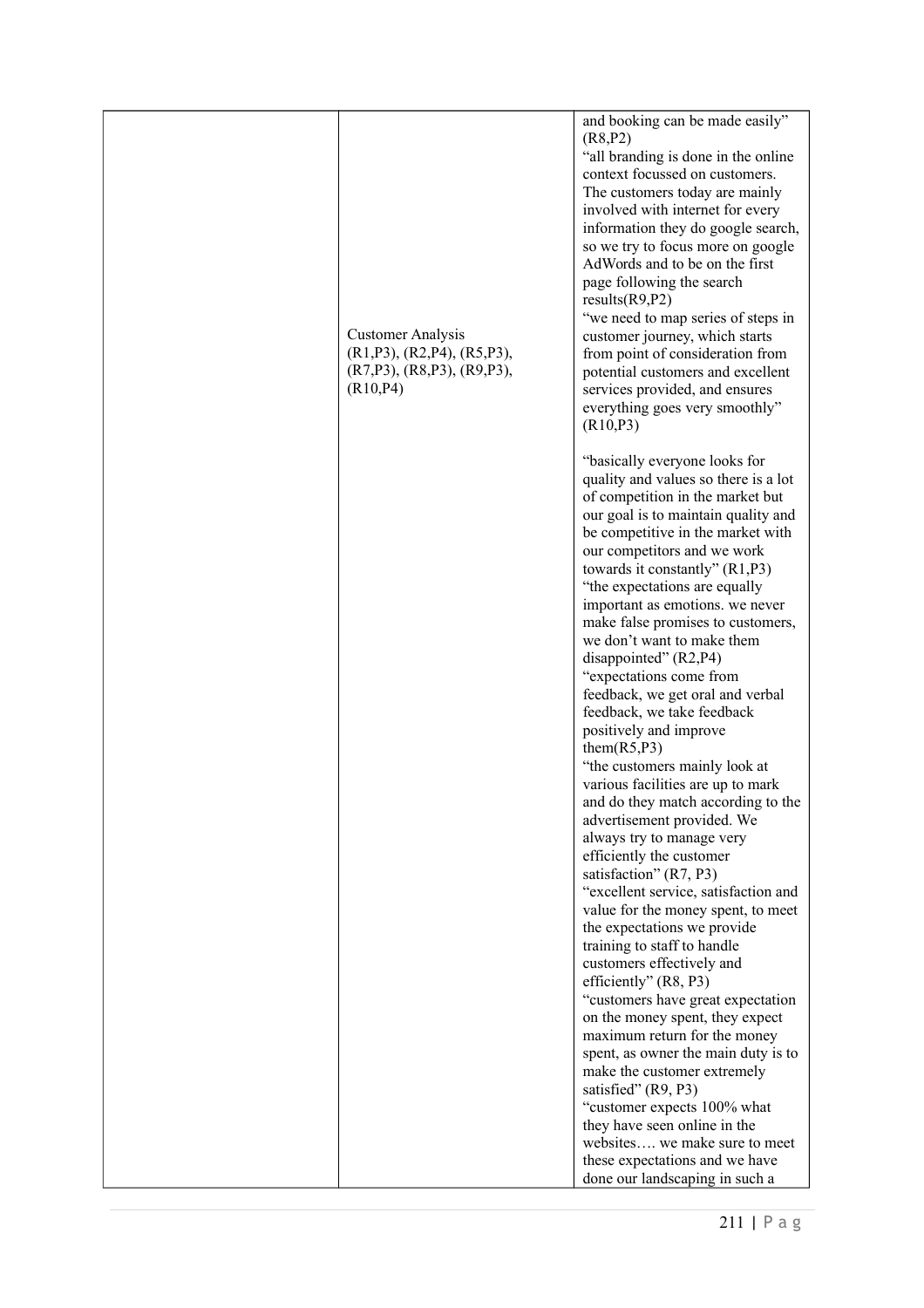|                     |                                                                                                | manner to meet cent percent of the<br>expectations" (R10, P4)                                                                                                                                                                                                                                                                                                                                                                                                                                                                                                                                                                                                                                                                                                                                                                                                                                                                                                                                                                                                                                              |
|---------------------|------------------------------------------------------------------------------------------------|------------------------------------------------------------------------------------------------------------------------------------------------------------------------------------------------------------------------------------------------------------------------------------------------------------------------------------------------------------------------------------------------------------------------------------------------------------------------------------------------------------------------------------------------------------------------------------------------------------------------------------------------------------------------------------------------------------------------------------------------------------------------------------------------------------------------------------------------------------------------------------------------------------------------------------------------------------------------------------------------------------------------------------------------------------------------------------------------------------|
|                     |                                                                                                |                                                                                                                                                                                                                                                                                                                                                                                                                                                                                                                                                                                                                                                                                                                                                                                                                                                                                                                                                                                                                                                                                                            |
| Operation decisions | <b>Customer Reviews</b><br>$(R2, P3)$ , $(R5, P2)$ , $(R10, P3)$                               | "today's consumer interacts with<br>brands in a variety of<br>interconnected ways, switching<br>from mobile to laptop, from social<br>media to online reviews" (R2, P3)<br>"the reviews are into our websites,<br>which can be obtained after google<br>search" $(R5, P2)$<br>"The good reviews and feedback<br>is beneficial for us, as we get<br>more references through the<br>reviews" (R10,P3)                                                                                                                                                                                                                                                                                                                                                                                                                                                                                                                                                                                                                                                                                                        |
|                     | Technology updation<br>$(R1, P3)$ , $(R2, P3)$ , $(R4, P2)$ ,<br>(R5, P2), (R7, P2), (R10, P4) | "technology updation is a constant<br>process, technology is changing at<br>every day, they come with new<br>options"we keep track of what<br>they are providing as latest<br>packages and how to use latest<br>technology''(R1,P3)                                                                                                                                                                                                                                                                                                                                                                                                                                                                                                                                                                                                                                                                                                                                                                                                                                                                        |
|                     | Lead generation $(R3, P1)$<br>Customer engagement $(R2, P1)$                                   | "staying up to date of social media<br>conversations relevant to the brand<br>and industry is important part of a<br>strong and effective social media<br>strategy"(R2,P3)<br>" we take the help of external<br>consultant on which software to be<br>bought and also get updates about<br>new software in the market with<br>good features"(R3,P3)<br>"every hotel industry can benefit<br>from innovative technology aimed<br>at improving the daily<br>managementwhen hotels<br>operations are updated in the<br>system budget can be planned and<br>arranged"(R4,P2)<br>"fb we update almost every day,<br>also the various happening like<br>climate change and pictures, I<br>also have watsapp group with<br>interested guests"(R5,P2)<br>"the e-branding techniques are<br>identified according to the digital<br>trendswe identify the various<br>sectors and move according to the<br>trends within the industry"(R7,P2)<br>"we need to brand as people<br>notices oftenwe constantly<br>update our website and try to<br>highlight any discounts, offers or<br>any additional services"(R10,P4) |
|                     | Market research<br>$(R1, P3)$ , $(R8, P2)$ , $(R10, P4)$ ,                                     | "I do small research of my own on<br>the various options available"                                                                                                                                                                                                                                                                                                                                                                                                                                                                                                                                                                                                                                                                                                                                                                                                                                                                                                                                                                                                                                        |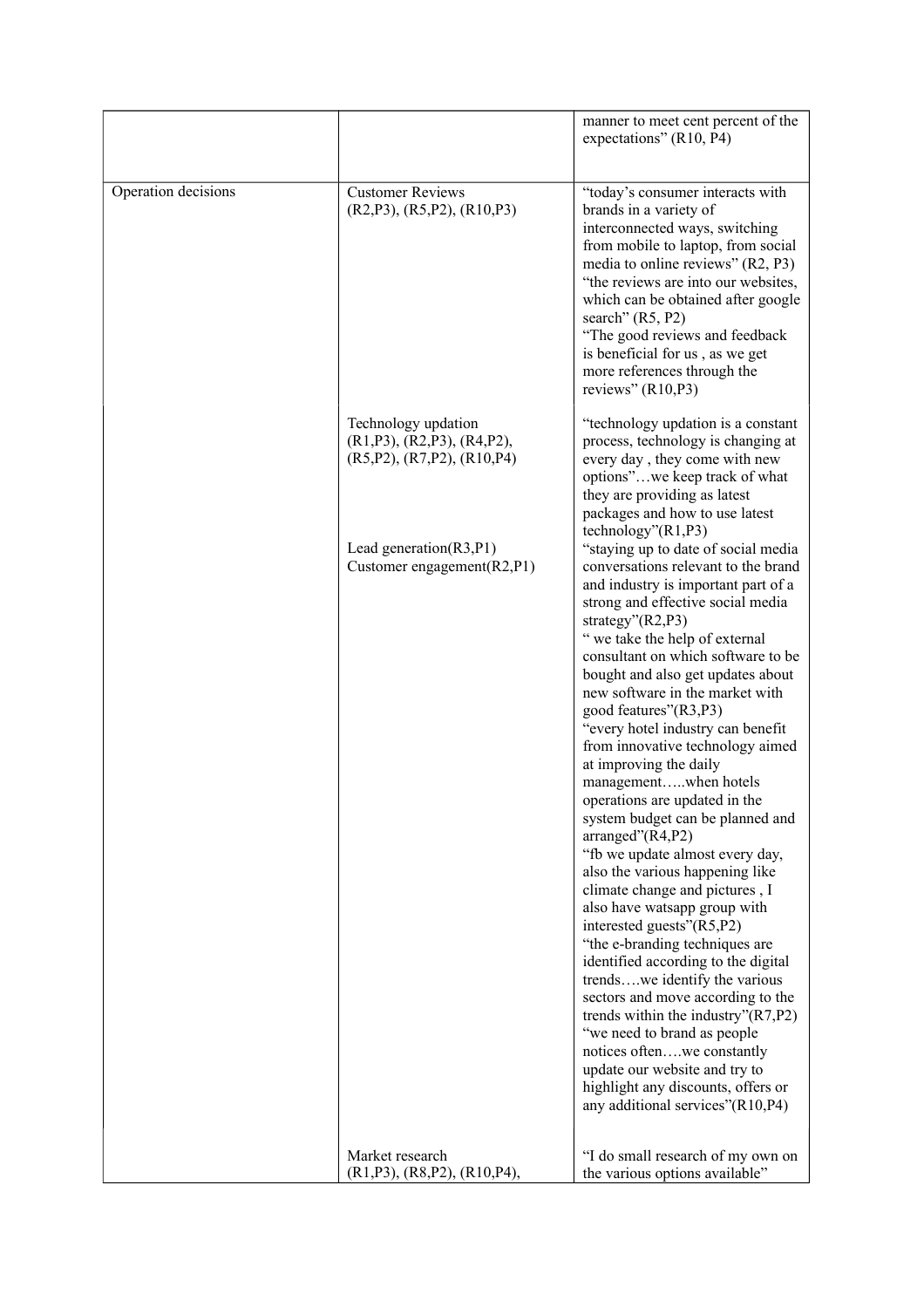|              | feasibility $(R4, P3)$                                                                                    | (R1, P3)<br>"understanding of customers are<br>done first, we understand the way<br>they search and we aim to give<br>more visibility so we decide on<br>which website to give our<br>advertisement more(R8,P2)<br>"at first we determine the target<br>audience, then we identify various<br>competing brands and analyse<br>various promotion<br>methods" $(R10, P4)$<br>" had two options during the<br>start up phase, WOM and<br>spending on advertising, the first<br>option is almost outdated and for<br>spending money we do a<br>feasibility check before taking the<br>decisions as we cannot be<br>spending like large<br>organisations(R4,P3)                                                                                                                                                                                                                                                                                                                                                                                                                                 |
|--------------|-----------------------------------------------------------------------------------------------------------|--------------------------------------------------------------------------------------------------------------------------------------------------------------------------------------------------------------------------------------------------------------------------------------------------------------------------------------------------------------------------------------------------------------------------------------------------------------------------------------------------------------------------------------------------------------------------------------------------------------------------------------------------------------------------------------------------------------------------------------------------------------------------------------------------------------------------------------------------------------------------------------------------------------------------------------------------------------------------------------------------------------------------------------------------------------------------------------------|
| Capabilities | Continuous improvement<br>$(R1, P3)$ , $(R3, P1)$ , $(R4, P2)$ ,<br>$(R7, P3)$ , $(R8, P3)$ , $(R10, P4)$ | "that is a constant process, so<br>technology is changing at every<br>day, we keep track of what they are<br>providing as latest packages and<br>how we use technology with our<br>system and third-party system"<br>(R1, P3)<br>"it is with the help of the brand the<br>organisation is capable of<br>identifying the marketing<br>opportunities, backed up by<br>innovation and creativity $(R3, P1)$<br>"one ability is to competitively<br>target your hotel through the use of<br>an online revenue management,<br>were we have our Accounts person<br>who manages them well and<br>reports " (R4, P2)<br>"technology is very important and<br>every time we make note of<br>different technology and we keep<br>up-to-date with the different<br>changes, we also have an IT and<br>animation expert to track the<br>changes" (R7,P3)<br>"I make constant visit on various<br>website including competitors and<br>make sure to try to update<br>accordingly "(R8, P3)<br>"we also try to be consistent,<br>which is the only way we can be<br>success in the industry" $(R10, P4)$ |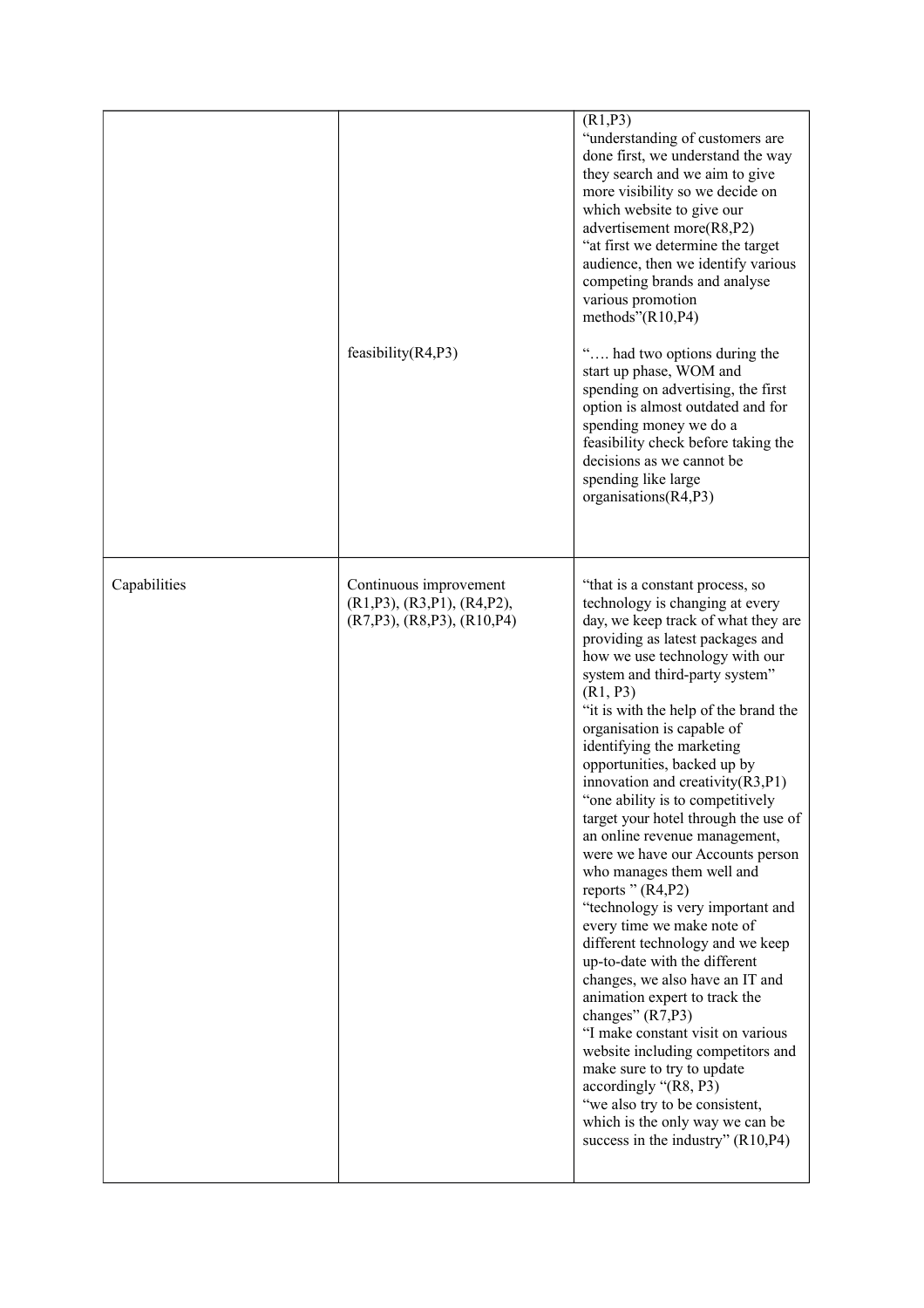|                     | Dynamic technology initiative<br>(R1, P3), (R4, P2), (R6, P1)                                              | "technology is changing every day<br>we keep track of what they are<br>providing as latest packages and<br>third party market tools" $(R1, P3)$<br>"every hotel manager can benefit<br>from innovative technology aimed<br>at improving the daily<br>management of hotels, making it<br>more efficient and<br>effective"(R4,P2)<br>"the internet is an excellent search<br>tool for customer and majority of<br>promotion and advertisement are<br>put forward through internet"<br>(R6, P1)                                                                                                                                                                                                                                           |
|---------------------|------------------------------------------------------------------------------------------------------------|----------------------------------------------------------------------------------------------------------------------------------------------------------------------------------------------------------------------------------------------------------------------------------------------------------------------------------------------------------------------------------------------------------------------------------------------------------------------------------------------------------------------------------------------------------------------------------------------------------------------------------------------------------------------------------------------------------------------------------------|
| Promotion decisions | Marketing strategy decisions<br>(R1, P2), (R5, P2), (R7, P3),<br>$(R8, P3)$ , $(R9, P2)$ , $(R10, P3)$     | "right now, it is all business based,<br>according to promotion plan we<br>upgrade things to give more<br>options on weekends" (R1, P2)<br>"We used to project our star rating<br>for our marketing purpose" (R5,<br>P2)<br>"I also try to get maximum email<br>address from various data bases to<br>develop my data bases for email<br>marketing to get prospective<br>customers" (R8,P3)<br>"the networking helps in getting<br>more customers which is more<br>beneficial for the organisation<br>In terms of profitability and<br>volume of sales" (R9, P2)<br>"the expedition starts with creating<br>awareness and then driving<br>consideration and finally closing<br>the customers and providing good<br>services" (R10, P3) |
|                     | Online travel agents (OTA)<br>$(R1, P2)$ , $(R2, P2)$ , $(R5, P2)$ ,<br>$(R7,P2)$ , $(R8,P2)$ , $(R10,P3)$ | "by making use of third-party<br>promotion companies which are<br>more better in terms of exposing to<br>actual customers" (R1,P2)<br>"we have been effective in<br>implementing in brand because<br>over majority of enquiries are<br>through websites, there are various<br>travel and tourism websites were<br>we get most of our customer<br>bookings" (R2, P2)<br>"the travel agents' ad is always on<br>the second page, they get to know                                                                                                                                                                                                                                                                                        |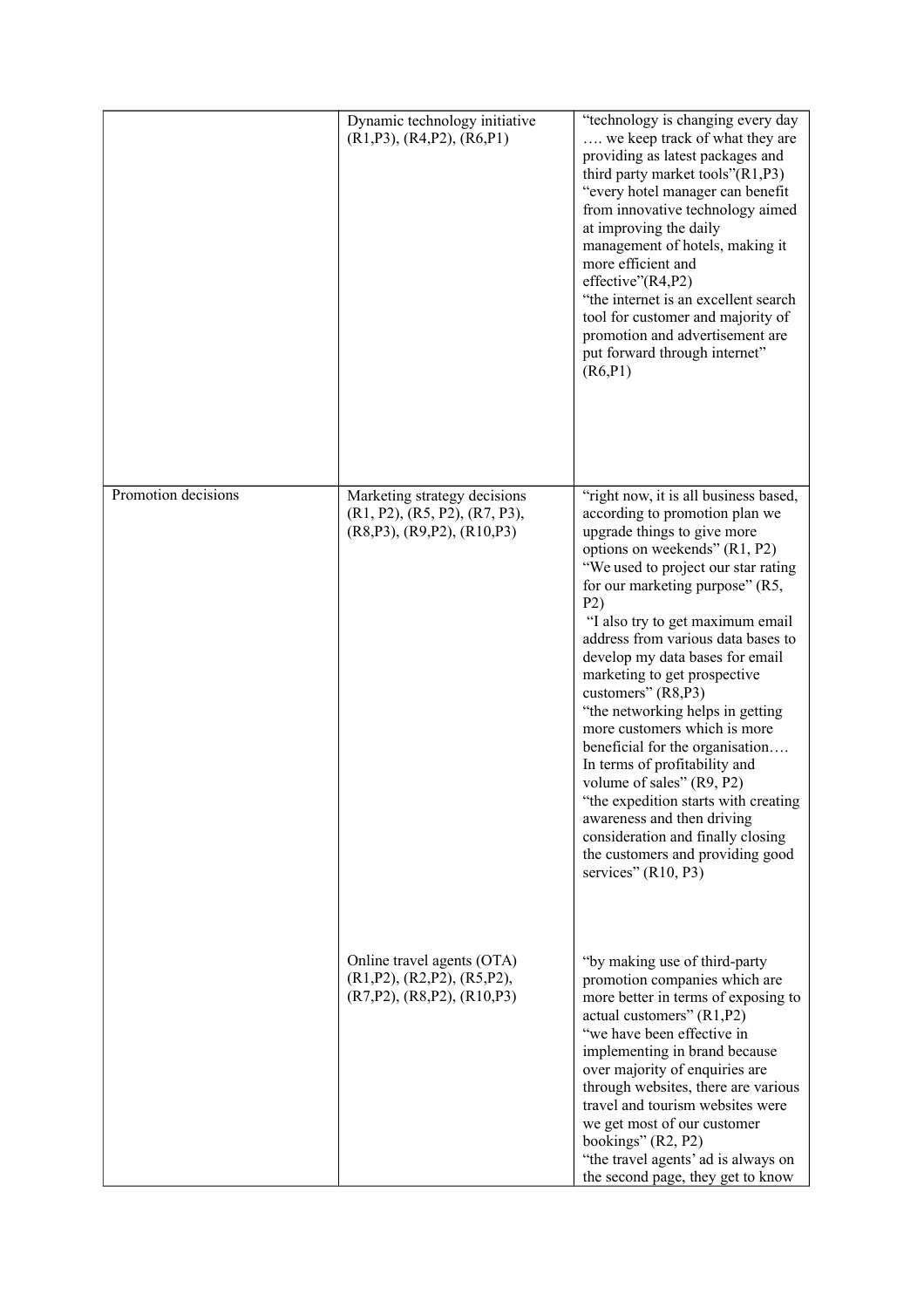|                    | Competitive environment (R3,P1)<br>(R1, P1)<br>Ascertain decisions(R2,P1)                            | the website easily than making<br>google ad words, which is costly"<br>(R5, P2)<br>"We also pay to the digital<br>advertising agency to be visible on<br>face book and google<br>advertisement" (R7, P2)<br>"mainly with the help of websites"<br>like MakeMyTrip, yatra.com and<br>agoda.com" (R8, P2)<br>"social media, digital media<br>advertising and our own website<br>are the main branding tools" (R10,<br>P3)                                                                                                                                                                                                                                                                                                                                                 |
|--------------------|------------------------------------------------------------------------------------------------------|-------------------------------------------------------------------------------------------------------------------------------------------------------------------------------------------------------------------------------------------------------------------------------------------------------------------------------------------------------------------------------------------------------------------------------------------------------------------------------------------------------------------------------------------------------------------------------------------------------------------------------------------------------------------------------------------------------------------------------------------------------------------------|
| Branding decisions | Quality and value<br>$(R1, P3)$ , $(R5, P3)$ , $(R6, P1)$ ,<br>$(R7, P3)$ , $(R8, P3)$ , $(R10, P4)$ | "basically, everybody looks for<br>quality and value so there is a lot<br>of competition in the market but<br>our goal is to maintain quality and<br>be competitive in the market" (R1,<br>P3)<br>"we take feedback positively and<br>make to improve them be service<br>based food based and we try to<br>improve on various aspects" (R5,<br>P3)<br>"customers mainly look at various<br>facilities are up to mark and they<br>match according to the<br>advertisement provided" (R7, P3)<br>"excellent service, satisfaction and<br>value for the money spent are the<br>main expectations of the<br>customer" (R8, P3)<br>"we also create value and try to be<br>honest in communication with the<br>customers on the various services<br>and facilities" (R10, P4) |
|                    | Brand planning<br>$(R1, P3)$ , $(R6, P1)$                                                            | "my role is to make sure all the<br>decisions taken are correct in<br>discussions with people whom I<br>am interactive with, my role is<br>more of a decision maker of all the<br>things we are planning" $(R1, P3)$<br>"planning is adequate and done<br>initially on website investment, the<br>constant and budget are planned as<br>part of process" (R6,P1)                                                                                                                                                                                                                                                                                                                                                                                                        |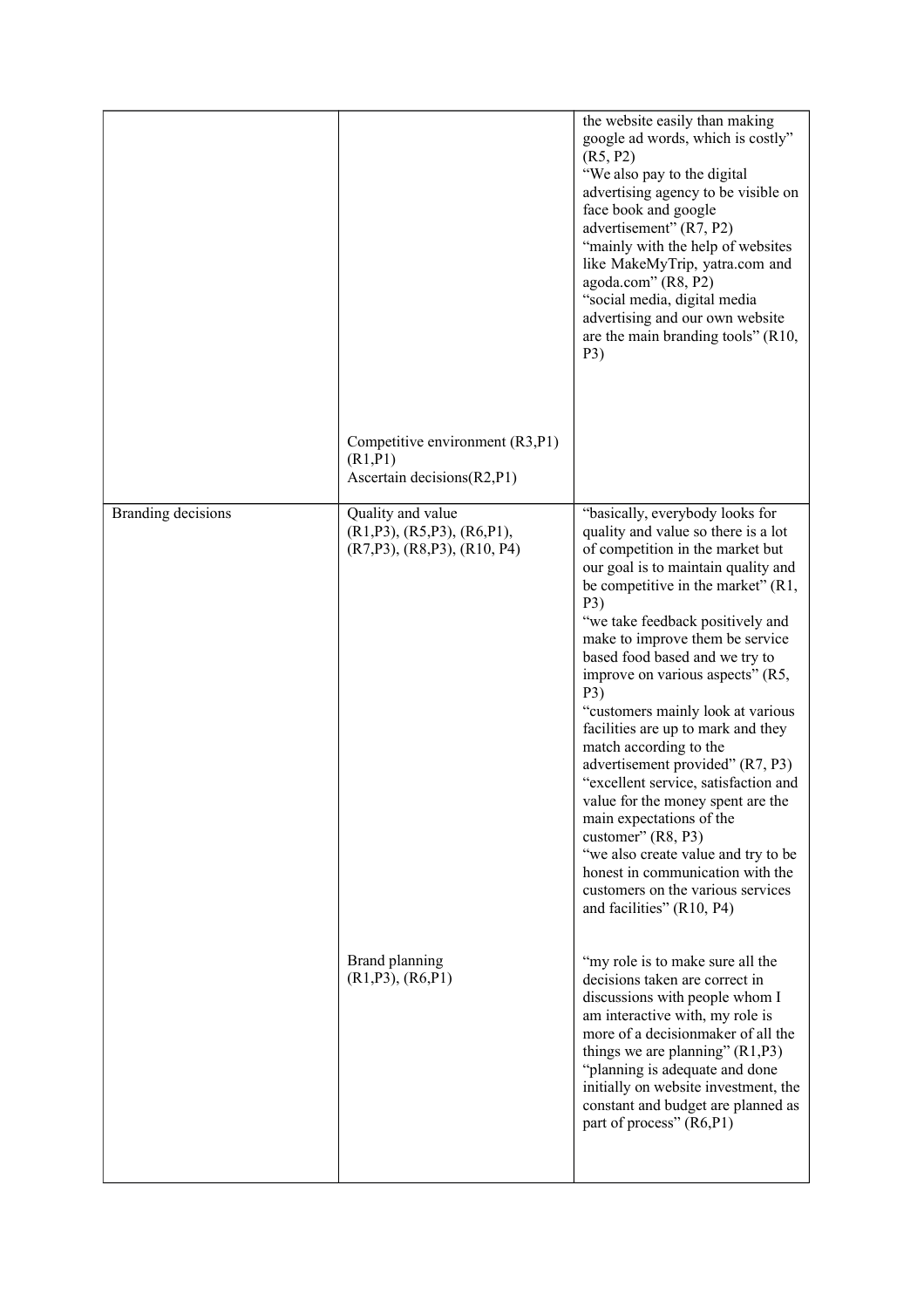| SEO friendly promotion<br>$(R1, P3)$ , $(R6, P1)$ , $(R8, P2)$ | "I can use free business option, but<br>to get more visibility by search<br>engines the better option is the<br>paid form of promotion in google<br>and other sites" $(R1, P3)$<br>"the internet is an excellent search"<br>engine tool for customers and<br>majority of promotion and<br>advertisement are put forward<br>through internet" (R6, P1)<br>"the branding strategies are based<br>on customers, today customers are<br>tech savvy and they search in<br>google for hospitality sectors and<br>tourist places for locations, I aim<br>to be on the first page during the<br>search" (R8,P2) |
|----------------------------------------------------------------|---------------------------------------------------------------------------------------------------------------------------------------------------------------------------------------------------------------------------------------------------------------------------------------------------------------------------------------------------------------------------------------------------------------------------------------------------------------------------------------------------------------------------------------------------------------------------------------------------------|
|                                                                |                                                                                                                                                                                                                                                                                                                                                                                                                                                                                                                                                                                                         |

## *3. How are the components of the SME e-brand successfully managed in the Indian hospitality sector?*

| Meta Code         | Open Codes                                                                                                            | Quotes from transcript                                                                                                                                                                                                                                                                                                                                                                                                                                                                                    |
|-------------------|-----------------------------------------------------------------------------------------------------------------------|-----------------------------------------------------------------------------------------------------------------------------------------------------------------------------------------------------------------------------------------------------------------------------------------------------------------------------------------------------------------------------------------------------------------------------------------------------------------------------------------------------------|
|                   |                                                                                                                       |                                                                                                                                                                                                                                                                                                                                                                                                                                                                                                           |
| Branding elements | <b>Brand Name</b><br>$(R1, P3)$ , $(R6, P1)$                                                                          | "the name should be attractive and<br>need to relate the name in future by<br>people" $(R1, P3)$<br>"the name can also attract the<br>customer and bring them to visit the<br>website and look at the facilities<br>available and tariffs on offer within<br>the hospitality sector" (R6, P1)                                                                                                                                                                                                             |
|                   | Brand recall<br>$(R2, P3)$ , $(R6, P2)$                                                                               | "need to relate the name in future"<br>by people" $(R2, P3)$<br>"when the customers hear the brand"<br>name they will be able to identify<br>with them and recollect" $(R6, P2)$                                                                                                                                                                                                                                                                                                                          |
|                   | Customer relationship<br>$(R1, P3)$ , $(R2, P4)$ , $(R5, P3)$ , $(R7, P3)$ , $(R8, P3)$ ,<br>$(R9, P3)$ , $(R10, P5)$ | "everything I do is focused on<br>customer, the customer should be<br>happy and they should be extremely<br>satisfied, so we try to maintain a<br>good customer relationship<br>management" $(R1, P3)$<br>"engaging with target audience and<br>constant updates online are very<br>important" (R2,P4)<br>"we need to manage the<br>components very effectively, to be<br>successful we need to be smiling<br>and good customer service and be<br>genuine and encourage staff to be<br>humble" $(R5, P3)$ |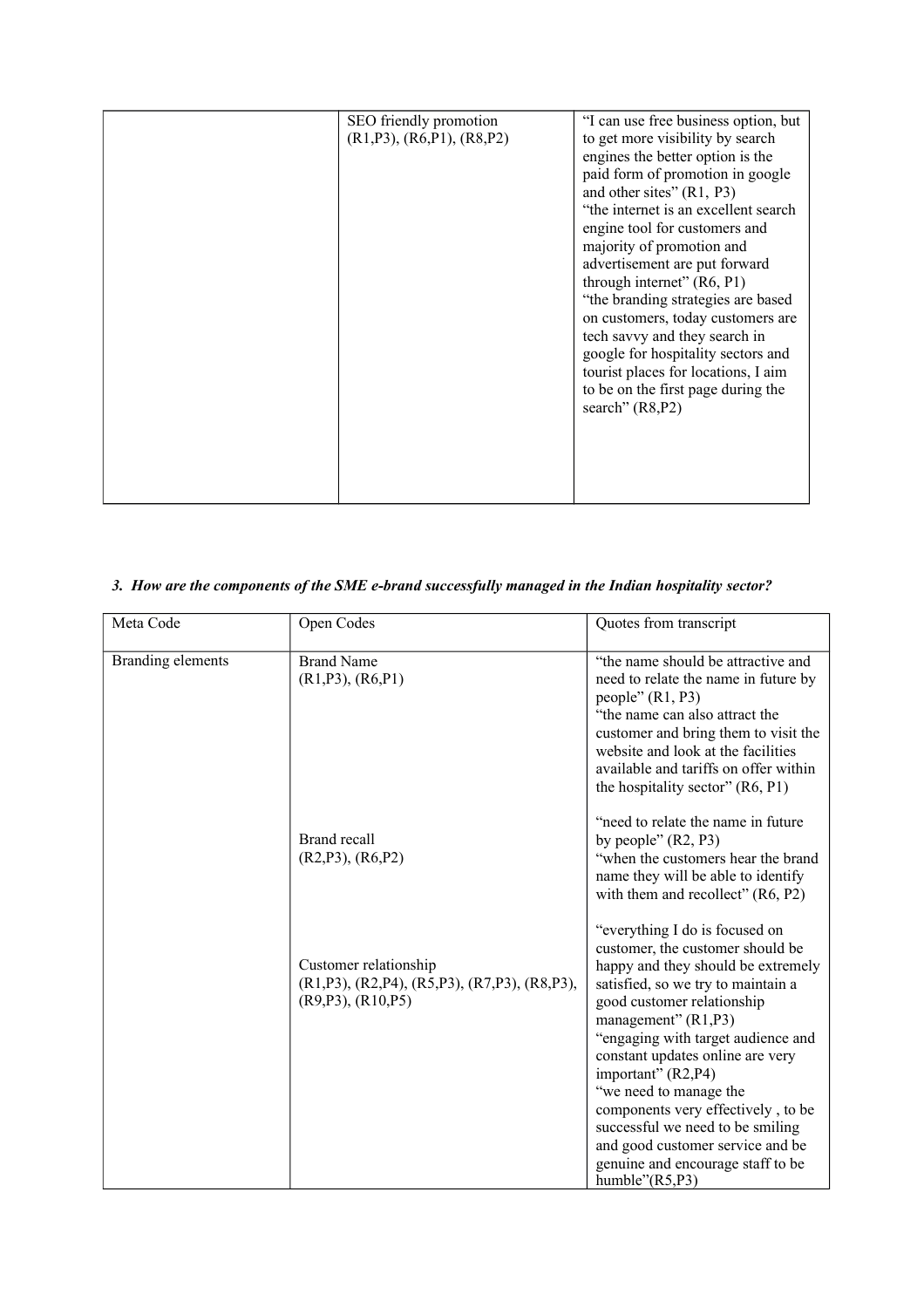|                                                                                        | "effective customer service are<br>important for the brand" $(R7, P3)$<br>"we make sure in providing"<br>excellent customer service with<br>utmost care, so that there should not<br>be any bad comments and negative<br>reviews about us"(R8,P3)<br>"the customer should be given<br>proper value, and excellent services<br>according to their<br>expectation"(R9,P3)<br>" need to maintain a good<br>relationship with our customers"<br>(R10, P5)                                                                                                                                                                                                                                                                                                                                                                                                         |
|----------------------------------------------------------------------------------------|---------------------------------------------------------------------------------------------------------------------------------------------------------------------------------------------------------------------------------------------------------------------------------------------------------------------------------------------------------------------------------------------------------------------------------------------------------------------------------------------------------------------------------------------------------------------------------------------------------------------------------------------------------------------------------------------------------------------------------------------------------------------------------------------------------------------------------------------------------------|
| Brand expectations<br>$(R1, P3)$ , $(R2, P4)$ , $(R9, P3)$                             | "quality of services is important, I<br>am doing everything focussed on<br>the customer" $(R1, P3)$ "<br>engagement with target audience<br>and constant updates online, by<br>being active on social media, small<br>and medium enterprises are missing<br>out opportunity to develop brand<br>create awareness with target<br>$group$ <sup>"</sup> $(R2, P4)$<br>"online brand is basically a promise"<br>between the organisation and<br>customersthe customer should be<br>given proper value and excellent<br>services as a result of their<br>expectation" (R9,P3)                                                                                                                                                                                                                                                                                      |
| <b>Brand</b> trust<br>$(R2, P4)$ , $(R5, P3)$ , $(R7, P3)$ , $(R9, P3)$ ,<br>(R10, P5) | "The trust is an important factor of<br>a good brand, we maintain the trust<br>and are very truthful to customers.<br>We continue trusting the brand and<br>reach out customer with<br>confidence" (R2,P4)<br>"we do not want to give them<br>wrong impression, many have<br>fancy pictures which are not actual"<br>(R5, P3)<br>"trust, loyalty, follow ups are the<br>ideal brand components" (R7,P3)<br>"trust is very important as the<br>branding is considered, the<br>customer value should be<br>considered important" (R9,P3)<br>" we work consistently on<br>achieving success, we try to be very<br>trustworthy to customers and we<br>need to provide them with good<br>services and we want to make them<br>happy and satisfied. We do not<br>want to receive any negative<br>feedback, we expect the customer<br>to re-visit $\ldots$ "(R10,P5) |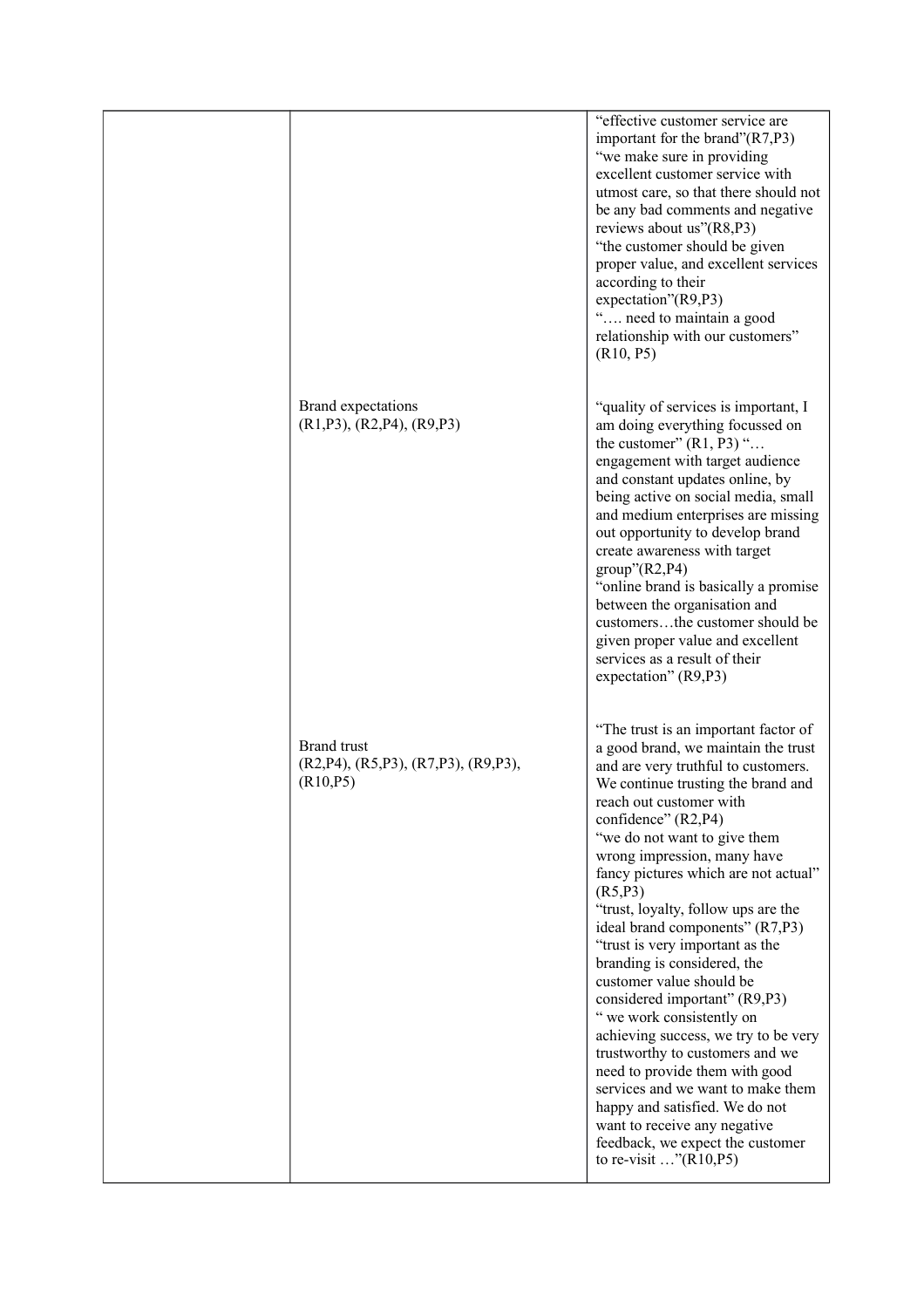|                       | Website interactivity<br>(R2, P4)                                                    | "the important success element of<br>the brand is engagement with target<br>audience and constant updates<br>online, by being active in social<br>media" $(R2, P4)$                                                                                                                                                                                                                                                                                                                                                                                                           |
|-----------------------|--------------------------------------------------------------------------------------|-------------------------------------------------------------------------------------------------------------------------------------------------------------------------------------------------------------------------------------------------------------------------------------------------------------------------------------------------------------------------------------------------------------------------------------------------------------------------------------------------------------------------------------------------------------------------------|
|                       | Offers<br>(R4, P3)                                                                   | "We have an fascinating<br>opportunity with the Web as it is<br>one-to-one communication it can be<br>kind of very personal, and it's also<br>interactive, and it's also private<br>time with the person so it differs"<br>$(R3.P 2)$ .                                                                                                                                                                                                                                                                                                                                       |
|                       | Technology and design                                                                | a very scarce, excellent Web<br>sites have got the right choice, in<br>terms of it's an interactive<br>experience, feeling presence. You<br>get the logic that there are other<br>people included in this Experience"<br>(R6, P2)                                                                                                                                                                                                                                                                                                                                             |
|                       |                                                                                      | "the website is made user friendly,<br>values are given much priority,<br>quality and services within the<br>organisation are carefully examined<br>and<br>supplied<br>with<br>utmost<br>importance. constant updates are<br>and<br>necessary<br>aim to<br>make<br>maximum visible" (R6, P1)                                                                                                                                                                                                                                                                                  |
|                       |                                                                                      | "flexible rates on seasonsof<br>adjusting prices according to certain<br>seasons" (R4,P3)                                                                                                                                                                                                                                                                                                                                                                                                                                                                                     |
|                       |                                                                                      | "Branding is a constant process we<br>need to work continuously without<br>any gap and need to be head of<br>others."                                                                                                                                                                                                                                                                                                                                                                                                                                                         |
| <b>Brand benefits</b> | Brand visibility<br>$(R1, P3)$ , $(R4, P3)$ , $(R7, P3)$ , $(R8, P4)$ ,<br>(R10, P5) | "Right now in the market e-brand is<br>most important due to visibility<br>from network sources, no<br>traditional ways of promotion are<br>used, social media and other<br>networking sources are used."<br>(R1, P3)<br>"Online travel agents are great<br>showcase for their businesses and<br>therefore an aid to increase<br>marketing in other words generates<br>more exposure of the brand"<br>(R4, P3)<br>"we work through online media,<br>social media to get more visibility<br>of our organisation to the<br>public"(R7,P3)<br>"I think e-brand technique benefit |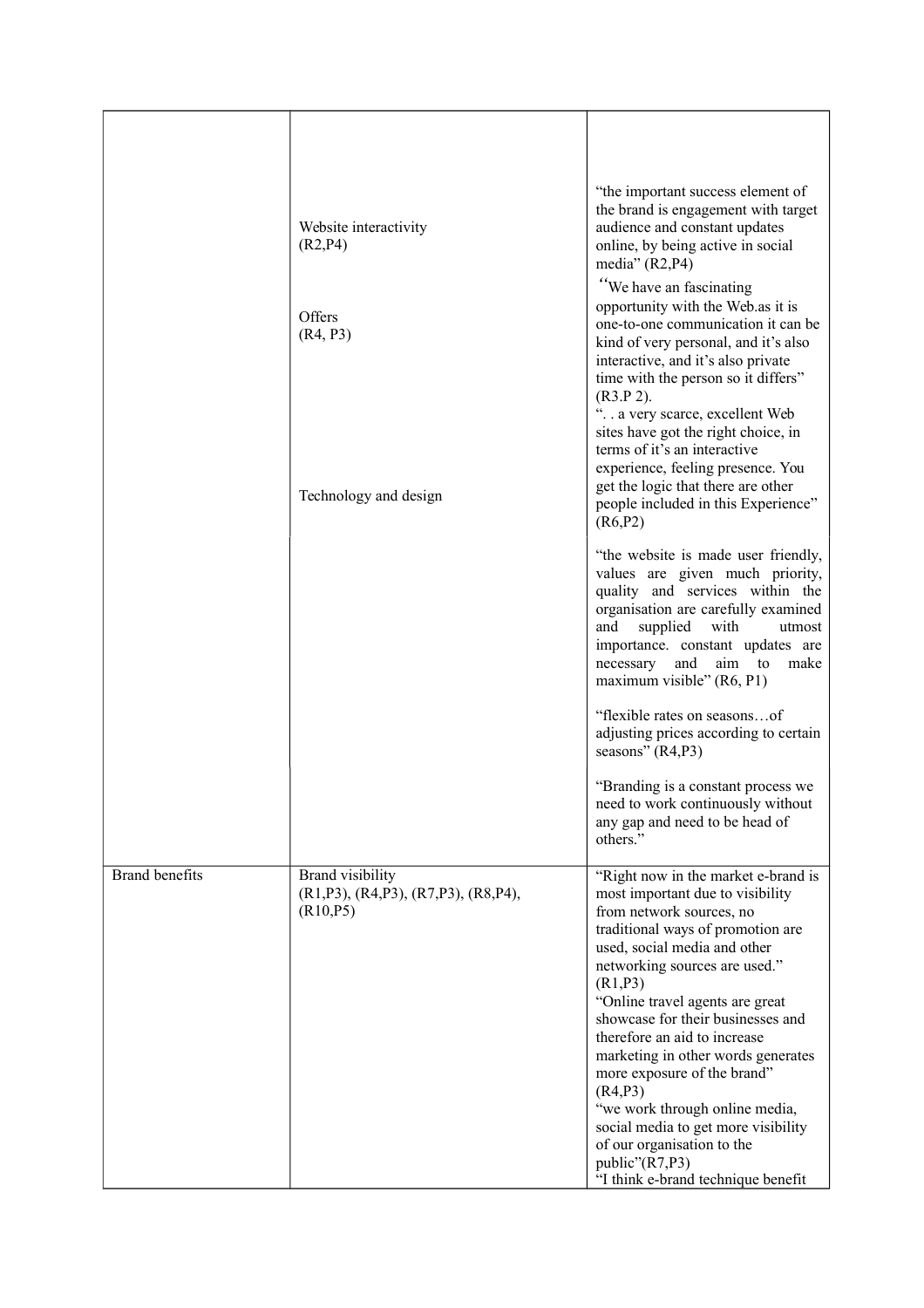|                      |                                                                                                                | both the organisation and<br>customer we get more visibility,<br>accessibility and customers<br>including domestic and<br>international" (R8,P4)<br>"great value for the money spent,<br>need to be good to customer, and<br>to have maximum visibility so that<br>the customer should be able to<br>recollect our name from the online<br>visibility and services"(R10,P5)                                                                                                                                                                                                                          |
|----------------------|----------------------------------------------------------------------------------------------------------------|------------------------------------------------------------------------------------------------------------------------------------------------------------------------------------------------------------------------------------------------------------------------------------------------------------------------------------------------------------------------------------------------------------------------------------------------------------------------------------------------------------------------------------------------------------------------------------------------------|
|                      | Social networking<br>$(R1, P3)$ , $(R7, P3)$ , $(R8, P4)$ , $(R9, P3)$ ,<br>(R10, P5)                          | "right now in market e-brand is<br>most important due to visibility<br>from network sourcessocial<br>media and other network tools are<br>used" $((R1,P3))$<br>" we work through online media,<br>social media etc to get more<br>visibility of our organisation to the<br>public"(R7,P3)<br>"use to project maximum online<br>networking and all possible social<br>networking facilities"(R9,P3)<br>"we get more customers including<br>domestic and international" (R8,P4)<br>"we get potential enquiries from the<br>customers and we get good referrals<br>from the past customers" $(R10, P5)$ |
| <b>Brand Success</b> | Customer experience (R1, P4), (R5, P3),<br>$(R7,P3)$ , $(R9 P3)$ , $(R10 P5)$                                  | "there are customers who spent lot<br>of time in my resort, we take<br>feedback and suggestions for<br>improvement from them" (R1,P4)<br>"We normally close monitor the<br>customers" (R5,P3)<br>"customers mainly look at various"<br>facilities are up to the mark and do<br>the match according to the web<br>advertisement provided" (R7,P3)<br>"We also contact through the<br>customer emails and follow ups, we<br>also do regular updates on social<br>media" (R9 P3)<br>"We get potential enquires from<br>customers and good referrals from<br>past customers" (R10, P5)                   |
| <b>Brand Vision</b>  | <b>Brand reflection</b><br>(R1, P4), (R2, P4), (R4, P4), (R5, P3), (R6<br>, P2), (R7, P3), (R8, P4), (R10, P5) | "Vision is reflected in the brand<br>that is how we promote to achieve<br>company's vision"(R1, P4)<br>"we often try to make the vision<br>reflect in our brand and we always<br>work on maintaing good standard<br>of the company" (R2,P4)                                                                                                                                                                                                                                                                                                                                                          |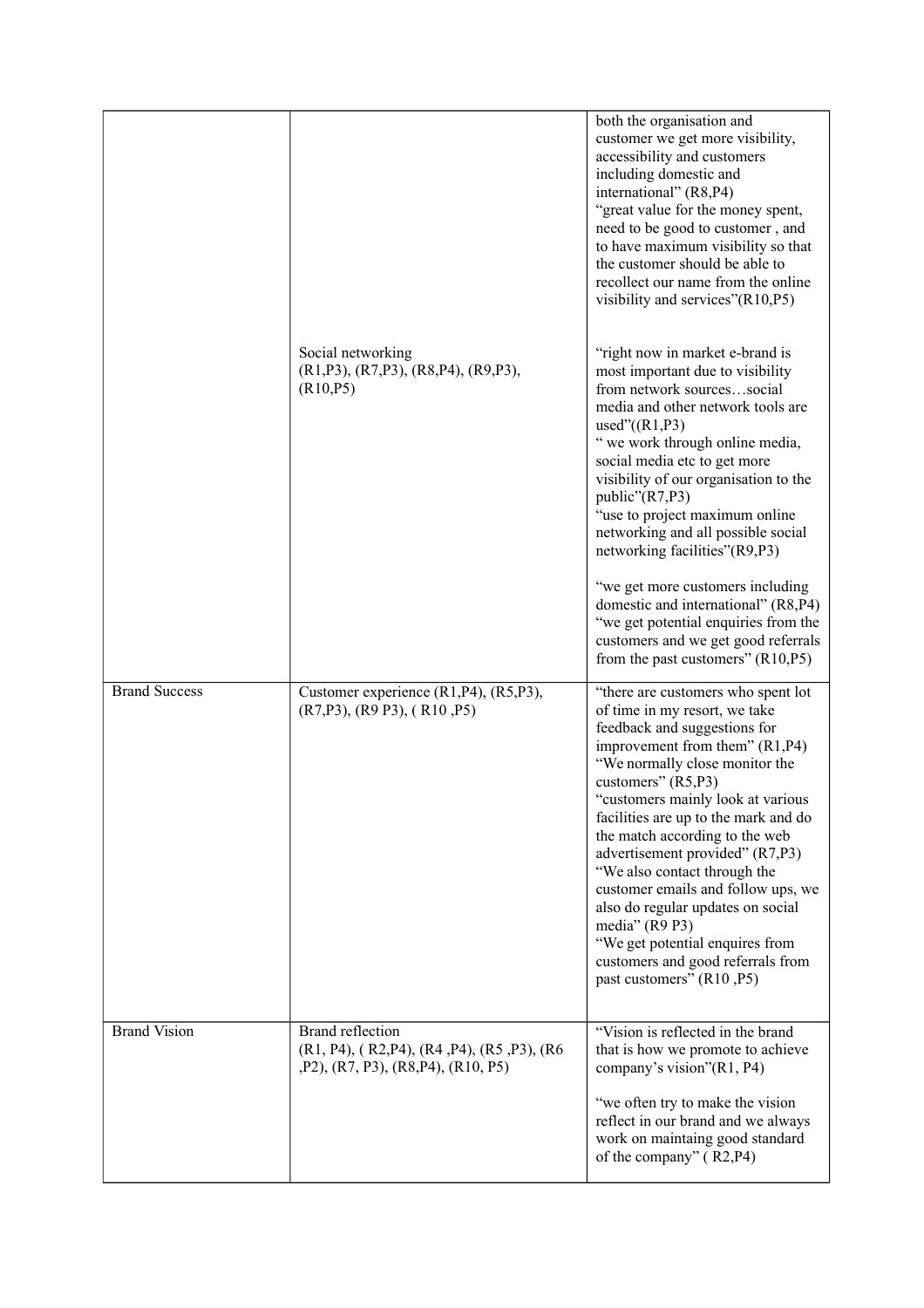|                                                                         | "Without proper vision the<br>organization cannot be a success<br>we try to do right thing in right<br>time for our organization to make<br>sure the organization is not affected<br>by competitors" (R4, P4)<br>"Not cent percent we lack in<br>expressing the brand, we can put in<br>word, but implementation has<br>challenges and there are some<br>deviation happening" (R5, P3)<br>"It is important component In<br>branding the organization without a<br>vision is not successful, so the<br>organization should design a vision<br>and work toward a vision."(R6, P2)<br>"We try to maintain the vision by<br>providing<br>good<br>value and<br>services." (R7, P3)<br>"Confidently I can say around the<br>70% of brand reflection is made I<br>along with my team work<br>continuously for the achievement of<br>success and make vision come true"<br>(R8, P4)<br>"The company's vision is reflected<br>in brand we continuously work<br>toward achieving success" (R10,<br>P <sub>5</sub> ) |
|-------------------------------------------------------------------------|-----------------------------------------------------------------------------------------------------------------------------------------------------------------------------------------------------------------------------------------------------------------------------------------------------------------------------------------------------------------------------------------------------------------------------------------------------------------------------------------------------------------------------------------------------------------------------------------------------------------------------------------------------------------------------------------------------------------------------------------------------------------------------------------------------------------------------------------------------------------------------------------------------------------------------------------------------------------------------------------------------------|
| Brand consistency<br>$(R2, P4)$ , $(R4, P4)$ , $(R8, P4)$ , $(R10, P5)$ | "we are active in al social media<br>networks, we make regular updates<br>or else we may loose prospective<br>customers" $(R2, P4)$<br>"social networks occupy a space of<br>chief distribution for being free,<br>effective, fast and efficient. In this<br>channels it is important to<br>communicate and we argue with<br>concrete contents the reasons why<br>people should come to our hotel.<br>we keep offers fresh and updated<br>and often promote them"(R4,P4)<br>"I along with my team work<br>continuously for the achievement of<br>success and make vision come true<br>in our day today functioning and in<br>long term success" (R8, P4)<br>"We continuously work towards<br>achieving brand success by<br>following the vision " $(R10, P5)$                                                                                                                                                                                                                                             |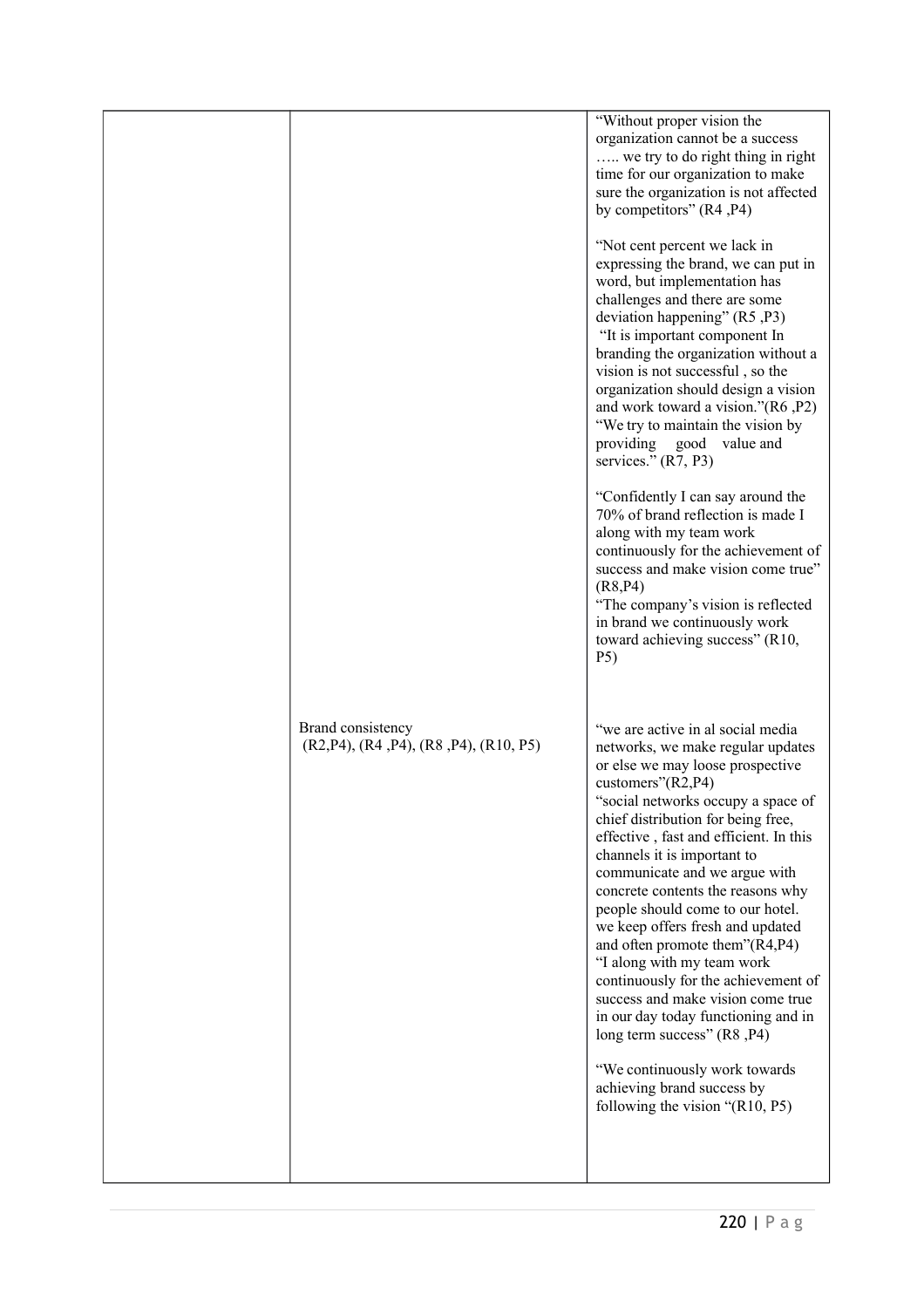| online communication | Competition<br>$(R1, P4)$ , $(R5, P3)$ , $(R7, P3)$ , $(R8, P4)$ , $(R9)$<br>$,P3$ ), $(R10,P5)$ | "Today the tourism sector is very<br>competitive in the state and to<br>differentiate ourselves from the<br>competitors we try to stay ahead by<br>focusing on customers, providing<br>offers in excellent quality in<br>services and by giving some<br>additional facilities on holiday<br>season" (R1, P4)                                           |
|----------------------|--------------------------------------------------------------------------------------------------|--------------------------------------------------------------------------------------------------------------------------------------------------------------------------------------------------------------------------------------------------------------------------------------------------------------------------------------------------------|
|                      |                                                                                                  | "Competition is always part of<br>business, we take competition in a<br>healthier way. We analyse<br>competitors and try to lead our<br>competitors ." (R1, P4)                                                                                                                                                                                        |
|                      |                                                                                                  | "Branding is a constant process we<br>need to work continuously without<br>any gap and need to be head of<br>others." $(R5, P3)$                                                                                                                                                                                                                       |
|                      |                                                                                                  | "Competitors analyses are done<br>within the organizations, we at time<br>visit competitor organization and<br>try to learn extra facilities they<br>provide apart from us." (R7, P3)                                                                                                                                                                  |
|                      |                                                                                                  | "The sector is very competitive and<br>every competitor has their own<br>ideas and technique to be<br>unique to cope them with<br>pricing for my organization I am<br>planning to provide presence in<br>groupon coupons and also give<br>additional holistic facilities like<br>wellness, sports, meditation centre<br>within the premises," (R8, P4) |
|                      |                                                                                                  | "Competition is always there we<br>can only rank our organization<br>depending on the website ranking<br>and rating from customers."(R9<br>,P3)                                                                                                                                                                                                        |
|                      |                                                                                                  | "We are strong in the online media<br>and have good rating from<br>HolidayIQ, MakeMyTrip and<br>Trivago. We always make sure to<br>be strong and competitive in the<br>market. (R10, P5)                                                                                                                                                               |
|                      | Performance improvement<br>(R5, P3), (R6, P2)                                                    | "I travelled to other resorts to have<br>experiences and learn from them<br>and implement changes in my                                                                                                                                                                                                                                                |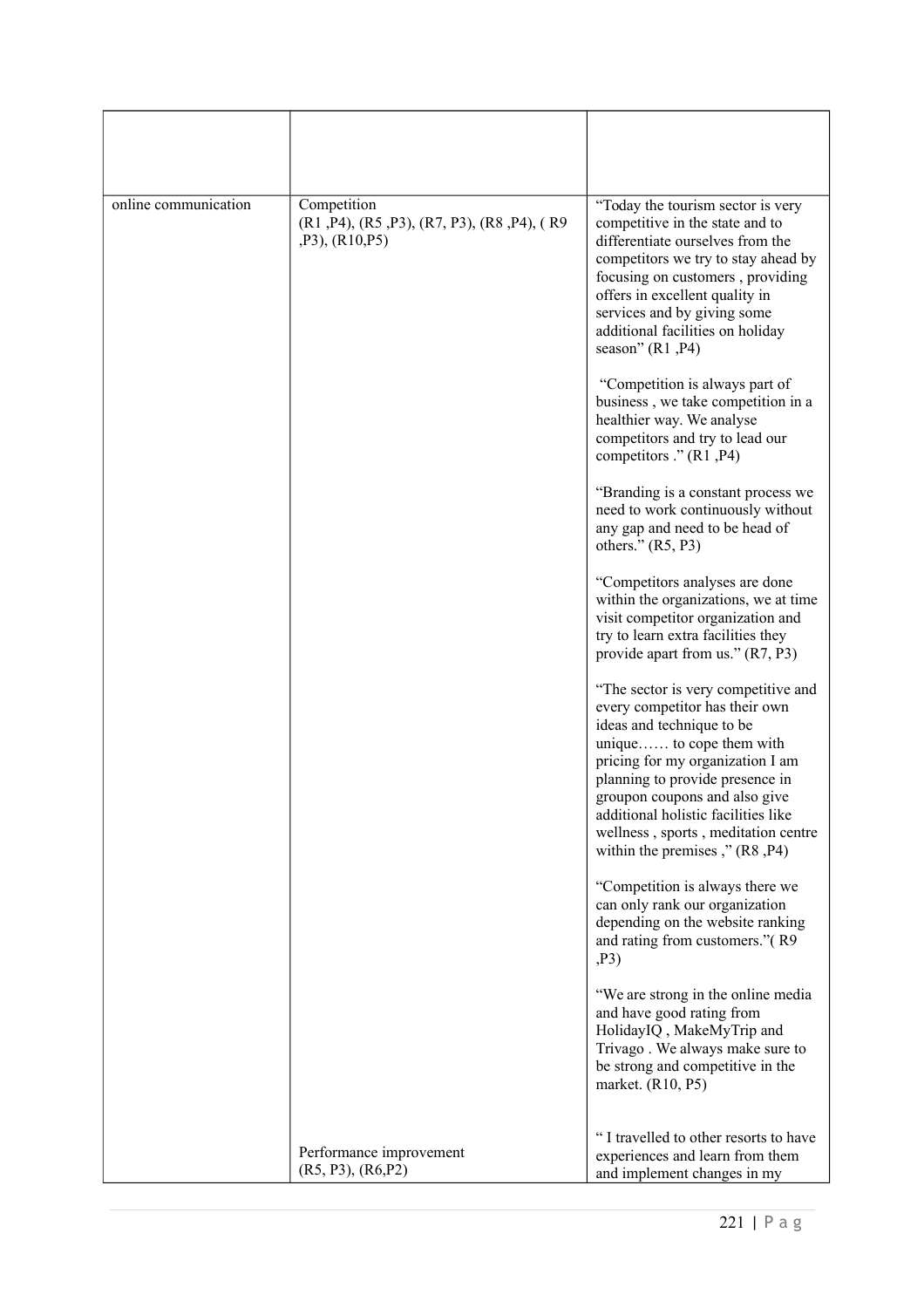|                                                                              | organization in improving<br>performance (R5, P3)<br>"The image should be developed in<br>customers mind and this image<br>should be different from its<br>competitors." (R6,P2)                                                                                                                                                                                                                                                                                                                                                                                                                                                                                                                                                                                                                                                                                                                                                                    |
|------------------------------------------------------------------------------|-----------------------------------------------------------------------------------------------------------------------------------------------------------------------------------------------------------------------------------------------------------------------------------------------------------------------------------------------------------------------------------------------------------------------------------------------------------------------------------------------------------------------------------------------------------------------------------------------------------------------------------------------------------------------------------------------------------------------------------------------------------------------------------------------------------------------------------------------------------------------------------------------------------------------------------------------------|
| Employee participation<br>$(R1, P4)$ , $(R5, P3)$ , $(R7, P4)$ , $(R10, P5)$ | The Employees are aware of the<br>electronic channels and website<br>they also access to Facebook and<br>Instagram used by the<br>company."(R1,P4)<br>"All staff do not welcome<br>changes if they find it difficult to<br>cope up with what we are looking<br>at, so giving them a particular job<br>and asking the to do in particular<br>way can have an indirect<br>contribution"(R5, P3)<br>"every staff member of the<br>organisation, is actively involved<br>in branding of organisation, the<br>internal staff also works towards<br>attaining the vision of<br>organisation, they actively<br>involve in the branding<br>procedures and be part of them by<br>demonstrating skills and opinions<br>in developing successful<br>organisation"(R7,P4)<br>"brand should be conveyed to<br>each and every employee<br>involved in the organisation,<br>every employee should be<br>responsible for the brand and its<br>maintenance" (R10,P5) |
| Training and development<br>$(R1, P4)$ , $(R5, P4)$ , $(R8, P4)$             | "we have short term training<br>programs with employees, on<br>how to interact with customers<br>and on customer service and<br>satisfaction" (R1,P4)<br>" one is professional for<br>employees and for chefs and<br>service people we give training<br>courses and they try to implement<br>well" $(R5, P4)$<br>"training is provided after the<br>research and development within<br>the organisation, I work giving<br>them idea on various changes that<br>are been done every fortnightly<br>we give training on changes,<br>including communication(R8,P4)                                                                                                                                                                                                                                                                                                                                                                                    |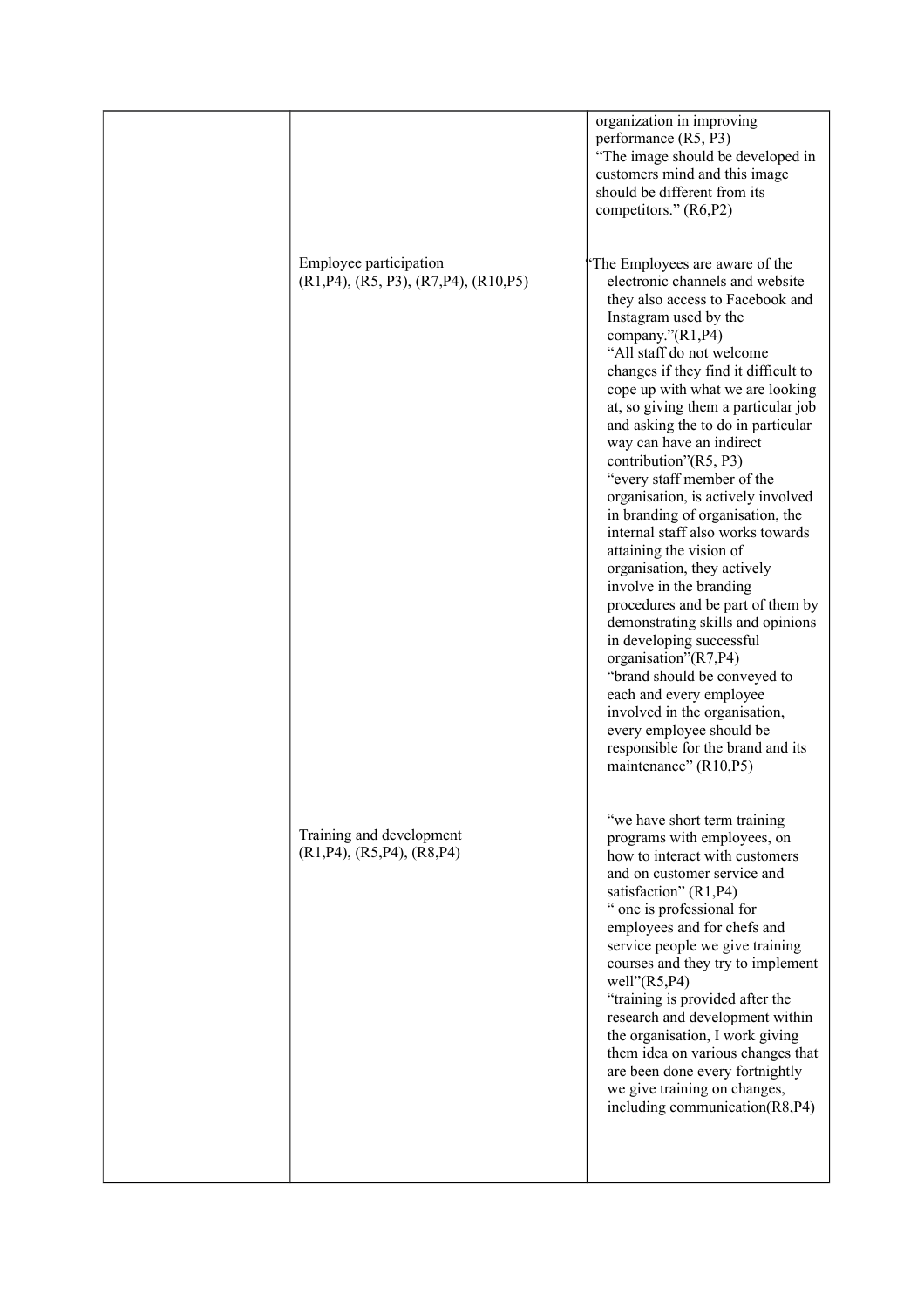## *4. How are the e-branding challenges addressed by the Indian hospitality sector?*

| Challenges of e-branding | Budgetary restrictions<br>$(R1, P4)$ , $(R4, P5)$ , $(R7, P4)$ , $(R8, P5)$                    | "challenges are budgets compared<br>to large organisations and<br>competitors, as there are many<br>players in the market today"<br>(R1, P4)<br>"we lack funding for intense<br>marketing and related outdoor<br>campaigns" (R4,P5),<br>"cost is a challenge and we try to<br>overcome at any cost $(R7, P4)$<br>"primary challenges are the<br>budgetary constraints and<br>competitors, the competitors may<br>have lot of budgets in advertising<br>and promotion, secondly bad<br>reviews and unhappy customers<br>are a big challenge and bad<br>review on travellers website<br>cannot be altered by us, feedbacks<br>can affect the prospect leads"<br>(R8, P5) |
|--------------------------|------------------------------------------------------------------------------------------------|------------------------------------------------------------------------------------------------------------------------------------------------------------------------------------------------------------------------------------------------------------------------------------------------------------------------------------------------------------------------------------------------------------------------------------------------------------------------------------------------------------------------------------------------------------------------------------------------------------------------------------------------------------------------|
|                          | Technological challenges (R2, P4),<br>$(R4, P5)$ , $(R5, P4)$ , $(R6, P2)$ , $(R9, P6)$<br>P4) | "we lack talented people<br>compared to large organisations,<br>so we may lack in technology and                                                                                                                                                                                                                                                                                                                                                                                                                                                                                                                                                                       |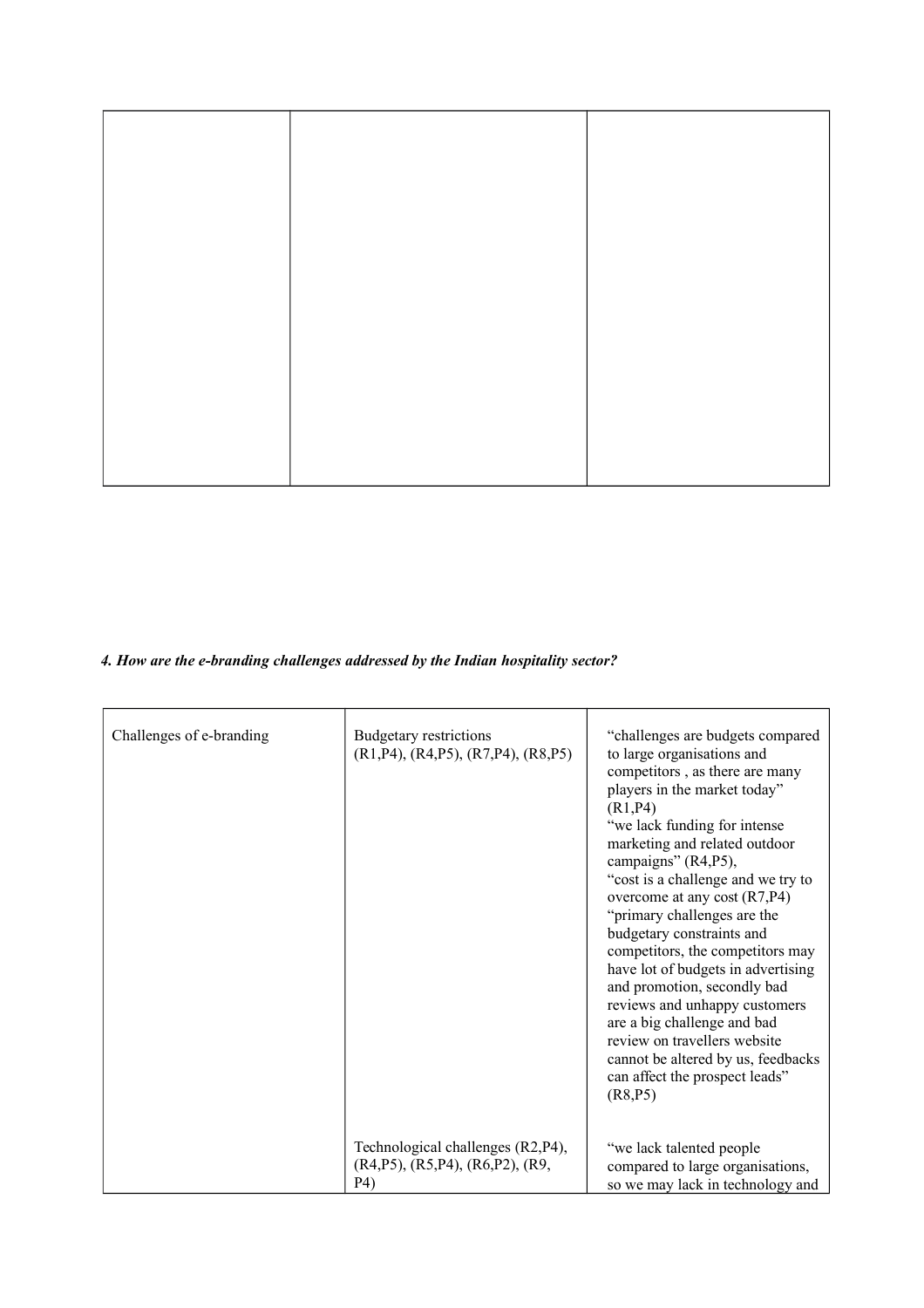|             | Professionalism<br>$(R4,P5)$ , $(R5,P4)$ , $(R6,P2)$ , $(R9)$<br>P4) | professionalism compared to<br>large organisations"(R1,P4)<br>"focus is a big challenge, there<br>are so many channels and media<br>available, so we need to know<br>which is more effective and<br>efficient media that are available<br>to invest our time" $(R2, P4)$<br>"large organisations have separate<br>departments to look after the<br>marketing and sales, they take<br>care of online branding, and they<br>also have various software<br>services available to<br>automatically update the customer<br>data and to understand the various<br>follow ups with customers"<br>$(R4, P5)$ ,<br>"connectivity in remote area and<br>too many players and<br>competition, there are different<br>website do not have same<br>platform" (R5,P4)<br>"the overlapping of booking is a<br>challenges faced by the<br>hospitality sector, the promotions<br>and bookings are done by various<br>third party websites and during<br>peak time there are overlapping<br>chances" (R6,P2)<br>"missing of regular update is a<br>challenge, pricing of the<br>competitors is another challenge,<br>the online advertisement is also<br>an important issue"(R9, P4)<br>"time is a big factor, because |
|-------------|----------------------------------------------------------------------|------------------------------------------------------------------------------------------------------------------------------------------------------------------------------------------------------------------------------------------------------------------------------------------------------------------------------------------------------------------------------------------------------------------------------------------------------------------------------------------------------------------------------------------------------------------------------------------------------------------------------------------------------------------------------------------------------------------------------------------------------------------------------------------------------------------------------------------------------------------------------------------------------------------------------------------------------------------------------------------------------------------------------------------------------------------------------------------------------------------------------------------------------------------------------------------------------|
|             | Time constraint $(R1, P4)$                                           | social media and networking<br>takes a lot of time to build brands<br>online including the writing of<br>blogs, frequent updating and<br>maintaining social media pages,<br>making videos and so forth takes<br>time." $(R1, P4)$                                                                                                                                                                                                                                                                                                                                                                                                                                                                                                                                                                                                                                                                                                                                                                                                                                                                                                                                                                    |
| <b>Risk</b> | Online reviews<br>(R4, P5), (R7, P4)                                 | "customer expectations and<br>loyalty are one of the<br>challenges they make negative<br>remarks or comments about our<br>service in website" (R4, P5)<br>"the adverse online reviews on<br>third party website is a challenge<br>we face, but we try to overcome<br>by doing the best as possible to<br>avoid such comments" (R7,P4)                                                                                                                                                                                                                                                                                                                                                                                                                                                                                                                                                                                                                                                                                                                                                                                                                                                                |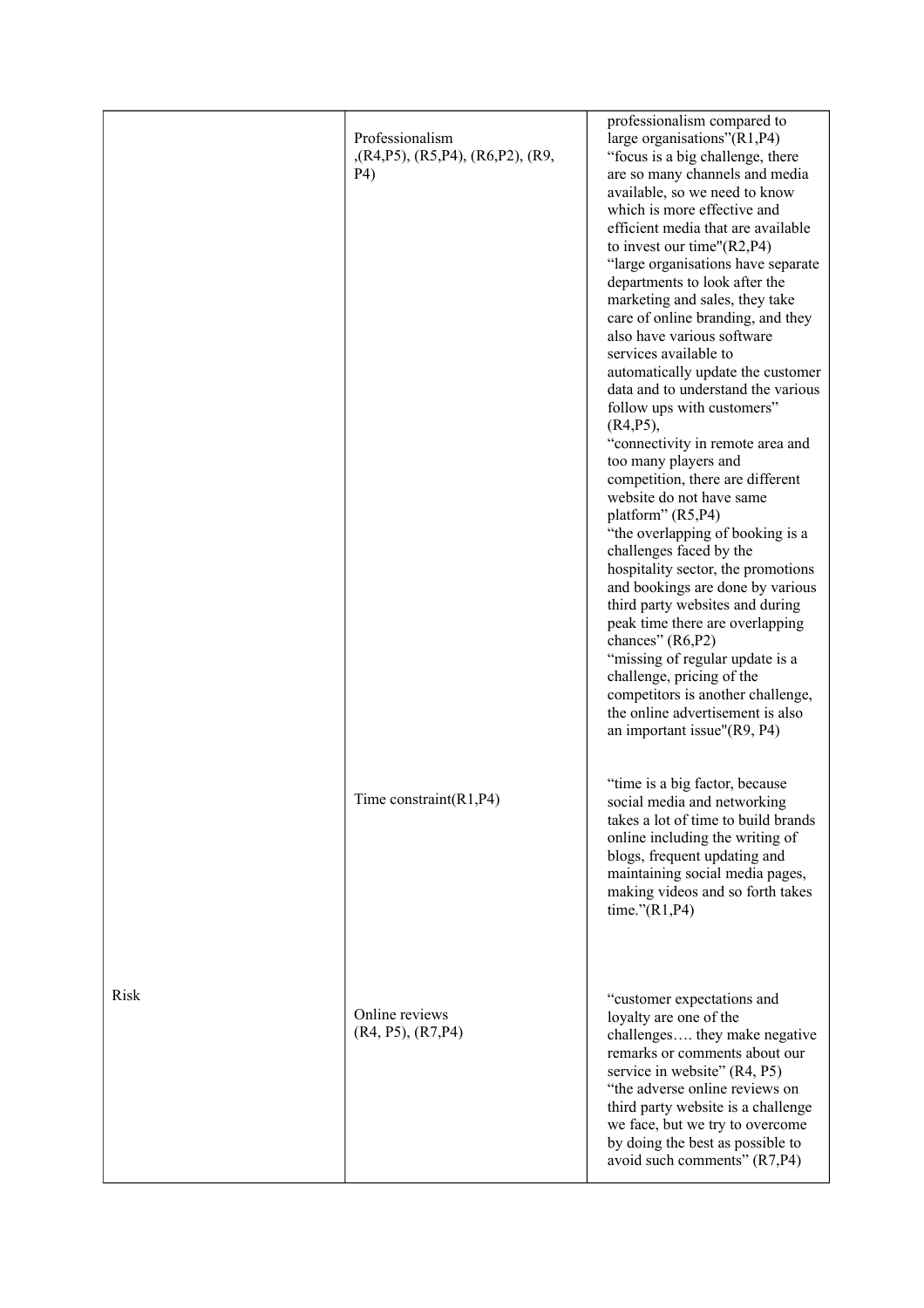| <b>Risk</b><br>$(R2, P4)$ , $(R5, P4)$ , $(R6, P2)$ , $(R7, P4)$ ,<br>$(R8, P5)$ , $(R9, P4)$ , $(R10, P6)$ | "they are the electronic processing"<br>of transactions and system<br>reliability and some privacy issues,<br>regulatory and taxation are the<br>policies especially the GST(R2,P4)                                                                                                                                                                                                                                                                                                                                                                                                                                                                                              |
|-------------------------------------------------------------------------------------------------------------|----------------------------------------------------------------------------------------------------------------------------------------------------------------------------------------------------------------------------------------------------------------------------------------------------------------------------------------------------------------------------------------------------------------------------------------------------------------------------------------------------------------------------------------------------------------------------------------------------------------------------------------------------------------------------------|
| WOM(R5, P4), (R6, P2), (R7, P4),<br>$(R8, P5)$ , $(R9, P4)$ , $(R10, P6)$                                   | "if the performance is not good,<br>initially the reviews will be bad and<br>it will be difficult to recover from<br>the negative reviews need to be care<br>and cautious $(R5, P4)$                                                                                                                                                                                                                                                                                                                                                                                                                                                                                             |
|                                                                                                             | "the connectivity and interactivity<br>are the issues which need to be<br>overcome, the organisation is<br>unable to connect and interact<br>customers on $24X7''(R6,P2)$<br>" we get some financial assistance<br>from the banks and we try to<br>balance the risks well by being<br>discipline and punctual" $(R7, P4)$                                                                                                                                                                                                                                                                                                                                                        |
|                                                                                                             | "the negative comments are risks<br>were which cannot be altered by us,<br>can turn down some prospective<br>customers from booking. The poor<br>feedback can affect the rating and<br>the visibility in the google searches.<br>If there happens more negative<br>feedback or very low rating the<br>third party website can deny our<br>advertising" (R8,P5)<br>"risks are the overlapping of<br>booking during peak seasons"<br>(R9, P4)<br>"effective internal management<br>platform and social media at times<br>damage the potential impact on<br>reputation and engagement in order<br>to effectively protect the social<br>media reputation of the<br>brand" $(R10,P6)$ |
| Restrictions<br>(R1,P4), (R4,P5), (R5,P4), (R6,P2),<br>$(R7, P4)$ , $(R8, P5)$ , $(R9, P4)$ ,<br>(R10, P6)  | "basically we have budget<br>limitation and talent people<br>compared to large organisations, we<br>lack professional marketing people<br>with adequate experience we<br>lack reputation and visibility<br>compared to large organisation"<br>(R1, P4)<br>"most of large companies have<br>separate departments to look after<br>the marketing and sales" (R4,P5)<br>"since the big organisations their<br>budget is bigger for marketing and<br>staff is training large<br>organisations have different                                                                                                                                                                         |